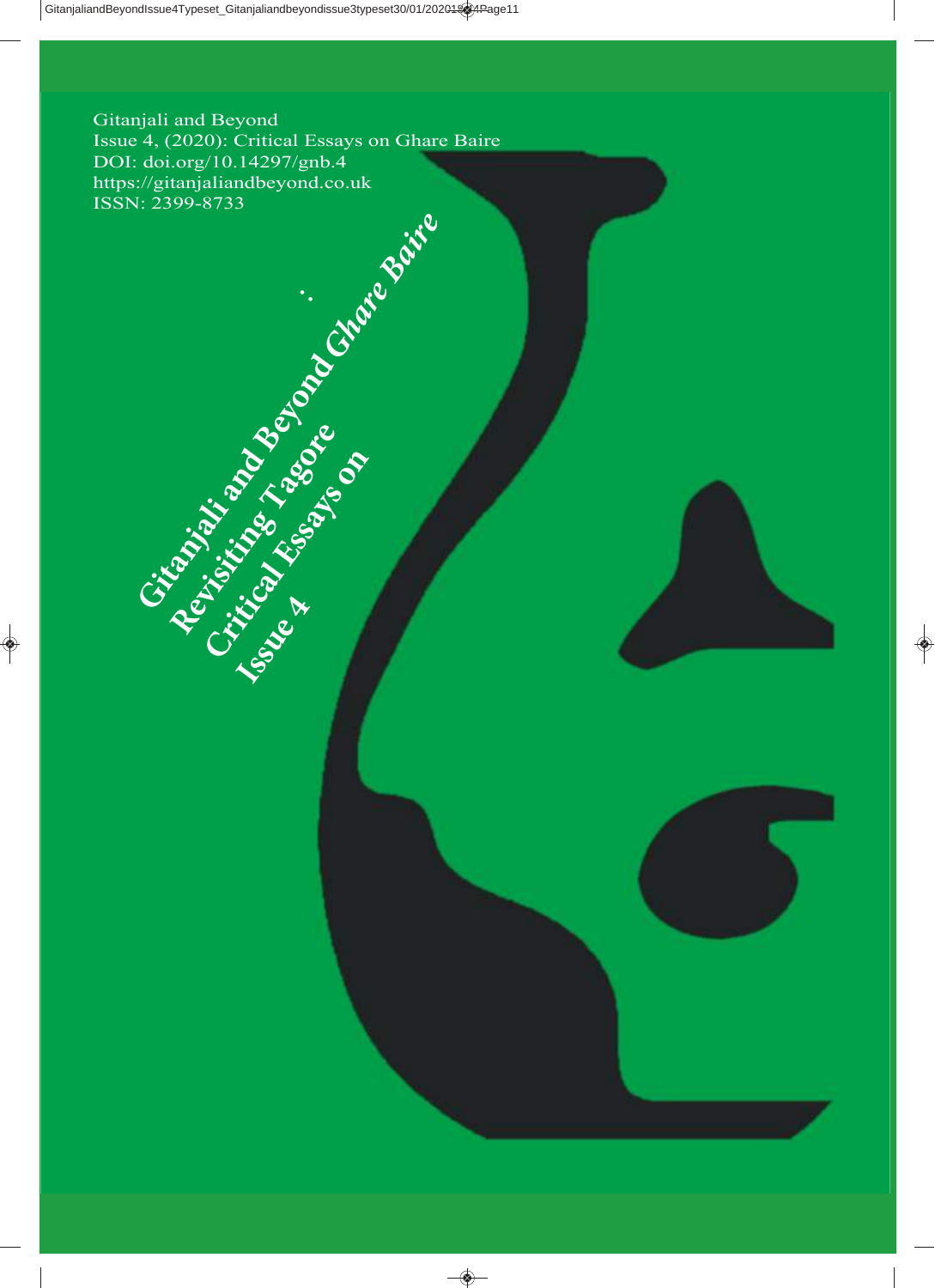Revisiting Tagore: Critical Essays on Ghare Baire

A Journal of the Scottish Centre of Tagore Studies (ScoTs) Edinburgh Napier University



# **Edited by Md Rezaul Haque and Gillian Dooley**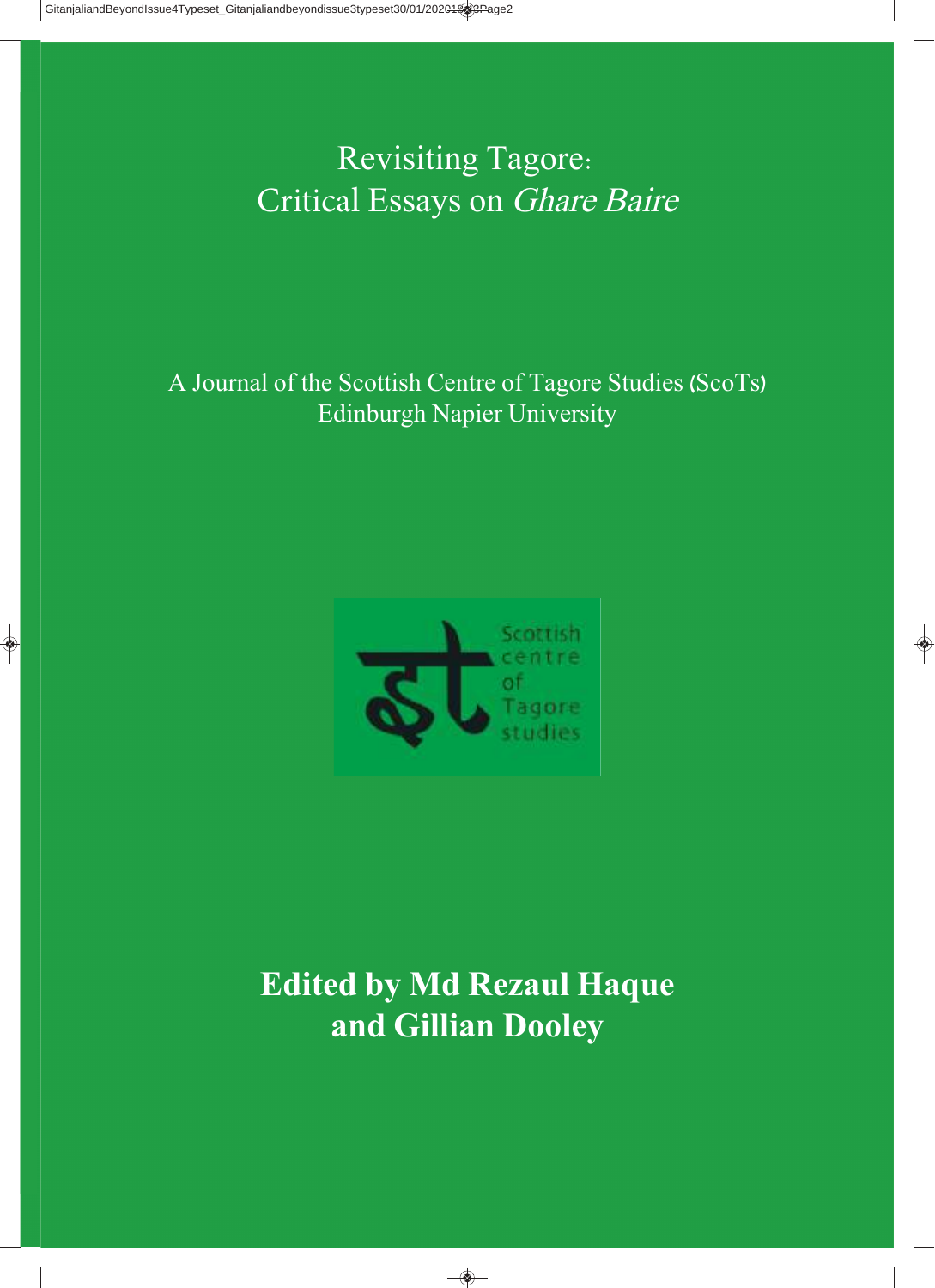# **Editorial Team**

# **Editor-in-Chief**

## **Prof Bashabi Fraser**

Emeritus Professor; Director, Scottish Centre of Tagore Studies (ScoTs), School of Arts and Creative Industries, Edinburgh Napier University, United Kingdom.

# **Associate Editor**

**Dr Kathryn Simpson**  Lecturer in Information Studies, University of Glasgow

# **Associate Editor:**

**Dr Saptarshi Mallick** Assistant Professor for English Sukanta Mahavidyalaya, University of North Bengal

## **Editorial Board**

**Dr Christine Kupfer** Tagore Scholar, United Kingdom.

**Prof Fakrul Alam** Retired Professor of English, University of Dhaka, Bangladesh.

## **Prof Elleke Boehmer**

Professor of World Literature in English, University of Oxford. , United Kingdom.

## **Prof Imre Bangha**

Department of Oriental Studies, University of Oxford, United Kingdom.

**Professor Ian Brown**

Retired Professor of Drama and Dance, Kingston University, London, United Kingdom.

## **Mr Colin Cavers**

Department of Photography, Edinburgh Napier University, United Kingdom.

## **Mr Amal Chatterjee**

Writer, Tutor in Creative Writing, University of Oxford, based in the Netherlands.

# **Dr Debjani Chatterjee**

MBE, Royal Literary Fund Fellow, De Montford University, United Kingdom.

# **Prof Rosinka Chaudhuri**

Director, Centre for Studies in Social Sciences, Kolkata, India.

## **Prof Uma Das Gupta** Historian and Tagore Biographer, India.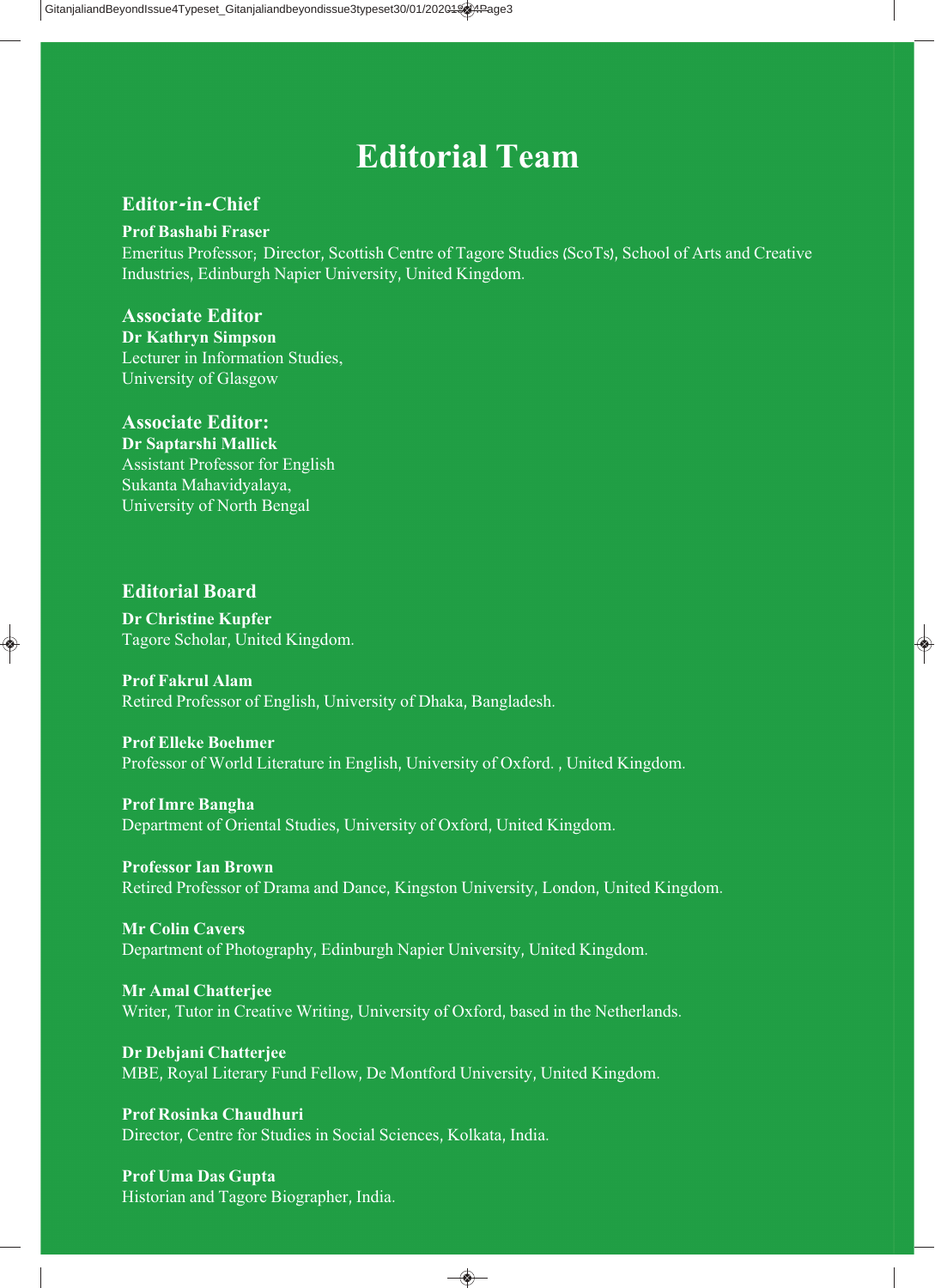**Prof Sanjukta Dasgupta** Dept of English Calcutta University India.

**Dr Gillian Dooley** Honorary Senior Research Fellow, Flinders University Adelaide Australia.

**Dr Stefan Ecks** School of Social and Political Sciences, University of Edinburgh, United Kingdom.

**Prof Mary Ellis Gibson** Arthur Jeremiah Roberts Professor of English, Colby College, USA.

**Professor (Dr) Tapati Gupta** Retired Professor of English, University of Calcutta, India.

**Prof Kaiser Haq** Retired Professor of English, University of Dhaka, Bangladesh.

**Dr Michael Heneise** University of Tromso, Norway.

**Dr Martin K**ä**mpchen** Tagore Scholar, Biographer and Translator, Santiniketan, India.

**Mrs Usha Kishore** Poet and Critic, Isle of Man, United Kingdom.

**Mr Debasish Lahiri** Lal Baba College, University of Calcutta, India.

**Professor Ananda Lal** Retired Professor of English, Jadavpur University, India.

**Prof Nigel Leask** Regius Chair of English Language and Literature, University of Glasgow, United Kingdom.

**Professor Somdatta Mandal** Department of English, Visva-Bharati University Santiniketan -731235, India.

**Prof Murdo Macdonald** Retired Professor of History of Scottish Art, University of Dundee, United Kingdom.

**Dr Christine Marsh** Tagore scholar, critic and environmental activit, United Kingdom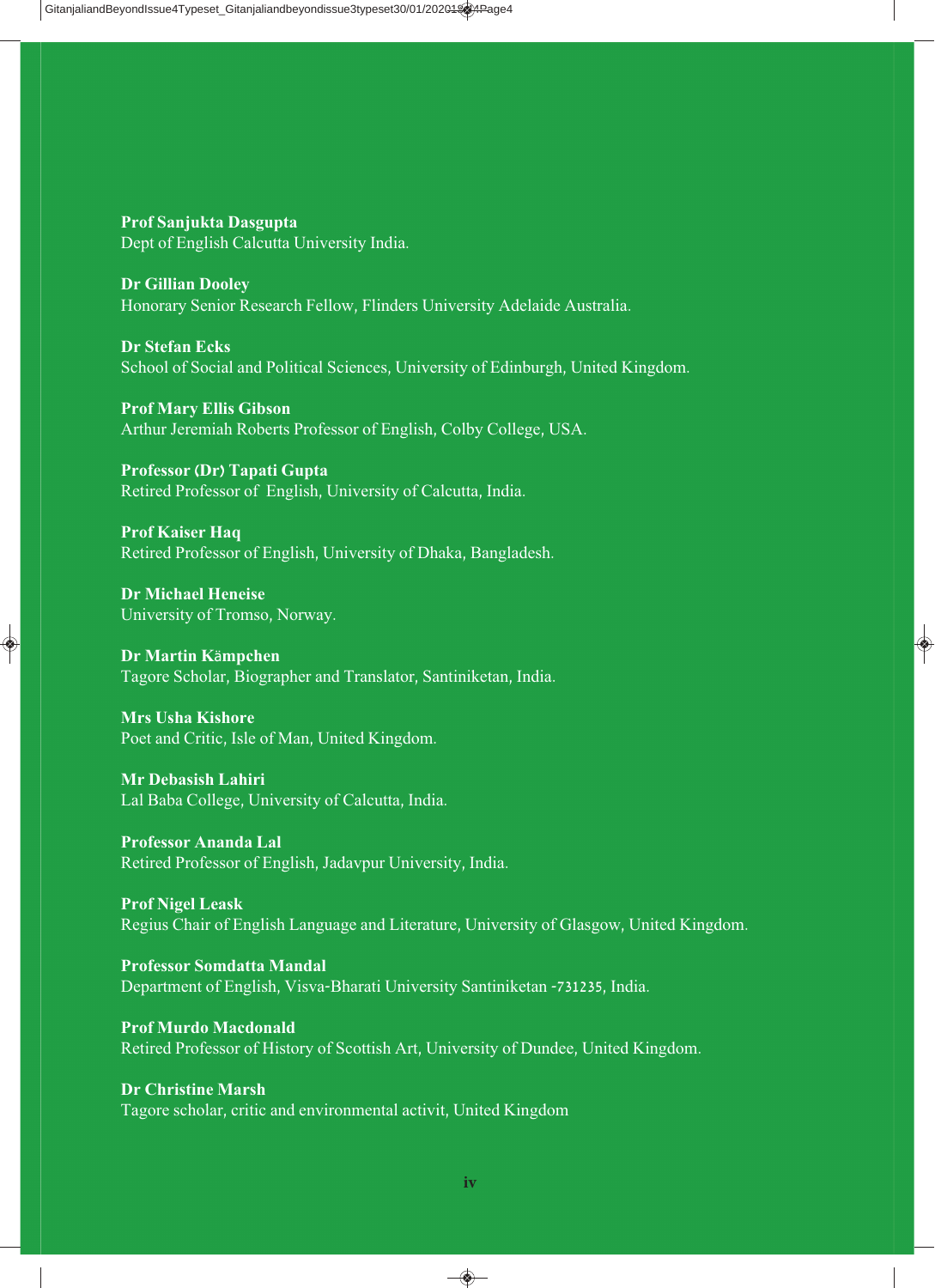**Prof Martha Craven Nussbaum** Ernst Freund Distinguished Service professor of Law and Ethics, University of Chicago, USA.

**Dr Nigel Planer** Playwright and Actor, United Kingdom.

**Professor Stephen Regan** Professor of Poetry, Durham University, United Kingdom.

**Dr M Relich** Poet and Critic, United Kingdom.

**Prof Alan Spence** Makar of Edinburgh, Retired Professor of Creative Writing, University of Aberdeen, United Kingdom.

**Chrys Salt** MBE, Director, The Bakehouse, Gate of Fleet, Scotland, United Kingdom.

**Prof Carla Sassi** Associate Professor of English Literature, University of Verona, Italy, Italy.

**Liz Adamson** Artist and Curator, East Lothian, United Kingdom.

**Typesetting and Website Management** Alex Dunedin, Ragged University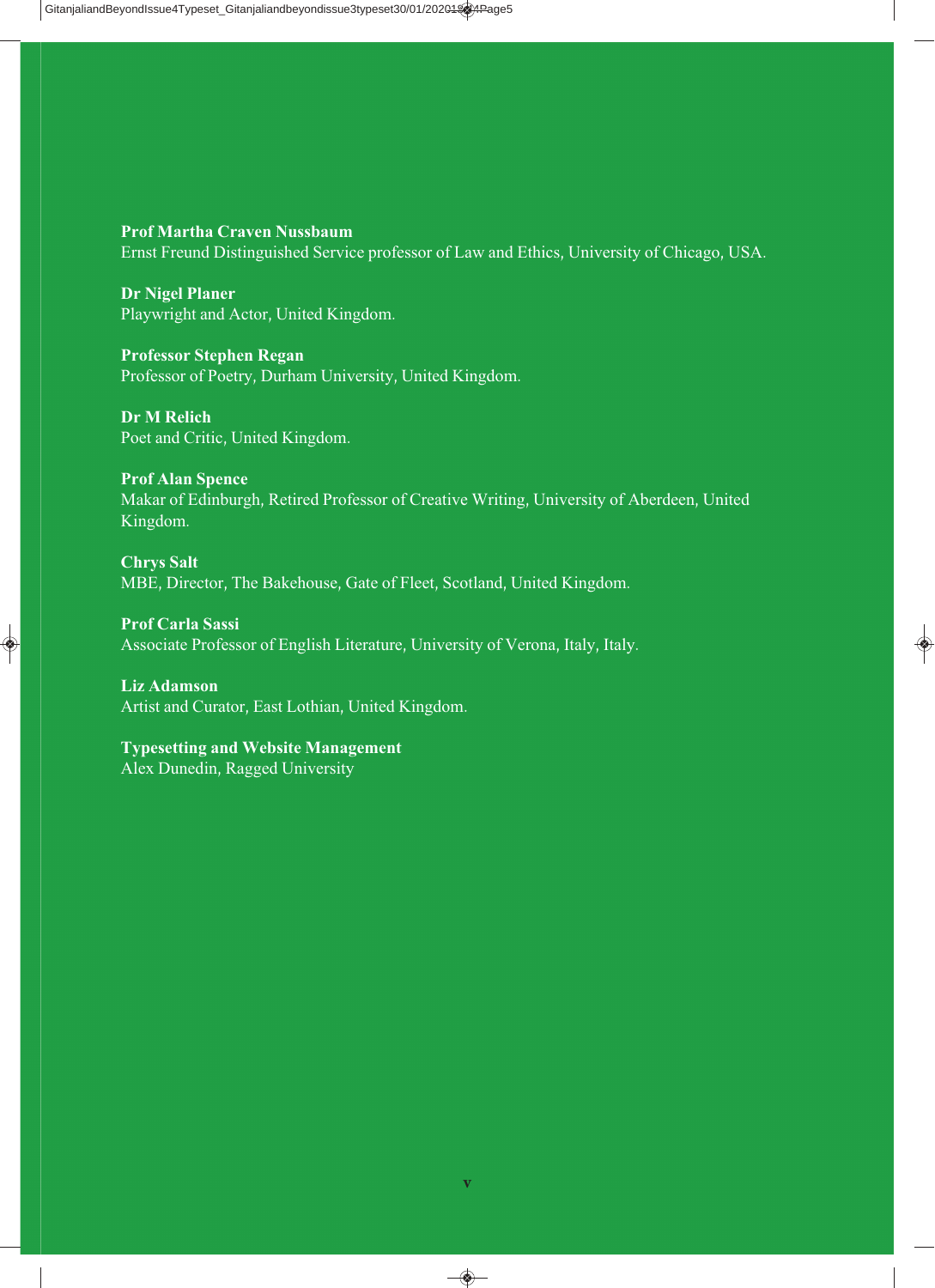*Special Issue Guest Edited by* 

# **Md Rezaul Haque and Gillian Dooley**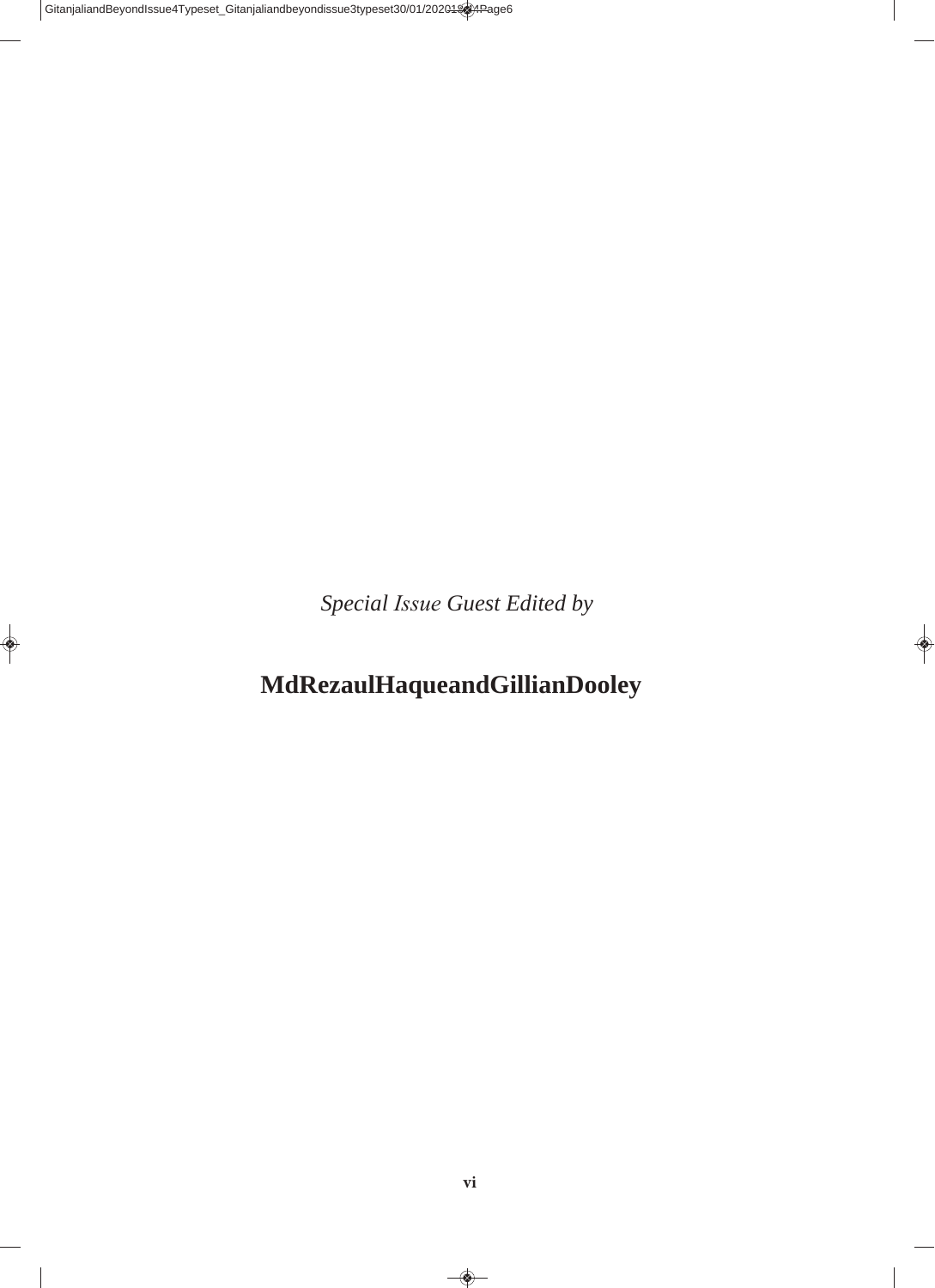# Revisiting Tagore: Critical Essays on *Ghare Baire*

Edited by Md Rezaul Haque and Gillian Dooley

# **Contents**

| <b>Foreword: Revisiting</b>                                                    | $\overline{2}$ |
|--------------------------------------------------------------------------------|----------------|
| Professor Bashabi Fraser, Director, Scottish Centre of Tagore Studies (ScoTs), |                |
| Edinburgh Napier University                                                    |                |
| <b>Introduction: Ghare Baire: Then and Now</b>                                 | 5              |
| Dr Md Rezaul Haque, English Department, St. John's University, New York        |                |
| The Home and the World: A Critique of Violence                                 | 16             |
| Debamitra Kar, Assistant Professor, Dept. of English, Women's College,         |                |
| Calcutta, India                                                                |                |
| Critiquing Nation as a Goddess: A Study of the Representation of               | 33             |
| Nationalism in The Home and the World                                          |                |
| Dr Joyjit Ghosh, Professor, Dept of English, Vidyasagar University, India      |                |
| Sexual/Textual Insurgence: The Politics of the Body in Ghare Baire             | 46             |
| Srinjoyee Dutta, PhD Scholar, Jawaharlal Nehru University, India               |                |
| The Woman Question: Politics of Gender and Space in Rabindranath               | 59             |
| Tagore's The Home and the World (Ghare Baire)                                  |                |
| Dr Paromita Mukherjee, Assistant Professor of English, Amity University        |                |
| Kolkota, India                                                                 |                |
| The Portrayal of Intersectional Masculinity in The Home and The World          | 73             |
| (Ghare Baire)                                                                  |                |
| Dr Rifat Mahbub, Research Programme Manager, National Institute of Health      |                |
| Research, UK                                                                   |                |
| <b>Cultural Hybridity and (Dis)location of Female Agency in Rabindranath</b>   | 85             |
| Tagore's Ghare Baire or The Home and the World                                 |                |
| Umme Salma, PhD Student, School of Languages & Cultures, University of         |                |
| Queensland, Australia                                                          |                |
| Feminist Appropriation of a Tagore Classic on the Screen: The Case of          | 102            |
| <b>Ghare Baire (The Home and the World)</b>                                    |                |
| Dr Md Rezaul Haque, English Department, St. John's University, New York        |                |
| The Home and the World in Mansfield Park and Ghare Baire                       | 116            |
| Dr Gillian Dooley, Honorary Senior Research Fellow, Flinders University of     |                |
| South Australia                                                                |                |
| <b>Author biographies</b>                                                      | 131            |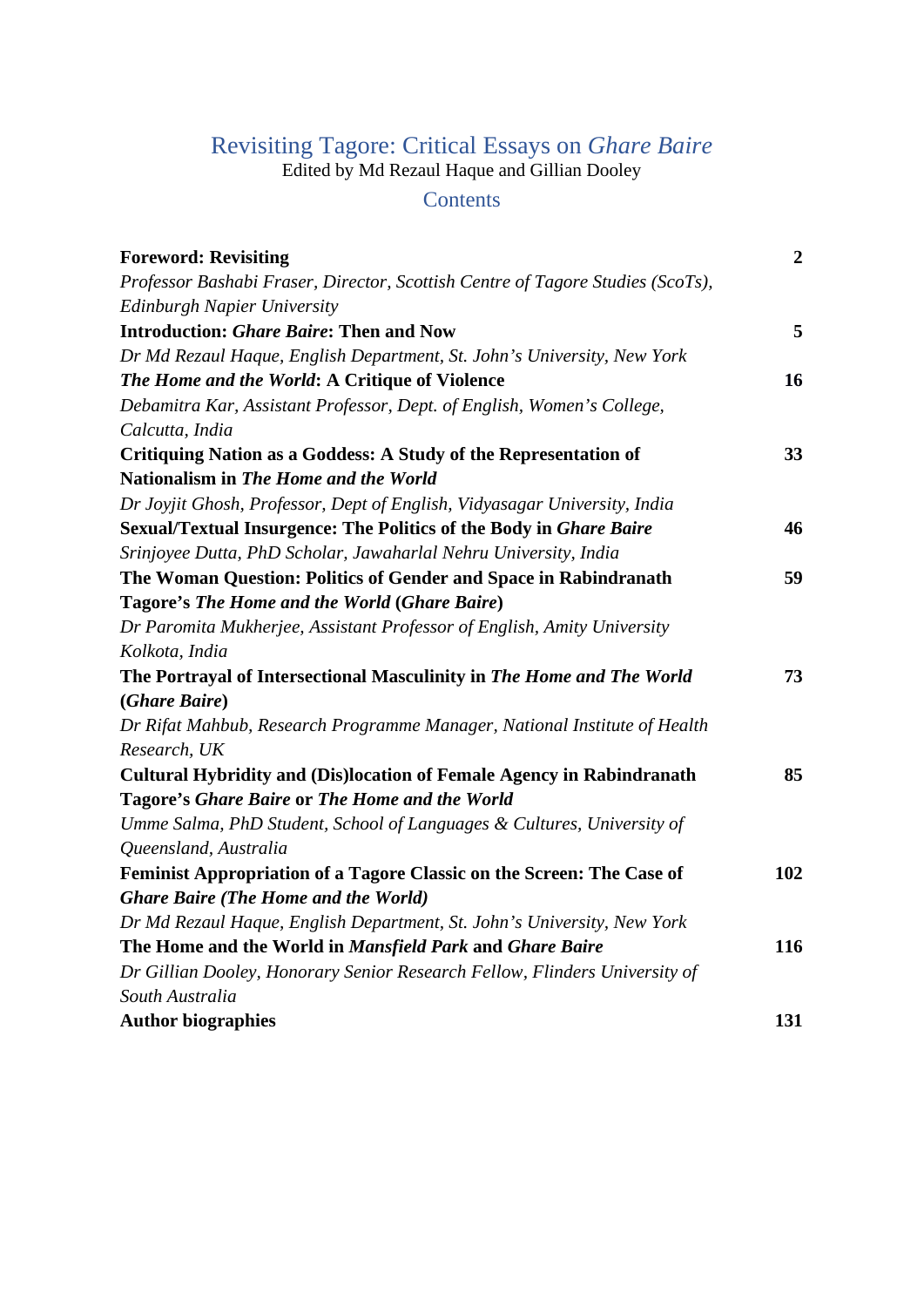## Foreword: Revisiting

### Professor Bashabi Fraser

Rabindranath Tagore's fourth novel, *Ghare Baire* (1916, *The Home and the World,* 1919, published the same year as *Chaturanga)*, has had its centenary in 2016 and still continues to remain relevant and of scholarly interest. It is his first political novel and with its scathing critique of narrow nationalism which Rabindranath saw as dangerously and easily sliding into what was to become fascism, it speaks to many people who believe in societies where social justice needs to be upheld today, faced as they are by the rising tide of right wing ideology in a world where minority communities feel vulnerable/threatened by populist divisive politics. In this novel Rabindranath, for the first time, experiments with three voices, written in the form of diaries, the intimacy of the first person narratives giving legitimacy to diverse opinions. Written in *chalit bhasha*, conversational Bengali, it has the accessibility of contemporary speech and embodies Rabindranath's modernity in its style and language. Also, for the first time in his fiction, Rabindranath gives primacy to the female voice as Bimala is given 10 chapters against Nikhilesh's 8 and Sandip's 4 chapters.

There have been chapters in several edited anthologies of essays on the novel and critical editions of *The Home and the World*, including Rama Kundu's *Critical Perspectives* (2001) and Pradip Kumar Datta's *Critical Companion* to *The Home and the World* (2005). This volume comes as a timely intervention incorporating postcolonial, feminist, postmodern and gender studies, reaffirming the novel as a classic which invites continuous interest and fresh reflections, beginning with a comprehensive Introduction by one of the editors, Rezaul Haque.

The first partition of Bengal in 1905 by Lord Curzon, ostensibly for more efficient governance of a large Province, but in reality to curb the rising aspirations of the Hindu *bhadralok* for greater political representation and divide allegiances along communal (religious) lines, saw Rabindranath putting his strength behind the Swadeshi (meaning indigenous, homegrown) Movement. He wrote 23 patriotic songs in a frenzy of composition during this period and led processions (including a historic one on Friendship Day – Rakhi Bandhan Day- signified by tying the friendship band to indicate harmony between Hindus and Muslims), singing his songs. However, as the Introduction by Reza and the essays by Debamitra Kar and Rifat Mahbub discuss, the recourse to violence that marked the Swadeshi Movement as it espoused boycott and burning of foreign cloth, drove a wedge between Hindu landlords and revolutionaries and the poor Muslim vendors and peasants, unleashing communal tensions. The spectre of communal violence made Rabindranath withdraw from this nationalistic tide and engage his energies in what he believed were more effective nation building projects in his educational institution in Shantiniketan and his cooperative and rural reconstruction projects in his family estates.

Rabindranath continued to believe in non-violence as the way forward for a sustainable future for a nation, and this is why he felt the need to make Nikhilesh his spokesperson in the novel, as he symbolises the counter-tide to Sandip's brand of unconscionable instigation to violent action in a fiery brand of nationalism that is conflagrational in its outcome. However, far from vindicating Tagore's model of constructive nation building, the novel was vilified by many critics as evidence of what they perceived as Rabindranath's unpatriotic stand. What remains significant is that the Swadeshi Movement fizzled out in time after the reunification of Bengal in 1911. It failed to include all communities and classes across the board. But Rabindranath's espousal of non-violence as the only viable way forward for India to regain her identity as a nation was what was opted for by Mahatma Gandhi when he initiated the decolonisation movement in 1920/21 adopting passive resistance rather than violent action as

*Foreword: Revisiting. Bashabi Fraser Gitanjali & Beyond, Issue 4: Revisiting Tagore*: *Critical Essays on* Ghare Baire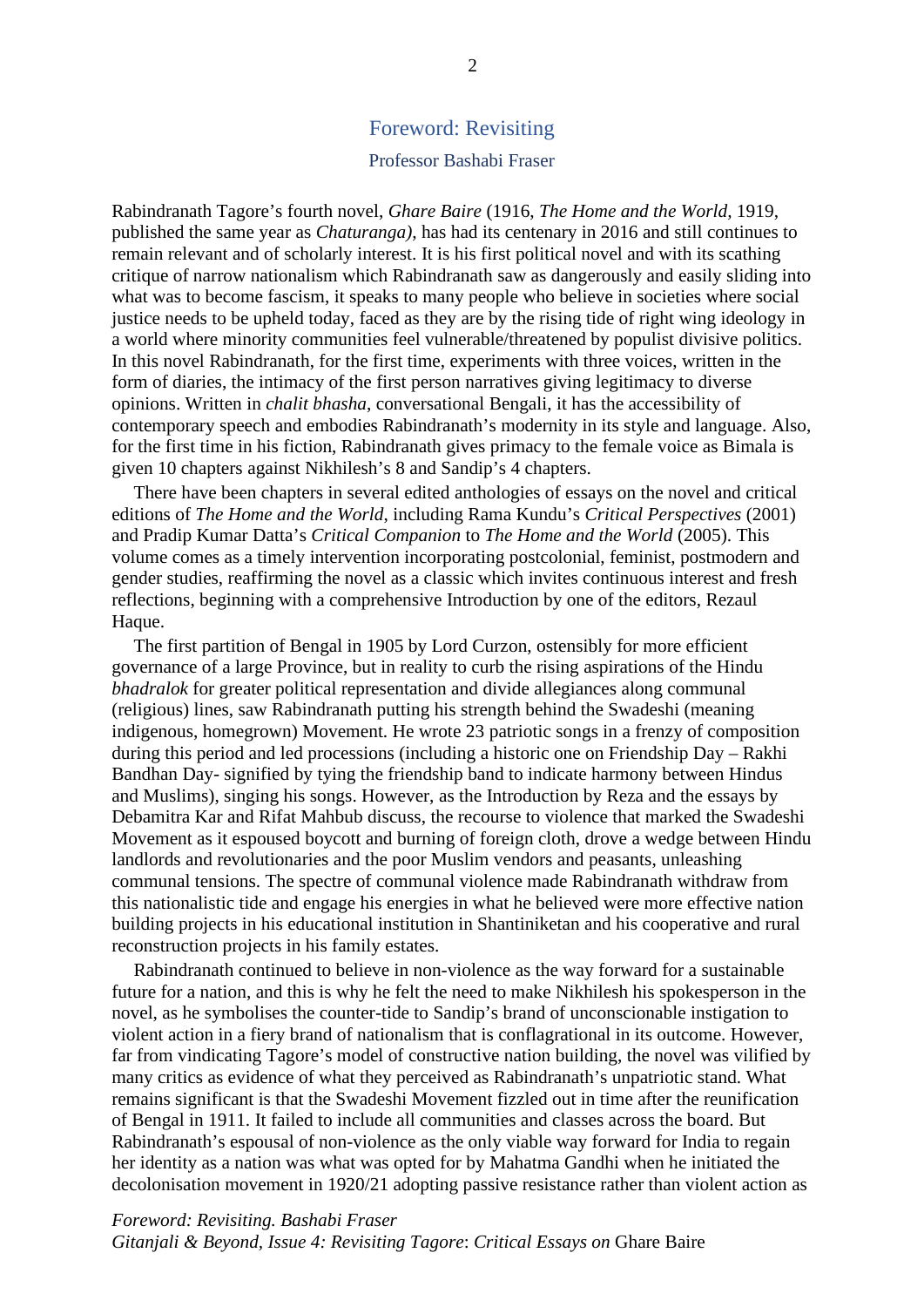the path to freedom. Incidentally, Mahatma Gandhi returned to India from South Africa in March 1915, and both his Phoenix Ashram boys and he found a home in Shantiniketan on Charles Freer Andrews' advice and Rabindranath's invitation. Andrews was an English missionary who had travelled to South Africa to support Gandhi's campaign for the rights of Indian businessmen and workers. He dedicated his life to working with Rabindranath at his institution at Shantiniketan.

On the Woman Question, what *Ghare Baire* did was two-fold - on the one hand it showed how it was necessary to give freedom to the woman in purdah and bring her across the threshold from the *andarmahal* (zenana) to the *bahirmahal* (the outer house), and metaphorically to the world beyond her home, to give her scope to know and contribute to her samaj, her society, and thus be a more informed and effective individual in her household; on the other, it provided a grim warning how adverse influences which played on a woman's deluded sense of self worth could have dangerous consequence if she was put on a pedestal and worshipped as a Mother Goddess, ruled by passion rather than reason. This issue has been explored from diverse angles by Joyjit Ghosh and Paramita Mukherjee with the questions of femininity being played off against masculinity by Rifat Mahbub, and the disturbing possibilities of the body politic in a study of feminine performance within a masculine power structure by Srinjoyee Datta.

Any postcolonial/postmodern reappraisal of *Ghare Baire* will remain incomplete without a critical consideration of Satyajit Ray's 1985 film adaptation in *The Home and the World*. As Rezaul Haque establishes, Ray offers a feminist thesis which is apparent in the primacy and space given to Bimala's journey toward self-realisation as her foibles are underplayed and her determining role during the period of a nation in flux is given credibility and purpose, determining the reliability of Nikhil over Sandip, the quiet nation builder over the fiery nationalist who turns out to be a dangerous rabble rouser.

This reappraisal of the novel is given an extra dimension as it is studied alongside another colonial novel, namely, Jane Austen's *Mansfield Park* by Gillian Dooley, the co-editor of this volume, giving the novel its legitimate place in the canon of World Literature. As Dooley affirms, there is no straining after similarities to establish an argument. Yet there are points of convergence in the parallels evident between triangular emotional relationships which are ultimately about the social ethics determining the honesty and integrity of the central woman protagonist's ultimate choice in the Fanny-Edmund-Mary Crawford and the Nikhil-Bimala-Sandip relationship. The tensions are played out in the precincts of the country seat of a landed family estate, which takes on the role of representing the dilemma of a society faced with ethical choices finally resolved by the female protagonist, Fanny and Bimala in the Western and Eastern novel, respectively. Austen's comedy and Rabindranath's tragedy have implications for the women and the samaj/society they adhere to in each novel, reflecting the home and the world they live in.

What these essays confirm is that the private *is* public, that individual beliefs and aspirations cannot be isolated from society at large, as the latter embodies the interests and ideals of a nation. That the home, the *ghare* is situated and is part of a wider reality, and outside it, the *baire*, that is beyond the threshold, *is* the wider world, that of a vast nation in the throes of self-expression. In this political novel, Rabindranath, through his psychological studies of his three protagonists, indicates the path to freedom for a modern nation, not through divisive communal politics but through constructive nationalist projects which thrive on social inclusion, recognising unity in diversity. The national project for liberty is strengthened by the positive participation and contribution of women, freed from a captive life within domestic walls, asserting themselves not as Mother Goddesses on a pedestal but as companions and compatriots of their countrymen. This collection, in revisiting *Ghare Baire*,

*Foreword: Revisiting. Bashabi Fraser Gitanjali & Beyond, Issue 4: Revisiting Tagore*: *Critical Essays on* Ghare Baire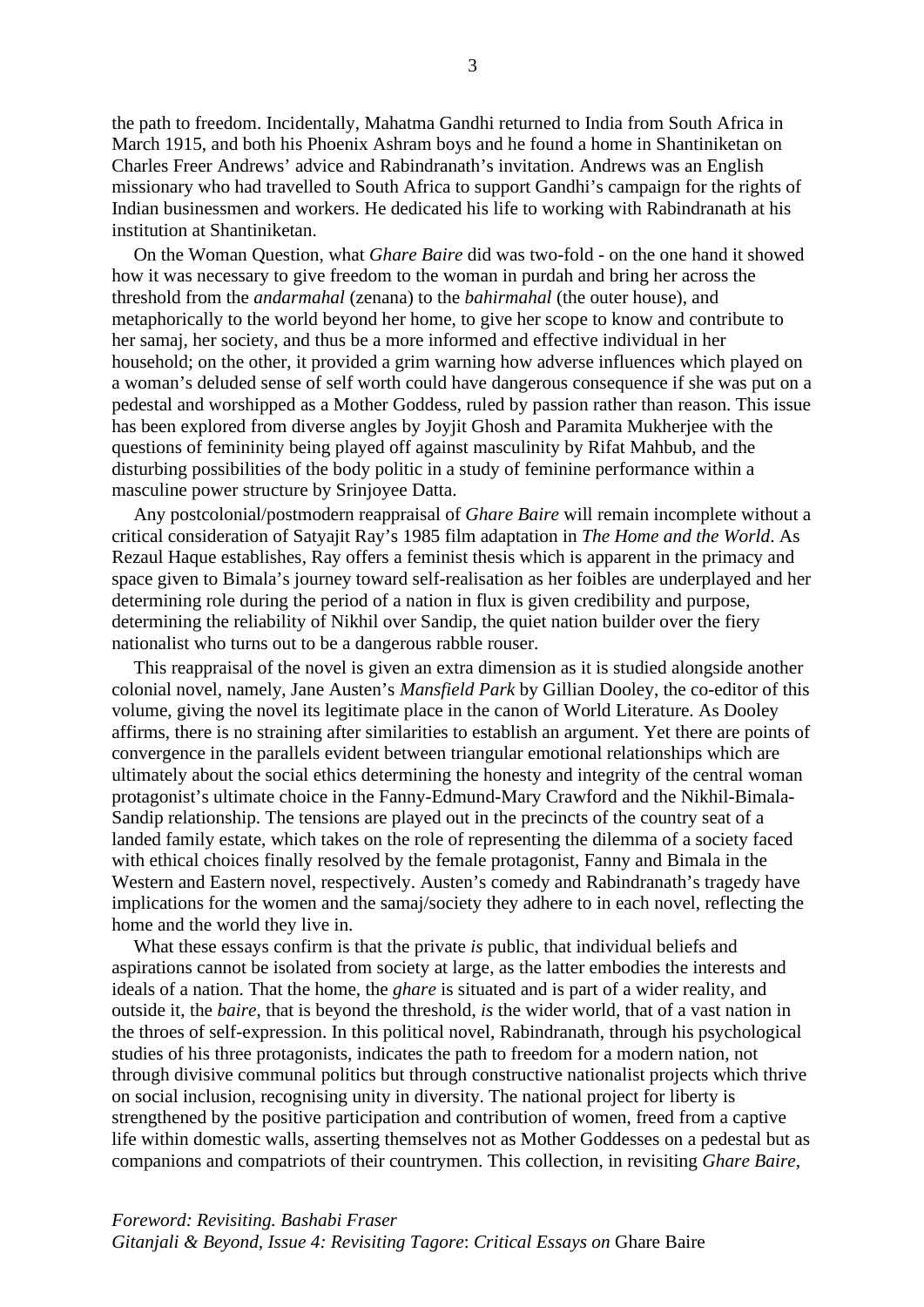thus reaffirms Rabindranath's concerns as valid today for retaining a continuity that links the home to the nation and the global context.

*Bashabi Fraser, PhD. Professor Emerita Director, Scottish Centre of Tagore Studies (ScoTs) Edinburgh Napier University*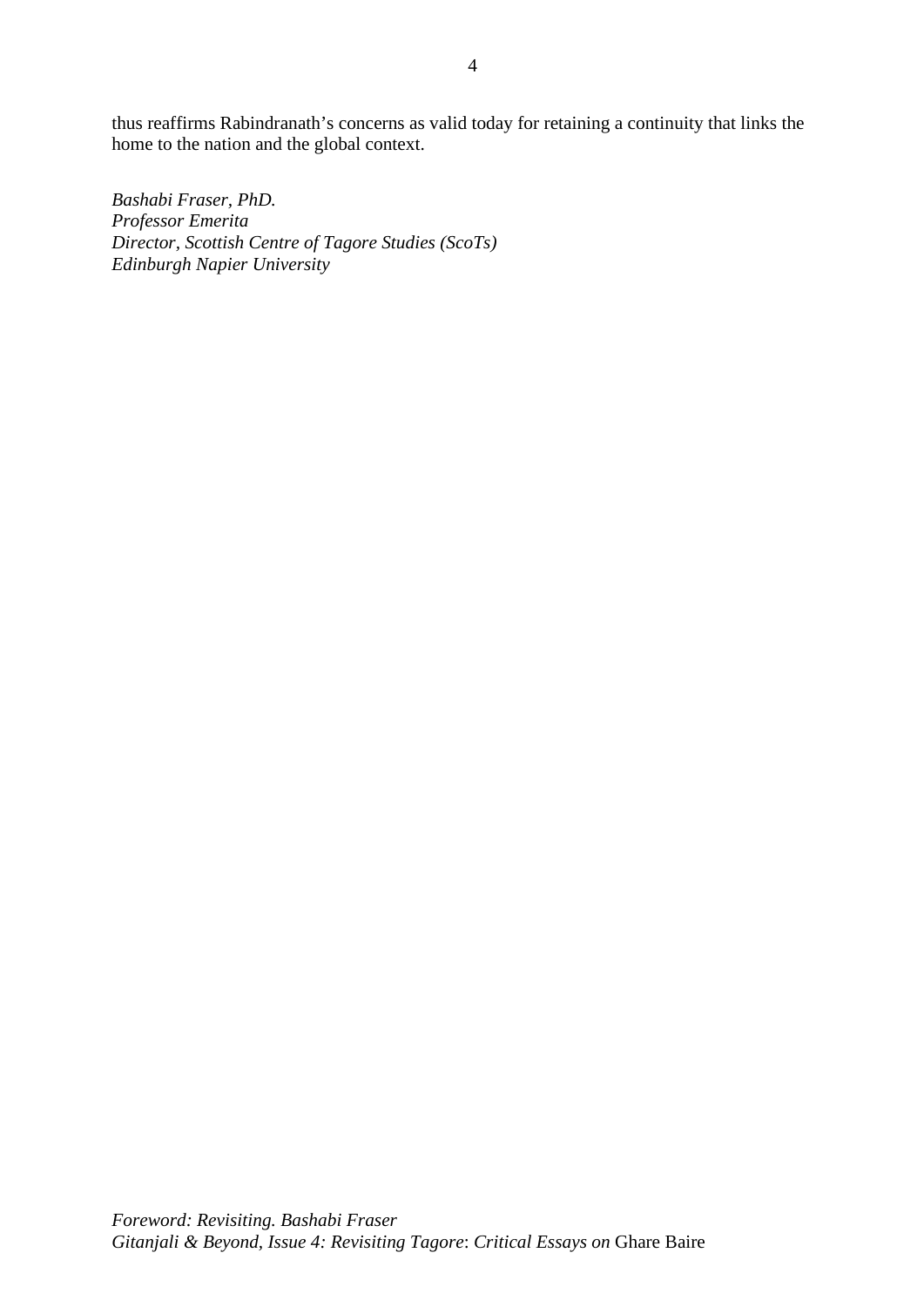**Revisiting Tagore: Critical Essays on**  *Ghare Baire*

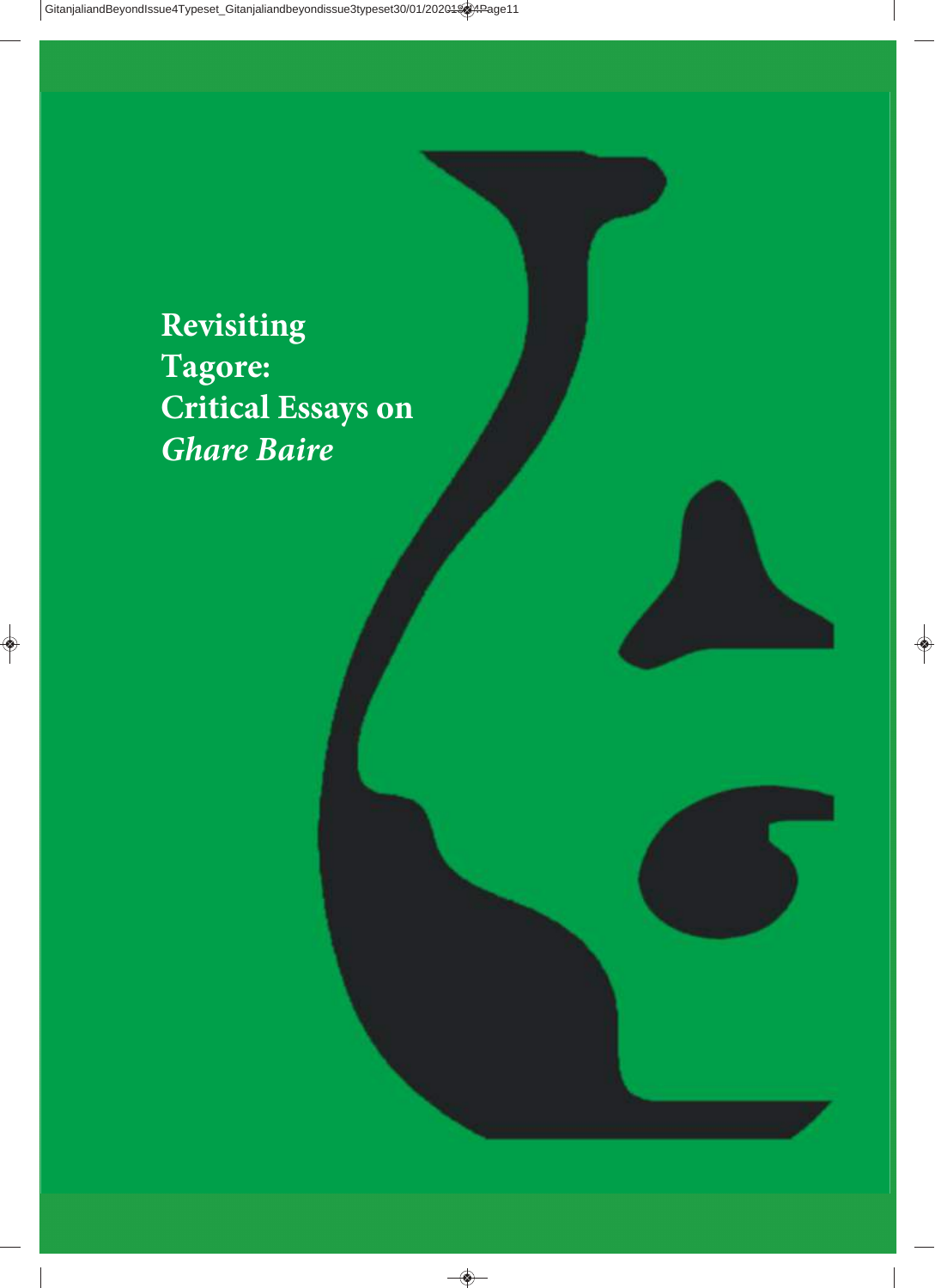## Introduction: *Ghare Baire*: Then and Now

## Md Rezaul Haque

Whatever else Rabindranath Tagore wrote, *Ghare Baire* (The Home and the World, 1916) stands on its own merits as a work of art.<sup>[1](#page-11-0)</sup> It is one of his best works of fiction, though not his masterpiece. In one particular respect, however, it surpasses all its siblings: it is undoubtedly the most controversial. Given its consistent presence in critical debates about Rabindranath's novels, it can in fact be safely argued that *Ghare Baire* is a provocative text, to say the least. It has generated and continues to generate admiration as well as hostility from generations of readers both *ghare* and *baire*, that is, both at home and abroad. How did the original readers of the work respond to it? And which aspects of the novel pleased them and which shocked them? I hope to address some of these issues in this brief introduction.

As several of the authors in this special issue have mentioned, *Ghare Baire* was serialised in 1915 in the literary journal called *Sabuj Patra* (The Green Leaves) edited by Pramatha Chowdhuri, Rabindranath's nephew and later son-in-law of the Tagore family. Both these details about the publication of *Ghare Baire*, apparently insignificant especially given the fact that the book's present-day readers are located more than a century away from its first appearance, deserve some retrospective attention here. The publication of *Sabuj Patra* (in April 1914) has been accepted by scholars of Bangla language and literature as heralding a new age in the history of Bangla literary culture in general and Bangla prose in particular. The reasons are basically two. First, the editor of *Sabuj Patra* believed that the aim of literature was to 'shake [...] man out of inertia'.<sup>[2](#page-11-1)</sup> The 'inertia' in question is that of orthodoxy and prejudice. The awakening lay, according to Chowdhuri, in the performance of a two-fold task: in picking up 'the seed of [new] thought' and cultivating it in one's 'own soil'.[3](#page-11-2) *Sabuj Patra* sought to implement this two-fold program by educating its readers about the current and emerging socio-cultural agendas of the day and by shedding fresh light on older debates. The second reason has to do with the kind of language to be used to bring about the desired change in the mental make-up of the readers. That is to say, if *Sabuj Patra*'s 'tenor' (content and perspective) was to be radical and thought-provoking, its 'vehicle' (medium of expression) could not be otherwise. Like Wordsworth, Chowdhuri was convinced that only the use of spoken language could infuse writing with (the flavour of) life. *Ghare Baire* is radical on both these fronts. It is one of those works in which Rabindranath shifted from the heavily Sanskritised *sadhu bhasha* (roughly equivalent to written language) to the one (called *chalita*) spoken in contemporary middle-class Bengali society. While this linguistic radicalism is so palpable that one can hardly fail to notice it, its conceptual and ideological counterpart requires patient decoding. Before I move on to undertake that, I think it is imperative to shed some light on the temporal setting of the novel.

<span id="page-11-0"></span><sup>1</sup> Rabindranath Tagore, *Ghare Baire* (*The Home and the World*), trans. Surendranath Tagore (London: McMillan, 1921).

<span id="page-11-1"></span><sup>2</sup> Pramatha Choudhuri, 'Mukhapatra' [Preface], *Sabuj Patra* [The Green Leaves], vol. 1, no.1, 1914. 4. Translations of extracts from *Sabuj Patra* are mine[, https://archive.org/details/dli.bengal.10689.1725/page/n13,](https://archive.org/details/dli.bengal.10689.1725/page/n13) accessed 12 April 2019.

<span id="page-11-2"></span> $3$  Choudhuri 6.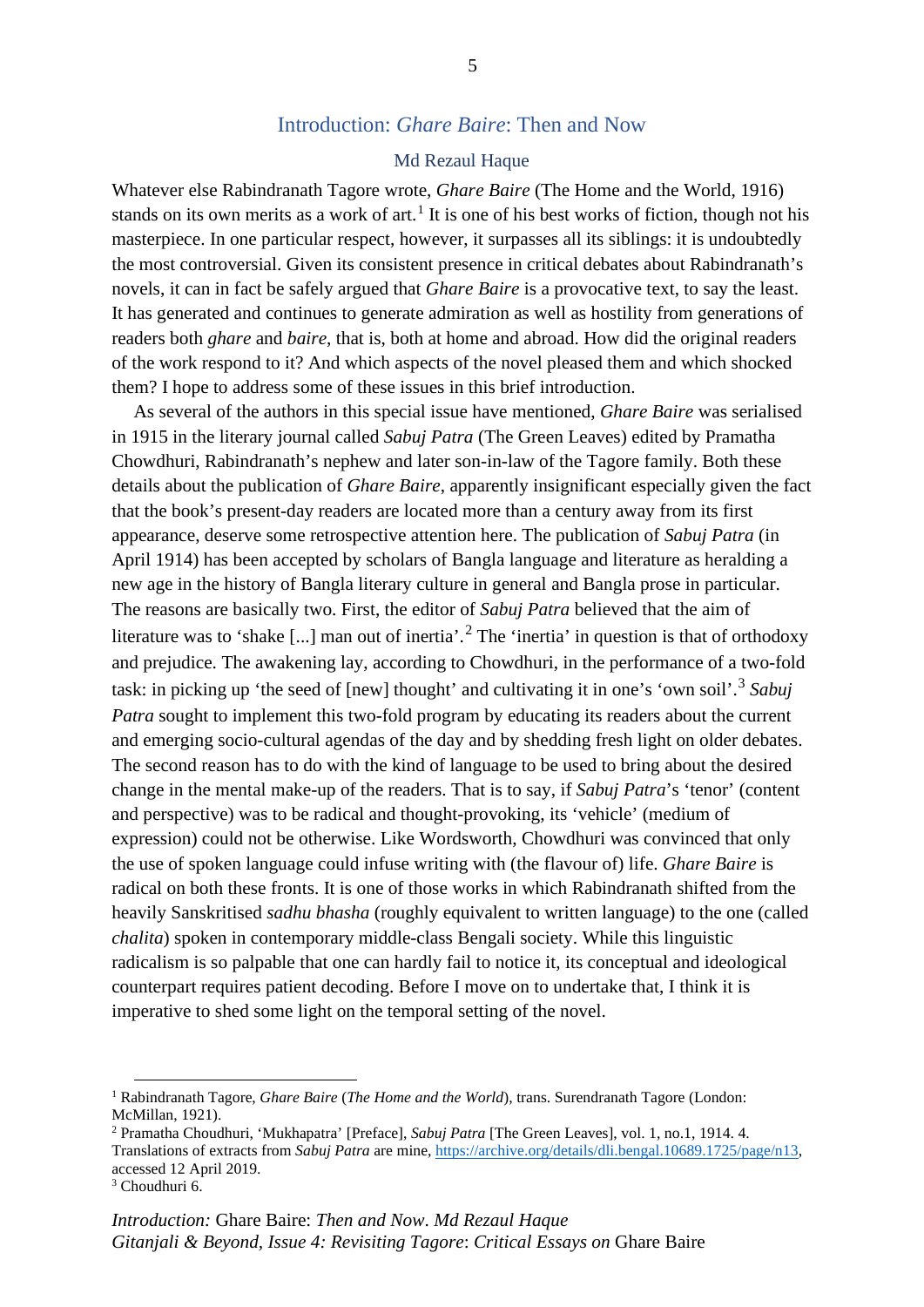*Ghare Baire* is set in the early years of the twentieth century, a time when Indian nationalism for the first time began to come out of its old, genteel mode of anti-colonial resistance. The time in question has come to be known as that of the *Swadeshi* Movement, a movement most visible in colonial Bengal, with the rest of colonial India feeling its tremor as an earthquake is felt in areas far away from the epicentre of the quake. The genesis of the *Swadeshi* Movement lay in the colonial government's shrewd decision to partition (in 1905) the Presidency of Bengal into two halves on administrative grounds, though the actual goal was to weaken the nationalist fervour that was fast gaining ground in that part of India. Nationalists of all colours saw the partition of Bengal as a crude realisation of the colonial administration's divide-and-rule policy. Nationalist leadership in Bengal, mostly upper-class, upper-caste, English-educated Hindus in the western wing (now called West Bengal), saw in the partition not only a threat to the budding Indian nationalism but also a danger threatening the cultural, economic, educational, political and professional supremacy they had so far enjoyed so indisputably. It is this leadership that took up the responsibility of fighting back the colonial masters. Initially, the *Swadeshi* Movement did not go beyond boycotting foreign, specifically British, goods. (The term *swadeshi* means indigenous). Lack of support from a large portion of Bengal population (Muslims and lower-class Hindus represented in *Ghare Baire* by Mirjan and Panchu respectively) gradually led the movement towards the path of coercion and violence. As far as solidarity among Indian communities was concerned, the achievement of the *Swadeshi* Movement was next to nothing, though the colonial government eventually revoked its decision in 1908 and the two halves of Bengal were re-united.

A contextualised reading of *Ghare Baire* entails reading the novel against the historical backdrop briefly sketched above. While such a reading provides one with important information that ultimately contributes to appreciating the text in the right socio-cultural perspective, it has another critical advantage in that it sheds light on one of the major achievements of Rabindranath in *Ghare Baire*, an achievement Rabindra scholars do not appear to have taken much note of. Both as a work of fiction and as a work of historical fiction in particular, *Ghare Baire* stands out as a radical cultural product.

Sir Walter Scott is credited with both inventing and popularising the genre of the historical novel in the West (as well as in other parts of the world).<sup>[4](#page-12-0)</sup> According to Scott scholars, Scott beautifully summed up in the subtitle of *Waverley* the ideal time gap that has to be maintained between the representation of the past in historical fiction and its actual occurrence in history: '*Tis Sixty Years Since*. [5](#page-12-1) What does a historical novelist gain by adhering to the prescribed time gap? Objectivity. The distance in time, it has come to be believed, allows the practitioner of historical fiction look at history from a non-partisan perspective. What is the time gap between the time Rabindranath recreates in *Ghare Baire* and the time when the reconstruction in the novel takes place? Hardly a decade. As noted in the paragraph above, the *Swadeshi* Movement began in 1905, raged for a couple of years and

<span id="page-12-0"></span><sup>4</sup> See, for example, Georg Lukács, *The Historical Novel*, trans. Hannah and Stanley Mitchell (Lincoln and London: The University of Nebraska Press, 1983). A feminist reading of the genre does not subscribe to Lukács' claim that Scott is the father of the historical novel. See Diana Wallace, *The Woman's Historical Novel: British Women Writers, 1900-2000* (Palgrave Macmillan, 2005).

<span id="page-12-1"></span><sup>5</sup> Walter Scott, *Waverley or 'Tis Sixty Years Since* (Penguin Books, 1995). See Avrom Fleishman, *The English Historical Novel: Walter Scott to Virginia Wolf* (Baltimore, Maryland and London: The Johns Hopkins Press, 1971).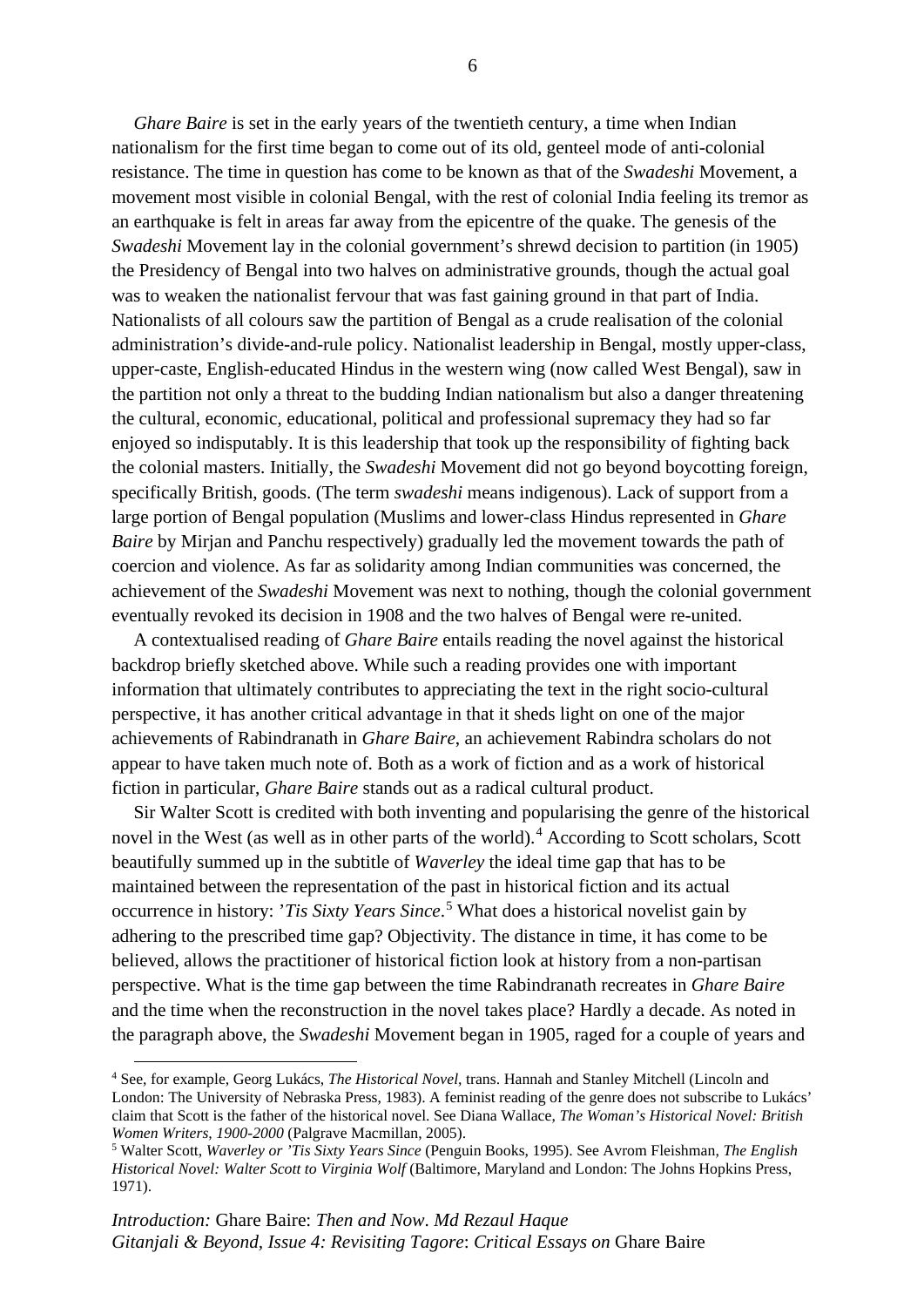then subsided in 1908. And Rabindranath began publishing *Ghare Baire* in *Sabuj Patra* in 1915. Judged from the point of view of the western critical tradition in question, such a close proximity of reality and its representation is likely to produce a prejudiced view of the immediate past. And Rabindranath has, indeed, been accused of *mis*representing the movement in the text, with the portrayal of Sandip deemed to be a caricature of militant nationalists. Jayanti Chattopadhyay writes:

In 1916, the *Barisal Hitaishi*, a weekly magazine, had admonished Tagore in harsh terms for 'his ugly attack on the revolutionaries which included showing the hero [?] as trying to seduce another man's wife.<sup>[6](#page-13-0)</sup>

One hundred years on and with compelling historical evidence at our disposal, we are in a position to judge who of the two parties represents the historical past more accurately – Rabindranath or his critics. In *Ghare Baire* Rabindranath is able to highlight the different strands that comprised Indian nationalism.<sup>[7](#page-13-1)</sup> In seeing Sandip as a travesty of the more aggressive component of Indian nationalism, Rabindranath's detractors in fact impose their own prejudiced view of Rabindranath, the landlord, on Rabindranath, the artist, though Rabindranath's sympathetic depiction of Nikhilesh, the liberal-reformist landlord in *Ghare Baire*, must also have contributed to such a partisan reading of Sandip.

Historical veracity, however, was not what Rabindranath was after in *Ghare Baire*. The novel's achievement of accuracy in representing the *Swadeshi* Movement is essentially an effect of Rabindranath's temperamental commitment to truth – a quality Rabindranath valued most both in art and life. The more radical aspect of the text in fact consists, as Tanika Sarkar puts it, in 'the refiguring of the conjugal relationship that Nikhilesh attempts'.<sup>[8](#page-13-2)</sup> And it is this reconceptualisation of the supposedly sacred tie that, more than any other aspect of *Ghare Baire*, infuriated the original readers of the work at home and which its non-Indian readers absolutely failed to take into account. More importantly, Rabindranath chooses Nikhilesh – whom Georg Lukács in his review of the book dismisses as 'a minor Indian noble' – to translate the new concept into practice.<sup>[9](#page-13-3)</sup> In initiating his wife Bimala's entry into the outer 'world' of modernity – which is how the novel represents the realignment of the marital relationship – Nikhilesh is launching no less than a cultural revolution, though the text remains rather ambivalent about its outcome. If at one level *Ghare Baire* revolves around a love triangle, the triangle comes into being because of Nikhilesh. It is he who organises the meeting between Bimala and his friend Sandip, the *Swadeshi* activist and leader. The unconventional relationship thus engineered eventually becomes a test case for Nikhilesh

<span id="page-13-0"></span><sup>6</sup> Jayanti Chattopadhyay, '*Ghare Baire* and its Readings', *Rabindranath Tagore's* The Home and the World*: A Critical Companion*, ed. Pradip Kumar Datta (London: Anthem Press, 2005) 200.

<span id="page-13-1"></span><sup>7</sup> One of the most brilliant works on the *Swadeshi* Movement is Sumit Sarkar, *The Swadeshi Movement in Bengal 1903-1908* (New Delhi: People's Publishing House, 1973). 8 Tanika Sarkar, 'Many Faces of Love: Country, Woman, and God in *The Home and the World*', *Rabindranath* 

<span id="page-13-2"></span>*Tagore's* The Home and the World*: A Critical Companion*, ed. Pradip Kumar Dutta (London: Anthem Press, 2005) 39.

<span id="page-13-3"></span><sup>9</sup> Georg Lukács, 'Tagore's Gandhi Novel: A Review of Rabindranath Tagore, *The Home and the World'*, *Reviews and Articles,* trans. Peter Palmer (London: Merlin Press, 1983) 10.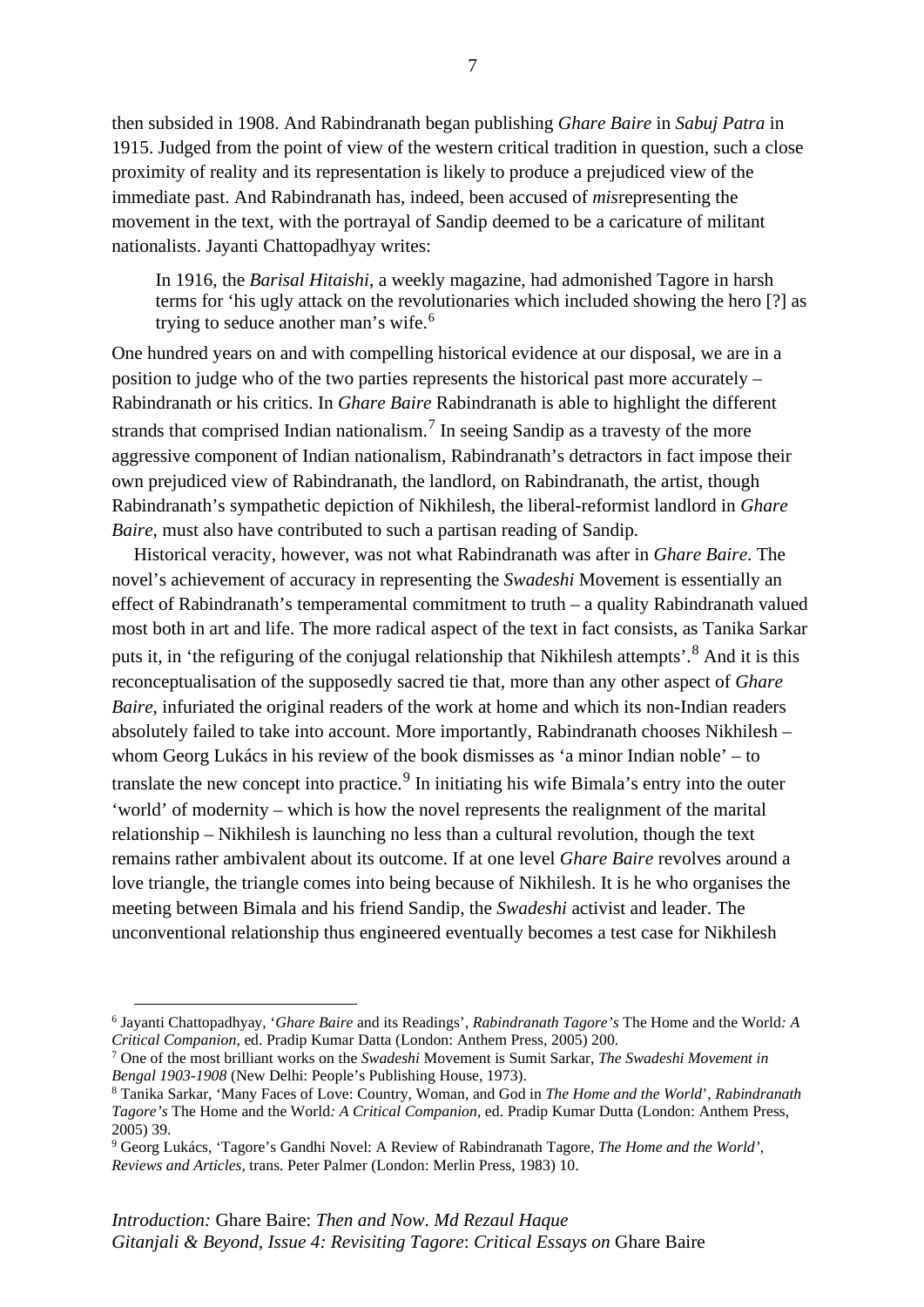himself and all he stands for, just as the monster in *Frankenstein* becomes a testing ground for its creator in Mary Shelley's novel.<sup>[10](#page-14-0)</sup>

The theme of nationalism is another fraught issue in *Ghare Baire*. Even while the novel was serially appearing in *Sabuj Patra* in 1915, its critics were divided as to the stance Rabindranath appeared to have taken on the nationalist question in the text. To one group Rabindranath seemed to be serving the cause of the British Raj. In his denunciation of the use of violence in the name of nationalism and patriotism, many detected an unhealthy compromise with the colonial government. The other group read the same phenomenon in a more positive light: for them Rabindranath was finally extricating himself from the false lure of revivalism which he had so tirelessly championed during the *Swadeshi* years. To do justice to its ideological complexity, a more fruitful way of looking at the issue is to situate *Ghare Baire* in a moment of transition bridging a prior moment of revivalism and a moment of critique in the making. The critique of militant nationalism the novel constructs would eventually develop into a thorough critique of nationalism itself in a couple of years. In his lectures on nationalism during the tours of America and Japan, Rabindranath would not mince words in articulating his absolute distrust of nationalism as a political ideology.<sup>[11](#page-14-1)</sup> Here it is important to note that in dismissing nationalism as a West-inflicted affliction Rabindranath is not rejecting, as Mahatma Gandhi did, the whole western legacy.<sup>[12](#page-14-2)</sup> If such were the case, Nikhilesh would not invest so much in modernising his wife on western lines.

The members of the group, who have come to be known as the Kallol group or the Kalloleans, form one of the first groups of readers who collectively expressed reservations about Rabindranath's writing in the early 1930s.<sup>[13](#page-14-3)</sup> These '[a]dolescent rebels [...] derided Rabindranath's peace' which they saw as deriving from his having little or almost no direct knowledge of the miseries and struggles of the Bangali or Indian working classes.<sup>[14](#page-14-4)</sup> They based their claim on the upper-class status of the family Rabindranath was born into – culturally, socio-economically and educationally, one of the most prominent Bangali families in the then colonial Bengal. As a consequence, Rabindranath, his Kallolean successors complained, either distorted or romanticised working-class reality.[15](#page-14-5) The depiction of Panchu in *Ghare Baire* tells a different story. No other character in the novel loses so much as he does. Barely surviving on the fringes of the society, Panchu is a victim of all-round

<span id="page-14-0"></span><sup>&</sup>lt;sup>10</sup> Mary Shelley, *Frankenstein*, ed. Maurice Hindle, revised edition (London: Penguin Books, 2003).

<span id="page-14-1"></span><sup>&</sup>lt;sup>11</sup> Complete works of Rabindranath can be found at https://archive.org/details/RABINDRARACHANABALI, accessed 12 Nov 2019. For an insightful discussion of Rabindranath's and Gandhi's attitude to nationalism, see Ashis Nandy, 'Nationalism, Genuine and Spurious: A Very Late Obituary of Two Early Postnationalist Strains in India', [https://arcade.stanford.edu/sites/default/files/article\\_pdfs/OCCASION\\_v03\\_Nandy\\_031512\\_0.pdf,](https://arcade.stanford.edu/sites/default/files/article_pdfs/OCCASION_v03_Nandy_031512_0.pdf) accessed 5 Nov 2019.

<span id="page-14-2"></span><sup>&</sup>lt;sup>12</sup> For a nuanced reading of Rabindranath's attitude to western modernity and nationalism, see Michael Collins, 'Rabindranath Tagore and Nationalism: An Interpretation', [https://archiv.ub.uni](https://archiv.ub.uni-heidelberg.de/volltextserver/8844/)[heidelberg.de/volltextserver/8844/,](https://archiv.ub.uni-heidelberg.de/volltextserver/8844/) accessed 14 Nov 2019.

<span id="page-14-3"></span><sup>&</sup>lt;sup>13</sup> The name derives from the name of the magazine (*Kallol* established in 1923) they were closely associated with.

<span id="page-14-4"></span><sup>&</sup>lt;sup>14</sup> Buddhadeva Bose, *An Acre of Green Grass: A Review of Modern Bengali Literature* (Calcutta: Papyrus, 1948), https://archive.org/details/in.ernet.dli.2015.125419/page/n3, accessed 12 Nov 2019. It was, however, Bhabani Bhattacharya who initiated the trend in an article published in 1927.

<span id="page-14-5"></span><sup>&</sup>lt;sup>15</sup> After the Second World War, Rabindranath's left-leaning critics in India would take up the same line of argument.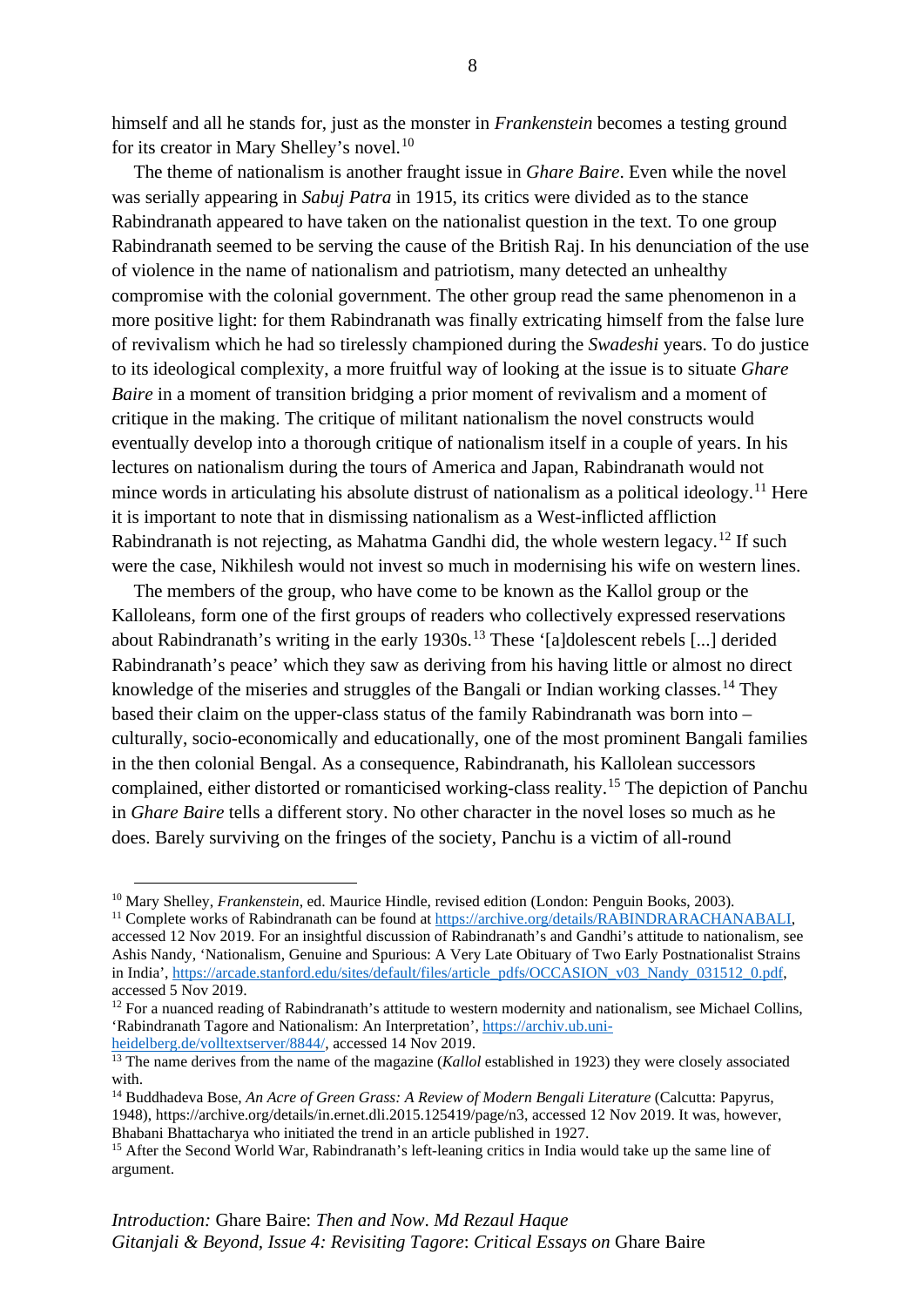exploitation: the *Swadeshi* activists burn his foreign merchandise in the name of the nation, his landlord Harish Kundu tries all means to evict him from his small hut, and on the death of his wife the Brahmin pundits impose on him a post-funeral feast he can hardly afford. One would be hard put to detect, let alone establish, any romantic element in the portrayal of Panchu. In fact, it is Panchu whose subaltern presence in the text works to expose the limits of Sandip's *Swadeshi* program as well as his friend's liberal-reformist project. The subaltern status of Panchu in *Ghare Baire* should not, however, blind one to the important narrative function Rabindranath intends him to fulfill in the novel. Just as Amulya helps Bimala see through the hollowness of the *Swadeshi* rhetoric by revealing the kind of person Sandip actually is, it is Panchu whose utter destitution makes Nikhilesh realise how insignificant his personal suffering is in comparison to the manifold miseries of millions of Panchus. With the touch of his working-class reality, Panchu finally dispels the genteel fog of melancholy enfolding Nikhilesh.

The beauty as well as strength of a literary text is that every age reads it from a fresh perspective and thus validates its contemporary relevance. The case of *Ghare Baire* has not been otherwise. Ever since its publication in 1916, it has been read and re-read over and over again.[16](#page-15-0) In that sense *Ghare Baire* is a culturally significant text. If there is any notable difference between the readings of the novel immediately after it was published and the ones of more recent times, it is that present-day critics appear to be more aware of its multi-layered nature. They also evince a sharper sense of the critical framework they deploy in reading the novel. As Debamitra Kar aptly puts it in her essay (the first piece of the present issue) on '*The Home and the World*: A Critique of Violence', 'Criticism of Tagore is more a reflection of his readers' viewpoint than his own'.[17](#page-15-1)

As should be obvious from the title of her essay, Debamitra reads *Ghare Baire* as critiquing the use of violence in (*Swadeshi*) politics. This is one reason why Rabindranath gradually dissociated himself from the nationalist agenda in the years following the *Swadeshi* Movement in the first decade of the last century and eventually came out as a staunch critic of the ideology of nationalism. There is, however, another dimension of nationalist ideology that Rabindranath could not be comfortable with: its inherent tendency to forge 'a forced union and homogenisation', as Debamitra puts it, because community thus formed fails to work 'once the external force of domination is removed'.[18](#page-15-2) A notable Rabindra scholar interprets this rejection of nationalism and its inevitable recourse to violence as suggestive of Rabindranath's definitive rejection of everything the West has to offer, which is not exactly the case.<sup>[19](#page-15-3)</sup> As far as Rabindranath is concerned, nationalism is harmful not because it is a western import, but because by resorting to violence it gives the colonised a false sense of power while hindering the realisation of a much worthier kind of decolonisation – the decolonisation of the colonised mind. Further, in so far as imagining the community of nation

<span id="page-15-1"></span><span id="page-15-0"></span><sup>&</sup>lt;sup>16</sup> See Tanika Sarkar above.<br><sup>17</sup> Debamitra Kar *'The Home and the World*: A Critique of Violence', *The Present Issue on* Ghare Baire, ed. Md Rezaul Haque and Gillian Dooley.<br><sup>18</sup> Kar.

<span id="page-15-3"></span><span id="page-15-2"></span><sup>&</sup>lt;sup>19</sup> See Ashis Nandy, *The Illegitimacy of Nationalism: Rabindranath Tagore and the Politics of Self (Delhi:* Oxford UP, 1994).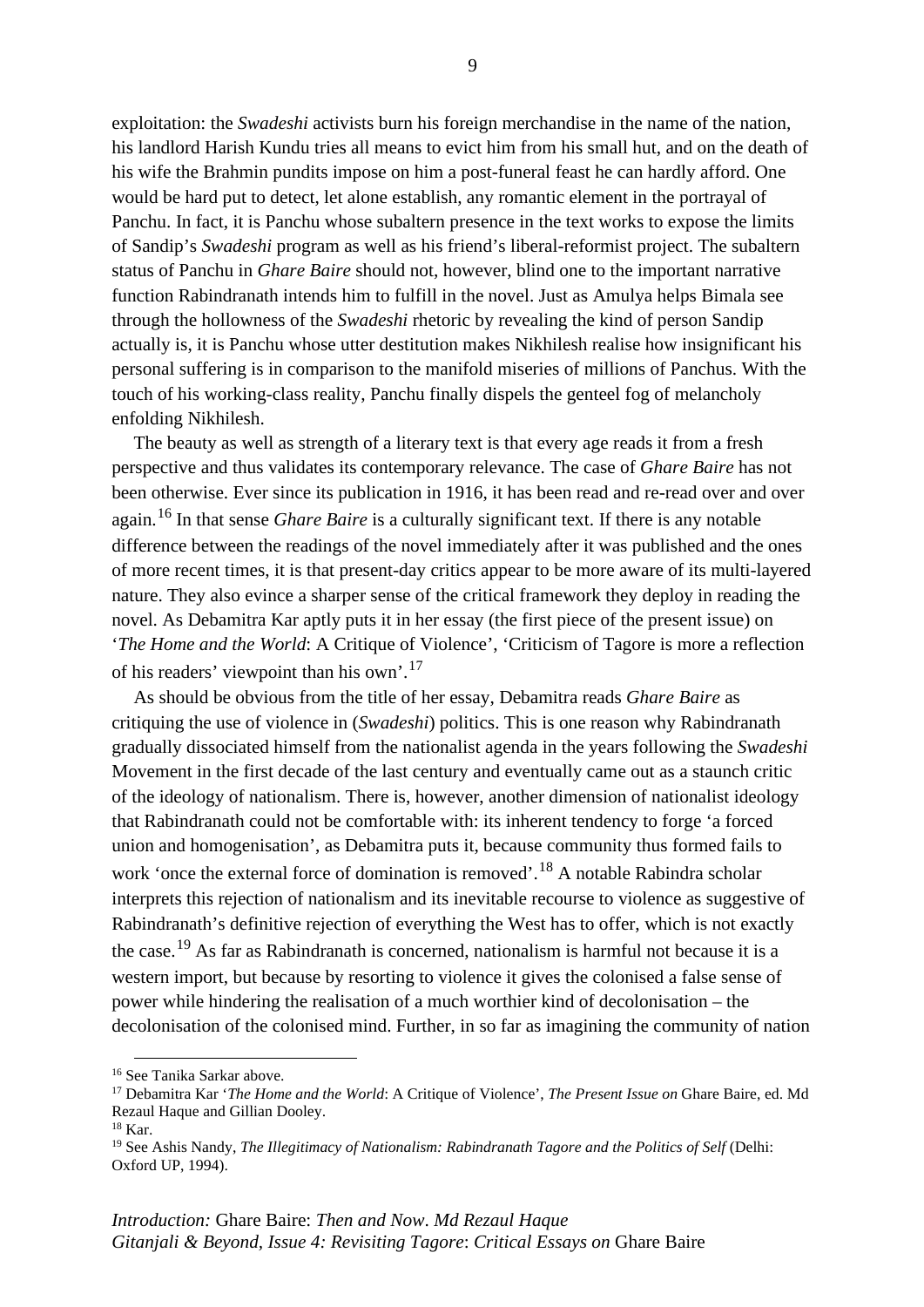entails some form of homogenisation or other, it tends to render a whole range of intracommunity violences invisible. Thus 'the Sandip-Nikhilesh debate', one of the core components of the narrative in *Ghare Baire*, allows Rabindranath, according to Debamitra, to question 'not only the physical manifestation of violence' but also 'the structural violence [...] inherent in Indian society on the brink of modernity', a questioning that one finds in some of his earlier 'polemical writings, especially *Path o Patheyo*' (1908).<sup>[20](#page-16-0)</sup>

The *Swadeshi* Movement is not just a historical backdrop against which the narrative of *Ghare Baire* unfolds. Like Thomas Hardy's settings, it shapes the mental makeup of the three protagonists as well as the different destinies each ends up with. In her piece titled 'Cultural Hybridity and (Dis)location of Female Agency in Rabindranath Tagore's *Ghare Baire* or *The Home and the World*', Umme Salma draws on Homi Bhabha to read the novel in terms of its historical setting which she sees as a 'zone of *occult instability*'.<sup>[21](#page-16-1)</sup> Both Nikhilesh's and Sandip's modernising projects aimed at empowering women are products of this 'zone of *occult instability*', just as they themselves are the hybrid products of the colonial encounter. In negotiating 'the Third Space' thus created, both Nikhilesh and Sandip ultimately render Bimala powerless at home as well as in the world. Ideally Bimala who for Salma represents *shakti*, the Hindu notion of female agency, should have found in her husband and lover carriers of her agency. But the paradox is that, instead of empowering Bimala, both the male protagonists divest her of whatever power she might have enjoyed as daughter, sister and wife in a Hindu household. No wonder, Salma concludes, *Ghare Baire* ends with Bimala trapped in 'a harrowing statis and melancholy'.<sup>[22](#page-16-2)</sup>

The Nikhilesh-Sandip debate around which *Ghare Baire* revolves is actually one means Rabindranath uses to 'write back' to his precursor Bankim Chandra Chattopadhyay who is credited with first imagining the nation in India.<sup>[23](#page-16-3)</sup> It is this line of argument that Joyjit Ghosh pursues in his essay on the novel. In his 1882 novel, Bankim Chandra imagines an essentially Hindu India by way of constructing the motherland in the image of a Hindu goddess. In Rabindranath's text Sandip repeatedly chants the 'hymn "Vande Mataram" which is at the centre of nationalist discourse in [Bankim's] novel' to inspire his *Swadeshi* followers.[24](#page-16-4) Around the years *Ghare Baire* came to be produced, Rabindranath increasingly felt uncomfortable with the idea of a Hindu India and thus could not bring himself, according to Ghosh, to 'subscribe to Bankim's [communal-nationalist] ideology'.[25](#page-16-5) Discreetly using Rabindranath's letters to his friends both in India and abroad, Ghosh's intertextual reading of *Ghare Baire* posits the novel as unequivocally 'critiquing nation as a goddess', an unhealthy

<span id="page-16-0"></span><sup>20</sup> Kar.

<span id="page-16-1"></span><sup>21</sup> Umme Salma 'Cultural Hybridity and (Dis)location of Female Agency in Rabindranath Tagore's *Ghare Baire* or *The Home and the World*', *The Present Issue on* Ghare Baire, ed. Md Rezaul Haque and Gillian Dooley. Salma also draws on Laura Ahearn to conceptualise the Hindi notion of female agency. <sup>22</sup> Salma.

<span id="page-16-3"></span><span id="page-16-2"></span><sup>23</sup> The term 'write back' is from Salman Rushdie, 'The Empire Writes Back with a Vengeance', *The Times*  [UK], 3 July 1982, 8.

<span id="page-16-5"></span><span id="page-16-4"></span><sup>24</sup> Joyjit Ghosh, 'Critiquing Nation as a Goddess: A Study of the Representation of Nationalism in *The Home and the World*', *The Present Issue on* Ghare Baire, ed. Md Rezaul Haque and Gillian Dooley.  $25$  Ghosh.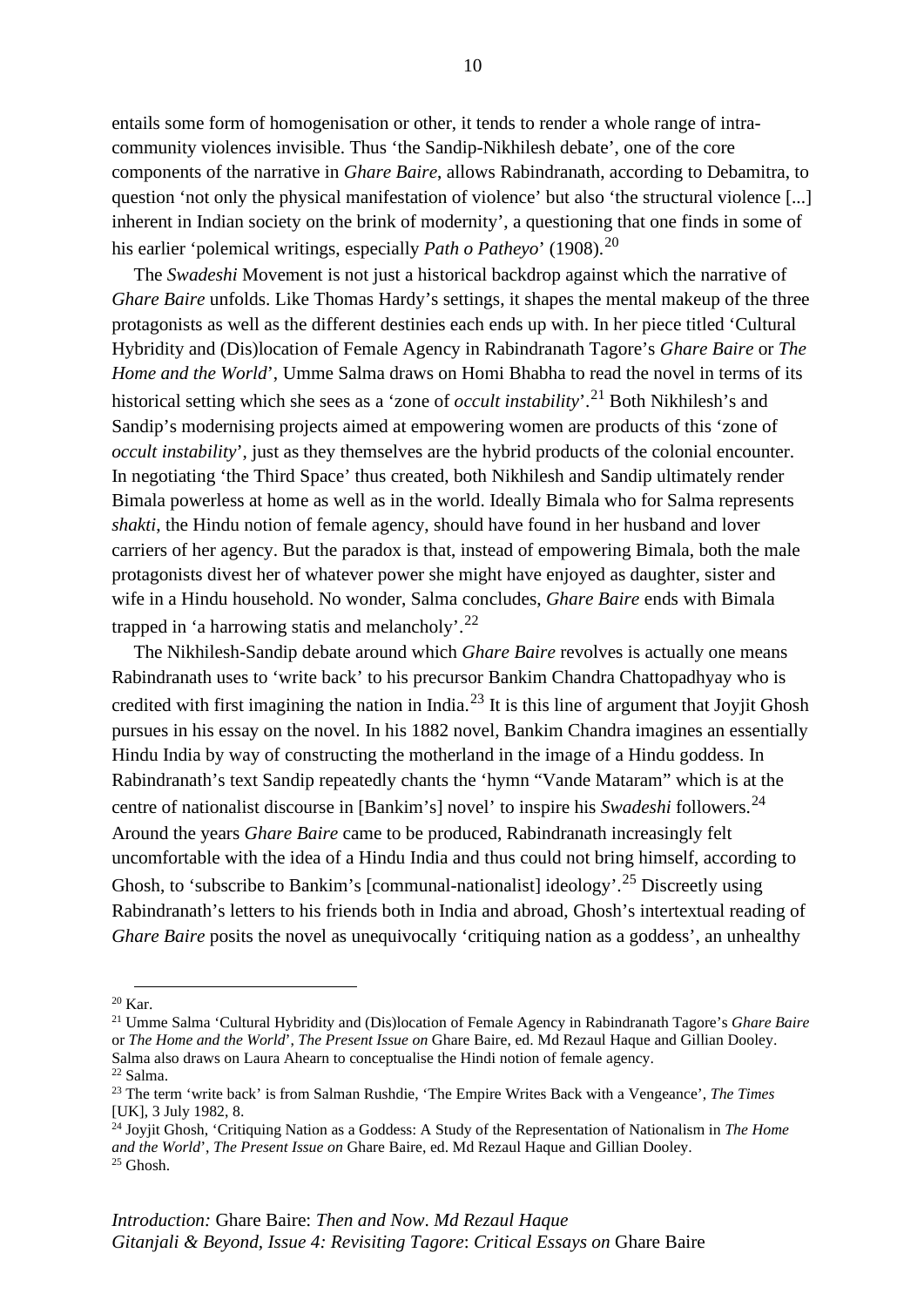11

legacy Rabindranath felt he must distance himself from.<sup>[26](#page-17-0)</sup> Though largely ineffectual at the end of the day, Nikhilesh's liberal-humanist project as manifested in his 'colourless brand of swadeshi' is greatly preferable to Sandip's instrumental, communal and ultra-masculinist form of *swadeshi*.

One of the lasting legacies of colonialism in India as elsewhere is the emergence of a new middle class. This middle class occupies a middle space in terms of both its socioeconomic and cultural position. In the Indian context this class is perhaps more truly 'middle' in terms of its cultural location than in terms of its socioeconomic standing (hence its conspicuous ambivalence in negotiating 'the woman question'). Caught in between tradition (mostly its own 'invention') and modernity, the new middle class in India spawned a nationalist movement that welcomed participation of women in the movement but on a set of tacit conditions. One of the paradoxical conditions was that in challenging the colonial power they must not challenge the new patriarchal power. In her piece on 'The Woman Question: Politics of Gender and Space in Rabindranath Tagore's *Home and the World* (*Ghare Baire*, 1916)', Paromita Mukherjee situates *Ghare Baire* at the intersection of the evolving discourses of Indian nationalism and the new Indian patriarchy. Heavily drawing on Michel Foucault's seminal work on discursive formation and Partha Chatterjee's ground-breaking work on the nationalist appropriation of 'the woman question' in India, Paromita regards Rabindranath's novel as belonging to the phase in his literary career when Rabindranath was crafting the image of the 'new' or 'modern' woman. It is because Indian nationalism has hijacked the female agenda that Bimala, 'trapped within the power structure of the patriarchal nationalistic discourse', according to Paromita, may participate 'in the process of "becoming" the new woman but never quite becomes such'.[27](#page-17-1) As Paromita reads it, *Ghare Baire* seems to suggest that for her 'emancipation' the Indian woman 'needs a different channel'.<sup>[28](#page-17-2)</sup> The one provided by the new patriarchy is self-defeating.

To a large extent, Srinjoyee Dutta is right in maintaining that '*Ghare Baire* has often been viewed and analysed via the lens of nationalism or nationalist politics, its variegations and its impact on the world and of course, the home'.<sup>[29](#page-17-3)</sup> A direct result of such readings is that the female protagonist Bimala comes to be treated as an embodiment or symbol of something larger than herself, be it motherland or nation or the Hindu notion of *shakti*. Going against this critical tendency, Dutta argues that it is of crucial importance 'to explore the notion of the "body" in *Ghare Baire*, in its more immediate aspect, that is, the body as the physical body and the ramifications of its tangible (im)mobility from *Ghare* to *Baire*'.[30](#page-17-4) Dutta's 'contrapuntal' reading reveals that in trying to empower Bimala both Nikhilesh and Sandip

<span id="page-17-3"></span><sup>29</sup> Srinjoyee Dutta, 'Sexual/Textual Insurgence: The Politics of the Body in *Ghare Baire*', *The Present Issue on*  Ghare Baire, ed. Md Rezaul Haque and Gillian Dooley.

<span id="page-17-0"></span> $26$  Ghosh.

<span id="page-17-1"></span><sup>27</sup> Paromita Mukherjee, 'The Woman Question: Politics of Gender and Space in Rabindranath Tagore's *Home and the World* (*Ghare Baire*, 1916)', *The Present Issue on* Ghare Baire, ed. Md Rezaul Haque and Gillian Dooley.

<span id="page-17-2"></span><sup>28</sup> Mukherjee.

<span id="page-17-4"></span><sup>30</sup> Dutta.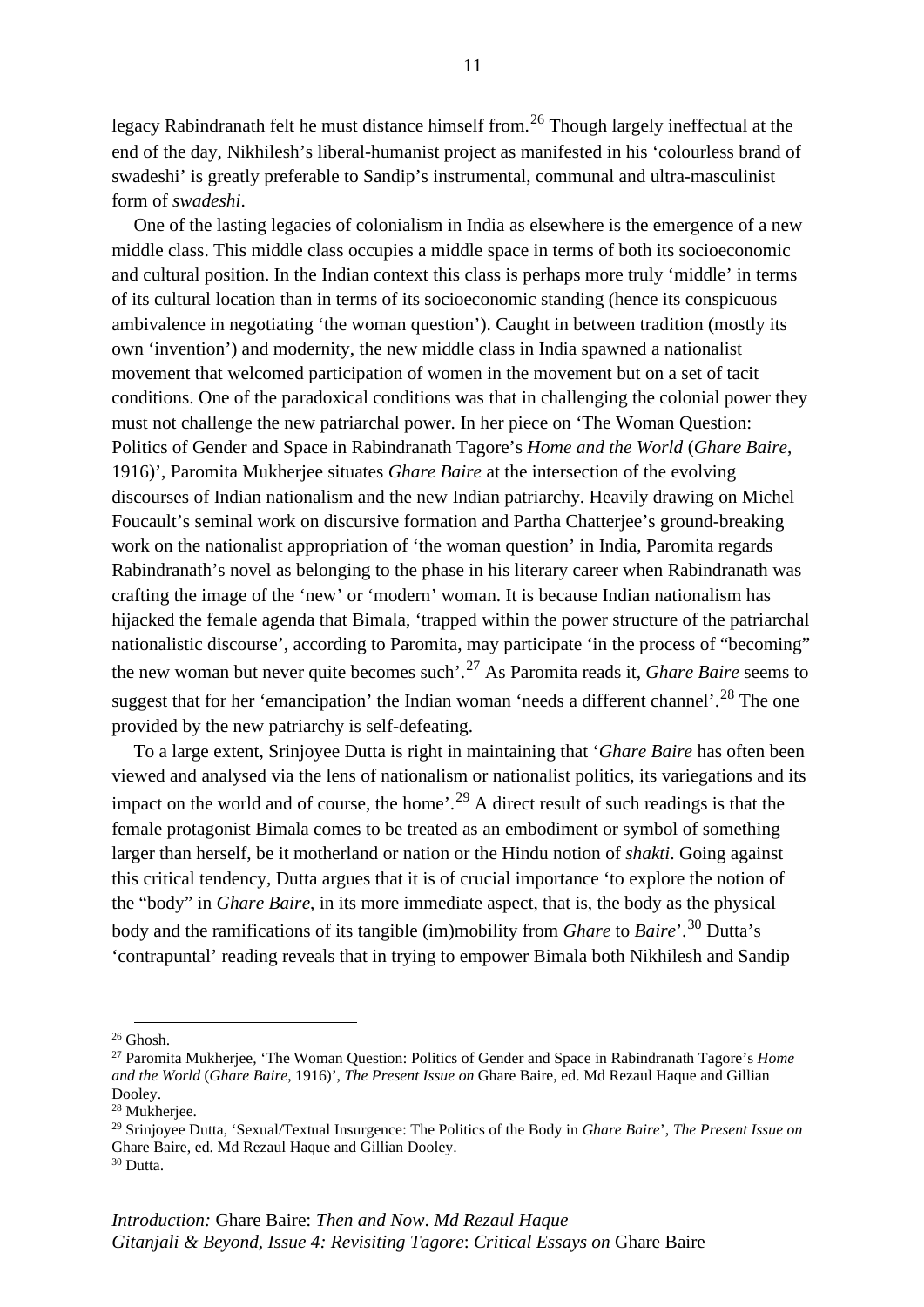ultimately turn her 'into an idealised figure, which till the very end is never attained'.<sup>[31](#page-18-0)</sup> Both projects fail because at the end of the day both the male protagonists shy away from facing Bimala 'in her naked ferocity, in naked agency'.<sup>[32](#page-18-1)</sup> It may remain debatable as to what price Nikhilesh or Sandip pays for the experiments they try on Bimala, but there remains not the least doubt that it is Bimala who pays the heaviest price for her participation in those experiments: she ends up 'on a pedestal', divested of 'her desires and discontent', no more than 'an abstraction'.[33](#page-18-2) Umme Salma and Paromita Mukherjee, two of our contributors, might have remarked: what else might one expect from male-initiated women's emancipation projects?

In her essay on 'Cultural Hybridity and (Dis)location of Female Agency in Rabindranath Tagore's *Ghare Baire* or *The Home and the World*', Umme Salma explains why both Nikhilesh's and Sandip's modernising projects fail. The main reason has to do with the fact that the male protagonists are both products of the colonial encounter. Rifat Mahbub's piece on Rabindranath's 'portrayal of intersectional masculinity in *The Home and the World*' seems to have a similar discursive-ideological trajectory.<sup>[34](#page-18-3)</sup> As socio-cultural constructs, the selffashionings of Nikhilesh and Sandip might appear to have nothing in common. But in so far as the notion of masculinity is concerned, they both originate from the same source: the colonial encounter. Though apparently poles apart as socio-cultural practices, both Nikhilesh's 'gentle yet discreet' masculinity and Sandip's 'heroic masculinity' are attempts 'to break away from the stereotype of effeminate Babu or the class produced to be loyal to the British Raj'.<sup>[35](#page-18-4)</sup> Both these masculinities, minted in the smithy of colonial encounter, anticolonial nationalism and new Indian patriarchy, however, get 'ruptured' coming in contact with Bimala, who shocks Nikhilesh and Sandip both by proving 'that she is a flesh-and-blood human being, whose identity is a making in progress, subject to unpredicted changes'.<sup>[36](#page-18-5)</sup>

Set against Indian nationalism, Sandip's masculinity reveals another shortcoming: it is not only vulnerable but also 'reactionary' and hence 'particularly dangerous because it is based on false premises of religious extremism and ideological brain washing, and its damaging impact could linger long after decolonisation'.[37](#page-18-6) Sadly, most South Asian nations have already tasted the bitter reality of religious fanaticism in one form or other.

In a sense, the last two essays can be seen as highlighting the *baire*, that is, the outwardlooking dimensions of *Ghare Baire*. Both perform a crossing: the one by Md Rezaul Haque, a formal one in considering one of the most prominent adaptations of the text, that is, the cinematic re-creation of the work by Satyajit Ray in 1984; the other by Gillian Dooley accomplishes a geographical crossing in comparing the novel with *Mansfield Park* by Jane Austen.

<span id="page-18-4"></span> $35$  Mahbub.<br> $36$  Mahbub.

<span id="page-18-0"></span><sup>31</sup> Dutta. The term 'contrapuntal' is from Edward Said, *Culture and Imperialism* (New York: Vintage Books, 1994).

<span id="page-18-1"></span><sup>&</sup>lt;sup>32</sup> Dutta.

<span id="page-18-2"></span><sup>33</sup> Dutta.

<span id="page-18-3"></span><sup>34</sup> Rifat Mahbub, 'Changes and Challenges of Masculinity in Tagore's *Ghare Baire*', *The Present Issue on*  Ghare Baire, ed. Md Rezaul Haque and Gillian Dooley.

<span id="page-18-6"></span><span id="page-18-5"></span><sup>&</sup>lt;sup>37</sup> Mahbub.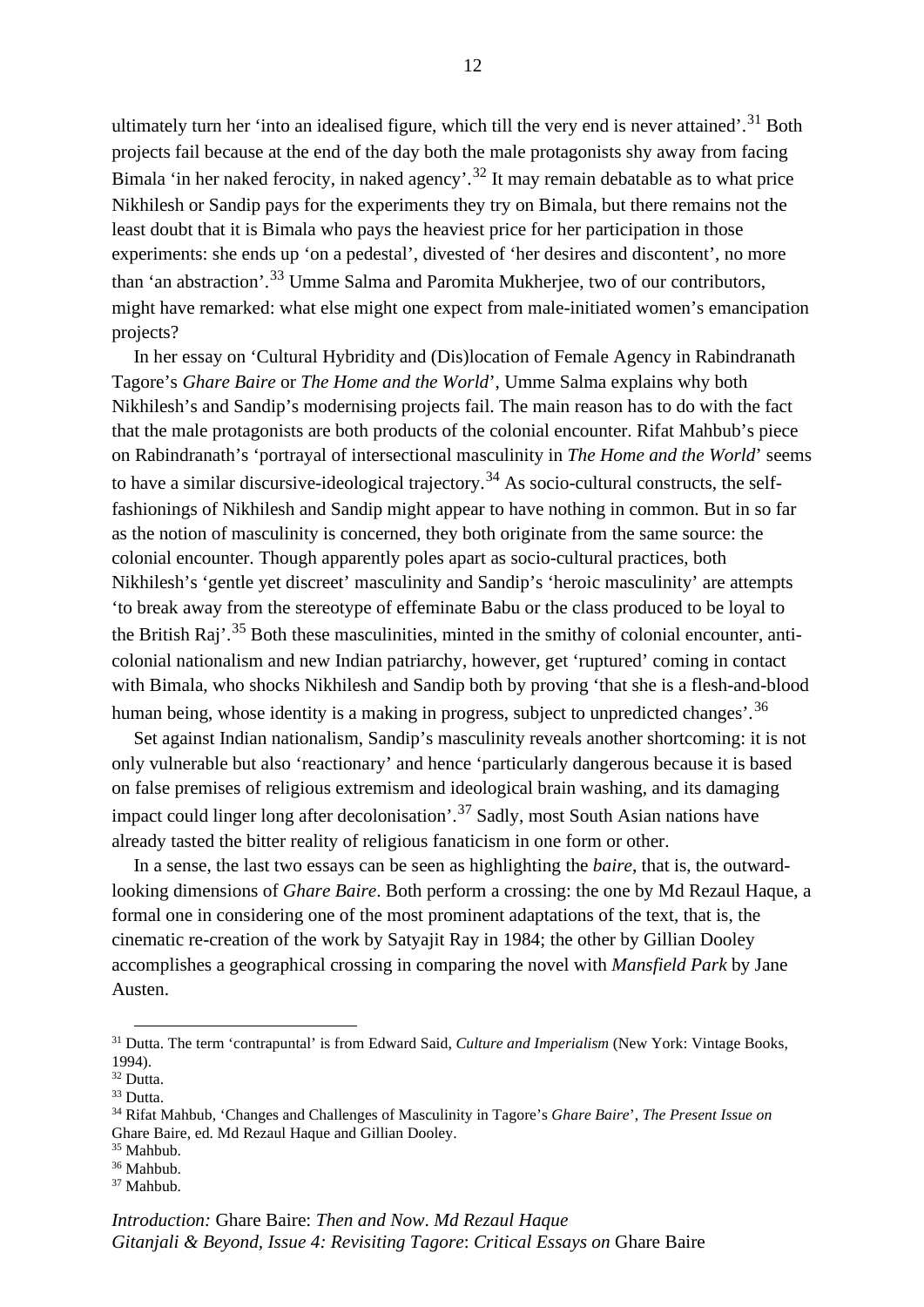More than anything else, Reza's piece on Ray's adaptation of *Ghare Baire* highlights the continued relevance of the novel. It is common knowledge now that Ray had wanted to recreate the text on the silver screen for a long time. He was finally able to translate his longcherished desire into reality in the year 1984 with the help of his son Sandip Ray. How does Ray reconstruct *Ghare Baire*? And what shapes his reading of the work in question? Reza's essay essentially attempts to answer these two questions. Locating Ray's adaptation within that phase in his career (1960-1985) when Ray produced a series of films focused on women, Reza contends that the Oscar-winning director 'reads the text predominantly, though subtly, from a feminist perspective'.<sup>[38](#page-19-0)</sup> Ray's departures from Rabindranath's text are all meant, according to Reza, to inflect his translation 'with a robust feminism'.[39](#page-19-1)

Compared to the time when Ray first adapted a work by Rabindranath, the one in which he reconstructed *Ghare Baire* was rather conservative, as far as Indian politics was concerned. Another factor that shaped Ray's reading of the text is the censorship laws prevailing at the time in India. These two factors explain 'why Ray chose to read Tagore's novel the way he did', that is, primarily from a feminist point of view.<sup>[40](#page-19-2)</sup> Fully aware that in recreating one of Rabindranath's most controversial works he was embarking on a risky venture, Ray could not help being subtle and tactful.

Gillian finds both novels revolving around a love triangle: *Ghare Baire* around Nikhilesh-Bimala-Sandip, while *Mansfield Park* around Fanny-Edmund-Mary. Although both texts 'deal with a dramatic situation which in its basic essence is similar', Gillian is as interested in the 'differences' between the two works as in the 'similarities'.<sup>[41](#page-19-3)</sup> One obvious difference between the two novels is the way the two novelists use perspective in them. Rabindranath enables his readers enter the minds of his three protagonists by allowing each narrate his or her story. In contrast, Austen uses a third-person omniscient narrator in her text, though mostly focalising through Fanny.

A subtler difference has to do with what the two authors choose to do with the realist tradition. *Mansfield Park* ends on a happy note and thus appears to align itself with the comedic mode whereas *Ghare Baire* ends in tragedy. However, 'as in Shakespeare's darker comedies', Gillian notes, 'the comedic formula is grafted onto a far more troubling narrative material' in *Mansfield Park*. [42](#page-19-4) Austen succeeds in giving *Mansfield Park* a happy ending, Gillian suggests, only by keeping the future of the 'domestic sphere' more or less obscure.<sup>[43](#page-19-5)</sup>

\* \* \* \* \*

The idea for this issue originated in 2016, the year that marked the first centenary of the publication of *Ghare Baire*. To bring out a special issue dealing with the different aspects of the novel presented itself to be a most proper way to mark that occasion. We were pleased and impressed by the response to our call for papers, but the inevitable delays in preparing

<span id="page-19-0"></span><sup>38</sup> Md Rezaul Haque, 'Feminist Appropriation of a Tagore Classic on the Screen: The Case of *Ghare Baire* (The Home and the World)', *The Present Issue on* Ghare Baire, ed. Md Rezaul Haque and Gillian Dooley.

<span id="page-19-1"></span><sup>39</sup> Haque.

<span id="page-19-2"></span><sup>40</sup> Haque.

<span id="page-19-3"></span><sup>41</sup> Gillian Dooley, 'The Home and the World in *Mansfield Park* and *Ghare Baire*', *The Present Issue on* Ghare Baire, ed. Md Rezaul Haque and Gillian Dooley.

<span id="page-19-4"></span><sup>42</sup> Dooley.

<span id="page-19-5"></span><sup>&</sup>lt;sup>43</sup> Dooley.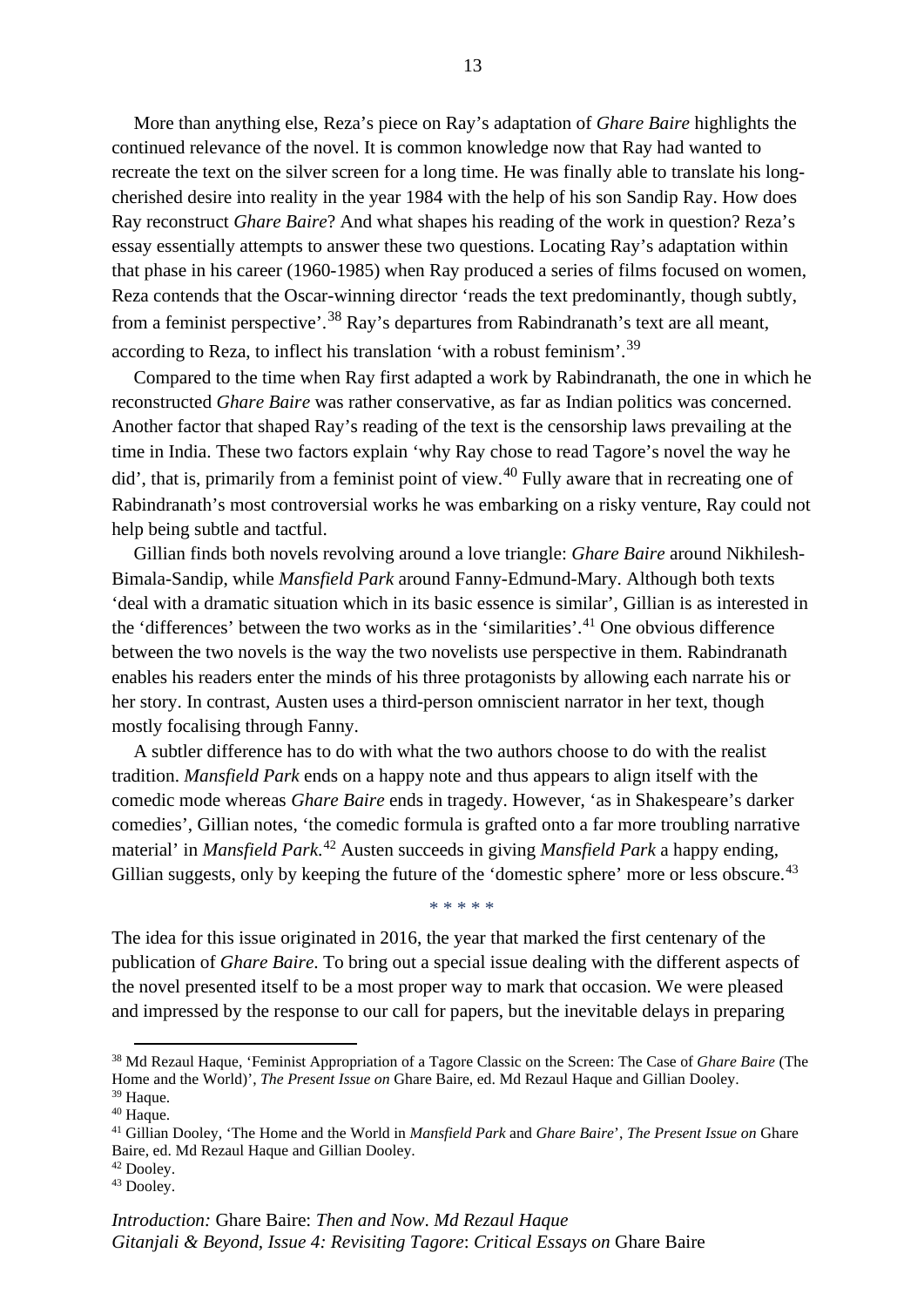the publication have unfortunately taken us well beyond the centenary year. However, as the saying goes: better late than never. Like all publications, this issue too has its share of shortcomings. Editing this issue has brought to mind two important areas for future research. *Ghare Baire* was translated immediately after it came out in book form. Several other translations have appeared since. A comparison of the first translation with the later ones would be of immense critical interest. Similarly, a comparative analysis of Ray's adaptation of the novel and its successors would be most worthwhile. Nevertheless, we hope that the issue goes some way towards satisfying the curiosity of students and scholars of Bangla culture in general and Rabindranath in particular. If so, it will be deemed to have achieved its primary objective.

### Works Cited

- Bose, Buddhadeva. *An Acre of Green Grass: A Review of Modern Bengali Literature*. Calcutta: Papyrus, 1948. https://archive.org/details/in.ernet.dli.2015.125419/page/n3. Accessed 12 Nov 2019.
- Chattopadhyay, Jayanti. '*Ghare Baire* and its Readings', *Rabindranath Tagore's* The Home and the World*: A Critical Companion*. Ed. Pradip Kumar Datta. London: Anthem Press, 2005. 187-204.
- Choudhuri, Pramatha. 'Mukhapatra' [Preface], *Sabuj Patra* [The Green Leaves], vol. 1, no.1, 1914. 1-11. https://archive.org/details/dli.bengal.10689.1725/page/n13. Accessed 12 April 2019.
- Collins, Michael. 'Rabindranath Tagore and Nationalism: An Interpretation'.

https://archiv.ub.uni-heidelberg.de/volltextserver/8844/. Accessed 14 Nov 2019.

- Fleishman, Avrom. *[The English Historical Novel: Walte](https://archiv.ub.uni-heidelberg.de/volltextserver/8844/)r Scott to Virginia Wolf*. Baltimore, Maryland and London: The Johns Hopkins Press, 1971.
- Lukács, Georg. 'Tagore's Gandhi Novel: A Review of Rabindranath Tagore, *The Home and the World* '. *Reviews and Articles.* Trans. Peter Palmer. London: Merlin Press, 1983. 8- 11.
- ---. *The Historical Novel*. Trans. Hannah and Stanley Mitchell. Lincoln and London: The University of Nebraska Press, 1983.
- Nandy, Ashis. *The Illegitimacy of Nationalism: Rabindranath Tagore and the Politics of Self*. Delhi: Oxford UP, 1994.
- ---. 'Nationalism, Genuine and Spurious: A Very Late Obituary of Two Early Postnationalist Strains in India',

https://arcade.stanford.edu/sites/default/files/article\_pdfs/OCCASION\_v03\_Nandy\_03 [1512\\_0.pdf. Accessed 5 Nov 2019.](https://arcade.stanford.edu/sites/default/files/article_pdfs/OCCASION_v03_Nandy_031512_0.pdf) 

- [Rushdie, Salman.](https://arcade.stanford.edu/sites/default/files/article_pdfs/OCCASION_v03_Nandy_031512_0.pdf) 'The Empire Writes Back with a Vengeance', *The Times* [UK]. 3 July 1982. 8.
- Said, Edward. *Culture and Imperialism*. New York: Vintage Books, 1994.
- Sarkar, Sumit. *The Swadeshi Movement in Bengal 1903-1908*. New Delhi: People's Publishing House, 1973.
- Sarkar, Tanika. 'Many Faces of Love: Country, Woman, and God in *The Home and the World*', *Rabindranath Tagore's* The Home and the World*: A Critical Companion*. Ed. Pradip Kumar Dutta. London: Anthem Press, 2005. 27-44.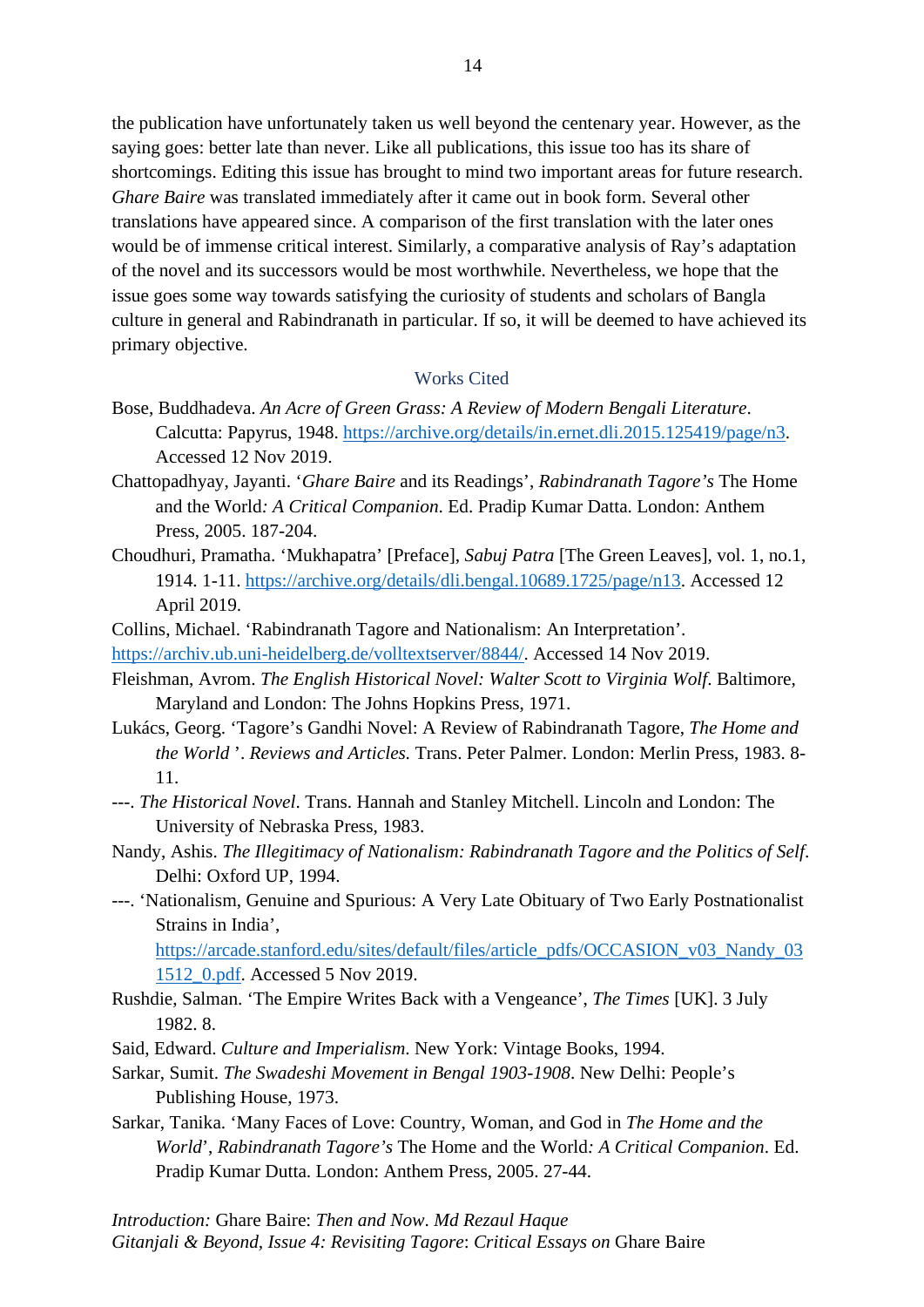Scott, Walter. *Waverley or 'Tis Sixty Years Since*. Penguin Books, 1995.

- Shelley, Mary. *Frankenstein*. Ed. Maurice Hindle. Revised edition. London: Penguin Books, 2003.
- Tagore, Rabindranath. *Ghare Baire* (The Home and the World). Trans. Surendranath Tagore. London: McMillan, 1921.
- ---. The Complete Works of Rabindranath Tagore. https://archive.org/details/RABINDRARACHANABALI. Accessed 12 Nov 2019.
- Wallace, Diana. *[The Woman's Historical Novel: British Women](https://archive.org/details/RABINDRARACHANABALI) Writers, 1900-2000*. Palgrave Macmillan, 2005.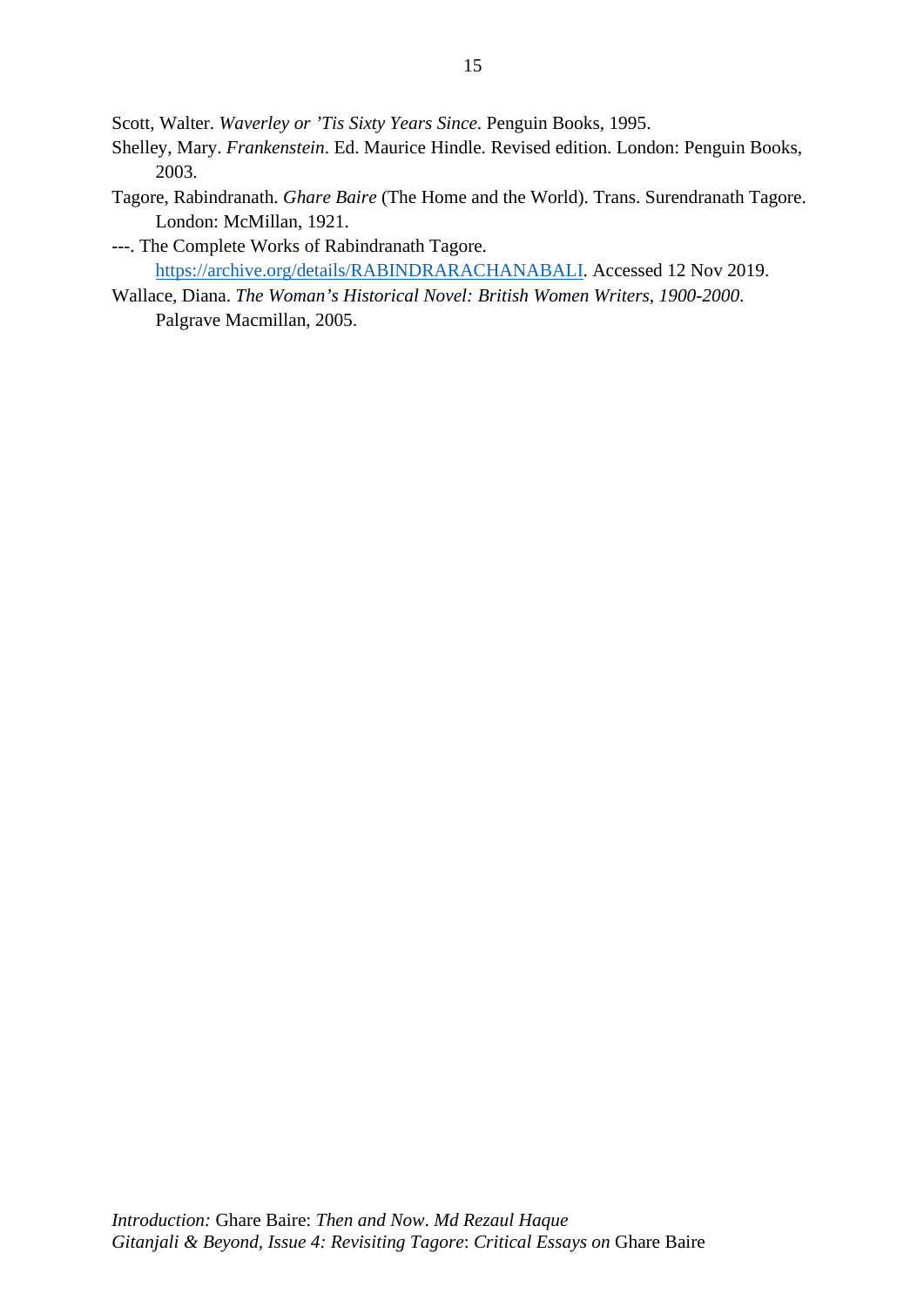# *Ghare Baire*: A Critique of Violence

#### Debamitra Kar

### Abstract

In *Ghare Baire* (The Home and the World), Tagore's representation of the revolutionary movement of Bengal has made many scholars suspect a hidden loyalist and classist agenda. The present essay will show that the debate itself arises from attempts in these readings to dissociate the personal (the home) from the public (the world) and has neglected the fact that both the home and the world are ultimately political. Tagore questions not only the physical manifestation of violence through the Sandip-Nikhlesh debate but has also pointed out the structural violence that was inherent in Indian society on the brink of modernity.

This essay sets Tagore's philosophical query against current theories in peace and conflict studies. Tagore wrote that a peaceful resolution could not be based on the vulnerability of the marginalised but is achieved when the greed of the powerful is controlled. In his essay titled 'Path o Patheyo' (1908) Tagore has shown how the violence of the anti-colonial struggle would not go unaccounted for but would seep into the very fabric of the society it tries to liberate. A similar view is also presented in the novel. Tagore suggests that conflict proposes a forced union and homogenisation which no longer works to keep the society together once the external source of domination is removed. Belonging to the pacifist tradition in thought, though not strictly adhering to the Gandhian notion of non-violence, Tagore proposed that the struggle for liberation should not limit itself to a specific historical instance but should continue as a movement towards the assimilation and realisation of a greater truth that is enshrined in the philosophy of dissensus.

#### **Introduction**

'It is a part of morality not to be at home in one's home', Theodor Adorno writes in his Minima Moralia,<sup>[1](#page-22-0)</sup> speaking against the self-complacency that personal property could generate. Read in a different context, the quotation is a fitting summary of Rabindranath Tagore's *Ghare Baire*, which advocates a similar moral responsibility to question and resist, if not oppose, the claims of one's 'home'. The crux of the argument lies in the multiple reading of the word 'home', which may mean a zone of familiarity and comfort, or the set paradigms that are usually accepted uncritically. It could be Bimala's *andarmahal*, the family and the responsibilities of a dutiful wife; it could be the evolving concepts of nationhood, endorsed by the conflicting viewpoints of Sandeep and Nikhilesh. The home, in this context, functions as a 'floating signifier'<sup>[2](#page-22-1)</sup> that can simultaneously attach itself to various significatory practices. Thus, neither the home nor its opposite is unilateral or monolithic in its meanings or operations.

In the context of the novel, Tagore, however, posits a clear indication of his interpretation of the word 'home', which he reads against its dialectical opposite, 'the world'. It is a

<span id="page-22-0"></span><sup>1</sup> Theodor Adorno, *Minima Moralia: Reflections on a Damaged Life* (London and New York: Verso, 2005) 39.

<span id="page-22-1"></span><sup>2</sup> Ernesto Laclau, *The Rhetorical Foundations of Society* (London and New York: Verso, 2014) 20.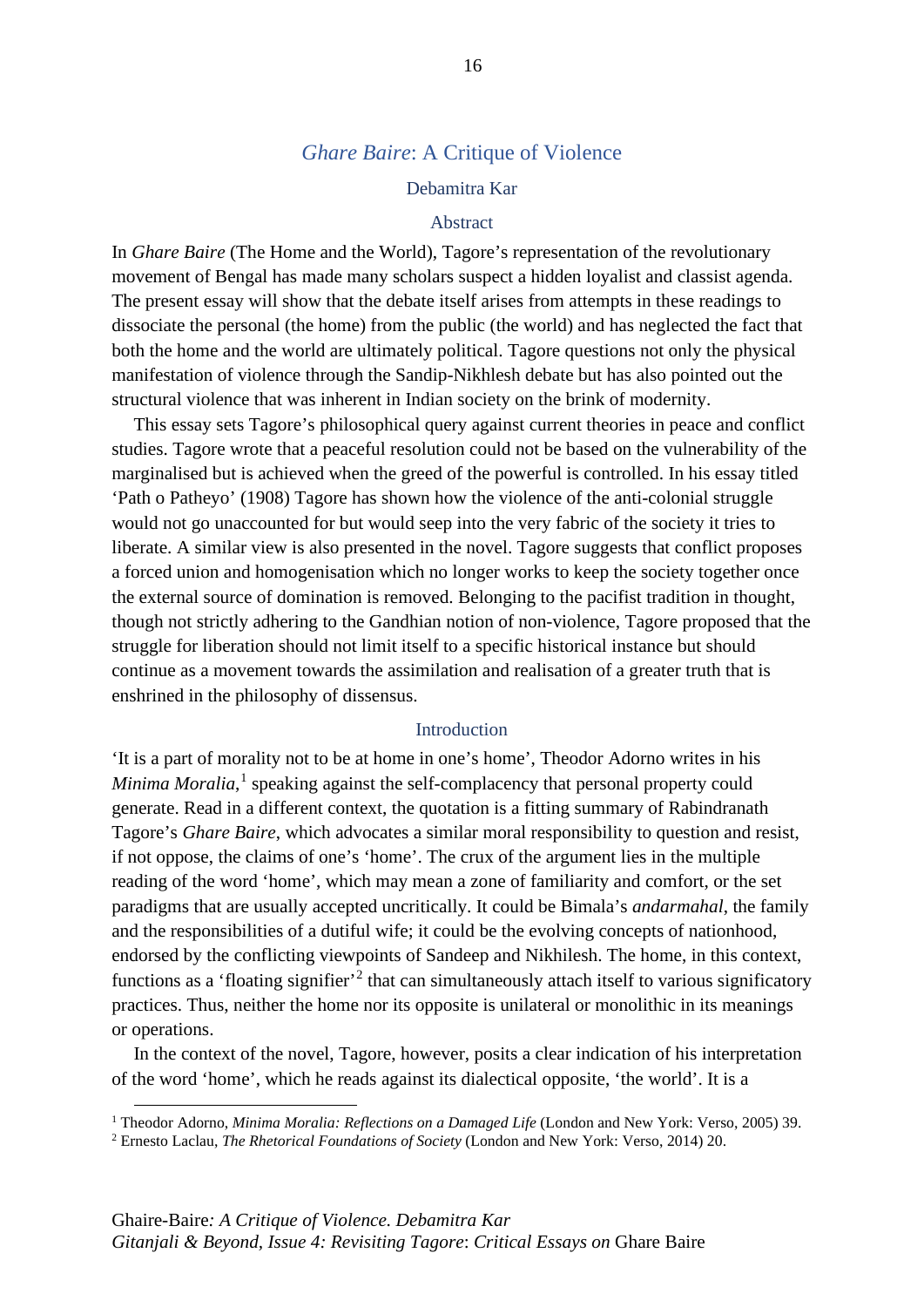translation or rather a trans-creation of the original Bengali word, *baire*, which loosely refers to the outside—that could be extended to mean beyond the self, a philosophical extension, and beyond the home or the nation, a geopolitical space. Anyone familiar with Tagore's oeuvre would be able to argue in favour of the philosophical reading of the terms *ghare* and *baire*, arriving at the proposition that both the home and the world are philosophical ideas, where the concept of nationhood is extended from a mere political action to a spiritual exercise.

*Ghare Baire* was serialised in *Sabuj Patra*, edited by Pramatha Choudhury, in 1915, and published later in 1916. Along with *Gora* (1910) and *Char Adhyay* (*Four Chapters*, 1934), it is one of the three major fictional works on the theme of nationalism. In the present article, the attempt would be to re-read the novel along with Tagore's essay *Path o Patheyo*, 'The Way and the Wherewithal', to show how the poet's nuanced reading of nationalism is still relevant in the present global political situation. I shall argue that Tagore's opposition to the concept of nation arose from its exclusivist nature and its tendency to homogenise, both of which are inherently violent processes that enrage a section of the society and ultimately break the unity of the country. Nation, though Tagore criticised the western ideas associated with it, is largely an organic and spontaneous whole, which should be able to contain differences and dissents. Such a socio-political device would be instrumental not only in creating the ideal society, but would be able to establish the practical parameters under which greater humane principles would flourish. This essay attempts to show how Tagore joins private ethical choices with political decisions. Arguably, his rejection of violence and adherence to the notion of *dharma* proposes the concept of a 'positive peace', an idea that I borrow from the political philosopher, Johan Galtung, who also shows how inclusive national policies could redress the issues of 'structural violence' and its manifestations in national and global politics and ensure a lasting peace.

### Political Unrest and Tagore's Reactions: A Few Historical Facts

The year 1905 was an important landmark in Indian history. British rule had already been officially initiated after the revolt of 1857. The consolidation of British power and the formation of a larger geographical boundary necessitated as well as facilitated the growth of nationalistic feeling among the educated urban middle class. Under such circumstances, the partition of Bengal in 1905 created the scope for intense anti-colonial strife which mobilised the middle class and intellectuals. The country was already experimenting with the methods of its anti-colonial movement, which included both moderate demands of self-government and violent expressions of freedom, creating a cultural condition that favoured the rise of a nationalist agenda. The division within the Congress was becoming more apparent, culminating in the internal split in 1907.

Tagore, already a national figure by this time, reacted to the emerging concept of nationalism that was going to shape the future anti-British struggle in India. In January 1894, in his essay 'Ingrajer Atanka' ('The Englishman's Fear'), he expressed his concern over the lack of representation of the Muslim community in the Congress-led anti-colonial struggle. He also showed keen interest in the problem of cow-slaughter which was then claiming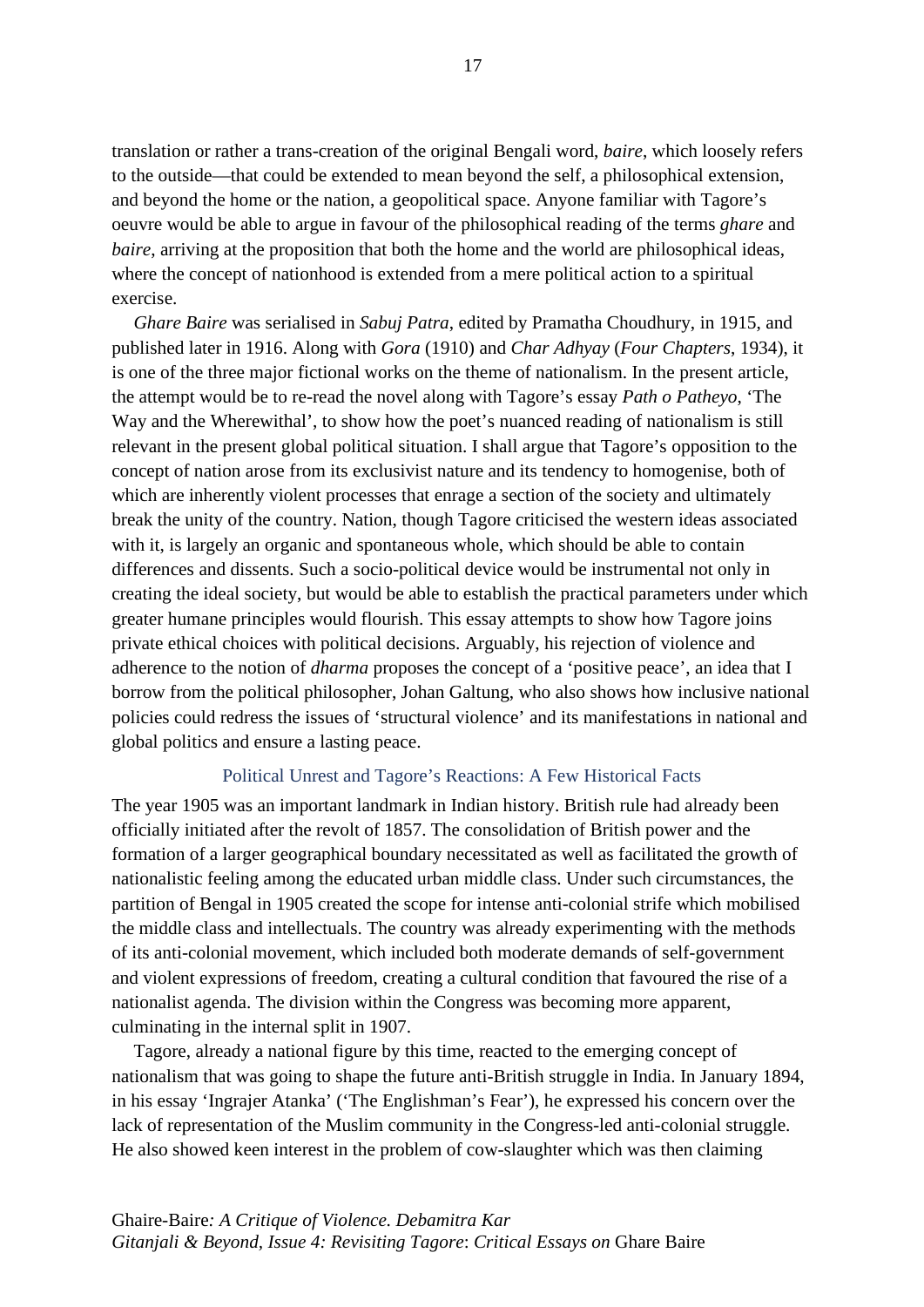attention due to the intense agitation organised by Bal Gangadhar Tilak. In August 1905, in a meeting organised by the editors of *New India*, the English daily published by Bipin Chandra Pal, Tagore read a paper called 'Abostha o Bebostha' ('The Situation and the Solution'), in which he underscored the need to organise the villages, indicating a programme of constructive non-cooperation. In 1908, in his presidential address at the Bengal Provincial (Political) Conference, held in Pabna, he lamented the sad split of Congress. He called upon the young men to form groups of workers who would go around to the villages and bring the estranged communities of Hindus and Muslims together, by engaging in welfare politics, starting schools, making roads and supplying drinking water and so on. His polemical writings published during this period include anthologies like *Raja o Proja* (1908), *Swadesh* (1908), *Samaj* (1908), which dealt with various themes of nationalist politics and clarified Tagore's standpoint.

Interestingly, this was also the period which is regarded as the anti-West phase in Tagore's life. In his articles written for *Bangadarshan*, published around 1900, he had opposed the blind imitation of the West. Along with Okakura, the Japanese scholar of international repute and one of the principal founders of Tokyo School of Fine Arts, who visited India during the years 1901-1902 and spent some time with the Tagore family, he was examining the possibility of forming a Pan-Asian identity as opposed to the identity that West was trying to thrust on the colonies. He had argued in his essay 'Swadeshi Samaj' (which he first read at the Minerva Theatre in 1904) that the Swadeshi movement must cultivate the practices of the common people; their songs and customs and their innate goodwill. He argued that the history of the country had seen many tyrants but the life force has never stopped flowing because of the innate goodness of man. He detested the fact that the British were trying to improve the condition of the countryside and participating in the decisions of local governments. The essay referred to the on-going water crisis, which was deftly solved by the British. But the fact that Indians depended on the foreign rulers and their money disturbed him. He searched for a hero whom the common people could look up to. Tagore emphasised the need for self-government, as well as the cultivation of self-esteem generated by an active cultural life, and an indigenous education system.

No matter how critical Tagore was of western imperialism and British colonial policies, he never considered the possibility of turning the East into a merely religious-political solution. In the essay 'Purbo o Paschim' written in 1908 and interestingly delivered to the meeting of Sadharan Brahmo Samaj, Tagore raises his cautionary finger:

if we do not come in contact with what is best in the Englishman, seeking in him only a soldier or a merchant or bureaucrat; if he will not stand on the place where man may communicate with man; if, in short, the Indian and the Englishmen must stand apart they will simply be objects of mutual repugnance.<sup>[3](#page-24-0)</sup>

<span id="page-24-0"></span><sup>3</sup> Quoted in David Kopf, *The Brahmo Samaj and the Shaping of the Modern Indian Mind* (Princeton: University Press, 1979) 139.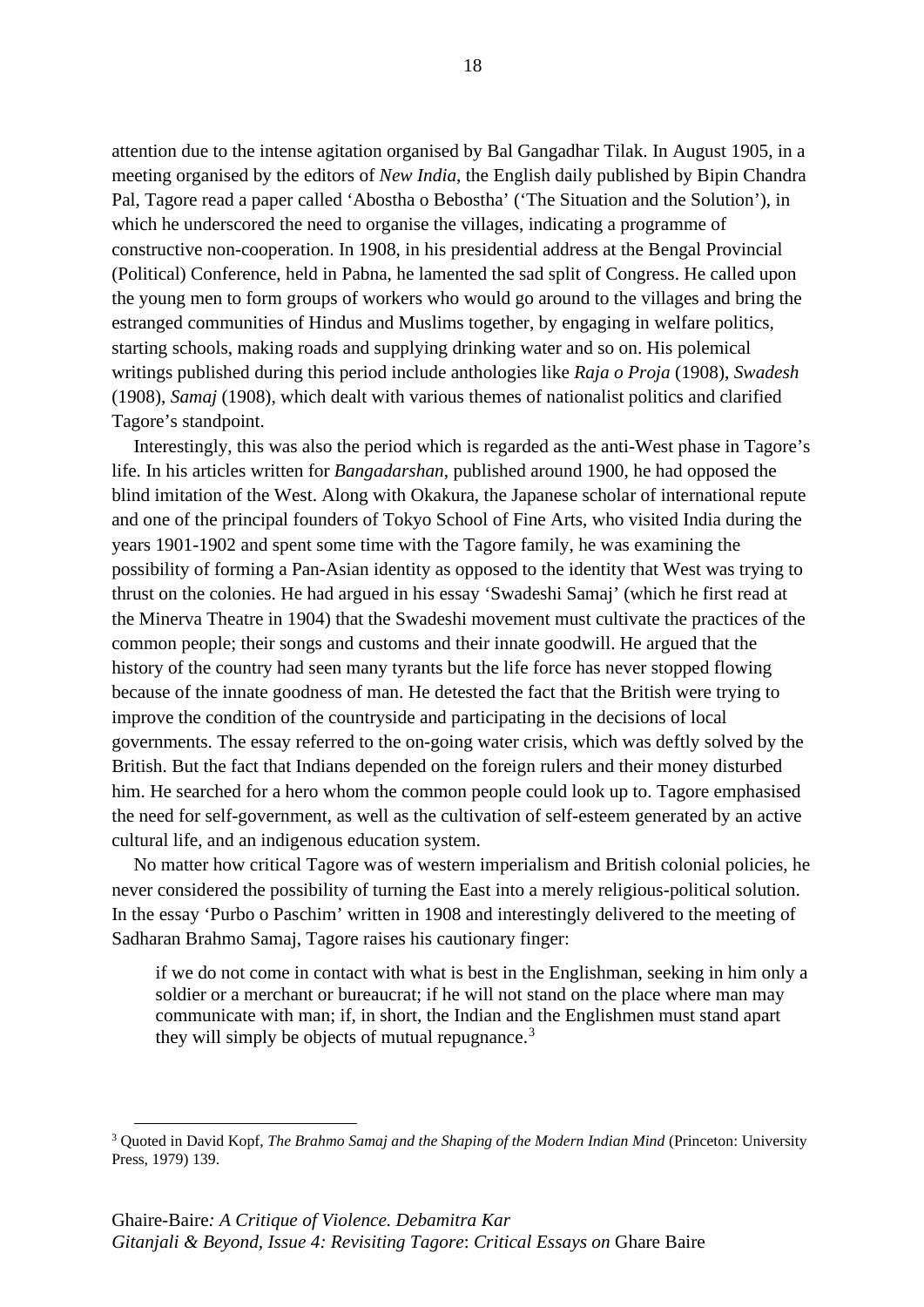Tagore rejects the simplistic analysis of the East-West divide, unwilling to yield to the claims of one side over those of the other. In all his works, he was critical of such binaries, for he almost instinctively understood how they conceal hegemonic agendas in their functions.

It is the apprehension of the simplistic nature of binaries that compelled Tagore to consider the rising nationalism with a cautious eye. It however must be pointed out that in spite of his reservations regarding the nature and effects of nationalism, which had earned him adverse criticism, Tagore did exhibit a deep admiration towards the self-less sacrifice of the young revolutionaries of Bengal. The character of Amulya, in *Ghare Baire* is a case in point. In fact, in the beginning of the revolutionary movement in Bengal, Tagore felt closer to the philosophy of Bal Gangadhar Tilak, Arobindo Ghosh and Bipin Chandra Pal. He did not show much enthusiasm for the moderate politics of the National Congress which he found to be 'anglicized'. His personal engagement with rural Bengal through the works of his Zamindari (1890-1900) also made him suspicious of their politics. Rathindranath recounts, 'my father had little faith in their politics, for he realized the futility of holding meetings and passing pious resolutions'.[4](#page-25-0) However, the extent of his participation in the revolutionary struggle has led to many conjectures. Chinmohan Sehanobis in his well-known book, entitled *Rabindranath-o-Biplobisamaj* (*Tagore and the Revolutionaries*) mentions many such instances which show the poet's sympathy towards the revolutionaries. For instance, in 1901 Tagore invited Brahmobandhab Upadhyay, a person renowned for his Hindu nationalist feelings, to be the headmaster of his school at Shantiniketan. In 1910 he appointed Hiralal Sen of Khulna a teacher in his ashrama, even though he was once incarcerated on the charge of sedition for publishing an anthology of poems called 'Hunkar' ('The Howl'). Sen was later given another job in Tagore's estate, when the police started to show keen interest in his activities as they believed that he was a member of the Anushilan Samiti, a political outfit. There are several other such instances which show that Tagore has given shelter and jobs to such revolutionaries in need. Matters worsened to such a great extent that in a government circular the activities of the ashram in Shantiniketan were put under serious scrutiny. Government officials were advised against sending their children to the school, and were threatened that the students of the school would be denied jobs in the government sector in future. [5](#page-25-1)

It was thus a shock to the revolutionaries when Tagore, in both his fictional and nonfictional works, started to criticise revolutionary politics. In 1915, Tagore was knighted, and incidentally, the change in his political standpoint was most conspicuous in his post-1915 works. The enraged revolutionary leaders questioned whether Tagore's recent elevation to imperial honours was behind such transformation. Sehanobis notes that Pundit Ramachandra Bharadwaj, the leader of the Gadar party, was already making scathing criticisms of Tagore and his politics while the poet was visiting America:

<span id="page-25-0"></span><sup>4</sup> Quoted in Kopf 293.

<span id="page-25-1"></span><sup>5</sup> Chinmohan Sehanobis, *Rabindranath o Biplobisamaj* (Kolkata: Visva-Bharati, 1986) 28-29.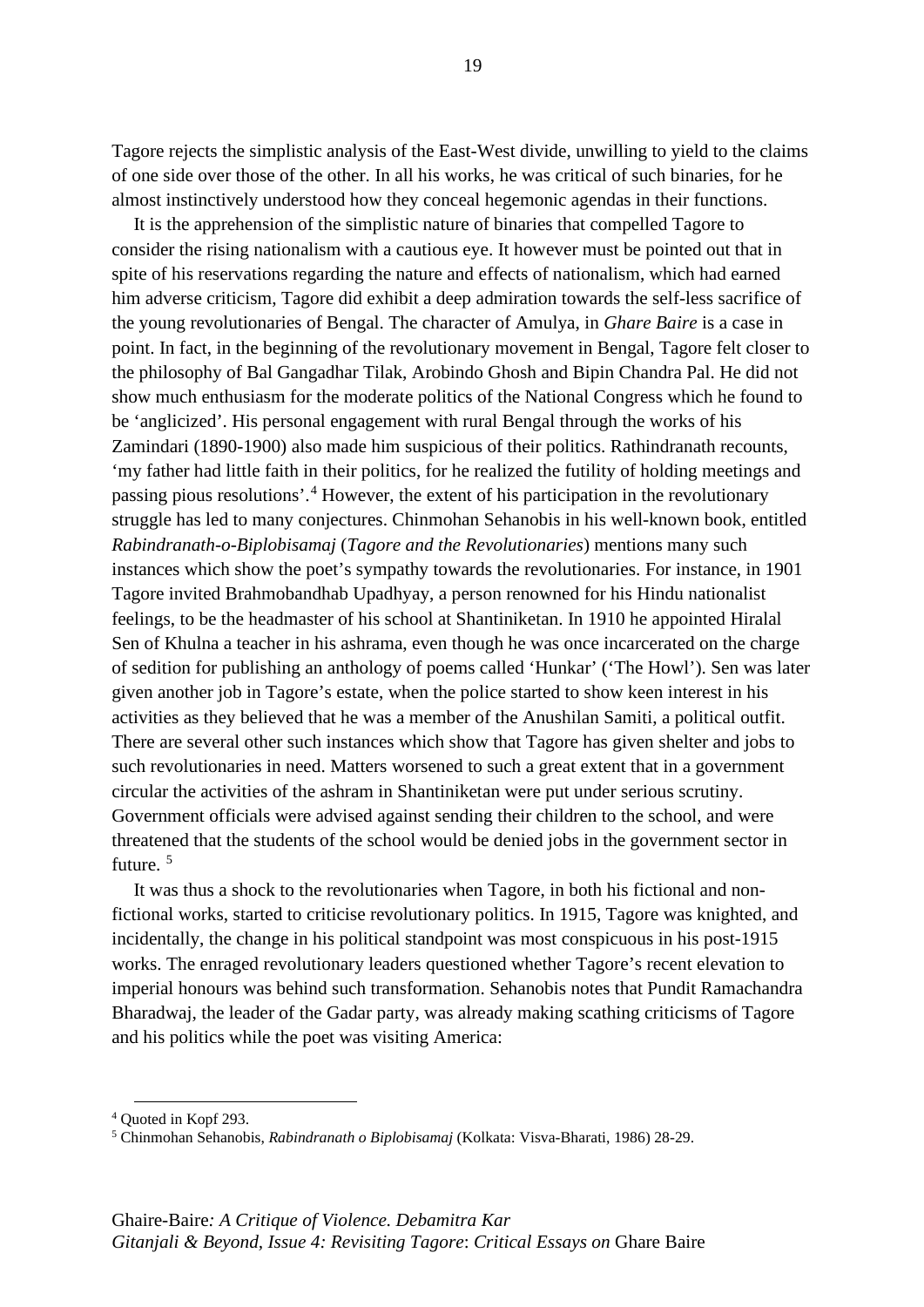When the title was offered him many eminent Hindus of his principles believed he would refuse the lure but Tagore set aside his nationalistic principles and accepted the gift of the King. Since then he has been on the other side of the fence.<sup>[6](#page-26-0)</sup>

Another revolutionary of the same party, writes, 'The heart of India is in the anti-British revolutionary movement, which is rapidly transforming India along modern lines. But Mr. Tagore stands aloof from this movement.'<sup>[7](#page-26-1)</sup>

The works that received the most adverse criticism include both the novel under discussion and his essays on *Nationalism* that were published in 1917. The latter publication contains three of Tagore's essays written during his travels to America and Japan over a period of one year. He had openly criticised the concept of the nation, associating it with western imperialism, and advised that India should move away from such homogenising principles. Naturally, such arguments had enraged his readers, both within and without the country. I have already mentioned the ire of the leaders of the Gadar party; the American dailies also made adverse comments on Tagore's ideas. The *Detroit Journal* warned the people against 'such sickly saccharine mental poison with which Tagore would corrupt the mind of the youth of our great United States'. [8](#page-26-2) Commenting on the reactions of the Indians and Americans in the US against *Nationalism*, Kripalini writes:

His lectures on Nationalism were also ill-timed [...] Europe was in the throes of a great calamity and thousands of young men were dying on its battle-fields believing, right or wrong, that they were giving their lives for their hearths and homes; the tide of sympathy for Britain was rising fast in the United States and very soon American lives would be sacrificed. It was hardly the time to condemn what seemed holy and heroic as a vast delusion caused by 'Evil incarnate'. What would today find an echo in the minds of millions of men and women all over the world who have known the horrors of two wars was then a voice in the wilderness.<sup>[9](#page-26-3)</sup>

In spite of the scathing criticism that Tagore suffered, his political views cannot be altogether rejected. Arguably, in the present post-global period, 100 years after the publication of *Ghare Baire* and *Nationalism*, the horrors of nationhood have become more evident than ever. It has been argued, and argued well, that the solutions he offered for the raging debate on nationalism—for instance the coming of a greater man, or the surge of empathy in man for seeking universal brotherhood—are laced with romantic yearnings. The aim of the present paper is not to comment on the political sagacity of Tagore or his lack thereof, but to see the method of his reading of the complex political movement of nationalism and to examine whether this method of reading could be applied to understand the contemporary political situation existing both at home and in the world.

<span id="page-26-0"></span><sup>6</sup> Quoted in Sehanobis 97.

<span id="page-26-1"></span><sup>7</sup> Krishna Kripalani, *Rabindranath Tagore: A Biography* (Kolkata: Visva-Bharati, 1980) 270.

<span id="page-26-2"></span><sup>8</sup> Kripalani, 269.

<span id="page-26-3"></span><sup>9</sup> Kripalani 271-72.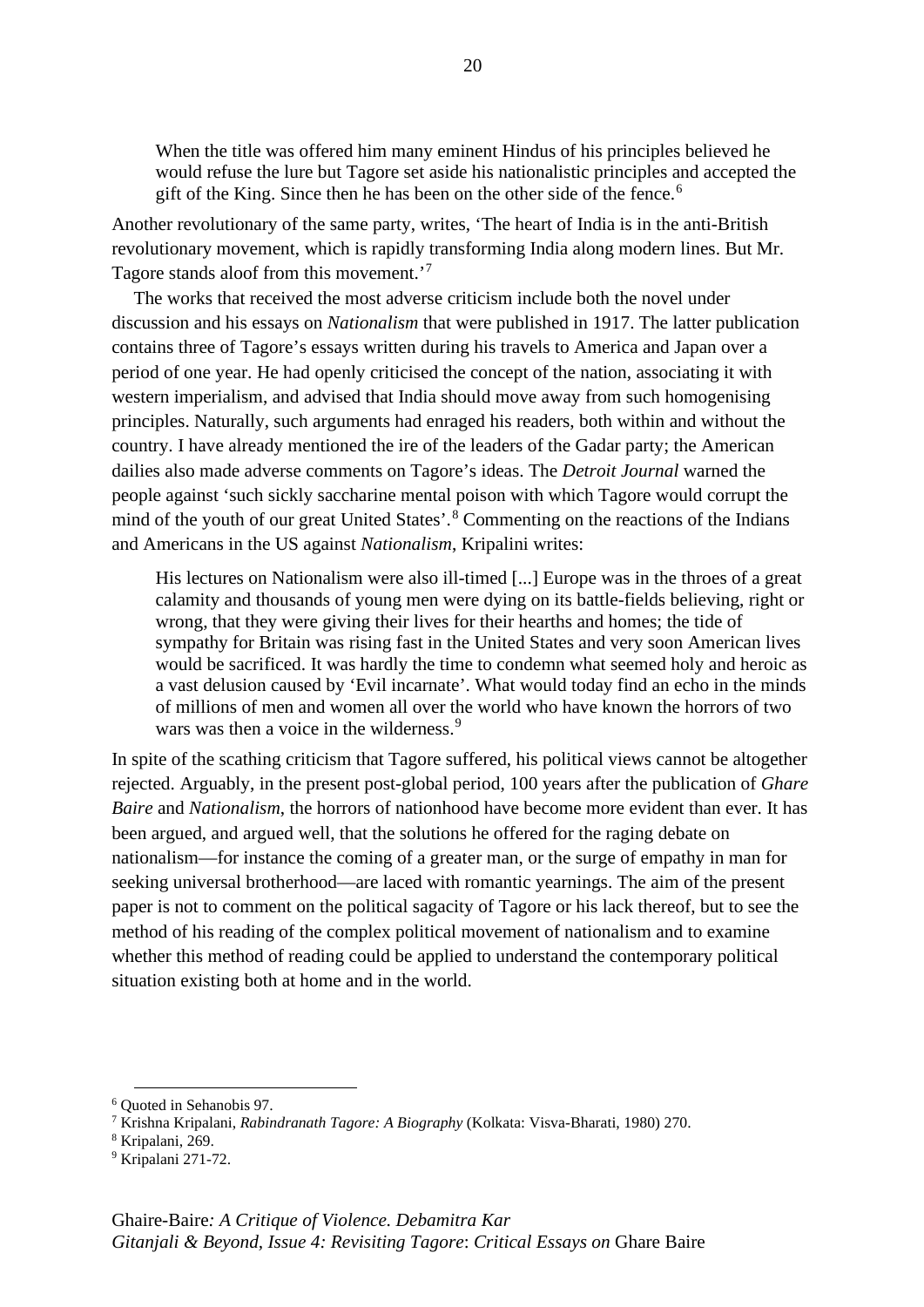### Tagore on Nation and Violence

The central argument of *Nationalism* lies in Tagore's rejection of the models of nation which he believed to be a Western import and entirely unfit to address the Indian political experience. The use of the word 'Western' is complicated, for it has to take into account the changing parameters with which the nation has been perceived in the West during its evolution from the pre-national to the post-Westphalian era. Arguably, Tagore's claim, that at every point of its development the nation has maintained an essentially homogenous and exclusivist principle, can be justified if one takes into account both the etymological root of the word and the primordialist and modernist debate on the nature of nationhood. Etymologically, the word nation is derived from the Latin word *natio* that meant birth or place of birth. It was once used in a derogatory sense to refer to the groups of foreigners from the same place whose status was below that of the Roman citizens. During the Middle Ages, the word was used to designate groups of students from the same geographical locations attending Europe's medieval universities. As the students from the same regions took sides as a group against students from other regions in scholastic debates, the word nation came to mean an elite community of scholars who shared an opinion or had a common purpose. One can safely infer that the concept of nation has always prioritised the formation of a group to survive the threats of extinction. Such group formation takes place only when there is a competition with another such group. Thus, nation in its very essence entails both inclusive and exclusive principles: it includes the similar and excludes the different.

From the primordialist standpoint, the principle of exclusion seems to be more central to the concept of the nation. In such reading, nationalism is a late development of a much older process of ethnicity. The theory underscores the importance of common descent, territorial belonging, shared language and emotional bonds which combined together make the nation evolve from an older ethnic group. This is an organic process.

Contrary to the primordialist claim, the modernists argue that nations and nationalism arose between sixteenth and eighteenth centuries in Europe due to some social and structural transformations, such as the development of industrial and capitalist society, the spread of literacy and the evolution of the modern State and citizenship. However, the implication of the word modernism varies according to the standpoint of the individual philosopher. For instance, it can be identified as a historical process, or a philosophical process with a strong cultural bent, or a sociological process dependent on the evolution of certain institutions. It can be read either as a chronological or an ideological issue. From the former perspective, modernity is concomitant with certain historical events (the Renaissance or the French Revolution), from the latter, to the growth of certain other institutions and ideologies (parliamentary democracy, nationhood, and so on). In this context, Tagore's rejection of the nation becomes more complex. He associates modernity in the Indian context with English rule. He does not reject all the institutions, such as secularisation, mass education, and distribution of power to the grass roots level, but he definitely rejects the capitalist and imperialist tendency of the nation which arguably are important aspects that determine both modernity and nationhood, and many other social institutions associated with the process. It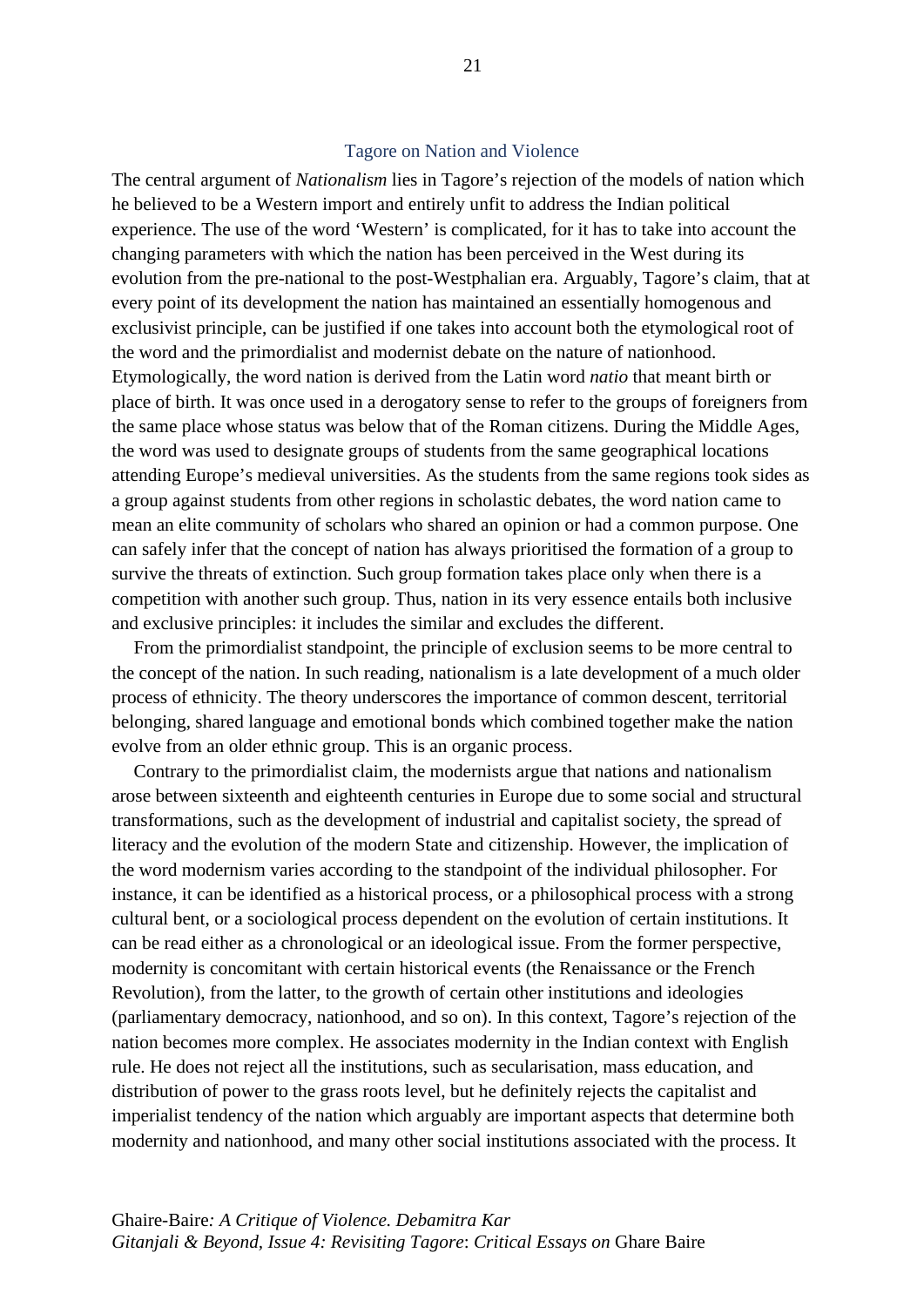is to be noted that in a marginal note on Tagore's speech in Japan, Bhagat Singh commented that it was a critique of capitalism and commercialism.[10](#page-28-0)

Hence, Tagore's concept of the nation has two implications: it rejects homogeneity and the necessarily coercive identity formation; it is also a rejection of untrammelled capitalism which, as a citizen of a colonised country, he had experienced personally. Thus, Tagore's view of India is an alternative to both the principles of nationalism. He argues that, contrary to the method of nation formation in the West, which is based on the development of the *ethnies*[11](#page-28-1) into geopolitical boundaries, India, as a geopolitical entity was a result of the colonisation process, where people of different races, cultures and ethnicities were put together within a geographical space for administrative reasons. Hence, any political realisation of India must take into consideration the basic feature of diversity. For India, the crisis is social and not political, and thus western nationhood, which is a fundamentally homogenising process, is a 'great menace', and is 'at the bottom of India's trouble'.<sup>[12](#page-28-2)</sup>

Tagore's resistance towards capitalism is a more complicated matter. He launched most virulent attack against imperialism, which he associated with the West. In his lecture on nationalism in Japan, he said: '[the West] is like a glutton, who has not the heart to give up his intemperance in eating, and fondly clings to the hope of curing indigestion by medicine'.<sup>[13](#page-28-3)</sup> He has also critiqued the commercialisation and greed of Western policies and always projected that the answer should come from the East which would be able to 'instinctively' feel the need to blend spirituality with statecraft: 'We must not vitiate our children's mind with the superstition that business is business, war is war, politics is politics. We must know that man's business has to be more than business, and so should be his war and politics'[14](#page-28-4). It seems apparent from the above argument that Tagore was not seeking the answer to capitalism through the accepted path of communism, or a socialistic revolution. Though in his later life he was influenced by the experiments in Russia, he has maintained a critical distance from class politics. The reason for this reservation is twofold: first, he was always wary of any form of violence and secondly, he believed that the ultimate change must come from the individual's heart—greed must be eliminated if peace is to be restored. His argument has failed to appease the leftist revolutionaries and thinkers. M. N. Roy, in his essay on 'The Philosophy of Property', criticises Tagore, claiming that his impractical and imperfect understanding of capitalism and imperialism was ultimately a result of his own class position. He writes:

comfortable living, normal enjoyment, even debauchery can be tolerated in the fortunate few, who throws alms out of their bounty to the needy; but the desire of the multitude who have toiled from time immemorial to produce the wealth appropriated

<span id="page-28-0"></span><sup>10</sup> Sehanobis 176-77. Tagore's speech in Japan was later published as 'Nationalism in Japan' and included in *Nationalism*.

<sup>11</sup> Anthony D Smith, *Nationalism*: *Theory, Ideology, History* (Cambridge: Polity, 2005) 12-15.

<span id="page-28-2"></span><span id="page-28-1"></span><sup>12</sup> Rabindranath Tagore, *Nationalism* (Gurgaon: Penguin, 2009) 74.

<span id="page-28-3"></span><sup>&</sup>lt;sup>13</sup> Tagore, Nationalism 26.

<span id="page-28-4"></span><sup>&</sup>lt;sup>14</sup> Tagore, Nationalism 26.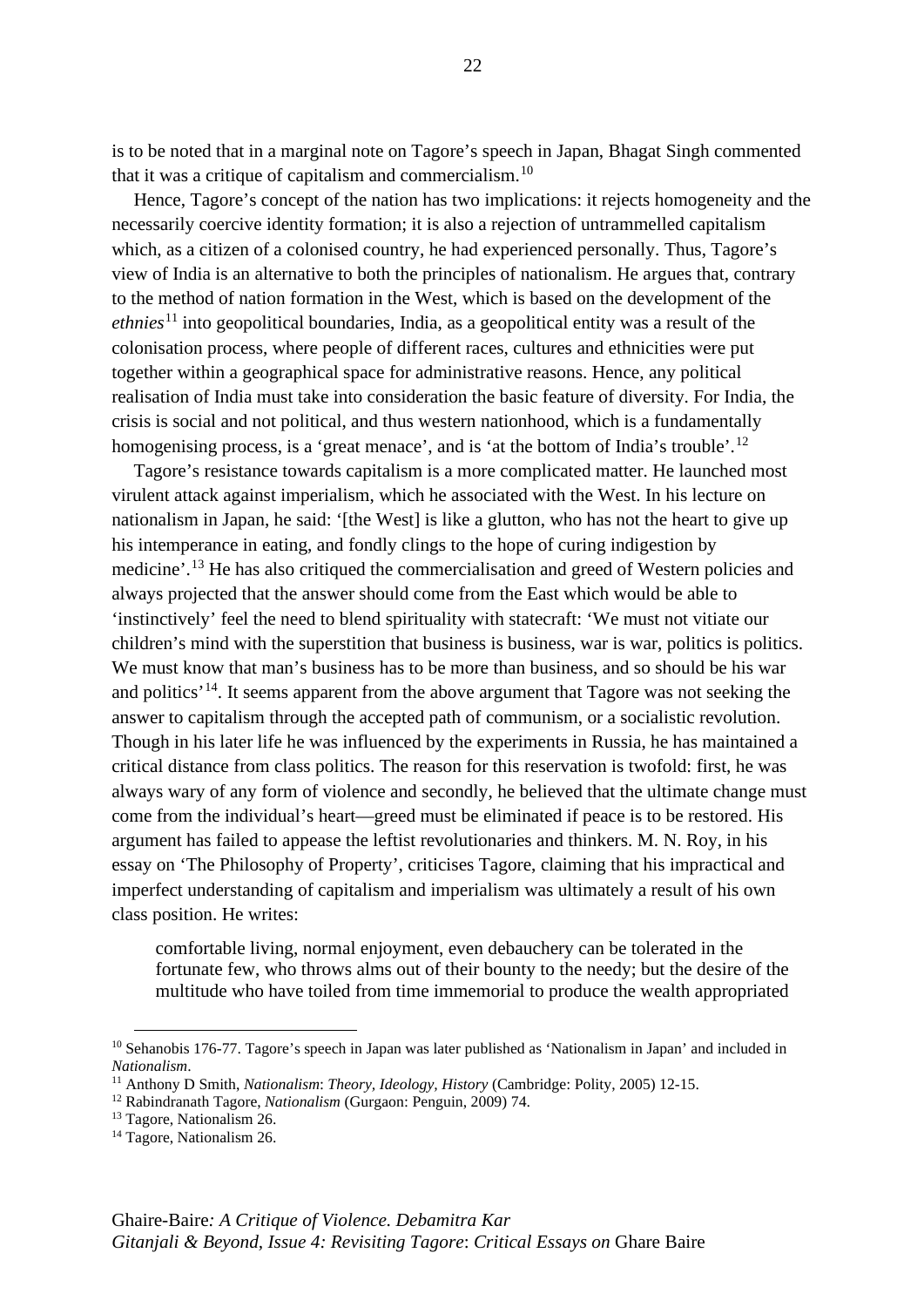by the few, to share in the enjoyment of that wealth, is deemed to be damnable greed which makes for the collapse of civilisation!

The class character of this philosophy is unmistakable.<sup>[15](#page-29-0)</sup>

A rather similar criticism is levelled by Lukacs, who reads *Ghare Baire* as a novel of bourgeois sentiment, where 'wisdom was put at the intellectual service of the British police.'[16](#page-29-1) The problems of Lukacs' reading have been amply pointed out by Ashis Nandy who showed that Tagore's treatment of the theme of nationalism was much subtler and nuanced than could be gauged by such simplistic renderings.<sup>[17](#page-29-2)</sup> Tagore himself has ruefully commented how the epithet of 'unpractical' has been attached to him: he tries to counter the falsehoods 'that stalk abroad with proud steps in the name of trade, politics and patriotism,' but he finds that 'any protest against their perpetual intrusion into our lives is considered to be sentimentalism, unworthy of true manliness'.<sup>[18](#page-29-3)</sup> By extending the argument to my present thesis, it can be asserted that rejection of a specific political agenda does not prove that the poet lacked in political wisdom. His arguments were not tailored according to the dictates of any specific ideology, for he was able to identify the strains of violence that lie beneath such assumptions and practices.

Tagore's mistrust of violence has also been interpreted as a result of his spiritual realisation. Since his spirituality is derived from the teachings of Upanishad, an assumption seems to come automatically, that the rejection of violence is a religious stance. This reading gains more credibility since Tagore rejected the West on the grounds of its materialism and greed. In fact, in his book entitled *The Idea of the West*, Alastair Bonnett has read Tagore along with philosophers like Sayyid Qutb, arguing that Tagore's vision of the nation is 'transcendental-cultural'.[19](#page-29-4) However, Tagore had already cautioned that the rejection of West should not mean an uncritical acceptance of the East:

But while trying to free our minds from the arrogant claims of Europe and to help ourselves out of the quicksands of our infatuation, we may go to the other extreme and bind ourselves with a wholesale suspicion of the West [...] And at this point on which we are in the East have to acknowledge our guilt and own that our sin has been as great, if not greater, when we insulted humanity by treating with utter disdain and cruelty men who belonged to a particular creed, colour or caste. <sup>[20](#page-29-5)</sup>

Hence, the argument follows that the East is not a mere spiritual solution and religion is not beyond politics. Tagore's rejection of violence is more political, where 'political' means 'contingent construction of social links.'[21](#page-29-6)

<sup>15</sup> Quoted in Kripalini 190-91.

<span id="page-29-1"></span><span id="page-29-0"></span><sup>16</sup> Quoted in Ashis Nandy, *The Illegitimacy of Nationalism: Rabindranath Tagore and the Politics of Self*  (Delhi: Oxford University Press, 1994) 15-16

<span id="page-29-2"></span><sup>&</sup>lt;sup>17</sup> Nandy 15-19.

<span id="page-29-3"></span><sup>18</sup> Rabindranath Tagore, *Nationalism* (Gurgaon: Penguin, 2009) 31, 27.

<span id="page-29-4"></span><sup>19</sup>Alaistair Bonnett, *The Idea of the West: Culture, Politics and History* (Hampshire and New York: Palgrave MacMillan, 2004) 82

<span id="page-29-5"></span><sup>20</sup> Rabindranath Tagore, *Nationalism* (Gurgaon: Penguin, 2009) 27-28

<span id="page-29-6"></span> $21$  Laclau 169.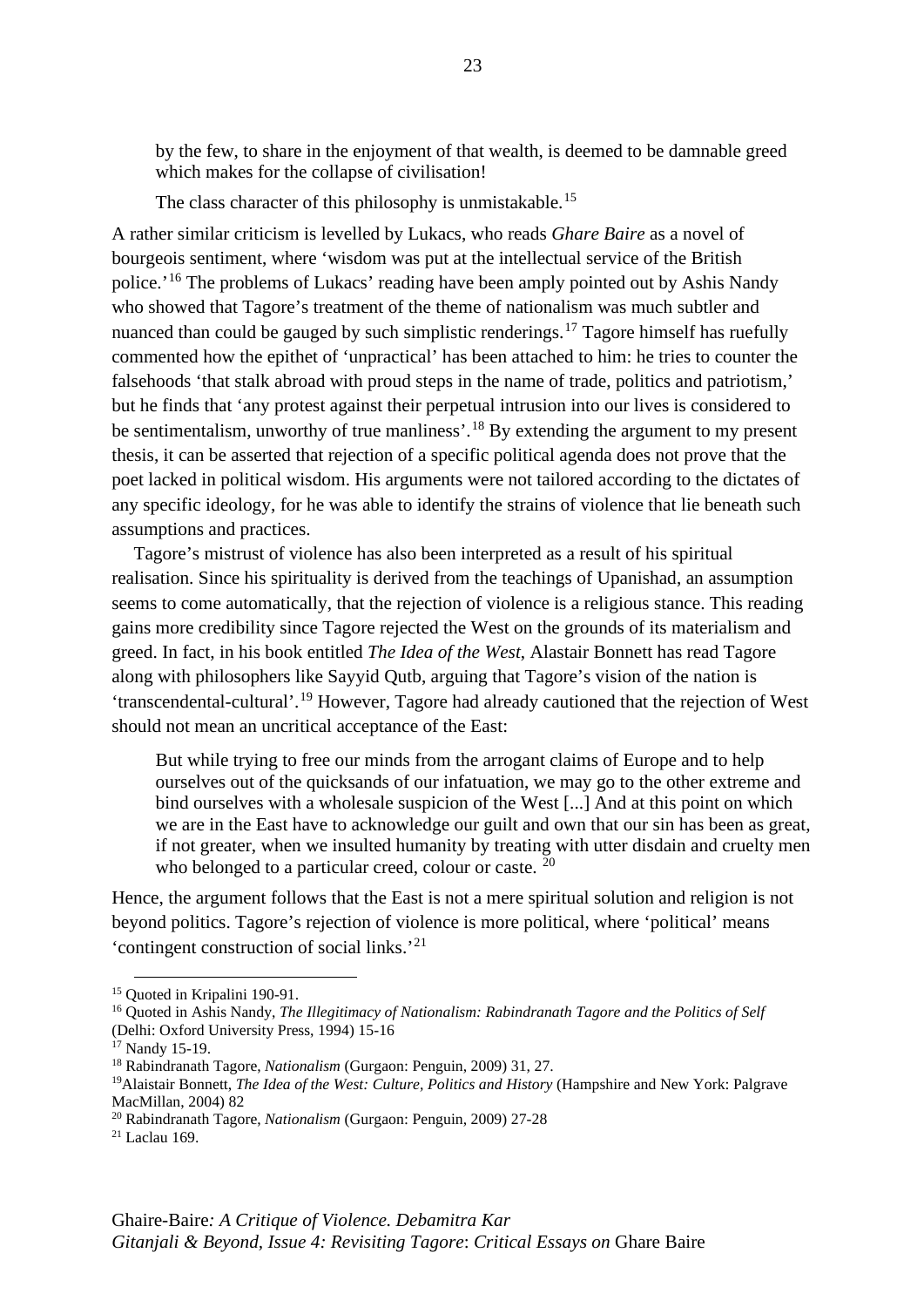## Path o Patheyo

Tagore's mistrust of violence appears to be the central problem in his essay 'Path o Patheyo'. It is interesting to note that the essay was written in 1908, much before Tagore has theorised on the nation and its problems. The paper was read at first at Chaitanya library, touching upon the tragic incident at Muzaffarpore, which witnessed the first incident of bombing in Bengal and the discovery of the bomb factory at Manicktolla, Kolkata, which led to the arrest of Barindra Kumar Ghosh and his associates.<sup>[22](#page-30-0)</sup> I have already mentioned that Tagore had deep admiration for the young freedom fighters, but in this specific context he comments on the predilection of the nationalist movement to become unnecessarily violent.

Violence, as Tagore sees it, is associated with both the process of nation formation and the colonial experience. The very first analogy that he draws is between violence and fever, suggesting that just as fever is the affliction of the disease within, though the high temperature is only felt in certain parts of the body, violence is also a reflection of the deeper disease of the society, though it is exhibited only by the activities of a group of young men. Thus the society must not believe that these incidents of violence are separate incidents and have no bearing on the future of the society; rather all should own the responsibility of such acts, for these instances of violence are a reflection of a disease that has already affected the society at large.<sup>[23](#page-30-1)</sup> He further adds that the violence of these youths is not unjustified: it arises from anger and pain caused by State atrocities. He also realises that in such moments of anger, any advice to refrain from violence must sound cowardly.<sup>[24](#page-30-2)</sup> Yet, he cautions his readers that the violence exhibited by the State is wrong, and by following the paths of violence, society is imitating principles that are wrong. Thus, in the ultimate instance, the fight is not between good and evil but between two wrong principles, where hatred is posited against animosities, conspiratorial politics against unlawful policies.[25](#page-30-3)

If translated to modern terminologies, Tagore's opposition to violence comes from two distinct sources. First, Tagore rejects the distinction between the law-making and lawbreaking violence – violence used by the State to preserve its law; and, in a country under colonial rule, violence used to break those laws. The poet has shown that the law of the State is already violent and the ire of the youth is not unjustified. The problem does not lie in the intention of the actors, but their method of using violence, for when violence is countered with more violence it vitiates the entire social structure. Years later Charles Webel writes:

in the long run, the chronic use of violence for political and/or criminal means turns back on those who deploy it [...] and ultimately decreases both the psychological and political security of those who use violence ostensibly to protect themselves from real

<span id="page-30-0"></span><sup>22</sup> 'Rabindranath Tagore: A Chronicle of Eighty Years 1861-1941,' *The Calcutta Municipal Gazette: Tagore Memorial Special Supplement* ed. Amal Home (Calcutta: The Municipal Corporation, 1986) 74. <sup>23</sup> Rabindranath Tagore, 'Path o Patheyo', *Rabindra Rachanaboli*. Vol 13 (Kolkata: Government of West

<span id="page-30-1"></span>Bengal, 1990) 231.

<span id="page-30-2"></span><sup>24</sup> Tagore, Path o Patheyo 17.

<span id="page-30-3"></span><sup>&</sup>lt;sup>25</sup> Tagore, Path o Patheyo 233.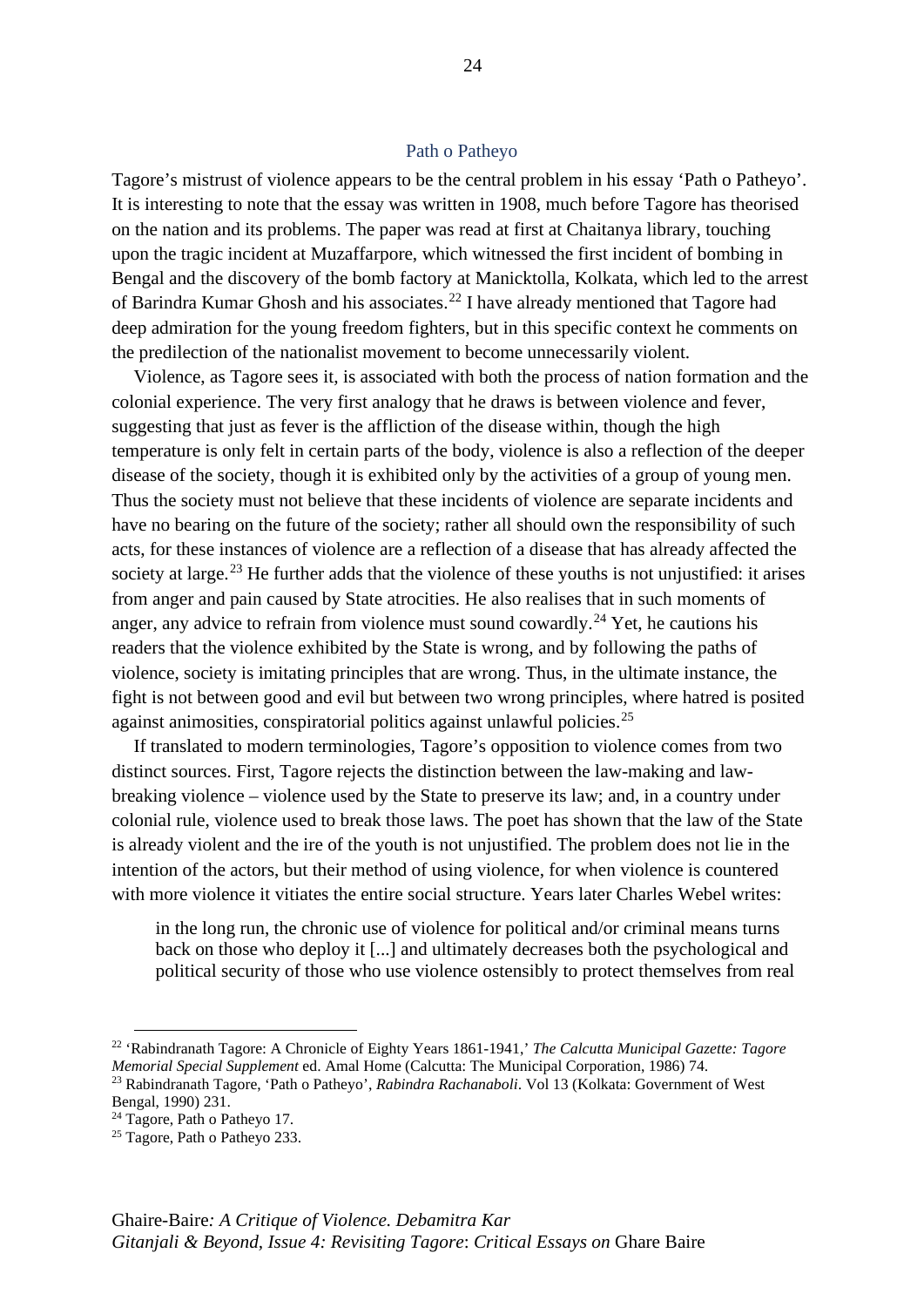and/or perceived antagonists or as a means of retaliation to avenge attacks on them, their families and/or their property.[26](#page-31-0)

To analyse the argument further, it may be pointed out that Tagore distinguishes between physical violence, which is easily visible to the naked eye, and structural violence, which is already rooted within social institutions and naturalised and normalised by our regular practices. The term structural violence was used by Johan Galtung in 1969, in his essay on 'Violence, Peace and Peace Research'. He elaborated the term by saying that structures are settings within which individuals may do tremendous amount of harm to other human beings in spite of their best intentions.  $27$  The problem of violence is that physical or visible violence has such an impact on our psyche that we tend to overlook its structural implications. Hence, violence could also be subtle and implicit, requiring no immediate actor or actee (perpetrator or victim), as it is built into the 'patterned relationship among the components of a social system.<sup>[28](#page-31-2)</sup> In the present context, Tagore's argument could be extended to show that once such violent methodology is followed it would become a part of our psyche and gradually be rationalised in our State policies and finally become a part of our social structures. Hence, the violence inflicted at the British is a reflection of the deep-seated violence against the members of other communities. And once any violent means is justified it would cause further instances of violence against the other communities. This problematic aspect of violence is brought forth in *Ghare Baire* in the first Nikilesh-Sandip debate.<sup>[29](#page-31-3)</sup> In 'Path o Patheyo', Tagore thus digresses into the discussion of the heterogeneous structure of Indian society, just to ensure that his readers understand that India should remain 'a land without a centre'.[30](#page-31-4)

In spite of his rejection of violence, Tagore does not reject the notion of patriotism or revolution. In this context, it would be interesting to note what Tagore told Bhupendrakishore Rakshit and his friends in a personal meeting. Rakshit writes:

Whether it is violence or non-violence that is not important. What is important is gaining independence – independence that would bring out the greatness and truthfulness in every man, or help men and women of all sections of the society to experience freedom in every sphere of their lives [...] if you tread the difficult path the price would be high [...] I am not anxious whether the revolution is violent or nonviolent. But in either of the way it must not be cowardly in its implications, or harbour degrading ideas, for in that case, the result would be suicidal. $31$ 

<span id="page-31-1"></span><sup>27</sup> Johan Galtung, 'Violence, Peace and Peace Research,' *Journal of Peace Research* 6.3 (1969): 167-91.

<span id="page-31-0"></span><sup>26</sup> Charles Webel, 'Toward a Philosophy and Metapsychology of Peace', *Handbook of Peace and Conflict Studies* ed. Charles Webel and Johan Galtung (London and New York: Routledge, 2007) 9.

<span id="page-31-2"></span><sup>28</sup> Kathleen Maas Weigert, 'Structural Violence,' *Encyclopedia of Violence, Peace and Conflict* ed. Lester Kurtz. Vol 3. (San Diego, London and Boston: Academic Press, 1999) 126.

<span id="page-31-3"></span><sup>29</sup> Rabindranath Tagore, *The Home and the World* trans. Surendranath Tagore, ed. Dilip Kumar Basu and Debjani Sengupta (Kolkata: Worldview, 2011) 25-29. Subsequent references to this work will be included in parentheses in the text. I have however used the original Bengali title of the novel and chosen 'Nikhilesh' over 'Nikhil' in my discussion.

<span id="page-31-4"></span><sup>30</sup> Ramachandra Guha, Introduction, *Nationalism* (Gurgaon: Penguin, 2009) 1.

<span id="page-31-5"></span><sup>31</sup> Sehanobis 123-24, translation mine.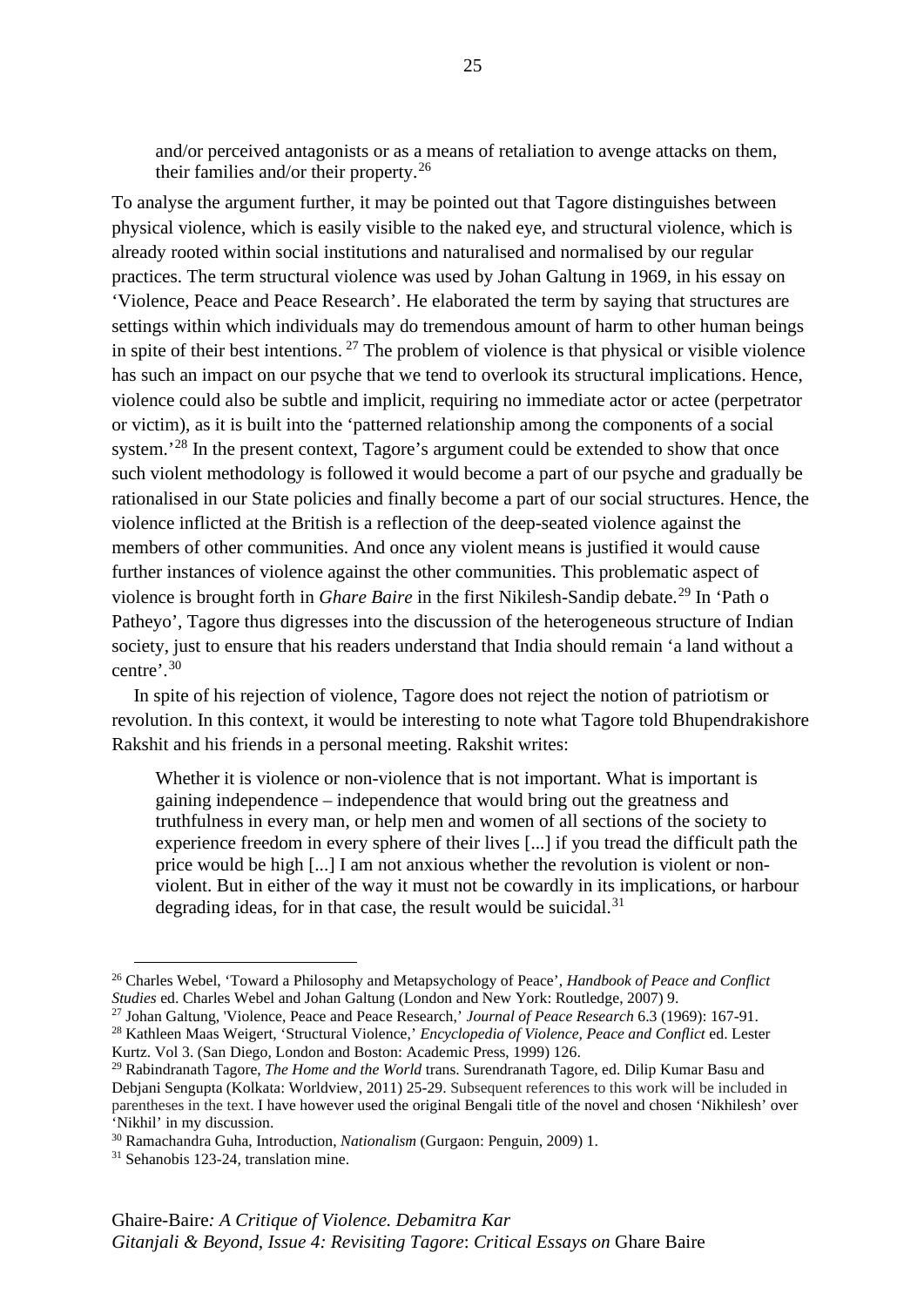In the essay, Tagore delves deeper into the problem by suggesting that revolution itself would not cause any change in society, unless society has the necessary inner qualities to cope with the aftermath of this revolution and internalise its teachings within its structure and move towards a more egalitarian goal. He also suggests that revolution is emotive. Its tremendous energy must be tempered and controlled by wisdom, knowledge and experience. He gives a fantastic analogy of a storm-tossed ship. Only if the ship is properly made it can use the stormy wind to proceed in its course; otherwise the storm would break its loosely-bound structures. The country, he rues, is already suffering from communal disharmony, and under such circumstances whether the gusty winds of *Swaraj* could lead it to the shore of greater humanity is a matter of debate. $32$ 

Tagore concludes his essay by pointing out that simple external opposition would not bring the people together. He has raised this point time and again in many of his writings, *Ghare Baire* being one of them. He believes that once the opposition is removed the people will have no clue as to how to address the inner turmoil which has already afflicted the society and hence end in fighting among themselves. This argument draws its impetus from his concept of violence which, he believes, if left unchecked, will be internalised and systematised. He offers two solutions: structural and developmental work at the grassroot level, and ensuring of communal harmony, so that the systemic discrimination of minority and marginal communities abates, and everyone gets an equal chance to participate in any progressive function undertaken by the country.

Nikhilesh opposes Sandip and his policy of boycott because it would enrage and alienate the Muslim community. For Tagore, boycott is a negative discourse that does not conform to his notion of a progressive revolution that ultimately aims at removing the evils of the mind. Colonisation under the British is ultimately the reflection of the colonisation of the Indian mind. Tagore's position is slightly different from the postcolonial critique which believes that colonisation ultimately affects the mind. Tagore believes in the opposite process: colonisation (read it as the subjugation of the weaker to the powerful) was already a reality in India, even before the British came, for India had never addressed its social issues. Thus, simply removing the external power from the country would not achieve independence; an extensive examination and re-fashioning of the self would be mandatory if the effects of freedom were to be realised in the political scenario of the country.

## Bimala's Realisation

Coming out of the boundaries of the home and experiencing the world is not a matter of choice; it is a compulsion for Bimala, because she is the allegorical representation of the unconscious of the country. Her experimentation with her own self, which culminates in her hero-worship of Sandip and her love for Nikhilesh, being torn between the simultaneous contrary expectations, projects the ultimate dilemma of the Indian mind. In this context, both Nikhilesh and Sandip are the two contradictory truths of India's experiment with the nationalist movement.

<span id="page-32-0"></span><sup>32</sup> Rabindranath Tagore, 'Path o Patheyo' 235-36.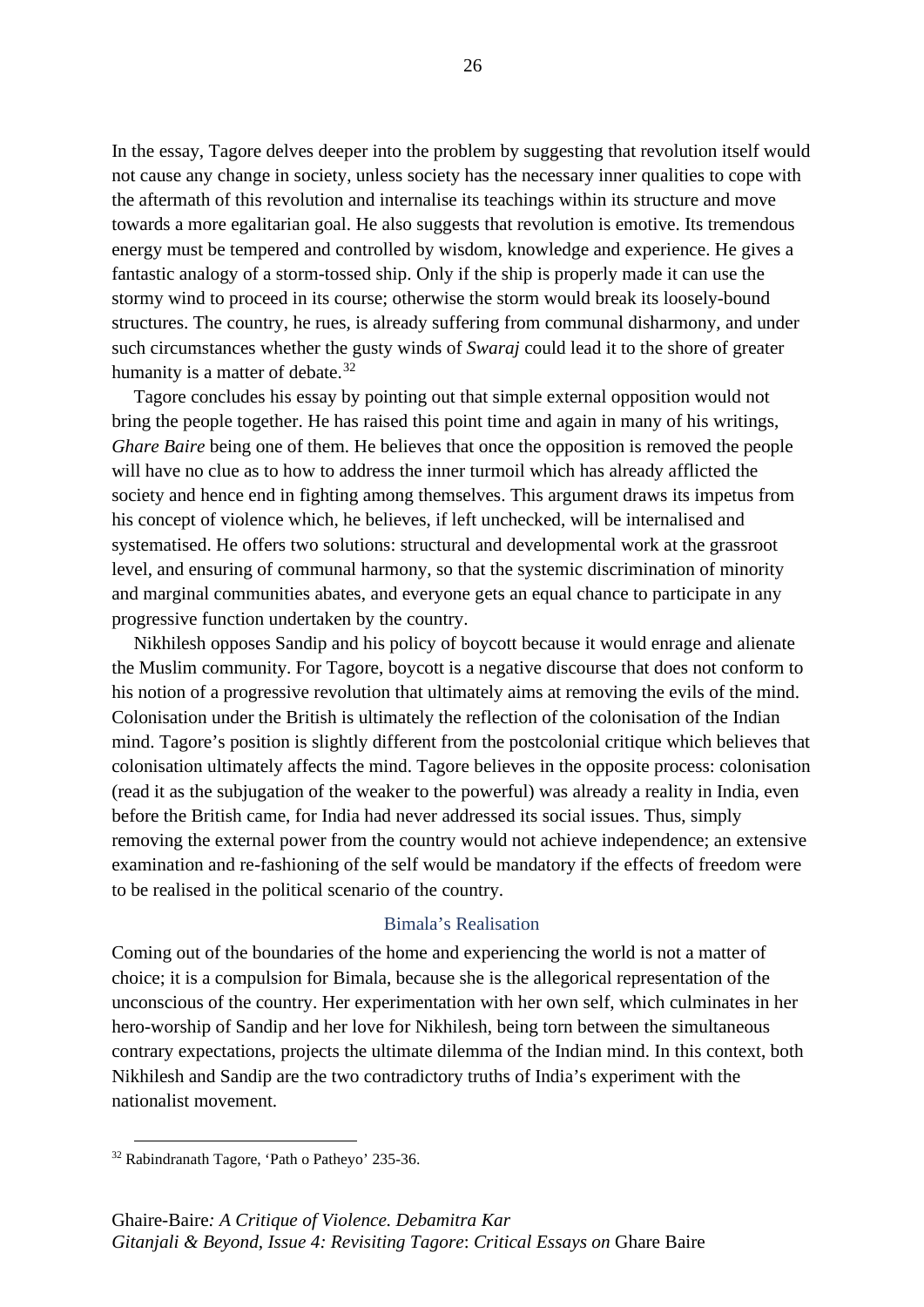In spite of such political readings, it can never be denied that *Ghare Baire* is also a story of three human beings and their thwarted love, a kind of argument that Tagore favoured and wrote in his prefatorial comments of *Raktakarabi* (*Red Oleanders*): 'the play is about a girl called Nandini. She reveals herself through suffering and pain' (translation mine).<sup>[33](#page-33-0)</sup> Arguably then the question arises as to why a novelist would choose a story of love and despair to express his political opinion about an anti-colonial struggle. In this context, a brief study of criticism contemporary with the novel's publication is revealing.

The critical views can be positioned into broader categories. For the revolutionaries the character of Sandip was a blemish. It is claimed that none of Tagore's novel has a 'villain', except *Ghare Baire*, where Sandip fits the role.<sup>[34](#page-33-1)</sup> The argument was whether Tagore was criticising revolutionary politics. I have already referred to various sources that suggest that Tagore might have had issues with the concept of violence, but he was never insensitive towards the honest self-sacrifice of the young. The other criticism of the novel was that Tagore has shown the female protagonist in a poor light: she is not Hindu enough. In his 'Teeka-tippani' (Notes and Comments), published in *Sabuj Patra*, in Aghrayan 1322 (November-December 1915), Tagore refers to a letter written by a reader who questioned Tagore's intention of writing a novel portraying an event which usually does not occur in traditional Hindu families, but only in Western-educated upper class households.<sup>[35](#page-33-2)</sup> Interestingly, Nikhilesh's attempt to educate his wife and introduce her to Western principles (Bimala's piano lessons, her sartorial choices and sense of beauty) could be interpreted as the root cause of Bimala's fall. Tagore's reaction need not be mentioned in detail in the present article,  $36$  but I would like to point out two important aspects: first, how seamlessly Tagore has joined two different subject-positions related to the personal (Bimala's experience as a woman) and the political (the experience of nationalism) in his text; secondly how he has resisted ideological dominance in both the cases.

Given that literature as its basis draws material from historical reality and follows established linguistic paradigms, it cannot be reduced to ideological simplicity. In his study on the 'Categories of Materialist Criticism' Terry Eagleton identifies the six constituents of a literary production.<sup>[37](#page-33-4)</sup> Including the text, the other five elements are: General Mode of Production (GMP), or the materialist mode of production which forms the basis of every other ideology in a society at a particular historical instance; Literary Mode of Production

<span id="page-33-0"></span><sup>33</sup> Tagore, Preface. Raktakorobi. *Rabindra Rachanaboli*. Vol 6. (Kolkata: Government of West Bengal, 1985) 195.

<span id="page-33-1"></span><sup>&</sup>lt;sup>34</sup> Sehanobis, 96.

<span id="page-33-2"></span><sup>35</sup> Rabindranath Tagore, 'Grantha porichoy', *Ghare Baire* (Kolkata: Visva-Bharati, 2015): 214-16.

<span id="page-33-4"></span><span id="page-33-3"></span><sup>&</sup>lt;sup>36</sup> Tagore's reaction is best summarised in the 'Notes and Comments' that I have earlier referred to. It is not easy to follow the path of truth, he wrote, and because he loved his country more he could not make his readers happy enough. However, the criticism of *Ghare Baire* went on for quite some time. Tagore once again wrote an article in defence, titled, 'Sahityabichar' in *Probashi* in March-April 1919. Here he argued that a work of art should be given an aesthetic space, where a good and a bad character can be portrayed with equal veracity. Both the articles and a few letters relevant to the discussion can be found in Rabindra Rachanavali, vol 16, 881-90.<br><sup>37</sup> Terry Eagleton, 'Categories of Materialist Criticism,' Criticism and Ideology: A Study in Marxist Literar *Theory* (Jaipur and New Delhi: Rawat Publications, 2012) 44-63.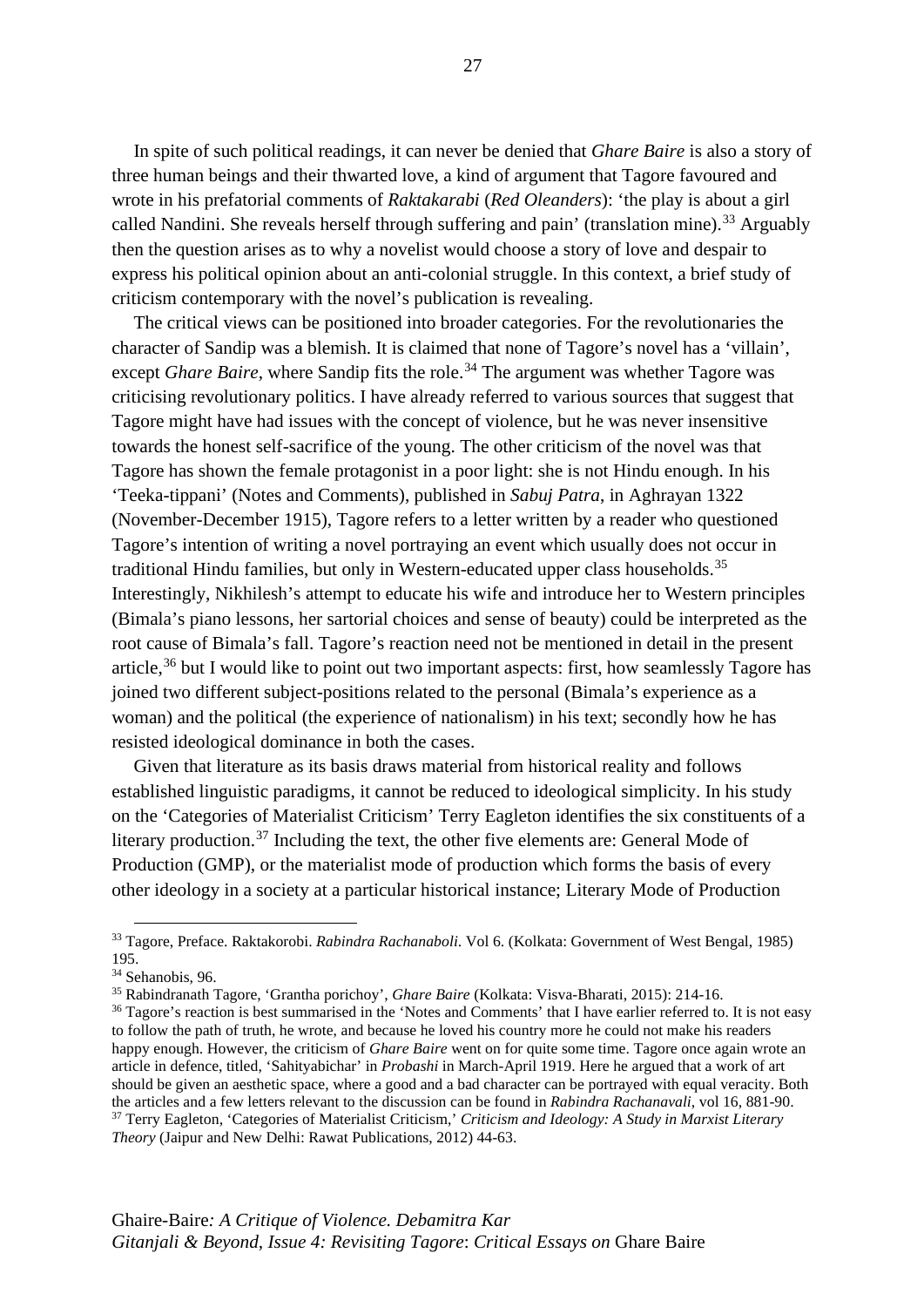(LMP), which refers to 'a unity of certain forces and social relations of literary production in a particular social formation';<sup>[38](#page-34-0)</sup> General Ideology (GI), which relates to the general ideological understanding which is related to the GMP; Authorial Ideology (AuI), which is not simply a writer's personal ideological make-up but is determined by his or her specific relation to the contemporary production system and ideologies; and Aesthetic Ideology (AI), which is related to the GI and is articulated in various forms such as religious or ethnic ideologies which in their last instance are determined by the GMP. The text is a linguistic space where all these various ideological forces enter into a new equation of power. The text draws its meaning from these other factors, many of which are non-literary, yet once formed the text cannot be reduced to any one of them. Unlike the production of a cloth in a mill, where the production is dependent on all the ingredients and their internal relations of production, the text once produced will always go beyond these ideological specifics. Moreover, it will have the ability to question the very ideological parameters that have formed it. Though Tagore does not use this kind of theoretical language, he makes an interesting comment when he says that if literature yields to the practice of classification of the heroes and heroines into categories as simple as good and bad, then the practice of literature would resemble puppetry; it would no longer remain the story of life.<sup>[39](#page-34-1)</sup>

Hence, though Tagore has placed Nikhilesh and Sandip at two extreme poles of political practices, the former suggesting a more temperate and non-violent method of protest and the latter an extremely violent one, there are scopes to argue that though their beliefs are different, their method of operation remains the same. In the fourth chapter of the novel, in Nikhilesh's autobiography, there is mention of this curious aspect of their relationship. After a heated discussion between the two regarding the necessity of burning the foreign merchandise of Panchu in the market, an act which Sandip justifies by saying that 'man's goal is not truth but success', *master-moshai* (translated as master) observes:

'I believe that Sandip is not irreligious—his religion is obverse side of truth, like the dark moon, which is still moon, for all that its light has gone over to the wrong side.'

'That is why', I [Nikhilesh] assented, 'I have always had an affection for him, though we never been able to agree. I cannot condemn him, even now; though he has hurt me sorely [...]

'I have begun to realise that,' said my master. 'I have long wondered how you could go on putting up with him. I have, at times, suspected you of weakness. I now see that though you two do not rhyme, your rhythm is the same.' (112-113)

Ashis Nandy observes that Bimala symbolises Bengal: 'her personality incorporates the contesting selves of the two protagonists and become the battleground on which two forms of patriotism fight for supremacy.'[40](#page-34-2) Extending the argument, the proposition is that both Nikhilesh's more humble and low-key version of nationalism and Sandeep's high-strung physical form of nationalism have a great amount of hidden cost to bear. It is Bimala who

<span id="page-34-0"></span><sup>38</sup> Eagleton 45.

<span id="page-34-1"></span><sup>&</sup>lt;sup>39</sup> Tagore, Grantha porichoy, 216.

<span id="page-34-2"></span><sup>40</sup> Nandy 14.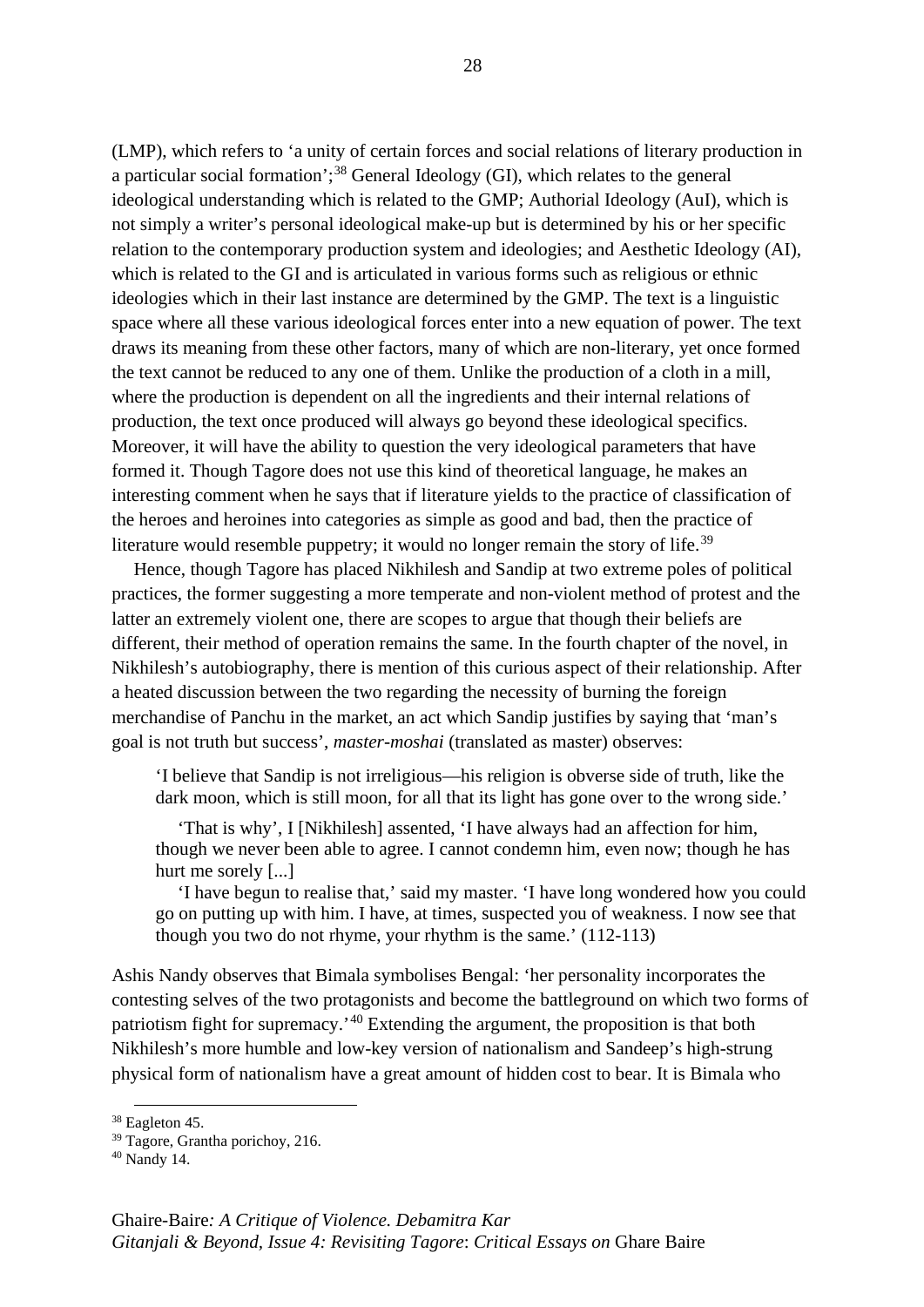realises it. In her love for both of them, she has loved the best; she has loved the powerful and flamboyant nature of Sandip and the quiet, unheroic demeanour of her husband. Hence, she could also criticise the physicality in Sandip's love, his hidden greed for both her and his patriotic programmes, and the lack of practicality in Nikhilesh's Swadeshi ventures.

Criticism of Tagore is more a reflection of his readers' viewpoint than his own. If one believes that either Sandip or Nikhilesh must emerge as the winner and get the booty of the country and the woman, it will reflect the fact that human mind always seeks the comfort of nomological certainty. But conflict is a reality which must be given scope to perform if peace is to be realised. George Simmel argues that no society could be completely peaceful, the elements of conflicts would always remain within it.<sup>[41](#page-35-0)</sup> In his defence of his novel Tagore has said that Valmiki needed to create a Ravan as much as he needed to create a Rama;<sup>[42](#page-35-1)</sup> similarly both Sandip and Nikhilesh are necessary in society and their presence must therefore be acknowledged in the fictional space.

This argument of course goes against the general assumption that Nikhilesh is Tagore's spokesperson, that his beliefs bear close resemblance to those of Mahatma Gandhi and that Tagore was immensely influenced by him. It is a fact that Mahatma Gandhi visited Shantiniketan in 1915, but it must also be remembered that he was at that time not a very significant figure in Indian politics. Hence, contrary to popular belief, Tagore's idea of nonviolence is not borrowed from Gandhi, it is formed from his own judgement and discretion.

Thus, Nikhilesh's opposition to the boycott is not adherence to Gandhi's version of nonviolence, it a decision based on his creator's hands-on experience of working at the grassroot levels, which he also shares in his essay 'Ryot-er Katha' (About Ryots) published in 1926. In the novel, this idea of the downtrodden class (though Tagore never uses the word) is brought forth by his sympathetic portrayal of Panchu. When Harish Kundu, Panchu's Zaminder, decrees that he must burn all his foreign cloth, he blurts out in helpless defiance: 'I can't afford it! You are rich; why not buy it up and burn it?' (110). Sandip, who was present at the time, used the incident as an excuse to indulge his rhetoric on the importance of self-sacrifice of the millions for the cause of *Swadeshi*. Thus, the actions of Sandip and his followers actually create an atmosphere of anger and discontent among the very people, whom they supposedly represent. Their decision is essentially violent, and it is not simply a manifested physical violence but it is an attempt to embed and systemise violence within the structures of society. Nandy writes,

this form of populism combines mob politics with realpolitick. It is this combination that Tagore holds to be responsible for the growth of communalism [...] Sandip precipitates a communal conflagration [...] by imposing on [...] [the Muslims] glaringly unequal suffering and unequal sacrifice for nationalist cause [...] by depending on a

<span id="page-35-0"></span><sup>&</sup>lt;sup>41</sup> George Simmel, *Conflict and the Web of Group Affiliations* trans. K. H. Wolff and E. C. Hughes (Glencoe: The Free Press, 1955) 107.

<span id="page-35-1"></span><sup>42</sup> Tagore, Grantha porichoy 219.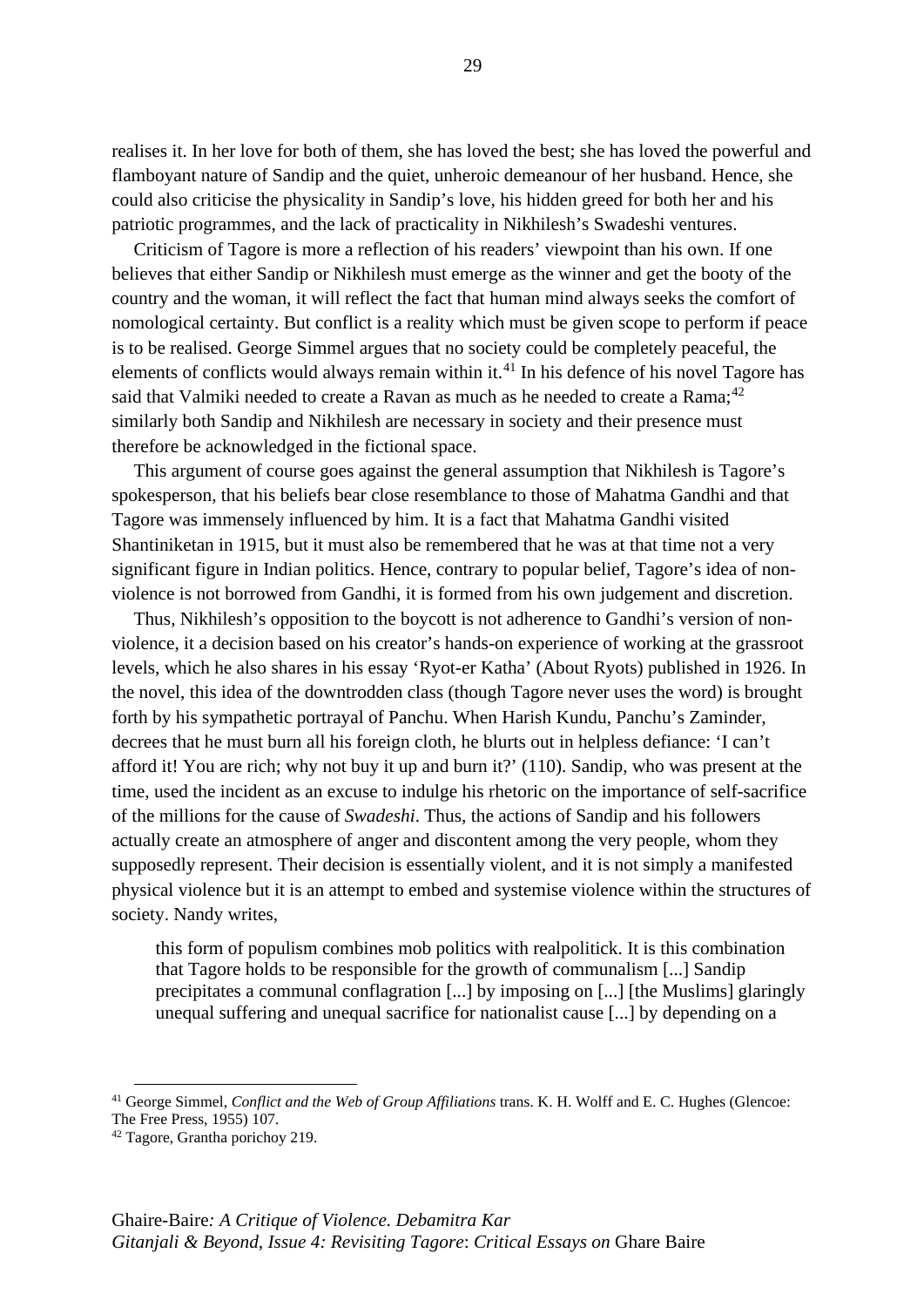form of political stridency which requires primeval sentiments to be mobilized and acted out.[43](#page-36-0)

In contradiction to Sandip, Nikhilesh's version of the *Swadeshi* is not only quieter and more subdued, it is also an individual enterprise. He promotes the indigenous goods as an alternative, creates situations which would help them to survive the competition in the market. His loneliness proves his difference from Gandhi's policy of non-violence, which is a collective decision. Herbert Marcuse, in his study on 'Repressive Tolerance', observes that 'Non-violence is normally not only preached but extracted from the weak—it is a necessity rather than a virtue, and normally it does not seriously harm the case of the strong.'[44](#page-36-1) However, the case of India must be studied as an exception for here

passive resistance was carried through on a massive scale, which disrupted, or threatened to disrupt, the economic life of the country. Quantity turns into quality: on such a scale, passive resistance is no longer passive—it ceases to be non-violent.  $45$ 

Marcuse was referring to Gandhi's use of non-violence as a political weapon. But for Tagore it is a philosophical solution. Perhaps Nikhilesh's failure lies not in his impractical business ventures, but in his inability to mobilise people and make them understand the necessity of the alternative rhetoric. This also adds to the debate about whether a single individual like Nikhilesh could address such a social issue. He was truly a benevolent zamindar, but Tagore also shows that there are zamindars like Harish Kundu, and Nikhilesh's magnanimous gestures were not successful in saving either Panchu's or his own land from being embroiled in a communal riot.

# Conclusion

Arguably, *Ghare Baire* raises more questions than it answers. Like the fate of Bimala which remains largely undecided at the end of the novel, the fate of the land is also kept open to interpretation. Bimala loses her home, she is rudely shocked by the external world, and even when she decides to come back, the home has changed its meaning to her. However, Bimala's success lies in her courage to experiment with herself. Likewise, Tagore knew that the country has left its zone of comfort and come into contact with a foreign power which it must resist in a way most suitable to it. He could not predict which would be the most effective method of resistance. Rather, he chose to show what should be resisted, for resistance is not apolitical; it may compromise the quality of freedom that liberates all minds from every instance of slavery. Till such time as his compatriots discovered the right path, he simply asked them to be brave enough to remain in uncertainties, miseries and doubts, without yearning for an easy, simplistic solution. Perhaps that is what he meant when he wrote to his friend in a letter: 'I will not buy glass for the price of diamonds, and I will never allow patriotism to triumph over humanity as long as I live.<sup> $46$ </sup>

<span id="page-36-0"></span><sup>43</sup> Nandy 14.

<span id="page-36-1"></span><sup>44</sup> Herbert Marcuse, 'Repressive Tolerance', *A Critique of Pure Tolerance*, ed. Robert Paul Wolff, Barrington Moore, Jr and Herbert Marcuse (Boston: Beacon Press, 1969) 102.

<span id="page-36-2"></span><sup>45</sup> Marcuse 103.

<span id="page-36-3"></span><sup>46</sup> Guha, Introduction xii.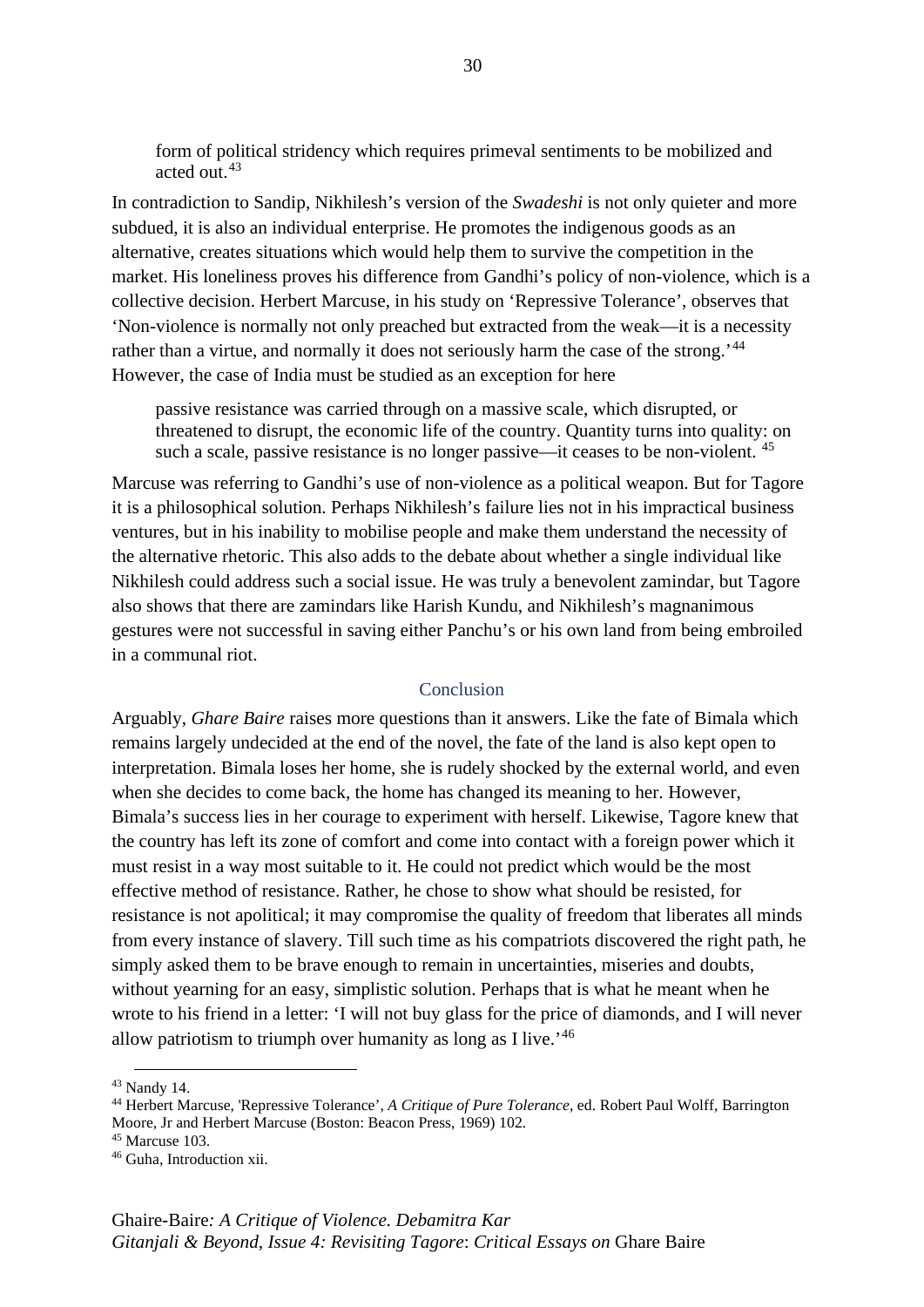Tagore's notion of humanity is inextricably bound with his concept of 'positive peace' which can only be effective when the structural violence and traces of exploitation are removed from the social institutions. He writes in a different context:

Just bringing the war to an end would not ensure peace. If peace is to be realised in its greatness then it must be based on truthfulness, not on the vulnerability of the weak. If we are to prove our competence to be at peace then the powerful must let go of their ego and greed, and the weak must learn to be fearless.<sup>[47](#page-37-0)</sup>

Thus peace is not an idealistic notion for Tagore; it is rather a culmination of his philosophy of praxis. It is a *dharma*, which is far removed from the parochial politics of religion. *Dharma* is a concept that stands in the undetermined zone, between duty and belief; it is neither as compulsory as duty nor as restrictive as belief; it is an ethical choice that comes from within and joins man with man and the home with the world. It is a practice and a way of life.

## Works Cited

- Adorno, Theodor. *Minima Moralia: Reflections on a Damaged Life*. Trans. E. F. N. Jephcott. 1974. London and New York: Verso, 2005.
- Bonnett, Alastair. *The Idea of the West: Culture, Politics and History*. Hampshire and New York: Palgrave MacMillan, 2004.
- Eagleton, Terry, 'Categories of Marxist Criticism.' *Criticism and Ideology: A Study in Marxist Literary Theory*. Jaipur and New Delhi: Rawat Publications, 2012. 44-63.
- Galtung, Johan. 'Violence, Peace and Peace Research.' *Journal of Peace Research* 6.3 (1969): 167-91.
- Guha, Ramachandra. Introduction. *Nationalism*. Rabindranath Tagore. Gurgaon: Penguin, 2009. Vii-lxviii.
- Kopf, David. *The Brahmo Samaj and the Shaping of the Modern Indian Mind*. Princeton: University Press, 1979.
- Kripalani, Krishna. *Rabindranath Tagore: A Biography*. Kolkata: Visva-Bharati, 1980.
- Laclau, Ernesto. *The Rhetorical Foundations of Society*. London and New York: Verso, 2014.
- Majumdar, Nepal. *Rabindranatho Kayekti Rajnaitik Prosongo*. Kolkata: Chirayat, 1987.
- Marcuse, Herbert. 'Repressive Tolerance.' *A Critique of Pure Tolerance*. Ed. Robert Paul Wolff, Barrington Moore, Jr and Herbert Marcuse. Boston: Beacon Press, 1969. 81- 123.
- Nandy, Ashis. *The Illegitimacy of Nationalism: Rabindranath Tagore and the Politics of Self*. Delhi: Oxford University Press, 1994.
- 'Rabindranath Tagore: A Chronicle of Eighty Years 1861-1941.' *The Calcutta Municipal Gazette: Tagore Memorial Special Supplement*. Ed. Amal Home. [1941]. Calcutta: The Municipal Corporation, 1986. 59-109.

<span id="page-37-0"></span><sup>47</sup> Quoted in Nepal Majumdar, *Rabindranatho Kayekti Rajnaitik Prosongo* (Kolkata: Chirayat, 1987) 22-23, my tranlsation.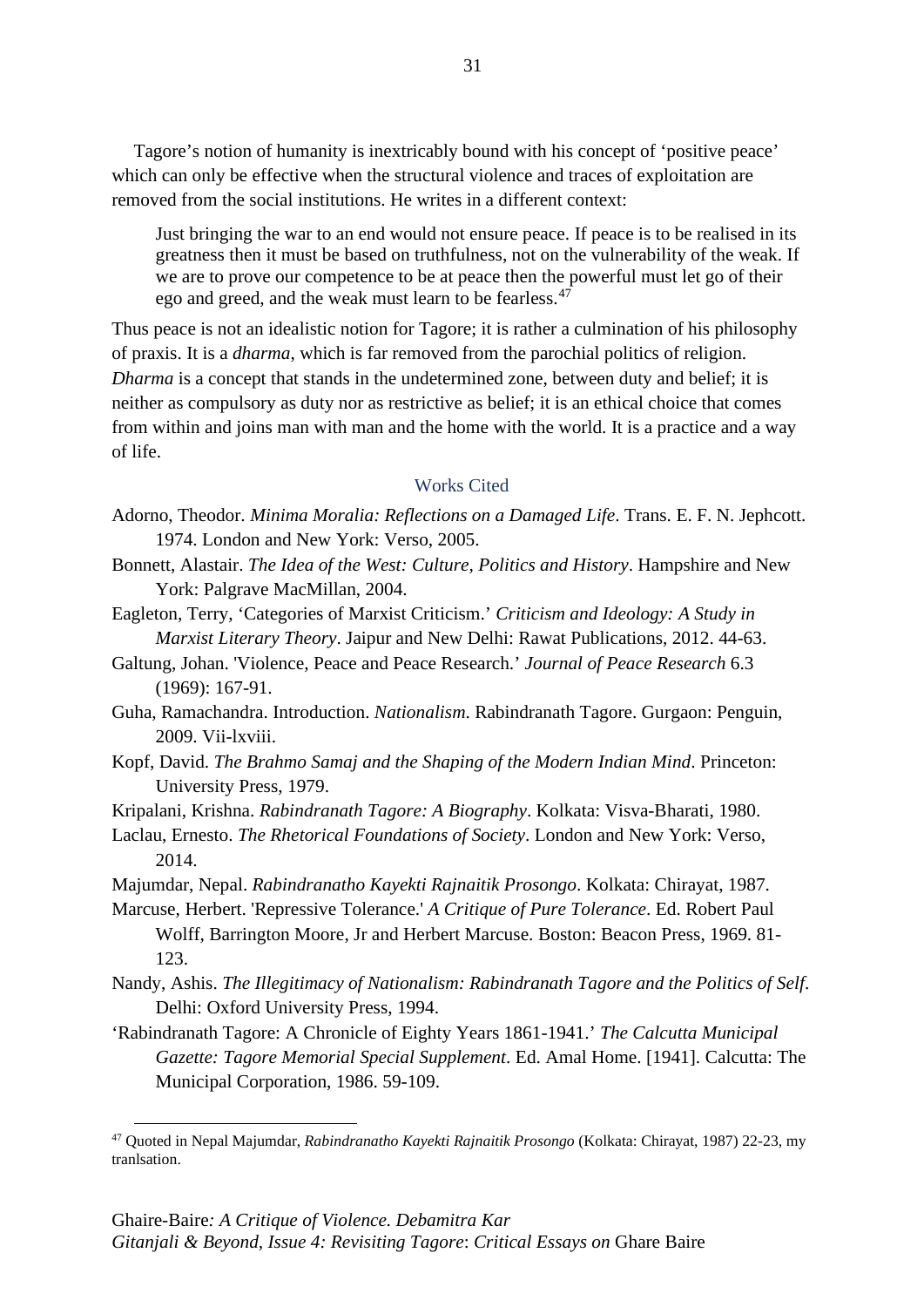Sehanobis, Chinmohan. *Rabindranath o Biplobisamaj*. Kolkata: Visva-Bharati, 1392 (1986).

- Simmel, George. *Conflict and the Web of Group Affiliations*. Trans. K. H. Wolff and E. C. Hughes. Glencoe: The Free Press, 1955.
- Smith, Anthony D. Nationalism: *Theory, Ideology, History*. Cambridge: Polity, 2005.
- Tagore, Rabindranath. *The Home and the World*. Trans. Surendranath Tagore. Ed. Dilip Kumar Basu and Debjani Sengupta. Kolkata: Worldview, 2011.
- ---. Ghare Baire. *Rabindra Rachanaboli*. Vol 16. Kolkata: Government of West Bengal, 2001.
- ---. Grantha porichoy. *Ghare Baire*. Kolkata: Visva-Bharati, 2015.
- ---. *Nationalism*. Gurgaon: Penguin, 2009.
- ---. Path o Patheyo. *Rabindra Rachanaboli*. Vol 13. Kolkata: Government of West Bengal, 1990.
- ---. Preface. Raktakorobi. *Rabindra Rachanaboli* . Vol 6. Kolkata: Government of West Bengal, 1985.
- Webel, Charles. 'Toward a Philosophy and Metapsychology of Peace'. *Handbook of Peace and Conflict Studies*. Ed. Charles Webel and Johan Galtung. London and New York: Routledge, 2007. 6-13.
- Weigert, Kathleen Maas. 'Structural Violence'. *Encyclopedia of Violence, Peace and Conflict*. Ed. Lester Kurtz. Vol 3. San Diego, London and Boston: Academic Press, 1999.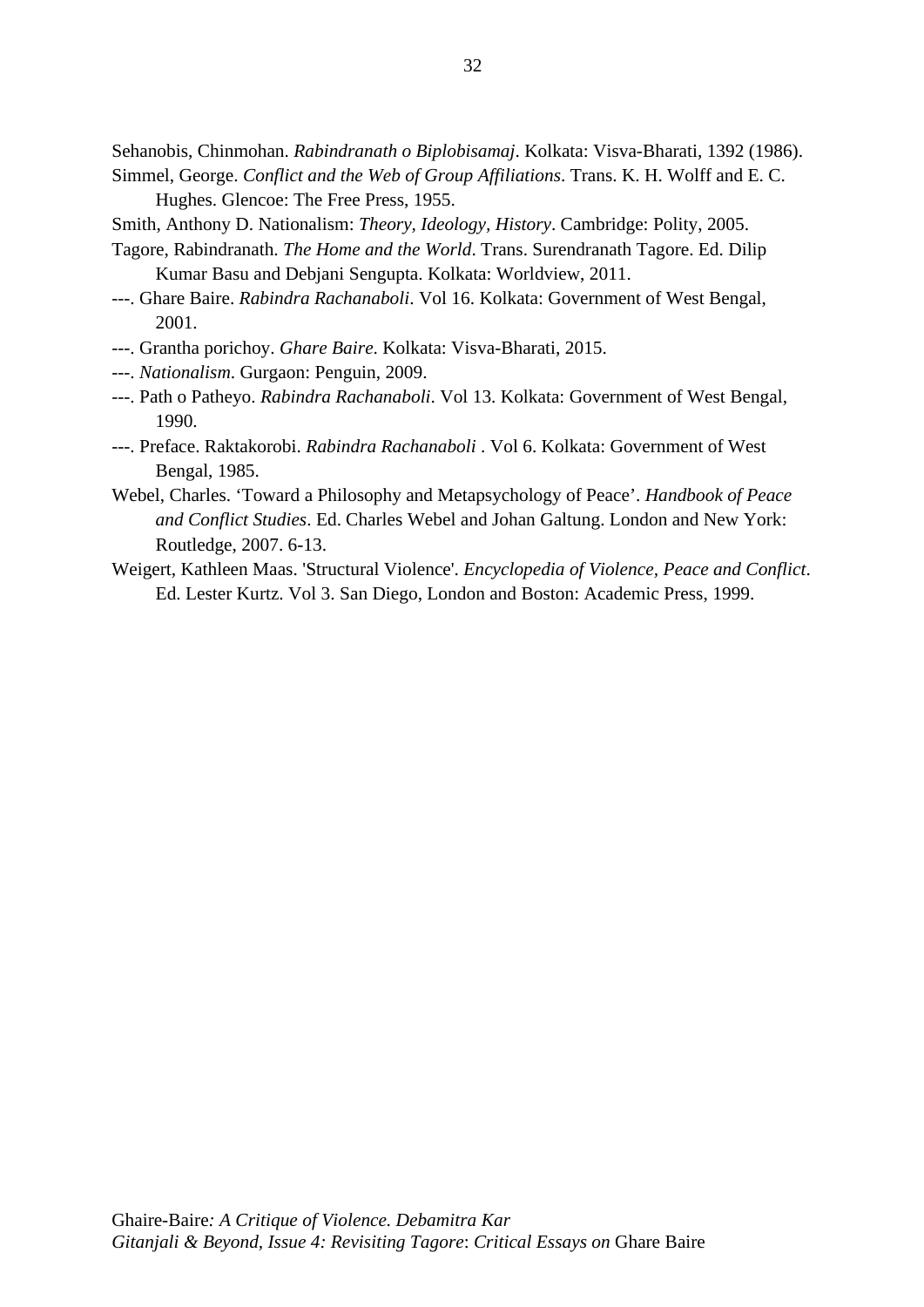# Critiquing Nation as a Goddess: A Study of the Representation of Nationalism in *The Home and the World*

# Joyjit Ghosh

## Abstract

In Bankim Chandra Chattopadhyay's *Anandamath* (1882) one sees the emergence of a new goddess – a goddess with a political identity. The hymn 'Vande Mataram' which is at the centre of nationalist discourse in the novel became a rallying cry of the patriots during the freedom movement. Rabindranath Tagore did not subscribe to Bankim's ideology. In *Ghare Baire* (1916), translated as *The Home and the World*, Tagore interrogates the dominant Hindu Nationalism embodied in *Anandamath* through the lively debate between Nikhilesh and Sandip. Nikhil, the liberal-minded zamindar, never imagines the nation as a goddess, and he believes that only by disinterested work one can achieve the welfare of the nation. Sandip, the demagogue, however, believes in an eloquent idolatry, and in his magical vision, Bimala is at the same time a goddess and the nation. Through the worship of Bimala, Sandip wants to spread the word of her homage all over the country, and he is initially successful in casting a spell over Bimala. But his hypocrisy becomes palpable when he engages in a sexual politics, and changes his mantra from 'Vande Mataram' to 'Vande Mohinim'.

*The Home and the World* critiques the dominant nationalist ideology which strategically combines the elements of politics and religion and thereby propagates the idolatry of the nation. The country was never greater than the humanitarian cause to Tagore, and being a champion of truth and idealism he always resisted that form of patriotism which trampled on the ideals of humanity. This essay explores Tagore's views on nation, nationalism and patriotism as reflected in the novel, and discusses their relevance in the socio-political context of the present day.

#### ------------------------------------------------

'I am the Infinite Energy which streams forth from the Eternal in the world and the Eternal in yourselves. I am the Mother of the Universe, the Mother of the Worlds, and for you who are children of the Sacred Land, Aryabhumi, made of her clay and reared by her sun and winds, I am Bhawani Bharati, Mother of India.'

Sri Aurobindo, 'Bhawani Mandir'[1](#page-39-0)

In the nationalist imagination the country was always a mother. The idea of worshipping the nation in the form of a goddess was to impart a spiritual dimension to the freedom movement. During the struggle for independence the patriots, therefore, were greatly inspired by 'Vande Mataram', the hymn which is at the heart of nationalist discourse in Bankim Chandra Chattopadhyaya's *Anandamath* (1882). In Bankim Chandra's novel one sees the emergence

<span id="page-39-0"></span><sup>1</sup> Sri Aurobindo, 'Bhawani Mandir', *Nineteenth Century Indian English Prose: A Selection,* edited with an Introduction by Mohan Ramanan (New Delhi: Sahitya Akademi, 2010) 246.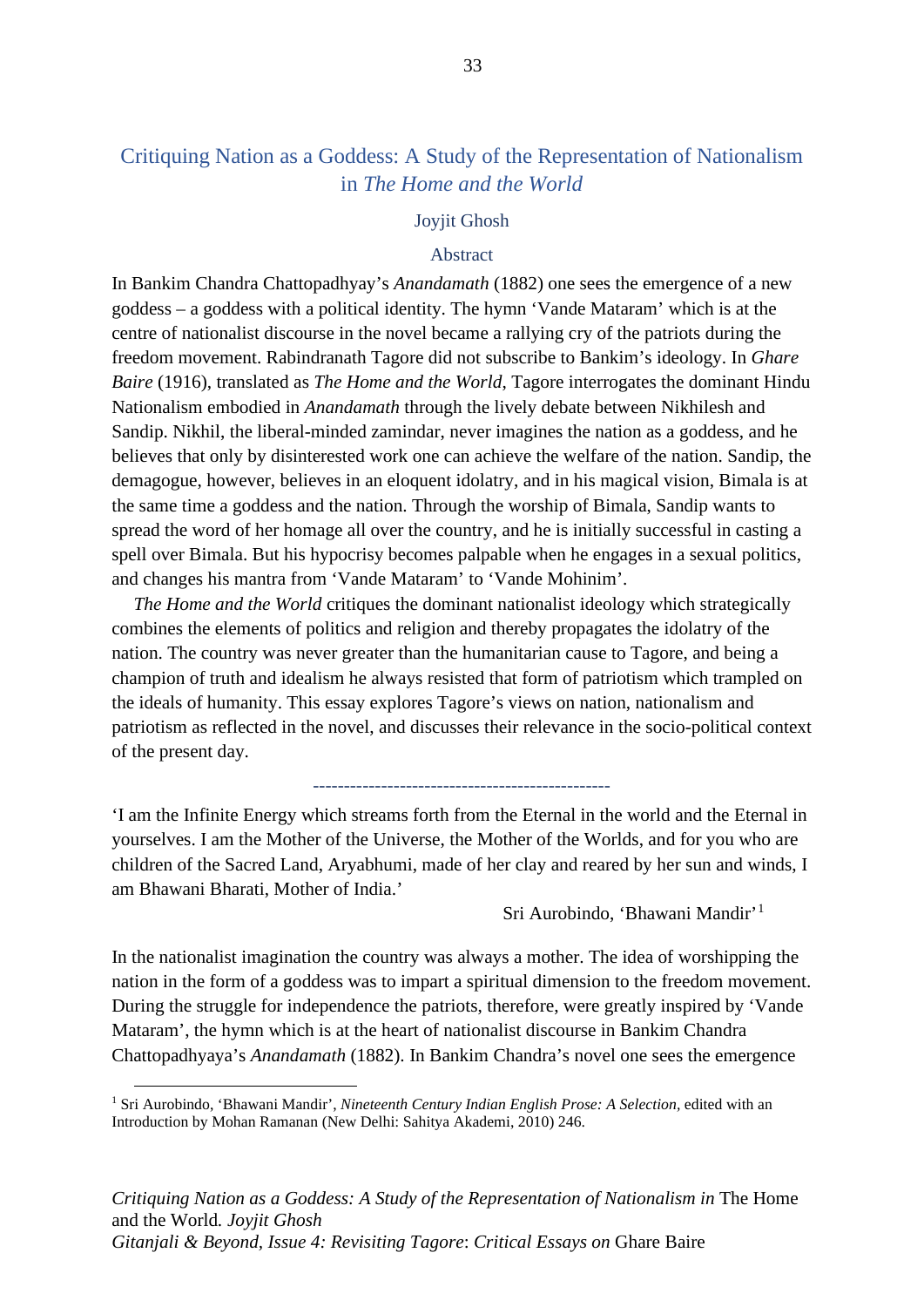of a new goddess who is identified with the nation. The worshippers of this new goddess are called *Santans,* and they are dedicated to free their mother (the country) from the clutches of her enemies. In *Ghare Baire* (1916) Tagore interrogates the dominant Hindu Nationalism embodied in *Anandamath* largely through the debate between Nikhilesh and Sandip. To Nikhil (who to a fair extent voices Tagore's ideology), 'the nation is not a goddess,' and he staunchly believes, 'The day we will work for the welfare of the nation, is the day we will get our reward from the true deity.'<sup>[2](#page-40-0)</sup> Sandip, 'the magician of Ideas' (168), however, differs from Nikhil by visualising a goddess with a political identity. And he believes that the Bengali will win the world by chanting the mesmerising hymn of 'Vande Mataram' to this goddess. In the vision of Sandip, Bimala is a goddess as well as the nation. It is a point of irony that towards the end of the narrative the rhetoric of Sandip undergoes a paradigm shift as he engages in a sexual politics and changes his mantra from 'Vande Mataram' (Hail Motherland) to 'Vande Mohinim' (Hail Temptress).The relation between Sandip and Bimala thus becomes the site where the issues of love, religion and politics are conflated. With the help of certain theoretical perspectives, I will explore how *Ghare Baire* (*The Home and the World*) critiques the dominant nationalist ideology which deliberately combines the elements of politics and religion and thereby represents the nation in the form of a goddess.

In an influential essay titled 'The Birth of a Goddess: Bankim Chandra Chattopadhyaya's *Anandamath*', Tanika Sarkar writes,

The goddess was produced and publicised through entirely modern means: prose. Prose had never earlier been deployed as the medium for sacred literature. Now, the novel, the medium of print, and the market for literature were being used in the service of a goddess.[3](#page-40-1)

Tanika Sarkar thus brings home the point how prose, particularly novel as a literary form, helped in producing and publicising a new goddess. The argument of Sarkar has an obvious reference to Bankim Chandra's *Anandamath.* But it is worthwhile to note that non-fictional prose as well was used in 'the service of a goddess' in the late nineteenth and early twentieth century. One may in this context refer to Sri Aurobindo's 'Bhawani Mandir' written in 1903. The essay begins in the following way:

Om Namas Chandikayai

A temple is to be erected and consecrated to Bhawani, the Mother, among the hills. to all the children of the Mother the call is sent forth to help in the sacred work.

# Who is *Bhawani*?

Who is Bhawani, the Mother, and why should we erect a temple to her?

<span id="page-40-0"></span><sup>2</sup> Rabindranath Tagore, *Home and the World: Ghare Baire*, translated from the Bengali by Sreejata Guha, Introduction and Notes by Swagato Ganguly (Penguin Books India, 2005) 130. Subsequent references to this work will be included in parentheses in the text.

<span id="page-40-1"></span><sup>3</sup> Tanika Sarkar, 'The Birth of a Goddess: Bankim Chandra Chattopadhyaya's *Anandamath*', *Rebels, Wives, Saints: Designing Selves and Nations in Colonial Times* (New Delhi: permanent black, 2009) 193.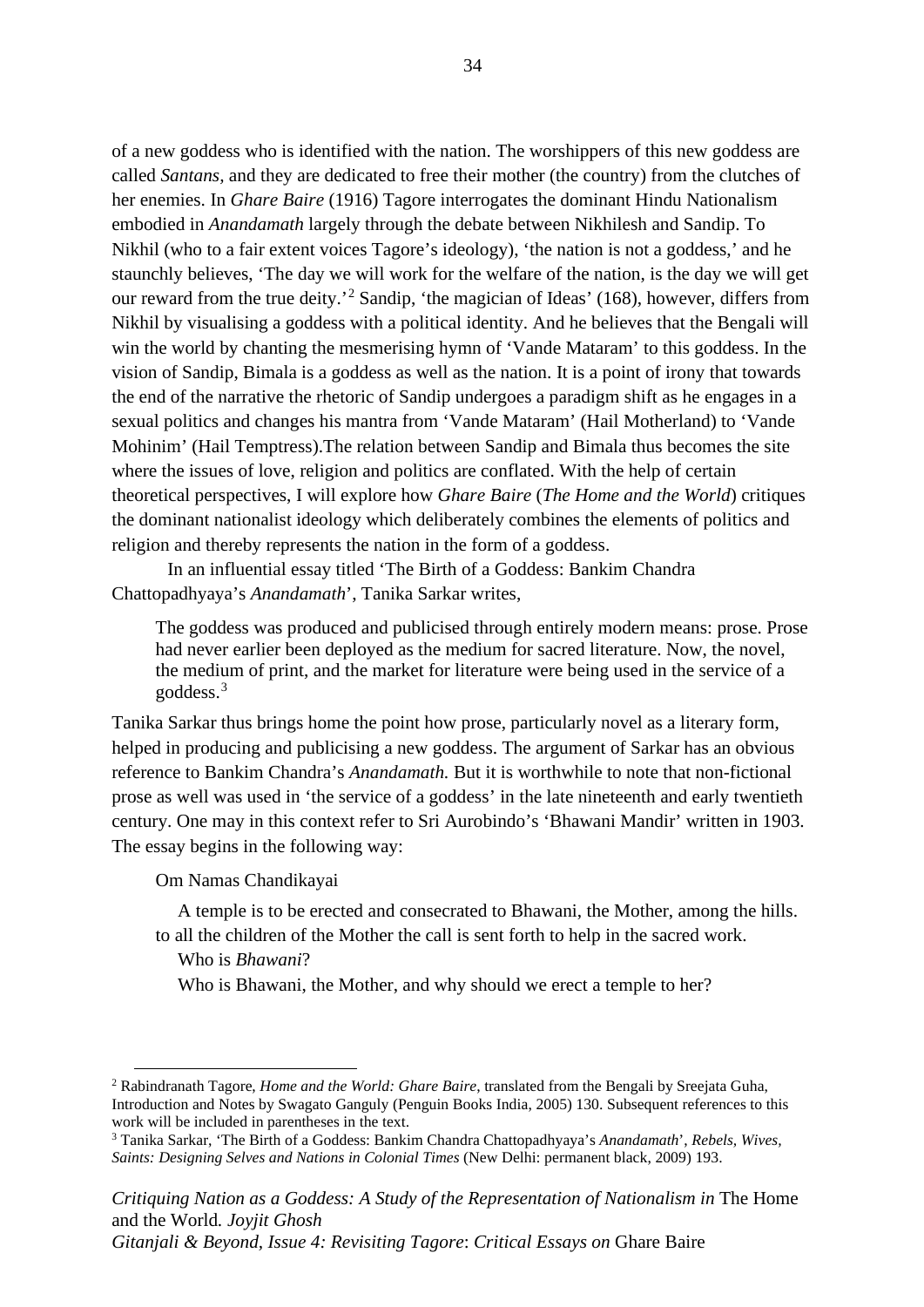As we proceed through the essay we see how Sri Aurobindo clarifies the concept of Bhawani. 'Bhawani is the Infinite Energy'. She is Durga. She is Kali. She is Radha the Beloved. She is Lakshmi. She is our Mother. And in the present age, 'the Mother is manifested as the mother of strength. She is pure Shakti'. In the imagination of Sri Aurobindo the nation and the mother become one: 'The Shakti we call India, Bhawani Bharati, is the living unity of the Shaktis of three hundred million people'. The Shakti, however, is 'inactive'. She is 'imprisoned in the magic circle of Tamas'. To get rid of Tamas the self-indulgent sons must wake the Brahma within. The Mother 'demands that men shall arise to institute Her worship and make it universal'. They should build a temple to 'the white Bhawani, the Mother of Strength, the Mother of India'. [4](#page-41-0)

Sri Aurobindo's philosophy is charged with a spiritual fervour. But it has a political dimension as well. In 'Whose Imagined Community?' Partha Chatterjee succinctly argues that 'anticolonial nationalism creates its own domain of sovereignty within colonial society well before it begins its political battle with the imperial power'. In this context, Chatterjee draws our attention to two domains – the material and the spiritual. The material is the domain of the 'outside' including economy, statecraft, science and technology; and the spiritual is an 'inner' domain bearing the 'essential' marks of cultural identity including language, literature and other things. According to Chatterjee, nationalism refuses to allow the colonial power to intervene in the spiritual domain. [5](#page-41-1) In my view, the temple of 'Bhawani Bharati' – the 'Mother of Strength', at one level of interpretation, represents the inner domain of sovereignty. For in the vision of Aurobindo, the temple would be built 'in a place far from the contamination of modern cities' and will act as a centre 'from which Her worship is to flow over the whole country'. The expression 'the contamination of modern cities' is highly suggestive: it suggests that the temple would be a symbol of cultural resistance to the baneful influence of western civilisation. Aurobindo's essay 'Bhawani Mandir' speaks volumes about his mythopoeic imagination which is at the centre of his nationalist discourse.

In 'Representing Nationalism: Ideology of Motherhood in Colonial Bengal' Jasodhara Bagchi writes, 'It was the political need of the hour that made the nationalists take up the myth. It was the compulsions of that brand of politics again that helped to unify the religious, the social and the aesthetic domain.' [6](#page-41-2) The observation compels conviction. Thus when Sandip in *The Home and the World* gives his formulation, 'The people of our land won't wake up to her [the country] unless they can actually see her. They need a goddess with a form to denote the country' (128), we understand 'the political need of the hour'. In Sandip's 'miraculous vision' Bimala is the Mother of India. Sandip is determined to spread 'the word of her homage to the entire land' and he even takes an oath, 'It is your form that I build in every temple' (131). Sandip thus consciously blends politics with religion but mostly for

<span id="page-41-0"></span><sup>4</sup> Sri Aurobindo, 'Bhawani Mandir', 236-245.

<span id="page-41-1"></span><sup>5</sup> Partha Chatterjee, 'Whose Imagined Community? The Nation and its Fragments: Colonial and Postcolonial Histories,' *The Partha Chatterjee Omnibus* (New Delhi: Oxford UP, 1999) 6-7.

<span id="page-41-2"></span><sup>6</sup> Jasodhara Bagchi, 'Representing Nationalism: Ideology of Motherhood in Colonial Bengal,' *Economic and Political Weekly* 25.42/43 (20-27 October 1990) WS71.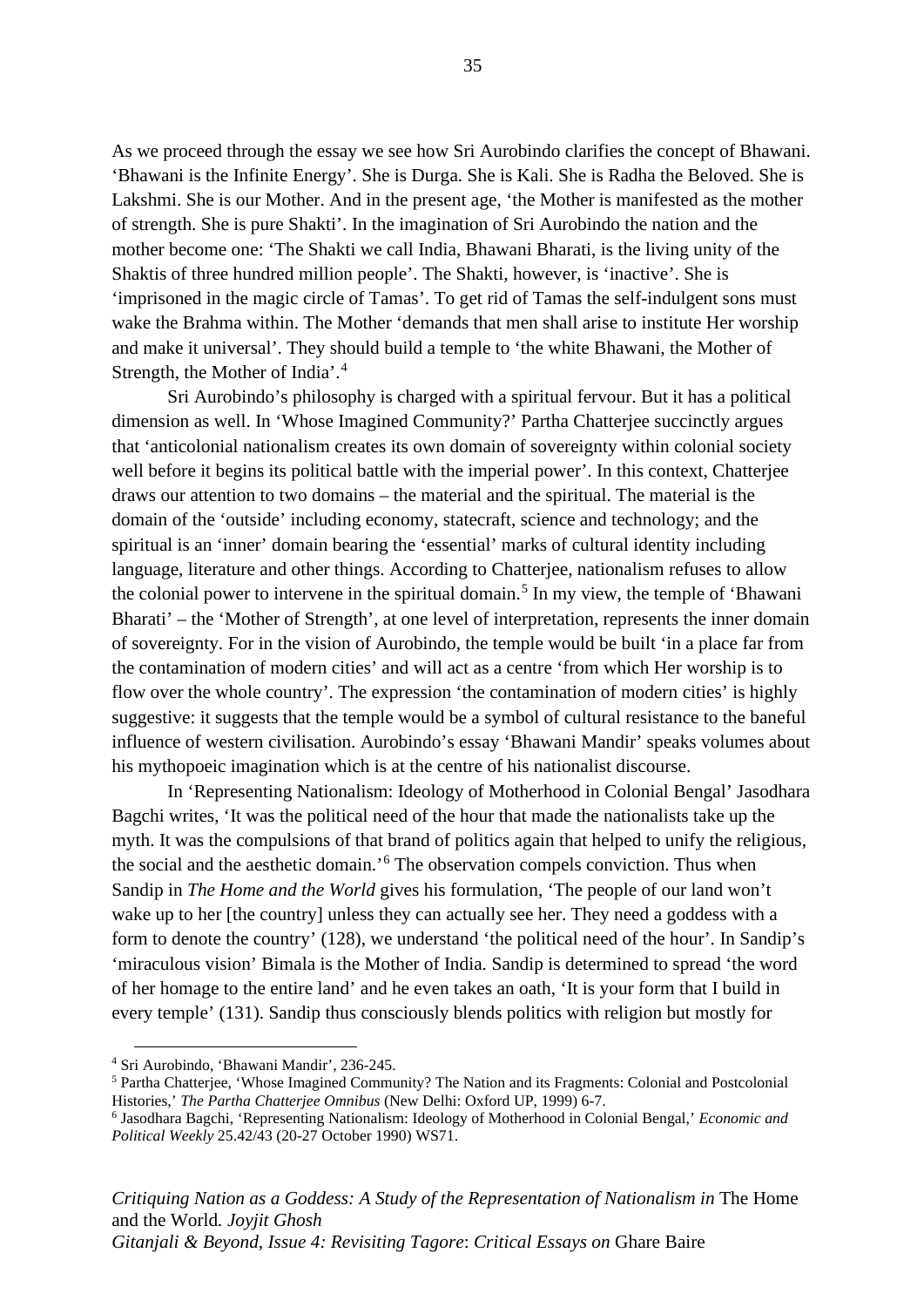personal and parochial gains. In a review of the novel in the *Times Literary Supplement*, the reviewer comments, 'European teaching has robbed Sandip of formal belief in his country's gods', and it is 'no longer gods or goddesses that he worships but instincts and passions, and these he worships entirely for their strength.'[7](#page-42-0) The comment is partially true. While it is difficult to agree with the first part of the observation that European teaching has robbed Sandip of formal belief in his country's gods it is largely true that he worships gods and goddesses in order to fulfil his own agenda. Sandip wanted to 'give the old gods new colours', and not only that, he believed, 'he was the salvation for the gods' (168).[8](#page-42-1)

Idolatry of the nation was an anathema to Tagore. In 'Nationalism in India' (a chapter in his book *Nationalism*), Tagore wrote, 'Even though from childhood I had been taught that idolatry of the Nation is almost better than reverence for God and humanity, I believe I have outgrown that teaching, and it is my conviction that my countrymen will truly gain their India by fighting against the education which teaches them that a country is greater than the ideals of humanity.'[9](#page-42-2) In the novel it is Chandranath Babu, the teacher of Nikhil, who upholds 'the ideals of humanity' above everything whether it is politics or religion or anything that may make a man prejudiced and distract him from the path of Truth. About his teacher Nikhil's assessment is that he is an amazing human being: 'I call him amazing because there is a great difference between him and the age and the times in which we live' (92). *The Home and the World* is set against the backdrop of anti-partition movement. By 'the age and the times' Nikhil obviously refers to the excitement of *Swadeshi* which reached its peak in 1905 when the British rulers divided Bengal in separate provinces. In a letter to Rothenstein dated 26 October 1917 Tagore described how he was caught in 'a dust storm of our politics' alluding to the aforementioned excitement and eventually came out of it 'nearly choked to death'.<sup>[10](#page-42-3)</sup> We read in the novel that nothing on earth distracts Chandranath Babu for he believes that 'the great Truth within us all is the root of everything' (111). To a fair extent, this is true of Nikhil. Being a champion of truth and idealism he always resists that form of patriotism 'which can ride roughshod over the higher ideals of humanity'.<sup>[11](#page-42-4)</sup> Nikhil staunchly believes, 'Those who sacrificed for the country, are the great souls. But those who troubled others in the name of the nation, are the enemies' (99). Michael Sprinker in 'Homeboys: Nationalism, Colonialism and Gender in *The Home and the World*' comments:

*Critiquing Nation as a Goddess: A Study of the Representation of Nationalism in The Home* and the World*. Joyjit Ghosh Gitanjali & Beyond, Issue 4: Revisiting Tagore*: *Critical Essays on* Ghare Baire

<span id="page-42-0"></span><sup>7</sup> 'Idolatry, Old and New'[A Review in *The Times Literary Supplement* 29 May 1919], reprinted in Rabindranath Tagore, *The Home and the World*, translated by Surendranath Tagore, ed. Ajanta Dutt (Delhi: Doaba Publications, 2002) 269.

<span id="page-42-1"></span><sup>8</sup> Swagato Ganguly in his Introduction to *The Home and the World* writes in this connection: 'When Sandip conceives a new political goddess, along the lines of the one worshipped by santans in *Anandamath*, the idea amounts to the creation of a Frankenstein's monster and carries the force of blasphemy for Nikhilesh and Chandranath as Sandip, in post-modern fashion, "creates the deity" and claims to be "salvation for the gods"'  $(x<sub>i</sub>)$ .

<span id="page-42-2"></span><sup>9</sup> Rabindranath Tagore, *Nationalism* (New Delhi: Macmillan, 1976) 106-107.

<span id="page-42-3"></span><sup>&</sup>lt;sup>10</sup> See the letter in *Selected Letters of Rabindranath Tagore*, edited by Krishna Dutta and Andrew Robinson with a foreword by Amartya Sen (New Delhi: Cambridge University Press, 2005) 188-189.

<span id="page-42-4"></span><sup>11</sup> See Tagore's letter to Woodrow Wilson in *Selected Letters of Rabindranath Tagore*, 199.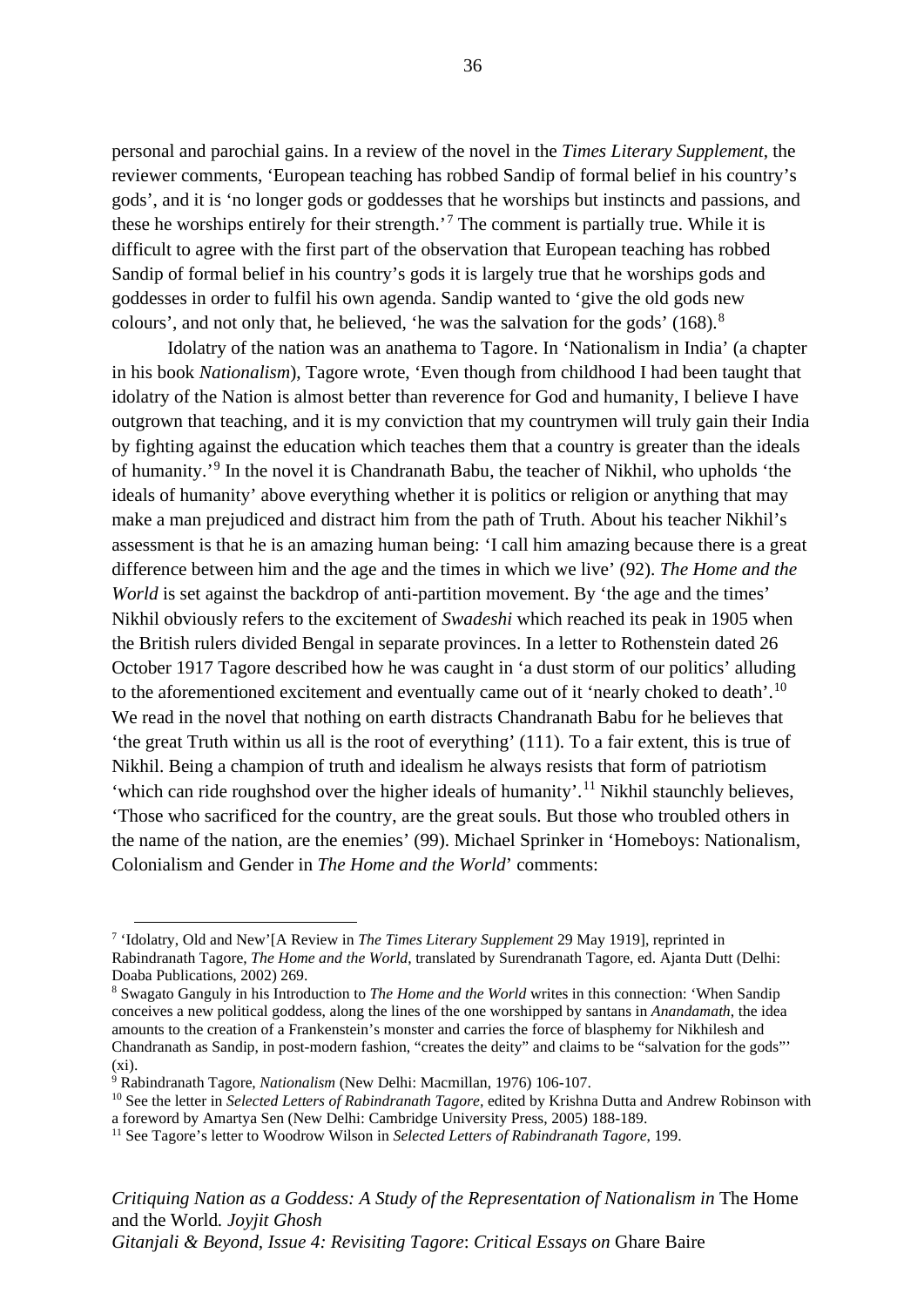By 1915, when *The Home and the World* was first published, Rabindranath Tagore had become a staunch opponent of the Indian nationalist movement. Only two years later, he would denounce nationalism globally in a famous series of lectures, arguing that only a universal humanism could possibly solve the social problems that lay at the heart of his country's misery, or indeed any political problem pitting one group of people against another.<sup>[12](#page-43-0)</sup>

Sprinker is indeed right in his observation. In 'Nationalism in India' Tagore emphatically argues, 'Our social ideals create the human world, but when our mind is diverted from them to greed of power then in that state of intoxication we live in a world of abnormality where our strength is not health and our liberty is not freedom.'<sup>[13](#page-43-1)</sup>

The path of Sandip is that of 'intoxication' and 'abnormality'. His rhetoric is: 'Who said Truth wins the day? Victory to illusion!' (132). Sandip's words are full of allusions to Hindu gods and goddesses, particularly goddesses including Durga, Kali, Jagaddhatri. He candidly confesses, 'I have been born in India; the toxin of religiosity permeates my blood' (80). By appealing to their religious sentiments he wants to captivate the masses. And in the private sphere, his worship of the country wonderfully mingles with his adulation for Bimala, 'Geography is not a Truth. One can't lay down one's life for a map. Only when I see you before me I realize how beautiful the country is [...] I will know that I have received my country's command only when you anoint my brow yourself and wish me luck' (71). But a careful reader cannot afford to miss the point that these are all the strategies on the part of a perfect lady-killer to hypnotise a woman and use her for his selfish ends. Sandip's address to Bimala, 'You are the Queen Bee of our beehive' (35), at the initial stage of their relation, speaks volumes about the sexual politics to which the latter unknowingly falls a victim. This sexual politics reaches a climax when Sandip's mantra changes from 'Vande Mataram' to 'Vande Priyam, Vande Mohinim' (185). In 'Many faces of Love: Country, Woman, and God in *The Home and the World*' Tanika Sarkar aptly comments that this transgressive eroticising of the nationalist impulse was perhaps the most disturbing aspect of the novel for contemporary Bengalis.<sup>[14](#page-43-2)</sup> Sandip's words, 'The mother protects us, the lover destroys – and there is beauty in this destruction' (185) evoke an image of a morally corrupt *Swadeshi* leader with whom the contemporary readers could scarcely identify, and they were obviously scandalised. Even when we read the novel more than one hundred years after its publication, the image of Sandip, as drawn by the author, creates in us unpleasant sensations.

In 'Nation, Politics and Gender in Colonial India: *Ghare Baire, Char Adhyay* and *Gora*' Sanjukta Dasgupta et al draw our attention to the fact that like Sandip, Indranath, the

*Critiquing Nation as a Goddess: A Study of the Representation of Nationalism in* The Home and the World*. Joyjit Ghosh* 

<span id="page-43-0"></span><sup>12</sup> Michael Sprinker, 'Homeboys: Nationalism, Colonialism and Gender in *The Home and the World*', *Rabindranath Tagore's The Home and the World: A Critical Companion* edited by P. K. Datta (New Delhi: permanent black, 2002) 110.

<span id="page-43-1"></span><sup>13</sup> Tagore, *Nationalism*, 120-121.

<span id="page-43-2"></span><sup>14</sup> Tanika Sarkar, 'Many faces of Love: Country, Woman, and God in *The Home and the* World', *Rabindranath Tagore's The Home and the World: A Critical Companion*, edited by P. K. Datta (New Delhi: permanent black, 2008) 35.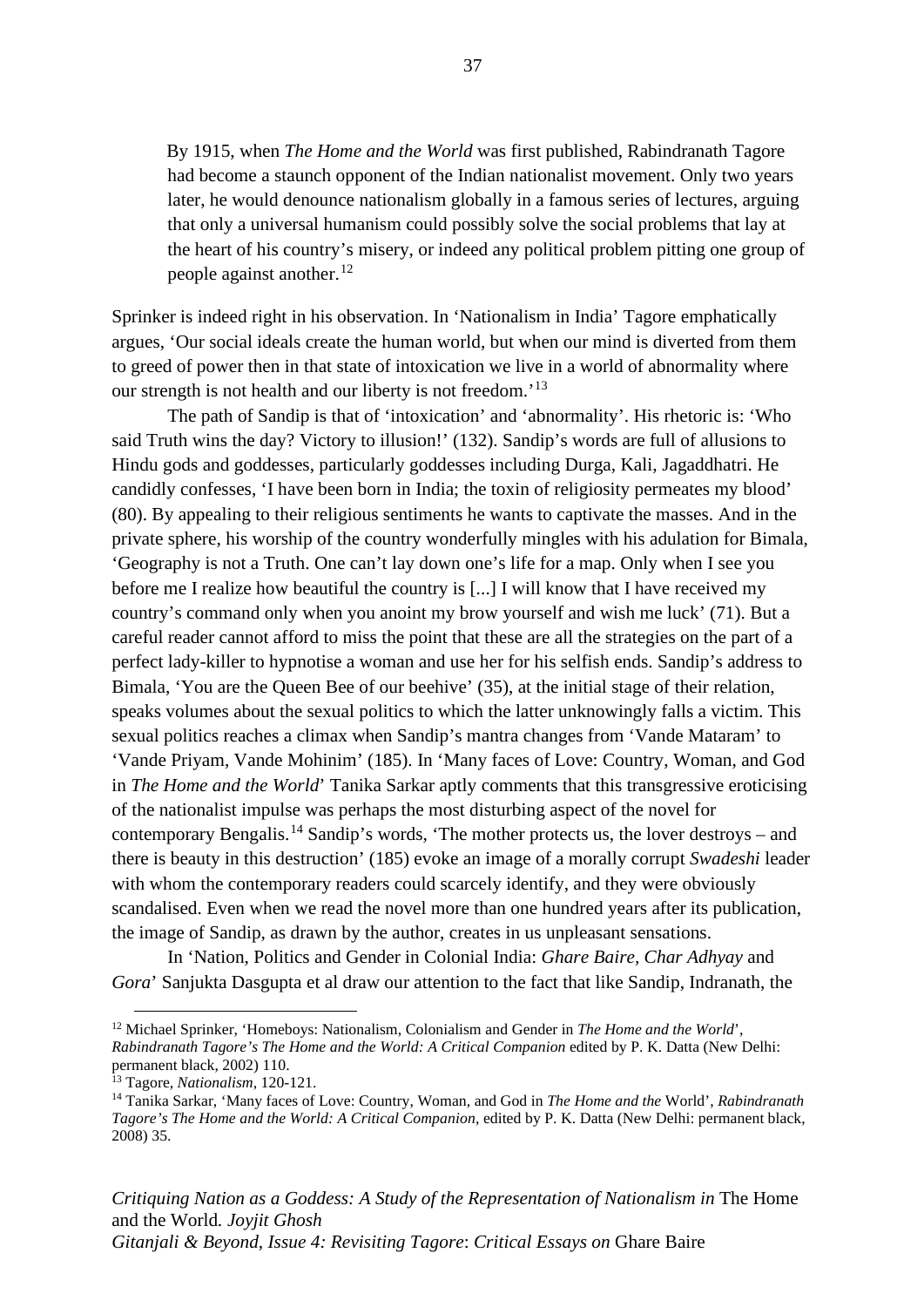revolutionary leader of *Char Adhyay* (*Four Chapters*) is also painted in negative colours. Interestingly, here we have the picture of the nation as *Ardhanariswar,* the Hindu concept of divinity, half masculine, half feminine.<sup>[15](#page-44-0)</sup> One may in this context quote the words of Indranath, 'Only the incurably immature revel in calling their country Mother. Our country is not the Mother of senile infants. She is half God and half Goddess.<sup>'[16](#page-44-1)</sup> The question may rise: Who are the 'senile infants'? Are they *Santans* of Bankim's novel? Is Tagore critiquing Bankim's revolutionary doctrines through the portrayal of Indranath? We have no easy answer to this question. From the 'Author's Note' to *Four Chapters* we come to know, that in the course of the story, the different characters have voiced their views about the revolutionary movement but these views and opinions serve only to support the characterisation of the speakers and nobody should suspect that they tally with the author's own views.[17](#page-44-2) Whatever be the case, like Sandip, Indranath consciously mixes up Hindu myths and politics and thereby offers a gendered discourse on nation.

Carole Boyce Davies in *Black Women, Writing and Identity: Migrations of the Subject* (1994) insightfully observes that the concept of nation is largely 'a male formulation' and continues,

nationalism [...] seems to exist primarily as a male activity with women distinctly left out or peripheralized in the various national constructs. Thus, the feminine was deployed at the symbolic level, as in 'Mother Africa' or 'Mother India' and women functioned as primary workers for a number of nationalist struggles but ended up not being empowered political figures or equal partners.<sup>[18](#page-44-3)</sup>

To a fair extent, this is true of the representation of nationalism in *The Home and the World.*  Nationalism is largely 'a male formulation' here. Being deployed by Sandip at a symbolic level, Bimala imagines herself as a tangible form of the goddess of India. Bimala is not merely convinced but swayed by the rhetoric of Sandip, and she starts believing that she is the motherland's message to Sandip and his followers. We listen to her intimate words:

Did God create me anew today? Did He make up for his neglect of so many years? The one who was plain suddenly blossomed into a beauty. The one who was ordinary suddenly perceived the glory of the entire land within herself. Sandip Babu wasn't just one man. He alone embodied the overflowing hearts of millions in the nation. (42)

Bimala thus is moulded in the cast of a goddess at the hands of Sandip. She is led to believe by the latter's 'excellent histrionics' (29) that the entire nation needs her. At the core of her heart she feels that she is blessed by a divine strength, and she can do everything for

*Critiquing Nation as a Goddess: A Study of the Representation of Nationalism in The Home* and the World*. Joyjit Ghosh* 

*Gitanjali & Beyond, Issue 4: Revisiting Tagore*: *Critical Essays on* Ghare Baire

<span id="page-44-0"></span><sup>15</sup> Sanjukta Dasgupta, Sudeshna Chakravarti, and Mary Mathew, 'Nation, Politics and Gender in Colonial India: *Ghare Baire, Char Adhyay* and *Gora*', *Radical Rabindranath: Nation, Family and Gender in Tagore's Fiction and Films* (Hyderabad: Orient BlackSwan, 2013) 152.

<span id="page-44-1"></span><sup>16</sup> See *Four Chapters* (translated by Surendranath Tagore) in *The Oxford India Tagore: Selected Writings on Education and Nationalism*, edited by Uma Dasgupta, (New Delhi: Oxford UP, 2009) 370.

<span id="page-44-2"></span><sup>&</sup>lt;sup>17</sup> The 'Author's Note' (translated by Somnath Maitra and Kanti Chandra Sen) is available in *The Oxford India* Tagore, 362-363.

<span id="page-44-3"></span><sup>&</sup>lt;sup>18</sup> Carole Boyce Davies, *Black Women, Writing and Identity: Migrations of the Subject* (London and New York: Routledge, 1994; Taylor & Francis e-Library 2003) 12.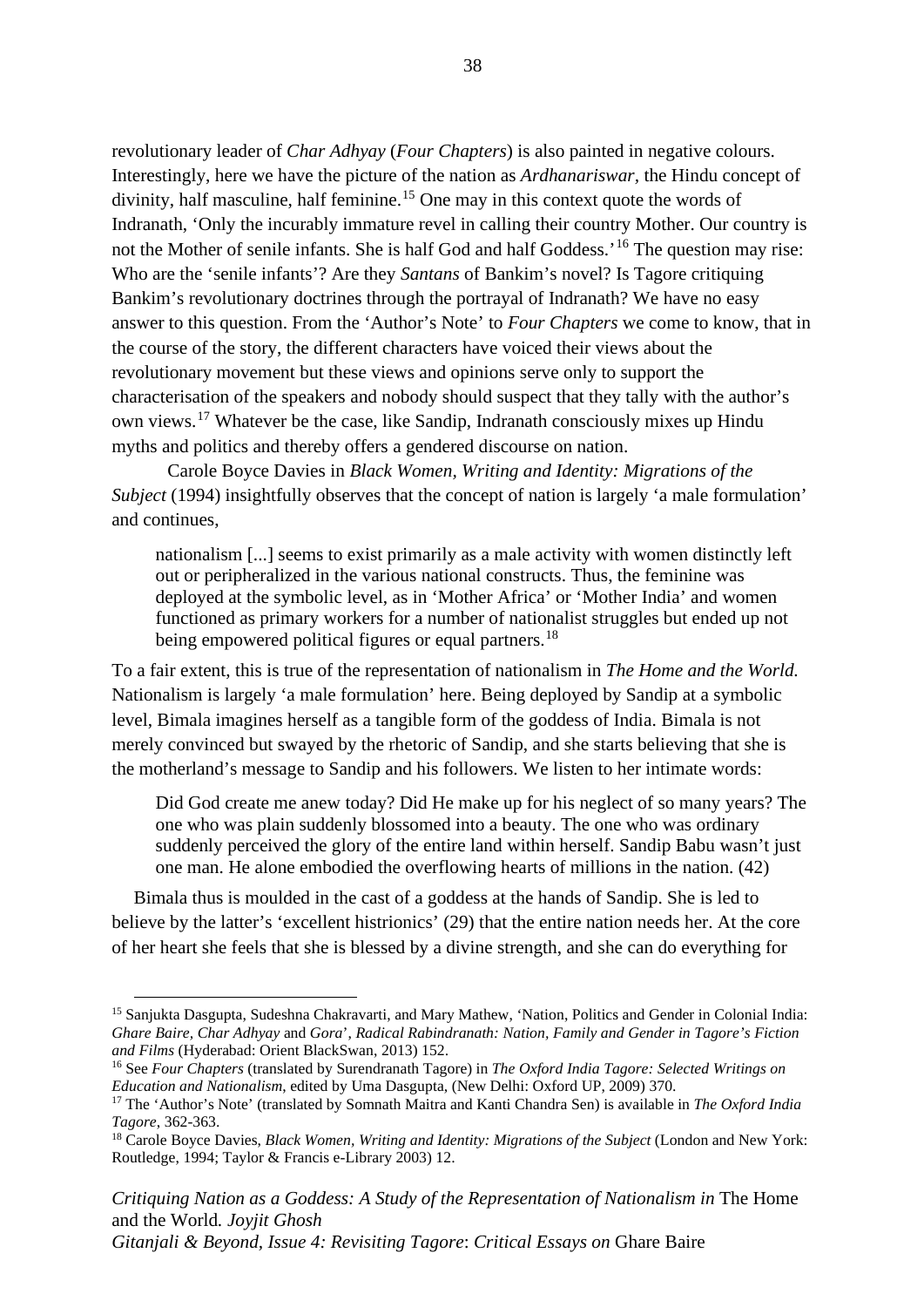the country if the country summons her to do so. But one may raise a question: Does she emerge as an empowered political figure like Sandip? The answer is in the negative. The fact is, Bimala's concept of *Swadeshi* remains largely confined within the domestic sphere and does not reach the masses. Moreover, Bimala is not aware of her lover's political strategy, and so she readily accepts the role of 'mokshirani' given to her by Sandip. At an early stage of the narrative Bimala even honestly confesses, 'My husband had no place in all these discussions that we had' (43). The use of the word 'we' suggests that she puts herself in the same bracket with Sandip while consciously excluding her husband from the realm of discussion on nationalism because Nikhilesh's 'colourless brand of swadeshi' never inspires them (100).

But we have to remember that the issue regarding nation as a goddess forms an important part of the debate/discussion between Nikhil and Sandip and the debate continues throughout the narrative. The debate starts when Sandip by alluding to 'Vande Mataram' throws a question to Nikhil whether 'there is a space for the imagination in the act of serving the country'. Let us quote a relevant portion from the debate in this context:

'I agree there is a space, but it isn't all of it. I intend to know that thing called "my country" in a more heartfelt, genuine fashion and that's how I'd like to have others know it. I feel quite nervous and ashamed to use some kind of entertaining hocus-pocus mantra in relation to such a profound concept.'

'That thing which you call an entertaining mantra is precisely what I call the Truth. I truly believe my country is my God. I believe God resides in man – He truly reveals Himself through men and their land.'

'If you truly believe this, then you wouldn't discriminate between two men or between two countries.'

'That's true. But I am a man of limited strengths and so I fulfil my duties towards God through the worship of my *own* land.' (25-26)

The passage quoted above is loaded with significance. It reveals that in spite of powerful rhetoric, Sandip's ideas and beliefs are narrow and even sectarian. In a letter to Woodrow Wilson on 9 May 1918 Tagore wrote, 'I consider it to be an act of impiety against one's own country when any service is offered to her which is loaded with secret lies and dishonest deeds of violence'. [19](#page-45-0) Sandip calls 'Vande Mataram' the Truth and desires to fulfil his duties towards God 'through the worship of my *own* land'. But the land of his vision never represents the entire nation, and he is aggressive towards the Muslims when they refuse to take part in the *Swadeshi* movement: 'They'd have to be subdued and shown who was the boss in no uncertain terms. Today they bare their fangs at us; but one day we'll make them dance to our tune.' Sandip thus speaks for the Hindu nationalism, and Nikhil's utterance, 'If India is a true entity, then Muslims are a part of it' (127) has no relevance to his political ideology.

<span id="page-45-0"></span><sup>19</sup> See Tagore's letter to Woodrow Wilson in *Selected Letters of Rabindranath Tagore*, 199.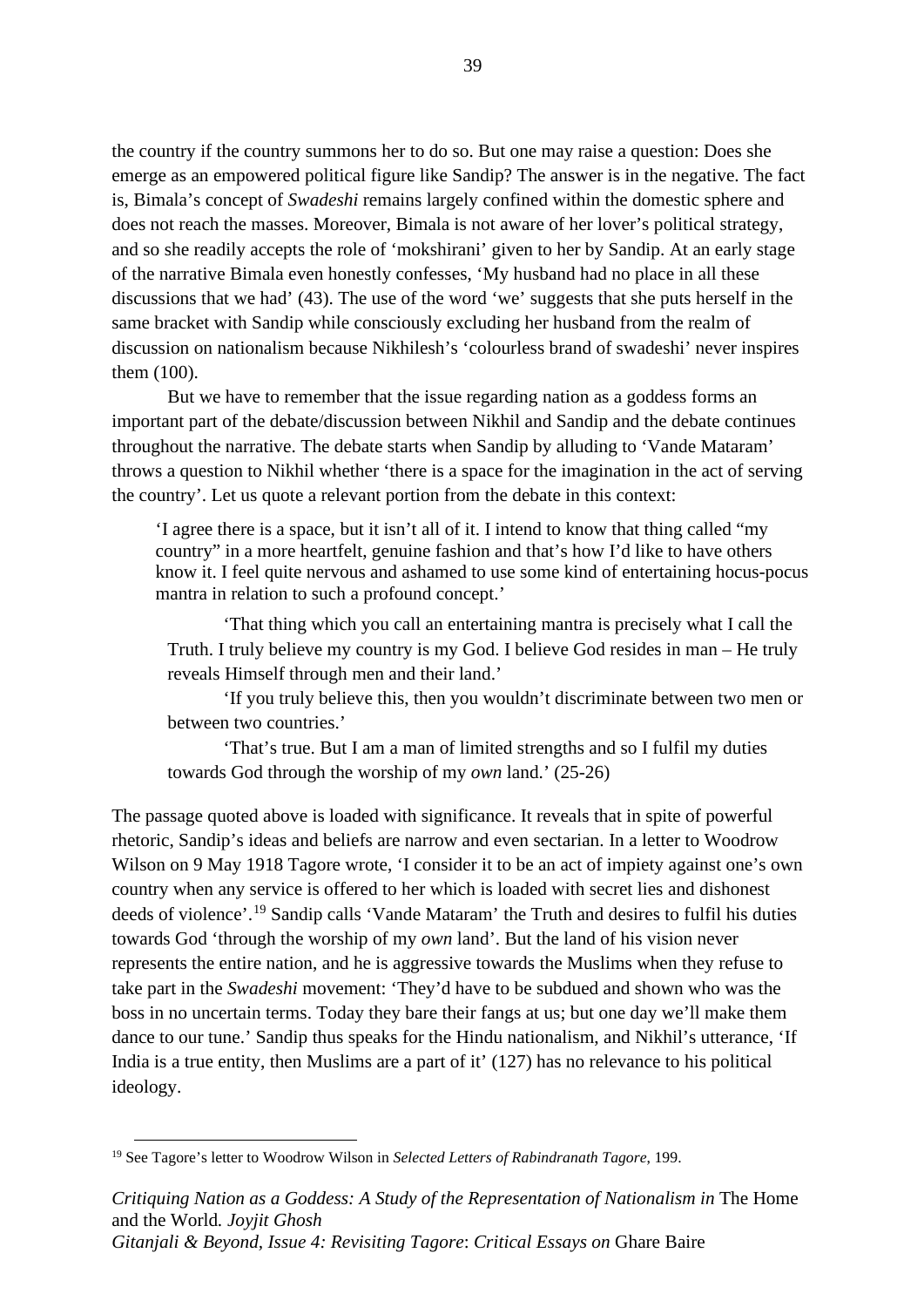The passage quoted above is significant for another reason. It subtly critiques the hymn which became the rallying cry of nationalists during the freedom movement. Tagore in a letter (dated 19 October 1937) to Subhas Chandra Bose (when the latter consulted the former regarding his opinion on 'Vande Mataram') gave his views on the subject in unequivocal terms:

The core of 'Bande Mataram' is a hymn to the goddess Durga; this is so plain that there can be no debate about it. Of course Bankim does show Durga to be inseparably united with Bengal in the song, but no Mussulman can be expected patriotically to worship the ten-handed deity as 'Swadesh'. [...]The novel *Anandamath* is a work of literature, and so the song is appropriate in it. But parliament is a place of union for all religious groups, and there the song cannot be appropriate.<sup>[20](#page-46-0)</sup>

Tagore, therefore, did not subscribe to a dominant Hindu myth of 'the ten-handed deity' in terms of imagining the nation. The background of his family certainly played a vital role in this regard because Tagore's father Maharshi Debendranath was one of the founding members of the Brahmo Samaj that believed in monotheism. In response to Jawaharlal Nehru's request regarding the controversy over 'Vande Mataram' as a national song, Tagore made a statement (dated 26 October 1937) which is worth quoting at this point:

To me, the spirit of tenderness and devotion expressed in its first portion and the emphasis it gave to the beautiful and beneficent aspects of our Motherland made a special appeal, so much so that I found no difficulty in dissociating it from the rest of the poem and from those portions of the book of which it is part, with all the sentiments of which, brought up as I was in this monotheistic ideals of my father, I could have no sympathy.

Tagore, in fact, had no problem with the first two stanzas of Bankim's poem, and in his statement he laid emphasis on the significance of 'Vande Mataram' as a National Anthem. But he was categorical in stating that 'the whole of Bankim's Vande Mataram poem, read together with its context, is liable to be interpreted in ways that might wound Muslim susceptibilities'.<sup>[21](#page-46-1)</sup> Tagore's concern for the Muslims was not unfounded. A majority of the Muslims of the Working Committee of the Congress found the song idolatrous, and a group of Hindus also shared their perception.[22](#page-46-2)

Sandip, as our reading of the novel shows, never attaches importance to 'Muslim susceptibilities'. For he only passionately believes in a Hindu iconography of the nation. In his vision, the Bengalis who worship the goddess with ten hands 'will build another goddess today and win the world with mesmerism' (132). This 'another goddess' is obviously a

<span id="page-46-0"></span><sup>20</sup> See Tagore's letter to Subhas Chandra Bose in *Selected Letters of Rabindranath Tagore*, 487.

<span id="page-46-1"></span><sup>21</sup> See 'Vande Mataram' in *The English Writings of Rabindranath Tagore, Volume Three, A Miscellany*, ed. Sisir Kumar Das (New Delhi: Sahitya Akademi, 1996) 824-825.

<span id="page-46-2"></span><sup>22</sup> See the Notes to 'Vande Mataram' in *The English Writings of Rabindranath Tagore, Volume Three, A Miscellany*, 1004.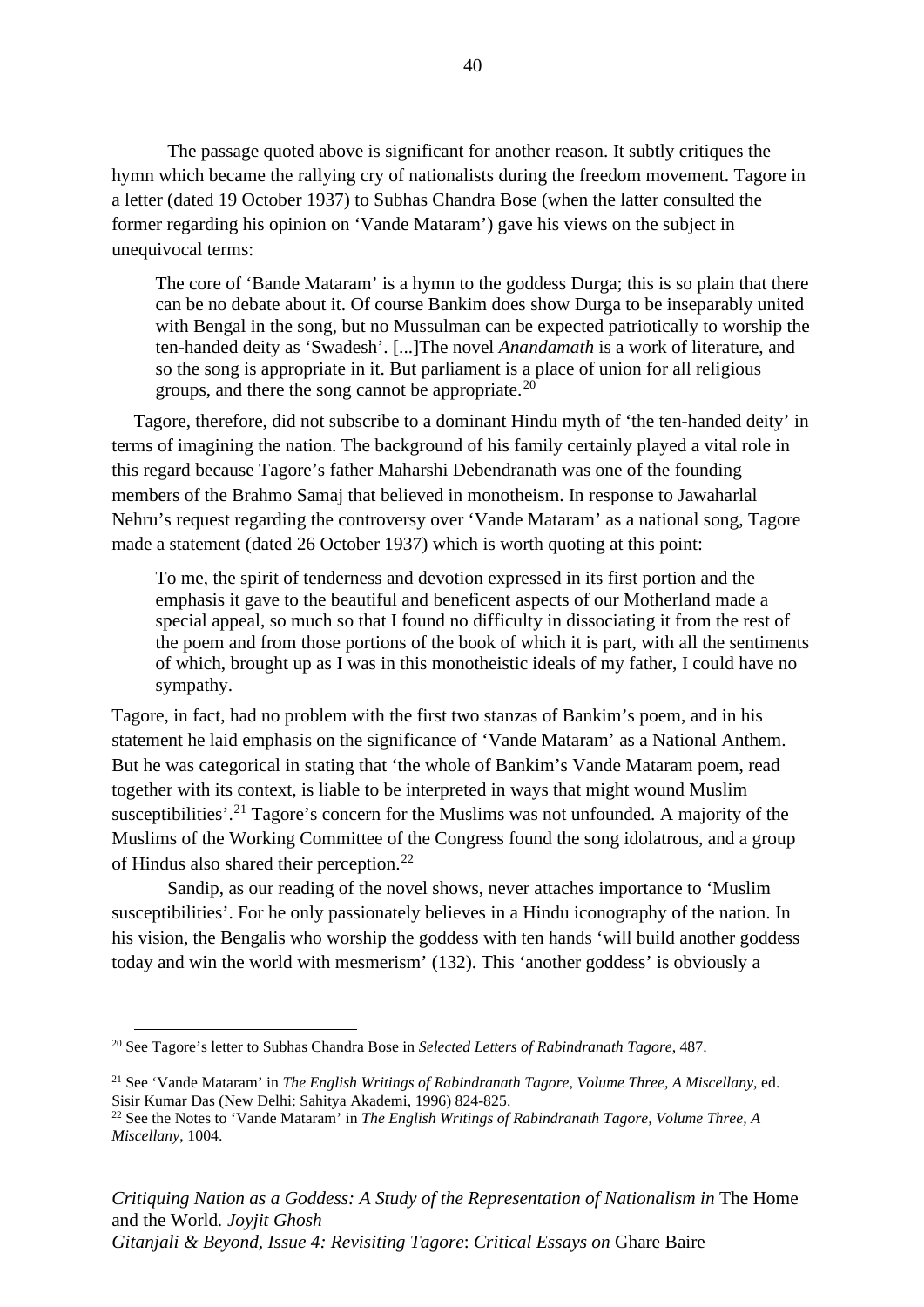political construct that fired the imagination of the nationalist leaders (particularly those who treaded the path of militant nationalism) during the anticolonial movement.

In a letter to C. F. Andrews dated 7 July 1915 Tagore wrote, 'Only a moral tyrant can think that he has the dreadful power to make his thoughts prevail by means of subjection'.<sup>[23](#page-47-0)</sup> Sandip makes idols of his ideas and like 'a moral tyrant' believes that others irrespective of caste and creed would accept his doctrines without question. Ironically, Bimala, in the early pages of the novel, comes under the spell of Sandip and extends a moral support to Sandip's ideas of nation as a goddess stating, 'I have illusions and I shall be bewitched by my country: I need a tangible form for her – which shall be Mother, a goddess or Durga to me – for whom I'll sacrifice an animal and let loose a bloodbath. I am human. I am not a god' (27-28). A close examination of Bimala's words reveals that idolatry of the nation and self-idolatry become one in her ideology. Inspired by Sandip's rhetoric that the nation's blessings are best received from the lips of its goddess, Bimala starts believing that she is the 'tangible form' of the Mother-goddess (23). Only when she comes to experience a maternal tenderness for Amulya, Bimala renounces the politics of passion.<sup>[24](#page-47-1)</sup> Nikhil in his retort to Bimala's statement observes, 'Neither am I a god; I too am human and that's why I will not, at any cost thrust all my imperfections upon the country' (28). One may ask what Nikhil suggests by 'imperfections' here. I think Nikhil at this point critiques the strange blend of politics and religion in the imagination of a nation, thereby decrying the political fanaticism of Sandip. Nikhil can very well sense that a kind of arrant addiction in Sandip's nature makes him weave myths around religion and go into a frenzy over serving the country (34). And this is what he staunchly resists. Tagore once wrote, 'We must firmly remember that our country is not a god and therefore we cannot substitute it for God'.<sup>[25](#page-47-2)</sup> Nikhil does not substitute his country for God. And he has no political purpose to deify his country. He only wants to 'bring together the entire human community to find God', to echo the words of Mohammad A. Quayum. [26](#page-47-3) Nikhil, therefore, vehemently opposes Sandip's brand of nationalism which is not only chauvinistic but suicidal as well.

The debate between Nikhil and Sandip on the issue of nation as a goddess has some other interesting dimensions. At one level, the debate is between Truth and Illusion. According to Nikhil, illusion has no place in the service to a nation. Only one has to ensure that his/her task is 'true' and 'genuine'. Sandip contradicts his friend arguing, 'the common man has to have his illusions and three-fourths of this world is made up of common men. It is to keep these illusions alive that every country has formulated its own gods'. Nikhil gives a sharp retort to Sandip's argument, emphasising that since he has lost 'the capacity to strive

*Critiquing Nation as a Goddess: A Study of the Representation of Nationalism in The Home* and the World*. Joyjit Ghosh Gitanjali & Beyond, Issue 4: Revisiting Tagore*: *Critical Essays on* Ghare Baire

<span id="page-47-0"></span><sup>23</sup> See *Letters to a Friend: Rabindranath Tagore's Letters to C.F. Andrews*, (New Delhi: Rupa, 2002) 40

<span id="page-47-1"></span><sup>&</sup>lt;sup>24</sup> I am in this context indebted to Tanika Sarkar's observation in 'Many faces of Love: Country, Woman, and God in *The Home and the World*', in *Rabindranath Tagore's The Home and the World*: *A Critical Companion,*  ed. P. K. Datta, (New Delhi: permanent black, 2008) 35.

<span id="page-47-2"></span><sup>25</sup> See Tagore's letter to Aurobindo Mohan Bose on 19 November, 1908 in *Selected Letters of Rabindranath Tagore*, 72.

<span id="page-47-3"></span><sup>26</sup> Mohammad A. Quayum, 'Tagore's Political Imagination in *The Home and the World:* A Textual and Contextual Reading', *The Poet and His World* edited by Mohammad A. Quayum (Hyderabad: Orient BlackSwan, 2011) 241-242.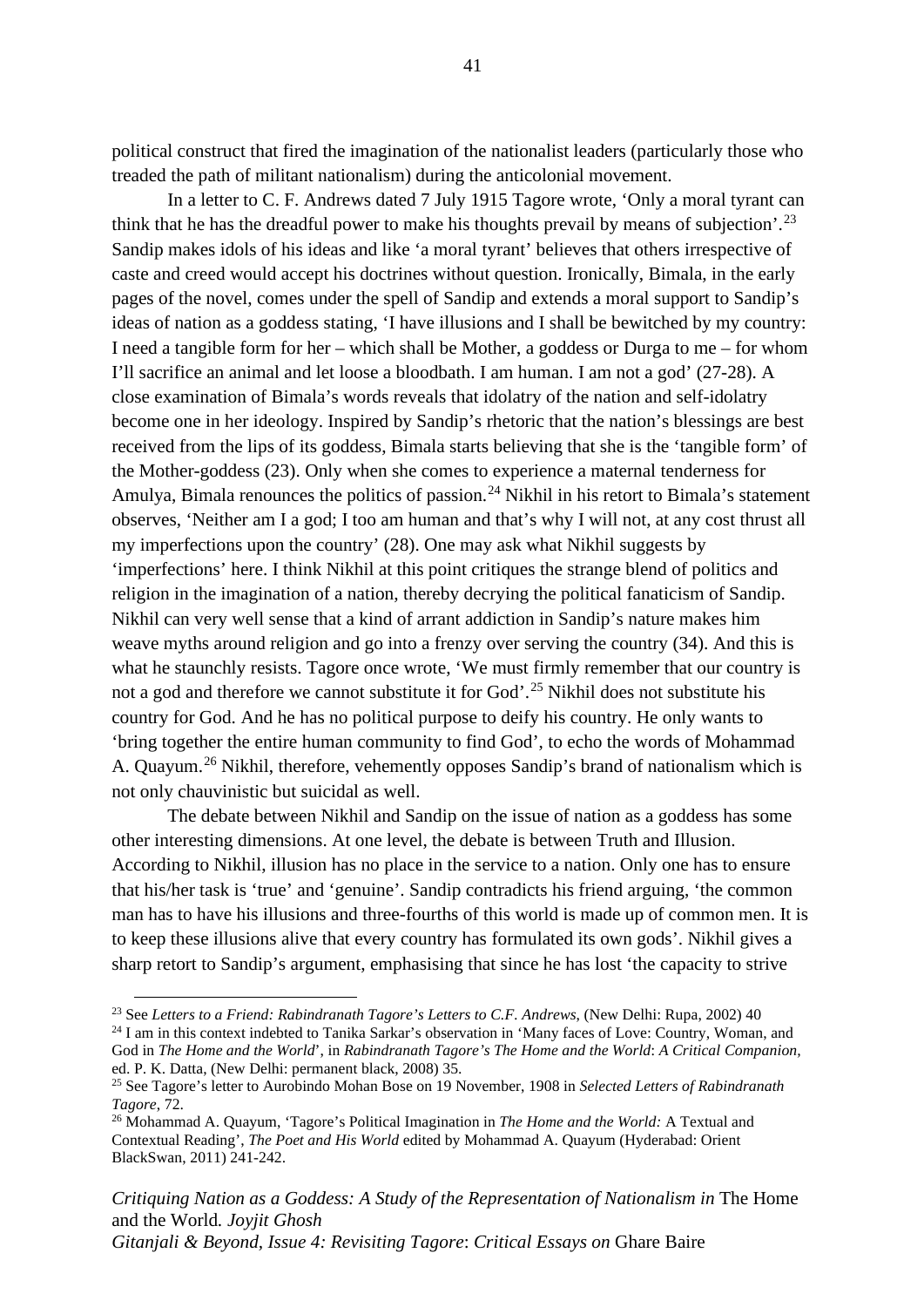for the Truth' he wants 'an instant reward'. Nikhil sounds caustic as he argues, 'when all the work is left undone, you have turned the nation into a goddess and sat in front of her praying for a boon'. Sandip, however, remains rigid to his point and continues to claim that 'this is the truth'. In Sandip's words, 'Millions of people all over the country are waiting to hear these words from my lips and that is why it is the truth. If I can successfully spread my own message, you'll see the miraculous results for yourself' (128-130).

Through the portrayal of Sandip, Tagore warns us against the demagogues who by following the path of rhetoric and passion mislead the masses. Sandip being a crafty politician believes that 'the common man has to have his illusions'. He staunchly believes that Durga or Jagardhatri is 'a political being' (130). He, therefore, joins up with Harish Kundu, an influential zamindar and a *Swadeshi* leader, to host a puja of Mahishasurmardini Durga (who is an embodiment of Shakti) with pomp and grandeur, thereby encouraging the Hindus to tread the path of militant nationalism and alienating the Muslim community of the locality.

While speaking about the Extremists of the Indian Congress Party Tagore wrote in 'Nationalism in India' that 'their ideals were based on Western history' and they 'had no sympathy with the special problems of India'.<sup>[27](#page-48-0)</sup> Tagore always believed, 'Our real problem in India is not political. It is social  $(97)$ <sup>[28](#page-48-1)</sup> Sandip has little sympathy with the country's 'special problems'. He, being a representative of the upper-caste Hindu *Bhadralok,* never thinks of the welfare of the common men – the lower caste Hindus and Muslims.<sup>[29](#page-48-2)</sup> Apart from this, Sandip is a hard-boiled politician, and possessed by 'the lure of lucre' (161). Nikhil's idealistic argument that by working for the welfare of the nation one will get reward from the true deity, therefore, never appeals to his sensibility. He encourages his followers to resort to extremist methods like boycotting/picketing foreign goods, and thereby creates a tension among the subjects of Nikhil. Tagore was opposed to boycotting through 'unjust, untruthful and unrighteous methods'. In an early letter (19 November 1908) Tagore wrote, 'Patriotism cannot be our final spiritual shelter, my refuge is humanity. I will not buy glass for the price of diamonds'.<sup>[30](#page-48-3)</sup> These words seem to constitute the philosophy of Nikhil, a liberal-minded zamindar, who draws the attention of the readers to the menace of Nationalism throughout the novel. In *The Illegitimacy of Nationalism: Rabindranath Tagore and the Politics of Self*  (1994) Ashis Nandy observes:

The novel suggests that a nationalism which steam-rollers society into making a uniform stand against colonialism, ignoring the unequal sacrifices imposed thereby on the poorer and the weaker, will tear apart the social fabric of the country, even if it helps to formally decolonize the country.<sup>[31](#page-48-4)</sup>

*Critiquing Nation as a Goddess: A Study of the Representation of Nationalism in The Home* and the World*. Joyjit Ghosh* 

*Gitanjali & Beyond, Issue 4: Revisiting Tagore*: *Critical Essays on* Ghare Baire

<span id="page-48-0"></span><sup>27</sup> Tagore, *Nationalism* 113.

<span id="page-48-1"></span><sup>28</sup> Tagore, *Nationalism* 97.

<span id="page-48-2"></span><sup>29</sup> The idea is partly borrowed from Sumit Sarkar, '*Ghare Baire* in its Times', *in Rabindranath Tagore's The Home and the World: A Critical Companion*, edited by P. K. Datta (New Delhi: permanent black, 2002) 146. <sup>30</sup> See Tagore's letter to Aurobindo Mohan Bose in *Selected Letters of Rabindranath Tagore*, 72.

<span id="page-48-4"></span><span id="page-48-3"></span><sup>&</sup>lt;sup>31</sup> Ashis Nandy, *The Illegitimacy of Nationalism: Rabindranath Tagore and the Politics of Self* (New Delhi: Oxford UP, 1994) 19.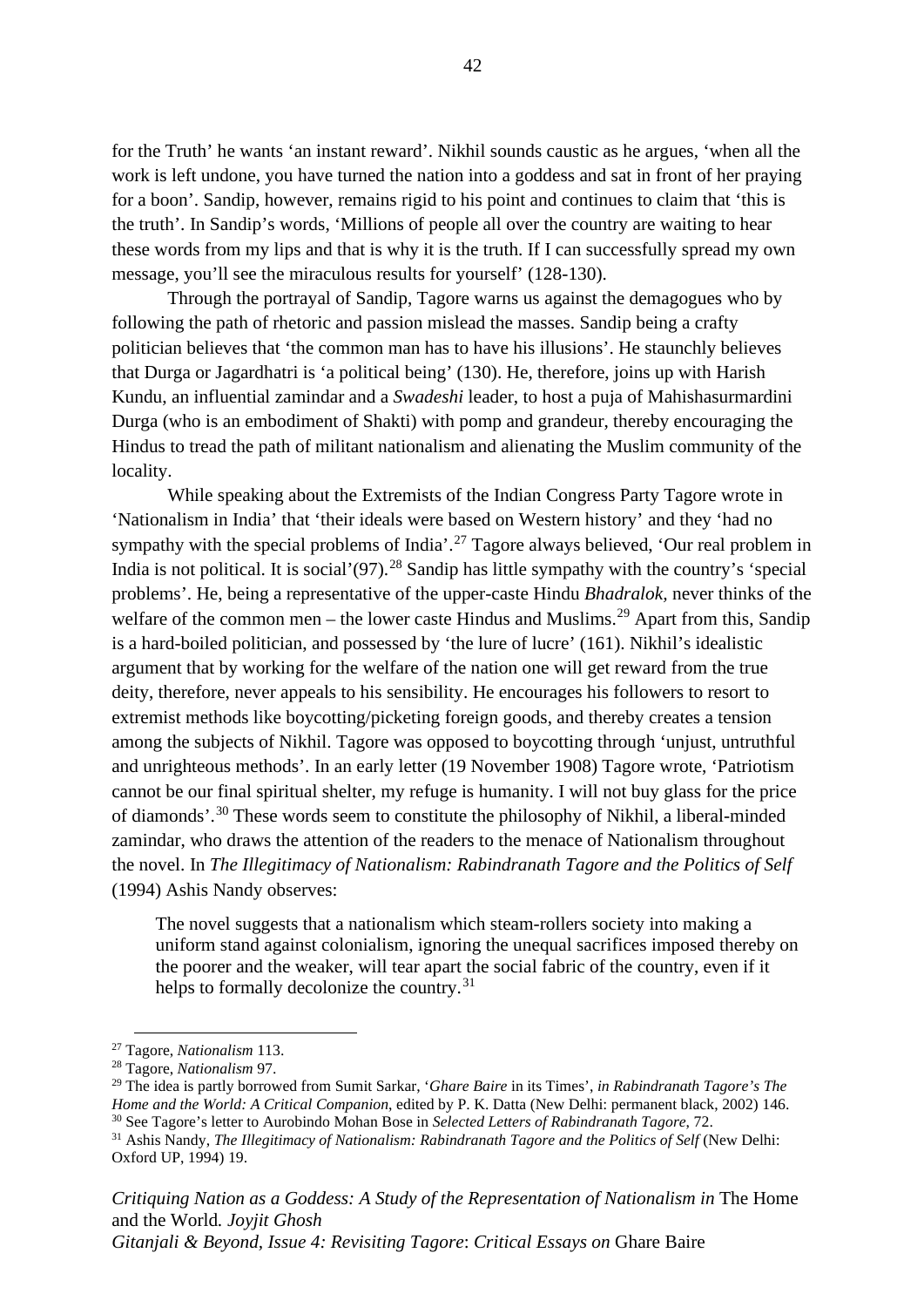Nandy is absolutely right because the domination of the upper-caste *Swadeshi* leaders like Sandip and Harish Kundu over the subaltern group of the society shatters 'the social fabric' causing a riot at the end of the novel. Sandip is able to escape but Amulya dies. And Nikhil receives a fatal head injury.

The critique of nationalism in *The Home and the World* and in other pieces of writing by Tagore alienated him and made him unpopular with the national enthusiasts. It is important to note that Tagore was aware of the aversion of his countrymen to the ideas and beliefs he cherished. In 1921 we see him write to Andrews from New York,

I am afraid I shall be rejected by my own people when I go back to India. My solitary cell is awaiting me in my motherland. In their present state of mind, my countrymen will have no patience with me, who believe God to be higher than my country.<sup>[32](#page-49-0)</sup>

Tagore knew that *Swadeshi* produced intense excitement in the minds of his countrymen. He confessed that even he was touched by the heat of the movement. But he never accepted the heat and passion as final objects.<sup>[33](#page-49-1)</sup>

Tagore, among other things, was sensitive to the dangers of Hinduising the *Swadeshi*  movement. It is true that his patriotic songs composed during the *Swadeshi* movement sometimes image Bengal even India as a mother-goddess. One may refer to his song *Aji Bangla deserhriday hate* ('Suddenly out of the heart of Bengal') and quote the opening lines of it in this context:

> Suddenly out of the heart of Bengal You stepped out, amazingly beautiful, Mother O Mother, I can't turn my eyes away from you Your open doors lead today to the golden temple.<sup>[34](#page-49-2)</sup>

But this 'amazingly beautiful' goddess is not imagined to be a political entity. Tagore's patriotic songs do not reflect a nationalist obsession with the image of a goddess. This is because he never accepted an idol or a deity as the symbol of the country. The song 'O Alluring Universal Mother' (*Ai Bhuvanamanomohini*) thus does not depict a goddess but the Universal Mother who, in the artist's imagination, becomes one with 'the blue sea waters', 'the blue skies' and 'the shimmering green'. There are references to 'vedic hymns' and 'dharma' that serve as cultural markers of the nation but finally the devotee in the song hails the Universal Mother and prays to her to scatter her 'alms to lands at home and the world'.<sup>[35](#page-49-3)</sup>

Tagore believed, 'If a body – be it an individual or a whole race – defiles its own character in pursuit of short-term goals, it thereby consumes its capital and puts itself on the path to

<span id="page-49-0"></span><sup>32</sup> See Tagore's letter to C. F. Andrews in *Letters to a Friend*, 98.

<span id="page-49-1"></span><sup>33</sup> See Tagore's letter to C. F. Andrews in *Letters to a Friend*, p. 91. Tagore in this letter sharply critiques the concept of *Swadeshi*: 'Swadeshi, Swarajism, ordinarily produce intense excitement in the minds of my countrymen, because they carry in them some fervour of passion generated by the exclusiveness of their range.' <sup>34</sup> Swades: Rabindranath Tagore's Patriotic Songs, translated by Sanjukta Dasgupta, (Kolkata: Visva Bharati, 2013) 51.

<span id="page-49-3"></span><span id="page-49-2"></span><sup>35</sup> *Swades*, 54.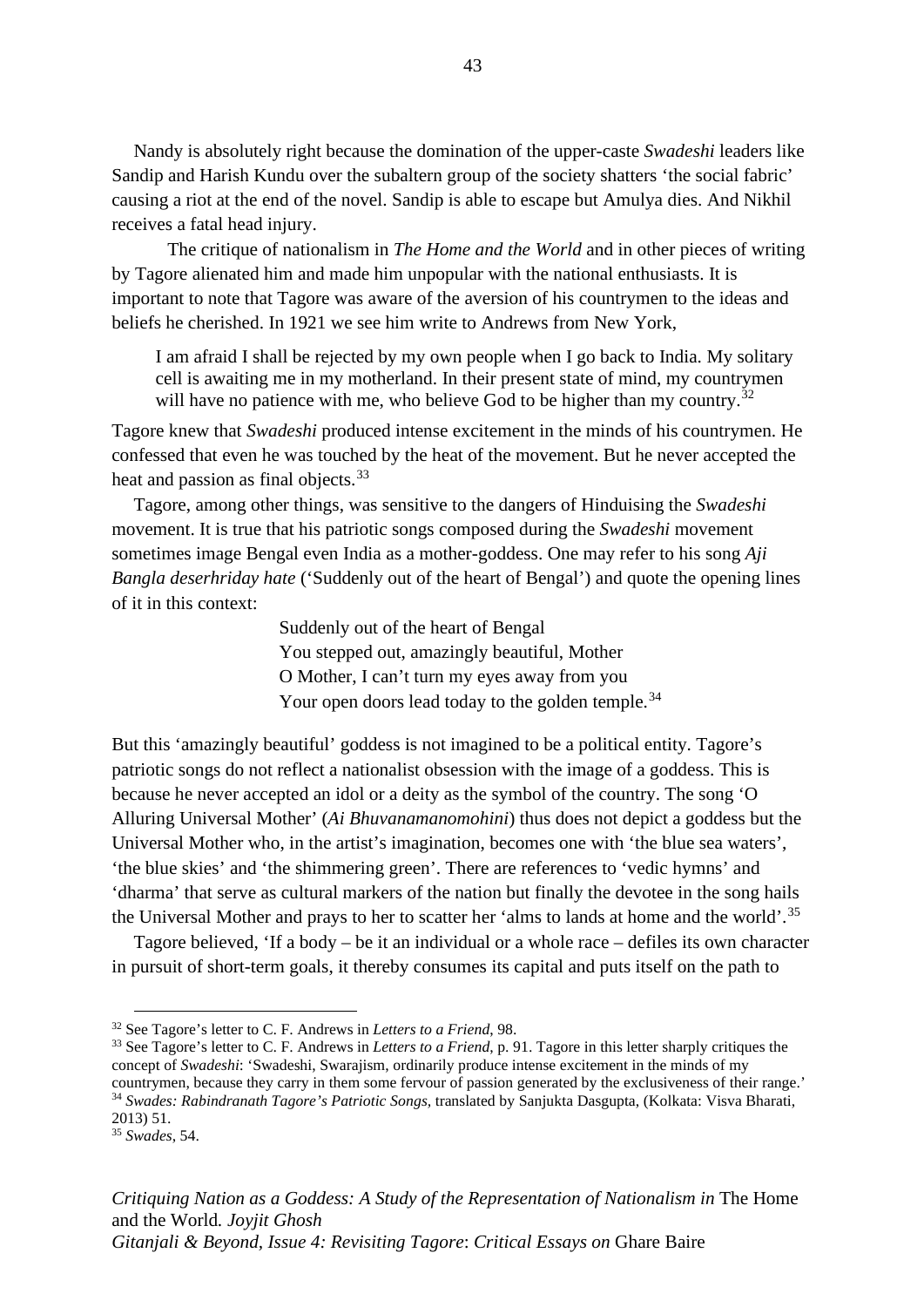bankruptcy.<sup>[36](#page-50-0)</sup> Worshipping the nation as a goddess, in Tagore's vision, is never a path of truth, but a path of achieving a 'short-term' goal that involves sectarianism, intolerance and violence. In the socio-political context of the present day, the message of *The Home and the World* seems to be that religious bigotry and fanaticism should have no place in nationalist imagination for they lead a nation to the brink of spiritual bankruptcy.

# Works Cited

- Aurobindo, Sri. 'Bhawani Mandir.'*Nineteenth Century Indian English Prose: A Selection.*  Edited with an Introduction by Mohan Ramanan. New Delhi: Sahitya Akademi, 2010. Print.
- Bagchi, Jasodhara. 'Representing Nationalism: Ideology of Motherhood in Colonial Bengal.' *Economic and Political Weekly*. 25. 42/43 (20-27 October 1990). WS65-WS71. Web. 9 August 2017. <http://www.jstor.org/stable/4396894>
- Chatterjee, Partha. 'Whose Imagined Community?: The Nation and its Fragments: Colonial and Postcolonial Histories.' *The Partha Chatterjee Omnibus.* New Delhi: Oxford UP, 1999. Print.
- Dasgupta, Sanjukta, Sudeshna Chakravarti, and Mary Mathew. 'Nation, Politics and Gender in Colonial India: *Ghare Baire, Char Adhyay* and *Gora*.' *Radical Rabindranath: Nation, Family and Gender in Tagore's Fiction and Films.* Hyderabad: Orient BlackSwan, 2013. Print.
- Davies, Carole Boyce. *Black Women, Writing and Identity: Migrations of the Subject.*  London and New York: Routledge, 1994; Taylor & Francis e-Library 2003.
- Ganguly, Swagata. Introduction. Rabindranath Tagore. *Home and the World* (*Ghare Bhaire*). Translated by Sreejata Guha. Penguin Books India, 2005. Print.
- Nandy, Ashis. *The Illegitimacy of Nationalism: Rabindranath Tagore and the Politics of Self*. New Delhi: Oxford UP, 1994. Print.
- Quayum, Mohammad A. 'Tagore's Political Imagination in *The Home and the World:* A Textual and Contextual Reading.' *The Poet and His World*, edited by Mohammad A. Quayum. Hyderabad: Orient BlackSwan, 2011. Print.
- Sarkar, Sumit. '*Ghare Baire* in its Times.' *Rabindranath Tagore's The Home and the World: A Critical Companion* edited by P. K. Datta. New Delhi: permanent black, 2002. Print.
- Sarkar, Tanika. 'Many faces of Love: Country, Woman, and God in *The Home and the*  World.' *Rabindranath Tagore's The Home and the World: A Critical Companion*, edited by P. K. Datta. New Delhi: permanent black, 2002. Print.
- ---. 'The Birth of a Goddess: Bankim Chandra Chattopadhyaya's *Anandamath*.'*Rebels, Wives, Saints: Designing Selves and Nations in Colonial Times.* New Delhi: permanent black, 2009. Print.
- Sprinker, Michael. 'Homeboys: Nationalism, Colonialism and Gender in *The Home and the World.*' *Rabindranath Tagore's The Home and the World: A Critical Companion*, edited by P. K. Datta. New Delhi: permanent black, 2002. Print.

<span id="page-50-0"></span><sup>36</sup> See Tagore's letter to Aurobindo Mohan Bose in *Selected Letters of Rabindranath Tagore*, 72.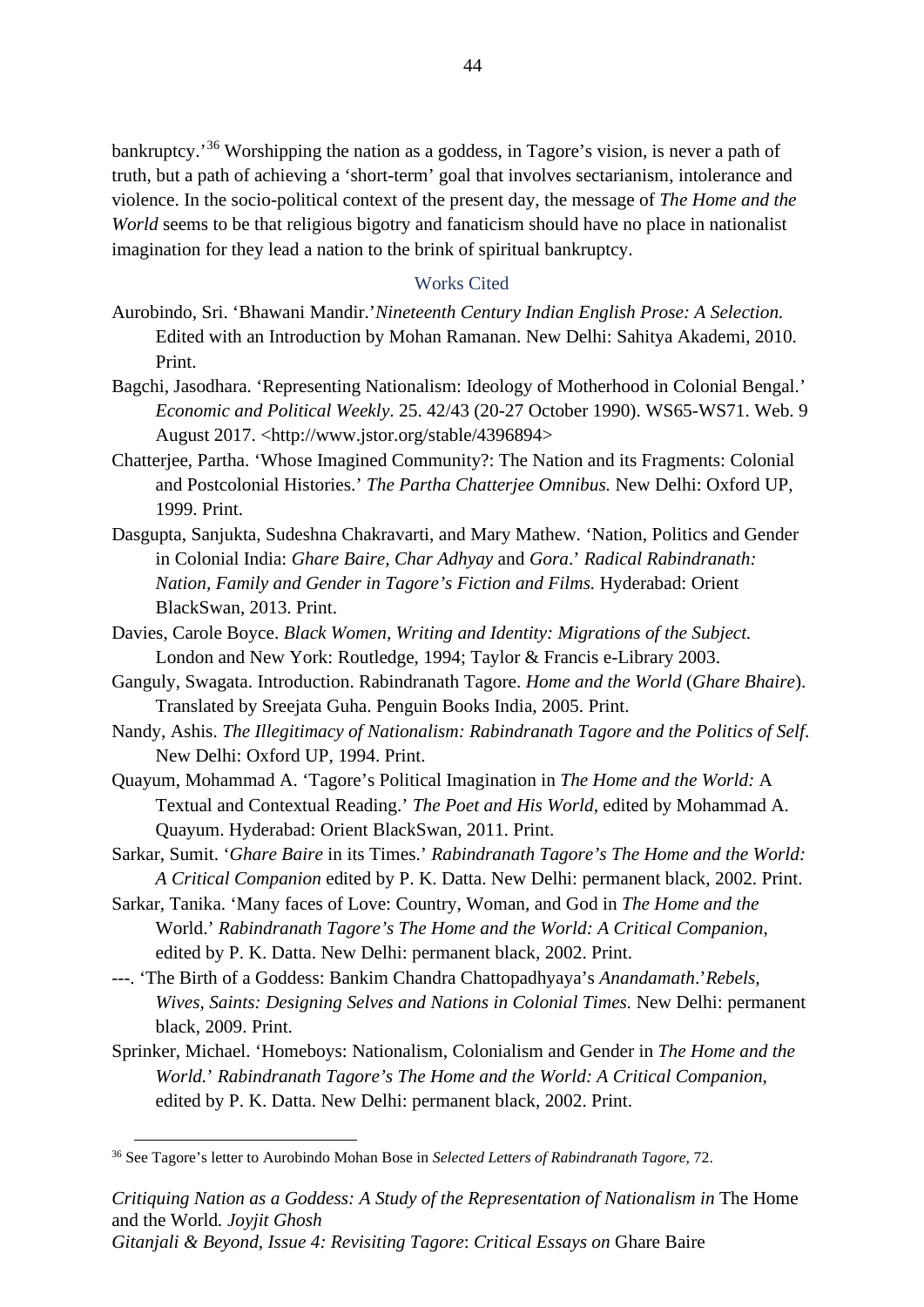Tagore, Rabindranath. *Nationalism.* New Delhi: Macmillan Tagore Pocket Edition, 1976. Print.

- ---. *Four Chapters*. Trans. Surendranath Tagore. *Oxford India Tagore: Selected Writings on Education and Nationalism*. Ed. Uma Dasgupta. New Delhi: Oxford UP, 2009. Print.
- ---. *Letters to a Friend: Rabindranath Tagore's Letters to C.F. Andrews*. New Delhi: Rupa, 2002. Print.
- ---. *Selected Letters of Rabindranath Tagore*, edited by Krishna Dutta and Andrew Robinson with a Foreword by Amartya Sen. New Delhi: Cambridge UP, 2005. Print.
- ---. 'Vande Mataram.' *The English Writings of Rabindranath Tagore: Volume Three, A Miscellany.* Edited by Sisir Kumar Das. New Delhi: Sahitya Akademi, 1996. Print.
- ---. *Swades: Rabindranath Tagore's Patriotic Songs*. Trans. Sanjukta Dasgupta. Kolkata: Visva Bharati, 2013. Print.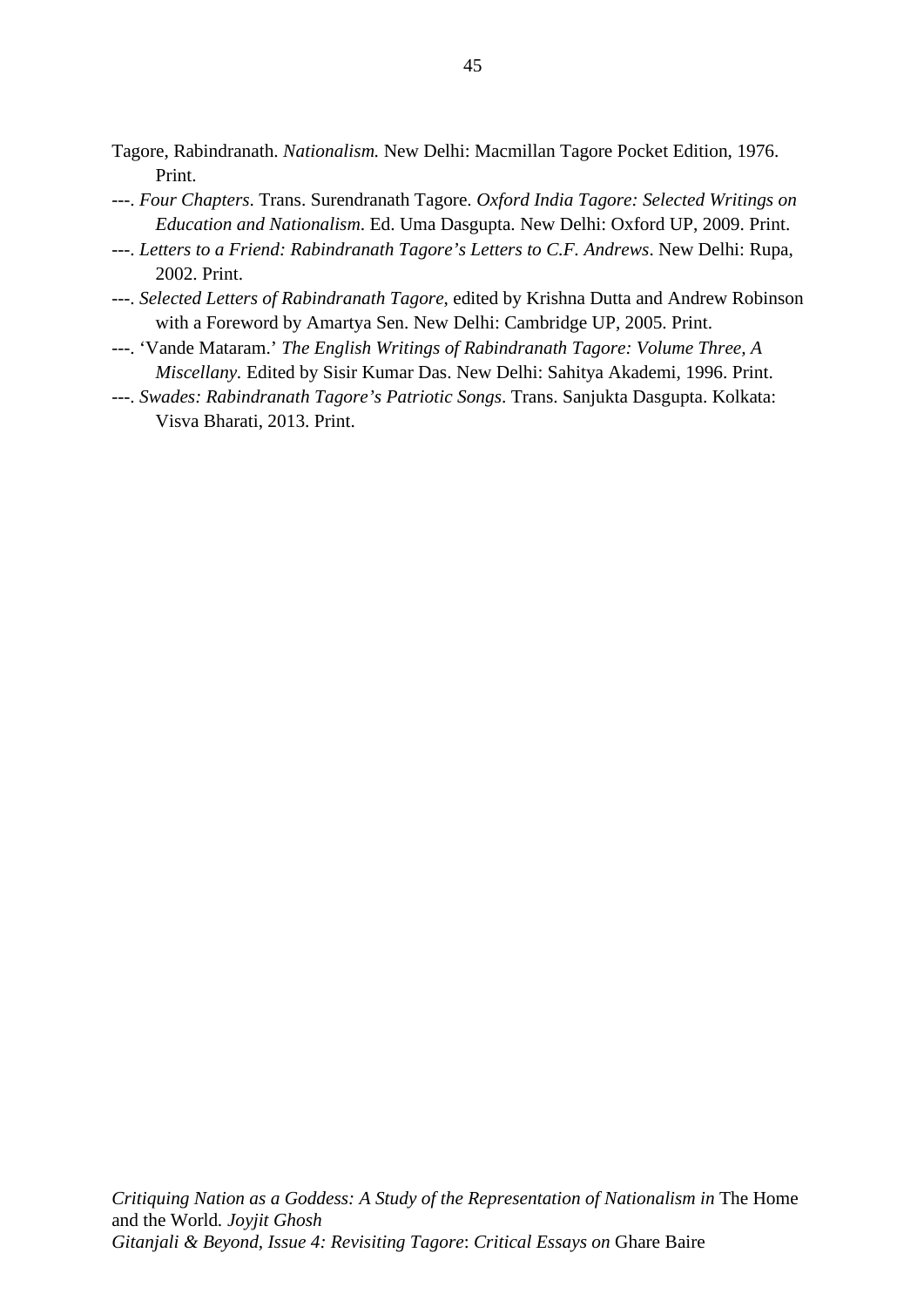# Sexual/Textual Insurgence: The Politics of the Body in *Ghare Baire*

## Srinjoyee Dutta

#### Abstract

The novel *Ghare Baire* by Rabindranath Tagore, given its political context vis-à-vis the Swadeshi movement has largely been analysed and critiqued through notions of nationalism and nationalist politics. Within the plethora of criticism, the idea or embodiment of Bimala as 'Shakti' has been fairly significant in understanding the gendered aspect of said politics.

In an attempt to explore the notion of the 'body' in the novel, this paper will concentrate on the physicality of the body as the discursive pivot, which informs the sexual/textual politics in the novel. Further, it will investigate the negotiation of spaces and experiences through a 'performative' politics of the body, especially in its changing configurations within the public and the private. The *fleshing* out of the semiotic and the performance of a theoretical *ecriture* will lay the scaffolding with which to analyse the complexities of conceptual and physical contact that is central to the thematic concerns of the novel. The paper will explore in nuance the gendered implications of the same, vis-à-vis the politics of occupying physical space in the home, the world, and the threshold.

I

I can change myself more easily than I can change you

I could grow bark and become a shrub

or switch back in time to the woman image left in cave rubble, the drowned stomach bulbed with fertility, face a tiny bead, a lump, queen of the termites

or (better) speed myself up, disguise myself in the knuckles and purple- veined veils of old ladies, become arthritic and genteel

or one twist further: collapse across your bed clutching my heart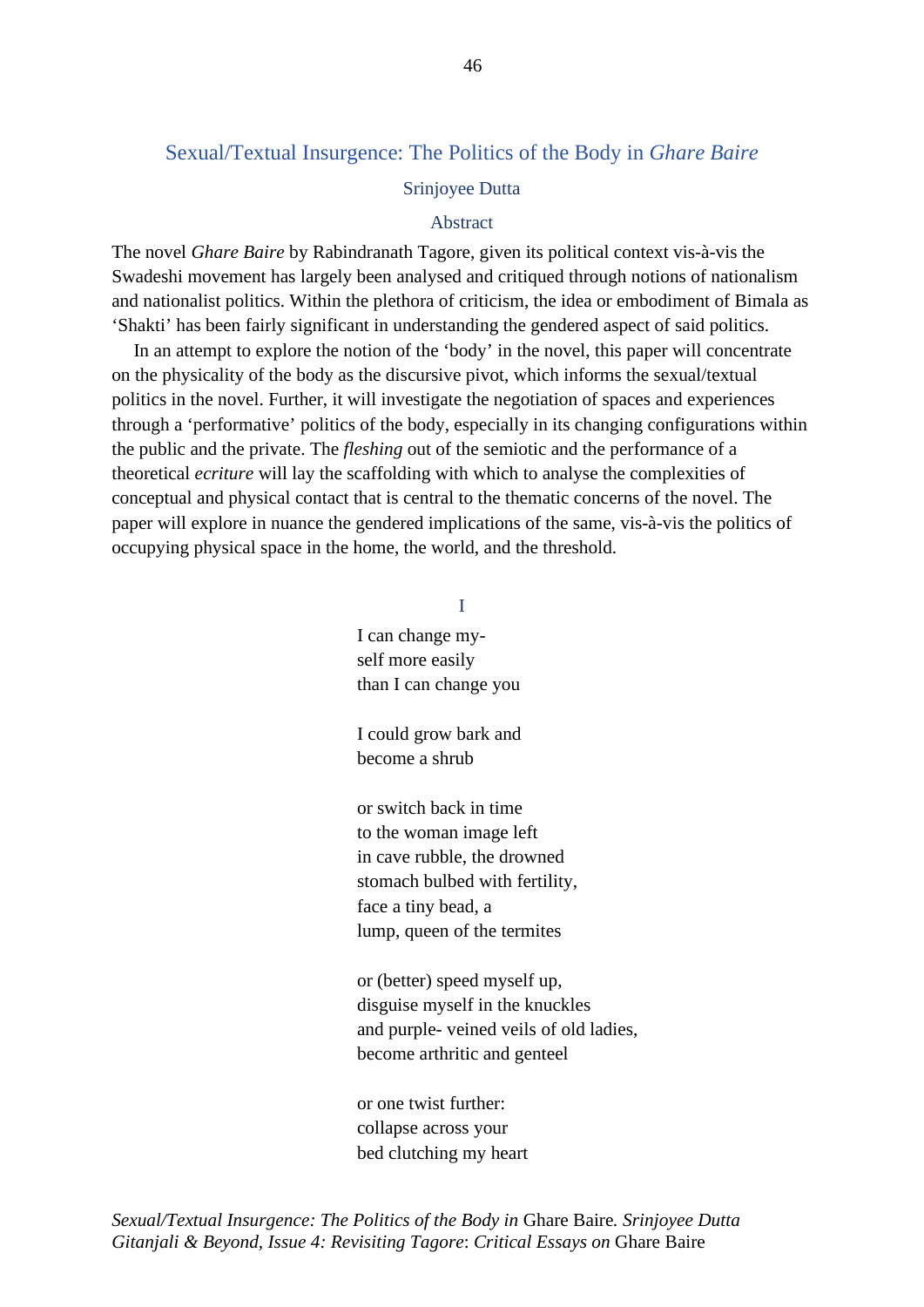# and pull the nostalgic sheet up over my waxed farewell smile

which would be inconvenient but final.

– Margaret Atwood, 'She Considers Evading Him'[1](#page-53-0)

Margrit Shildrick and Janet Price, in their formulation of a feminist theory of the body, write that 'whilst all [...] marginalized bodies are potentially unsettling, what is at issue for women specifically is that, supposedly, the female body is intrinsically unpredictable, leaky and disruptive.'[2](#page-53-1) In the novel *Ghare Baire* by Rabindranath Tagore, the protagonist Bimala becomes the 'disruptive', 'leaky' pivot around which the action unfolds, although considerable space is given to the three main characters to define and delineate themselves through the confessional mode, especially in their ideological ambivalence. Bimala occupies more space in the textual figuration of the novel; the reader begins with her and ends with her as she deals with herself and her many images. Along with this, what legitimises her status as the protagonist is perhaps succinctly described by Ajanta Dutt in her introduction to the novel: she writes that '*Ghare Baire* is not Nikhil's tragedy and neither is it Sandip's. However, it is certainly Bimala's' (10).<sup>[3](#page-53-2)</sup>

Set against the backdrop of the *Swadeshi* Movement, *Ghare Baire* has often been viewed and analysed via the lens of nationalism or nationalist politics, its variegations and its impact on the world and of course, the home. The embodiment of Bimala as 'Shakti', as the 'Goddess' is perhaps central to this narrative. This notion forms and informs a lot of critical or analytical stratagems that surround this novel: the national or feminine body as a repository of sorts for the panning out of political ploys. This paper will explore the notion of the 'body' in *Ghare Baire*, in its more immediate aspect, that is, the body as the physical body and the ramifications of its tangible mobility from *Ghare* to *Baire* and back. It will look at the sexual and textual politics played out amongst the characters as the foundation for a theory of the body to emerge in the novel. Be it in the joyous or sordid introspective reflections of the characters or the tense moments of rendezvous, whether 'allowed' or not, the body and especially the *female body* occupies a space that is both vulnerable and defiant. The positioning of the female body and its continual recasting in public and private spaces, or in the presence of other such 'bodies', then becomes significant in understanding the complexities of each character and the way in which they physically and thus conceptually negotiate with different spaces, people, and situations. Essentially, the female body performs

<span id="page-53-0"></span><sup>&</sup>lt;sup>1</sup>Margaret Atwood, *Eating Fire: Selected Poetry 1965-1995* (London: Virago Press, 2010) 105.

<span id="page-53-1"></span><sup>2</sup> Margrit Shildrick and Janet Price, 'Openings on the Body: A Critical Introduction', *Feminist Theory and the Body: A Reader* edited by Janet Price and Margrit Shildrick (New York: Routledge, 1999) 2.

<span id="page-53-2"></span><sup>3</sup> Rabindranath Tagore, *The Home and the World* translated by Surendranath Tagore, edited by Ajanta Dutt (New Delhi: Doaba Publications, 2002) 31. Subsequent references to this work will be included in parentheses in the text.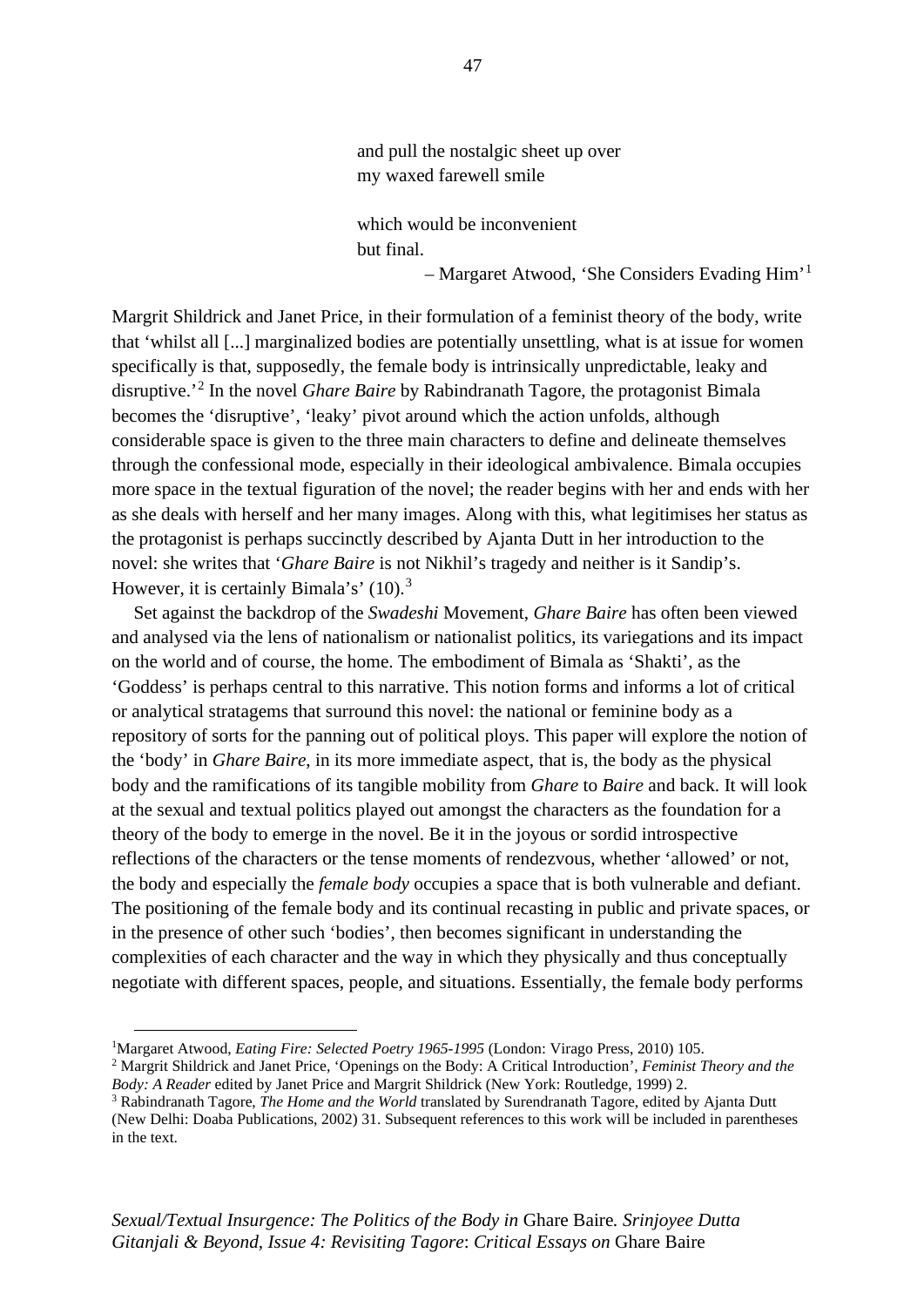in more than one way and continually remoulds itself as the novel progresses to a climax. Each remoulding becomes the site for the nuances of contact or conversation to be *fleshed*  out, for an *ecriture[4](#page-54-0)* to be able to perform itself. The paper will analyse this *ecriture* in the context of *Ghare Baire* and delve into the notion of socio-political, bodily 'performativity' in the home, the world, and the threshold.

II

[...] And carved in Ivory such a Maid, so fair, As Nature could not with his Art compare, Were she to work; but in her own Defence, Must take her Pattern here, and copy hence. Pleased with his Idol, he commends, admires, Adores; and last, the Thing adored, desires.

– Ovid, 'Pygmalion and the Statue'[5](#page-54-1)

Bimala's relations with the two men suggest, on the surface, a battle of ideologies woven within a plethora of words, symbols and metaphors. As Nikhil and Sandip continually accuse each other of theoretical 'abstractions', Bimala's reactions to these moments of 'cerebral' debates and discussions are primarily bodily, although her relationship with both remains unconsummated: with Sandip, the physical aspect is most manifest but never reaches a conclusion or climax, while with Nikhil, there is a deep sense of discontentment for both of them, even though it has been hinted at that the marriage might have been physically consummated. This occurs because both men try unsuccessfully to fashion her into an idealised figure. While critics of the novel have focused on these images that Nikhil and Sandip idolise, the focus has primarily been on the *idea* of Shakti or Goddess or enlightened wife or companion. The undercurrent of the novel, however, suggests that Bimala's fantasies are fundamentally physical and performative, veiled under the flurry of metaphors and the lexical expounding of the Cause, [6](#page-54-2) that is, *Swadeshi* for Sandip and its shortcomings for Nikhil. Nikhil's attempts at creating an 'enlightened' wife are fraught with issues; in his distaste for rituals like Bimala touching his feet, Nikhil often evades Bimala qua Bimala. She describes the preparation of her encounters with her husband in the language of her sari, vermillion, hair etc. that is, in the more immediate material and bodily aspects. Nikhil, on the other hand, invests himself in finding her beyond the *antahpur*. Thus, while he attempts to make Bimala traverse the threshold from *Ghare* to *Baire*, he himself gets excluded from the interiority of her experience: the floundering Bimala of the sitting room has almost no time for devotion to the husband, something that Nikhil comes to accept, even if a little patronisingly. In the very beginning, Bimala reminisces that Nikhil 'loved my [her] body as if

<span id="page-54-0"></span><sup>4</sup> The notion of 'women's writing' which is informed and shaped by psycho-social, physical, and linguistic structures of women's experiences, as theorised by the French Feminists Helene Cixous, Julia Kristeva, and Luce Irigaray among others, in the 1970s.

<span id="page-54-1"></span><sup>5</sup> From Ovid's *Metamorphoses Book X* translated by John Dryden (London: Sir Samuel Garth, 1826).

<span id="page-54-2"></span><sup>6</sup> In the text, the *Swadeshi* movement (and the larger national struggle) is often referred to as the 'Cause'.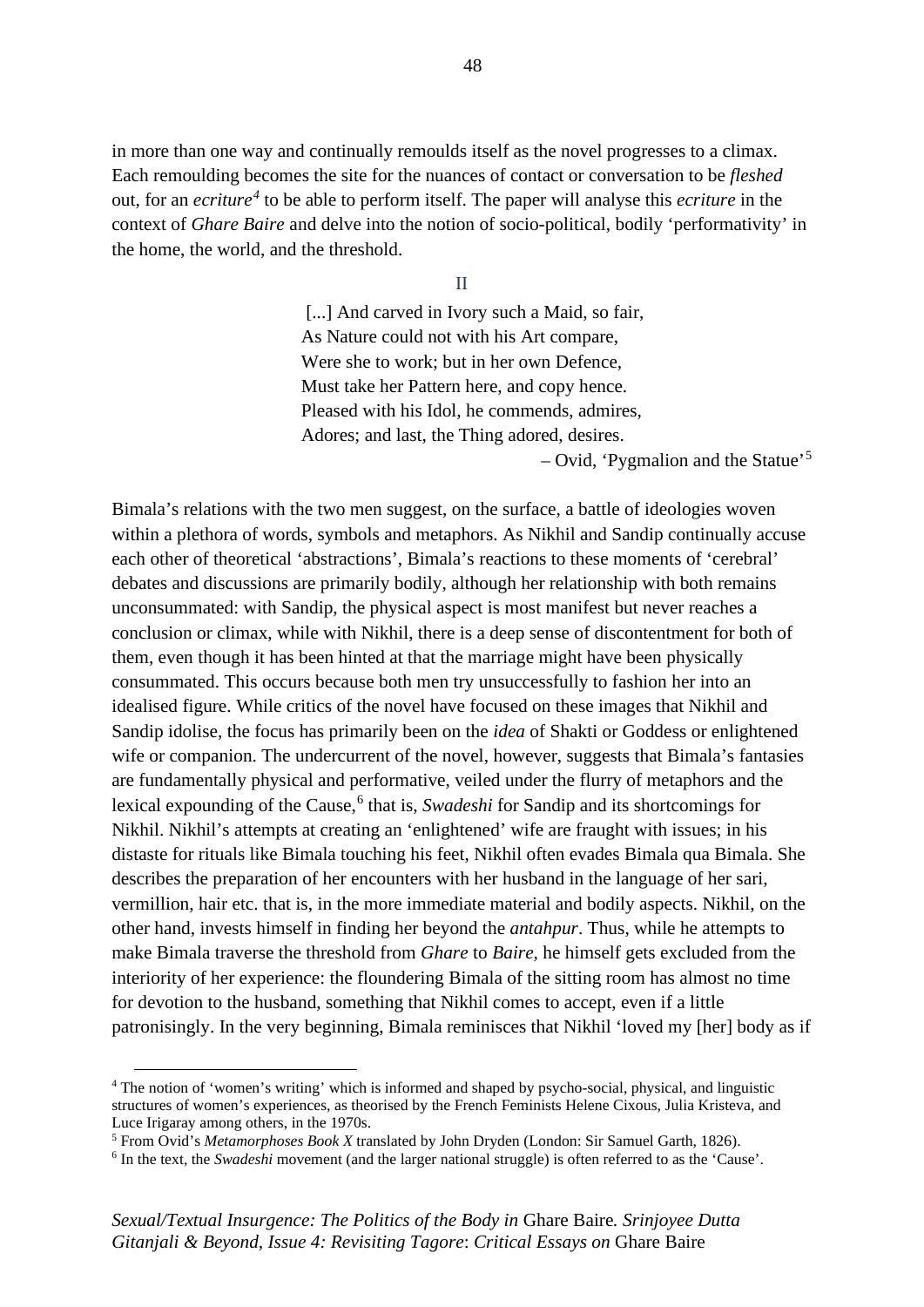it were a flower from paradise' (6), thereby, ensuring that much like the reflections of each character that are cloaked in metaphors and symbols, the body qua body, especially Bimala's body, remains inaccessible in its nakedness. He confesses that Bimala's choices beyond the threshold had been unanticipated and disturbing. It is yet again, the stark nudity of that very choice that Nikhil can't tolerate. He reflects that he was 'vain enough to think that I had the power in me to bear the sight of truth in its awful nakedness' (24). Thus, along with Sandip, Nikhil too puts Bimala on a pedestal, oblivious to her desires and discontent. She is compelled to inhabit this image that she is physically and mentally unsuited for: it is larger than life and hence impossible to achieve. Nikhil goes on to say that,

I had magnified her so, leaving her such a large place, that when I lost her, my whole life became narrow and confined. I had thrust aside all other objects into a corner to make room for Bimala – taken up as I was with decorating her and dressing her and educating her and moving round her day and night. (65)

It is significant that Bimala is visualised as a project that is to be sculpted by Nikhil, which is to be *dressed* and *decorated* by him. Thus, what Nikhil believes to be mental emancipation for his companion, is often a process that requires a material makeover. For instance, he orders 'western' clothes for her even when he stresses the importance of education. In one of his reflections, he compares the pettiness of women's minds to the feet of Chinese women; while he concludes that both are results of societal burdens on women, it is interesting to note that he uses a bodily image to explain what is essentially a mental shortcoming. In that sense, the woman's mental capacity is comprehended through the corporeal.

Sandip's exaltation of Bimala is perhaps more physical at one level but he too renders the materiality of the body into the abstraction of 'Queen Bee' or 'Goddess' or 'Shakti'. In his coercion of Bimala, he attributes a fierce nakedness to himself, to his desire to snatch and loot. For her, he reserves a metaphorical nakedness: it is scandalous and bestowed upon the 'Goddess' by a worshipper. In that, Sandip, like Nikhil, is unable to stand Bimala in her naked ferocity, in naked agency. He claims that,

What I desire, I desire positively, superlatively. I want to knead it with both my hands and both my feet; I want to smear it all over my body; I want to gorge myself with it to the full. The scrannel pipes of those who have worn themselves out by their moral fastings, till they have become flat and pale like starved vermin infesting a longdeserted bed, will never reach my ear. (28)

Yet, throughout the novel, he is unable to cover the physical distance between him and Bimala; the moment he tries, Bimala rejects the embrace, an action that Sandip is unable to comprehend. Bimala in control of her body, however temporary, is the point of rupture that leads Sandip to believe that the sculpture he had been working on is capable of agentive action and desire and is thus a failed endeavour. Bimala can be foil or companion but she can't be the sculptor of her own self. In the moments of rendezvous, the sitting room or the outer apartment, which is the locale or the relationships to pan out, is witness to three bodies in disarray. Rarely are the meetings, whether between two or three of these characters, a source for comfort. They are tense and always at the brink of rupture. At any point, it is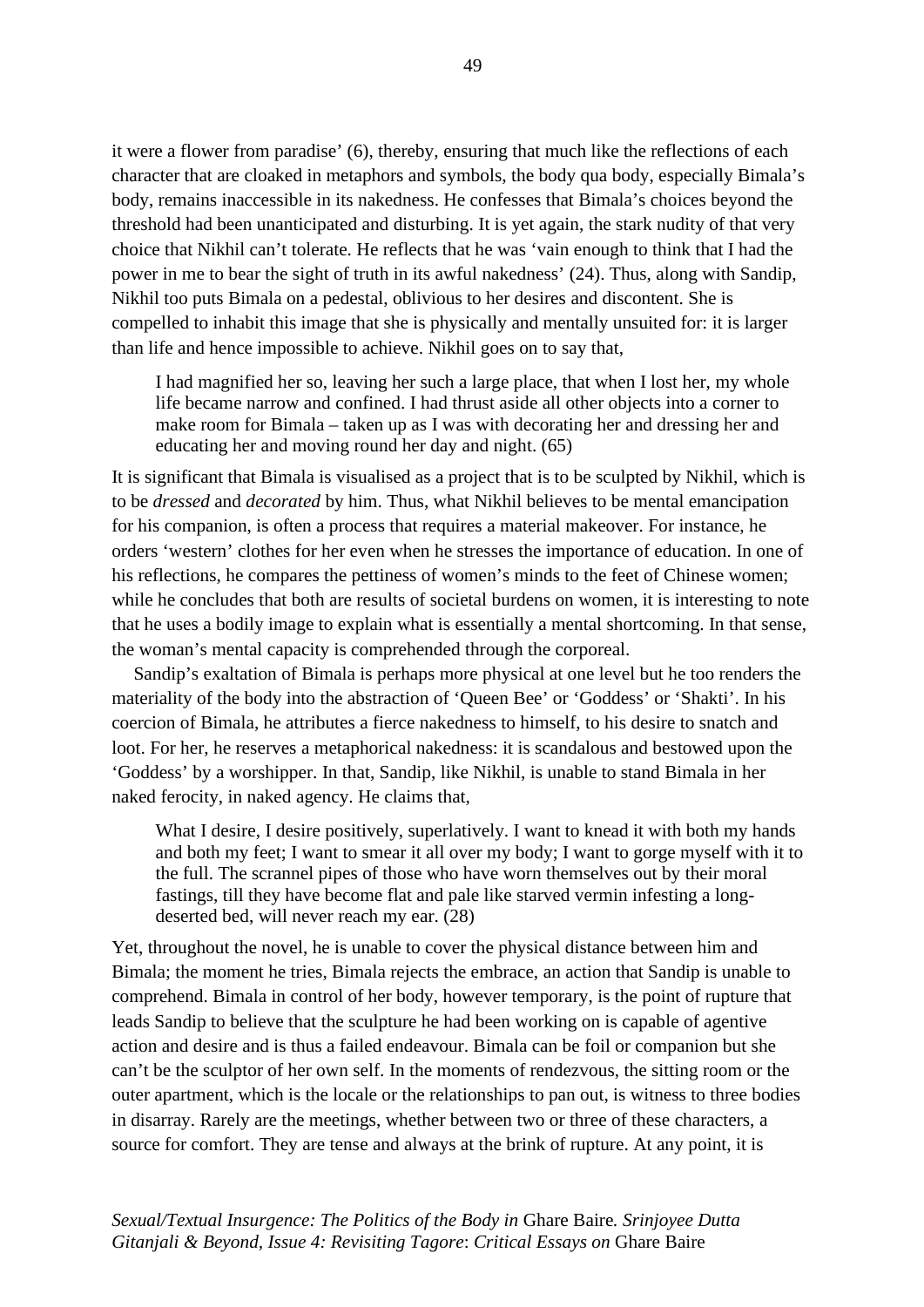usually Nikhil who leaves so as to preserve the façade of stability and perhaps evade the dangerous possibility of Bimala rushing to Sandip's side; his continued presence triggers that very possibility. The physical distance between Nikhil and Bimala grows in the novel; in the end when it seems to reach a resolution, the imminent danger of Nikhil's death ensures that the distance remains, strong and irrevocable. With Sandip, Bimala is unable to traverse the threshold completely; the relationship that begins with Sandip's oratory and 'handsome face' and Bimala's frantic unveiling of her own face in public, remains without closure. In her liminal and ambivalent state, Bimala attempts to figure and refigure her own relationship with the guest, ultimately finding solace in the role of a mother or sister to Amulya.

Thus, in and beyond the *zenana,* [7](#page-56-0) Bimala remains a veiled figure whose dissent reaches no veritable conclusion. Her 'emancipation' remains a question mark as she straddles the threshold between the home and the world, between the 'east' and the 'west', between 'tradition' and 'modernity'. Carolyn Pedwell writes about the diverse and often polar connotations that feminism can have in various cultural contexts.

Both embodied practices [in the 'east' and the 'west'] function as forms of problem solving which, in the absence of real power or control, help women cope with the competing demands of ambitious professional goals and pressure to maintain a traditional female identity [...] they call attention to the similar gendered dilemmas and inequalities that girls and women face across cultural and geopolitical domains, and to the ways in which these struggles are so often played out through forms of bodily management and control.<sup>[8](#page-56-1)</sup>

In the context of Bimala's case, it is conspicuous that along with mental control, Bimala's liberation is also situated in bodily control. Of course, within the rigid patriarchal matrices of Bengali society during that period, the first form of control emerges in the very thwarting of mobility. While she is free to roam around in the inner quarters, it is important to note that each escape or fantasy of flight remains unfulfilled, by Bimala herself or others around her. Her journey to the outer world is nonetheless limited to the sitting room. The outer world then is what Sandip chooses to tell her. In the course of the novel, Bimala's physical body is seen in three places other than the *antahpur*. During Sandip's speech, she is found sitting behind a screen in the temple pavilion, and she hastily exposes her face. Other than that, she is seen lying on the floor of the balcony in despondence twice and once in the garden. In all three cases, Bimala's encounters are strained: she can only uncover her face during the speech; in the balcony she can only *gaze* at the world outside and in the garden there is no solace to be found surrounded by high walls. Especially in the last two encounters, which occur between Bimala and Nikhil, Bimala either exits the scene in grief or falls down crying at his feet. In all these cases, she is unable to have any bodily authority or control over the situation; instead, she is shackled by physical impediments in the very contact zones that

<span id="page-56-0"></span> $<sup>7</sup>$  A part of the household for the seclusion of women from the public spaces of the household.</sup>

<span id="page-56-1"></span><sup>8</sup> Carolyn Pedwell, *Feminism, Culture and Embodied Practice: The Rhetorics of Comparison* (New York: Routledge, 2010) 85-86.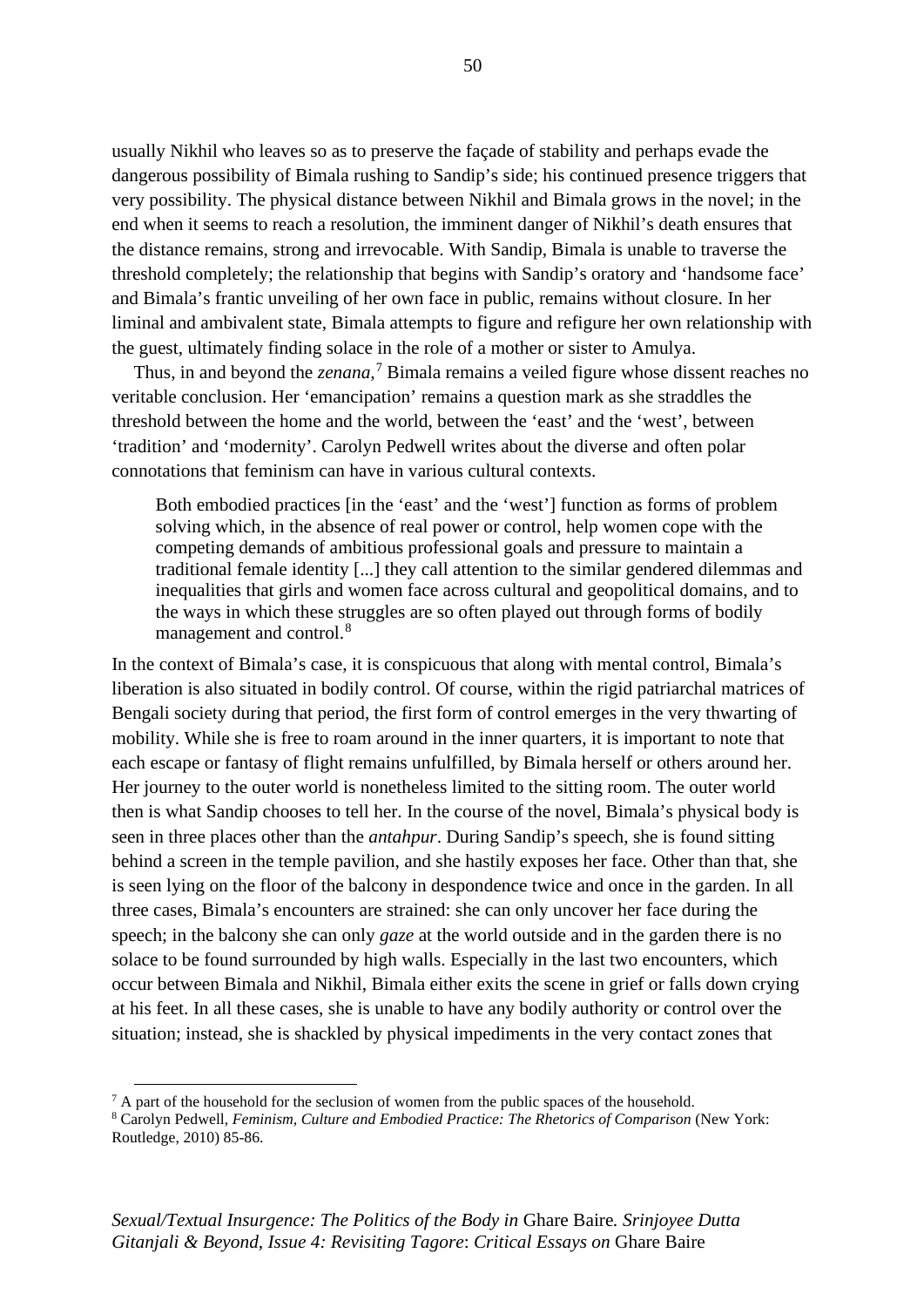provide her with the fantastical idea of escape. In the text, Bimala is often seen framed next to windows, looking out onto the world, attempting to control it. In the last climactic scene too, she can only venture as far as the window, unable to regulate her own fate. In that sense, Bimala's travails are governed by structures of patriarchal and marital authority. Her journey to Calcutta, desired by Nikhil, remains unfulfilled. The body is subject to biopolitical<sup>[9](#page-57-0)</sup> control and regulation. She is always already physically and psychologically in the service of the familial unit and the larger State. Even as the symbol of an insurgency against that State, she is inscribed with and by the body as the Goddess that represents the Cause and all of 'Bengal's womanhood'. This 'power' of the symbol and thus, Bimala, is then continually configured and reconfigured by the men as they see fit.

#### III

Galatea, whom his furious chisel From Parian stone had by greed enchanted Fulfilled, they say, Pygmalion's longings: Stepped from the pedestal on which she stood, Bare in his bed laid her down, lubricious. With low responses to his drunken raptures, Enroyalled his body with her demon blood.

Alas, Pygmalion had so well plotted The art-perfection of his woman monster That schools of eager connoisseurs beset Her famous person with perennial suit; Whom she (a judgement on the jealous artist) Admitted rankly to a comprehension Of themes that crowned her own, not his repute.

– Robert Graves, 'Galatea and Pygmalion'<sup>[10](#page-57-1)</sup>

While describing Bimala's encounter with the outer world and her association with Sandip, Nikhil says that 'from the tip of her tongue to the pit of her stomach, she must tingle with red pepper, to enjoy the simple fare of life' (24); he thus, posits that Bimala's excursion is akin to an *agni-pariksha[11](#page-57-2)* or trial by fire at the end of which she should ideally be able to come full circle to Nikhil, having attained maturity and discerning powers. The trial is of course the test of Bimala's mental strength insofar it involves an evolution of her ideological praxis, but it is

<span id="page-57-0"></span><sup>&</sup>lt;sup>9</sup> The concept that investigates the various ways in which structures of governance, power, and knowledge control and configure human life and bodies through surveillance and control, as theorised by Michel Foucault in *The Birth of Biopolitics* ed. Michel Senellart (New York: Palgrave Macmillan, 2008).

<span id="page-57-1"></span><sup>10</sup> Quoted in *New Perspectives on Robert Graves* edited by Patrick J. Quinn (London: Associated University Presses, 1999) 92.

<span id="page-57-2"></span> $11$  The trial by fire is a motif that occurs across epics, poems, and stories in Hindu mythology, the most significant of which is that of *Sita* who had to undergo the trial to prove her fidelity to Rama in *The Ramayana*  by Valmiki.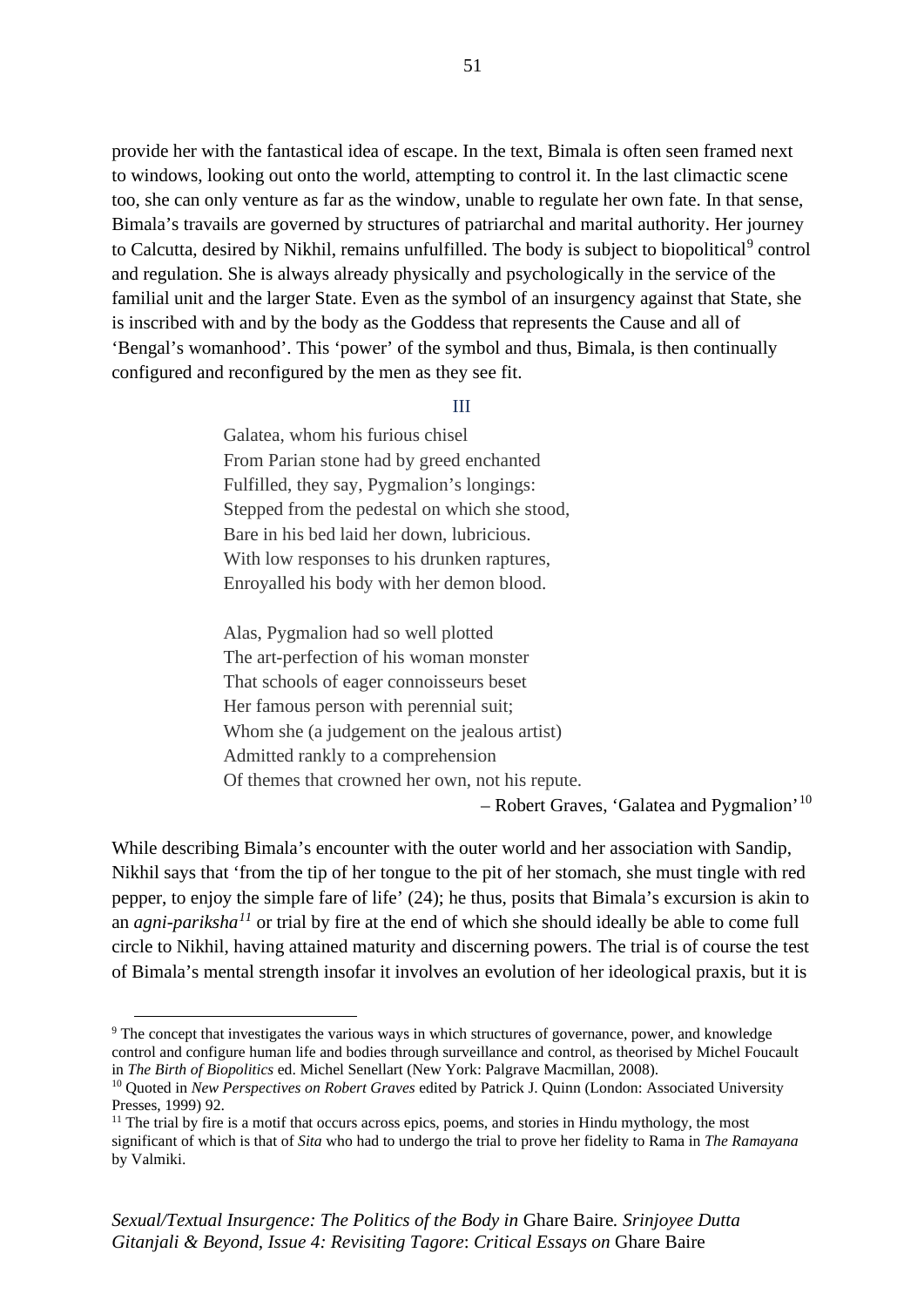also, significantly, a trial that involves her body. If she is to reject Sandip, the rejection has to be both mental and physical. Her repudiation of the outer world that threatens her own interiority must occur physically: she does finally reject his physical advances and supports Nikhil's command for Sandip to leave the estate. The moment she realises Sandip's stronghold on her she attempts to reject it, even though *she feels physically attracted to him.*  She later describes the encounter as follows,

Once or twice he fidgeted with his feet, as though to leave his seat, as if to spring right on me. My whole body seemed to swim, my veins throbbed, the hot blood surged up to my ears; I felt that if I remained there, I should never get up at all. With a supreme effort I tore myself off the chair, and hastened towards the door. (121)

Bimala's encounter with *Swadeshi* is without a doubt an ideological one, especially in her belief that she embodies the symbol that can and should catalyse the youth of the country into action. Yet, this very embodiment is an exercise in the erotic: it occurs with Bimala coalescing her untapped erotic self with that of the goddess she inhabits. Sandip, in one of his impassioned speeches, tells her that 'you have suckled reality at your breasts' (37). P.K. Datta claims that for Sandip 'the erotic is indeed the test of reality'[12](#page-58-0) for that is the only method through which he can present his desire for Bimala as the carnal facet of a higher, more noble cause. Bimala is also aware of the erotic facet of the Cause, in all its connotations and repercussions. When asked to procure money for the movement, she justifies the need by reflecting that 'in this desperate orgy, that gift of five thousand shall be as the foam of wine – and then for the riotous revel!' (109). Tanika Sarkar claims that the

novel suggests discarding the posture of obedience and subjection which is far more resonant with the image of the woman who claims and flaunts her sexuality and independence over domestic discipline. Nationalist energies – given this reading – could have far more of a sexual charge than allowed by the tropes of filial duty which mask their self-representation.<sup>[13](#page-58-1)</sup>

It is precisely this 'sexual charge', often reduced to the carnal by Sandip, that Bimala increasingly comes to embody.

Although there are moments when Bimala attempts to trace the cause of her own actions through profound introspection, she attempts to sculpt her own self, her own body in these interactions. The deliberate loose hair and golden-bordered jacket that she wears, the continual appearance of the red ribbon etc. are attempts towards Sandip's attentions and thus, his exaltation. On the day she first meets him, her preparations are elaborate; she contemplates in retrospect that,

<span id="page-58-0"></span><sup>&</sup>lt;sup>12</sup> P.K. Datta, Introduction, *Rabindranath Tagore's The Home and the World: A Critical Companion* (Kolkata: Permanent Black, 2002) 13.

<span id="page-58-1"></span><sup>13</sup> Tanika Sarkar, 'Many Faces of Love: Country, Woman, and God in *The Home and the World*', *Rabindranath Tagore's The Home and the World: A Critical Companion* edited by P.K. Datta (Kolkata: Permanent Black, 2002) 35.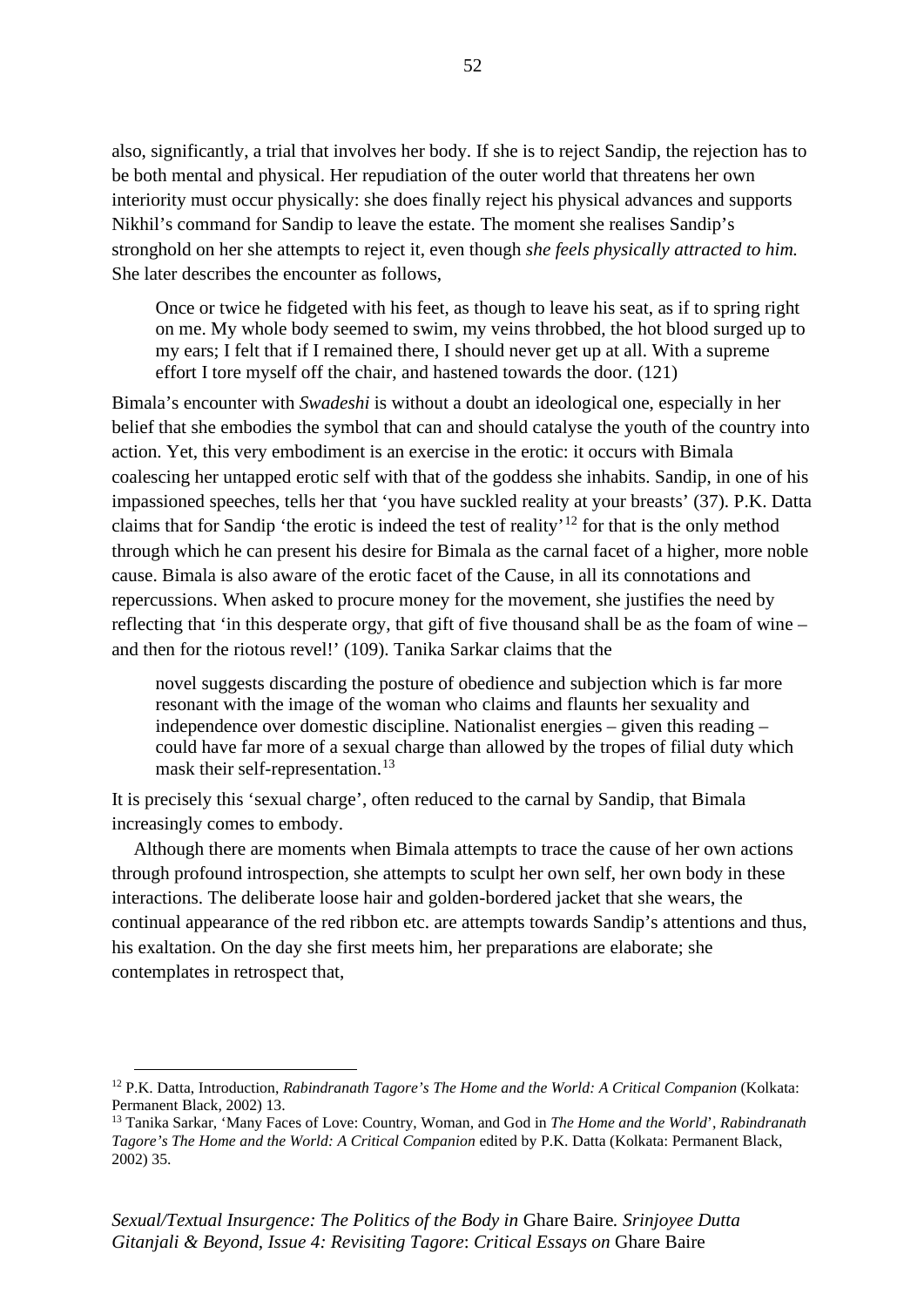That morning I scented my flowing hair and tied it in a loose knot, bound by a cunningly intertwined red silk ribbon [...] I put on a gold-bordered white *sari,* and my short-sleeve muslin jacket was also gold- bordered. (16)

It is conspicuous that Bimala continually fashions and refashions herself according to the spectator. She makes it a point to tie her hair in a top bun according to Nikhil's preference at the beginning of the novel but later lets her hair loose for Sandip. Her initial resolution to not meet Sandip in the outer apartments is broken when her body almost transports her to the place beyond her own mental will. She reflects, 'I felt myself waiting- from the crown of my head to the tips of my toes – waiting for something, somebody: my blood tingling with some expectation' (48). Bimala shifts from image to image, from symbol to symbol without her own agency being foregrounded. Her reactions, primarily those of grief, are deeply entrenched in bodily reactions. She weeps into her sari, the garment that marks her Hindu womanhood. Moreover, she clutches Amulya's pistol to her chest and hides it in her clothes; the stolen money too remains close to her, tied in a knot at the end of her sari. In both these cases, she physically takes the sin of the deeds onto herself and inflicts the repercussions on her body, in a twisted and curious form of self-flagellation. The guilt of the thievery almost makes her faint at the *threshold* of her husband's door. She then meets Sandip, completely unadorned, almost in a sort of penance of widowhood, which is symbolically preemptive of the end of the novel where Nikhil is fatally wounded and her widowhood is imminent. In that penance, she also invents her birthday, as a symbol of a cleansing and thus a new birth, and makes cakes for the household and Amulya. At the very beginning, Bimala foresees this catastrophe, albeit symbolically, in very physical terms: she describes her very body as the potent site and instrument for the catastrophe to occur:

So long I had been like a small river at the border of a village. My rhythm and my language were different from what they are now. But the tide came up from the sea, and my breast heaved; my banks gave way and the great drum- beats of the sea waves echoed in my mad current. I could not understand the meaning of that sound in my blood. (31)

She continuously negotiates as embodied *ego* with the pull of the *id* that is Sandip and the *superego* that is Nikhil. [14](#page-59-0) In this context, Bimala's agency is simultaneously *erotic* and *thanatotic*: [15](#page-59-1) her passion culminates with a death drive that finally pushes her and her life into the abyss. Tanika Sarkar further comments on the sort of political and sexual will that Bimala portrays and states that,

In a strange irony, both Nikhil and Sandip think at different times that they are creating their perfect partner, a creature of their desires. Bimala often expresses herself in terms that are typical of feminine vulnerability, helplessness, weakness, and culpability. Yet,

<span id="page-59-0"></span><sup>&</sup>lt;sup>14</sup> Sigmund Freud theorised that the mind, as a psychical apparatus is divided, but not compartmentalised, into three: the *id* which is the chaotic, carnal and instinctual in man, the *superego* which is the moral and ethical controller and the realistic *ego* which mediates between the desires of the *id* and the *superego*.<br><sup>15</sup> Freud expounds the concept of the death drive and the life instinct as invariably linked with each other and

<span id="page-59-1"></span>always already invoking the other in *Beyond the Pleasure Principle*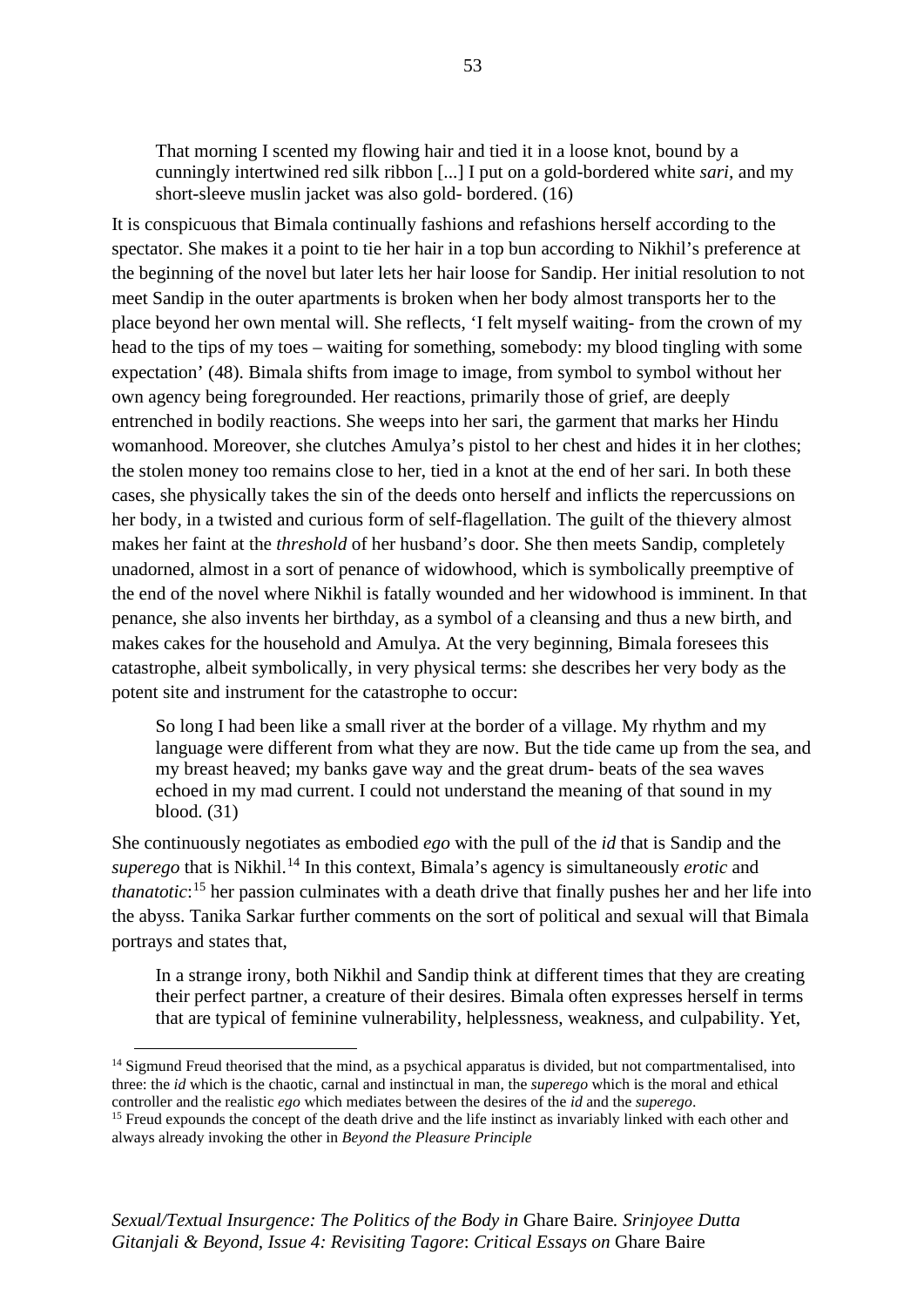she decides always on courses of action that strain against and overturn plans of men far stronger than she is. She pulls the narrative out of joint, she opens up violent trajectories.[16](#page-60-0)

In that sense, like Luce Irigaray's woman of the 'red earth', she potentially disrupts the very nature of patriarchal homosocial relations between Nikhil and Sandip and temporarily manages to rise above the role of the symbolic commodity that has come to a market that is controlled by the power of the phallus.<sup>[17](#page-60-1)</sup>

#### IV

When she refused to come, Duhshasana dragged her into the hall. There she stood weeping, but with fury she asked the question again. With shouts that talking was useless, the Kaurava men started pulling off Draupadi's sari. As each sari was pulled off another appeared in its place. Meanwhile the discussion continued.

– Irawati Karve, *Yuganta, The End of an Epoch* (53)[18](#page-60-2)

During the course of the novel, Bimala is subjected to a curious but obvious process of robing and disrobing. Akin to Draupadi's predicament and humiliation in *The Mahabharata*, Bimala is literally and figuratively clothed and unclothed, often publicly, that is, in the domain of the outer world. In a startling parallel to Draupadi's story, Bimala recounts the pull of the Cause and the stranger who brings that Cause to her. She says, 'And, through it all, there burned a passion which in its violence made as though it would tear me up by the roots, and drag me along by the hair' (46). While Draupadi was forced into public nakedness and exhibitionism, Bimala almost against her better judgment, *chooses* to be pulled into the whirlpool of the erotico-political. She makes the *choice* to venture into the outer apartments and seek the companionship and physical proximity of a man who is not her husband. Draupadi lets her hair loose after the public humiliation, as a challenge to the men in power; Bimala too lets her tresses loose in what is posited as both a challenge and a temptation to the men in power. It is important to note that traditionally, hair that was let loose was considered a sign of sexual abandon. Yet, Bimala suffers through a series of robing and disrobing in the novel that result in her shuttling from image to image and embodied symbol to symbol. Right at the beginning, the process of disrobing of Bimala's 'real' self begins: although, she is married into a Rajah's house with great prospects, her husband compels her to shed the impetus of tradition and wear the garb of modernity for which Bimala is far from ready. His need to find her, mentally and physically, on that plane creates and exacerbates the discontent that Bimala exhibits both as a child and as an adult. Her body is disrobed of all her ideological moorings,

<span id="page-60-0"></span><sup>16</sup> Sarkar 38.

<span id="page-60-2"></span><span id="page-60-1"></span><sup>&</sup>lt;sup>17</sup> In 'When the goods get together' from *The Sex that is not One*, Luce Irigaray theorises that society is primarily structured homosocially wherein women are reduced to goods that are exchanged in the phallogocentric marketplace between men as objects of male, heteronormative desire. She further formulates that by women *refusing* to take part in this exchange, these oppressive patriarchal structures can be challenged.<br><sup>18</sup> Irawati Karve, *Yuganta, The End of an Epoch* (Telangana: Orient BlackSwan, 2007) 53. A collection of essays, this work is a mythical, historical, and political reading of *The Mahabharata.* It provides diverse and at times 'against the grain' interpretations of the episodes and characters in the epic.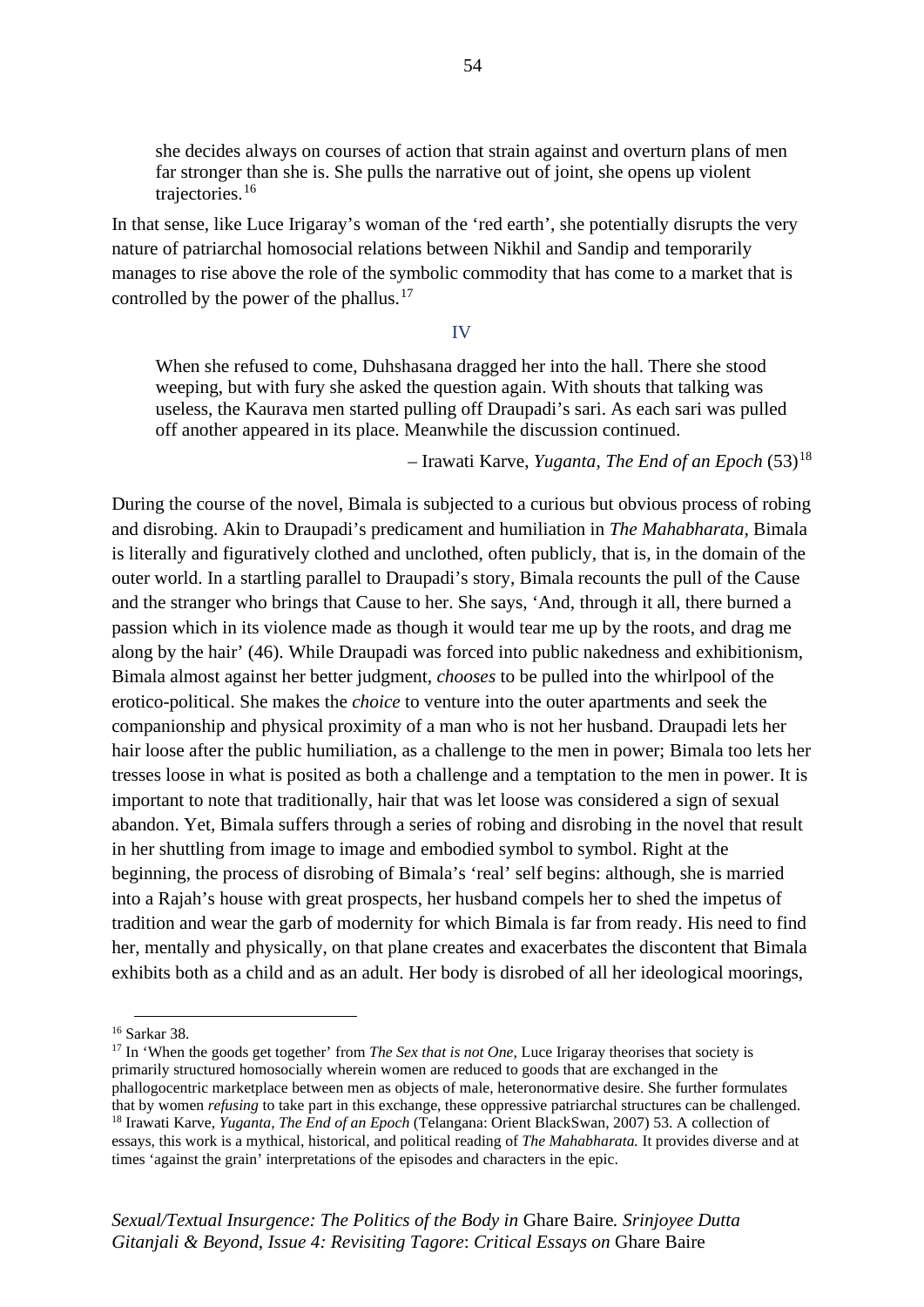a condition that worsens with Sandip's entry. Sandip perpetuates two kinds of disrobing: he clothes her in the lexical garb of *Swadeshi* but also attempts to dislodge her from her marital moorings. He visualises in her 'a triumphal progress of Truth [...] which, gradually but persistently, thrust[s] aside veil after veil of obscuring custom, till at length Nature herself was laid bare' (35) and describes her as having 'burnt her wings in the blaze of the full strength of my unhesitating manliness' (59). He attacks her with his emphasis on the importance of nakedness, which is the 'real' site for two people to comprehend each other. For instance, he deliberately leaves a book that delves into questions of sex for her to read. In the semblance of the pedestal of the 'Queen Bee', Bimala is yet again ideologically unclad and forced to choose from the ensemble of *Swadeshi* and nationalism. The stealing of the money, the very act of *untying the knot of the sari* in which the money is kept renders her naked, in front of her own self and especially in front of Amulya, who is the only person in the novel who lets Bimala assume the role that she wants. She also loses face when she confesses to the theft that allows her to understand Sandip for what he is. That is not to say that she doesn't retain her own political and sexual views: in the end, she does find some strength to go back to them, to reject the attire that she is coerced into.

Thus, the fetishisation of the body occurs in multifarious ways, both by the men in their embellishment of Bimala and by Bimala herself, in her attempts at moulding herself into unachievable quasi-mythical images or symbols. A running motif in the novel is that of Bimala aspiring to be a protagonist in an epic, a woman par excellence in all possible ways: mentally, physically, privately and publicly, which acts as the ultimate *aporia* for Bimala and her aspirations. Post Sandip's first speech, Bimala's excitement is palpable and perhaps a bit fantastical; she states that,

Like the Greek maidens of old, I fain would cut off my long, resplendent tresses to make a bowstring for my hero. Had my outward ornaments been connected with my inner feelings, then my necklet, my armlets, my bracelets, would all have burst their bonds and flung themselves over that assembly like a shower of meteors. Only some personal sacrifice, I felt, could help me to bear the tumult of my exaltation. (15)

She continually attempts to mould herself into a *Galatea* or an *Ahalya* but is unable to do so, caught in the fray of agency and duty. At the very outset, the novel poignantly captures her notions about marriage and Hindu womanhood or wifehood. It begins with one of the most oft-quoted passages in the novel where Bimala contemplates,

Mother, today there comes back to mind the vermilion mark at the parting of your hair, the *sari* which you used to wear, with its wide red border, and those wonderful eyes of yours, full of depth and peace [...] Everyone says that I resemble my mother. In my childhood I used to resent this. It made me angry with my mirror. I thought it was God's unfairness wrapped round my limbs – my dark features were not my due [...] All that remained for me to ask of my God in reparation was, that I might grow up to be a model of what woman should be, as one reads it in some epic poem. (3)

In the larger narratives of nationalism, colonialism, matrimony and gender which form and refresh the novel and its criticism in diverse and conflicting ways, this passage deftly and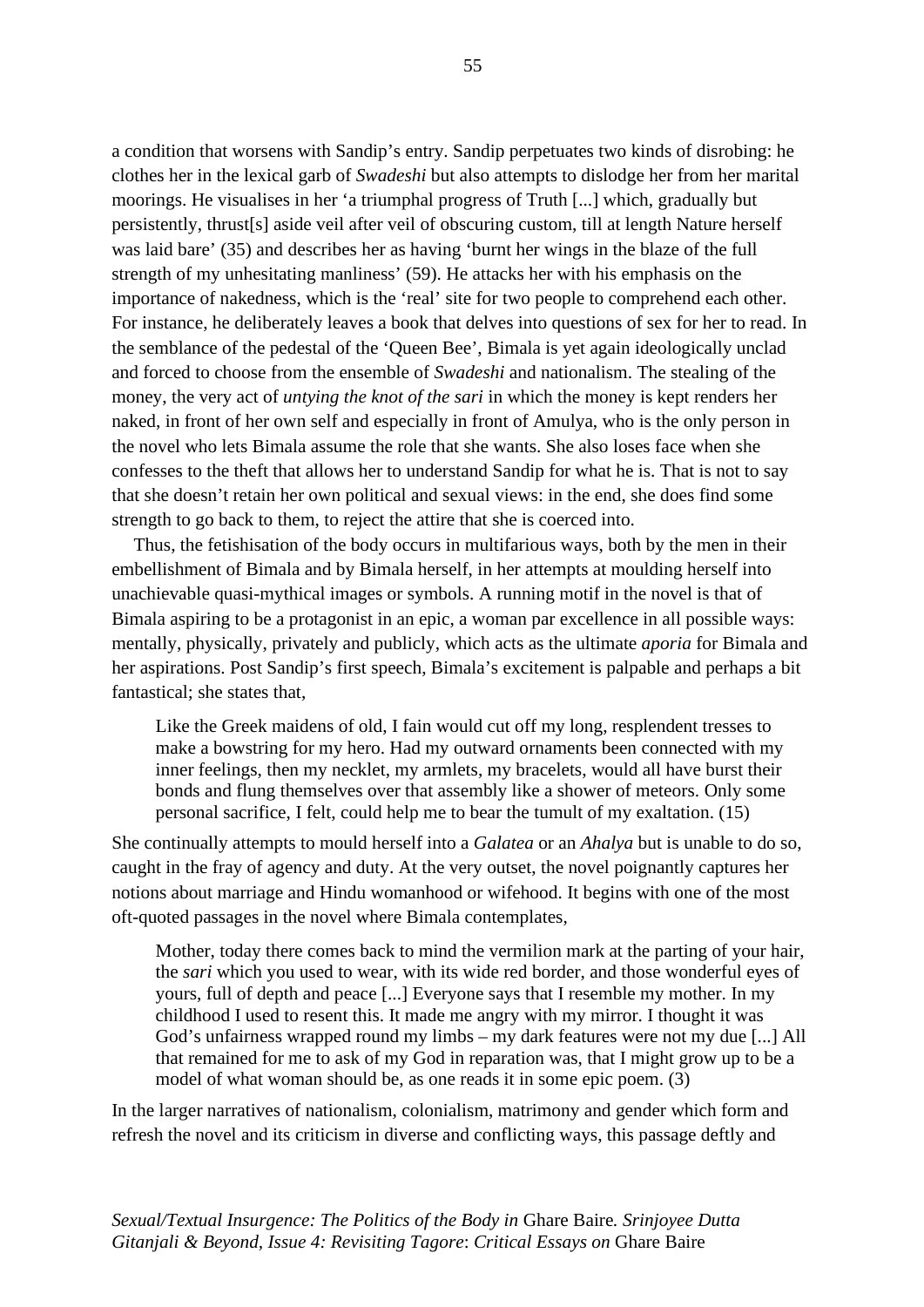subtly compels the *body*, and a *woman's body* at that, to take discursive centre stage. In the very memory that Bimala recounts, the *physical* or *bodily* ideal is given more importance; the refuge of virtuous womanhood is secondary, almost a compromise. The memory of the mother and her subservience as the epitome of sacrificial and relentless service is primarily understood through symbols and the ornamentation of the body. P.K. Datta states that Bimala 'evaluates her mother's devotion not for its actual presence [...] but as a series of visible rituals [...] Bimala's preoccupation with public images makes her reprocess the belief in devotion as an aesthetic spectacle.'[19](#page-62-0) What inspires Bimala is the hue of the sari, the vermillion, the *performance*; what disappoints her is her own dark skin. Through this memory, a volley of images springs forth, both mental and corporeal, which Bimala attempts to inhabit in the course of the novel. The anger aroused by *the image that does not exist*  plagues her in the entire novel. In that sense, Bimala portrays both psychologically and thus physically the classic discontent associated with continual *meconnaissance*, [20](#page-62-1) which is always already the precondition for that discontent. She recasts herself into images that are conceptually and physically tangible, *real* even, but fails to fashion herself authentically in these multifarious remouldings. Supriya Chaudhari writes that,

Bimala's emotional history, within the novel, is predicated upon this sense of lack, it may be read as a history of desire; but a desire returning upon the self, not (despite all appearances) directed towards husband or lover. $^{21}$  $^{21}$  $^{21}$ 

She continues,

But what she projects onto these objects is herself: she wants to become something that they constitute or represent. This too is a kind of love: a love that, impelled by lack, seeks to identify itself with the object of its desire.<sup>[22](#page-62-3)</sup>

Tanika Sarkar too talks about the various bodily and conceptual configurations or images that Bimala attempts to inhabit. She writes that

Bimala possesses sexual and political will and autonomy, but she cannot imagine a form or identity that can adequately hold and express them. She moves between bodies that are dressed by the desires of her men [...] When she moves away from both, she can only imagine herself back in the past, mimicking the gestures of her mother, almost returning to inhabit her body.[23](#page-62-4)

Hence, Bimala's sexual and textual subversion is never fulfilled in a series of substitutable *absent* images that are never completely her own; her ideations of herself, especially in her

<span id="page-62-0"></span><sup>&</sup>lt;sup>19</sup> Datta 16.

<span id="page-62-1"></span><sup>&</sup>lt;sup>20</sup> Jacques Lacan, in *Ecrits*, theorised about the notion of continual 'misrecognition' in the Mirror Stage wherein the infant sees a reflection of him or herself in the mirror, which is nevertheless not an authentic one and is the condition for the possibility of entry into the Symbolic Order of socio-linguistic structures.

<span id="page-62-2"></span><sup>21</sup> Supriya Chaudhari, 'A Sentimental Education: Love and Marriage in *The Home and the World*', *Rabindranath Tagore's The Home and the World: A Critical Companion* edited by P.K. Datta (Kolkata: Permanent Black, 2002) 21.

<span id="page-62-3"></span><sup>22</sup> Chaudhari 61.

<span id="page-62-4"></span><sup>23</sup> Sarkar 38.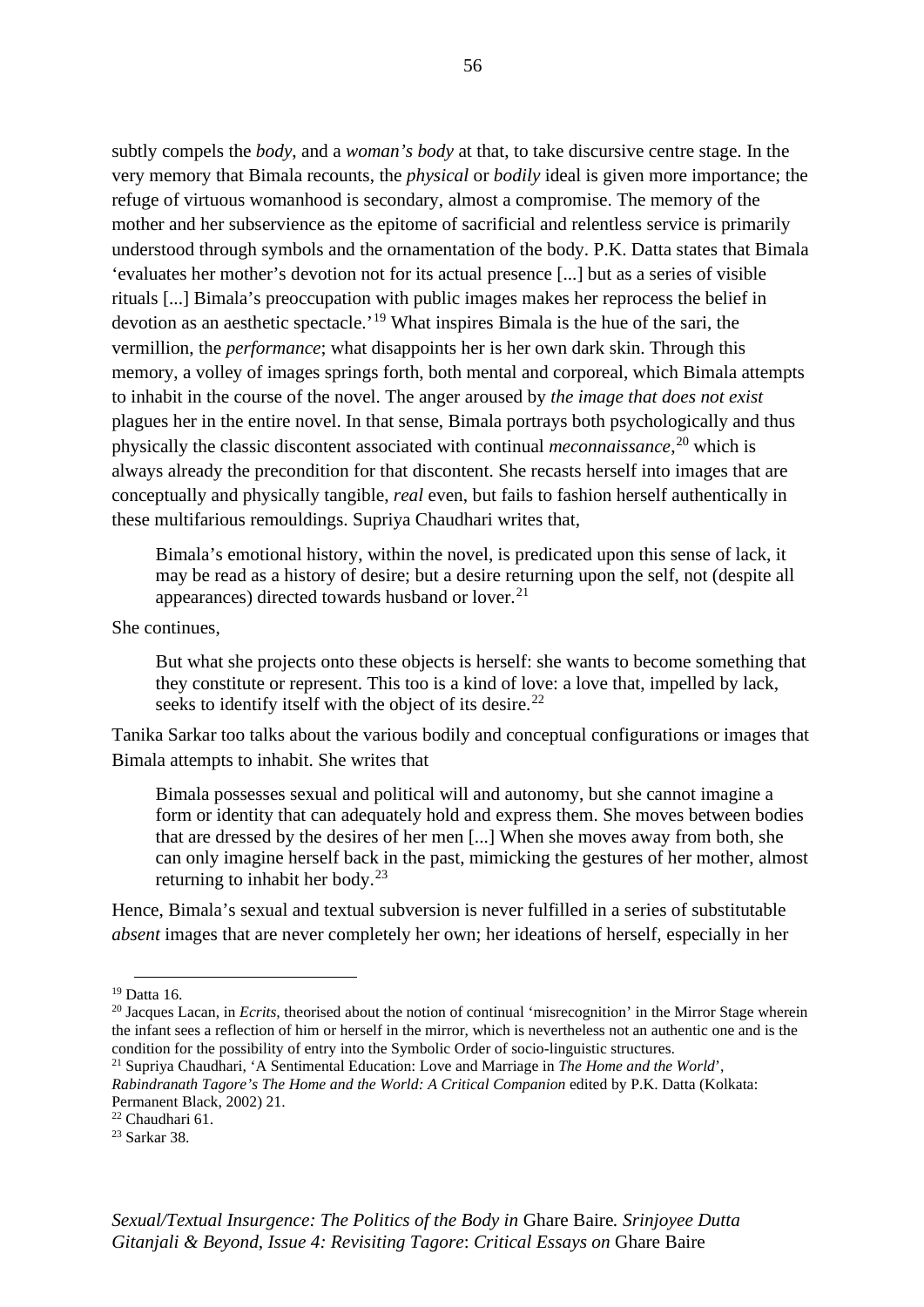material and corporeal reality are lost in a chain of significations<sup>[24](#page-63-0)</sup> that lead to her doom and alienation. In that sense, her bodily performance, in the home and in the world, is always already *prosthetic[25](#page-63-1)* insofar it is unattainable. She embodies the dissent of sexual and ontological difference that splits the ideal of *Dasein[26](#page-63-2)* and compels it to take the presence of the body into a discursive and corporeal encounter. The disrobing of the body, especially a *woman's* body, thus lays bare the arcana of the institutions and structures that are foundational to civil society. The body in *Ghare Baire* thus, emerges as a site wherein power, governance and knowledge straddle each other, publicly and privately, in a continual ideological robing and disrobing of its stark corporeality.

## Works Cited

- Atwood, Margaret. *Eating Fire: Selected Poetry 1965-1995*. London: Virago Press, 2010. Print.
- Derrida, Jacques. **'**Geschlecht Sexual difference, Ontological difference**'**, *Jacques Derrida and the Humanities: A Critical Reader*. Ed. Tom Cohen. Cambridge: Cambridge University Press, 2002. Print.
- ---. 'Structure, Sign, and Play in the Discourse of the Human Sciences', *Writing and Difference*. Trans. Alan Bass. London: Routledge, 1978. Print.
- ---. *Monolingualism of the Other; Or, The Prosthesis of Origin*. Trans. Patrick Mensah. Stanford: Stanford University Press, 1998. Print.
- Datta, P.K. *Rabindranath Tagore's The Home and the World: A Critical Companion*. Kolkata: Permanent Black, 2002. Print.
- Foucault, Michel. *The Birth of Biopolitics.* Ed. Michel Senellart. New York: Palgrave Macmillan, 2008. Print.
- Freud, Sigmund. *Beyond the Pleasure Principle and Other Writings.* Trans. John Reddick. London: Penguin Classics, 2003. Print.
- Irigaray, Luce, **'**When the Goods Get Together.**'** *The Sex which is Not One*. Trans. Catherine Porter. New York: Cornell University Press. 1985. Print.
- Karve, Irawati. *Yuganta, The End of an Epoch.* Telangana: Orient BlackSwan, 2007. Print.
- Lacan, Jacques. *Ecrits.* Trans. Bruce Fink. New York: W.W. Norton and Company, 2002. Print.
- Moi, Toril. *Sexual/ Textual Politics: Feminist Literary Theory.* New York: Routledge, 2002. Print.
- Ovid. *Metamorphoses.* Trans. John Dryden. London: Sir Samuel Garth, 1826. Print.

<span id="page-63-0"></span> $24$  The ever differing, deferring chain of substitution and meaning-creation in which no absolute signified can be reached, as posited by Jacques Derrida in 'Structure, Sign, and Play in the Discourse of the Human Sciences', *Writing and Difference*.

<span id="page-63-1"></span><sup>25</sup> The notion that linguistic and thus, by extension other markers of identity can never be *one's own* and are always already prosthetic or artificial insofar as meaning is always derived from the Other, as theorised by Jacques Derrida in *Monolingualism of the Other; Or, The Prosthesis of Origin.*

<span id="page-63-2"></span><sup>&</sup>lt;sup>26</sup> The idea that *Dasein* as fundamental ontology can be deconstructed into and as sexual and ontological difference, as theorised by Jacques Derrida in '*Geschlecht*: Sexual Difference, Ontological Difference'.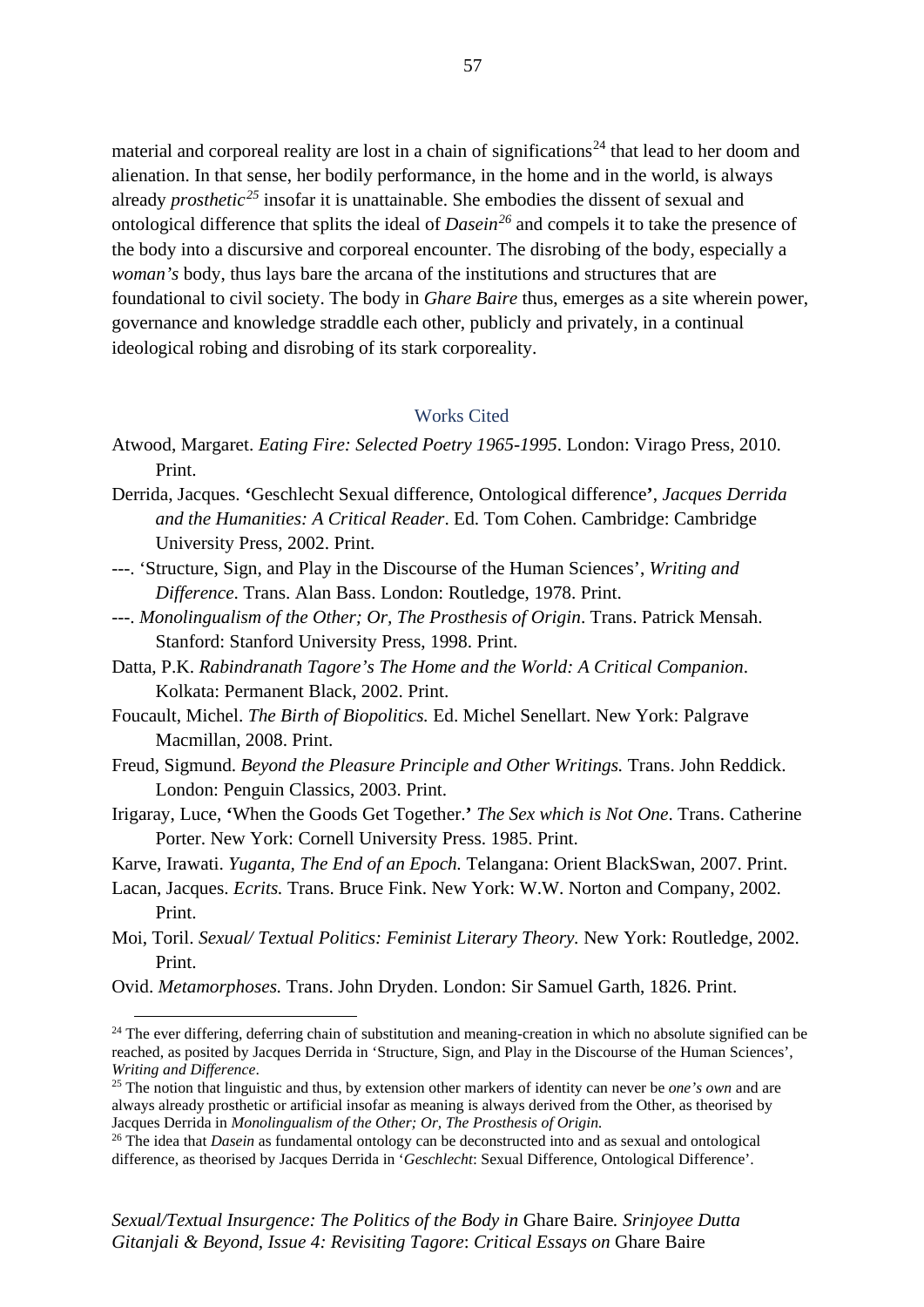- Pedwell, Carolyn. *Feminism, Culture and Embodied Practice: The Rhetorics of Comparison.*  New York: Routledge, 2010. Print.
- Plain, Gill and Sellers, Susan. *A History of Feminist Literary Criticism.* New York: Cambridge University Press, 2007. Print.
- Price, Janet, and Margrit Shildrick. *Feminist Theory and the Body: A Reader*. New York: Routledge, 1999. Print.
- Quinn, Patrick J. *New Perspectives on Robert Graves.* London: Associated University Presses, 1999. Print.
- Sarada, M. *Rabindranath Tagore: A Study of Women Characters in His Novels.* New Delhi: Sterling Publishers, 1988. Print.
- Tagore, Rabindranath. *The Home and the World*. Trans. Surendranath Tagore. Ed. Ajanta Dutt. New Delhi: Doaba Publications, 2002. Print.
- Valmiki. *The Ramayana.* Ed. Manmatha Nath Dutt. Calcutta: Deva Press, 1891. Print.
- Vyasa. *The Mahabharata: The Dicing and the Sequel to the Dicing.* Trans. and ed. J.A.B. Van Buitenen. New Delhi: Doaba Publications, 2010. Print.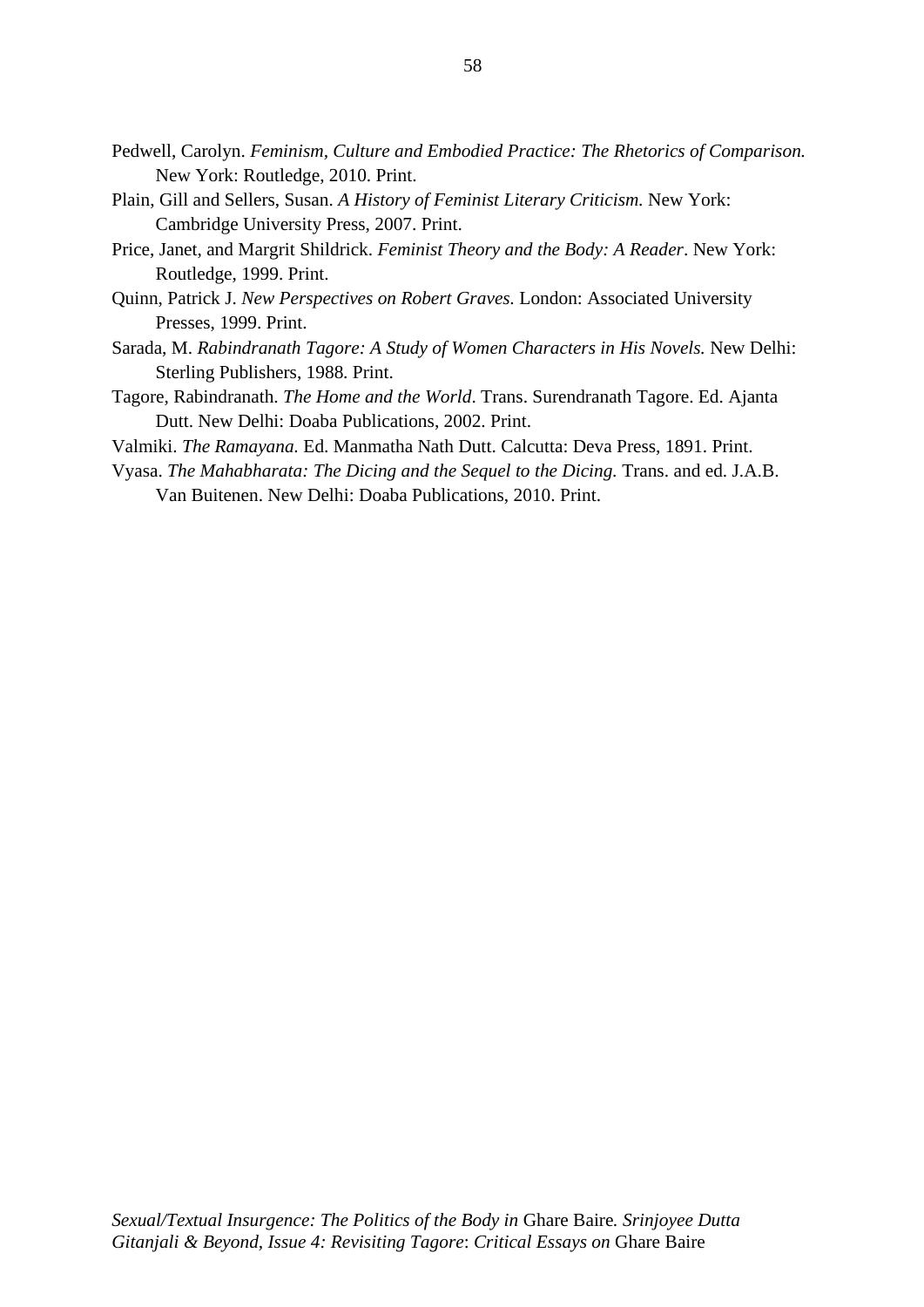# The Woman Question: Politics of Gender and Space in Rabindranath Tagore's *Home and the World* (*Ghare Baire*, 1916)

### Paromita Mukherjee

## Abstract:

The focus of this essay is on Tagore's portrayal of the emerging educated woman of late nineteenth and early twentieth-century India, as illustrated through Bimala in *Home and the World*. Bimala is the product of the new patriarchy, who is in the process of 'becoming' the new woman without ever quite succeeding. In this emerging patriarchy, the nationalist agenda had incorporated the woman question and the reality of women was constructed by a nationalist discourse. Women were reminded of a structure embedded in the traditional past which also happened to be a nationalist invention and as such very selective and even exclusionary. The power structure of this discourse and the control it exercised can be traced in Tagore's text. Of course one has to note here that Indian nationalist discourse, like any other discourse, was never a homogeneous one, and it kept evolving as it does even today. In the Indian nationalist discourse, especially in the extremist versions, many women like Bimala became pawns in the overarching nationalist scheme that tapped into the traditional idea of 'Shakti' or 'The Mother' to address the 'woman question'. The failure of Bimala to become the 'new woman' reflects Tagore's reservations regarding the construction of this ideal by the new patriarchy and the nationalist movement.

## The Socio-Historic Background and the Text

In late nineteenth and early twentieth century India, in spite of educational opportunities among certain sections of women, the patriarchal discourse was never really challenged. Educated women were made to believe that all their endeavours were ultimately directed towards the greater good of the husband, or the male counterpart, or the society, or the country in general. Education was not seen as a means for women to achieve independence, to express their individuality, to question patriarchal authority or to acquire self-awareness. If we look back into the history of women's struggle for education and empowerment, we will find that the effort was contained within the parameters of certain traditional gender roles. Mary Wollstonecraft, in *A Vindication of the Rights of Woman* (1792), had argued that if women are to be held morally and legally responsible, then their rational faculty must be developed, and better educated women will become improved mothers, interesting wives and companions, and more responsible citizens. Wollstonecraft's defence was a starting point, but gender roles were still defined, keeping in mind the benefits of a society that was patriarchal in nature. The 'woman question' was further raised in nineteenth-century Britain by eminent intellectuals like John Stuart Mill in *The Subjection of Women* (1869), and the ideas travelled to the British colonies like India, where 'modernisation' had begun.

The infiltration of western ideas in the early nineteenth century had given a jolt to India's traditional way of life, shocking people into a new kind of awareness and a sense of urgency. As Radha Kumar points out in *The History of Doing*, the Indian bourgeois society that was

*The Woman Question: Politics of Gender and Space in Rabindranath Tagore's* Home and the World*. Paromita Mukherjee Gitanjali & Beyond, Issue 4: Revisiting Tagore*: *Critical Essays on* Ghare Baire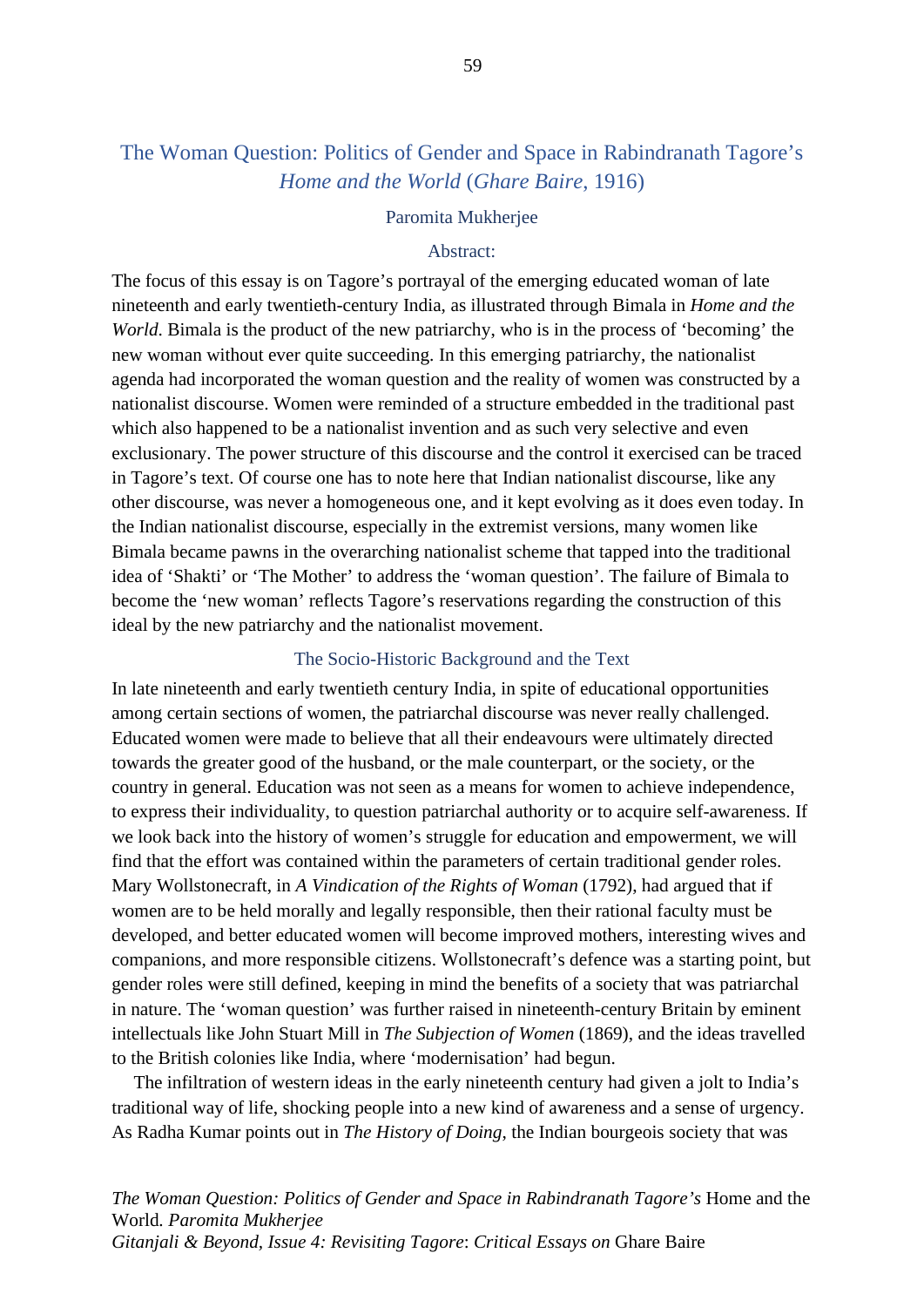developing under Western domination, 'sought to reform itself, initiating campaigns against caste, polytheism, idolatry, animism, purdah, child-marriage, sati and more, seeing them as elements of a "pre-modern" or primitive identity.'<sup>[1](#page-66-0)</sup> Eminent figures like Rammohan Roy, and Henry Derozio, and, later on, Ishwarchandra Vidyasagar, were passionately executing social and educational reforms, particularly for women. However, issues related to women suddenly disappeared from the agenda of the public debate towards the end of nineteenth century and the discourse of nationalism seemed to take precedence. In his essay, 'The Nationalist Resolution of the Women's Question,' Partha Chatterjee mentions that from the late nineteenth century onwards, 'questions regarding the position of women in society do not arouse the same degree of passion and acrimony as they did only a few decades before' and 'the overwhelming issues now are directly political ones – concerning the politics of nationalism'. [2](#page-66-1) The politics of nationalism 'glorified' the traditions of India and 'fostered conservative attitude towards social beliefs and practices,' thus stalling the movement towards modernisation.<sup>[3](#page-66-2)</sup> A large number of women got involved in the nationalist movements. The nationalist movement had given the women the task of becoming 'the Mothers of the Nation' and for many young nationalists, 'the worship of Kali, Durga, and Chandi became incumbent' as they thought that the 'mother' would help smooth their 'path to nationalist martyrdom'. [4](#page-66-3) Chatterjee argues that the 'woman's question' was not ignored by the ideology of the nationalist politics and instead was resolved in 'complete accordance with its preferred goals'. [5](#page-66-4) These preferred goals were to incorporate the women's struggle for emancipation into the nationalist struggle for independence. The new woman, in the ideological configuration of nationalist politics, now became a product of a new patriarchy.

The reform movements had already set in motion the process of redefining the spheres of the public and the private. A new set of patriarchal gender-based relations were being constructed. Thus late nineteenth-century India witnessed the emergence of the new woman in bourgeois society, and she also became a part of the nationalist movement. This kind of thought and action gave rise to a body of literature that portrayed liberal and educated women characters at the end of the century, but they needed the agency of a patriarchal discourse. While some literature produced during the late nineteenth century and the early part of the twentieth century was explicitly political, the style adopted by Rabindranath Tagore was subtle. His idea of the 'new woman' or the 'modern woman' was explored in both domestic and national contexts. Malashri Lal, in her introduction to *Tagore and the Feminine*, comments that Tagore was 'to express as well as subvert the equations assumed in the Mother-Nation parallel, especially in his fiction' but the lyrics of his patriotic songs seem to convince many that the 'feminine principle is the aura under which the loyal sons of the

*The Woman Question: Politics of Gender and Space in Rabindranath Tagore's* Home and the World*. Paromita Mukherjee*

*Gitanjali & Beyond, Issue 4: Revisiting Tagore*: *Critical Essays on* Ghare Baire

<span id="page-66-0"></span><sup>1</sup> Radha Kumar, *The History of Doing* (New Delhi: Zubaan, 1993) 7-8.

<span id="page-66-1"></span><sup>2</sup> Partha Chatterjee, The Nationalist Resolution of the Women's Question', *Recasting Women: Essays in Colonial History* edited by Kumkum Sangari and Sudesh Vaid (New Delhi: Zubaan, 1989) 233.

<span id="page-66-2"></span><sup>&</sup>lt;sup>3</sup> Chatterjee 234.

<span id="page-66-3"></span><sup>4</sup> Kumar 45.

<span id="page-66-4"></span><sup>5</sup> Chatterjee 237.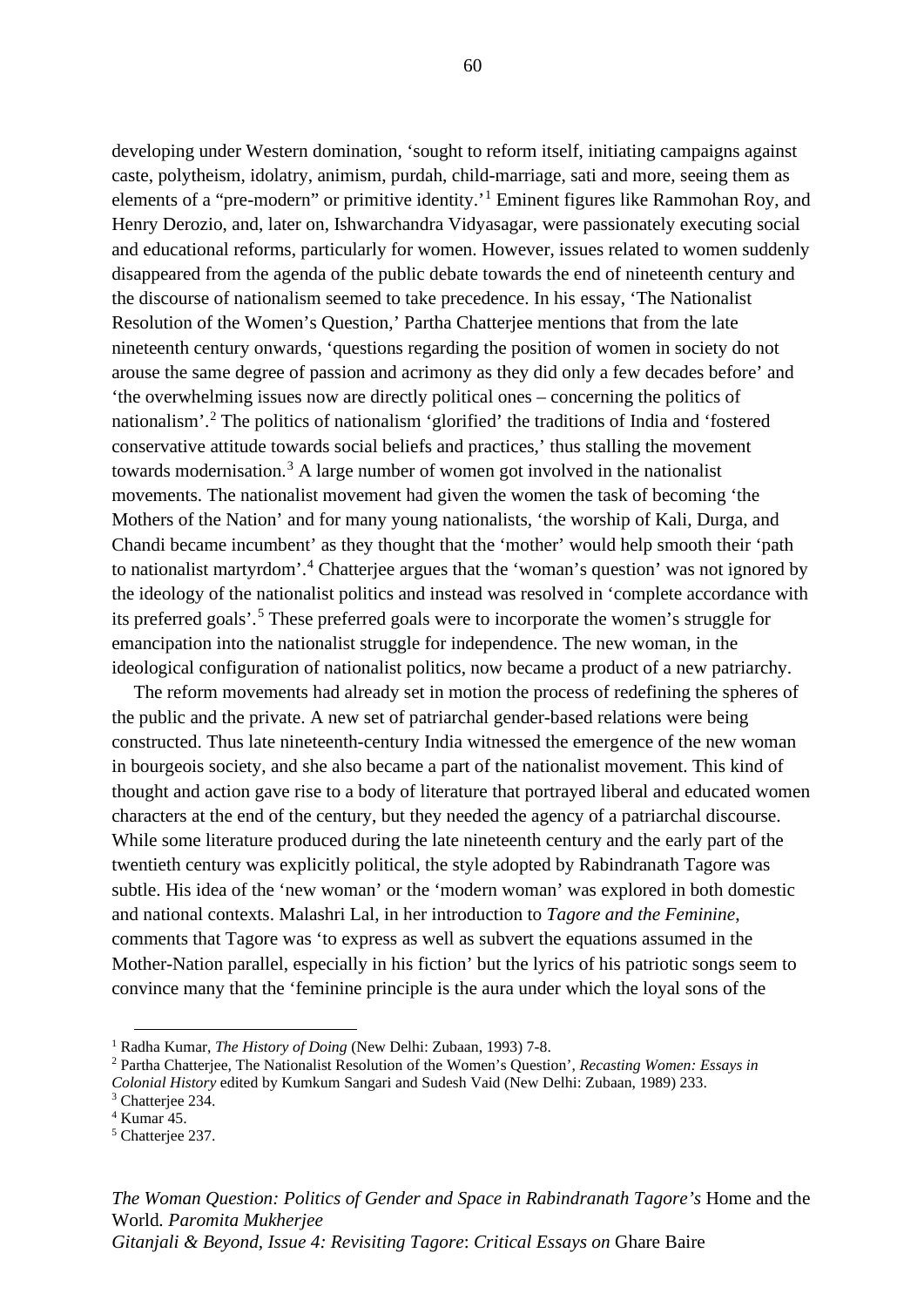nation would pursue the path of sacrifice in honour of the Mother'. [6](#page-67-0) Chandrava Chakravarty and Sneha Kar Chaudhury, in *Tagore's Idea of New Women*, further argue that 'Tagore was deeply confused in his understanding and hence representations of women' and thus, in his works, women become 'the site of conflicting positioning and perceptions, a battleground of the discursive and the real, the sensual and the sublime, the gross and the ideal.<sup>'[7](#page-67-1)</sup> However, one must note that Tagore's works spanned several decades and his ideas and views about women also underwent significant changes. As Rajasri Basu concludes in her introduction to *Women and Tagore*, 'A more conservative, stereo-typed image of women in his earlier writings led to a "modern woman" in the middle period finally paving the way for a mature, autonomous, independent woman in the later years.'[8](#page-67-2)

In this essay, I will focus on Tagore's portrayal of the emerging educated woman of late nineteenth-and early twentieth-century India, as illustrated through Bimala in *Home and the World*. I will analyse, along the lines of Partha Chatterjee's argument, that Bimala is the product of the new patriarchy, who is in the process of 'becoming' the new woman but never quite succeeds. In this emerging patriarchy, the nationalist agenda had incorporated the woman question and had developed another way of viewing the reality of women. This reality was constructed by a nationalist discourse, where a set of new ideas was not imposed on women and instead women were reminded of the structure embedded in the traditional past. This past also happened to be a nationalist invention and as such very selective and even exclusionary. In his essay 'The Order of Discourse,' Michel Foucault argues that in every society, 'the production of discourse is at once controlled, selected, organised and redistributed by a certain number of procedures whose role is to ward off its powers and dangers, to gain mastery over its chance events, to evade its ponderous, formidable materiality.'[9](#page-67-3) Employing Foucault's observation, I will also show that the power structure of the discourse and the control it exercises can be traced in Tagore's text through the ideas propagated by the character, Sandip, a representative of the new patriarchy. Of course one has to note here that Indian nationalist discourse like any other discourse was never a homogeneous one, and it kept evolving as it does even today. Sandip tempts Bimala to follow the ideas generated by the new patriarchy, but Bimala fails to do so. In the Indian nationalist discourse, especially in the extremist ones, many women like Bimala become pawns in the overarching nationalist scheme that taps into the traditional idea of 'Shakti' or 'The Mother' to address the 'woman question'. The failure of Bimala reflects Tagore's reservations regarding the construction of the 'new woman' by the new patriarchy and the nationalist movement.

*The Woman Question: Politics of Gender and Space in Rabindranath Tagore's* Home and the World*. Paromita Mukherjee Gitanjali & Beyond, Issue 4: Revisiting Tagore*: *Critical Essays on* Ghare Baire

<span id="page-67-0"></span><sup>6</sup> Malashri Lal, Introduction, *Tagore and the Feminine: A Journey in Translation* (New Delhi: Sage Publications India, 2015) xxx.

<span id="page-67-1"></span><sup>7</sup> Chandrava Chakravarty and Sneha Kar Chaudhuri, *Tagore's Idea of New Women: The Making and Unmaking of Female Subjectivity* (New Delhi: Sage Publications India, 2017) 7.

<span id="page-67-2"></span><sup>8</sup> Rajasri Basu, *Women and Tagore: Recreating the Space in New Millennium* (New Delhi: Abhijeet Publications, 2012) 11.

<span id="page-67-3"></span><sup>9</sup> Michel Foucault, 'The Order of Discourse', *Untying the Text: A Post-structuralist Reader* edited by Robert J. C. Young (London: Routledge & Kegan Paul, 1981) 52.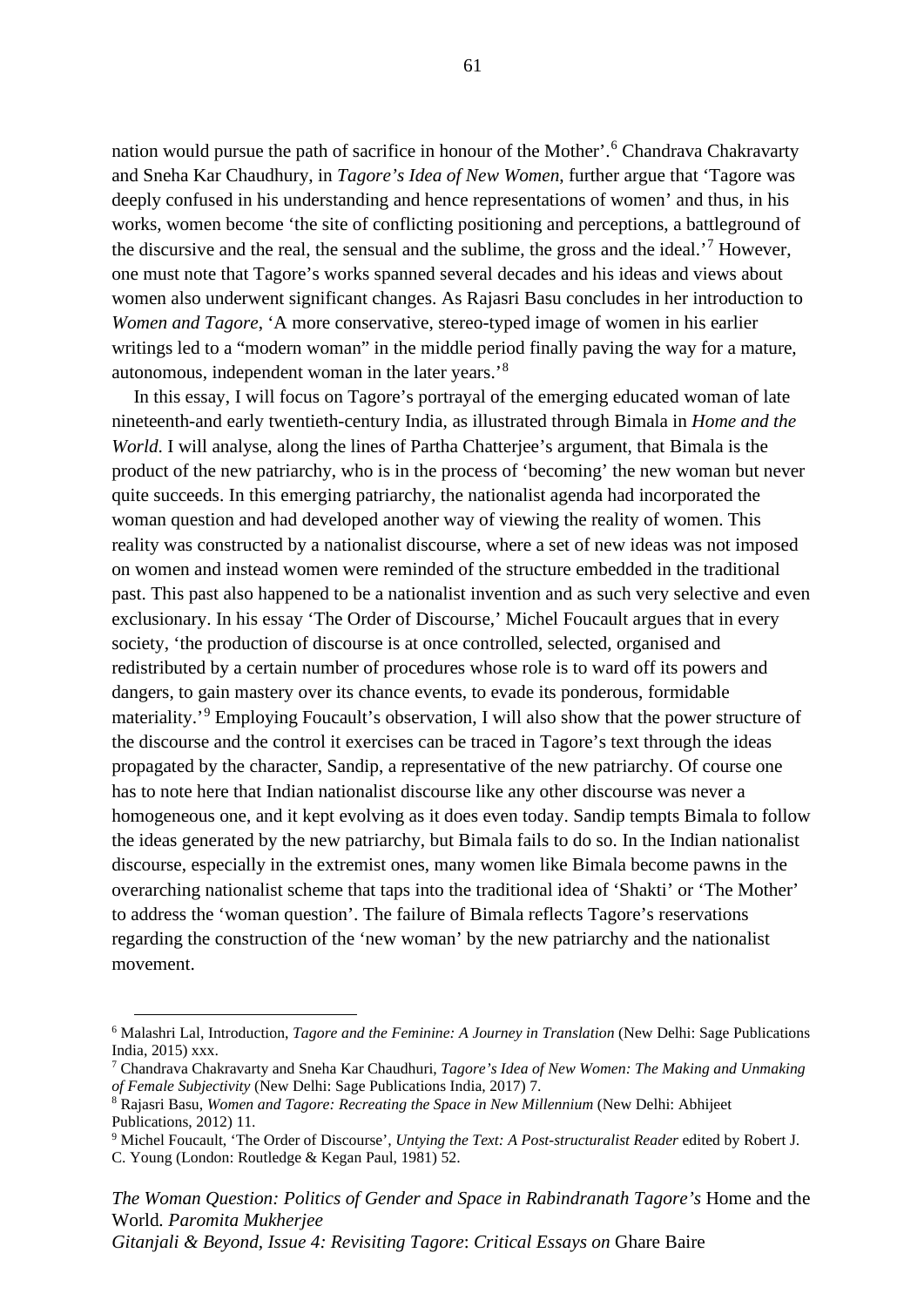*Home and the World* was published serially in a journal called 'Sabuj Patra' (green leaf) from April 1915 to March 1916. It is a novel that portrays a tumultuous period in the history of Bengal during the anti-partition movement in 1905 – a protest condemning the action of the British Raj in dividing Bengal into two sections with Hindu and Muslim majorities in each section. This soon led to the Boycott and *Swadeshi* movements in Bengal. Tagore's narrative revolves around three main characters: Bimala, Nikhilesh, and Sandip. While Nikhilesh belongs to the educated upper-class landed gentry, Sandip, Nikhilesh's college friend, is a *swadeshi* extremist, an ardent activist of the nationalist movement. Nikhilesh's wife Bimala, unlike most women of her time, has received a western education. Bimala, with her husband's encouragement and support, decides to enter the public world. She gets swept off her feet by the passion and intensity of Sandip, and she is almost hypnotised by him. The narrative is told from the point of view of these characters, and highlights the process of intense self-examination that they go through. As a result, we get a composite, multidimensional perspective of each character and event in the narrative as opposed to a third person linear narrative where one has to depend on the narrator's perspective. Tagore provides an innovative way of doing justice to the complexity of the human relationships in the novel where the female protagonist gets a voice too. It helps us to trace the evolution of each of the characters, and provides a platform for the interaction of the public and the private worlds. Chatterjee points out that unlike women of Europe, for Indian women, 'the new idea of womanhood was sought to be actualized' in the private sphere instead of the public, and this 'change can be constructed only out of evidence left behind in autobiographies, family histories, religious tracts, literature, theatre, songs, paintings and such other cultural artefacts' that depict life at home.<sup>[10](#page-68-0)</sup> In this context, it is interesting to note that Tagore gives Bimala the autobiographical voice that shows her struggle, which in turn, becomes symbolic of the dilemma of a certain section of women of Bengal who like Bimala felt trapped into the perplexity of tradition and modernity. Both Nikhilesh and Sandip try to construct Bimala's identity in their own ways, but ultimately both remain unsuccessful.

## The Public and the Private: Politics of Freedom, Space and Boundary

The Indian nationalist ideology, while trying to break away from colonial dominance, had included certain notions of what constituted the material and spiritual, in its nationalist project. During the late nineteenth century, the Indian nationalists had argued that it was 'not desirable to imitate the West in anything other than the material aspects of life' as the East was quite rich in its spiritual domain.<sup>[11](#page-68-1)</sup> As Chatterjee points out, the material/spiritual dichotomy, in the discourse of nationalism, now became analogous to the outer/inner polarity, which finally led to the separation of the social space into '*ghar* and *bahir*, the home and the world'.<sup>[12](#page-68-2)</sup> While the 'world' was associated with the male, the external and practical or material interests, the 'home' became associated with the female, the internal and spiritual

<span id="page-68-0"></span><sup>&</sup>lt;sup>10</sup> Chatterjee 250.

<span id="page-68-1"></span><sup>&</sup>lt;sup>11</sup> Chatteriee 237.

<span id="page-68-2"></span><sup>&</sup>lt;sup>12</sup> Chatterjee 238.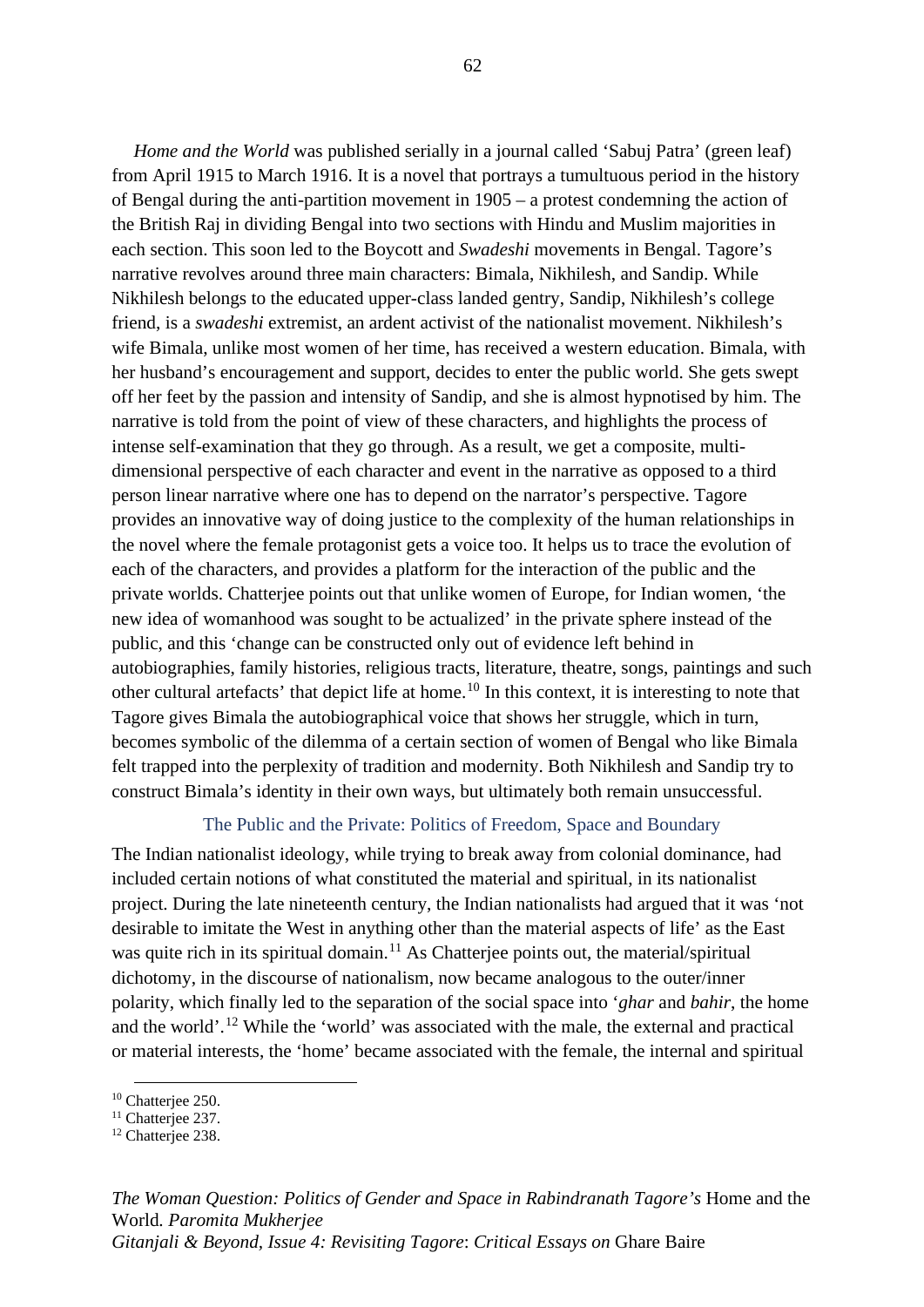interests. Thus, adhering to the traditional patriarchy, the social roles were identified according to gender to 'correspond with the separation of the social space into *ghar* and bahir'.<sup>[13](#page-69-0)</sup> Chatterjee argues that one needs to look beyond the apparent conservatism of these roles and instead focus on the transformation of these notions that were taking place under the nationalist ideology. The colonisers had subjugated the Indians by their 'superior material culture' but had failed to colonise 'the inner, essential identity [...] the spiritual culture'.<sup>[14](#page-69-1)</sup> According to Chatterjee, the nationalist paradigm did not dismiss modernity but attempted 'to make modernity consistent with the nationalist project' within which the women's question is answered.[15](#page-69-2) Tagore in *The Home and the World* seems to show that the nationalist project may attempt to resolve the 'women's question', but true emancipation needs a different channel.

*The Home and the World* explores a quest for freedom, the domains being both the public and the private worlds. While Nikhilesh seeks freedom from ignorance and rigid orthodox ideas, Sandip's quest is for freedom of his country from British rule. Bimala, on other hand, has been granted freedom by her husband to participate in the public sphere, so that she gets an opportunity to utilise her education for the service of the nation. But she is not fully prepared to deal with the complexities of the outside world. She says, 'My husband had a great wish that I would step outside the inner chambers. One day I said to him, "I don't need the world outside." He said, "The world outside may be in need of you."'[16](#page-69-3)

Bimala's struggle, therefore, was to find freedom from her own inner inhibitions, which no doubt were fostered by her upbringing in the rigid orthodoxy of a traditional patriarchal society. Bimala also shows a deep attachment to her traditional role as the 'ultimate' authority in the private sphere. She even refuses to go to Calcutta with Nikhilesh, because she is afraid of losing her current position of authority in the household. As she wonders whether she will ever get back her rightful place if she returns from Calcutta, Nikhilesh assures her that she might not even want it as life will have other things to offer. But Bimala is not ready to let go and tells herself: 'Men really don't understand these things very well. They don't know how significant the positions in the inner-chambers are since they live and breathe the air outside' (224). In this sense, she is also in need of freedom from her attachment to the private sphere. Her awareness of the public life, and her journey to self-knowledge, was not initiated by a desire to contribute to the nationalist movement; rather it was initially fuelled by her infatuation with Sandip's eloquence, and his grand ideas and visions for the country. As a result, she finds herself disillusioned when Sandip's true motives become known to her. The novel begins and ends with Bimala's autobiographical entries, and by contrasting the two sections, the readers can locate the kind of transformation that Bimala undergoes.

*The Woman Question: Politics of Gender and Space in Rabindranath Tagore's* Home and the World*. Paromita Mukherjee*

<span id="page-69-0"></span><sup>&</sup>lt;sup>13</sup> Chatteriee 239.

<span id="page-69-1"></span><sup>&</sup>lt;sup>14</sup> Chatteriee 239.

<span id="page-69-2"></span><sup>&</sup>lt;sup>15</sup> Chatterjee 240.

<span id="page-69-3"></span><sup>16</sup> Rabindranath Tagore's *Ghare Baire* 1916; *The Home and the World* translated by Sreejata Guha, *The Tagore Omnibus* Volume 1 (New Delhi: Penguin, 2005) 221. Subsequent references to this work will be included in parentheses in the text.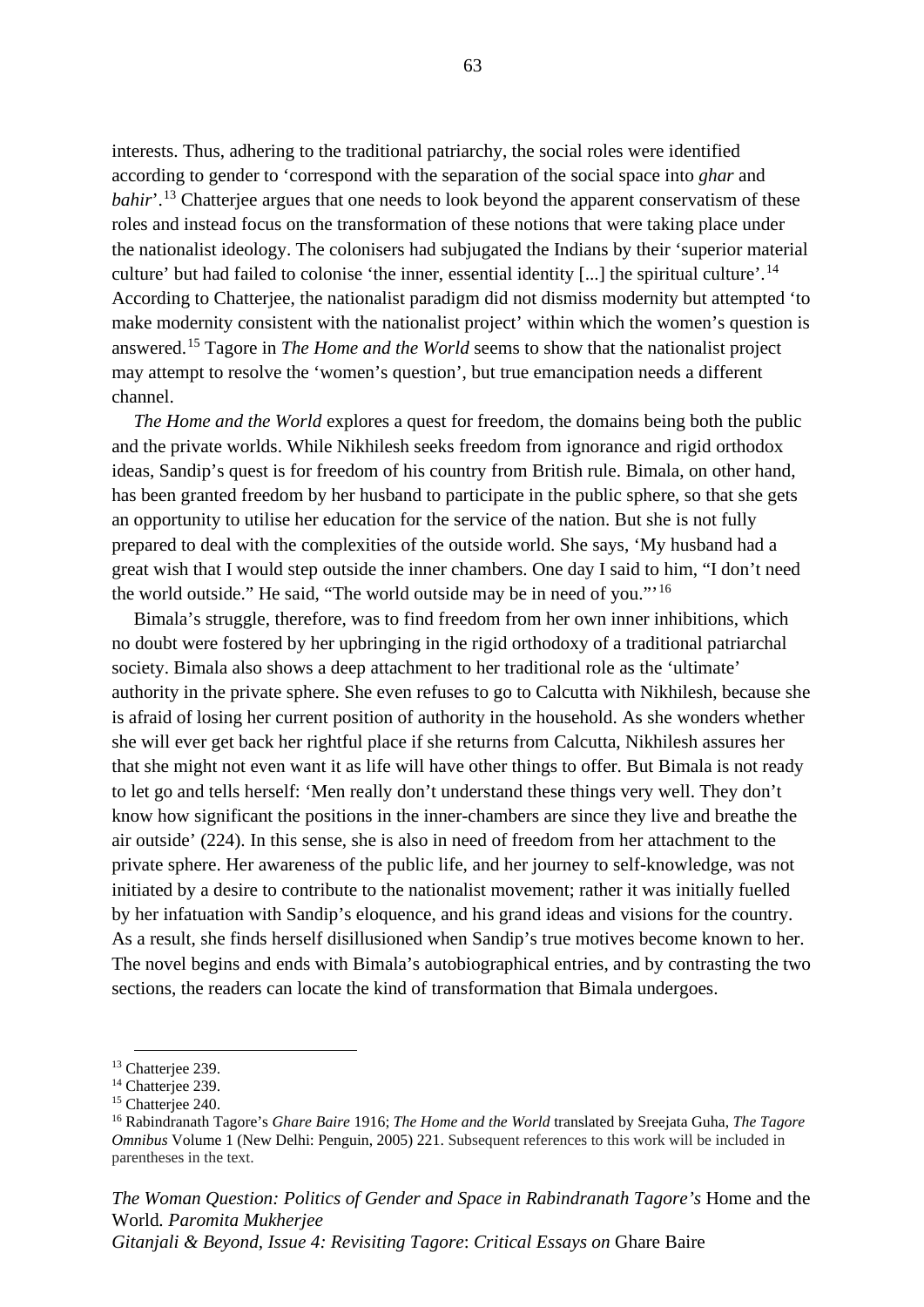Bimala's first account reflects her idea of beauty, chastity, tradition, and modernity. She describes her mother, who, without questioning her position in the society, happily catered to the gender role that was pre-assigned to her. Her mother's generation seemed to be unconcerned with the state of the outside world, and they did not desire any role beyond the private sphere. Bimala's questioning begins with her entry into her husband's household:

The family I married into was very orthodox. Here, some rules were as old as the Mughals and some were even older, set by Manu and Parashar. But my husband was very modern in his outlook. He was the first in his family to be highly educated [...] He dared to transgress the bounds of conformity. So, when he appointed Miss Gilby as my companion and tutor, tongues started wagging at home and outside, and yet, my husband's will won in the end. (214-15)

Bimala is critical of the traditional rules and welcomes change in the attitudes of people. She appreciates her husband's modern outlook, but she herself is still quite grounded in tradition. At the beginning of the novel she says: 'I was his princess and my place was beside him; but it was a greater joy to take my place at his feet' (215). This shows her subservience to her husband's wishes, and her desire to serve him, out of the ideas of devotion and love ingrained within her. In spite of her education, what seems to be lacking is the willingness to break away from the traditionally defined roles.

Westernisation of Bengali women threatened the traditional way of life in the nineteenth century. It was taken up virtually in every form of communication and 'to ridicule the idea of a Bengali woman trying to imitate the way of a European woman or *memsahib* [...] was a sure recipe to evoke raucous laughter and moral condemnation in both male and female audiences.'[17](#page-70-0) In the later part of the century, the criticism of manners, that is, of new forms of clothing like blouses, jackets, petticoats and shoes, and use of western cosmetics and jewellery, is something that we see in Tagore's novel as well, when the sister-in-law of Bimala condemns her: 'It is shameful how you have gone and decked your body up like it's a novelty shop!' (218). Even when we see that some women may be supportive of these fashionable trends in traditional households, it should be noted that such support is guided by an agenda of keeping the men of the house happy. Bimala's grandmother-in-law didn't like the clothes that Nikhilesh bought for Bimala from the foreign stores but did not oppose:

But she felt that men were bound to have some such idiosyncrasies that were quite silly and a mere waste. There was no way of restraining them, but it was important to see that it didn't lead them to total destruction. If my Nikhilesh didn't deck up his wife, he'd have done the same to another woman. So, every time a new dress arrived for me, she called my husband and riled and teased him merrily. Gradually her taste changed too. Thanks to this unholy age of modernism, a day came when her evenings would be incomplete unless her granddaughter-in-law read her stories from English books. (223)

For Bimala's grandmother-in-law, what seemed more important was keeping Nikhilesh interested in Bimala, so that his fancies would not waver away towards courtesans like the other men in the family. Bimala's education and fashion were perceived by the other women

<span id="page-70-0"></span><sup>&</sup>lt;sup>17</sup> Chatterjee 240.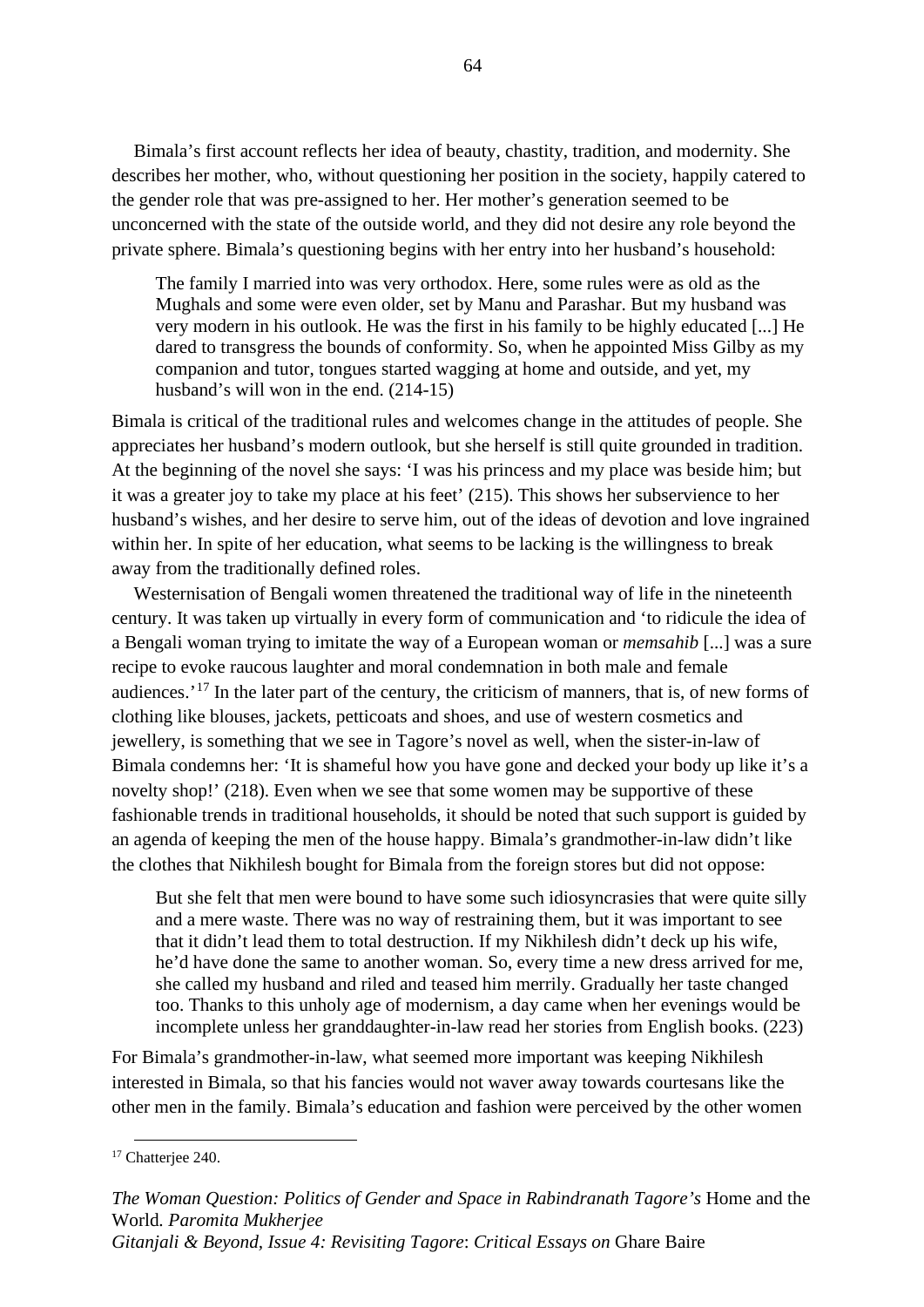in the house as merely Nikhilesh's passing fancy. His noble intentions did not hold any significance for them.

In the novel, Tagore portrays Nikhilesh as an almost unreal character, who has highly liberal and elevated ideas regarding women's role in the private and public world. Nikhilesh gives Bimala the freedom to participate in the outer world, because he wanted her to be his equal in the public sphere. He says, as Bimala recounts, 'I would like you to be mine in the world out there. We need to settle our accounts in that space' (221). Even when Nikhilesh becomes aware of the growing attraction between Bimala and Sandip, he does not put a stop to it because 'he values love only when given out of free will and is open to competition with the outside world and not as an obligation or under duress'.<sup>[18](#page-71-0)</sup> He was even prepared to walk away from his marriage, if Bimala's life in the public world did not include him:

I shall not lose faith; I will wait [...] when Bimal has left the home behind, the rules binding her to those boundaries no longer operate. Once she reconciles with the unfamiliar world, and comes to an agreement with it, I shall see where my place lies. If [...] there is no room for me, then I will know that everything I lived with it for all these years was a lie [...] If that day comes, I will not protest; slowly and silently I will move away. (244)

Nikhilesh is supportive not only of women's education and their entry into the public sphere, but he is also prepared for the consequences of their free choices, and independent decisions. Although Mary Wollstonecraft had identified virtue and morality as one of the outcomes of women's education, Tagore shows that Nikhilesh does not want to impose any standards of virtue on Bimala. Nikhilesh is portrayed as a person who would allow his wife to search for her own identity, without any moral boundaries.

Late nineteenth-century Bengali society suffered from the ideological confusion regarding what to accept and what not from the West. However, along with the formation of the discourse of nationalism in the latter half of the century, 'an attempt was made to define the social and moral principles for locating the position of women in the "modern" world of the nation'.<sup>[19](#page-71-1)</sup> Chatterjee quotes Bhudev Mukhopadhyay's nationalist answer to the problem, which was keeping women separated in the society because if they continuously eat, drink, converse and travel with men outside their home, their manners may become 'coarse' and be devoid of any 'spiritual' qualities.<sup>[20](#page-71-2)</sup> The point was hammered home that in the Arya system, 'the wife is a goddess', whereas, in the European system, she is a 'partner and companion'. [21](#page-71-3) In the new norm for organising family life and determining conduct for women of the 'modern' world, the 'home was the principal site for expressing the spiritual quality of the national culture, and women must take the main responsibility of protecting and nurturing this quality' and they must not lose their 'essentially spiritual' virtues.<sup>[22](#page-71-4)</sup>

*The Woman Question: Politics of Gender and Space in Rabindranath Tagore's* Home and the World*. Paromita Mukherjee Gitanjali & Beyond, Issue 4: Revisiting Tagore*: *Critical Essays on* Ghare Baire

<sup>18</sup> Krishna Kripalani, *Tagore: A Life* (New Delhi: National Book Trust, 1985) 149.

<span id="page-71-1"></span><span id="page-71-0"></span><sup>&</sup>lt;sup>19</sup> Chatterjee 241.

<span id="page-71-2"></span><sup>&</sup>lt;sup>20</sup> Chatterjee 242.

<span id="page-71-3"></span><sup>&</sup>lt;sup>21</sup> Chatteriee 243.

<span id="page-71-4"></span><sup>&</sup>lt;sup>22</sup> Chatterjee 243.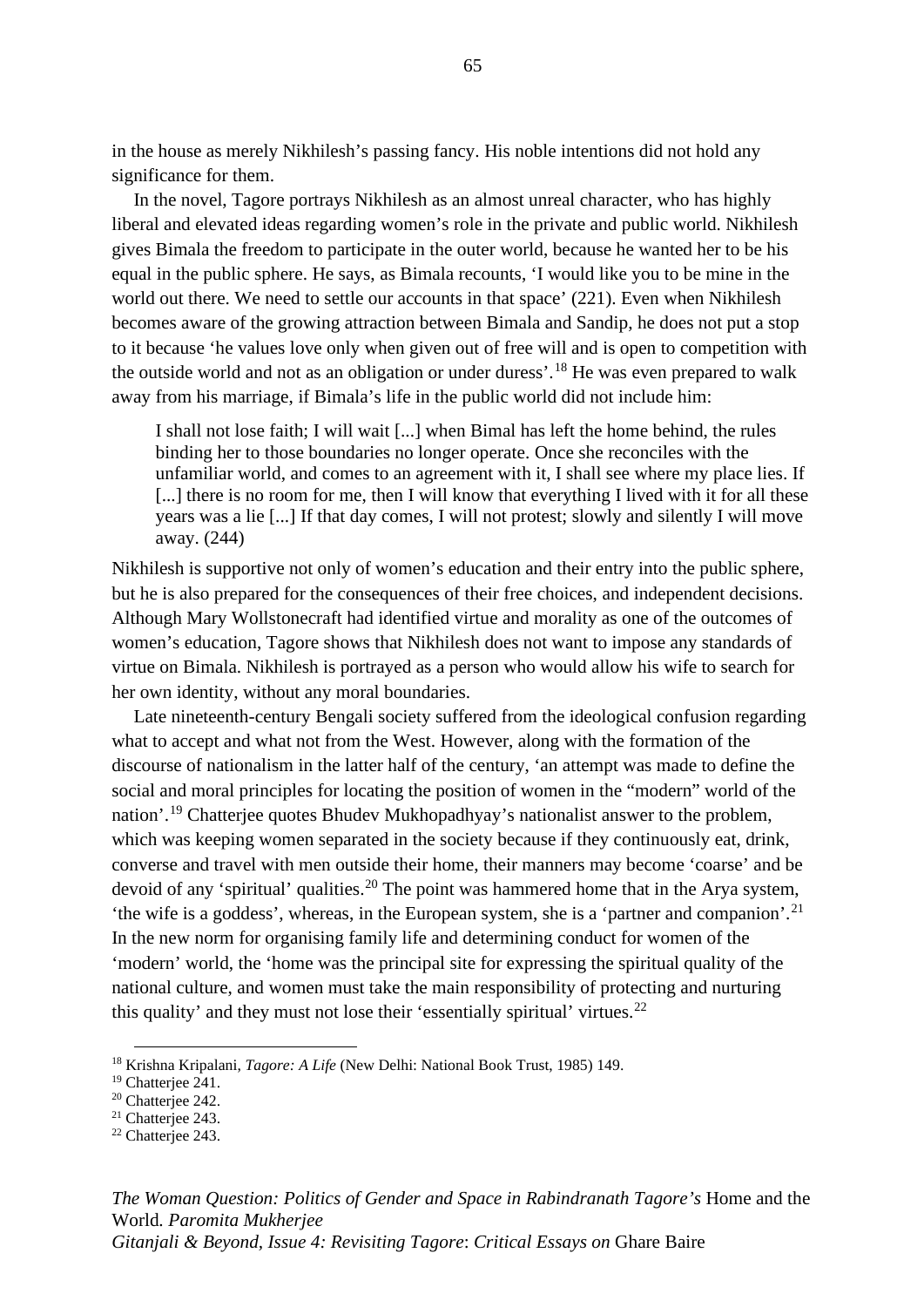In *Personality* (1917), which is a structured exposition of Tagore's spiritual thoughts, he provides an answer to the confusion of the society regarding the role and position of the modern women through his piece on 'Woman'. Here Tagore is critical of the western woman's 'restlessness' and instead advocates the 'passive' and 'self-sacrificing' qualities of women as naturally nurturing 'mothers' of their race.<sup>[23](#page-72-0)</sup> He clearly states that 'domestic life' should not be the only option for women and their lives should be full of concrete 'human activities' and not merely 'abstract efforts to organize'.<sup>[24](#page-72-1)</sup> Tagore's objective is unambiguous: 'Woman should use her power to break through the surface and go to the centre of things.' [25](#page-72-2) He further invokes a call for action: 'She must restore the lost social balance [...] The time has come when woman's responsibility has become greater than ever before, when her field of work has far transcended the domestic sphere of life.'[26](#page-72-3) In his short story 'Apachirita' or 'Woman Unknown' (published in 1914), Tagore had portrayed, in Kalyani, a character who is not only liberal minded, independent and educated, but has also decided not to marry and confine herself in the domestic space, and instead respond to a greater mission, which she calls 'my mother's command', the reference being to her motherland.<sup>[27](#page-72-4)</sup> She has decided to dedicate her life to a noble project – women's education in her country.

In *Home and the World*, Tagore shows that the involvement in the public sphere should not induce women to neglect the private world. Bimala, misguided under the spell of Sandip, takes her private life for granted, and almost like a thief, she steals from her husband's treasury. For the perceived good of the public world, she betrays her private world. She realises her mistake when it is already too late and her journey towards self-awareness has taken an irreversible course:

I had failed to separate my home from the world. Today I have robbed my home, and therefore robbed the land; for this sin, my home was lost to me in the same instant that my land slipped away from me. Had I gone begging in order to serve the country, and even lost my life before completing my service, that incomplete service would have been accepted by God as obeisance. But theft was no worship – how would I hand this to my country? (342-43)

Eventually, Bimala acquires self-knowledge and breaks out of the spell of the words that Sandip casts on her. She sees beyond the façade that Sandip had created, and during that process, she gets assistance from Amulya, another activist of the nationalist movement, who was also manipulated by Sandip. The novel highlights the necessity and importance of striking the right balance between the private and public sphere, a message that is pertinent even today.

*The Woman Question: Politics of Gender and Space in Rabindranath Tagore's* Home and the World*. Paromita Mukherjee*

*Gitanjali & Beyond, Issue 4: Revisiting Tagore*: *Critical Essays on* Ghare Baire

<span id="page-72-0"></span><sup>23</sup> Rabindranath Tagore, *Selected Essays* (Kolkata: Rupa, 2004) 226-27.

<span id="page-72-1"></span><sup>24</sup> Tagore, *Selected Essays* 228-29.

<span id="page-72-2"></span><sup>25</sup> Tagore, *Selected Essays* 229.

<span id="page-72-3"></span><sup>26</sup> Tagore, *Selected Essays* 232.

<span id="page-72-4"></span><sup>27</sup> Rabindranath Tagore, 'Woman Unknown'; *Aparichita* 1914, translated Meenakshi Mukherjee, *Selected Short Stories* edited by Sukanta Chaudhuri (New Delhi: Oxford University Press, 2000) 230.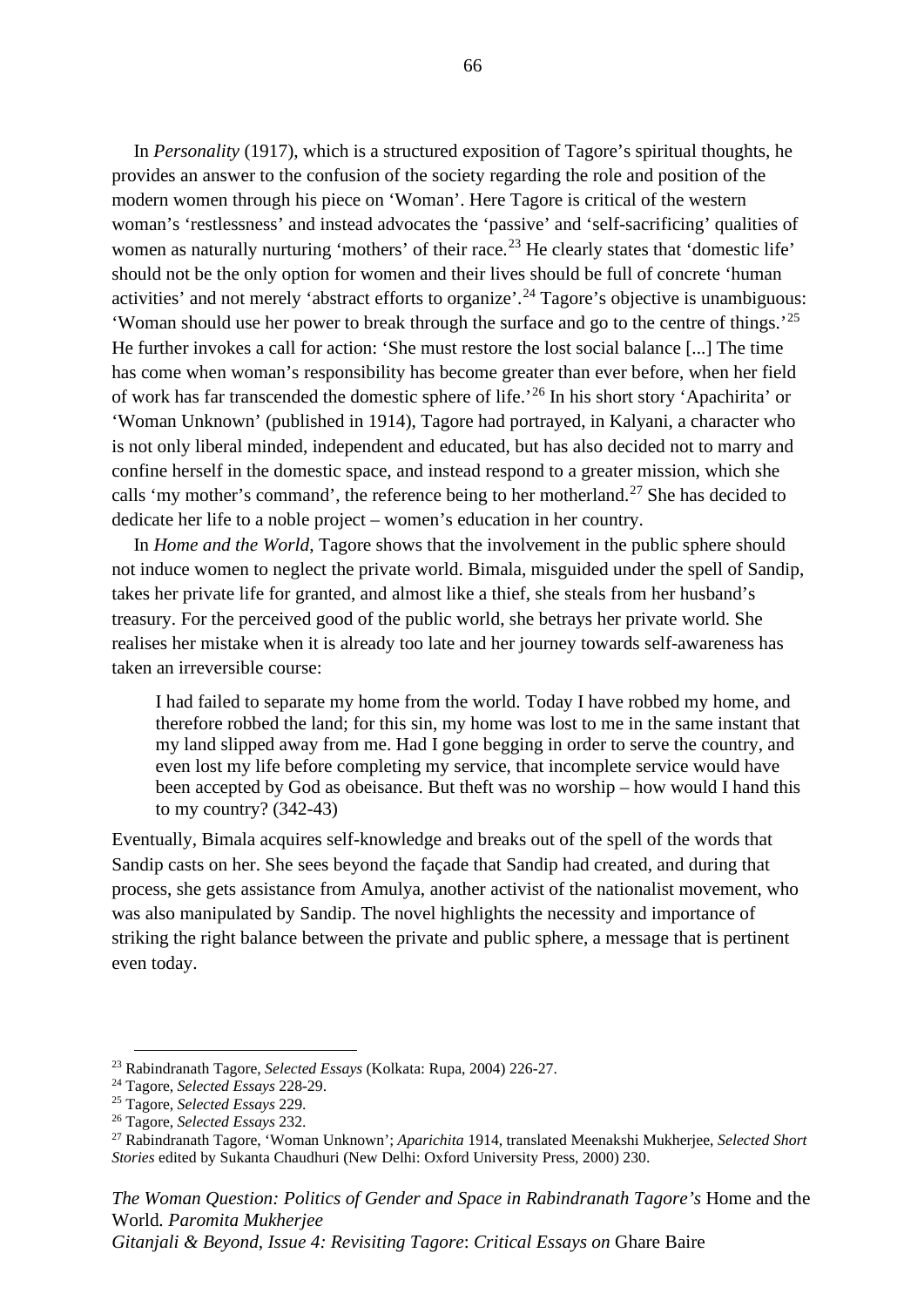## Gender, Myth and Nation

The nationalist project, while trying to resolve the women's question, had created the idea of the 'new' woman which was a product of the 'new' patriarchy that had started defining the role of the modern Indian woman. Keeping Foucault's argument in mind, we can see that during this time in India, the construction of the 'new woman' was controlled, organised and distributed through several channels by the powerful nationalist discourse. Nationalism had incorporated several elements from the tradition, but they were reconstructed to suit the changing modern world. As Chatterjee points out, 'the new woman of nationalist ideology was accorded a status of cultural superiority to the westernised women of the wealthy parvenu families' and the new woman was expected to attain 'a superior national culture' through her own efforts and 'newly acquired freedom'. [28](#page-73-0) One goal of the nationalist ideology was to make women culturally refined through formal education. According to Chatterjee, it is this particular nationalist construction of 'both emancipation and self-emancipation of women' that explained why 'the early generation of educated women themselves so keenly propagated the nationalist idea of the "new woman"'.<sup>[29](#page-73-1)</sup> Women now had a new social responsibility that at the same time moved them both towards emancipation and legitimate subordination under the new patriarchy. Chatterjee argues that this patriarchy, like any other hegemonic force, combined authority and subtle persuasion that was 'expressed most generally in an inverted ideological form of the relation of power between the sexes: the adulation of woman as goddess or as mother'.<sup>[30](#page-73-2)</sup> This ideological form along with 'mythological inspiration' became an overriding trait of femininity in the new woman, highlighting the 'spiritual' qualities of 'self-sacrifice, benevolence, devotion, religiosity, etc.'[31](#page-73-3)

Bengali nationalism, by the turn of the century, had started embracing extremism, and during the *swadeshi* movement in Bengal, women's participation in nationalist activities had increased. Revolutionary groups had started developing a 'goddess-centred nationalist rhetoric' where 'anti-British feeling was imbued with a Hindu nationalism in which Kali was repeatedly invoked'.<sup>[32](#page-73-4)</sup> Worshipping of Durga and Kali was one way of emphasising the 'energy, nature and action: prakriti and the martial aspects of shakti, which can be both protective, as in Durga, and erotically destructive, as in Kali'.<sup>[33](#page-73-5)</sup> This led to the creation of new mother images that became influential in the mainstream discourse and started defining 'new spaces for women'. [34](#page-73-6) Thus women's role in nationalist struggles was determined by the mother image and power of 'Shakti.' Myths related to Shakti were reconstructed into the idea of Mother India, and this rebuilding of the image also facilitated the women's space as a safe one in the public domain. Twentieth century had witnessed a major change in the role of

*The Woman Question: Politics of Gender and Space in Rabindranath Tagore's* Home and the World*. Paromita Mukherjee Gitanjali & Beyond, Issue 4: Revisiting Tagore*: *Critical Essays on* Ghare Baire

<span id="page-73-0"></span><sup>&</sup>lt;sup>28</sup> Chatteriee 245.

<span id="page-73-1"></span><sup>&</sup>lt;sup>29</sup> Chatteriee 246.

<span id="page-73-2"></span><sup>&</sup>lt;sup>30</sup> Chatterjee 248.

<span id="page-73-3"></span><sup>&</sup>lt;sup>31</sup> Chatterjee 249.

<span id="page-73-4"></span><sup>32</sup> Kumar 44.

<span id="page-73-5"></span><sup>33</sup> Kumar 45.

<span id="page-73-6"></span><sup>34</sup> Kumar 47.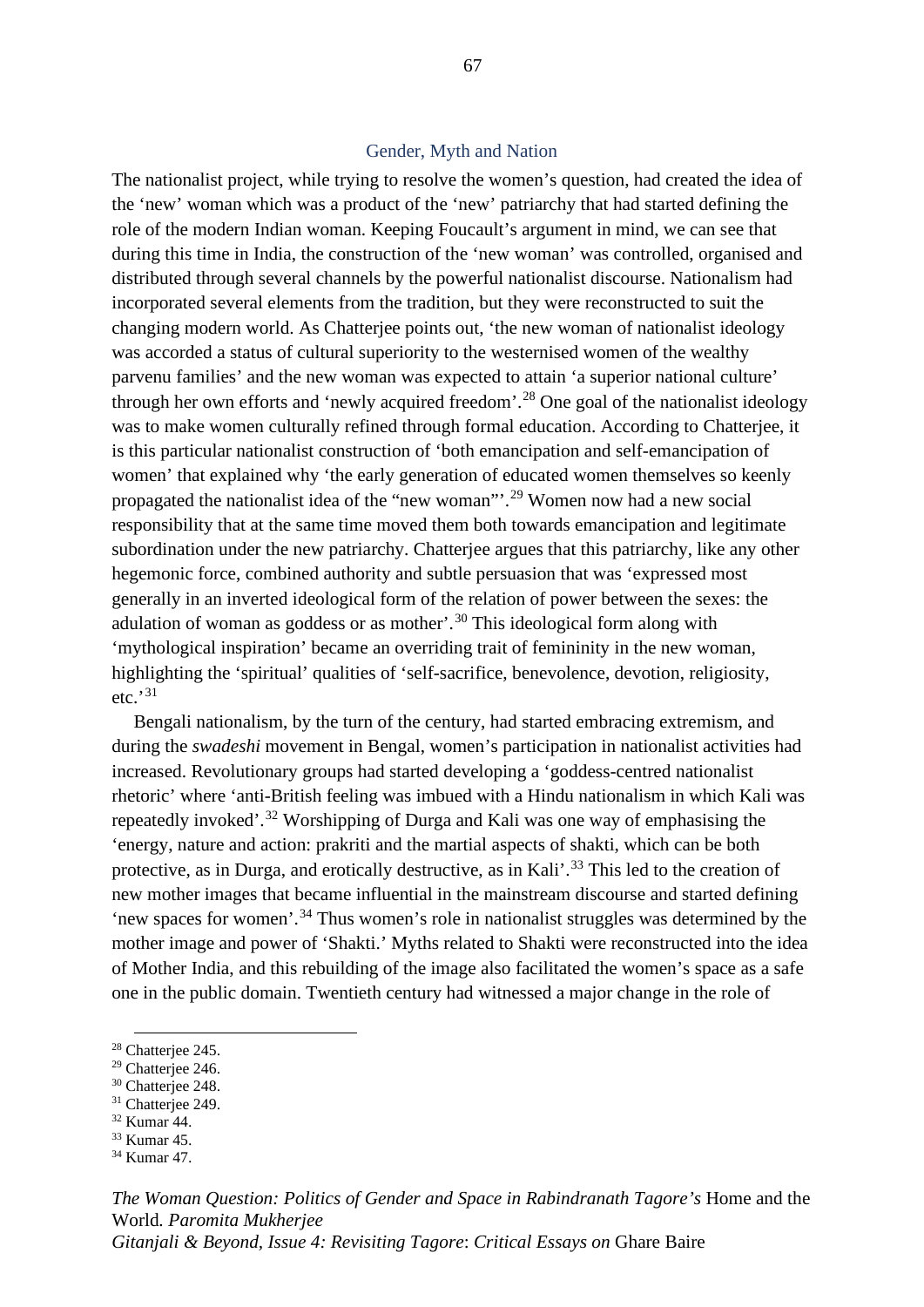women across the world. Western women had started participating actively in domestic and international politics, and they had begun to enter the work force in various capacities, especially later during the two world wars, as air-raid wardens, spies, decoders, etc. The scenario in India was different. In India, participation in the nationalist movement seemed to pave the way for women to attain a space in the public realm. The movement gave them a chance to be a part of something greater and more meaningful than their everyday ordinary domestic existence.

In *The Home and the World*, by the turn of the century, Tagore shows that true emancipation for women needs to come from within, and women must learn to choose what to incorporate into their identity. The novel identifies the idealistic and opportunistic overtones of the nationalist movement. Not everyone involved in the movement was guided by a desire to serve the nation; some were in it for their own vested interests. Sandip is portrayed as a person who is more interested in projecting a glamorous persona, and impressing people with his vision and eloquence, which added to the delusional aspect of the movement. To this end, his involvement in the movement was self-serving. Sandip does not shy away from espousing the concept of 'free love', and of the necessity of women to let go of their attachments to their husbands and their chastity, in order to be able to serve the nation more effectively. As Mihaela Gligor points out, Tagore in this novel 'dramatizes how exploitation, violence and killing become ritual acts when the individual sacrifices his/her self to an abstraction, and nationalism is put on a pedestal, sacrificing righteousness and conscience'. [35](#page-74-0) The evidence is in Tagore's other writings as well. In his essay on 'Nationalism,' Tagore writes that the ideals that take form in social institutions must regulate 'passions and appetites for the harmonious development' of humans and help them 'cultivate disinterested love' for fellow creatures.<sup>[36](#page-74-1)</sup> He argues that if ideologies and revolutions drift away from the everyday realities, then they tend to become empty, dangerous and problematic. Sandip, although he begins as a captivating revolutionary figure, soon loses his way. Instead of continuing dispassionate and disinterested action, as Krishna advices Arjuna to follow in *The Bhagavat Gita*, Sandip stoops to personal gains.

Towards the end of the first autobiographical entry of Bimala, there is mention of a debate between Nikhilesh and Sandip. While Nikhilesh argues in favour of truth, knowledge, and clarity, Sandip promotes emotion, impulse, and imagination. When Sandip defends the *Vande Mataram* mantra identifying the nation with mother goddess, he identifies men with dry logic and intellect, and women with elemental passion and intuition (235-36). Bimala falls prey to this masculine-feminine stereotype, even to the extent of accepting the mystifying '*shakti*', that is an almost divine power of a woman in the images of 'Mother Nature, Mother Shakti and Mother Mahamaya' and 'Kali' (282, 285). It appears that Bimala's deep-seated yearning for power, and her admiration for Sandip's rugged manliness, makes her accept the mythical

<span id="page-74-0"></span><sup>35</sup> Mihaela Gligor, 'The Woman, the Country, and the World in Rabindranath Tagore's View', *Women and Tagore: Recreating the Space in New Millennium* edited by Rajasri Basu (New Delhi: Abhijeet Publications, 2012) 90.

<span id="page-74-1"></span><sup>36</sup> Tagore, *Selected Essays* 251.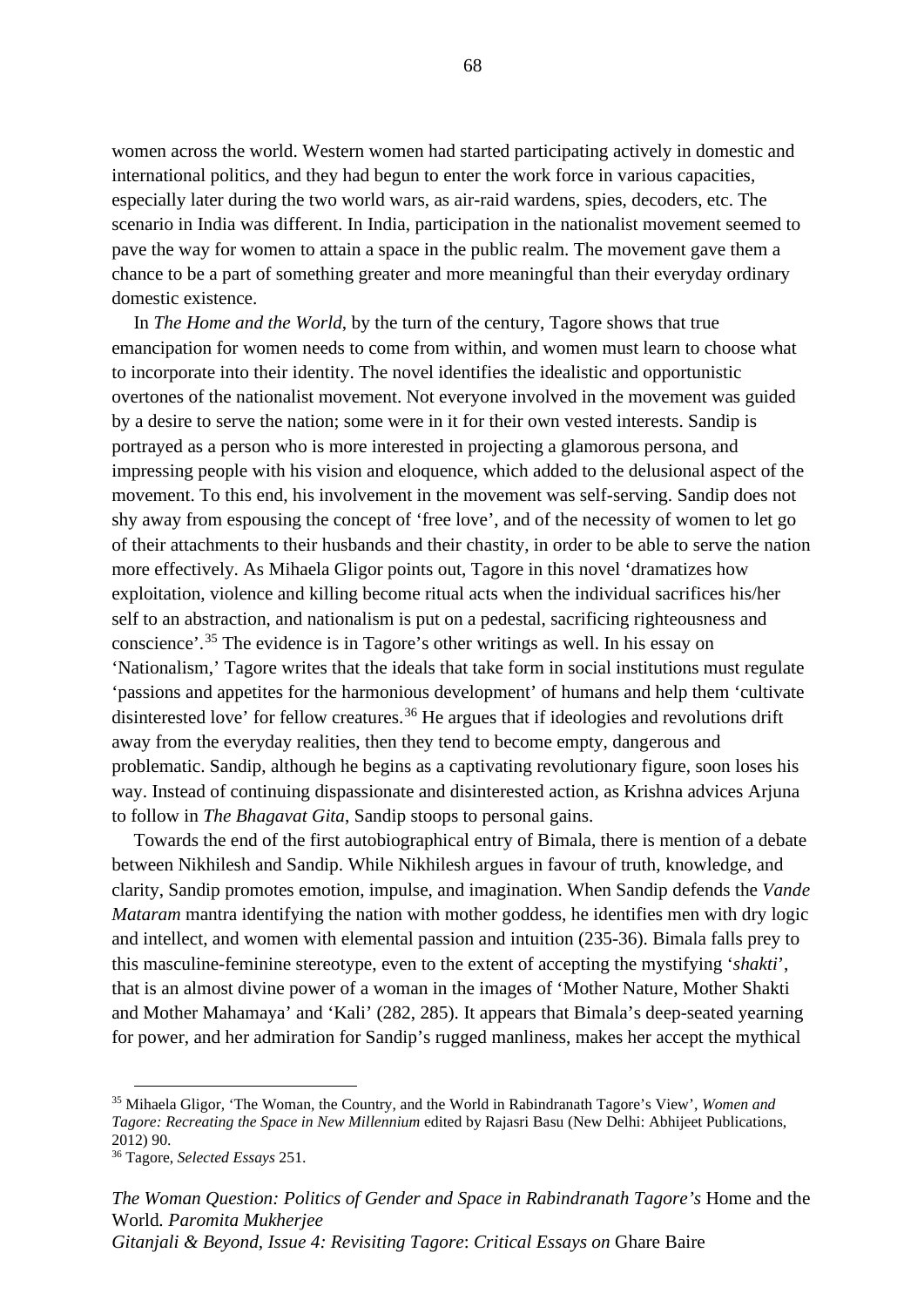shakti stereotype, renamed as 'Queen Bee' by Sandip (249). Bimala felt that she needed to prove to Sandip how powerful she was:

In his eyes I was Shakti – the goddess of power! With his powers of articulation, he had explained to me time and again that the supreme Shakti revealed itself to different people in the form of a special person. (301)

Sandip plays on her inherent weaknesses and lack of awareness, and temporarily gains her unwavering faith, which subsequently induces Bimala to steal from her husband's treasury.

In the novel we find a lot of intertextuality that draws attention to the goal that the new patriarchy intended for women. Bimala not only reads English novels, but also has convinced the aged grandmother-in-law into enjoying their translated versions. Sandip also gives some Western novels to Bimala which contained 'advanced' views on gender relations, and certainly Sandip's intention is not inspired by his love of literature, as he discusses 'exchange of English and Vaishnav poetry', but by his desire of seduction, and of moulding and initiating Bimala to 'free love' (271). One has to wonder why Bimala feels the need to suddenly hide the 'modern' book within a volume of the nineteenth-century American poet, Longfellow, when Sandip enters the room (256). Had the patriarchal discourse decided which books were recommended reading for women, and had some books been identified as clearly dangerous for the female mind and thus forbidden? Sandip tells Bimala not to shy away from reading such books, but that advice means to serve his end only. Sandip also draws arguments from the ancient Indian epic, *The Ramayana*. He claims that Sita could not have maintained her chastity and would have succumbed to passion if a virile character like Ravana had kept her in close proximity and not in the distant woods (284). This brings to mind how Satyajit Ray adapted the novel for his film *Ghare Baire* in 1985, where the title of the film blazes on the screen and fire rages all around the title signifying burning in the home as well as outside. Ray reworks the myth of Sita emerging from fire as a proof of her chastity through the emergence of Bimala on the screen for the first time. He shows the receding of fire followed by Bimala's voice stating that she has just stepped out of the fire.

Bimala's journey from the private world into the public sphere reflects a departure from the traditional gender roles. The novel highlights the need for women to overcome their inner inhibitions and participate in the outer world, but at the same time suggests that a balance between the private and the public sphere is necessary for women's growth and emancipation. Blind adherence to either tradition, represented by the 'home', or to revolution, represented by the 'world', is seen as problematic by Tagore. Nationalism, no doubt, had played an important role in women's emancipation in India as it drew women out of their homes into the world outside. Tagore seems to have been troubled by the exploitative, and often reckless, nature of the nationalist movement, and wanted to caution women about the pitfalls of becoming seduced by the glamour and apparent promise of the movement. Tagore positions the two male protagonists in stark contrast to each other. While Nikhilesh is contemplative, philosophical, non-aggressive, and respectful of others' autonomy, Sandip is exactly the opposite. Sandip's character represents the masculine stereotype whereas Nikhilesh's character seems to suggest an alternative form of masculinity. Both Sandip and

*The Woman Question: Politics of Gender and Space in Rabindranath Tagore's* Home and the World*. Paromita Mukherjee Gitanjali & Beyond, Issue 4: Revisiting Tagore*: *Critical Essays on* Ghare Baire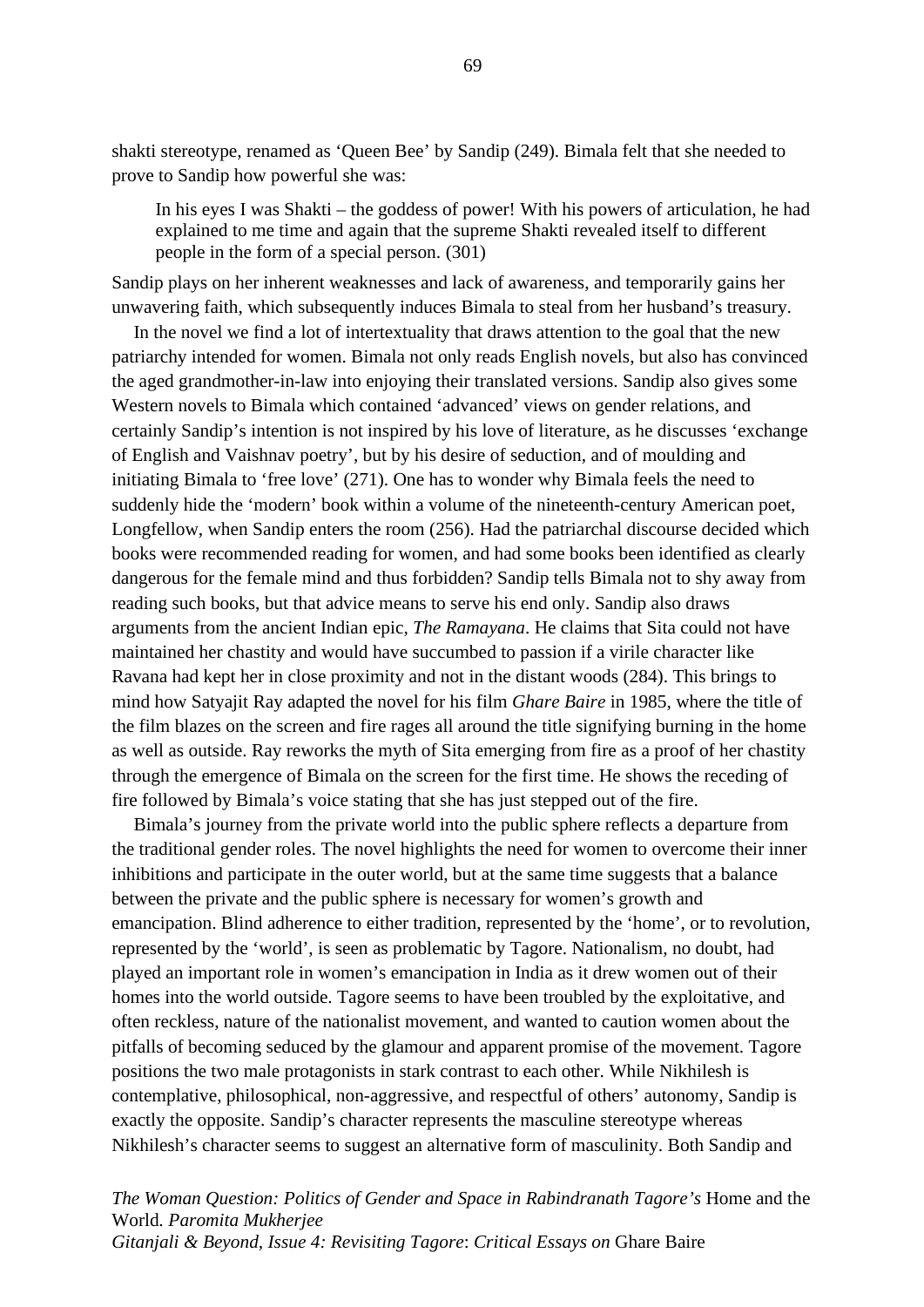Nikhilesh desire Bimala to come out in the public sphere as each try to construct the new woman. But neither is able to bring about the required emancipation in her. Bimala never quite becomes the 'new woman'.

The novel ends with Nikhilesh severely injured but not yet dead. There is an amusing story about a juvenile reader who had written to Tagore enquiring about the fate of Nikhilesh, to which he had replied: 'There is no doubt that the condition of Nikhilesh is extremely critical. But he might still be saved if he is treated by a really good doctor such as Nilratan Sarkar'.<sup>[37](#page-76-0)</sup> In the novel, Tagore describes the scene in evocative language:

'A palanquin and a doolie drew into the gates. Doctor Mathur walked beside the palanquin. The estate manager asked, 'Doctor, what do you think?'

The doctor said, 'Can't say for sure. Serious head injury.' 'And Amulyababu?' 'He took a bullet in the chest. He is no more.' (394)

Tagore had deliberately left the novel open-ended, perhaps to let the readers decide whether Bimala gets a second chance or not. Ray, in his film, gets rid of the ambivalent ending and shows the death of Nikhilesh with certainty. The film ends with Bimala's image transforming from wearing a coloured sari to a white one, signifying widowhood**.** The widowhood that Ray casts on Bimala is perhaps her inevitable fate like that of the other women in the family. In the novel, Tagore does not show Bimala having any children of her own. The closest she comes to being a mother is when Amulya refers to her as elder sister. Symbolically, she loses her child at the end of the novel and is on her way to becoming a widow. Her life becomes no different than that of her sister-in-law, regarding whom she had expressed antagonistic feelings throughout. Under the new patriarchy, she was on her way to becoming the 'new woman' but her progress is hindered by the false essentialisms of the ideology imposed upon her by both Sandip and Nikhilesh, that had put her initiation in process. She is trapped within the power structure of the patriarchal nationalistic discourse.

Tagore argued for women's autonomy through his works and constructed new female images to inspire the future generations. In his works, he portrayed different women characters who actively participate in the public sphere. They acquire education, but still need to make the transition from naivety to maturity. I have argued elsewhere that Tagore has shown a reversal of the culturally constructed ideas of masculinity and femininity in the context of his story 'Woman Unknown' which was published two years before *Home and the World*. In that story, Tagore shows the female protagonist Kalyani as beautiful and charming, but lacking 'the other feminine tags such as coyness, quietude, delicacy, timidity, and so on'; while the male protagonist in the story is shown as 'obedient, anxious, indecisive, and

<span id="page-76-0"></span><sup>37</sup> Sanjukta Dasgupta, Sudeshna Chakravarti, and Mary Mathew, *Radical Rabindranath: Nation, Family and Gender in Tagore's Fiction and Films* (New Delhi: Orient Blackswan, 2013) 149. Sir Nilratan Sarkar (1861- 1943) was a famous Indian doctor who was also a philanthropist and a supporter of the *swadeshi* movement.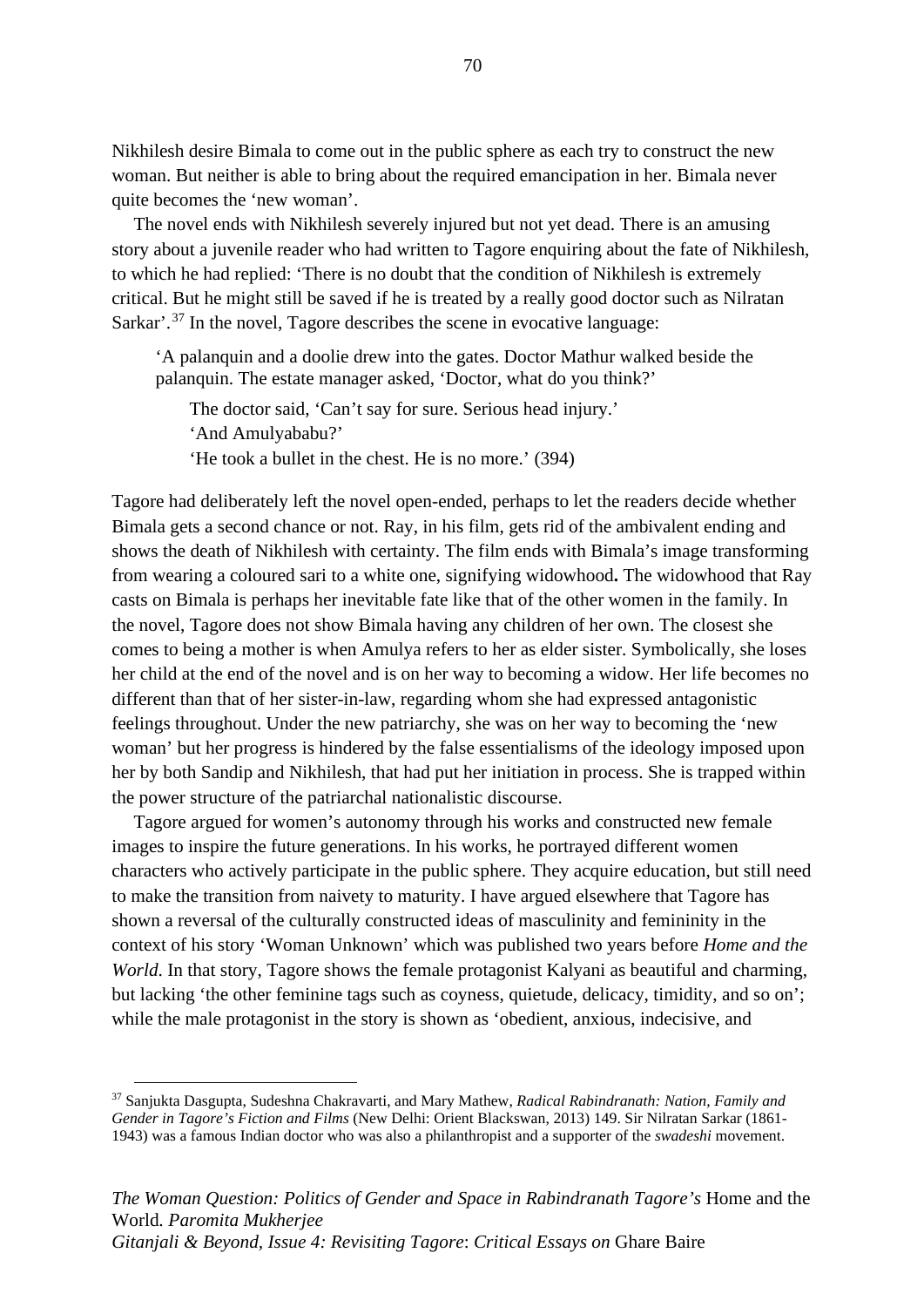fantasy-prone,' Kalyani is 'rebellious, fearless, resolute, and practical'.<sup>[38](#page-77-0)</sup> Kalyani is encouraged by her father, whereas Bimala is encouraged by her husband and also by her husband's friend. Just like Bimala, Ela in Tagore's last novel *Four Chapters* (*Char Adhyay*, 1934), is a victim of manipulation and exploitation in the name of love, freedom, and nationalism. While Tagore shows active participation of women in the political sphere in some of his other works, we do not see the complete materialisation of a female political voice in *Home and the World*. His objective seems to be to highlight the exploitation of naive women who were being drawn into the glamour and prospects of the public sphere for the first time. These ideas are pertinent even for the modern Indian woman of the twenty-first century. As the gender roles continue to evolve, and the traditional and patriarchal notions of what constitutes 'masculine' or 'feminine' undergo transformation, these ideas assume more significance. What Tagore seemed to stress, which is as valid now as it was a hundred years ago, is that the entry of women into the public sphere should be guided by education, information and clear judgement, and not be dictated solely by passions or emotions. The case of Bimala serves to remind us that all the participants of any revolutionary movement may not necessarily have the best interests of the country or its people at heart, and certain self-serving, corrupt people may take advantage of unsuspecting newcomers.

## Works Cited

- Basu, Rajasri (ed.) *Women and Tagore: Recreating the Space in New Millennium.* New Delhi: Abhijeet Publications, 2012.
- Chakravarty, Chandrava, and Sneha Kar Chaudhuri (ed.) *Tagore's Idea of New Women: The Making and Unmaking of Female Subjectivity*. New Delhi: Sage Publications India, 2017.
- Chatterjee, Partha. 'The Nationalist Resolution of the Women's Question.' *Recasting Women: Essays in Colonial History*. Ed. Kumkum Sangari and Sudesh Vaid. New Delhi: Zubaan, 1989. 233-53.
- Dasgupta, Sanjukta, Sudeshna Chakravarti, and Mary Mathew. *Radical Rabindranath: Nation, Family and Gender in Tagore's Fiction and Films*. New Delhi: Orient Blackswan, 2013.
- Foucault, Michel. 'The Order of Discourse.' *Untying the Text: A Post-structuralist Reader*. Ed. Robert J. C. Young. London: Routledge & Kegan Paul, 1981. 48-79.
- *Ghare Baire*, dir. Satyajit Ray, perf. Victor Banerjee, Soumitra Chatterjee and Swatilekha Sengupta, NFDC, 1985.
- Gligor, Mihaela. 'The Woman, the Country, and the World in Rabindranath Tagore's View.' *Women and Tagore: Recreating the Space in New Millennium.* Ed. Rajasri Basu. New Delhi: Abhijeet Publications, 2012. 87-97.

Kripalani, Krishna. *Tagore: A Life*. New Delhi: National Book Trust, 1985.

Kumar, Radha. *The History of Doing: An Illustrated Account of Movements for Women's* 

*The Woman Question: Politics of Gender and Space in Rabindranath Tagore's* Home and the World*. Paromita Mukherjee Gitanjali & Beyond, Issue 4: Revisiting Tagore*: *Critical Essays on* Ghare Baire

<span id="page-77-0"></span><sup>&</sup>lt;sup>38</sup> Paromita Mukherjee, 'The Strangeness Within: Gender and Identity in Tagore's Short Story, "Woman Unknown"', *Women and Tagore: Recreating the Space in New Millennium* edited by Rajasri Basu (New Delhi: Abhijeet Publications, 2012) 18.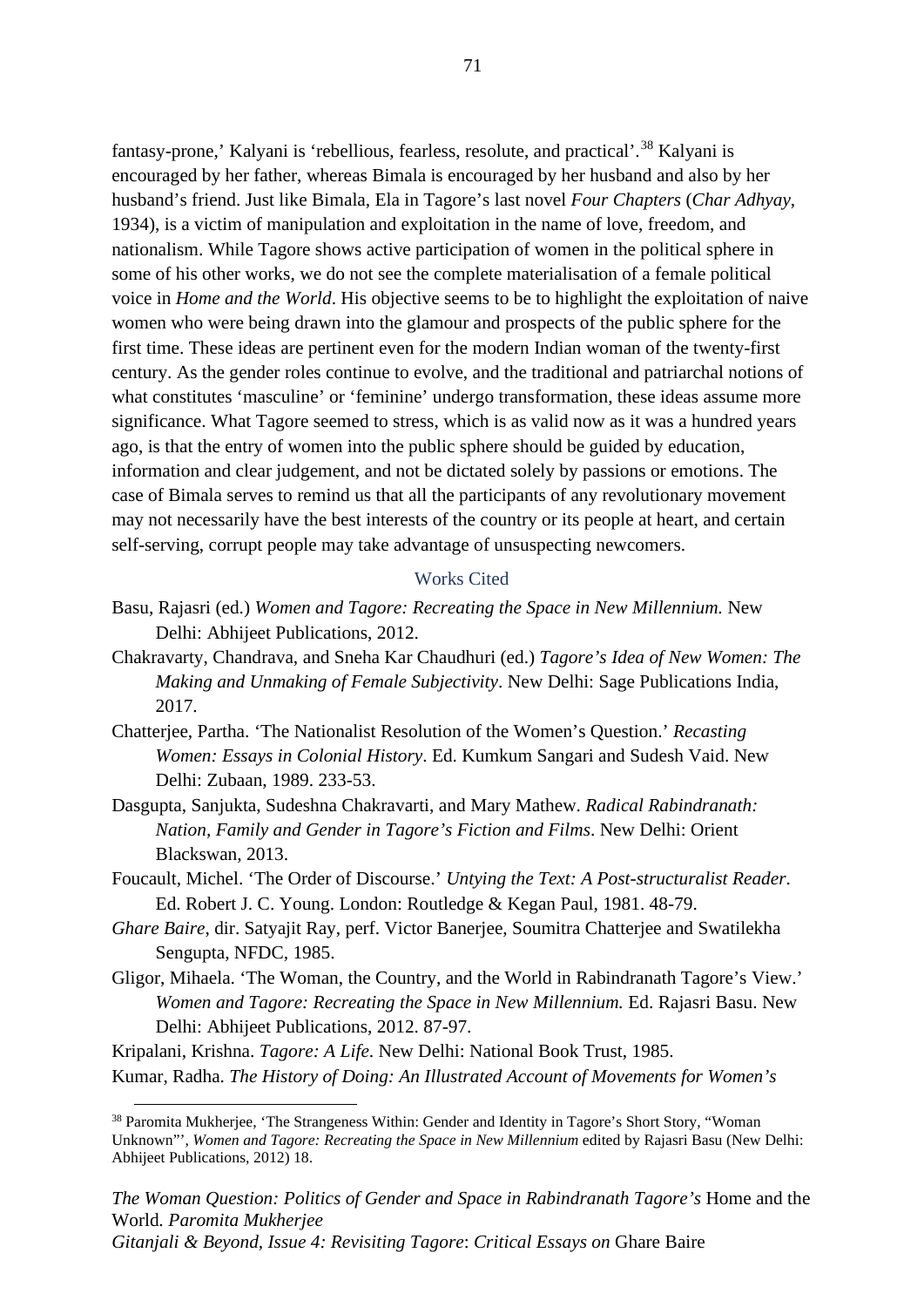*Rights and Feminism in India, 1800-1990*. New Delhi: Zubaan, 1993.

- Lal, Malashri (ed.). *Tagore and the Feminine: A Journey in Translation*. New Delhi: Sage Publications India, 2015.
- Mukherjee, Paromita. 'The Strangeness Within: Gender and Identity in Tagore's Short Story, "Woman Unknown."' *Women and Tagore: Recreating the Space in New Millennium.* Ed. Rajasri Basu. New Delhi: Abhijeet Publications, 2012. 15-21.
- Tagore, Rabindranath. *Ghare Baire* 1916. *Home and the World* Tran. Sreejata Guha. *The Tagore Omnibus.* Volume 1. New Delhi: Penguin, 2005.
- ---. *Selected Essays*. Kolkata: Rupa, 2004.
- ---. 'Woman Unknown'; *Aparichita* 1914. Trans. Meenakshi Mukherjee. *Selected Short Stories.* Ed. Sukanta Chaudhuri. New Delhi: Oxford University Press, 2000. 219-30.
- Wollstonecraft, Mary. *A Vindication of the Rights of Woman*. 1792. Ed. Anne Mellor and Noelle Chao, New York, NY: Pearson/Longman, 2007.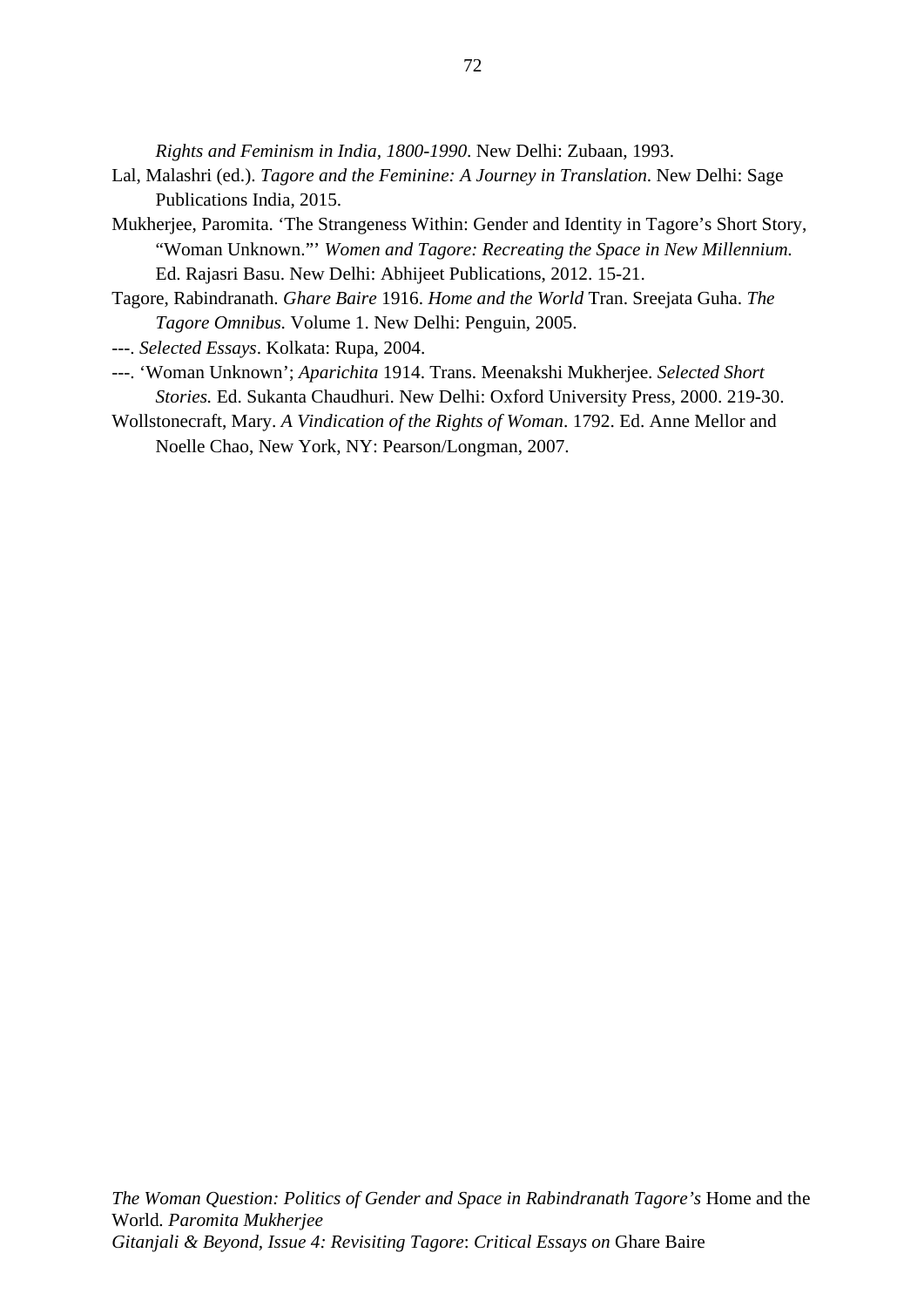# The Portrayal of Intersectional Masculinity in *The Home and The World* (*Ghare Baire*)

## Rifat Mahbub

## Abstract

This essay takes on Tagore's representation of masculinity in *Ghare Baire* as its main quest, arguing that the novel rightfully challenges any singular representation of native masculinity within a colonial framework, yet at the same time, critically demarcates what constitutes Hindu versus Muslim masculinity within a class-based social order. It argues that Tagore in this novel sees extreme nationalism as an essential negative effect of rigid patriarchy that defines maleness in terms of aggression and extremity. The essay thus furthers the discussions of the novel's critique of nationalism by arguing that Tagore's intersectional portrayal of masculinity and nationalism sheds light on the performative interlink between these two powerful socio-cultural constructs.

------------------------------------------

Bengali masculinity and its complex experiences of privileges and insecurities are recurrent themes in Rabindranath Tagore's writings. From Hoimonti's young and powerless husband, Apu in the short story 'Hoimonti' to the isolated and despotic king of the play, *Rakta Karabi* (*Red Oleanders*), Tagore used his artistry to expose and question the enduring social and cultural construction of the expected gender roles of both men and women in Bengali Hindu society. It is also important to note that Tagore has never lost sight of the fact that men and masculinities, like most other social categories, are products of particular time and context, and are shaped by myriad of interlocking socio-cultural, economic, and religious factors. There is a systematic intersectional approach present in Tagore's writing that, when explored in detail, can be useful to comment on many complex relationships, such as that of nationalism and masculinity. There is hardly any dispute that Tagore's novel, *Ghare Baire*  (1916), is essential to any discussion of his take on early twentieth-century nationalism. The novel's appeal to a twenty-first century audience is often attributed to its complex yet scathing criticism of nationalism. Fakrul Alam, for example, writing in 2012, perceives the importance of Tagore in the Bangladeshi context in examining the tangled relation between nation and nationalism: 'What I feel will make him even more crucial in this stage of our national identity formation is his complex take on nationalism itself.'<sup>[1](#page-79-0)</sup>

In this essay I will revisit Tagore's exploration of men and masculinity in the novel, which situates both nationalism and masculinity at a juncture of British-Indian historiography when there could not be any one single response to colonial experiences, and when freedom from direct British rule seemed to be a possibility, even if the paths were not clearly defined. In doing so, I argue that Tagore's critique of masculinity deserves as much attention as that of nationalism, since for him they go together, perhaps not as clear-cut cause and effect, rather as a complex cycle of power relations, affecting each other. As Radha Chakravarti says, 'in

<span id="page-79-0"></span><sup>1</sup> Fakrul Alam, *Rabindranath Tagore and the National Identity Formation* (Dhaka: Bangla Academy, 2012) 190.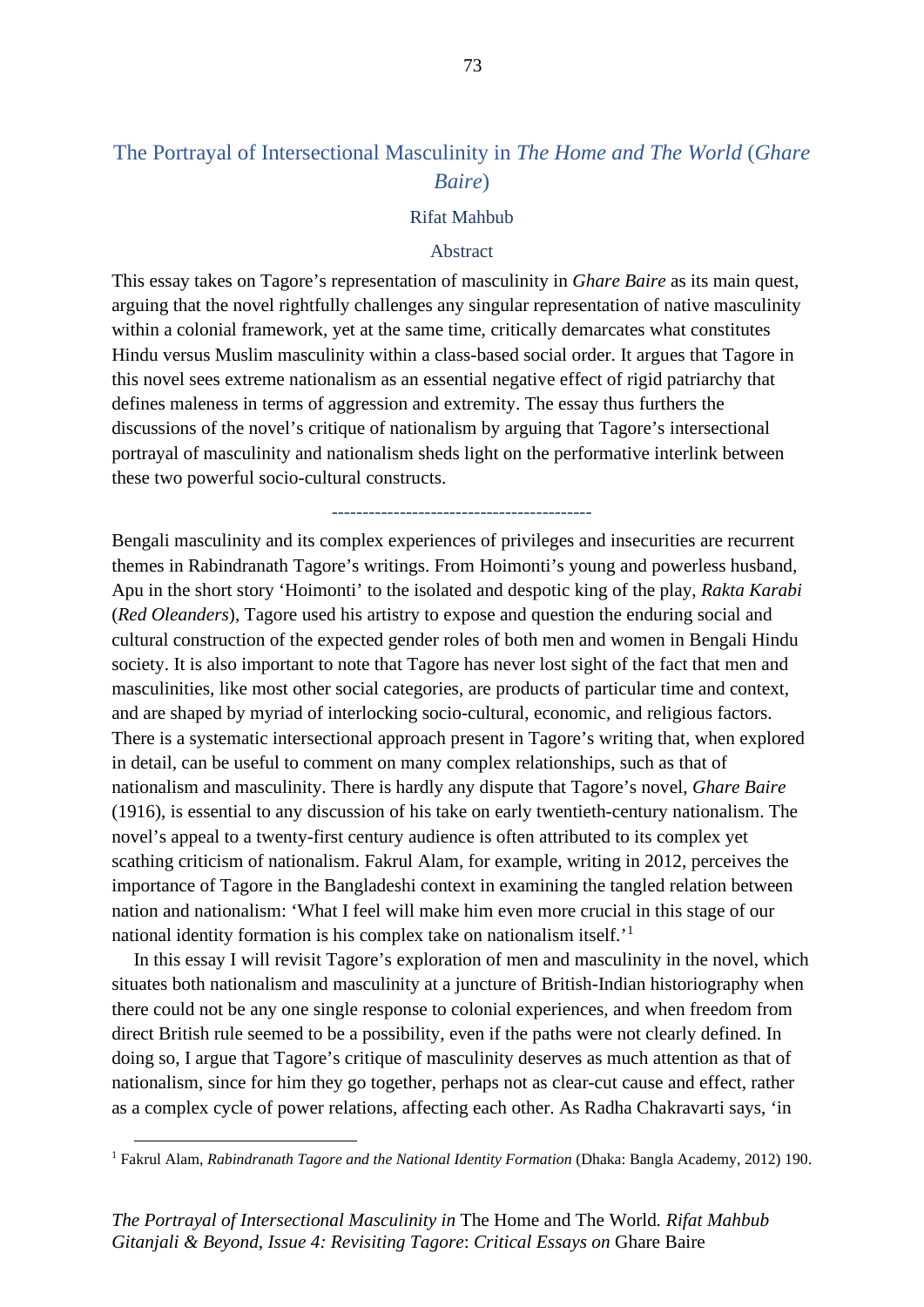its exploration of gender issues, the text not only charts the changing status of women in society, but also emerges as a strong comment on the ideas of masculinity in the early twentieth-century Bengal.<sup>[2](#page-80-0)</sup> This essay reads the text closely to explain how the novel breaks the spatial boundaries of gender, allowing men to cross between home and the world, negotiating their emotional-political selves at a turning point of Indian history.

Indian male identity and masculine practices under colonial rule were complex constructs. Macaulay's minute on Indian education was directly aimed at colonised men; men needed to be cultured so that other kinds of social reformation for the natives could be initiated, as he said:

We must at present do our best to form a class who may be interpreters between us and the millions whom we govern, – a class of persons Indian in blood and colour, but English in tastes, in opinions, in morals and in intellect. To that class we may leave it to refine the vernacular dialects of the country, to enrich those dialects with terms of science borrowed from the Western nomenclature, and to render them by degrees fit vehicles for conveying knowledge to the great mass of the population.<sup>[3](#page-80-1)</sup>

Writing in the early years of the twentieth century, Tagore began *The Home and the World* with the apparent normalisation of colonial 'Babu' class that shaped the imagination of young Bengali men of relatively affluent class even beyond the metropolises. Nikhil, the key protagonist of the novel, is not Calcutta born. Rather, he was born in a regional land-owning (*Zamindar*) family in the eastern part of Bengal (now in Bangladesh), where the poor Muslim peasant class constituted the vast majority of his subjects. In a novel written much in the fashion of a Shakespearean tragedy where soliloquies dominate inter-character dialogues, we are introduced to Nikhil by Bimala, his wife and the main character of the novel. Nikhil, as Bimala informs us, is the first-generation colonial 'Babu' of his family. Much younger than his older brothers, Nikhil embraces English education to be an enlightened young man:

My father-in-law's house was old in dignity from the days of the Badshahs. Some of its manners were of the Moguls and Pathans, some of its customs of Manu and Parashar. But my husband was absolutely modern. He was the first of the house to go through a college course and take his M.A. degree.<sup>[4](#page-80-2)</sup>

Nikhil is a first-generation educated man, with considerable cultural distance from his brothers. He abhors his brothers' unscrupulous lifestyles, and does not want to abuse his power. Even Nikhil's vices emerge from his colonial consciousness. An enlightened social reformer, he spends money in inventing a date-juice extracting machine, invests to start-up a local microcredit bank, but without much success. He is thought to be a 'spend drift' for rational and right causes (19).

<span id="page-80-0"></span><sup>2</sup> Radha Chakravarti, *Novelist Tagore: Gender and Modernity in Selected Texts* (New Delhi: Routledge, 2013) 92.

<span id="page-80-2"></span><span id="page-80-1"></span><sup>&</sup>lt;sup>3</sup> T.B. Macaulay, *Minute by the Hon'ble T.B. Macaulay*, dated the 2<sup>nd</sup> February 1835. Online. 27 March 2018, http://www.columbia.edu/itc/mealac/pritchett/00generallinks/macaulay/txt\_minute\_education\_1835.html. <sup>4</sup> Rabindranath Tagore, *The Home and the World*, translated by Surendranath Tagore (London: Macmillan, 1919) 4. Subsequent references to the text will be included in parenthesis in the text.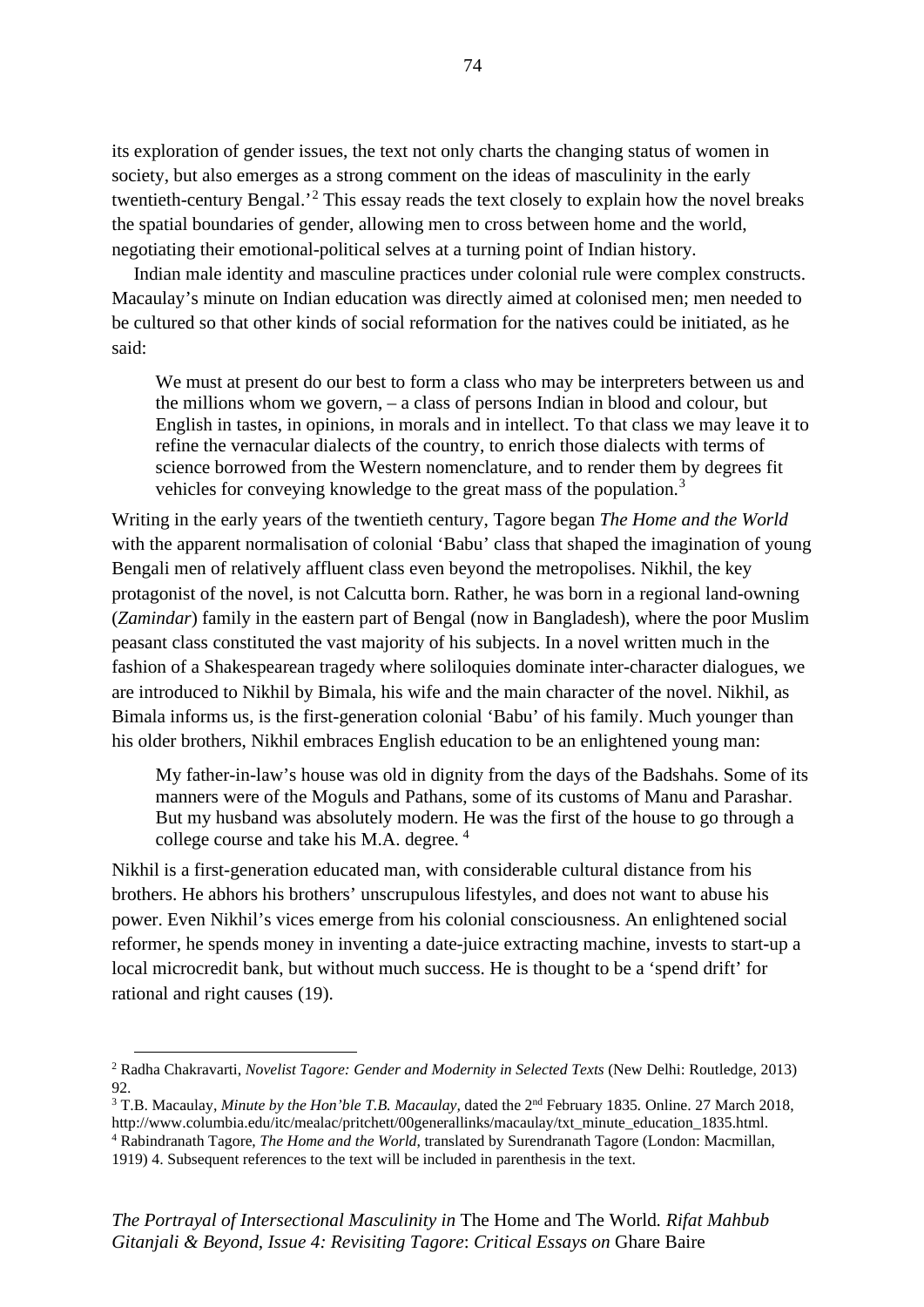Not unlike many native gentlemen of his time, Nikhil's new manhood is most pronouncedly exercised on his wife. Bimala becomes a new woman because her husband wants her to be. Nikhil wants to transform Bimala to a young woman rich in Bengali middleclass cultural capital, adept in playing the piano and reading literature. Nikhil, in a way, rewrites Bimala's fortune. In her first soliloquy, she recollects the irony of an astrologer's prophecy before her marriage, 'This girl has good signs. She will become an ideal wife' (2). Bimala begins her conjugal life with the traditional exercises of becoming an 'ideal wife' by worshipping her husband. But Nikhil teaches her the egalitarian nature of marriage, where man and woman can be 'equal' in their reciprocity of love. His loyalty to his wife is a matter of feminine jealousy in the Zenana of the house. Nikhil's sisters-in-law are representatives of how women's lives and fates were constructed and controlled by men. Unlike Bimala, who could pride herself to be a wife of a socially powerful and culturally refined man, the sistersin-law suffered from lives of deprivation and degradation.

While love and respect is at the base of Bimala and Nikhil's conjugal life, there are gaps in their understanding. Nikhil's 'gentleman' nature is part of the problem that creates an unspoken distance between them. Santisudha Mukhopadhyaya defines Nikhil and Bimala's 'home life' as 'complete and happy without blemish'. [5](#page-81-0) However, such reading is limited when readers find Bimala and Nikhil hardly ever in conversation about their conjugal life. Married for long nine years, Bimala and Nikhil seem to be a childless couple; yet, Bimala and Nikhil never talk about it. The use of soliloquies makes it clear that the couple is prone to talking to themselves rather than to each other. Nikhil can hardly help it, for his masculine identity is both gentle yet discreet. Nikhil avoids talking to Bimala when he finds Bimala is attracted to Sandip, and blames her for being attracted to Sandip's alpha-masculine qualities: 'Bimala has no patience with patience. She loves to find in men the turbulent, the angry, the unjust. Her respect must have its element of fear' (44).

Nikhil fails to realise that Bimala is attracted to Sandip not because he represents an unchecked virility, but because Sandip gives Bimala the opportunity to talk, to raise her voice on emotive matters such as patriotism, *Swadeshi* and the *Bande Mataram* ideology. Bimala says:

Never before had I had the opportunity of being present at a discussion between my husband and his men friends. Whenever he argued with me I could see his reluctance to push me into a corner. This arose out of the very love he bore me. Today for the first time I saw his fencer's skill in debate. (50)

Before Bimala meets Sandip, her world, despite Nikhil's effort to make it open, is an enclosed and safe one. She is encouraged to learn new skills, is asked to shun certain old customs, but she is never challenged or pushed to think for herself. Nikhil's love to Bimala is sacrificial; for him, loyalty is the answer to all kinds of love – be it for his wife, or for his motherland. But Bimala asks for more, she wants to be 'pushed into a corner', so that she can be a subject in her own right.

<span id="page-81-0"></span><sup>5</sup> Santisudha Mukhopadhyaya, 'Tagore's *Ghare Baire*: The Conflict of Politics and Ethics', Mohit K. Ray, ed. *Studies on Rabindranath Tagore*, Vol. 2 (New Delhi: Atlantic Publishers and Distributers, 2004) 36.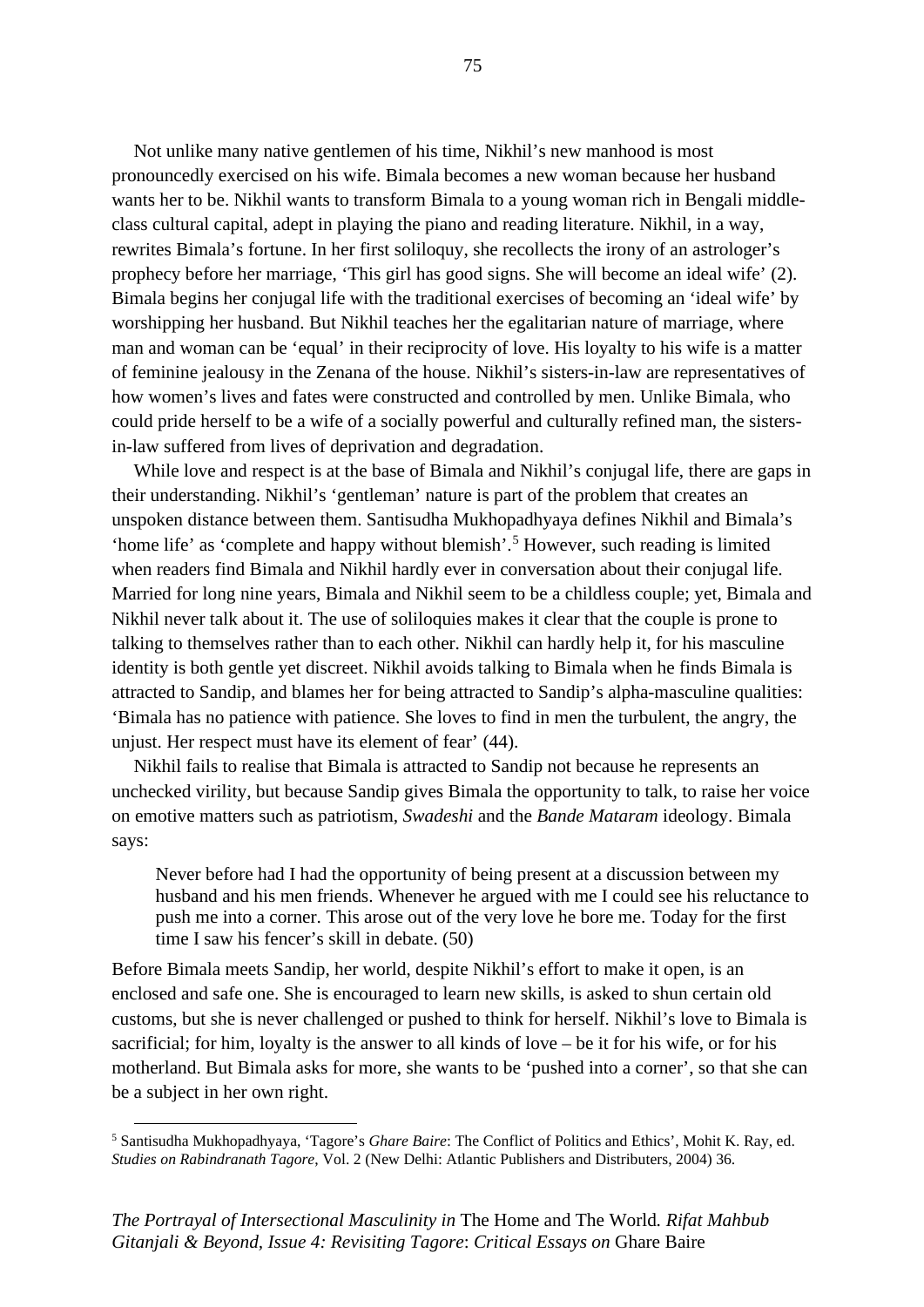Bimala turns into a thinking subject when Sandip suddenly asks her, of Nikhil's opposition to nationalism, 'what do you say to this?' (38). She finds her logic to contradict Nikhil since she believes that covetous love for one's motherland is prerequisite to snatch freedom from the British rule. It is true that Sandip's first speech has indoctrinated Bimala to take to the side of the Swadeshi, and she starts to believe that she is 'the sole representative of Bengal's womanhood and he was the champion of Bengal' (25); yet she takes a new pride in giving her opinion on the most happening political issue of her time and place.

Nikhil fails to come to terms with this 'new' Bimala. Rational and perceptive as he is, Nikhil often prepares himself for the worst of the world. As a man, he has feared the change of fortune – 'imprisonment, dishonour, death – even Bimala's' (41); but he never could imagine that Bimala would make him feel unworthy as a man. He expected Bimala to be his 'home-made' (43) mould. Nikhil's self-questioning and self-doubts begin from his painful realisation that he is betrayed by his loyalty for one woman. An emotionally calm and controlled person, Nikhil almost breaks down in despair when he cries out, 'I am unworthy, unworthy, unworthy' (42). He reasons that his sense of despair does not emerge from his inability to exert full control over Bimala as her husband – he does not exercise traditional male power, rather he is in despair, partly because his belief in love falters, and partly because he realises that Bimala fails to understand his principles and his love. His emotion is extremely complex here, for he quickly shifts from Bimala and to his countrymen, and realises that they both worship Sandip's alpha-masculine discourses and his blunt display of male aggressiveness:

I have been noticing for some time that there is a gross cupidity about Sandip. His fleshy feelings make him harbour delusions about his religion and impel him into a tyrannical attitude in his patriotism. (46)

As mentioned earlier, Nikhil uses his loyalty to one woman at home as a metaphor for his loyalty and love for one country, his motherland, the Bengal. The limit of his liberal masculine ideology is pronounced in his sense of unworthiness, for he realises that he needs to be patient to be valued again by his wife and countrymen. He is an anomaly in the whirlpool of confused time when he feels himself isolated and completely different from people like Bimala and Sandip to whom he has given his unquestioned and unrequited loyalty.

In this situation of emotional vulnerability, Nikhil exaggerates his differences from Sandip. The plot often convinces readers and scholars to consider these two men as polar opposites: Nikhil the benevolent hero and Sandip the Machiavellian anti-hero. But when the novel employs flashback method, in particular in Sandip's soliloquies, we come to know that their friendship was intimate; they have debated on philosophical matters of what constituted human success. They read Robert Browning together and translated English poems into Bangla in college club. Both the young men are products of colonial education and imperial consciousness; both, once again, want to see an end to colonial rule in India. Both want to believe in women's power, and want to see women's emancipation as metaphor and metonymy for that of their motherland.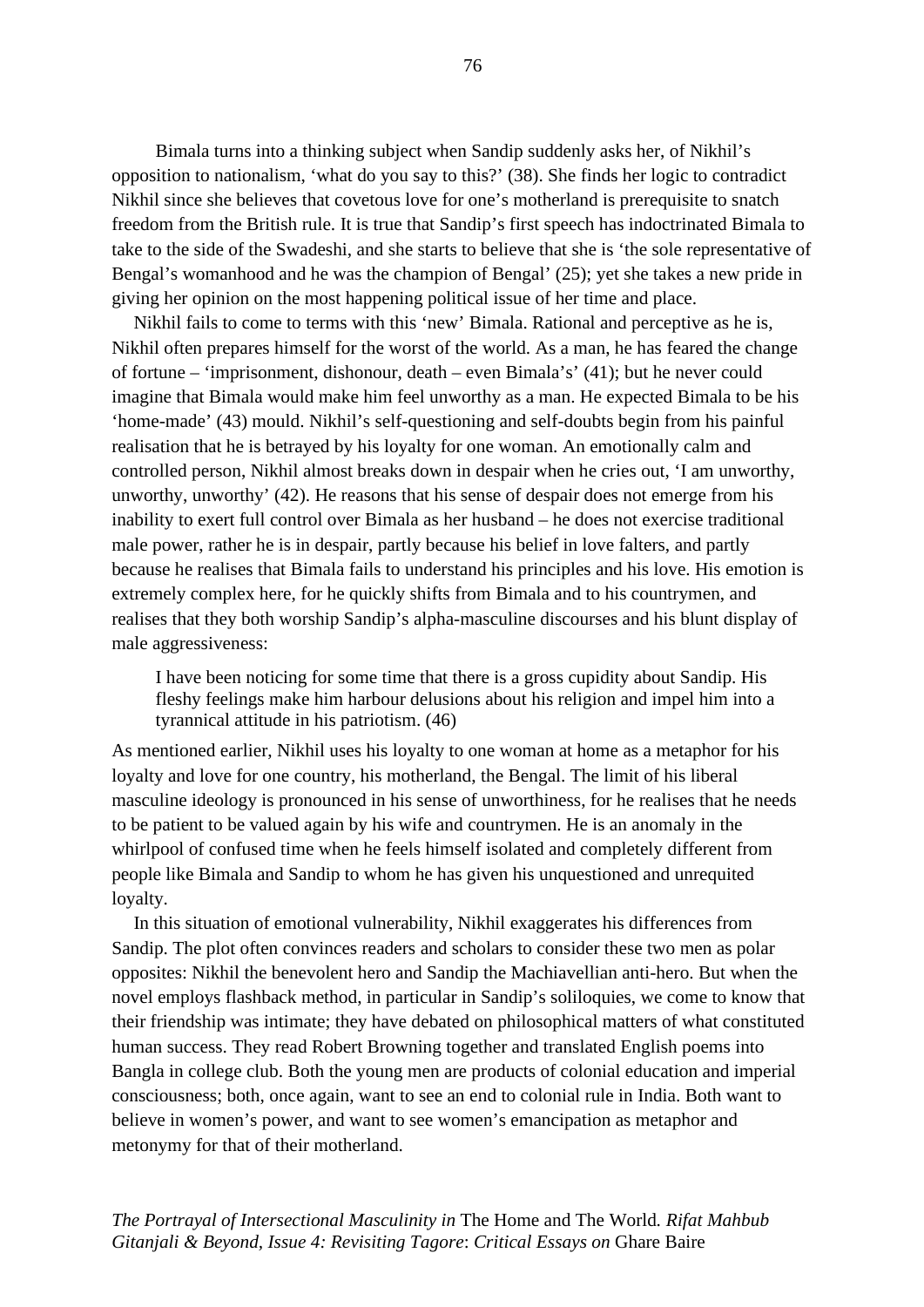They differ in their methods and philosophies. While Sandip turns into a 'muscular nationalist',<sup>[6](#page-83-0)</sup> Nikhil, who is modelled on Tagore's own version of translocal humanity, embraces practices of social reform to make his country self-dependent. These politicalideological differences among educated colonial men were not unusual; rather, as the educated native class wanted to strike the Empire back, alternative form of Indianness became a source of men's defiant identity. Ashis Nandy's critical work on the psycho-social impact of colonisation on colonised men is perhaps most pertinent here; as he notes:

Many nineteenth-century Indian movements of social, religious and political reform – and many literary and art movements as well – tried to make Ksatriyahood the 'true' interface between the rulers and ruled as a new, nearly exclusive indicator of authentic Indianness. The origins and functions of this new stress on Ksatriyahood is best evidenced by the fact that, contrary to the beliefs of those carrying the psychological baggage of colonialism, the search for martial Indianness underwrote one of the most powerful collaborationist strands within the Indian society, represented by a majority of the feudal princelings in India and some of the most impotent forms of protest against colonialism (such as the immensely courageous but ineffective terrorism of Bengal, Maharashtra and Panjab led by semi-Westernized, middleclass, urban youth).<sup>[7](#page-83-1)</sup>

Ksatriyahood was a reactionary response to the colonial construction of 'effeminate Babu' as opposed to manly English man. Mrinalini Sinha argues that the colonial masculinity has been structured within the specific practices of imperial social reformation in Britain and India. This colonial imagination of native masculinity was shaped by many significant societal changes within Britain, making some direct impacts on the colonies:

The figures of the 'manly Englishman' and 'effeminate Bengali' were [...] constituted in relation to colonial Indian society as well as to some of the following aspects of late nineteenth-century British society: the emergence of 'New Women', the remaking of the working class'; the legacy of 'internal colonisation', and the anti-feminist backlash of 1[8](#page-83-2)80s-1890s.<sup>8</sup>

Both Nikhil and Sandip have wanted to break away from the stereotype of effeminate Babu or the class produced to be loyal to the British Raj. After finishing his education in Calcutta, Nikhil has returned to his own constituency to be an active and engaging ruler of his estate. Over time, he has become dependent on his master Chandranath Babu's wisdom and knowledge to solve the situational crises of poor peasants. Nikhil has developed a sense of humility by being the 'master' of common peasant class. He realises that while western education can teach him theoretical ideas of sympathy and compassion, living close to his peasants has given him the opportunity to encounter such humane values every day. In the

<span id="page-83-0"></span><sup>6</sup> Poulomi Saha, 'Singing Bengal into a Nation: Tagore the Colonial Cosmopolitan?', *Journal of Modern Literature* 36:2 (2013) 2.

<span id="page-83-1"></span><sup>7</sup> Ashis Nandy, *The Intimate Enemy: Loss and Recovery of Self under Colonialism* (Delhi: Oxford University Press, 1983) 7.

<span id="page-83-2"></span><sup>8</sup> Mrinalini Sinha, *Colonial Masculinity: The 'Manly Englishman' and the 'Effeminate Bengali' in the Late Nineteenth Century* (Manchester: Manchester University Press, 1995) 2.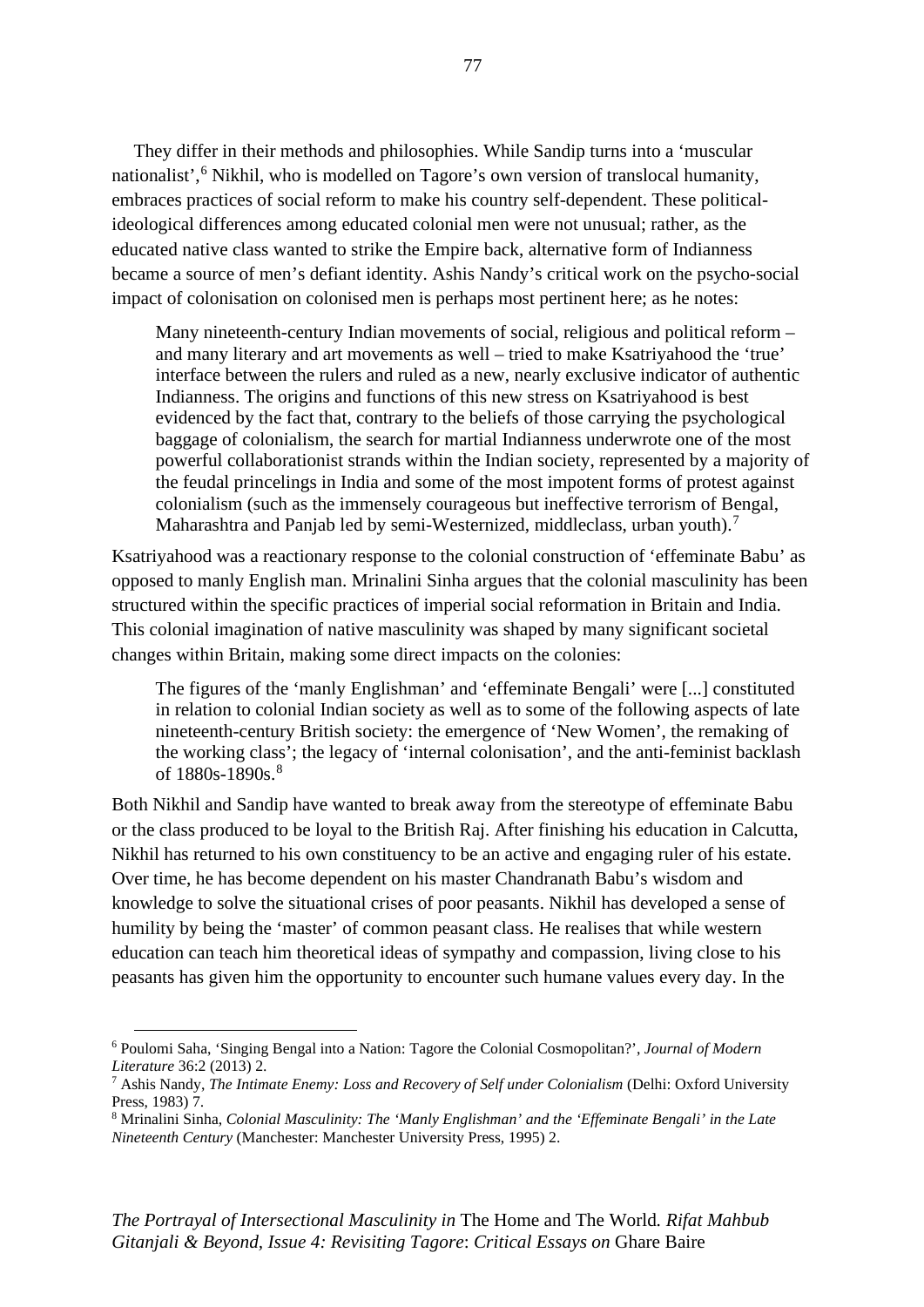text, the juxtaposition of Amiel's<sup>[9](#page-84-0)</sup> journal and Panchu's honesty is an important point of reference here:

Panchu, the tenant of a neighbouring *zaminder*, came to me with a basket full of cocanuts and greeted me with a profound obeisance.

'Well, Panchu', said I. 'What is all this for?' [...]

'Let me make a clean breast of you, sir. Once, when I was hard pressed, I stole some coca-nuts from the garden here. I am getting old, and may die one day, so I have come to pay them back.' (126)

Nikhil recollects, 'Amiel's journal could not have done me any good that day. But these words of Panchu lightened my heart' (127). Nikhil, taking his master's advice of helping the poor, wants to dedicate his life and that of Bimala to 'removing the root of this sorrow in our country' (*HW* 128). He has realised that by living in a distinct elite 'Babu' class, it would never be possible to find a way to solve the myriad problems of poor people.

If Nikhil is against the wind, yet a prototype of Tagore's philosophy, Sandip represents the typical political fever of Swadeshi. He sheds off his 'Babu' image by being a boisterous, reckless angry young man. He makes fun of their friend, Dakshina, who chooses to have a typical 'Babu Class' job of Salt Inspector (249). A worshipper of goddess *Kali* rather than mother Durga, Sandip has wished to disprove the cultural imagination of the Empire about natives being effeminate and mellowed. He has a dangerous liking for seeing things in black and white categories; for him, ancient Indian is synonymous with ancient Hinduism and other groups, whether Muslims or Christians, are mere immigrants, and ought to be treated with an iron rod. The novel makes an accurate prediction that over time many English educated Bengali youths would choose typical political iconoclasts like Sandip as their role model. The youths of Nikhil's village, many of whom went to Calcutta on Nikhil's scholarships to earn higher education, have been influenced by Sandip's dare-devil attitude that validated proverbs like 'all is fair in love and war' or 'the end justifies the means'. Sandip's gift of the gab has enthralled young men and led them to choose the path of extremism and intolerance, even when their education was expected to predispose them to be tolerant and rational. The novel makes it clear that this kind of reactionary masculinity is particularly dangerous because it is based on false premises of religious extremism and ideological brain washing, and its damaging impact could linger long after decolonisation; even when a nation had to take its own responsibility to rebuild itself.

While both Nikhil and Sandip have tried to bring performative differences to their male identities, they are pushed to their limit in their confrontation of Bimala. The male characters perceive themselves 'weak' in front of Bimala, though both want to mould Bimala according to their individual ideological niche. As argued above, Nikhil wants to see her as a conscious but not necessarily an independent woman; and Sandip wants to put her on high pedestal, she is nature, 'the Queen Bee' and she is the reincarnation of goddess Kali. He sees Bimala as an

<span id="page-84-0"></span><sup>9</sup> Henri Frḕdḕric Amiel (1821-1881) was a Swiss moral philosopher, poet and critic; well-known for his philosophical work, *Amiel's Journal*.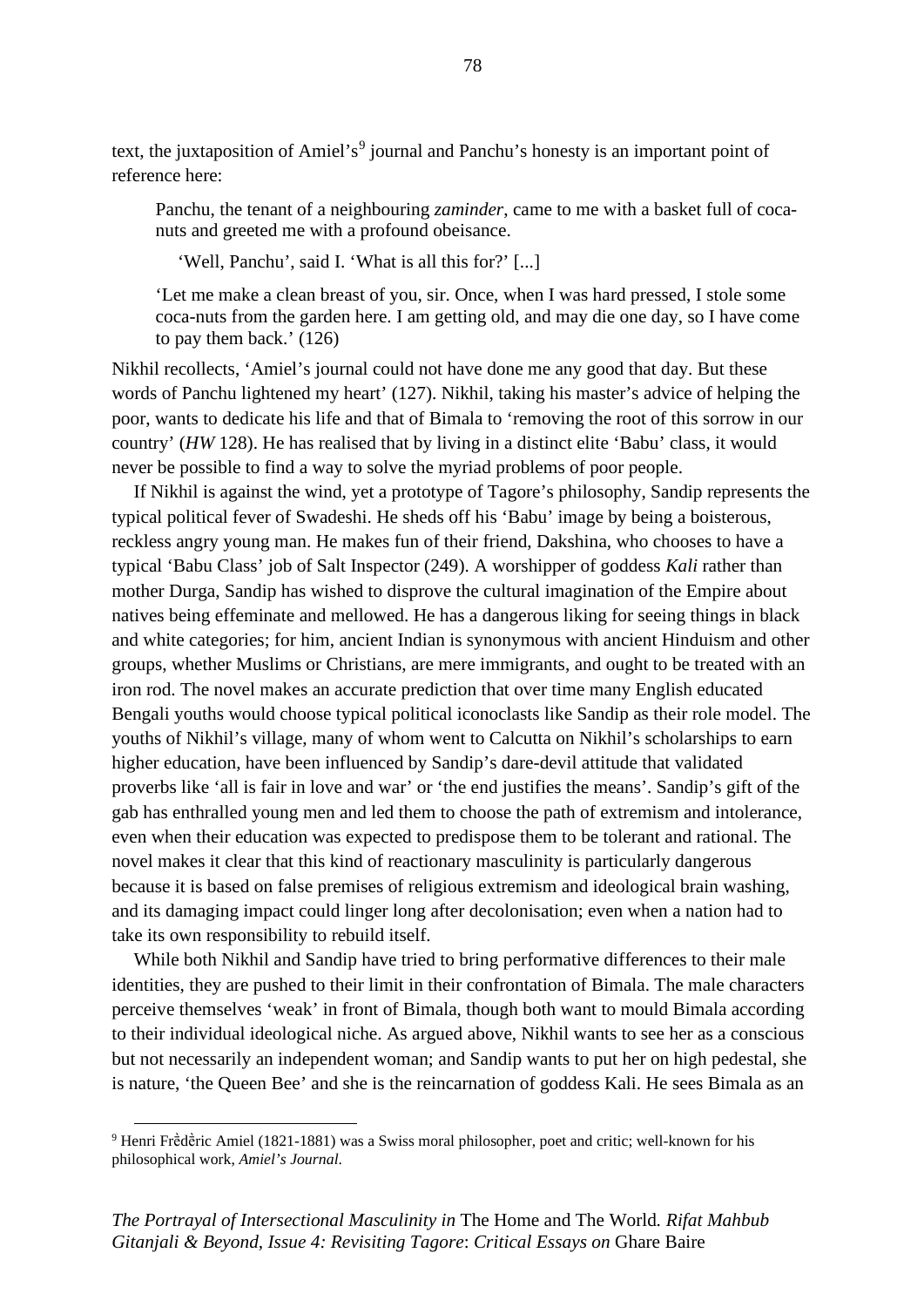incarnation of the motherland, but gradually, he sexualises both Bimala and her *desh* (homeland) calling them his amorous beloved. He has firm belief that Bimala will fall for his charismatic display of manliness, something that she has missed out on with Nikhil. While Bimala, like most others, is initially blinded by Sandip, as the novel progresses, she understands that Sandip is not a god, rather, a human being with his own share of vices. In this regard, Bimala and Amulya work as each other's catalyst. Tagore uses Amulya as a 'surrogate' son to childless Bimala to bring her back to 'home'. In the following extract, Bimala becomes the real and metaphorical mother of young and vulnerable men like Amulya:

I seemed to see the sin of the parents visited on the innocent child. The sight of his great big eyes shining with faith and enthusiasm touched me to the quick. He was going, in his fascination, straight to the jaws of the python, from which, once in, there was no return. How was he to be saved? Why does not my country become, for once, a real Mother – clasp him to her bosom and cry out: 'Oh, my child, what profits it that you should save me, if so be it I should fail to save you?' (219)

Bimala tears down the patrilineal order of extremist nationalism – Amulya no longer continues to be the blind disciple of Sandip, the patriarch. Bimala and Sandip are caught in a complex power game, each adamant to prove the other weak. If Nikhil sees himself 'unworthy', Bimala makes Sandip 'weak' and takes on a frantic pleasure when she says, 'Oh, the weak! The weak! At last Sandip has realised that he was weak before me!' (246). In both cases, the male characters find it difficult to cope with a ruptured masculinity at a time when nationalism champions male power and its virile superiority.

Subir Dhar argues that the novel's male characters and their complex sense of maleness need to be read within the changing social order of Bengal:

Deep feelings of male inferiority bred by the fact of political subjugation, coupled with the desire for freedom largely fed by the educated Bengali's readings of socio-literary and politico-philosophical texts in English, produced an unstable and volatile ideological context in which man's social relationship with woman had necessarily to be redefined.[10](#page-85-0)

While Dhar emphasises the social context where men struggled to cope with changes, Tanika Sarkar argues that the gender subversion of the novel is played upon the male characters' emotional investment. She sees both Nikhil and Sandip as Bengali heroes without prototypes, since both suffer from the medieval Indian feminine emotion of *Viraha*, where women typically suffer from the need to be loved:

[*GhareBaire*] is the first major Bengali work of fiction where the man suffers from viraha, from sexual disregard from a beloved, the wife, the woman. It is, moreover, a viraha born out of a proximity unillumined by love or need rather than separation. There was no available literary prototype of Nikhilesh, nor had he a place, as the husband betrayed, in conventional notions of masculinity. [...] On the other hand

<span id="page-85-0"></span><sup>10</sup> Subir Dahr, '*The Home and the World* as a Postcolonial Text', *Studies on Rabindranath Tagore* edited by Mohit K. Ray, Vol. ii. (New Delhi: Atlantic, 2004) 48.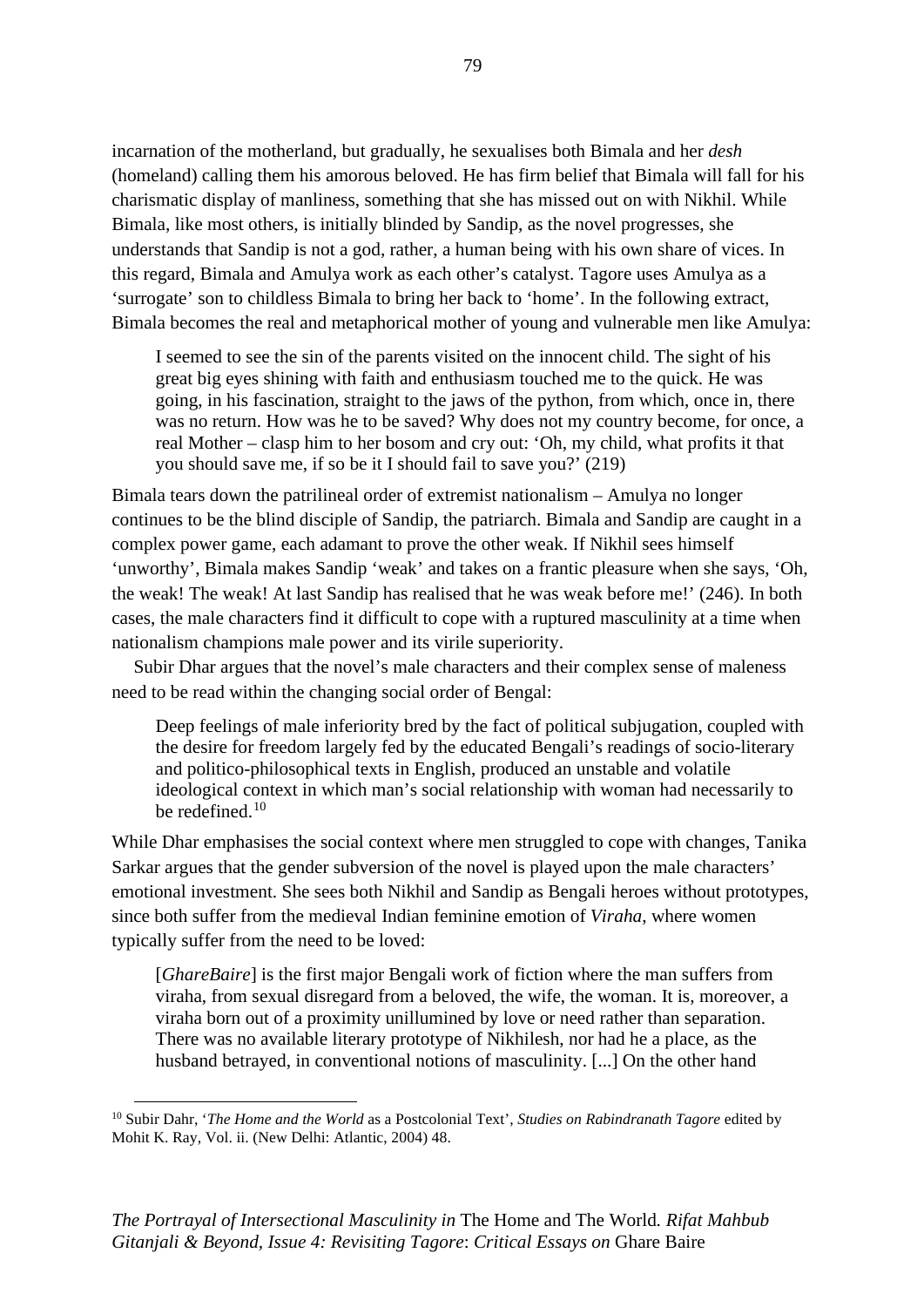Sandip, almost archetypically the virile and ruthless lover bent on conquest, becomes hesitant and tender – a state that he perplexedly describes as an uncharacteristic weakness in himself – when he falls in love with Bimala.<sup>[11](#page-86-0)</sup>

Self-conscious and proud of their (gentle)manliness, both Nikhil and Sandip have complex confrontations with Bimala, who, however they want to consider her as a new-doll-inmaking, or a goddess, proves that she is a flesh-and-blood human being, whose identity is a work in progress, subject to unpredicted changes.

*HW* is a unique novel where the personal gives way to the political; just as the first half of the plot guides the readers to concentrate on the love-triangle of Nikhil, Bimala and Sandip, in the similar way, the second part engages us with the complex and murky condition of the world in transition. Here, personal and political are not separate units, unaffected by each other; rather here personal is political. Sandip anchors his revolutionary self in Nikhil's estate after he wins over Bimala; he knows that Bimala will be his strongest ally from home, working for the change of their 'world'. But the plot is also extraordinary as it shifts its focus, and thereby that of ours, from the main characters to the peripheral ones. Historically, East Bengal was a hotbed of political, religious, material turmoil; the division between Hindu landowners and merchant class and the Muslim labourers and poor class became even wider as the 1905 division of Bengal and its annulment in 1911 symbolised the triumph of the Hindus, who protested against the Partition, and the defeat of the Muslims, who largely saw the Partition as beacon of hope for their underdeveloped eastern part. Poulomi Saha notes the complex history of the early twentieth-century Bengal:

[W]ith a population greater than any other province in colonial India, Bengal was an unruly charge for colonial administration. The line drawn by Lord Curzon's government bisected Bengal on the basis of religious difference: the region designated East Bengal had a majority Muslim population, while West Bengal was predominately Hindu. The decision was the result of a colonial policy intended to isolate the eastern portion of the province from the outspoken nationalist agitation that was largely centred in Calcutta (in West Bengal). However, the plan backfired when the partition unleashed a torrent of revivified nationalist sentiment, outrage by the legal and symbolic violence that had lacerated the body of the Bengali motherland.<sup>[12](#page-86-1)</sup>

Sandip is clearly the representative of the 'revivified nationalist' who instigated the *Swadeshi*  spur in the novel's geography. The novel follows the traditional axiom that when powerful wage war against each other, the powerless suffer the most. It is not the Muslim peasant class only, but also low caste Hindu landless labourers such as Panchu had to bear the brunt of the *Swadeshi* zealot.

A character like Panchu represents the change of traditional agro-based livelihood, where some old customs and professions became obsolete. Bimala observes the changes:

In Bengal the machinery of time thus suddenly runs at full pressure, one following soon after another. Nothing could be held back any more, even in our corner of the country.

<span id="page-86-0"></span><sup>11</sup> Tanika Sarkar, *Rebels, Wives, Saints: Designing Selves and Nation in Colonial Time* (Chicago: UCP, 2009) 259.

<span id="page-86-1"></span><sup>12</sup> Saha, 6.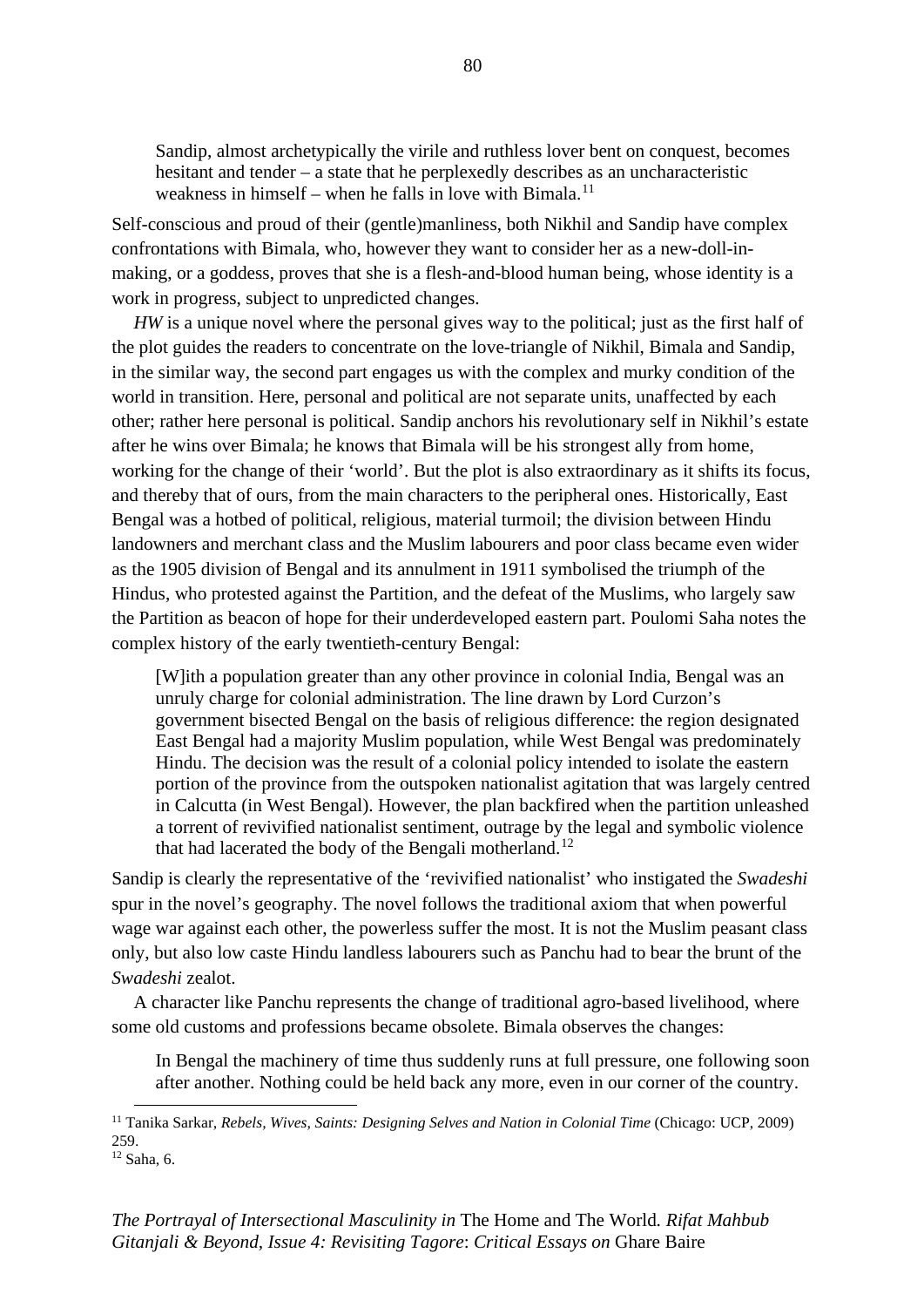In the beginning, our country was backward, for my husband was unwilling to put any compulsions on the villagers. (132)

A seller of agricultural produce such as betel-nut, Panchu has turned into a petty merchant, buying foreign clothes and other fancy goods from local market and selling them across villages. But for the *Swadeshi* followers, motherland turns into an abstract concept, where the soil matters more than the people who inhabit the soil. Panchu loses his livelihood when his Zaminder, Harish Kundu, the *Swadeshi* nationalist, bars him from selling 'foreign clothes' (154). When Panchu is fined a hefty sum, he finds his voice. Panchu's voice, like that of Bimala's unsettles the power of the tyrant like Harish Kundu. 'Panchu in his desperation blurted out defiantly, 'I can't afford it. You're rich; why not buy it up and burn it?' (154). Panchu is punished; but he has not suffered it silently. Tanika Sarkar emphasises the significance of the voice of the marginal characters:

The inclusion of a peasant within this sparse cast of central characters is rare and immensely significant in Rabindranath's fiction: the peasant was never before endowed with so much space and narrative function.<sup>[13](#page-87-0)</sup>

But Panchu, a poor Hindu, is not the key aim of the *Swadeshi* anger. The aim is to reclaim *Bharat* as a Hindu nation, where the Muslims should always be at the mercy of the Hindus. Sandip finds success in conquering a Muslim male. This is where the Panchu case is different from that of Mirjan. Mirjan, the chief of the boatmen carrying foreign goods, represents the historical-contemporary discourse of a dangerous Muslim man, who, if let loose, can ravish both the mother (woman) and the motherland. The defiant Mirjan is brought under control when Sandip successfully plots to sink his boat. Mirjan surrenders to Sandip:

Mirjan understood the whole thing [the plot of sinking the boat]. He came to me in tears to beg for mercy. 'I was wrong, sir [...]' he began.

'What makes you realise that all of a sudden?' I sneered.

He made no direct reply. 'The boat was worth RS. 2000', he said. 'I now see my mistake, and if excused this time I will never [...]' with which he threw himself at my feet.

I asked him to come ten days later. If only we could pay him that RS. 2000 at once, we could buy him up *body and soul.* This is just the sort of man who could render us immense service, if won over. (172-173, emphasis added.)

Mirjan becomes a badge of honour for the *Swadeshi* ideology; Mirjan is a metaphor of the normalisation of violence against Muslim minorities in India in the name of 'personal, communal, national', and increasingly in our contemporary life, 'international security'.<sup>[14](#page-87-1)</sup>

Sandip momentarily lives up to his ideology of Hindu supremacy. But Tagore warns us that the rift of religion can never be controlled by violence; rather violence gives it more

<span id="page-87-0"></span><sup>13</sup> Sarkar 265

<span id="page-87-1"></span><sup>&</sup>lt;sup>14</sup> Dibyesh Anand, 'The Violence of Security: Hindu Nationalism and the Politics of Representing 'the Muslim' as a Danger', *The Round Table* 94:379 (2007) 203. Online. 03 August 2018, DOI: 10.1080/00358530500099076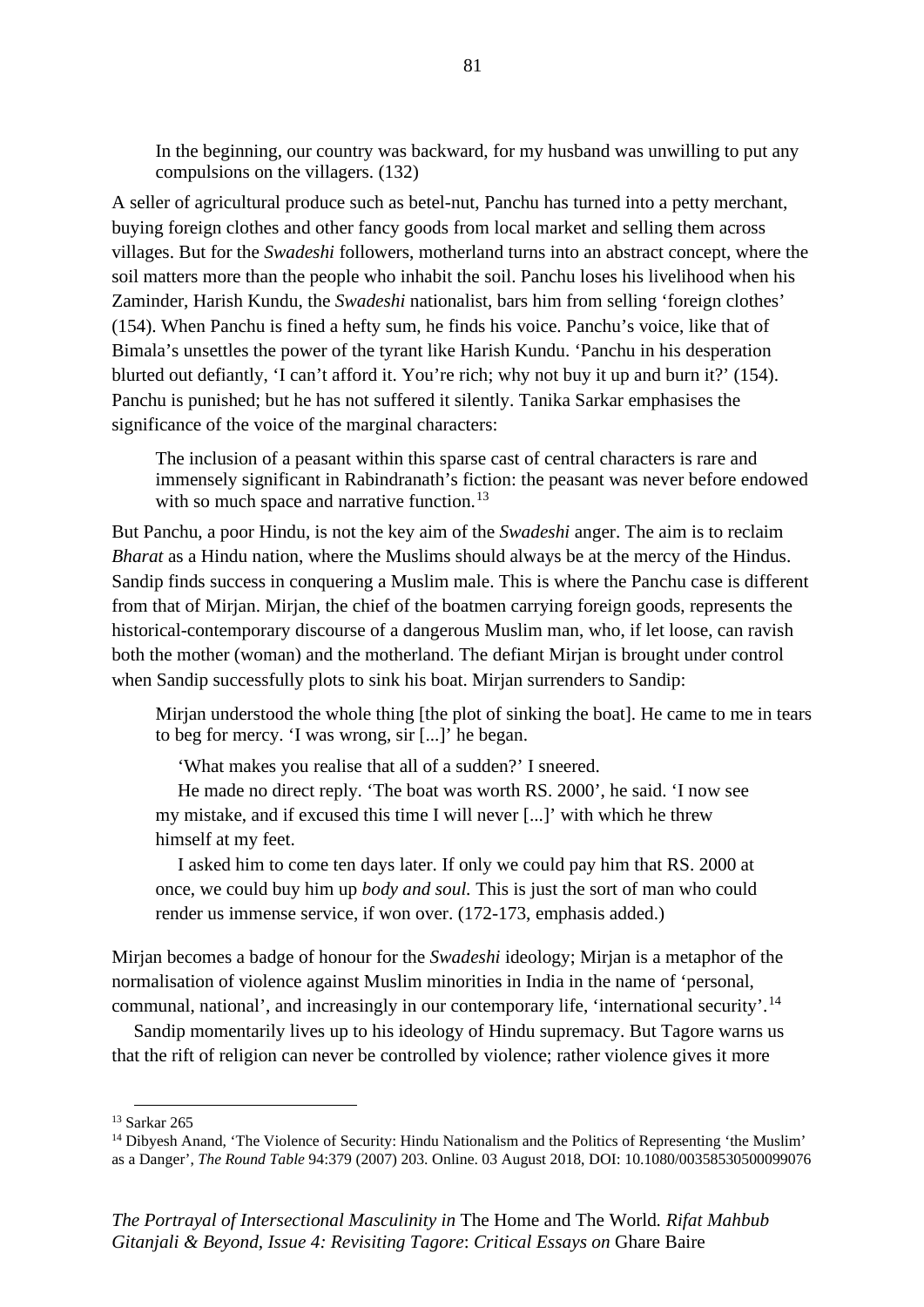destructive power and takes it to a perpetually dark tunnel of hatred. Sandip, a foreigner in east Bengal, miscalculates the trans-local network of the Muslims. Tagore's portrayal foreshadows our present-day transnational and Pan-Islamic solidarities. The Mahamedan (Muslim) Preachers 'stirred the local Muslims' (250) and thus begins the novel's riotous route. Just as Sandip is an outsider who enters Nikhil's estate and instigates the *Swadeshi*  zealot, in the similar way, the Muslim preachers from Dacca (present day Dhaka) (253) come to stir up the local Muslims to take control of the situation, to wage an 'an eye for an eye' war. The poor Muslim peasants of Nikhil's territory are portrayed as peace-loving and loyal. While discussing the grave issue of Hindu-Muslim rift, Nikhil observes, 'The Mussulmans in my territory had come to have almost as much an aversion to the killing of cows as the Hindus' (256). But the preachers divide the Muslims from the Hindus. Thus, the spark of fire that Sandip with his heroic masculinity instigates to terrorise the locals turns into an inextinguishable bonfire destroying everything in its path.

The narrative trope of the novel falls short of being subversive when it, unwittingly or otherwise, reproduces the grand narrative of the fear of the collective Muslim masculinity, ravishing the material, bodily and affective territories of the Hindu Zaminders. The staunch *Swadishi* follower Zaminder Harish Kundu turns into an emasculated Hindu when the angry Muslims attack his treasury and home. The women of his home become the metaphor of motherland, waiting to be rescued by conscientious Hindu ruler like Nikhil. Chandranath Babu, the novel's stalwart symbol of principle and righteousness, becomes the messenger of the news of angry Muslim men's violence:

The Mussulmans are out of hand. They are looting Harish Kundu's treasury. That does not so much matter. But what is intolerable is the violence that is being done to the women of their house. (342)

The incidents of religion-based riots that Tagore describes in the novel are borne out in the historical evidence, as Poulomi Saha writes:

The 1907 riots in Comilla, East Bengal ignited communal violence across the region, gaining attention in the House of Commons. There, John Morley, Secretary of State for India, was interrogated about 'whether, seeing that rioting or disturbance between Mahomedans and Hindus was of rare occurrence prior to the partition of Bengal, steps [would] be taken to prevent incitement to disorder by the Nawab of Dacca's agitation in favor of the continued partition of Bengal.<sup>[15](#page-88-0)</sup>

Although Chandranath Babu downplays the severity of material looting in the incident (treasury looting is nothing compared to the looting of women's honour), historical evidences confirmed that in the riots of East Bengal (namely in Mymonsingh) in 1906-7, where Muslim rioters invaded Hindu landlords and mahajons, 'the economic dimension was to the fore, despite the role played by itinerant mullas'.<sup>[16](#page-88-1)</sup> There is hardly any doubt that Tagore was making reference to the series of riots that occurred just after the Bengal Partition in 1905;

<span id="page-88-0"></span><sup>15</sup> Saha 5

<span id="page-88-1"></span><sup>16</sup> Peter Robb, *Communal Riots in Bengal, 1905-1947* by Suranjan Das [Book Review], *South Asia Research* 15:1 (1995) 131.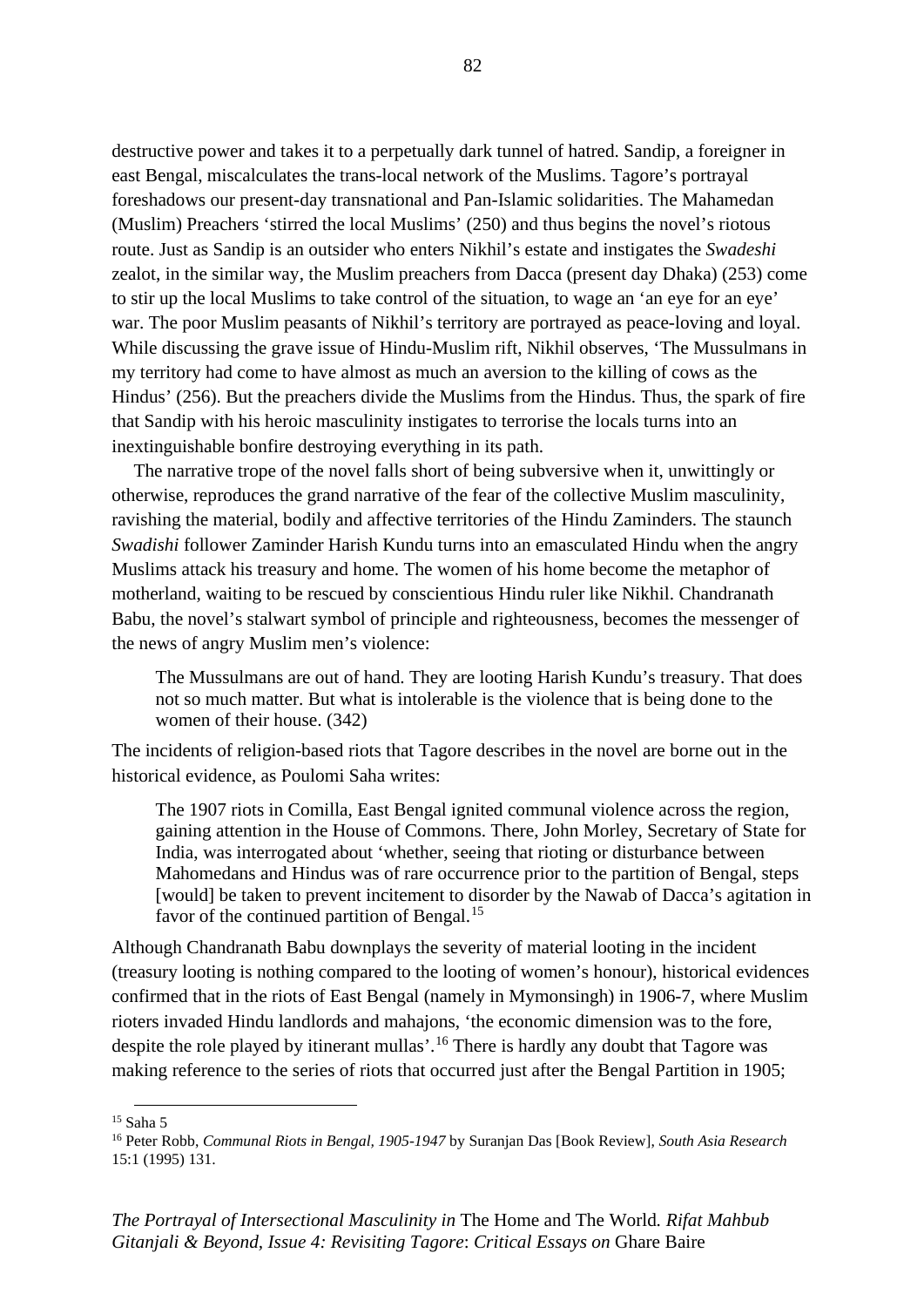and his contemporary readers could have readily recognised the textual references. Yet what is at stake in the novel's textual-imaginative territory is the inscription of the masculine stereotyping. Sandip, the melodramatic macho man leaves the scene stealthily. Nikhil, the seeker of truth and justice, became the solo unarmed warrior. There is a tragic irony in Nikhil's heroic but ineffectual attempt to oppose those forces beyond his control. When Nikhil is deadly injured, Amulya is dead, and Sandip is off the scene, Tagore leaves the text open-ended, critiquing both the nationalism and the masculine expectations on which such mass emotion is played out.

The novel gives a clear message that while we may quarrel over any particular collective standpoint such as religiously divided nationalism, we also need to pay attention to the performative agents of such ideologies. *HW* is a prototypical novel about men's affective relationship with the home and the world; their emotional vulnerabilities are as much subject of contemplation as their political activism. Tagore invites us to take men's personal and political selves seriously. Breaking away from the traditional demarcation of gender that establishes masculinity as a domain of the public or the world, Tagore explores the intersectionality of masculinity and nationalism within the grey spaces of 'home' and the 'world', in relation to each other, and with women.

#### Works Cited

- Alam, Fakrul. *Rabindranath Tagore and National Identity Formation in Bangladesh: Essays and Reviews*. Dhaka: Bangla Academy, 2012.
- Anand, Dibyesh. 'The Violence of Security: Hindu Nationalism and the Politics of Representing "the Muslim" as a Danger'. *The Round Table*. 94:379 (2007) 203-215. Online. 3 August 2018, DOI: 10.1080/00358530500099076.
- Chakravarty, Radha. *Novelist Tagore: Gender and Modernity in Selected Texts*. New Delhi: Routledge, 2013.
- Dhar, Subir. 'The Home and the World as a Postcolonial Text'. *Studies on Rabindranath Tagore*. Ed. Mohit K. Ray. Vol. ii. (New Delhi: Atlantic, 2004. 47-54.
- Macaulay, T.B. *Minute by the Hon'ble T.B. Macaulay, dated the 2nd February 1835*. Online. 27 March 2018.

http://www.columbia.edu/itc/mealac/pritchett/00generallinks/macaulay/txt\_minute\_edu cation\_1835.html.

- Mukhopadhyaya, Santisudha. 'Tagore's *Ghare Baire*: The Conflict of Politics and Ethics', Mohit K. Ray, ed. *Studies on Rabindranath Tagore*, Vol. ii. New Delhi: Atlantic Publishers and Distributers, 2004. 35-46.
- Nandy, Ashis. *The Intimate Enemy: Loss and Recovery of Self under Colonialism*. Delhi: Oxford University Press, 1983.
- Robb, Peter. *Communal Riots in Bengal, 1905-1947* by Suranjan Das [Book Review]. *South Asia Research*. 15:1 (1995) 131-133.
- Sarkar, Tanika. *Rebels, Wives, Saints: Designing Selves and Nation in Colonial Time*. Chicago: UCP 2009.
- Saha, Poulomi. 'Singing Bengal into a Nation: Tagore the Colonial Cosmopolitan?', *Journal*

*The Portrayal of Intersectional Masculinity in* The Home and The World*. Rifat Mahbub Gitanjali & Beyond, Issue 4: Revisiting Tagore*: *Critical Essays on* Ghare Baire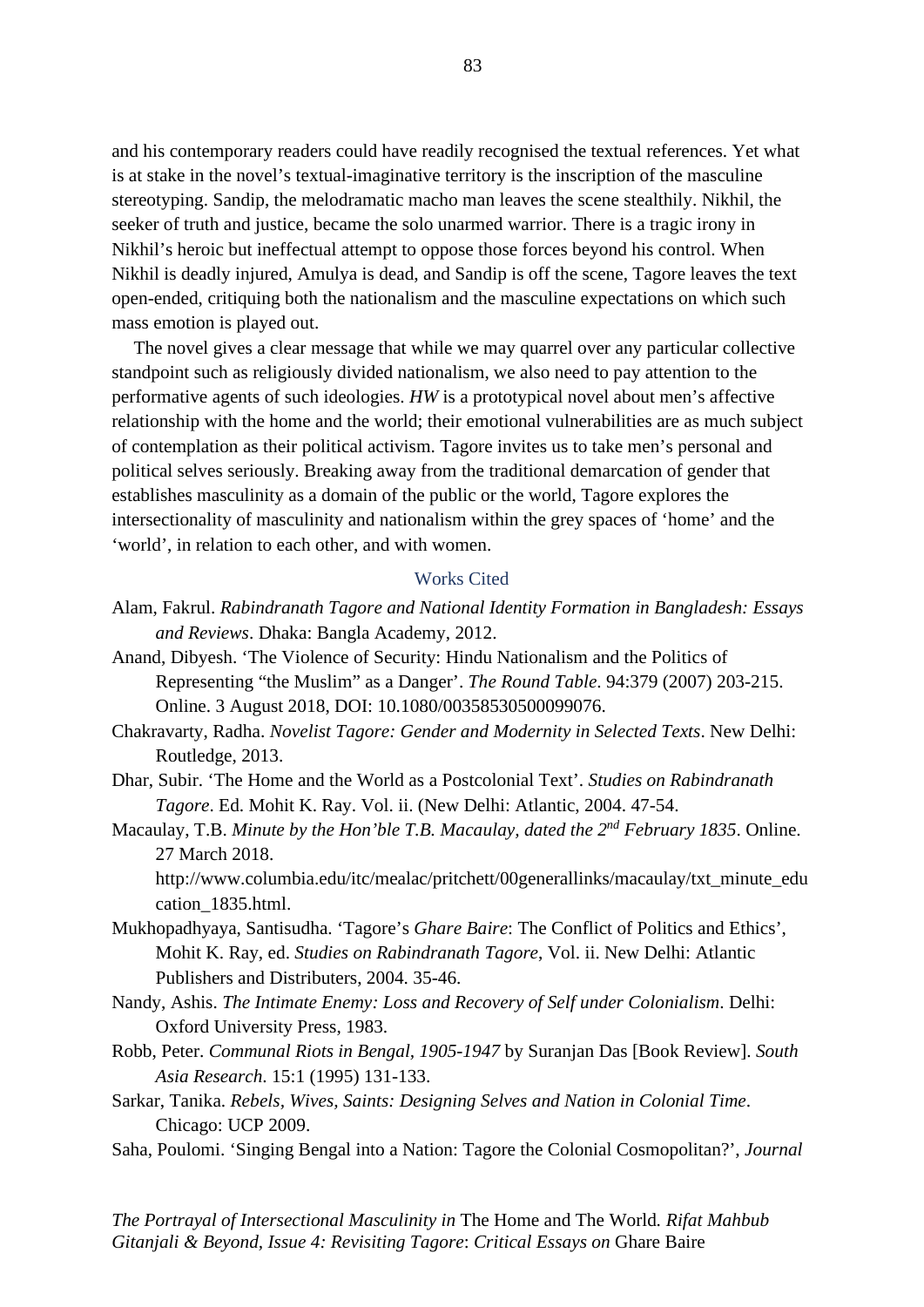*of Modern Literature*. 36:2 (2013). 1-24.

- Sinha, Mrinalini. *Colonial Masculinity: The 'Manly Englishman' and the 'Effeminate Bengali' in the Late Nineteenth Century*. Manchester: Manchester University Press, 1995.
- Tagore, Rabindranath. *The Home and the World*. Translated by Surendranath Tagore. London: Macmillan, 1919.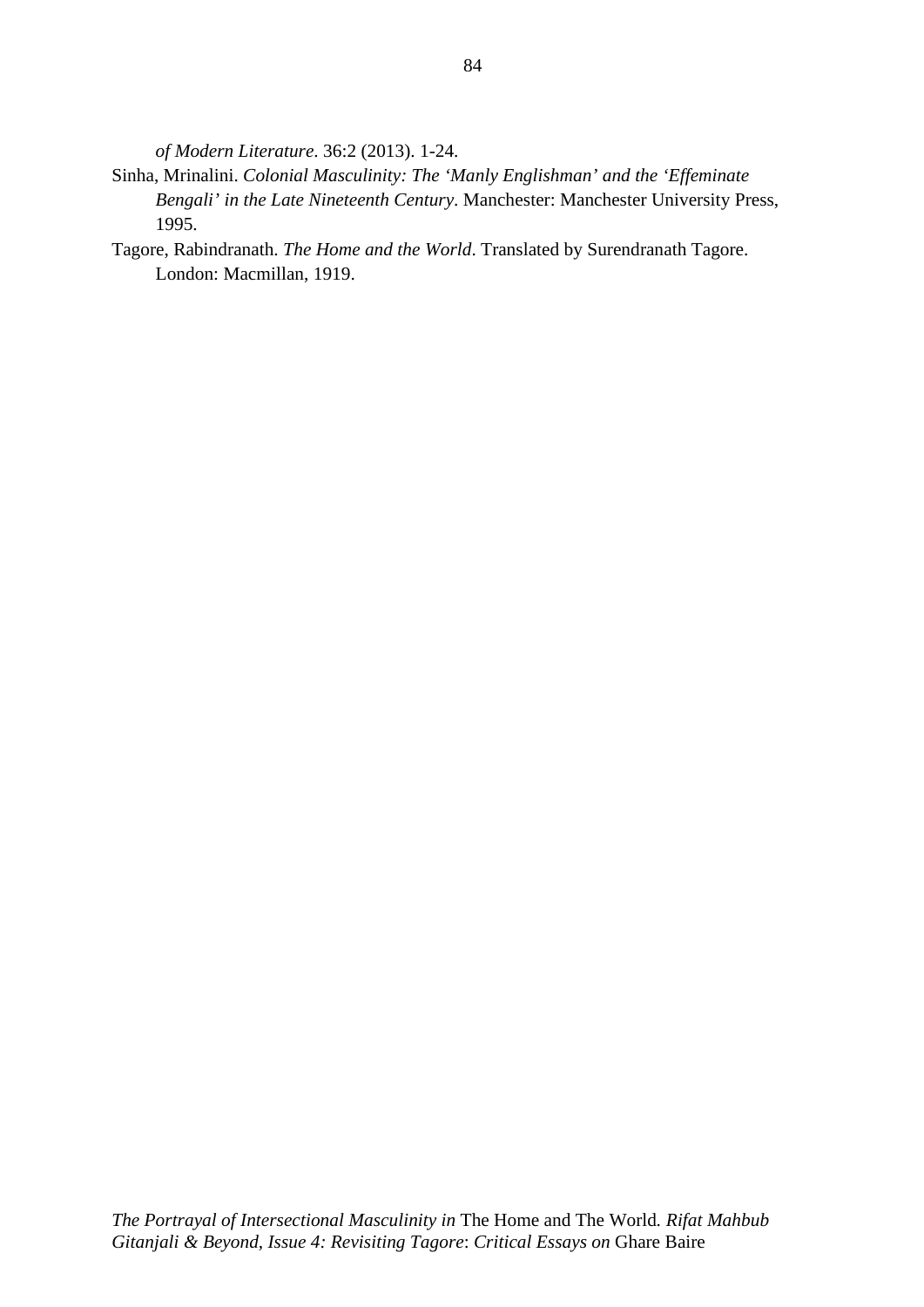# Cultural Hybridity and (Dis) location of Female Agency in Rabindranath Tagore's *Ghare Baire* or *The Home and the World*

# Umme Salma

## Abstract

The character Bimala in Tagore's *Ghare Baire* or *The Home and the World* as a symbol of the struggle for the liberation of Bengali woman as well as Bengal is a centre of scholarly discussion since the publication (1916), translation (1919) and the film adaptation (1984) of the novel. This essay focuses on Bimala and interrogates the location of her agency with respect to her relationship with Nikhil and Sandip. Based on Homi Bhabha's concepts of occult instability and cultural hybridity, and Laura M. Ahearn's concept of agency, I investigate how, during the occult moment of the Swadeshi movement, Nikhil and Sandip's hybrid personalities dislocate Bimala from her home and the world and entrap her into a harrowing stasis and melancholy.

### Introduction

To write an essay on Rabindranath Tagore, 'a cultural icon […] for millions of Indians and Bangladeshis',<sup>[1](#page-91-0)</sup> is a difficult task. At least I feel so when I sit to read his *Ghare Baire*,<sup>[2](#page-91-1)</sup> along with the monumental critical works on it. So many opinions and perspectives have been accumulated on Tagore's works over hundred years that like William Radice I wonder 'What aspects of the book still need to be explored?'.<sup>[3](#page-91-2)</sup> The novel is unique in its style, theme, characterisation, and ideas; in particular, the aspect of constant melding of the poetic with the philosophical.[4](#page-91-3) This aspect keeps me fascinated all through my reading of the novel. I have been feeling that the reader in me keeps blurring my critical eye and happily loses herself in lively emotions, gushing passions, supernatural nature and sublime morality, as portrayed in the novel.

This essay is written within this readership anxiety. It aims to focus on the character Bimala, linking the Swadeshi Movement, cultural hybridity and female agency together. The character of Bimala undoubtedly is a unique creation of Tagore. This character, as a symbol

<span id="page-91-0"></span><sup>&</sup>lt;sup>1</sup> Joseph T O'Connell and Kathleen M O'Connell, 'Introduction: Rabindranath Tagore as "Cultural Icon"', *University of Toronto Quarterly* 77.4 (2008) 961.

<span id="page-91-1"></span><sup>2</sup> Both the original Bengali version and the English translation of the novel are used for the present essay. Between the Bengali and English versions of Tagore's novel there are some discrepancies. As happens in all translations, nothing cannot be found verbatim. I have therefore translated some phrases and sentences which appear to me important for my discussion and cited directly from the translated version where both Bengali and English versions mostly resemble each other. The references of these editions are respectively a) Rabindranath Tagore, *Ghare Baire* (Dhaka: Nayem Books International, 2010) & b) Rabindranath Tagore. *The Home and the World* translated by Surendranath Tagore (London: Macmillan, 1957). References to these works will be included in parentheses in the text as page numbers prefixed with *GB* for the Bengali edition and *HW* for the English translation.

<span id="page-91-2"></span><sup>3</sup> William Radice, Preface, *The Home and the World* by Rabindranath Tagore (New York: Penguin Group, 2005) xiv.

<span id="page-91-3"></span><sup>4</sup> Anita Desai, Introduction, *The Home and the World* by Rabindranath Tagore (New York: Penguin Group, 2005) xxvi.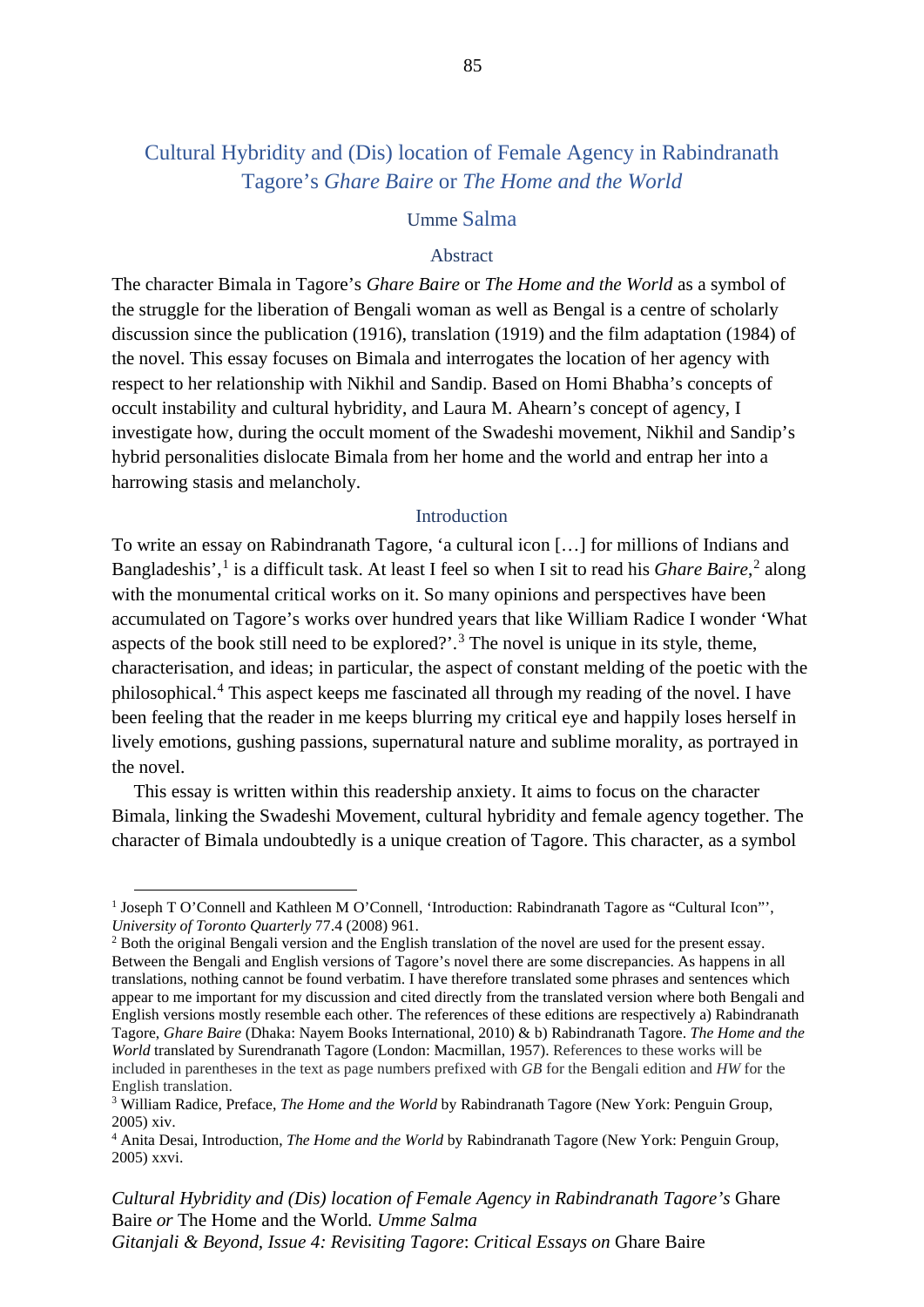of the struggle for the liberation of Bengali woman as well as Bengal, has been a centre of scholarly discussions since publication (1916), translation (1919) and the film adaptation (1984) of the novel. This essay turns the screw slightly, interpreting the time of liberation as an occult time, Nikhil and Sandip as culturally hybrid and the sketch of female *Shakti* as the female agency. It argues that the novel describes its time span as both pre-Swadeshi and during Swadeshi dichotomy and thus can be read in term of stability/instability binary. The time of liberation represents the second part of the binary that disrupts the usual life-flows of the three principal characters. Being colonially educated and locally formed, Nikhil and Sandip become culturally hybrid and with their contrary expectations dislocate Bimala from her home and the world.

I will discuss the above assumptions into two parts: firstly, I highlight the theories on which the whole argument is set; and then I present the textual analysis in the light of those theories.

## Part I: The Theoretical Framework

Tagore's *Ghare Baire* or *the Home and the World* is a novel which cannot be interpreted straightforwardly with any existing theories of colonialism and postcolonialism. My reading of the novel, therefore, is based on a mosaic of ideas, taken from several sources. Among these sources, two concepts – interpretation of the time of liberation as occult and the notion of cultural hybridity – have been taken from Homi Bhabha. And the concept of female Shakti, as conceived in Hinduism, has been construed as female agency, based on Laura M. Ahearn's general theorisation of agency.

## Occult Time and Cultural Hybridity

In his 'The Commitment to Theory', Homi Bhabha proposes a significant interpretation of the time of liberation as 'the zone of *occult instability* where the people dwell',<sup>[5](#page-92-0)</sup> along with the notion of cultural hybridity. Bhabha explains both as interrelated phenomena with the help of the familiar semiotic concept of the process of enunciation where a Third Space emerges as a passage to create new cultural meanings.

Bhabha takes the phrase 'the zone of occult instability' from Franz Fanon and describes this 'moving metaphor' in the context of liberatory struggle of the colonised people.<sup>[6](#page-92-1)</sup> He identifies the time of liberation as occult, that is, paranormal, supernatural and magical, because it is a disruptive and discontinuous period when stable, traditional cultures become instable, and culture emerges as politics. This unsettling time brings the liberation-seeking people into an indeterminate and a volatile zone where national culture loses its synchronicity, totality, and purity, and the subject who claims the authority of cultural knowledge, through its enunciation of cultural difference, becomes split.

To explain the condition of the split in the subject, Bhabha focuses on cultural diversity and cultural difference. He contends, whereas cultural diversity as a liberal approach

<span id="page-92-0"></span><sup>5</sup> Homi K. Bhabha, *The Location of Culture* (London: Routledge, 2004) 51. Bhabha quoted these words from Franz Fanon's *Wretched of the Earth*.

<span id="page-92-1"></span><sup>6</sup> Bhabha 55.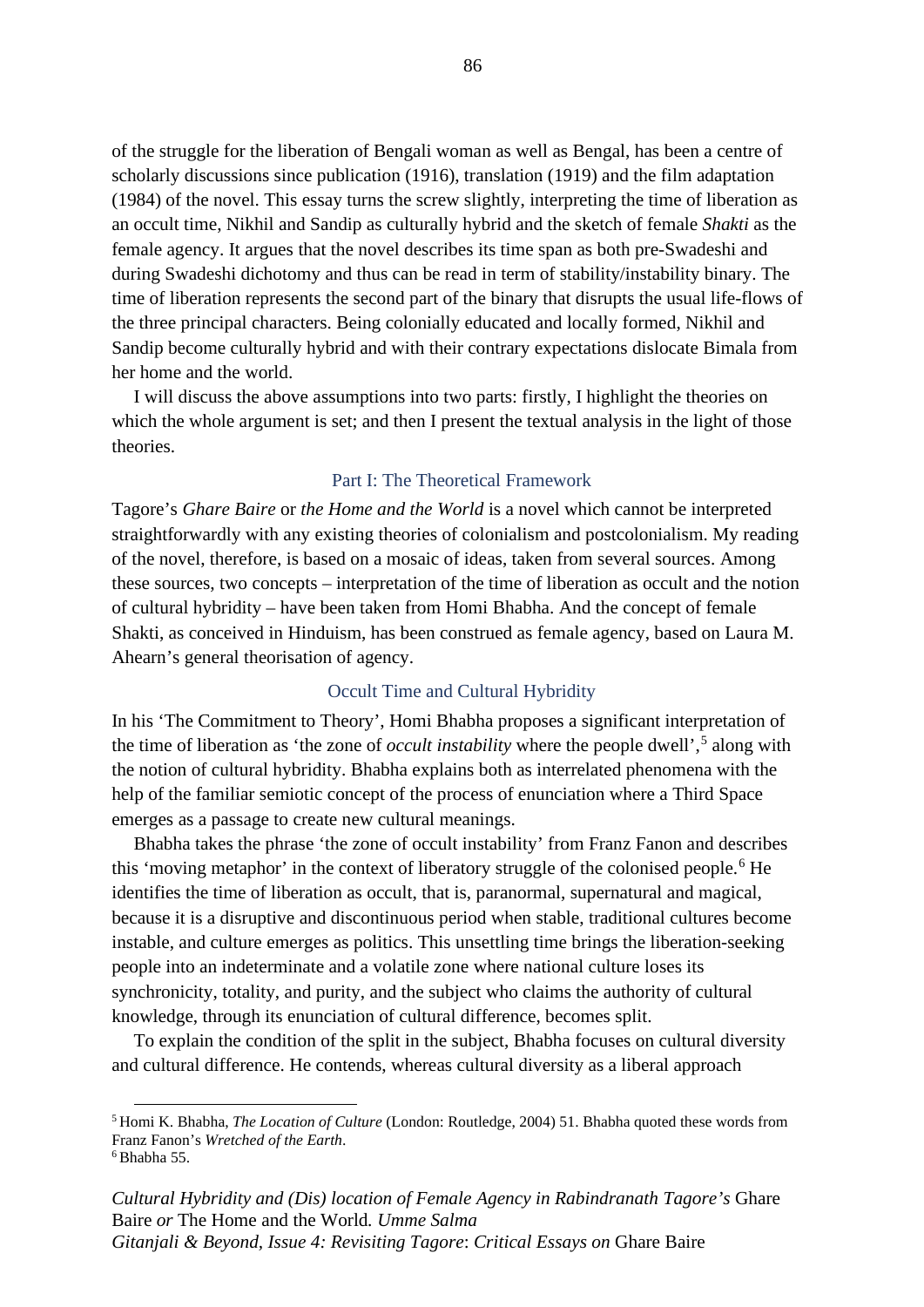considers cultures pre-given, seamless and relative and identifies the limit of culture at their boundaries, cultural difference as an authoritative and discriminatory approach identifies the limit of culture in the act of enunciation. This act of enunciation of cultural difference, like the linguistic difference, is a split and ambivalent.<sup>[7](#page-93-0)</sup>

In Semiotics, the linguistic process of enunciation, the subject is split between the subject of the *énunciation* (the exercise of language), that is, 'I' and the subject of *énonce* (the statement made), that is, 'You.' Due to this splitting, the 'I,' despite being linked to 'You,' remains distinct from it and keeps the speaker unconscious about the difference between the general systems of language – *langue* and the individual statement – *parole*. Hence, in linguistic performance, the meaning is not produced in the communication between 'I' and the 'You' of the utterance, but in the mode of enunciation of a speaker. The meaning of the utterance lies, not in 'what is being said,' but in 'how it is said' and indicates to the value and status of the speaker.<sup>[8](#page-93-1)</sup>

Bhabha argues that the same thing happens in cultural performance during the time of liberation. The subject, which claims the authority of cultural knowledge, becomes split in its enunciative process. In this split, the subject of *énonce* does not represent the subject of énunciation but acknowledges its presence and its cultural position in a specific time and place. Hence the meaning is not produced in the communication between the 'I' and the 'You,' but in their mobilisation in a new continuum through an indeterminate passage of Third Space. This Third Space, being unconscious about the relation and difference between *langue* and *parole*, represents both and introduces an ambivalence in the meaning and interpretation of the cultural performance. This Space as an in-between space thus asserts that cultures are neither inherently hierarchical nor pure, unitary, total and fixed, and the same cultural signs and symbols can be appropriated, translated, rehistoricised and read anew in another historical context. This Third Space also displaces the claims of cultures as a referent, advanced and evolved through a homogenous, continuous time to a universal form to refer and cross-refer as a resource.

This Third Space as a passage, as an in-between space, stands for the moment of liberation. This moment becomes temporally and spatially an indeterminate zone where occult instability occurs. As this moment represents the disruptive time, which links back to the colonial and forwards to postcolonial periods, it splits the liberation-seeking people and renders them culturally hybrid. The split occurs between their conflicting cultural demands during revolutionary political necessity. In the one hand, they demand conventionally for 'a model, a tradition, community, a stable system of reference' that so far protects them from colonial cultural imposition. On the other hand, they negate that certitude 'in the articulation of new cultural demands, meanings, strategies in the political present, as practice of [...] resistance'. Consequently, the liberation-seeking people unconsciously entangle in the struggle between tradition and modernity, mythical time and displaced time and old and new

<span id="page-93-0"></span><sup>7</sup> Bhabha 45-52.

<span id="page-93-1"></span><sup>8</sup> John Phillips and Chrissie Tan, 'Langue and Parole', *The Literary Encyclopedia*, first published 08 February 2005 https://www.litencyc.com/php/stopics.php?rec=true&UID=662, accessed 23 August 2018.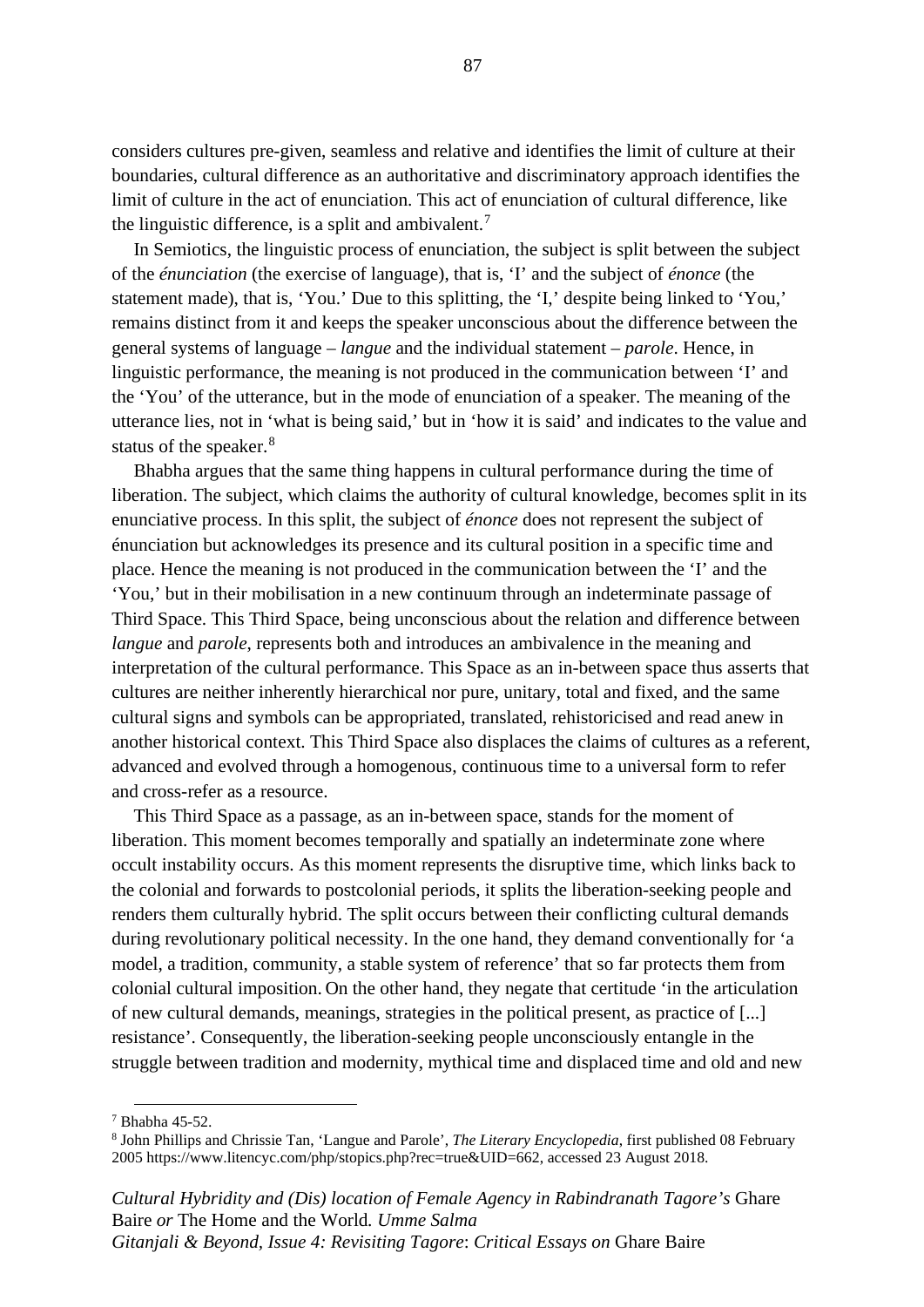cultural symbols. They face uncertainty and indecision over their cultural signification and fluctuate between the thoughts they so far nurtured and the modern thoughts. In this way, they call into question their '*constant principles*' and undergo radical changes in the cultural practices and signification.[9](#page-94-0)

This fluctuating movement helps the liberation-seeking people dialectically reassemble themselves around new forms of cultural practices. They emerge from the very restrictive notion of cultural identity as the way for political change and become bearers of a hybrid identity. They destroy the safeguard of national culture to free themselves and engage in the tasks of translation and negotiation of their cultural identities. They translate their national texts into modern Western forms in every aspect of life, such as technology, language, and dress, and construct their culture, assimilating the contraries in their cultural identities. Bhabha recognises this hybrid identity in the liberatory Third Space as a very productive subject position for the colonised, because this identity produces new meanings in their cultural enunciation, turns people into the Other of themselves and allows them to be a free people in the future.[10](#page-94-1)

#### Female Shakti as Female Agency

In her articles on agency, Ahearn reviews the existing notions of agency and finds them underspecified, ambiguous and slippery. For her research on Nepalese love letters she constructs a bare-bones definition of agency as 'socioculturally mediated capacity to act'<sup>[11](#page-94-2)</sup> and proposes some general ways that scholars interested in agency might consider defining agency. The first suggestion is to consider whether agency is the property of individual, supra-individual or sub-individual. She asserts that since society and human beings are shaped by each other, agency must not be explained on the individual level only because it runs the risk of sidestepping the larger social structures and making them invisible. Similarly, when agency exists at the supra-individual level, scholars need to examine how it might exist in the institution and collective form of entities like states, corporations, unions, lineages, families or couples. Again, when agency exists in the sub-individual level, scholars need to analyse the split and fragmented subject and its recourse to interior monologues and dialogues. They also need to investigate how agency manifests and functions and whether unintentional acts, along with intentional acts, can be called agentive. The second suggestion Ahearn gives is to look at agency from a cultural point of view. Referring to her work on Nepalese marriage narrative, she argues that agency is culture-specific and varies according to space and time. Therefore, to examine how agency is conceptualised in non-Western societies is both significant and crucial. Thus, Ahearn emphasises the necessity for researchers to provide a clear definition of agency, both for themselves and for their readers.<sup>[12](#page-94-3)</sup>

<span id="page-94-0"></span> $9$  Bhabha 51.

<span id="page-94-1"></span><sup>10</sup> Bhabha 52-56.

<span id="page-94-2"></span><sup>11</sup> Laura M. Ahearn, 'Language and Agency', *Annual Review of Anthropology* 30 (2001) 112.

<span id="page-94-3"></span><sup>12</sup> Laura M. Ahearn, 'Agency', *Journal of Linguistic Anthropology* 9.1/2 (2000) 12-14.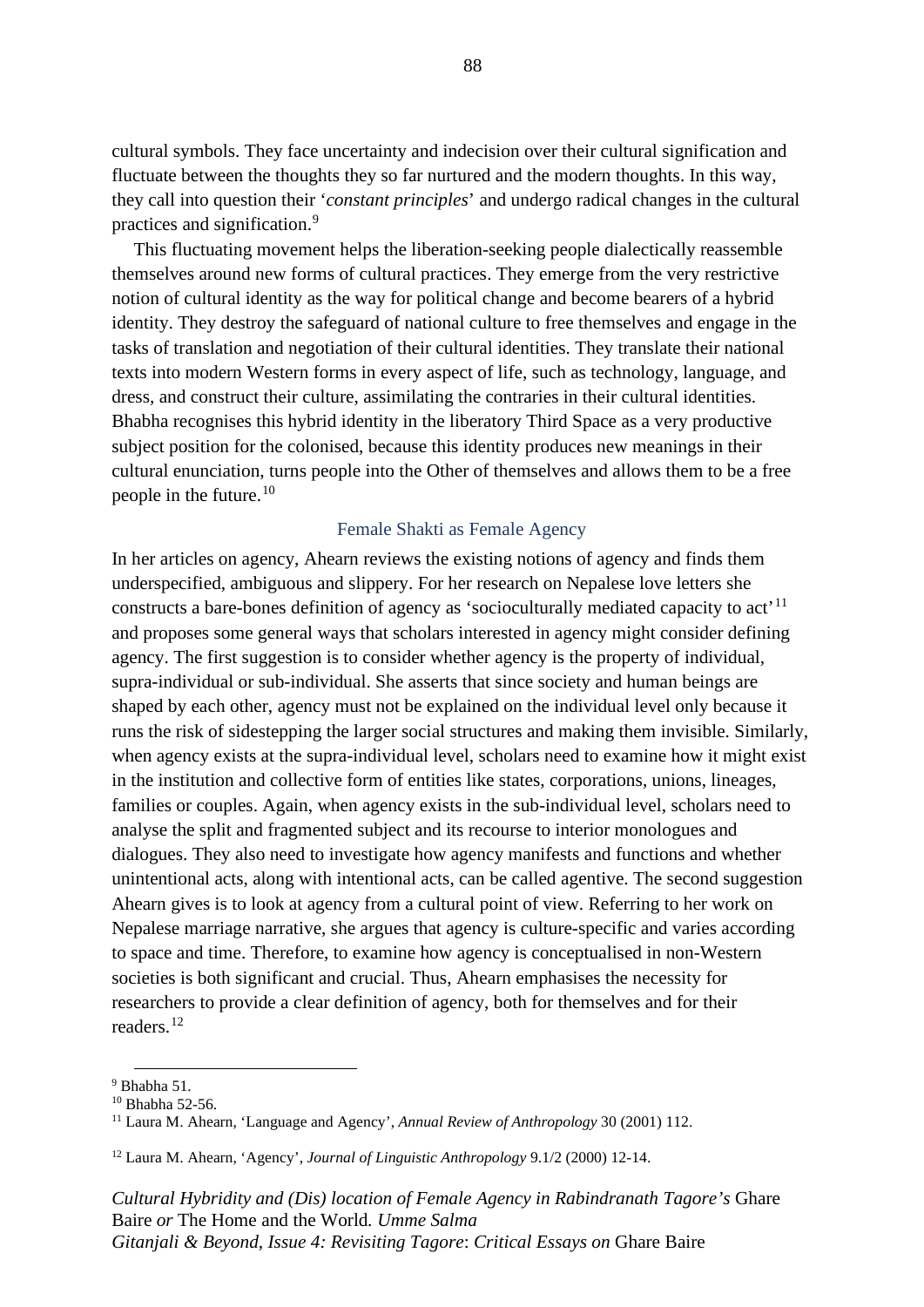Being motivated by Ahearn's suggestions, I define female Shakti, as conceived in Hinduism, as form of female agency. The word *Shakti* is a Sanskrit word which means 'power' or 'energy'. It is derived from the root 'shak', which means 'to be able', 'to do', 'to act'. It represents an ability, strength, which manifests itself in both nature and human beings, and its absence in living things turns them impotent and inactive.

In Hinduism, the abstract concept of Shakti is exclusively conceived as a feminine principle. It is believed as synonymous with the Great Devi or the Great Goddess of Hinduism to whom Hindus usually pray for health, relief, and vigour. Various schools of Indian philosophy describe the concept of Shakti in various ways. Among them, the Samkhya School describes Shakti as the primordial matter in the creation of the cosmos. It states that in the creation of the cosmos there existed a dual principle, Prakriti (matter) and Purusha (spirit). Prakriti is the primary matter that is primarily passive and immobile but is the power and potential in nature. And this power is Shakti itself, which as the antecedent of Prakriti existed all the time and made it capable of spawning the cosmos, coming in contact with Purusha. Thus, Shakti is an omnipresent, immutable and indivisible goddess, a part of the Divine Consort.

The concept of Divine Consort implies that Shakti or energy cannot exist in a vacuum. It must reside in someone or function as someone's power and ability. For this reason, every god of Hinduism has a female companion, a consort and a goddess who represents the essential energy and power of the god. Accordingly, Shakti is integral to gods, who cannot exist and work without it. Therefore, to worship the gods ultimately requires worship of the goddesses, the feminine with or within masculine principle, as both are interrelated and interdependent. Gods are thought as 'Shaktiman', the masculine principle as the bearer of Shakti; goddesses are Shakti itself, the feminine. Gods possess the power, and the power gives them the ability to perform their job. Thus, they combine the concept of the able and ability where Shakti represents both the life-force and personification of the power of 'Shaktiman'.

These beliefs are very much present in the Bengali Hindu concept of woman.<sup>[13](#page-95-0)</sup> They regard every woman as a manifestation of the divine feminine principle, Shakti. Mothers, wives, daughters, and sisters are the personification of that Shakti and thus bearers of spiritual energy through their attributes of love, care, nurture, intuition, and charity. Therefore, men and the society must respect, practice, patronise and preserve these feminine principles as the guardians and protectors of their culture.[14](#page-95-1)

<span id="page-95-0"></span><sup>&</sup>lt;sup>13</sup> Tagore's *Ghare Baire* (1916) is set in the then united Bengal which is now Bangladesh (East Bengal) and West Bengal, a part of India.

<span id="page-95-1"></span><sup>14</sup> Frank Morales, 'The Concept of Shakti: Hinduism as a Liberating Force for women', *Dharma Central* 7 Nov 2000. Web. 27 April 2017. [<http://www.adishakti.org/pdf\\_files/concept\\_of\\_shakti\\_\(dharmacentral.com\).pdf>](http://www.adishakti.org/pdf_files/concept_of_shakti_(dharmacentral.com).pdf); Sunil Dutt, 'Samkhya Philosophy and Its Importance in Indian Philosophy', *New Man International Journal of Multidisciplinary Studies* 3.8 (2016) 22-25; further references: Theos Bernard, *Hindu Philosophy* (Delhi: Motilal Banarsidass, 1996); Varadaraja V Raman, 'Science and the Spiritual Vision: A Hindu Perspective', *Zygon®* 37.1 (2002) 83-94; Tracy Pintchman, *The Rise of the Goddess in the Hindu Tradition* (Albany: State University of New York, 1994).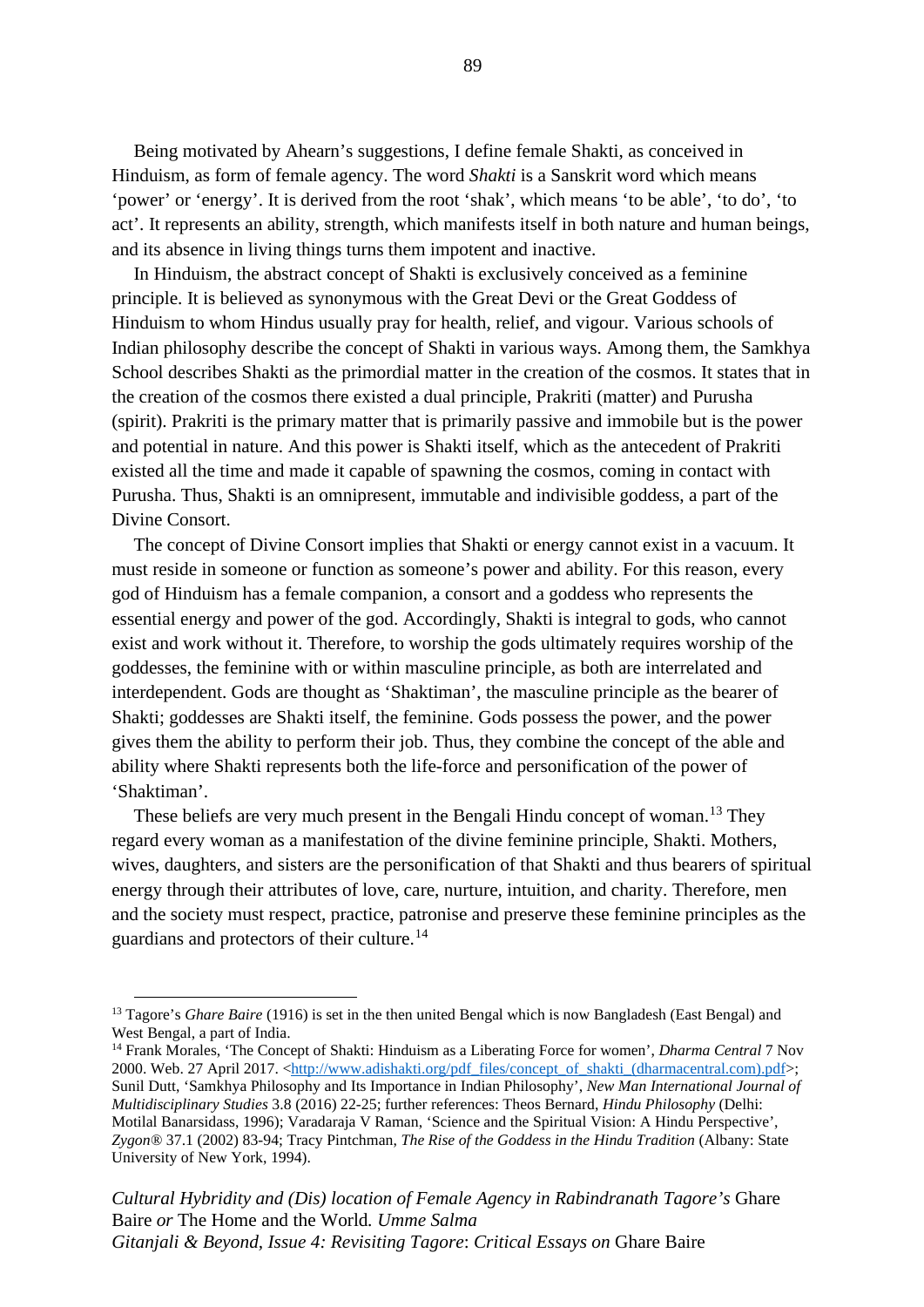The above discussion on Shakti and its relation to woman registers that Shakti is a form of capacity, that is agency, which solely represents feminine principle and power. Women are the Shakti incarnate who from time immemorial are passively present as the active force in nature, human beings and the concept of gods. They are considered thus goddesses, simultaneously the part and the whole and active and passive in the life of men – the power itself lives inside the men and becomes active when with and within men. Therefore, female Shakti is female agency which women possess as an inherent attribute.

#### Part II: Textual Analysis

#### The Stability/Instability Binary

Rabindranath Tagore set *Ghare Baire* (1916) during the historical event of the Swadeshi Movement in Bengal (1905-1908) when he already had been the first Nobel Laureate in Asia. Though he actively participated in the movement in its beginning, and in 1906 wrote 'Amar Sonar Bangla' (O my, Bengal of Gold) to support the protest of the Bengalis against the division of Bengal by Lord Curzon's government, his narrative delineates a bleak picture of the derailed nationalism of Bengal. He portrays the movement starting with the boycott of British goods and the promotion of the *Swadeshi*, or domestic products, as a form of patriotism, and gradually moving away from the true path of humanity.<sup>[15](#page-96-0)</sup> Though its watchword was *Bande Mataram,* Hail to you Mother, the movement starts a craze that triggers inhumanity, conspiracies, division and communalism between Muslim and Hindu communities. Instead of enlightening human minds with the light of freedom, philanthropy, and harmony, the movement traps them into petty, selfish desires and emotional anarchy.

This portrayal of the *Swadeshi* facilitates the reading of the novel through the stability/instability binary, with respect to its timescale as before and during the Swadeshi Movement. [16](#page-96-1) Two interior monologues of Sandip and Nikhil represent the stability/instability dichotomy, where Nikhil personifies the first part and Sandip the second:

Sandip: Still, a thorough shaking up is essential. One must begin by realizing that things supposed to be unshakable can be shaken. (*HW* 73)

Nikhil: My life has only its dumb depths; but no murmuring rush. I can only receive: not impart movement. (*HW* 108)

These quotes reflect the pre-*Swadeshi* time and the period of *Swadeshi* through a characteristic difference between two friends. Sandip, the nationalist leader, in his monologue appears as the agent of transformation. He conceives that for any transformation a thorough shake-up is essential. Nevertheless, the first step to bring change is to realise that things

<span id="page-96-0"></span><sup>15</sup> Poulomi Saha, 'Singing Bengal into a Nation: Tagore the Colonial Cosmopolitan?', *Journal of Modern Literature* 36.2 (2013) 6-8.

<span id="page-96-1"></span><sup>&</sup>lt;sup>16</sup> To read *Ghare Baire* or *The Home and the World* concerning binary is an old practice. Due to its dichotomous title – home/world, many postcolonial scholars read it according to some other binaries, such as man and woman, local and cosmopolitan, nationalism and colonialism, tradition and modernity and nationalism and patriotism (Radice xiv).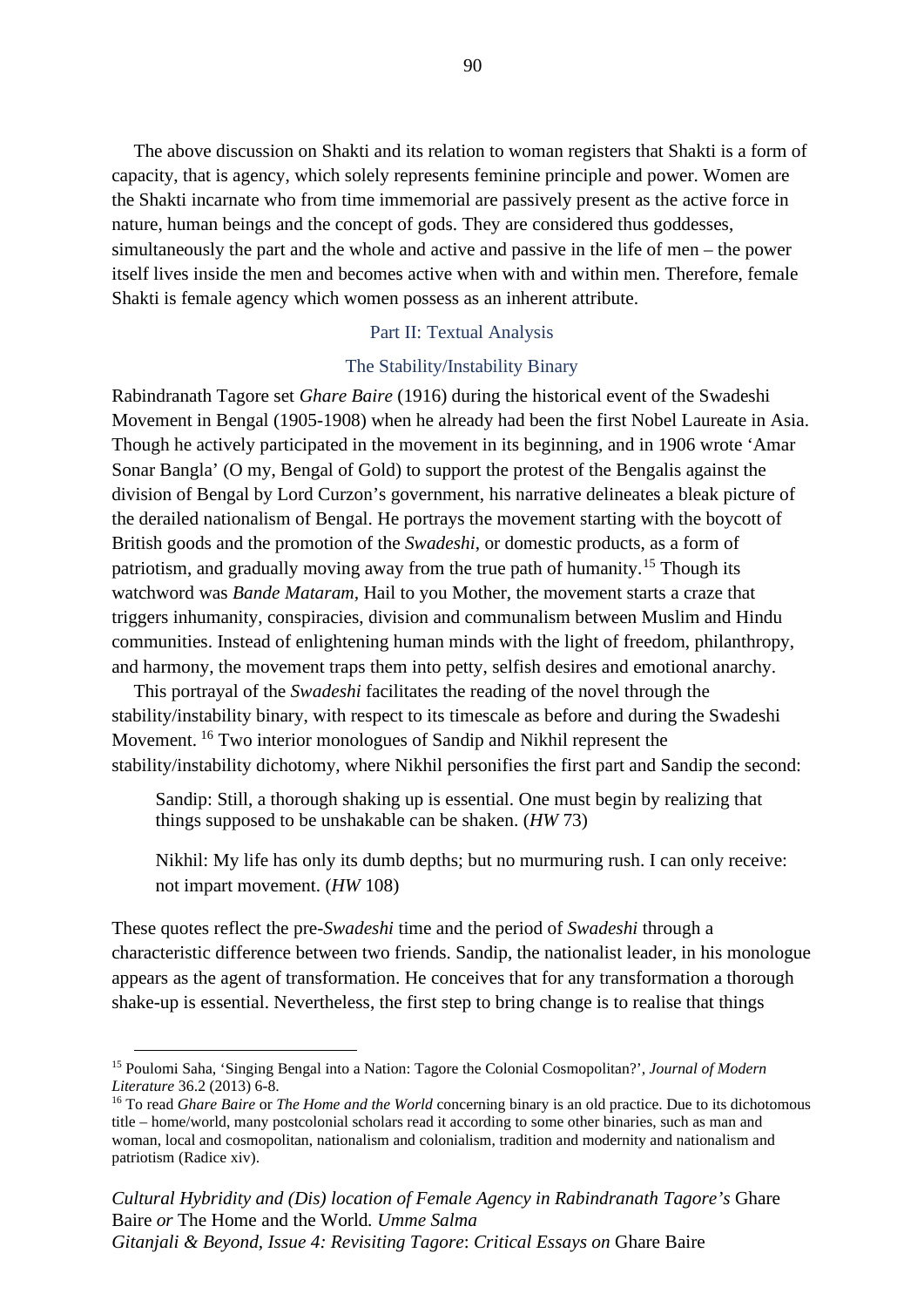people consider fixed and stable are not so. Those things can also be shaken, newly conceived and transformed. On the other hand, Nikhil appears as the symbol of immobility. He thinks that he has a depth of character, but it is mute and motionless. He has no force of current in his nature that can stir and move anything or anyone. He seems to be a receiver, not the actor, who cannot change his surroundings.

The novel sketches the story of a fictional village in Bengal named Suksar. Before the stirrings of the *Swadeshi*, it has been a place of peace and harmony under the benevolent rule of Nikhil, the Zamindar. During this time, Nikhil and Bimala are a happy couple. They are both satisfied and settled in their poem-like disciplined conjugal life. Nikhil places 'the fullest trust upon love' (*HW* 44) of Bimala and she in her turn feels her home contains so much 'that there was not room for it in the universe' (*HW* 19). Then the *Swadeshi* comes and, through its revolutionary zeal to boycott the British, changes everything in the home and the world. The storm rages in the outer world through processions, meetings, conspiracies, and communalism and in the inner world through stirring up of new emotions in the minds of Bimala, Sandip, and Nikhil. So far, what has been harmonious becomes anarchic and turns the time, space and minds into the zones of occult instability, as Bhabha states.

## The Zone(s) of Occult Instability

This time of the liberation of Bengal is occult, that is, paranormal, magical and supernatural, especially for Bimala, caught in the binary of Nikhil/Sandip, stability/instability. All through the narrative Bimala identifies the *Swadeshi* era as a disruptive and discontinuous time that changes Bengal magically and unsettles her mind:

One day there came the new era of *Swadeshi* in Bengal; but as to how it happened, we had no distinct vision. There was no gradual slope connecting the past with the present. For that reason, I imagine, the new epoch came in like a flood, breaking down the dykes and sweeping all our prudence and fear before it. We had no time even to think about, or understand, what had happened, or what was about to happen. (*HW* 22)

The *Swadeshi* is presented here as a sudden event in Bengal that has no continuous connection to the past. No one can grasp clearly how it comes and how it happens. It comes like a devastating flood that breaks down all former barriers and carries away reason and discretion. People become so engrossed with its call that none has the time to think or consider its consequences and consequences of their acts.

Bimala identifies the era several times as a new epoch: 'another epoch' (*GB* 6), 'the new epoch' (*GB* 14) or 'the modern age' (*GB* 6). She claims that the Swadeshi separates her teenage years from her youth: 'But no sooner had I reached my youth from the teenage, it seems to me that I arrived in another epoch' (*GB* 6). She constantly compares the traits of the past age with that of the present and asserts that if she 'had never have to struggle with the present age' (*GB* 6), she would never understand 'the drama of the new epoch [...] clearly' (*GB* 14). Bimala recognises the period as a new epoch, a magical time, because it is a special gift from a god for Bengal: 'How could we help thinking that it was all supernatural. This moment of our history seemed to have dropped into our hand like a jewel from the crown of some drunken god' (*HW* 116). She hopes that this 'auspicious moment' with 'the spell of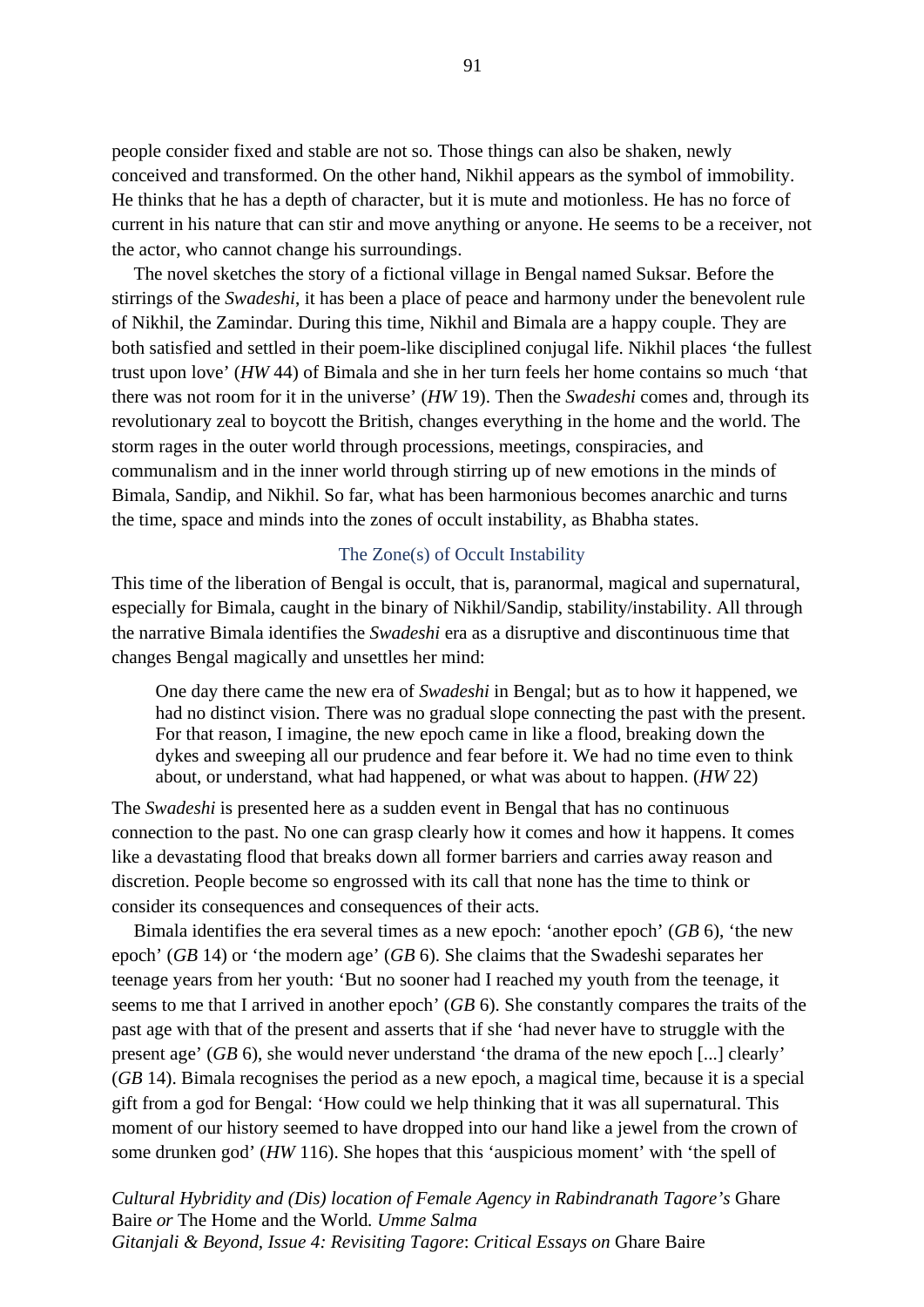some magic charm' (*HW* 116) will eliminate all the miseries of Bengal. Hence, she becomes ready to welcome 'the unthought-of, the unknown, the importunate Stranger' (*HW* 120).

This new epoch has a drastic impact on Bimala's being. So far, she has been inside her home with all its duties and responsibilities, well-ordered and stable. The call of Swadeshi, like a mysterious call from a faraway horizon, makes her restless. Bimala neither realises nor deciphers the meaning of that call, but feels a kind of disturbance inside her:

My sight and my mind, my hopes and my desires, became red with the passion of this new age. Though, up to this time, the walls of the home – which was the ultimate world to my mind – remained unbroken, yet I stood looking over into the distance, and I hear a voice from the far horizon, whose meaning was not perfectly clear to me, but whose call went straight to my heart. (*HW* 22-23)

Sandip's first preaching in Suksar adds fuel to Bimala's already restless mind. The narrative describes Bimala's hypnotic state of mind and its projection around her during Sandip's speech with hyperbolic expressions. Bimala feels, when Sandip utters '*Bande Mataram*!' three times and delivers his speech like 'a stormy outburst', the skies are 'rent and scattered into a thousand fragments!' (*HW* 27-28). She also feels that everything is undergoing a supernatural change. Sandip is no longer a flawed mortal man but embodies heaven and becomes a messenger of immortal gods. His revolution is also a sacred rebellion which flashes out a divine power at every word. Bimala also feels that she is an inspiration to this power, 'the flame of the soul itself'. Her presence turns Sandip's divine power into a 'fire', and makes it spark like 'the flash of lightening'.

Consequently, Bimala undergoes a drastic transformation. She feels she is glowing with 'a new pride and glory' (*HW* 29). The '*Swadeshi* storm' (*HW* 24) is inside her and turns her wild and impatient. The storm plays with her place and identity. She can no longer remain 'the lady of the Rajah's house' (*HW* 28), a woman cocooned at her safe home. She is now the representative of Bengal's womanhood who must do something, any extreme form of sacrifice, for the champion of Bengal, Sandip. Accordingly, she wants to cut her hair for her hero and glorify him with a garland. She wants to burn all her favourite foreign clothes and demands Miss Gilby's expulsion from her home. She supports Noren's blind rage towards all the British and his malicious attack on Miss Gilby. She feels ashamed of Nikhil's failure to accept the Swadeshi spirit and to understand her or Noren's patriotic zeal. She also becomes angry with Nikhil for his compassion to Miss Gilby and refusal to look after Noren any more.

When these positive feelings of Bimala turn negative upon her realisation of the real face of Sandip and the *Swadeshi*, Bimala still describes the time as magical. She calls Sandip a snake-charmer and a demon that in the guise of the nation appears at her door and charms and possesses her true self. She admits that, due to Sandip's eulogy of her as Queen Bee and then an incarnation of the country-goddess, her mind becomes 'fully clouded with fumes of intoxicating gas' (*HW* 58). Whenever she meets Sandip, she feels a type of 'madness, naked and rampant' (*HW* 189) dances on her heart and 'her sight is clouded over like an opiumeater's eyes' (*HW* 200).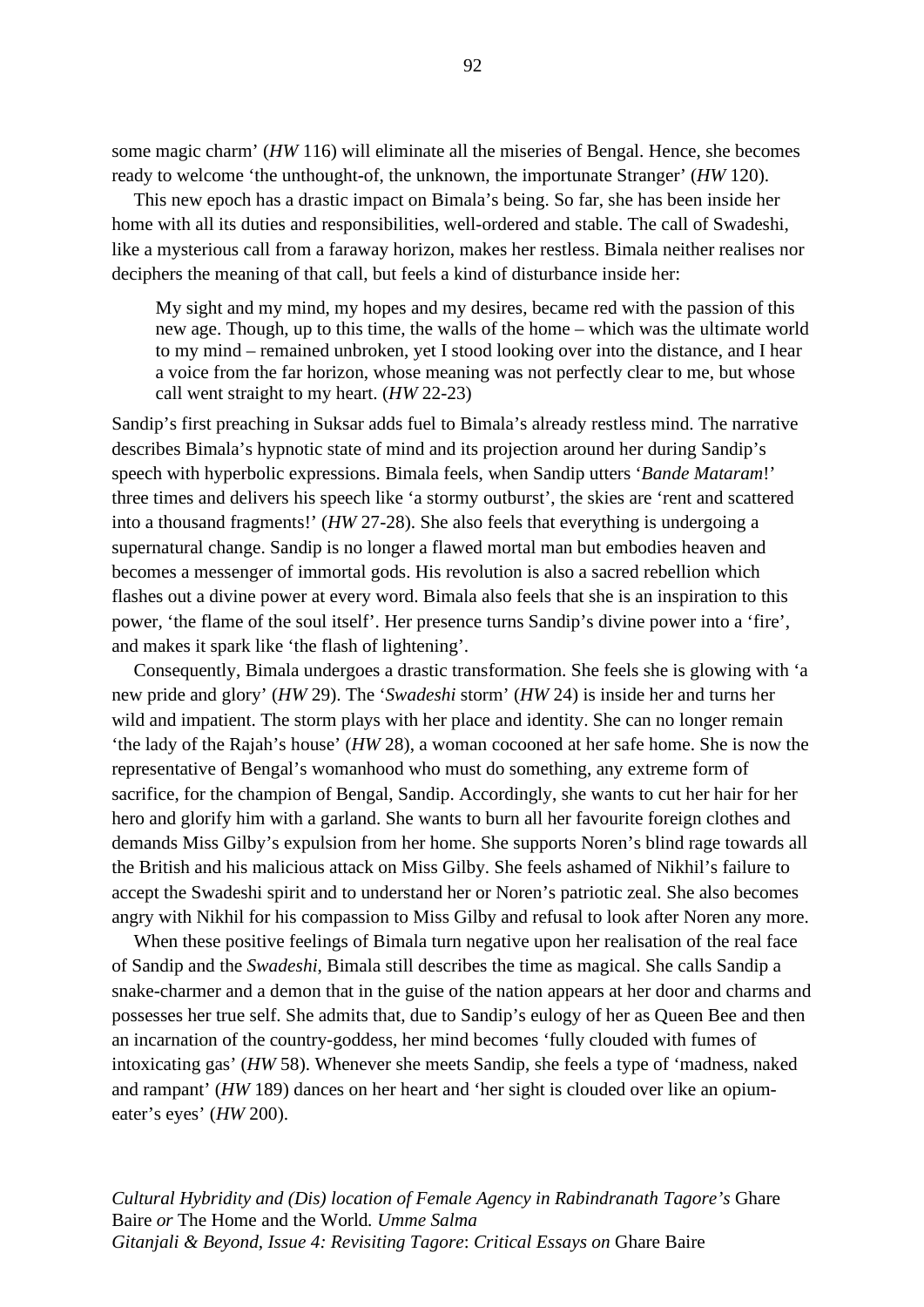Although Nikhil, the repudiator of this intoxication, remains untouched ideologically by the charm of *Swadeshi*, he identifies the period as a paranormal time. He finds in the ideas of the *Swadeshi* the reflection of the 'gross cupidity' and 'fleshy feelings' of Sandip, who underneath 'some hypnotic stimulus' (*HW* 45-46) hides his greed and lust. He regrets Bimala's hero-worship and asserts that the way to the nation of Sandip and Bimala is nothing but 'frantic impetuosity, helped on by the fiery liquor of excitement' (*HW* 44). Bimala and Sandip do not accept Nikhil's attitude towards the *Swadeshi*. Sandip mockingly tells Bimala that to Nikhil the *Swadeshi* is like a poem whose metre is to keep correct at every step. But Sandip is here only to break the poetic rule. Bimala also argues with Nikhil about his judgement of the excitement over *Swadeshi* as a 'destructive excitement' (*HW* 24) and 'a fire of drunkenness' (*HW* 117).

Despite his ideological distance from the *Swadeshi*, Nikhil cannot remain unagitated emotionally. He feels isolated and unrequited. He becomes sad, seeing that his beloved is emerging into a new world of excitement and behaving like a stranger day by day. These situations compel him to review, revise and rethink his old views of love and life according to the new perceptions of time. He looks at himself from outside, from Bimala's point of view. He understands the dynamic qualities in Sandip and finds himself worthless: 'I am unworthy, unworthy, unworthy' (*HW* 43).

Sandip is the agent who creates this condition of occult instability with his hedonistic motto '*I want*, *I want, I want*' (*HW* 53). He is a perfect ideological acrobatic who rejects the taken-for-granted moral values and prefers passion to reason, illusion to truth, sin to good deeds, destruction to construction and the concept of 'seize the day' to the future. He is also a successful womaniser with practical knowledge of seduction. That is why he lays plans to win both Bimala and money. He at first hypnotises Bimala, eulogising her as a nationgoddess, and then wakes her up violently from that doze as if she, in a sleepy state, can break all her old bonds and become his consort. Sandip also describes his approach towards the nation and Bimala as 'hypnotism', 'charm', and 'delusion' (*HW* 165) that win in the long run. He defines Bimala's condition as 'not conscious [...] living in a dream' (*HW* 64) and describes her as a 'sleep-walker' (*HW* 68), 'a snared deer' (*HW*104), 'one [...] on fire' (*HW* 74) and 'a captive balloon' (*HW* 169). He justifies his agitation as necessary for Bimala to achieve her freedom from the traditional bondage of shame, reason, identity, and home. And he contrives that, through his establishment of Bimala as a Goddess, he will bring her in the open world: 'The turbulent west wind, which has swept away the country's veil of conscience, will sweep away the veil of the wife from Bimala's face, and in that uncovering there will be no shame' (*HW* 106).

#### Cultural Hybridity

This moment of occult instability in Bengal, as a Third Space, as a passage towards a postcolonial future, sheds significant light on Nikhil and Sandip and reveals them as culturally hybrid in their enunciation of cultural difference from the British.

Although the novel represents Nikhil and Sandip opposite to each other, in many ways they are alike. Nikhil's master observes those similarities and comments that despite they do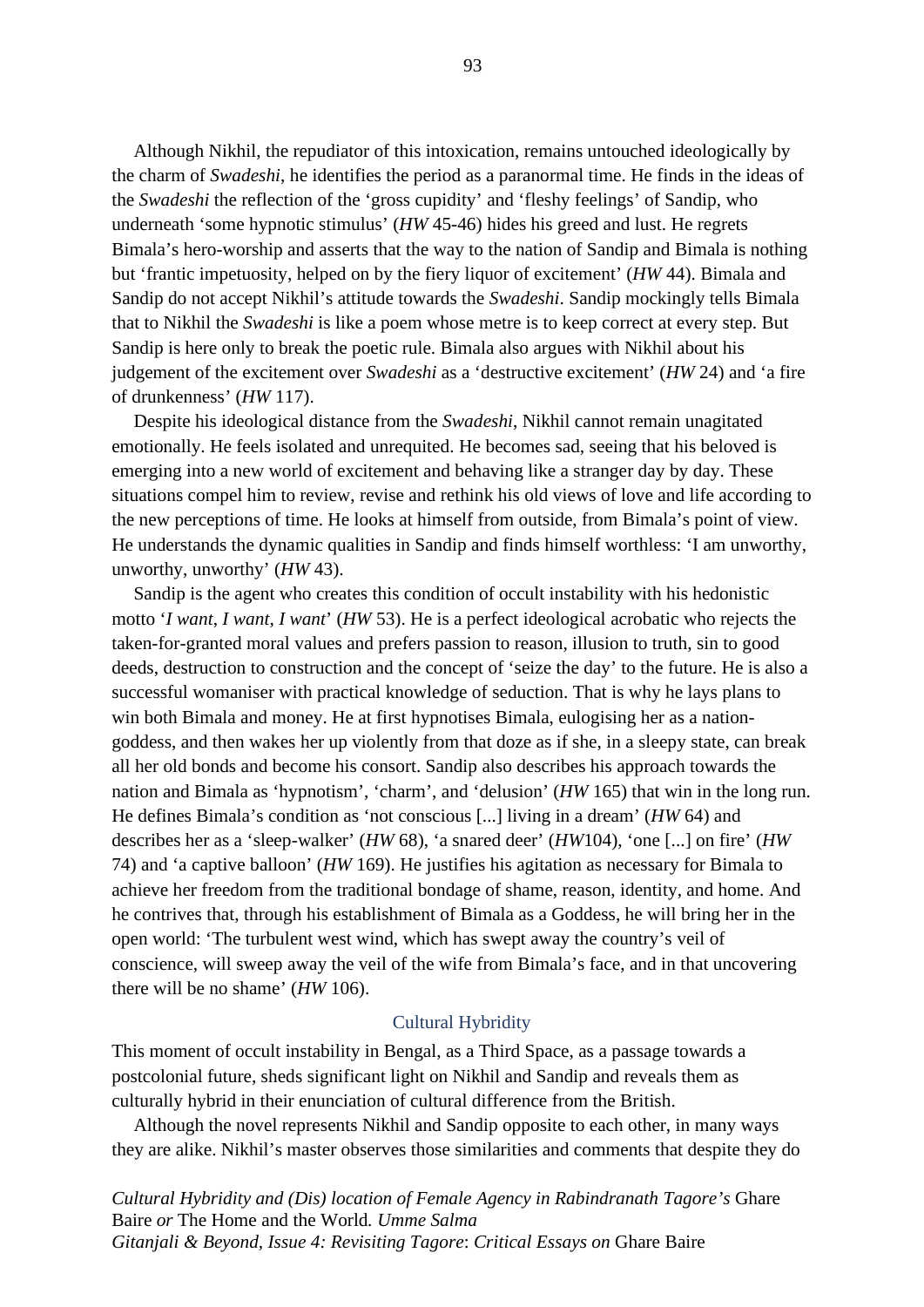not 'rhyme,' their 'rhythm is the same' (*HW* 139). Nikhil and Sandip also feel their similarities to each other. Nikhil considers Sandip his equal and rival: 'on the whole he is not superior to me' (*GB* 40) and cannot blame Bimala for her infatuation. In the similar way, Sandip acknowledges that he and Nikhil are the same in nature: 'But I cannot bear hypocrisy as like as Nikhil—at this point we are alike' (*GB* 52). Consequently, we see that the motto of both friends is 'know thyself' (*HW* 100). They read voraciously across disciplines and can argue with each other with the same rhetorical zeal. They equally nourish modern sensibilities within themselves and are ready to work for the cause of Nation.

However, Nikhil and Sandip occupy specific positions in their enunciation of cultural difference from the British and unconsciously introduce a split in Bengal cultural purity and totality. In the one hand, they articulate the need to preserve the Bengal culture regarding the land and women, on the other hand, they demand a new cultural manifestation in Bengal where women and land will enjoy unbound freedom. In their similar aspirations, they are found continuously translating and negotiating Bengal cultural codes into modern Western ones and absorbing contradictions in their thoughts and actions.

The two key terms, *Swadeshi* and *Bande Mataram* – frequently used in the narrative in the triadic arguments, both overt and covert, among Nikhil, Sandip and Bimala – are the best example of this split and hybridity. The word 'Swadeshi' means 'of one's own country.' According to Prindhita and Fariha, 'any action, any product or service produced domestically in the country qualifies to be called *Swadeshi*'. [17](#page-100-0) The Bengal *Swadeshi* Movement advocates the revival of cultural authenticity through production and consumption of indigenous goods and rejection of everything British. It also calls for the restoration of the sense of selfsufficiency in the Bengalis, shunning all correspondences with British official bodies and observing a nation-wide mourning day.[18](#page-100-1)

The second key word 'Bande Mataram' becomes a *mantra*, the sacred cultural articulation of the Hindu-Bengali faith and cultures, during the *Swadeshi*. Introduced by the Bengali novelist Bankim Chandra Chatterjee in *Anandamath* (1873) and taken up by the nationalist leaders as their buzzword in 1905, 'Bande Mataram' conceives the motherland Bengal as the Divine Mother. The Bengal becomes an icon of motherhood in its beauty and bounty whom her children not only worship but also protect from all predicaments.<sup>[19](#page-100-2)</sup> Therefore, the Bengalis take the British Partition of the Bengal as an attack on their mother and become ready to defend her honour at any cost, even by crooked means. They continuously mutter the term and circulate it all around as if they can internalise the fervour of patriotism and nationalism.

<span id="page-100-0"></span><sup>&</sup>lt;sup>17</sup> Riza Sovia Nur Priandhita and Inayatul Fariha, 'The Representation of Indian Nationalism in Rabindranath Tagore's *The Home and the World*', *SKRIPSI Jurusan Sastra Inggris-Fakultas Sastra UM* (2013) 1. http://karya-ilmiah.um.ac.id/index.php/sastra-inggris/article/view/27443

<span id="page-100-1"></span><sup>18</sup> Biswas, A. 'Paradox of Anti-Partition Agitation and Swadeshi Movement in Bengal (1905).' *Social scientist*  23.4-6 (1995): 38-39.

<span id="page-100-2"></span><sup>19</sup> Bagchi, Jasodhara. 'Representing Nationalism: Ideology of Motherhood in Colonial Bengal.' *Economic and Political Weekly* (1990): WS65-WS69.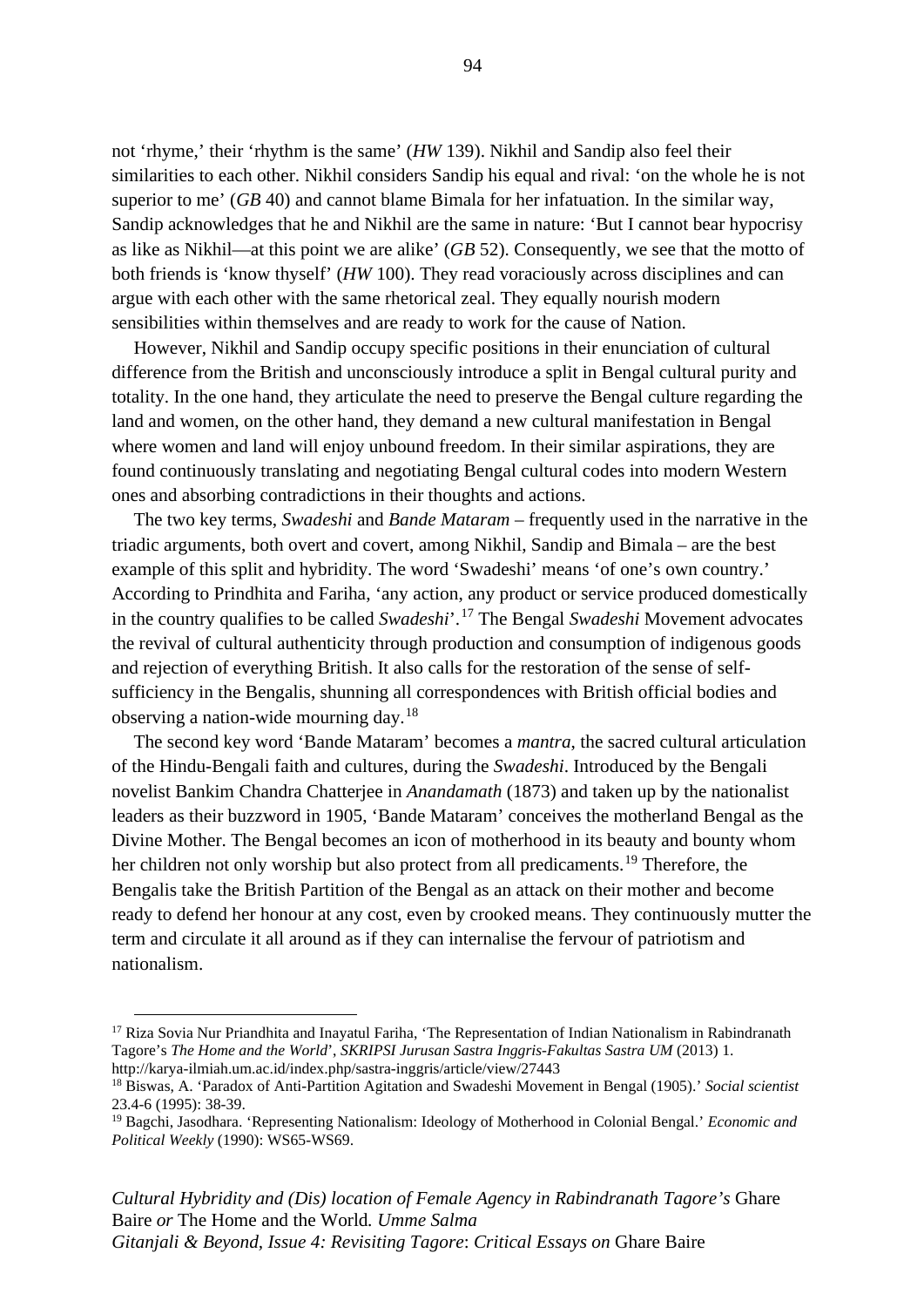However, these two concepts, as practised by the colonially-educated Sandip, represent a vision of hybridity. During the *Swadeshi* Sandip often asserts that *Bande Mataram* is his buzzword. But when he speaks in favour of nationalism, he spontaneous utters 'Hurrah!' instead of '*Bande Mataram*' (*HW* 40). He claims falsely to Bimala that he is so attached to Bengal that without swadeshi medicines he cannot recover from sickness. But we know from Nikhil that he cannot recover without foreign medications. Again, we see that Sandip is very fond of English literature, philosophy, and science. He shows a thorough command of modern poetry and philosophy in his discussions with Bimala.

That such a hybrid man during *Swadeshi* will turn into a pure Bengali with the touch of 'Bande Mataram' is incredible. Sandip turns his nationalist project hybrid by combining the Western concept of nationalism with *Swadeshi* and *Bande Mataram*. Tagore found both the western concept of nationalism and the Indian concept of the Nation as a god unsuitable for the Bengal: 'India has never had a real sense of nationalism. Even though from childhood I had been taught the idolatry of Nation is almost better than reverence for God and humanity, I believe I had outgrown that teaching.'[20](#page-101-0) Sandip is aware that nationalism and religion cannot go side by side. He states that the main anomaly of his age is that Indians combine religion, *Bhagavadgita*, and nationalism, *Bande Mataram*, together. He compares this combination with the performance where both English military band and Indian pipes are playing together. He calls it a form of cultural confusion that he will end, promoting the western military style and passion as the prime power in the battlefield of life. Nonetheless, Sandip fails to do so and remains culturally hybrid. Rather he articulates hybridity through his plan of establishing Bimala as the incarnation of the nation-goddess, the Kali. He boasts: 'It must be my supreme legacy to the Nation. Ignorant men worship gods. I, Sandip, shall create them' (*HW* 166).

In Sandip's seduction of Bimala, he also translates Bengali cultural symbols into modern Western symbols. He translates the concept of 'Affinity' (HW 54) into the modern scientific notion of passion in order to remove the restraint Bimala feels as a loyal wife. Affinity refers to the social and religious belief that 'God has created special pairs of men and women, and that the union of such is the only legitimate union, higher than all unions made by law' (*HW* 54). It advocates sex-in-marriage as legitimate and higher form of human love. Sandip asserts that affinity is not one but can be thousand and innumerable, and no one can reject many affinities for the sake of one. Thus, he conceives the modern notion of free sex and plans to make Bimala ready to remove her cultural restraint by giving her English books on the science of sex. He hopes that these books will make Bimala 'acknowledge and respect passion as the supreme reality' (*HW* 74-75). She thus will be willing to reject shame and restraint and become modern.

Like Sandip, Nikhil is also hybrid in his thoughts and actions. As he is the only M.A. in their family, in Nikhil's case the act of translation of native cultural codes into Western modernity has been started long before the *Swadeshi*. This translation continues throughout the *Swadeshi* era in his persistent friction with and ultimate fracture from Sandip and Bimala.

<span id="page-101-0"></span> $20$  qtd. in Saha 15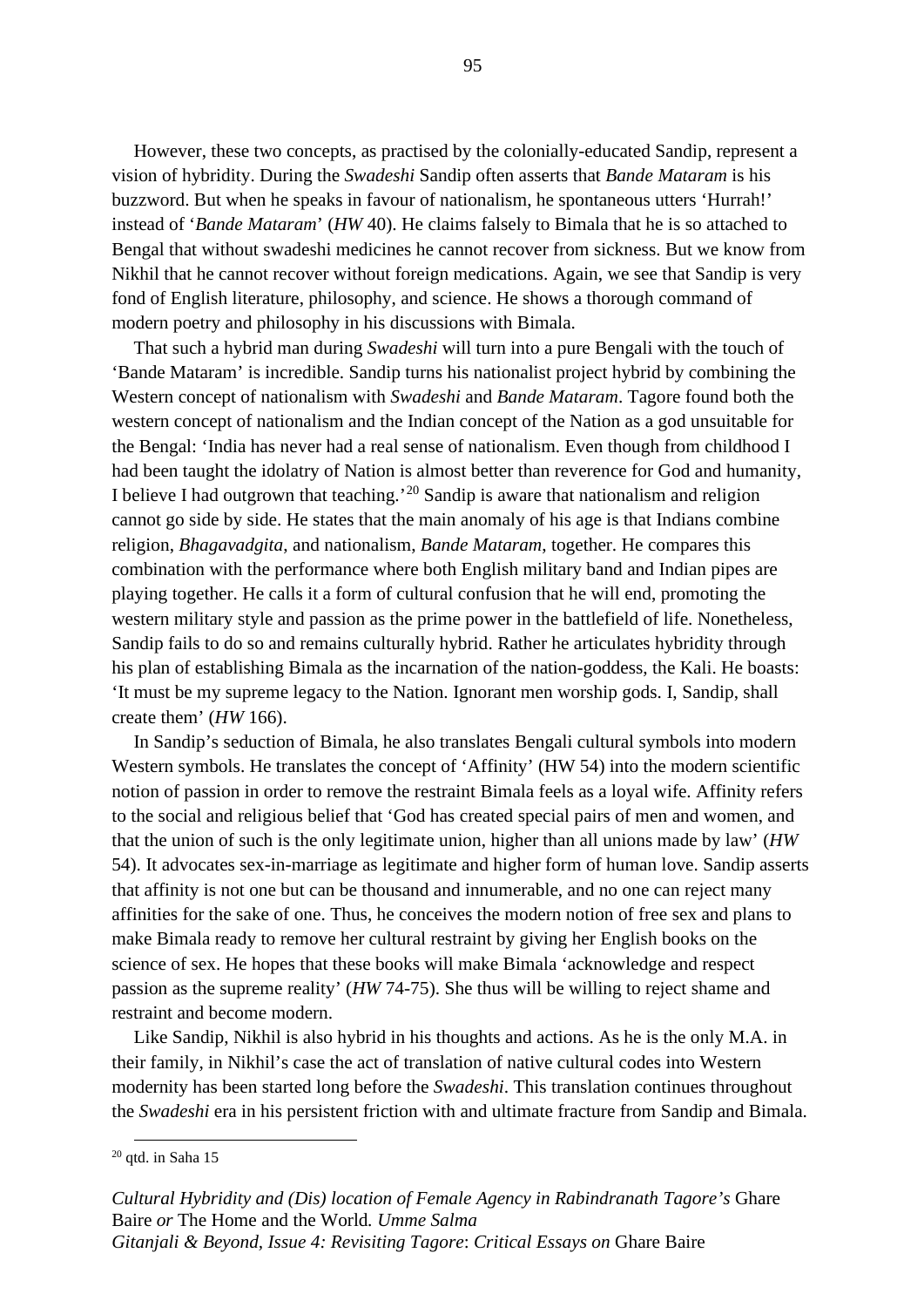However, unlike Sandip, Nikhil's character manifests a hybrid version of humanism which juxtaposes elements from Western modernity and Indian Vedantic philosophy, the Divinity of Man $^{21}$  $^{21}$  $^{21}$ 

Before the *Swadeshi* Bimala describes Nikhil as 'absolutely modern' (*HW* 11). He fills his house with English books, appoints Miss Gilby as an instructor for Bimala and loves to adorn her with European dresses and ornaments. Nikhil also likes the modern concept of the equality of man and woman and supports the concepts of women's liberation from the narrow circle of home. Nikhil's grandmother disliked his penchant for the English culture at first, but gradually she starts loving the stories from the English books that Bimala reads to her. Nikhil's grandmother becomes uncomplaining to such an extent that if Bimala came out of the home, leaving her *purdah*, she would even accept it.

Nevertheless, during the *Swadeshi*, the true nature of Nikhil's modernism is revealed. His humanism is not only modern, but also Vedantic. He is a modern mystic imbued with spiritual and ascetic strength. He is unique in thoughts, character, and actions. He does not give in to self-indulgence, extravagance, and alcohol like his predecessors. He is patient, selfless and grave, and his motto in life is to uphold goodness, Right, love and freedom. He looks at the whole world from a fair point of view and considers the twentieth century an age of fortune for all countries. For this reason, to him, Sandip's *Swadeshi* is an inebriation, and his worship of the country as a goddess is a wrong way to serve the country. He considers that all countries are divine, and that human beings, divine themselves, must love all countries equally. That is why, when Bimala insists on the dismissal of Miss Gilby from her home, Nikhil says: 'I cannot look upon Miss Gilby through a mist of abstraction, just because she is English [...] Cannot you realize she loves you?' (*HW* 25). He does everything to save Panchu, his poor vassal and becomes strict to Noren, his dependent, for his misconduct to Miss Gilby.

Love for science and the application of scientific methods for the betterment of human being is also a watchword in Nikhil's kind of *Swadeshi*. He innovatively, though vainly, tries to employ science to uplift the life conditions of his people. He opens banks, produces sugar and even buys unsold local threads from Suksar bazaar to produce clothes locally. When Sandip explains science only regarding violent passion, he asserts that

<span id="page-102-0"></span> $^{21}$  Humanism generally refers to a man-centered philosophy of the universe. It originated in the sixteenth century renaissance and germinated the age of modernity. In the twentieth century humanism is defined as 'a philosophy of joyous service for the greater good of all humanity in this natural world and advocating the methods of reason, science, and democracy' (Lamont 13). It is secular, scientific, naturalistic and democratic in thought and approach (Lamont 48-51). Nevertheless, the humanism that Nikhil represents is the one where we see the presence of the Vedantic concept of *Nara-Narayana*, the Divinity in Man (Sarma 58). This philosophy advocates a non-dualistic concept of the divine nature of human soul that is one with the Atman or the Divine Spirit. It asserts that human being has a-three-dimensional relationship with the Divine Spirit – body, soul and nature. Whereas the relationship of body and soul with the Divine is master-slave and part-whole relationship, the relation of nature is that it itself is divine and inseparable and indivisible from the Divine. For this reason, the goal of human nature is to transcend the animal nature within it and, through different stages of evolutions in real life, to become a true image of the Divine Spirit (Abhedananda 63-66; 89-90).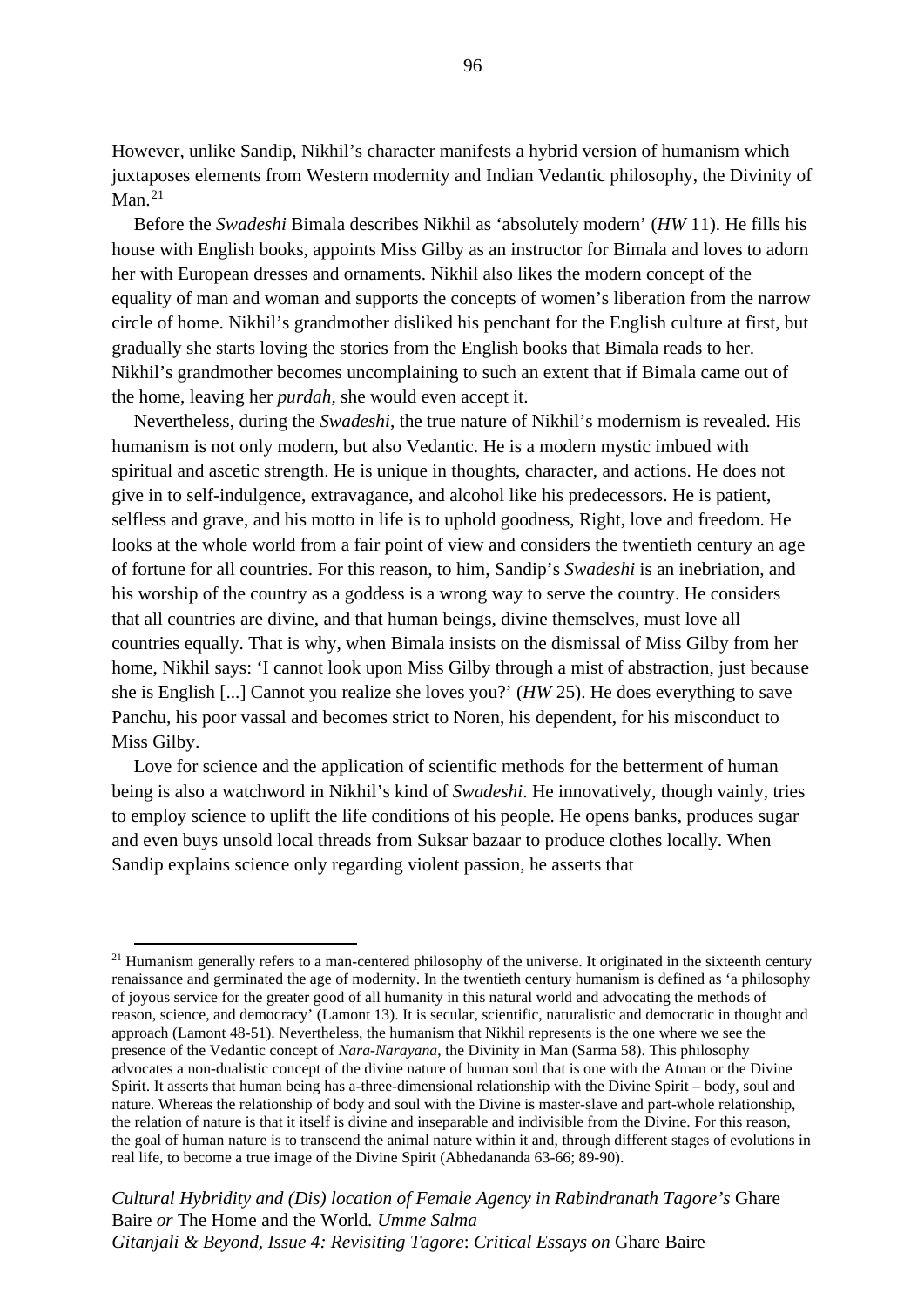in Europe, people look at everything from the viewpoint of science. But man is neither mere physiology, nor biology, nor psychology, nor even sociology [...] Man is infinitely more than the natural science of himself [...] You want to find truth of man from your science teachers, and not from your own inner being. (*HW* 73)

He emphasises here that human beings cannot be described or understood from scientific theories, because man is infinite and his truth lies within, in the soul that is divinity itself. In this way, man has both rational and divine powers within himself to be guided through the way of Right and to the welfare of man. He accuses Sandip of being a biased person who indulges the animal nature and wounds regularly 'the great, the unselfish, the beautiful in man' (*HW* 73).

Nikhil's version of humanity also becomes clear in his views of the emancipation of woman. He considers husband and wife as equal and considers love, not respect or worship, its basis. For this reason, he does not let Bimala touch his feet as a form of worship. He dislikes the separation of women from the outer world in the name of the traditional *purdah* system. He thinks that it keeps the women cocooned both physically and intellectually, not letting them know themselves. He says to Bimala: 'Here [the Home] you are wrapped up in me. You know neither what you have, nor what you want' (*HW* 18). In this way, women, all through their lives, live in a small world and thus become narrow-minded. Nevertheless, this view of Nikhil is also informed with a spiritual perception. He expects that coming in the outer world Bimala will know herself, her husband, love, and freedom in their real form. She will love the divinity in man with all its positive values and free herself from the worldly temptations. When he finds that Bimala 'has no patience with patience' and loves to see 'in men the turbulent, the angry, the unjust' (*HW* 44), he decides to renounce her. He decides to dedicate his life for the sake of humanity: 'The suffering which belongs to all mankind shall be my crown [...] Save me, Truth! [...]. If I must walk alone, let me at least tread your path' (*HW* 144).

## Dis(location) of Bimala's Agency

Nikhil's and Sandip's hybrid thoughts and practices have an impact on Bimala's agency as a wife and as a nationalist worker. It snatches away the Shakti, power, Bimala feels before and during the *Swadeshi* in herself and dislocates her from her place. The novel presents this feeling of dislocation in the beginning and at the end of the narrative through Bimala's words:

The storm within me had shifted my whole being from one centre to another. (*HW* 29)

Where I am, I am not. I am far away from those who are around me. I live and move upon a world-wide chasm of separation, unstable [...] When I look into my heart, I find everything that was there, still there, – only they are topsy-turvy. Things that were wellordered have become jumbled up. The gems that were strung into a necklace are now rolling in the dust. And my heart is breaking. (*HW* 254-255)

In the first quotation, Bimala talks about two centres in her life and in the second she indicates an abyss in which she has fallen. In the first quotation, she refers to the time of *Swadeshi* when her centre has been shifted from Nikhil to Sandip, home to world, stability to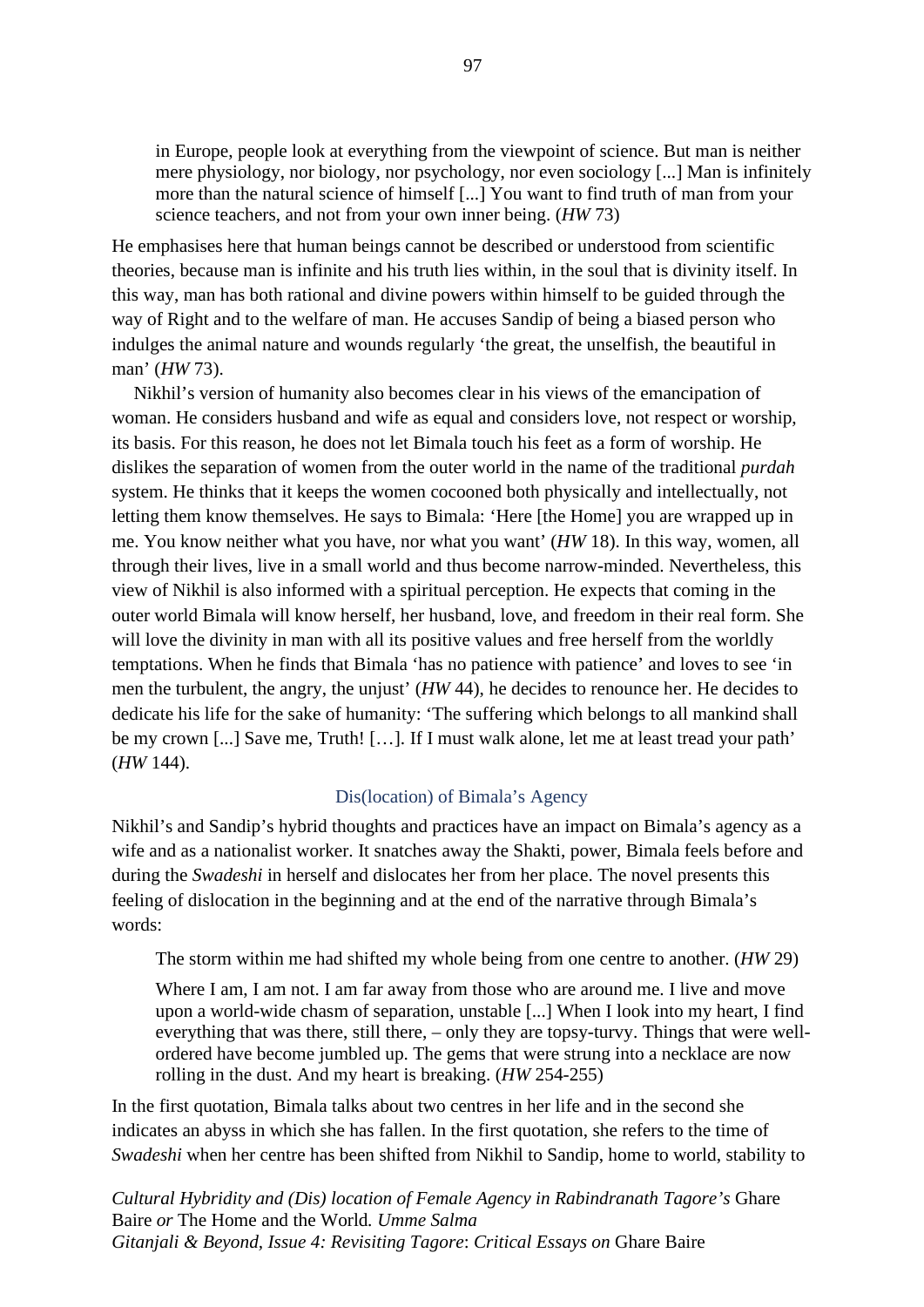instability. The second one talks about the consequences of that shift when she has no centre, but a world of gap and separation where all things are disorganised.

The narrative presents Bimala as a traditional woman, brought up within a Bengali Hindu culture in the then India. Being the product of that time when women, marriage and family were considered the nucleus of the nation,  $^{22}$  $^{22}$  $^{22}$  Bimala feels that she is 'the Goddess Lakshmi' (*GB* 16), the deity of the household. Due to Nikhil's love, unlike her other sisters-in-law whom their husbands do not love, Bimala becomes the centre of her home. She exercises considerable authority in all decisions in the inner quarters. For example, Nikhil wants Bimala to move Calcutta after the death of grandmother. Bimala does not agree with Nikhil because she does not want to leave the seat of the guardian of the household to the hand of her sister-in-law. Or Nikhil desires that Bimala will come out of her inner quarter to meet Nikhil's friends and know about her surroundings outside the home. But Bimala refuses to leave her seclusion.

This power is compounded during the *Swadeshi* after Bimala attends Sandip's meeting. She no longer considers herself 'only the deities of the household fire, but the 'Bharati' ((*GB* 16), India as the Mother Goddess. She is now 'the *Shakti* of the Motherland' (*HW* 31) and 'the *Shakti* of Womanhood, incarnate' (*HW* 36). She feels an urge to serve the hero and the country. Subsequently, becoming the centre of the movement as Queen Bee, she conceives herself as a passively active power who, playing the role of an adviser of Sandip, is actually present in the heart of the *Swadeshi*: 'behind whatever was taking place was Sandip Babu and behind Sandip Babu was the plain common sense of a woman' (*HW* 58). This honour makes Bimala happy and makes her consider herself a goddess incarnate whose magical power summons Sandip to submission at her feet and makes Amulya bright with devotional feelings. During this time Bimala's ultimate purpose is to be a dedicated worker for the Bengal's cause: 'The glory of a great responsibility filled my being' (*HW* 58). She has indeed shifted her centre from Nikhil to Sandip, but she never wants to leave the first one for the second. She never thinks that this shift will move her further away from this centre in the upcoming days. Sandip will prove a man of flesh and blood, not the representative of the immortal gods. And, renouncing her identity as a mother, she will appear as a beloved, the goddess of destruction, Kali.

Nevertheless, Bimala's men never understand what she is or what she truly wants. In Nikhil's modern mysticism and Sandip's modern hedonism lie their motto 'I want' that in mild and wild form dislocates Bimala's feelings of Shakti all through the narrative. They always consider themselves the authority of Bimala and attempt to mould and remould her according to their expectations.

From the very beginning of their married life, Nikhil tries to shape Bimala as he likes. Nikhil wants Bimala to leave *purdah*, to arrive in the outside world and to know herself. But

<span id="page-104-0"></span><sup>22</sup> See Somdatta Mandal, 'Was Tagore a Feminist? Re-evaluating Selected Fiction and their Film Adaptations', *Literature Compass* 12.5 (2015) 5; Sunita Peacock, 'The Nationalist Question and the Bengali Heroine in Rabindranath Tagore's *Ghare Baire* or the Home and the World', *Pakistan Journal of Women's Studies*: *Alame-Niswan* 18.2 (2011) 28.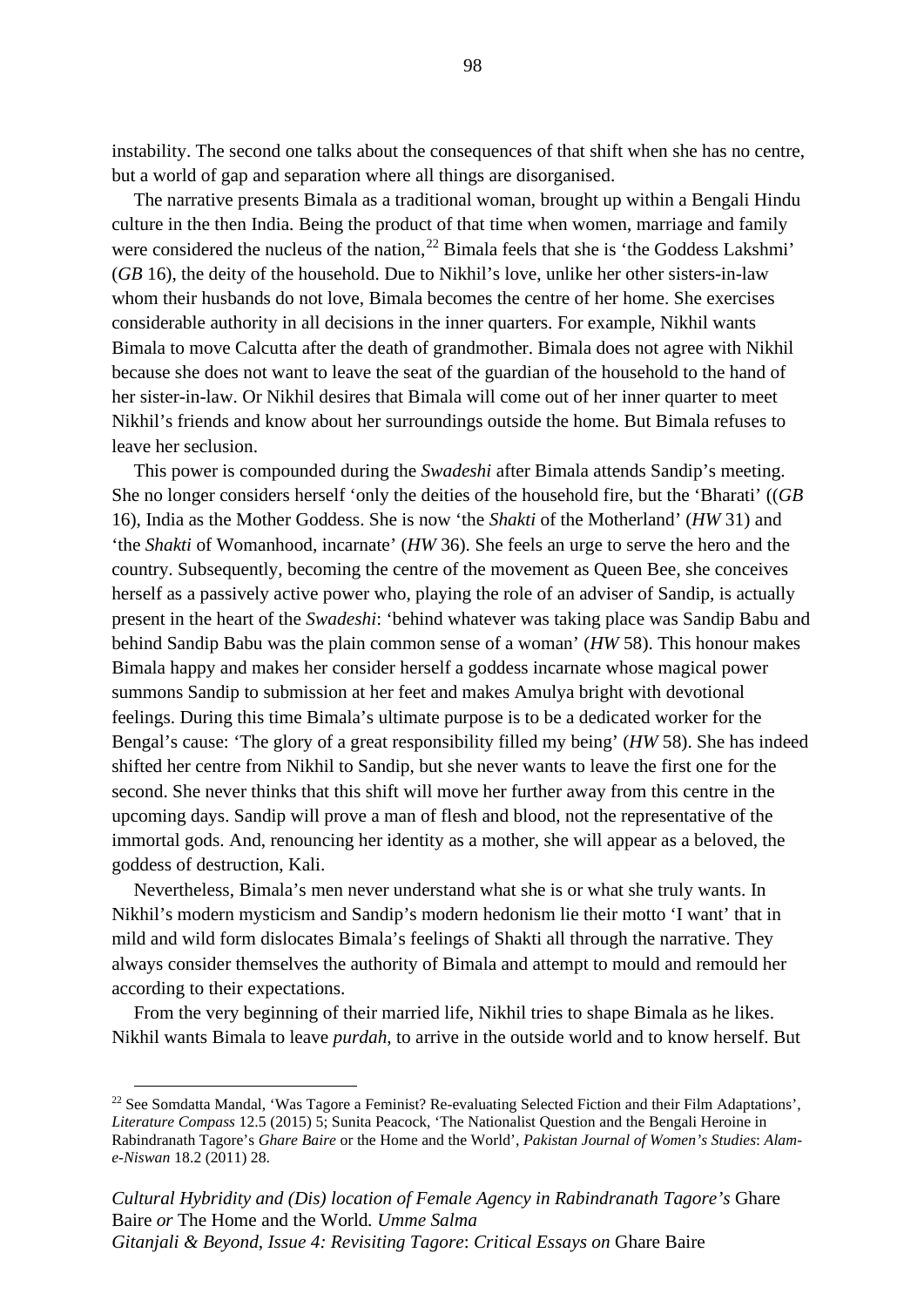in Nikhil's mildness, goodness and generosity, there is a substantial burden of expectations towards Bimala. He expects Bimala to know herself, where to know herself actually means to know Nikhil, the selfless truth and love in her life. He expects Bimala with her modern education and experiences of the outer world will belong to him only and help him in his work of picturing himself as a complete human being. Nikhil also expects Bimala to be a humanist like him, freeing herself 'from her infatuation for tyranny' (*HW* 44). When Bimala fails to fulfil his expectations, Nikhil becomes sorrowful. He vivisects her nature unpleasantly saying that she is naturally a lover of violence and rage: 'But now I feel sure that this infatuation is deep down her nature. Her love is for the boisterous. From the tip of her tongue to the pit of her stomach she must tingle with red pepper in order to enjoy the simple fare of life' (*HW* 44). Then he promises to free her from his tie and move to the eternal truth and love he invents for himself. This decision of setting Bimala free is actually Nikhil's fulfilment of his desire. Because to Nikhil, setting Bimala free means setting himself free from the worldly impulse: 'never would I be free until I could set free' (178). Instead of prompting Nikhil to negotiate and reconcile with Bimala, Nikhil's goodness thus disengages him from her.

The same thing happens in Bimala-Sandip relationship. Sandip does not realise the real emotion Bimala feels towards the *Swadeshi*. He emerges quickly as a womaniser and keeps contriving to transform Bimala, the rational, to Bimala, the passionate. With his hybrid thoughts that combine modernism and idolatry, he entices Bimala to be the goddess Kali, the destroyer. Bimala gradually feels that the power she had of feeling like the Mother Land is vanishing under the manly power of Sandip. Her conversation with Sandip is slowly dropping 'all talk of the country's cause' (*HW* 85) and turning towards the discussion on modern sexproblem and poetry. Bimala hears underneath their talk the resonance of Sandip's 'true manly note, the note of power' (*HW* 85) and is submerged in his cajoling to break the cocoon of the inner quarter:

Do you not know that I come to worship? Have I not told you that, in you, I visualize the *Shakti* of our country? Is this power of yours to be kept veiled in a zenana? Cast away all false shame [...] Take your plunge to-day into the freedom of the outer world. (*HW* 90-92)

Sandip's eulogy renders Bimala so powerless that she starts to consider Bengal a beloved, like her: 'She is no mother. There is no call to her children in their hunger, no home to be done. No; she hies to her tryst' (*HW* 120). Thus, Sandip's endearments dislocate Bimala from her centre as a worker of the country and re-centres her emotion around Sandip.

This dislocation of Bimala from one centre to another, then another again, creates a vast gulf in her world. She feels she is not what she has been and is utterly alone. Her home that she used to take care of is mocking her. She is no longer at home at her home, in her country. She is the looter of its safety and destroyer of its peace. She looks at her heart and finds that all things are there what they have, but all are disorganised and dishevelled. She is not what she has been. She is the not near and dear one of anyone and 'unstable as a dew drop upon the lotus leaf' (*HW* 253). She desperately tries to regain her power through Amulya, but in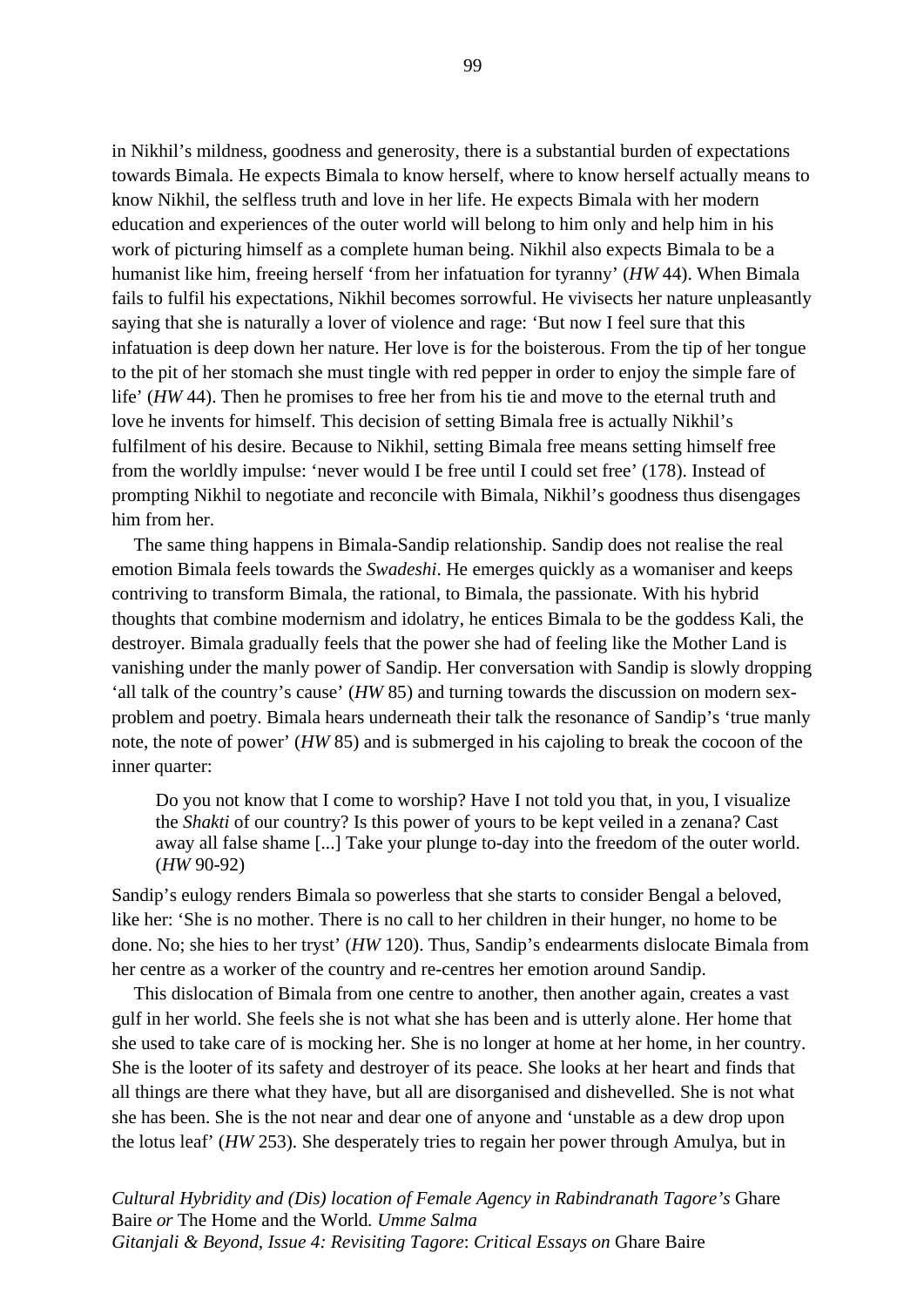the meantime, her home and the world have already descended into chaos. Conflict, communalism, and death hover over Suksar. Sandip has taken his leave, and Nikhil has left home to try and resolve the communal conflicts.

Bimala at this stage experiences a harrowing physical and psychological stasis. Her body is petrified beside the window and her mind goes blank. She feels she needs to commit suicide or do something for her home, but she can neither move to take the pistol nor pray. She keeps staring at the darkness outside and hear the indistinct noises far and near. She feels her mind is blocked and she cannot think anything. She waits inertly for her fate to prevail: 'But I could not move a step from the window [...] was I not awaiting my fate?' (*HW* 279). She feels broken and becomes remorseful: 'So long as I was alive, my sins would remain rampant, scattering destruction on every side' (*HW* 279).

#### Works Cited

- Abhedânanda, Swâmi. *Vedânta Philosophy: Divine Heritage of Man*. Hollister: YogeBooks, 2010.Print.
- Ahearn, Laura M. 'Agency.' *Journal of Linguistic Anthropology* 9.1/2 (2000): 12-15. Print.
- ---. 'Language and Agency.' *Annual Review of Anthropology* 30 (2001): 109-37. Print.
- Bagchi, Jasodhara. 'Representing Nationalism: Ideology of Motherhood in Colonial Bengal.' *Economic and Political Weekly* (1990): WS65-WS71. Print.Bhabha, Homi K. *The Location of Culture*. London: Routledge, 2004. Print.
- Biswas, A. 'Paradox of Anti-Partition Agitation and Swadeshi Movement in Bengal (1905).' *Social scientist* 23.4-6 (1995): 38-57. Print.
- Desai, Anita. Introduction. *The Home and the World*. By Rabindranath Tagore. New York: Penguin Group, 2005.xxi-xxiii. Print.
- Dutt, Sunil. 'Samkhya Philosophy and Its Importance in Indian Philosophy.' *New Man International Journal of Multidisciplinary Studies* 3.8 (2016): 22-25. Print.
- Lamont, Corliss. *The Philosophy of Humanism*. New York: Humanist Press, 1997. Print.
- Mandal, Somdatta. 'Was Tagore a Feminist? Re-evaluating Selected Fiction and their Film Adaptations. '*Literature Compass* 12.5 (2015): 227-237. Print.

Morales, Frank. 'The Concept of Shakti: Hinduism as a Liberating Force for women.' Dharma Central. 7 Nov 2000. Web. 27 April 2017.

[<http://www.adishakti.org/pdf\\_files/concept\\_of\\_shakti\\_\(dharmacentral.com\).pdf>](http://www.adishakti.org/pdf_files/concept_of_shakti_(dharmacentral.com).pdf)

- O'Connell, Joseph T, and Kathleen M O'Connell. 'Introduction: Rabindranath Tagore as 'Cultural Icon'.' *University of Toronto Quarterly* 77.4 (2008): 961-70. Print.
- Peacock, Sunita. 'The Nationalist Question and the Bengali Heroine in Rabindranath Tagore's *Ghare Baire* or the Home and the World.' *Pakistan Journal of Women's Studies*: *Alam-e-Niswan* 18.02 (2011): 23-36. Print.
- Phillips, John, Chrissie Tan. 'Langue and Parole'. *The Literary Encyclopedia*. First published 08 February 2005 [https://www.litencyc.com/php/stopics.php?rec=true&UID=662, accessed 23 August 2018.]
- Priandhita, Riza Sovia Nur, and Inayatul Fariha. 'The Representation of Indian Nationalism in Rabindranath Tagore's *the Home and the World*.' *SKRIPSI Jurusan Sastra Inggris-*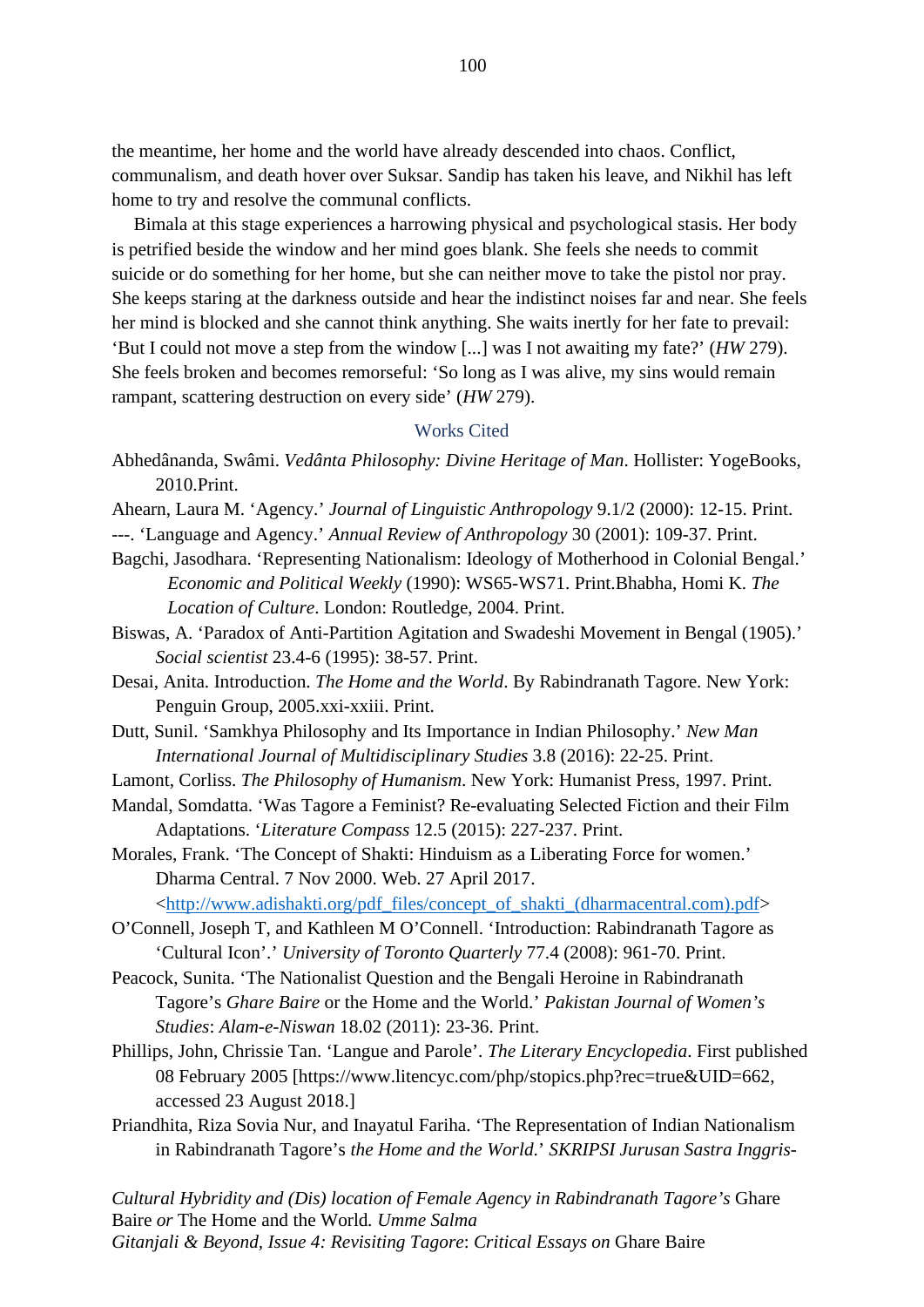*Fakultas Sastra UM* (2013): 1-16. Print.

- [<http://jurnalonline.um.ac.id/data/artikel/artikel60E99C17A5DA80A7E184984EAF262682.p](http://jurnalonline.um.ac.id/data/artikel/artikel60E99C17A5DA80A7E184984EAF262682.pdf) [df>](http://jurnalonline.um.ac.id/data/artikel/artikel60E99C17A5DA80A7E184984EAF262682.pdf)
- Radice, William. Preface. *The Home and the World*. By Rabindranath Tagore. New York: Penguin Group, 2005.vii-xvii. Print.
- Saha, Poulomi. 'Singing Bengal into a Nation: Tagore the Colonial Cosmopolitan?' *Journal of Modern Literature* 36.2 (2013): 1-24. Print.
- Sarma, Arup Jyoti. 'Humanistic Philosophy of Tagore.' *KRITIKE: An Online Journal of Philosophy* 6.1 (2012): 50-66. Print.
- Tagore, Rabindranath. *Ghare Baire*. Dhaka: Nayem Books International, 2010. Print.
- Tagore, Rabindranath. *Ghare Baire* or *The Home and the World*. Translated by Surendranath Tagore. London: McMillan, 1919. Print.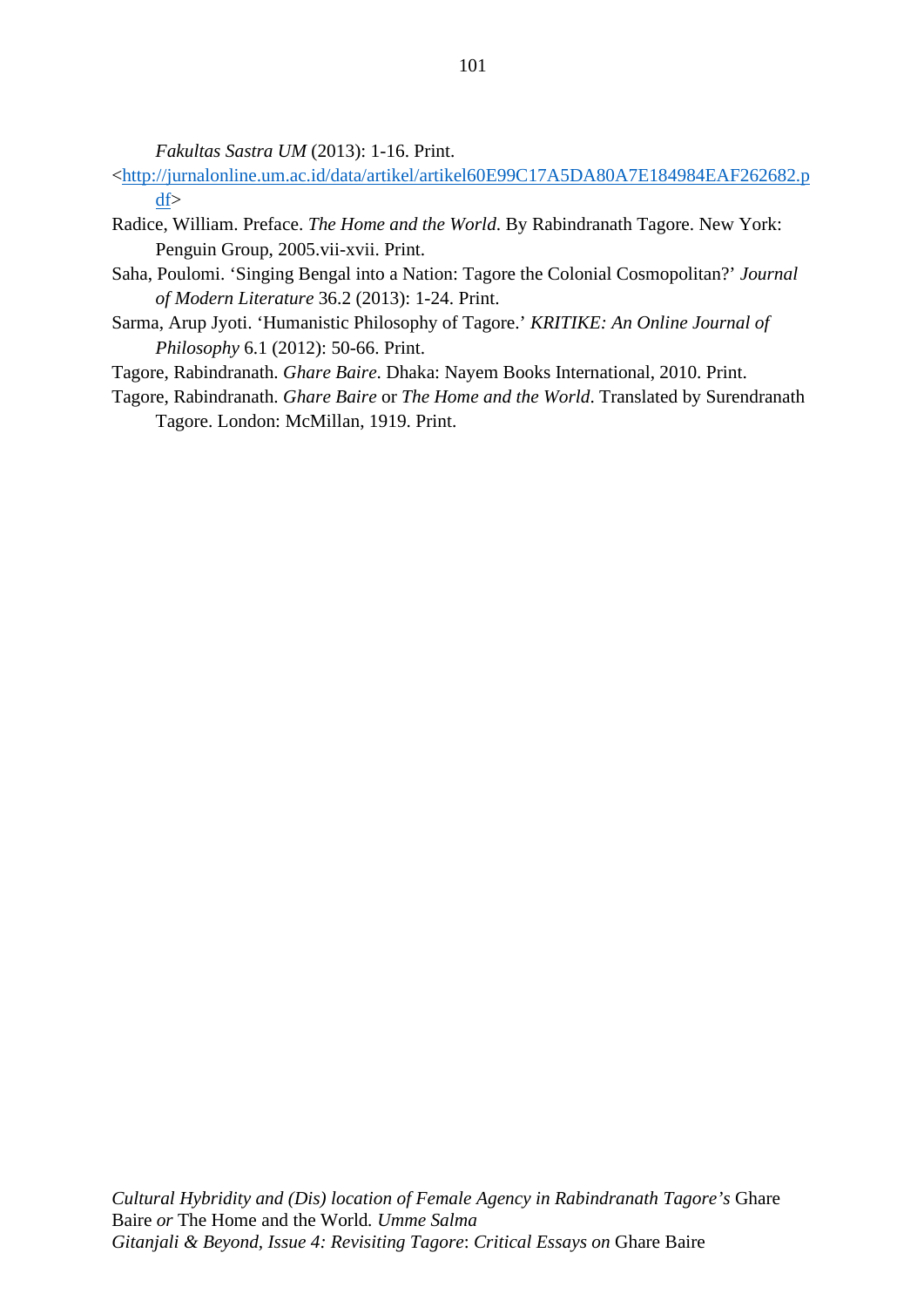# Feminist Appropriation of a Tagore Classic on the Screen: The Case of *Ghare Baire* (The Home and the World)**[1](#page-108-0)**

## Md Rezaul Haque

## Abstract

The year 2016 marked the hundredth anniversary of the publication of Rabindranath Tagore's *Ghare Baire* (The Home and the World). Tagore scholars regard the novel as one of the most controversial texts written in Bangla. Although the work is ostensibly based on the *Swadeshi* Movement that swept colonial Bengal in the first decade of the last century, it is the intersection of Indian nationalism and what has come to be known as 'the woman question' (Chatterjee 1993) that forms the bone of contention in most of the readings of the novel. $2$  The critical debate intensified when more than half a century later Satyajit Ray recreated *Ghare Baire* on the silver screen in 1984, reconfiguring the position of the Indian woman in relation to the agenda of nation building at a time when independent India had already witnessed the third wave of feminism. In reconstructing the text Ray appears to have tilted the discursive balance more towards the woman question, thus relegating the national issue to a secondary position. In the present essay, I attempt to read Ray's cinematic translation of Tagore's *Ghare Baire* with a view to examining how Ray appropriates the source text to feminist ends as well as exploring his reasons for doing so.

--------------------------------------------------------

*Ghare Baire* (The Home and the World), first published in book form in 1916, is one of Rabindranath Tagore's most talked about fictions.<sup>[3](#page-108-2)</sup> Somdatta Mandal even considers it to be 'one of Tagore's most controversial novels.'[4](#page-108-3) Set against the backdrop of the *Swadeshi* Movement that shook colonial Bengal in the early years of the last century, the novel deals with a number of issues that don't appear to have become obsolete even a century after its first publication.[5](#page-108-4) Questions regarding (post)colonial modernity, nation formation, and female

<span id="page-108-0"></span><sup>1</sup> This essay grows out of an earlier draft that I presented at an international conference titled *Redrawing Gender Boundaries in Literary Terrains* organized (on 18-19 May, 2017) by the Department of English and Humanities, BRAC University, Dhaka, Bangladesh.

<span id="page-108-1"></span><sup>2</sup> See Partha Chatterjee, *The Nation and Its Fragments: Colonial and Postcolonial Histories* (1993; rpt. Delhi: Oxford UP, 1994).

<span id="page-108-2"></span><sup>3</sup> Rabindranath Tagore, *Ghare Baire* (The Home and the World), trans., Surendranath Tagore (London: McMillan,1921).

<span id="page-108-3"></span><sup>4</sup> Somdatta Mandal, 'Two Masters One Text: Satyajit Ray's Transcreation of *Ghare Baire*,' *Filming Fiction: Tagore, Premchand, and Ray* ed. Mohd. Asaduddin and Anuradha Ghosh, 2012, Oxford Scholarship Online, 6 April 2017 www.oxfordscholarship.com.

<span id="page-108-4"></span><sup>5</sup> The *Swadeshi* Movement was an anti-colonial movement in India. It originated as a reaction against the then colonial government's decision to divide the Presidency of Bengal into two administrative units – East and West Bengal – in 1905. The Movement had its epicentre in the Presidency in question. It began as a non-violent campaign urging Indians to boycott foreign/British goods and use *swadeshi* (home grown) ones instead. But the Movement soon turned violent and went underground in the face of state retaliation. The decision was eventually revoked in 1911. For a detailed account of the Movement, see Sumit Sarkar, *The Swadeshi Movement in Bengal 1903-1908* (New Delhi: People's Publishing House, 1973).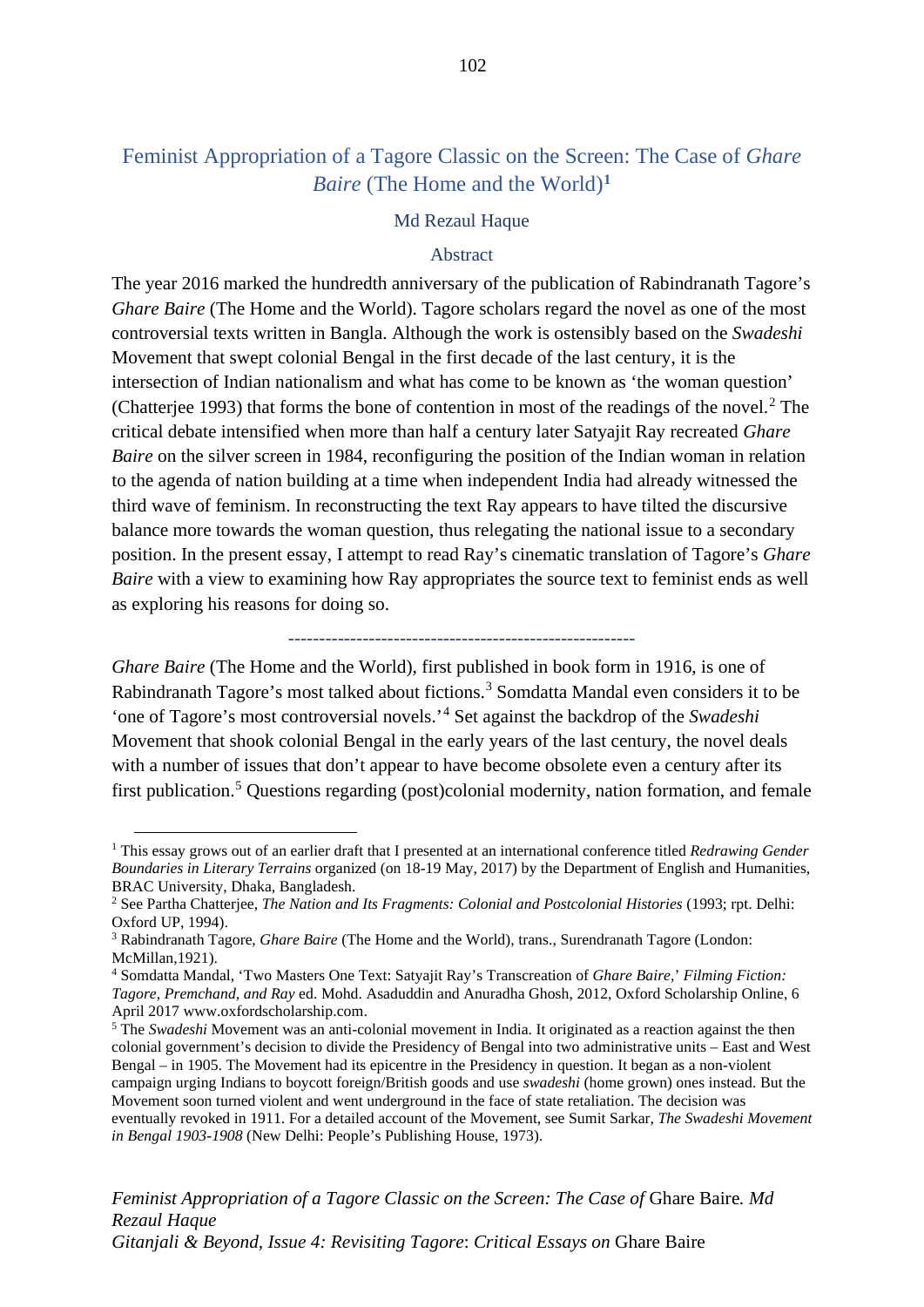emancipation are as relevant today as they were when the text originally came to be produced. *Ghare Baire*'s continued relevance is perhaps best exemplified the way it has been able to draw attention not only from present-day scholars and students of Bangla literature but also from artists working in non-literary media, especially the cinema.<sup>[6](#page-109-0)</sup> The present essay looks at one of the most powerful engagements with Tagore's book, that is, the 1984 cinematic adaptation of the novel by Satyajit Ray.<sup>[7](#page-109-1)</sup> The one single aspect, as it were, that makes Ray's recreation of *Ghare Baire* on the silver screen unique is the fact that Ray reads the text predominantly, though subtly, from a feminist perspective, thus apparently emptying his translation of the national-political content so palpable in its literary counterpart. But every translation stands in the same kind of relationship with its so-called 'original' as a historical fiction with the time it chooses to reconstruct. Diana Wallace notes:

Although readers are often attracted to historical novels because they believe they will learn about the past time recreated in the novel, any historical novel always has as much, or perhaps more, to say about the time in which it is written.<sup>[8](#page-109-2)</sup>

The same interpretational logic applies to Ray's adaptation of *Ghare Baire*. That is to say, it sheds as much light, if not more, on the historical moment when the film came to be conceptualised and given form as on the earlier historical moment when its 'source' text was written and published. This essay thus aims at achieving two things: one aim is to examine how Ray appropriates a Tagore classic to feminist ends, and the second aim is to explore some of the major factors that shaped this appropriation.

As a film maker, Ray is famous for his commitment to realism and it is no accident that one of his earliest influences was the Italian neorealist director and actor Vittorio De Sica whose *Bicycle Thieves* (1[9](#page-109-3)48) Ray saw during a visit to London.<sup>9</sup> This commitment stands out even in his very first attempt at film making, that is, *Pather Panchali* (Song of the Little

*Feminist Appropriation of a Tagore Classic on the Screen: The Case of* Ghare Baire*. Md Rezaul Haque Gitanjali & Beyond, Issue 4: Revisiting Tagore*: *Critical Essays on* Ghare Baire

<span id="page-109-0"></span><sup>6</sup> A more recent adaptation is Reema Mukherjee's *Ardhangini Ek Ardhsatya* (Better Half: Half a Truth, 2016). The last in line (to date), however, is Aparna Sen's *Ghare Baire* which is reported to be released later this year or early 2019. The cast given in the Works Cited entry for Sen's *Ghare Baire* is based on the same newspaper report ('Aparna Sen's "Ghare Baire" to release later this year,' *Times of India* 6 March 2018, 13 April 2018 https://timesofindia.indiatimes.com/entertainment/bengali/movies/news/aparna-sens-Ghare Baire-to-releaselater-this-year/articleshow/63185729.cms). On a different note, throughout the essay I'll be using 'Bangla' to mean Bengali language and 'Bangali' to mean Bengali nation. However, 'Bengal' would retain its old meaning, designating the Presidency of Bengal in colonial India.

<span id="page-109-1"></span><sup>7</sup> *Ghare Baire*, dir. Satyajit Ray, perf. Soumitra Chatterjee, Swatilekha Chatterjee and Victor Banerjee, National Film Development Corporation of India Ltd., 1984. These days terms like 'adaption' and 'transcreation' seem to have largely replaced the older supposedly pejorative term 'adaptation,' while 'anterior' and 'posterior' are preferred to 'original' and 'copy.' See Shohini Ghosh, 'Disobedient Women/Disobedient Detours,' *Filming Fiction: Tagore, Premchand, and Ray* ed. Mohd. Asaduddin and Anuradha Ghosh, 2012, Oxford Scholarship Online, 6 April 2017 www.oxfordscholarship.com.

<span id="page-109-2"></span><sup>8</sup> Diana Wallace, *The Woman's Historical Novel: British Women Writers*, *1900-2000* (Hampshire and New York: Palgrave Macmillan, 2005) 4.

<span id="page-109-3"></span><sup>9</sup> *Bicycle Thieves*, dir. Vittorio De Sica, perf. Enzo Staiola and Lamberto Maggiorani, Ercole Graziadei, Sergio Bernardi and Count Cicogna, 1948. To do justice to his multi-faceted talent, it should be noted that Ray also experimented with other forms of representation such as fantasy (in *Hirak Rajar Deshe* for example). *Hirak Rajar Deshe* (Kingdom of Diamonds), dir, Satyajit Ray, perf. Soumitra Chatterjee, Utpal Dutta, Tapen Chatterjee and Rabi Ghosh, Govt. of West Bengal, 1980.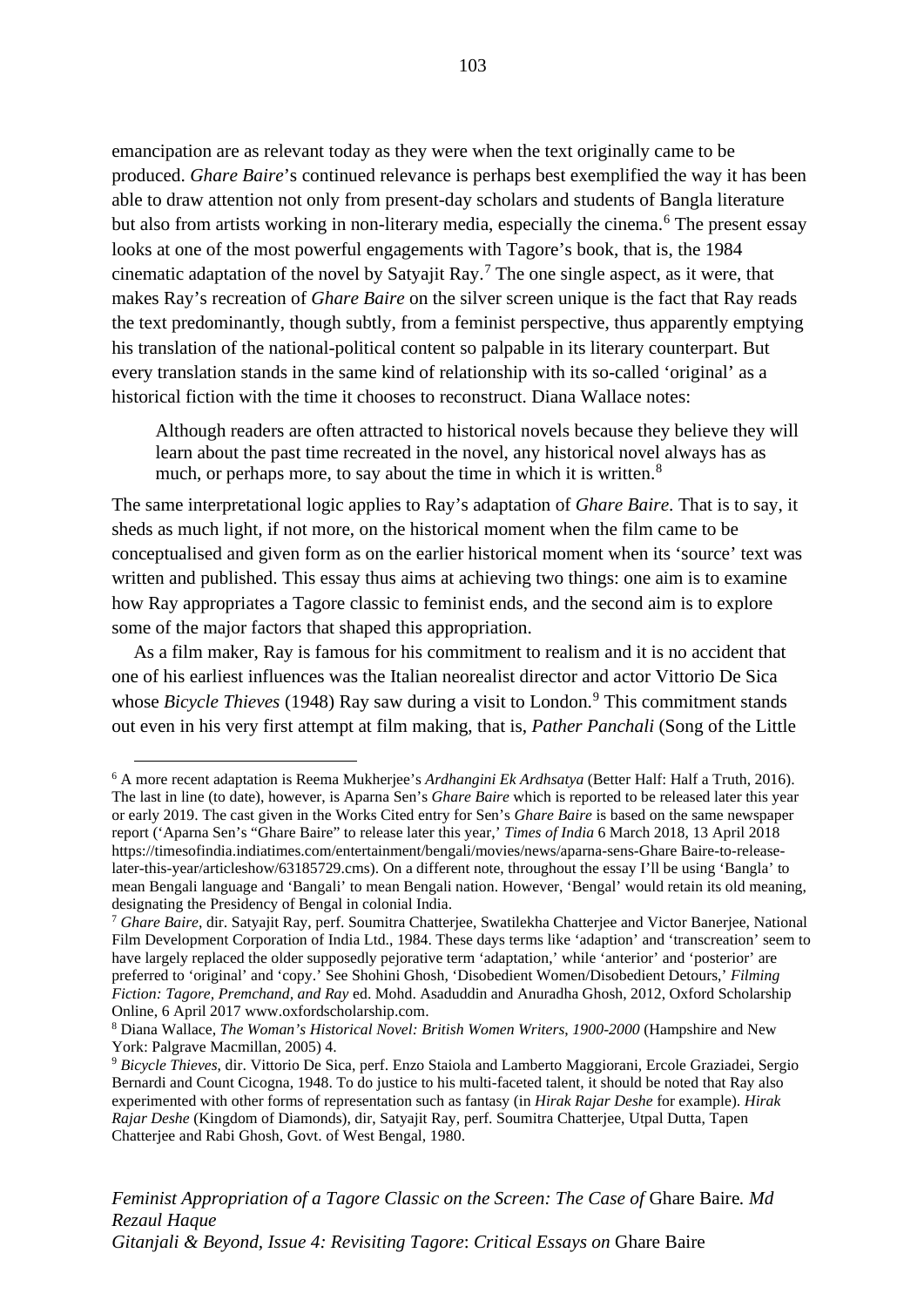Road, 1955), the first of the three films constituting what has come to be known as Apu trilogy after the name of its male protagonist.<sup>[10](#page-110-0)</sup> On the thematic front, feminism appears to have been one of Ray's favourite subjects. As with realism, the tendency to engage with issues directly relating to the difficult socio-economic condition of Bangali/Indian women can also be traced back to Apu trilogy, especially in the last film called *Apur Sansar* (The World of Apu, 1959).<sup>[11](#page-110-1)</sup> From the 1960s onward, Ray's feminism gradually became more nuanced and at the same time more pronounced. In his brilliant study of the intersection of tradition and modernity in Ray's cinema, Darius Cooper identifies 'two distinct ideological concerns' in the films Ray produced during these years, one being feminism:

From 1960 to 1985, Ray embarked on a series of woman-centered films in which he traced, with a remarkable feminist sensitivity and historical insight, the troublesome *yatra* or journey the trapped Bengali/Indian woman had to make under the patriarchal gazes and threat of a conspicuously Bengali/Indian masculinity.[12](#page-110-2)

It is important to note here that the timeframe within which Cooper locates Ray's 'remarkable feminist sensitivity' includes his wonderful adaptation of Tagore's *Ghare Baire*, perhaps the last Ray film with a clear feminist agenda.

For a long time translation theorists as well as translators themselves tended to believe that in the process of translation something vital gets lost, a belief that inevitably led source and target text to be evaluated differentially as cultural products. The former invariably came to be assigned a higher position than the latter on the scale of value judgment.<sup>[13](#page-110-3)</sup> Only recently a change in attitude appears to have taken place. It is widely accepted these days that if in translation something vital gets lost, something equally vital is also gained.<sup>[14](#page-110-4)</sup> From one perspective then, Ray's recreation of Tagore's *Ghare Baire* suffers some loss of meaning insofar as it relegates the national-political content of the novel – the *Swadeshi* Movement – to a secondary position. But the same ideological/representational move also works to enrich Ray's translation by way of inflecting it with a robust feminism.

Perhaps the most obvious departure of Ray's *Ghare Baire* from Tagore's is the way the film reworks the novel into Bimala's rather than Nikhilesh's or Sandip's quest (albeit initially propelled by her husband) for a self (re)defined in terms of the larger 'world' rather than 'home.' This reworking is accomplished in three ways: first, by giving Bimala a far greater narrative space than Nikhilesh and Sandip; second, by carefully omitting or appropriating

*Feminist Appropriation of a Tagore Classic on the Screen: The Case of Ghare Baire. Md Rezaul Haque*

*Gitanjali & Beyond, Issue 4: Revisiting Tagore*: *Critical Essays on* Ghare Baire

<span id="page-110-0"></span><sup>&</sup>lt;sup>10</sup> Pather Panchali (Song of the Little Road), dir. Satyajiy Ray, perf. Subir Banerjee, Uma Das Gupta and Runki Banerjee, Government of West Bengal, 1955.

<span id="page-110-1"></span><sup>&</sup>lt;sup>11</sup> *Apur Sansar* (The World of Apu), dir. Satyajit Ray, perf. Soumitra Chatterjee, Sharmila Tagore and Swapan Mukherjee, Satyajit Ray Productions, 1959.

<span id="page-110-2"></span><sup>&</sup>lt;sup>12</sup> Darius Cooper, *The Cinema of Satyajit Ray: Between Tradition and Modernity* (Cambridge: Cambridge UP, 2000) 5.

<span id="page-110-3"></span><sup>13</sup> In *Novel to Film: An Introduction to the Theory of Adaptation* (Oxford: Clarendon Press, 1996) 8, Brian McFarlane shows how the discourse on adaptation (from novel to film) 'has been bedevilled by the fidelity issue.' See also Robert Stam, 'Introduction: The Theory and Practice of Adaptation,' *Literature and Film: A Guide to the Theory and Practice of Film Adaptation* ed. Robert Stam and Alessandra Raengo (Oxford: Blackwell Publishing, 2005) 1-52.

<span id="page-110-4"></span><sup>&</sup>lt;sup>14</sup> For a postcolonial (re-)conceptualization of the limits and possibilities of translation, see Susan Bassnett and Harish Trivedi, eds., *Postcolonial Translation: Theory and Practice* (Oxon: Routledge, 1999).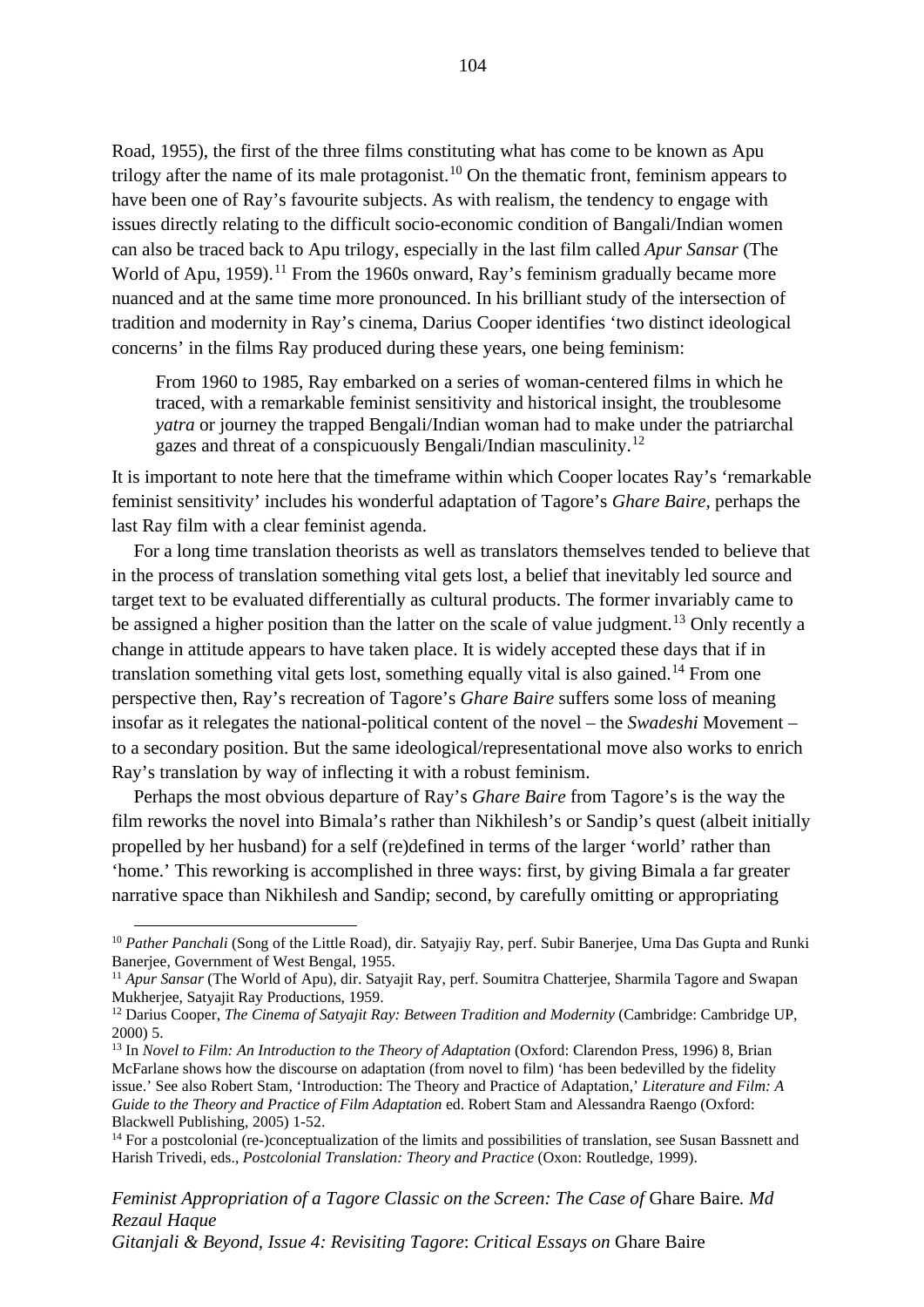those episodes that are likely to present the female protagonist in a negative light; and finally, by employing the mirror trope to chart her psychological growth. Written in the form of a series of retrospective monologues by its three main characters, Tagore's text contains a total of eighteen chapters, with Bimala and Nikhilesh each allocated seven while Sandip gets four. In contrast, Ray's film is predominantly narrated from Bimala's perspective. However, in light of what Ray said about its narrative patterning in an interview soon after the film was released, one would appear justified to think otherwise:

The entire narrative is divided into four phases, the first being from Bimala's point of view, where we have Bimala's commentary and we do not have a single sequence without Bimala; upto [*sic*] a point the narrative runs this way. Then before the second phase, a full fade-out and a full fade-in brings us to Sandip's point of view and there is no sequence without Sandip; through his commentary we are able to enter into his state of mind. Thus when the tragedy has taken quite a turn we enter the third phase, where it fades out again to bring us to Nikhilesh's point of view, and here we are concerned with Nikhilesh only and everything happens in relation to Nikhilesh. But the story proceeds all the time in its proper chronological order. And finally in the fourth and last phase we get the director's point of view. The camera can now go wherever it likes, to Bimala, to Sandip or whomsoever it may be.<sup>[15](#page-111-0)</sup>

On the face of it, one cannot be blamed for thinking that Ray maintained an impartial attitude to his main characters by giving each an opportunity to narrate the story from her/his point of view and exercising his directorial authority only in the final phase of the film. But this initial impression gives way to a different evaluation as soon as one takes the length of the 'four phases' into consideration. The longest phase – spanning almost an hour – is the first one focalised through Bimala. Sandip gets about half an hour. Nikhilesh and Ray (the omniscient directorial gaze) divide the last fifty minutes or so between themselves. Ray's assignment of the longest narrative slot to Bimala clearly suggests that Ray has been markedly partial to his heroine. While this partiality sheds light on an important aspect of Ray's temperament as an artist, it also reveals what Ray had wanted to do in recreating Tagore's novel.<sup>[16](#page-111-1)</sup> By allowing Bimala take centre stage and thus marginalising the male protagonists in his adaptation, to put it in plain words, Ray succeeded in turning it into a female *bildungsroman*. His decision to open the film at the end – so effortlessly accomplished by means of Bimala's flashback – does endow it with a sense of finality. But the same narrative circularity, insofar as it is achieved through the female protagonist's retrospection, works to turn *her* sensibility into the film's framing sensibility.

Ray takes care that viewers see his translation of *Ghare Baire* the way he wants them to, that is, primarily as a female *bildungsroman*, charting Bimala's journey from innocence (represented by a partially modernised home) to experience (represented by the modern

<span id="page-111-0"></span><sup>&</sup>lt;sup>15</sup> Satyajit Ray, cited in Mandal, 'Two Masters One Text.'

<span id="page-111-1"></span><sup>&</sup>lt;sup>16</sup> As an artist, Ray is temperamentally drawn more towards characters who vacillate than towards the ones who identify themselves with a particular cause. See 'Ray on Ray: *Cineaste* magazine interview with Satyajit Ray,' *SatyajitRay.org*, 19 April 2017 http://www.satyajitray.org/about\_ray/ray\_on\_ray.htm.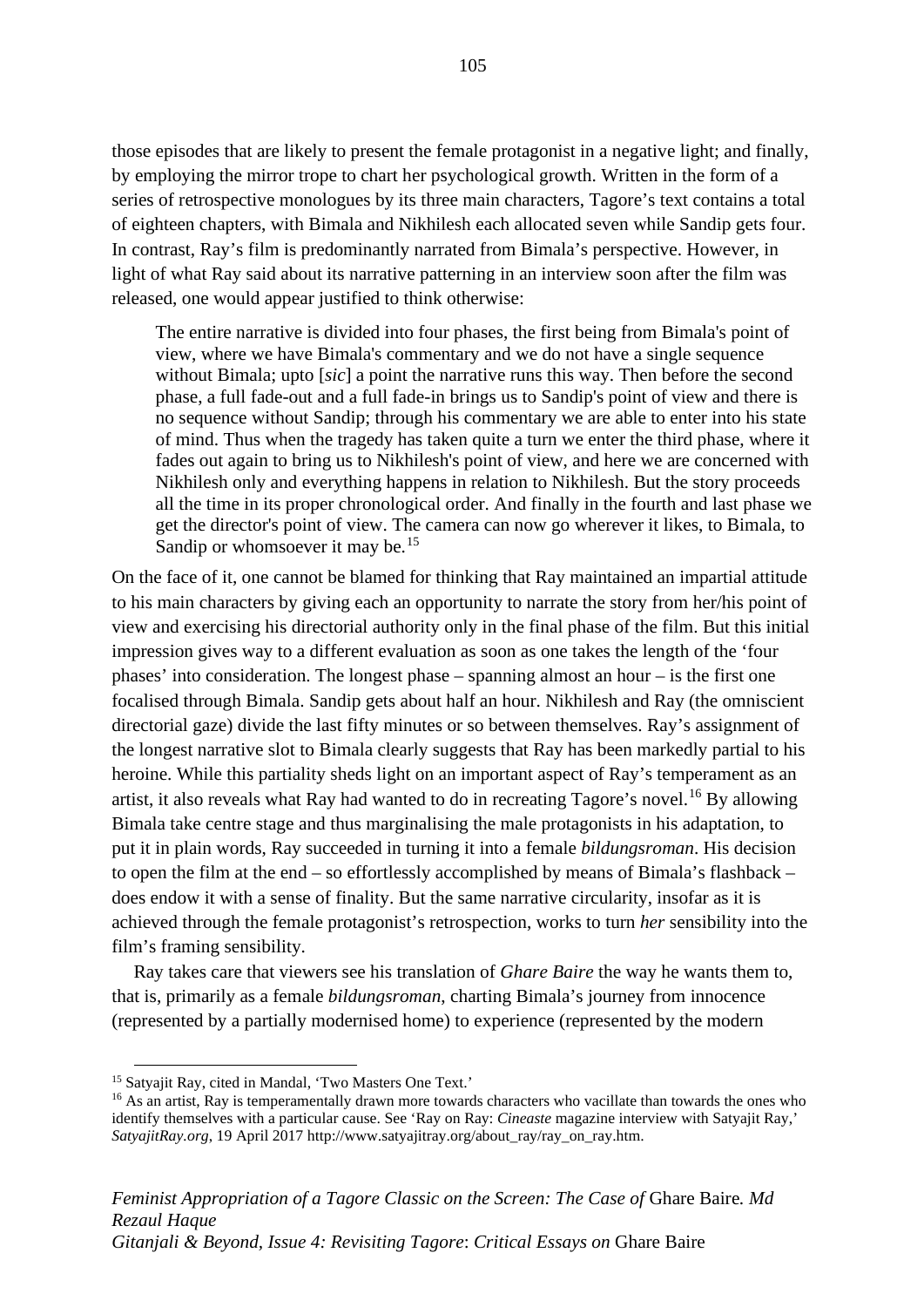world). Hence his opening the film with Bimala looking back at what she has come through: 'I have passed through fire. What was impure in me has been burned to ashes.'[17](#page-112-0) The point to be noted here is that she does not appear to judge herself harshly for what she has done. On the contrary, she seems to consider what she has gone through as worth undergoing because it has given birth to a truer self.<sup>[18](#page-112-1)</sup> Although the very next sentence – 'What remains, I dedicate to him, to the man who accepted all my failings in the depths of his stricken heart' – would appear to suggest that Bimala ultimately chooses home and the kind of indigenised modernity it embodies over the world and the sort of radical modernity it represents, there remains not the least doubt that her decision to come back home and all that it stands for is hers and hers alone.[19](#page-112-2) Loser or gainer, at the end of Ray's film Bimala is what she herself has chosen to become. Seen from this point of view, Ray's *Ghare Baire* is above everything else a *bildungsroman* with a female protagonist who is well aware of the perils that stepping beyond defined limits entails for the Bangali/Indian woman and who at the same time is ready to pay for her defiance of the set code of behaviour.

In adapting *Ghare Baire* Ray is partial to Bimala not only in giving her narrative prominence but also in characterising her. Those episodes in which the female protagonist appears in a negative light in the literary work are either omitted or appropriated. The incidents involving Miss Gilby and Nanku are two such incidents. Both tend to generate in the readers of *Ghare Baire* a feeling of antagonism towards Bimala. Ray does not include the incident involving Nanku, a watchman in Nikhilesh's household. As narrated (from the perspective of Sandip) in the novel, this episode opens with Nanku trying to prevent the narrator from going to see Bimala in her drawing room. Asked to explain his unusual behaviour, Nanku tells Sandip that he has been ordered not to allow him in, when Bimala is in the drawing room. After a brief verbal altercation, Sandip pushes Nanku aside and has almost entered the drawing room when Nanku grips his hand and begs him not to go in. Freeing his hand from Nanku's grip, Sandip slaps Nanku on the cheek. Bimala comes out and orders Nanku to go away. With Nanku gone, Bimala asks Sandip to get in and then sends for her husband. When Nikhilesh arrives, Bimala informs him of the incident more to draw out an explanation from her husband than to tell on Nanku. All three become speechless when Nanku tells them that it was her sisters-in-law who had ordered him to stand guard on Bimala. Not being in a position to humiliate her sisters-in-law the way they have humiliated her, Bimala shifts her fury onto Nanku and asks Nikhilesh to dismiss him. A conscientious master that Nikhilesh temperamentally is, he sends Nanku away to the countryside in a different capacity. Nanku is thus (represented as) the proverbial scapegoat – a loser in the play of superiors. As such, his victimhood earns him sympathy from the readers who, on the

<span id="page-112-0"></span><sup>&</sup>lt;sup>17</sup> Satyajit Ray, *Ghare Baire*. Quotations from Ray's *Ghare Baire* are all subtitles taken from the film.<br><sup>18</sup> The metaphor of trial by fire also invokes one of the most cited trials ever faced by an Indian woman – tha

<span id="page-112-1"></span>Sita in the great Indian epic *Ramayana* by Valmiki. A good English translation of the epic is *The Ramayana of Valmiki*, trans. Hari Prasad Shastri (London: Shanti Sadan, 1962).

<span id="page-112-2"></span><sup>&</sup>lt;sup>19</sup> Ray, *Ghare Baire*. Bimala's coming back home has mostly been read as a conservative ending. But a critical reading of the circumstances that lead Bimala retrace her steps would suggest otherwise. I discuss these circumstances in a later section of the present essay.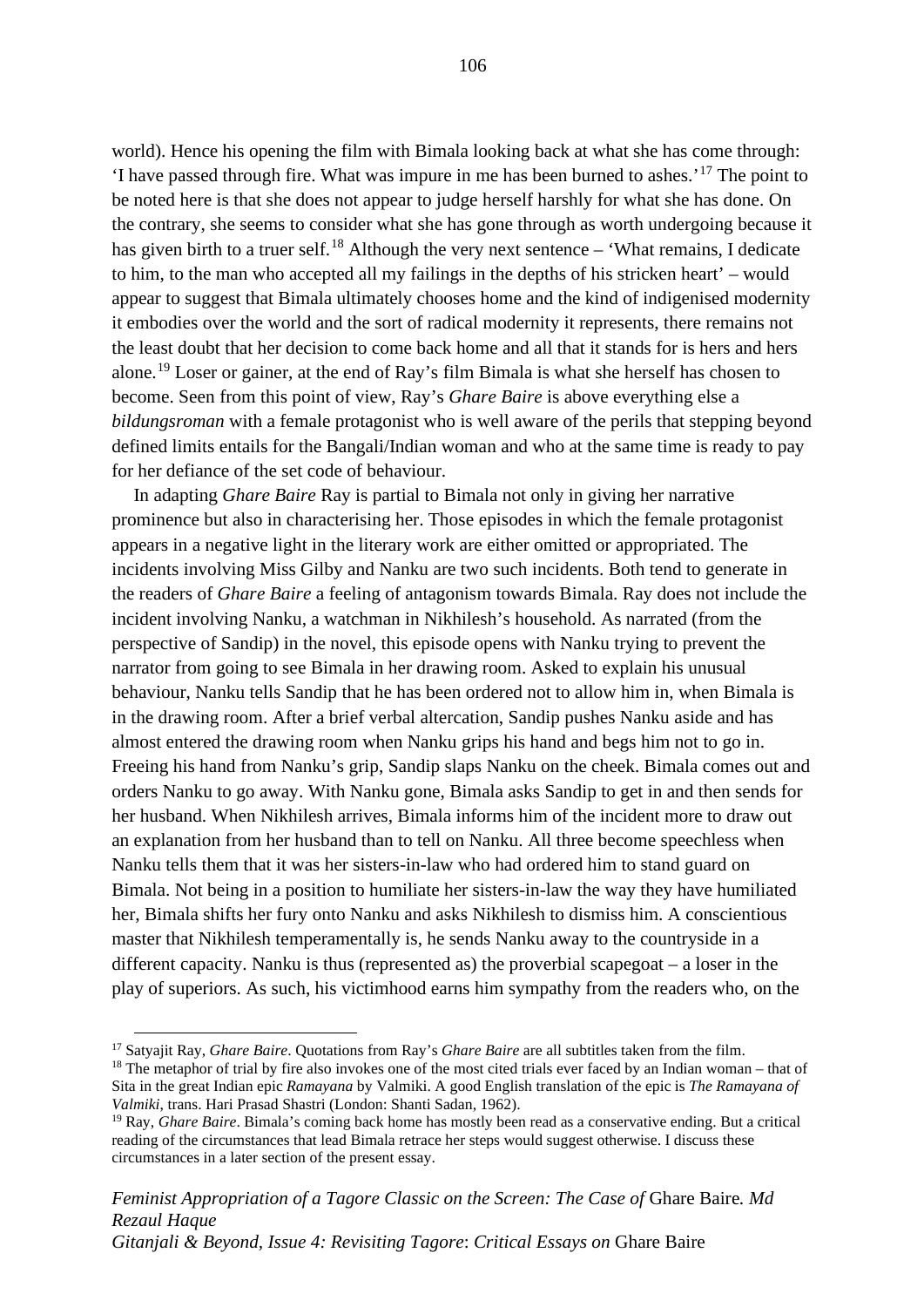other hand, have nothing but hostility for the victimiser. Quite understandably, Ray could not but omit the Nanku episode; in all probability its inclusion in the film would have presented Bimala in an unfavourable light and thus ruined his whole ideological design.

With regards to Miss Gilby episode, Ray adopts a totally different strategy. Instead of omitting it, he rather appropriates it to his own ideological/representational end. Unlike the Nanku episode, the one involving Miss Gilby is narrated by Bimala herself. One fine morning Miss Gilby, whom Nikhilesh has hired to teach his wife modern manners, is returning home from church when a boy named Naren injured her by hitting her with a piece of brick. Nikhilesh who had been like a guardian to Naren till then didn't hesitate to send him away. In marked contrast, Bimala sided with Naren who had recently become a champion of the *Swadeshi* cause. She even tried to convince her husband that Naren was innocent and that Miss Gilby was merely fabricating a story against him. But Nikhilesh didn't revise his original decision. However, as the *Swadeshi* Movement began to gain momentum, Miss Gilby herself decided to quit. At the time of her departure, Miss Gilby could not help crying; even then Bimala didn't relent. So, in her own account Bimala stands out as a heartless, immoral and obstinate woman who doesn't hesitate to part with truth for convenience.

Ray's cinematic reconstruction of Miss Gilby episode is notable for two reasons. First, it is represented less elaborately, with the whole thing compressed into a scene in which a bandaged Miss Gilby is seen sitting with Bimala while Nikhilesh stands behind them. Second, Bimala's reaction to Miss Gilby's disgrace and injury doesn't bear the least trace of antagonism. The compression issue perhaps owes its justification to the kind of medium Ray chose to translate Tagore's novel into. However, what Ray achieves from this formal adjustment is a concretely realised delineation of human relationships, using both the auditory and visual potential of the medium to his utmost advantage. Another gain from this same adjustment is that it allows Ray to present Miss Gilby episode in such a way that viewers cannot but feel sympathy for his female protagonist on the eve of her separation from her English tutor. I will look at the scene in some detail to show how all this is achieved.

Unlike Tagore's text, Ray's film does not mention Miss Gilby's assailant by name. It's just 'a local schoolboy' who 'hit' Miss Gilby 'on the head with a stone.'<sup>[20](#page-113-0)</sup> In thus turning a named attacker (in the novel) into an anonymous, faceless one in the film, Ray renders the very question of taking sides redundant. Who will Bimala plead for? More importantly, the assault on Miss Gilby is narrated by Miss Gilby herself in the presence of both Bimala and Nikhilesh. This changed mode of narration and perspective (first-person autobiographical instead of third-person omniscient) has the distinct advantage of addressing the viewers directly. Deprived of her narrative mediation, Bimala is deprived as well of the opportunity of accusing Miss Gilby of falsehood: viewers already know the truth. Ray's use of make-up for Miss Gilby in this scene also contributes to his achieving the intended effect. With her bandaged head, Miss Gilby leaves no room for Bimala to contradict her victimhood which in its turn saves Ray's female protagonist from projecting a negative self-image and thus becoming alienated from the viewers. From this brief analysis of Ray's recreation of Miss

<span id="page-113-0"></span><sup>20</sup> Ray, *Ghare Baire*.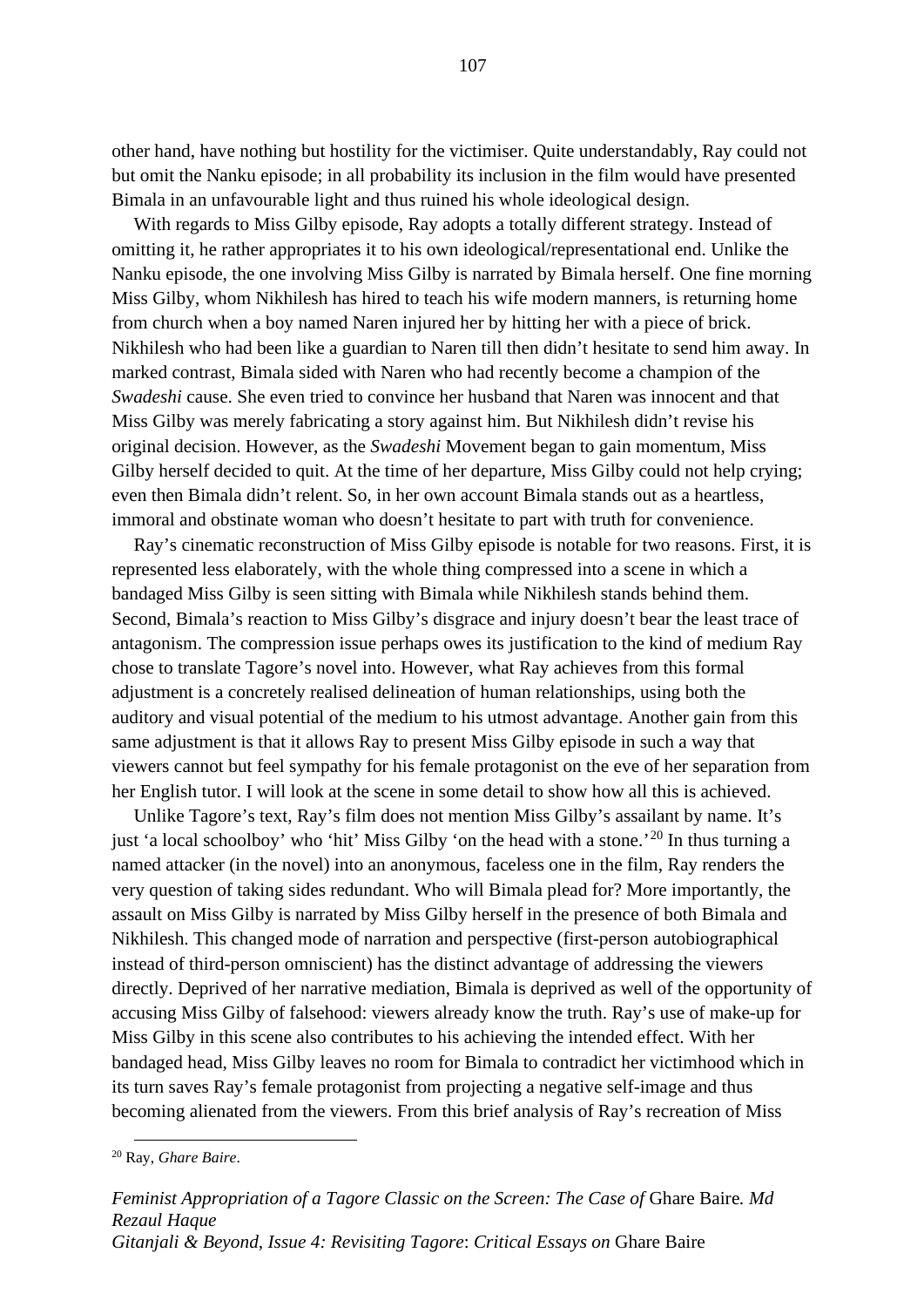Gilby episode, it becomes clear that whatever else Ray had aimed at achieving through this reconstruction he had obviously wanted to appropriate the episode in such a way that he could present Bimala in a positive light, a position radically different from Tagore's in the source text.

Perhaps more forcefully than the other two strategies discussed in some detail above, Ray's recurrent deployment of mirrors in *Ghare Baire* lends credence to my central argument in the present essay, which is to say, Ray's reading of Tagore's *Ghare Baire* is primarily a feminist reading. The mastery with which Ray has deployed mirrors in a number of scenes in his film has been noted by Ray scholars.<sup>[21](#page-114-0)</sup> One such scholar holds that 'Ray uses "mirror" as a[. . .] recurring motif throughout the film to suggest self-reflection and understanding of the individuals concerned as the "Subject" and the others as the "Other".<sup>[22](#page-114-1)</sup> Although largely in agreement with its broad interpretational drift, I would like to spend some time on problematising this reading. The first point to be noted about Ray's deployment of mirrors in *Ghare Baire* is that it is Bimala who is found using them most, from the moment when a housemaid does her hair early on in the film to the moment when she realises that Sandip is not what he claims to be and breaks down. A second point is that Bimala's use of mirrors is suggestive of her psychological growth. That is to say, the moments marking Bimala's use of mirrors are also moments that signpost the different stages in her journey from her somewhat modernised home to the modern world, a point to which Jayita Sengupta, the scholar in question, doesn't appear to have given much critical attention. In what follows I'll focus on three such moments.

The earliest use of mirrors in Ray's *Ghare Baire* takes place, significantly, in a traditional domestic setting. Most of the female characters of the film – Bimala, her widowed sister-inlaw, and three housemaids – are present in the scene under discussion and are seen listening to music on a gramophone. One of the maids is doing Bimala's hair, while Bimala is looking steadily at a small-sized mirror sitting on the floor and is perhaps enjoying a *paan*. Bimala's voiceover at this point – 'Our rooms were in the inner apartments of the palace. A passage with stained-glass windows led to the outer apartments. The door of this passage always remained closed to us. I didn't mind the confinement, because I was raised to follow traditional values' – clearly suggests how Bimala felt at that time, that is, before her entry/initiation into the world.<sup>[23](#page-114-2)</sup> She felt happy in her confined existence at this juncture in her life. Ray's deployment of a small-sized mirror in this early scene is a brilliant metaphor for the smallness of Bimala's existence/world at that time. Bimala would step out of this

<span id="page-114-0"></span><sup>21</sup> Mandal (in 'Two Masters One Text), for example, 'take[s] the[] mirror shots [in *Ghare Baire*] to symbolize the delusion which all of them [the three main characters] are suffering from.' My reading, however, radically differs from Mandal's.

<span id="page-114-1"></span><sup>22</sup> Jayita Sengupta, 'Ray's Narrative Vision and Synaesthetic Appreciation of Tagore in *Ghare Baire*,' *Filming Fiction: Tagore, Premchand, and Ray* ed. Mohd. Asaduddin and Anuradha Ghosh, 2012, Oxford Scholarship Online, 12 April 2017 www.oxfordscholarship.com.

<span id="page-114-2"></span><sup>23</sup> Ray, *Ghare Baire*.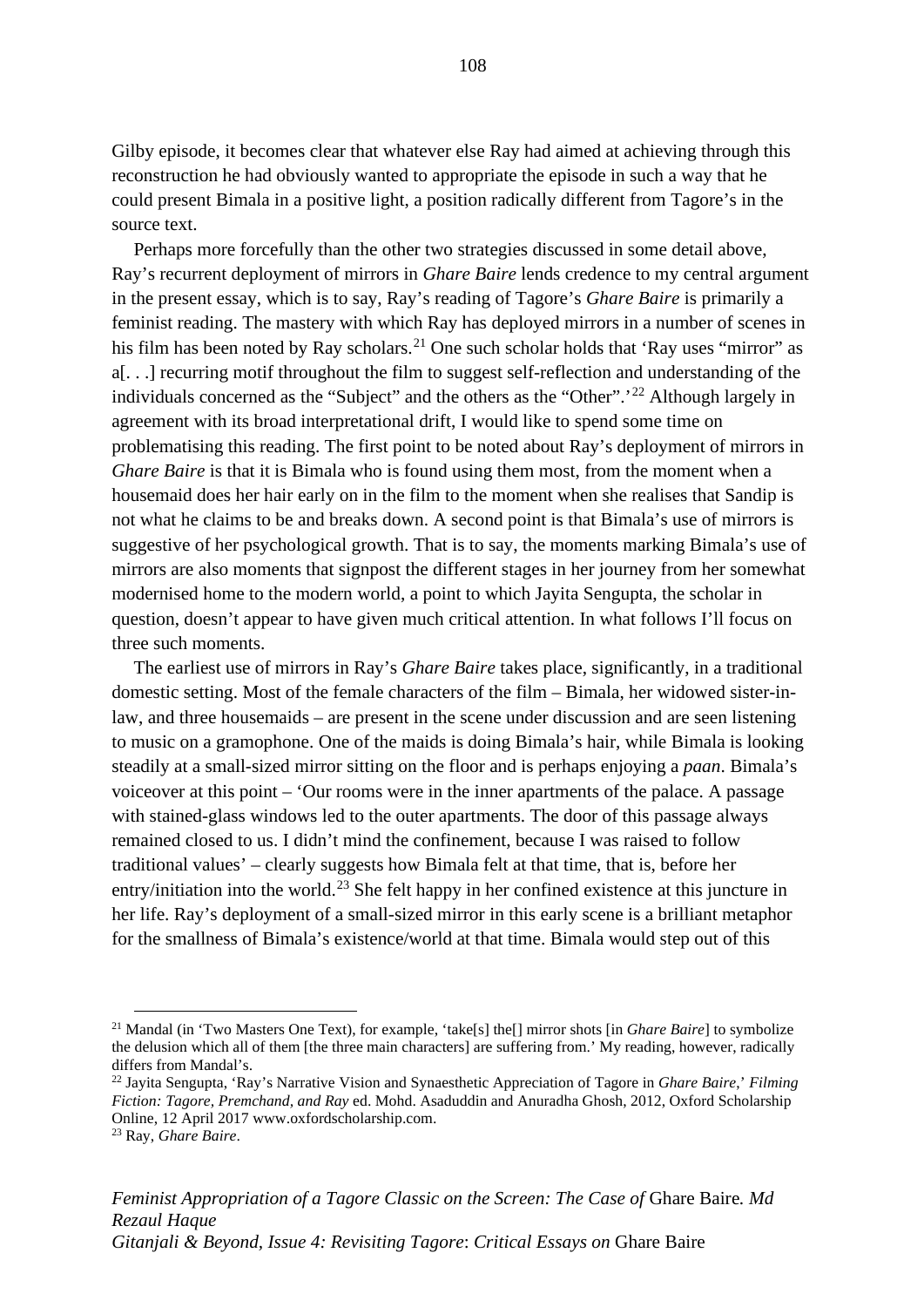world when it comes in contact with a kind of modernity almost incompatible with the one she had known so far.

The next mirror moment can be called the moment of the threshold, to adapt the title of Malashri Lal's impressive study of 'women writers in Indian English.<sup>'[24](#page-115-0)</sup> My reason for defining this moment as the moment of the threshold will be self-explanatory to those who have seen the film, characterised as it is by tensions and vacillations on Bimala's part. The scene opens with Bimala looking at her image in a larger-than-life-sized mirror and humming an English tune. The comment her widowed sister-in-law makes at this point – 'English clothes, English songs. Soon we won't even seem related.' – points to the kind of radical transformation Bimala will undergo as a consequence of her venturing into the world.<sup>[25](#page-115-1)</sup> Seen from the perspective of Bimala's sister-in-law, whom Ray represents both as an advocate and a victim of the older (feudal) Hindu patriarchy, this sort of drastic change looks dangerous and disruptive, hence undesirable. Had the scene ended at that point, Ray's reading of Tagore's text would have been anything but feminist. As if to bring his feminism back into focus, immediately after this anxious comment, Ray makes Bimala ask her sister-in-law how she looks in the *new* jacket. The implication of Bimala's impending transformation thus comes to be evaluated from an internal-personal rather than external-social point of view. By virtue of this simple shift in perspective and focalisation, Ray is also able to ground the narrative back into Bimala's consciousness. The more important question now is if Bimala will recognise herself once she steps beyond the threshold. Her husband's entry into the scene and the conversation that follows between the two works to mitigate, if not totally remove, whatever apprehensions Bimala still has about crossing the threshold.

The final mirror moment involving Bimala in Ray's *Ghare Baire* marks the climax of her psychological growth. By the time Bimala confronts herself for the last time in the mirror, Sandip and she have kissed each other twice.<sup>[26](#page-115-2)</sup> That means her relationship with Sandip has already reached its climactic point as far as the narrative trajectory of Ray's adaptation is concerned. The second kissing, however, is directly followed by another climax in which Bimala seals her allegiance to Sandip's militant *Swadeshi* by giving Sandip the gold coins she has stolen from her husband's chest. Unlike its earlier counterpart, the second climactic moment is not only brief but also loaded with dramatic irony: no sooner has Bimala gone over to Sandip's camp than Nikhilesh's revelation of his friend's moral fraudulence in carrying out *Swadeshi* work snaps the very fabric of her fascination for Sandip and all he stands for. It's only after this revelation that the last use of mirrors by Bimala occurs in Ray's film. The narrative positioning of Bimala's final use of the mirror speaks volumes for the kind of meaning with which Ray inflects Tagore's novel in recreating it. It's not without ideological significance that Bimala faces herself in the mirror not after she has violated the sanctity of Hindu conjugality by allowing herself to be kissed by Sandip but after she comes

<span id="page-115-0"></span><sup>24</sup> Malashri Lal, *The Law of the Threshold*: *Women Writers in Indian English* (Shimla: Indian Institute of Advanced Study, 1995).

<span id="page-115-1"></span><sup>25</sup> Ray, *Ghare Baire*.

<span id="page-115-2"></span><sup>26</sup> See footnote 27 below.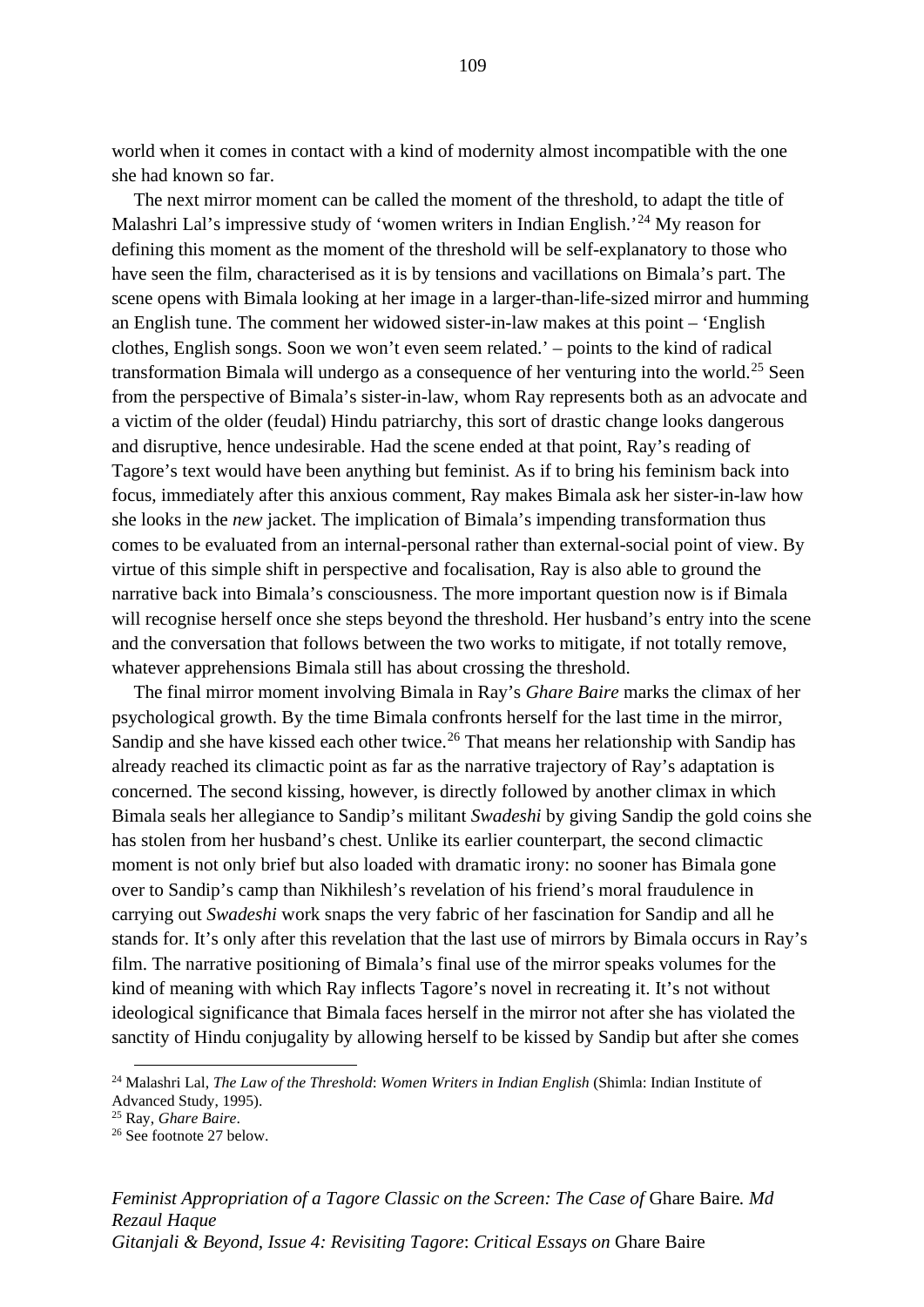to know from her husband of his friend's morally dubious character as a *Swadeshi* leader. It's Sandip the *Swadeshi* leader, not Sandip the lover, whom Bimala rejects at the end of the day, though the first rejection inevitably leads to Sandip's doom as a lover as well.<sup>[27](#page-116-0)</sup> Bimala's rejection of Sandip would thus appear to issue from a sense of betrayal, *not* from a sense of guilt, a small but vital detail for understanding both Ray's agenda and achievement in translating *Ghare Baire*.

In depicting Bimala's rejection of Sandip as originating from a sense of betrayal rather than from a sense of guilt, Ray definitely goes a long way towards endorsing Bimala's passion for Sandip.[28](#page-116-1) In clear contrast to Tagore who represents Bimala-Sandip relationship as nothing but a threat to the very foundation of Hindu family life, Ray would thus seem to represent female – erotic or otherwise – desire as a valid passion. The two full-blown kiss scenes briefly discussed above dramatise such a passion in unambiguous terms. It's only in light of these ideological and representational coordinates undergirding Ray's reconstruction of *Ghare Baire* that one can hope to tease out the true meaning of Bimala's last use of the mirror in the film. Betrayed by Sandip, Bimala does go back to her bedroom but, instead of throwing herself onto bed to cry away what has befallen her, she clings to her image in the mirror, though crying all the while.[29](#page-116-2) Being the first woman in the world of *Ghare Baire* to step beyond the threshold, there's no one in her household to whom Bimala can turn for consolation or help. Thus the most obvious implication of Bimala falling back upon her own image in the mirror is that, right or wrong, loser or gainer, she takes full responsibility for whatever has happened as a consequence of her crossing the threshold. Her desperate effort to set things right and win Amulya over does not succeed but it does prove that, unlike Sandip who chooses to take to his heels, she does not have the least hesitation to pay for what she has, knowingly or unknowingly, helped to bring about.

In my opinion Ray's decision to give his adaptation of Tagore's *Ghare Baire* an unambiguous ending should also be considered in the same light as his final deployment of the mirror in the film. The ending of Ray's film is exactly the reverse of how Tagore's novel ends. Tagore leaves his text open-ended: Nikhilesh, who had gone out to stop Hindu-Muslim riot spreading like fire in his estate, is brought home in a critical condition. As such, Tagore's ending leaves readers suspended between hope and despair, and would thus appear to suggest that at the end of the day Tagore stops just short of passing any judgment on Bimala so that readers too don't become judgmental about his female protagonist. In marked contrast, Ray chooses to round off his film with a definite ending: 'a series of lap dissolves' gradually 'strip Bimala of her fine accoutrements and clothe<sup>[]</sup> her in widow's whites.<sup>[30](#page-116-3)</sup> This ending has

<span id="page-116-0"></span> $27$  Bimala's rejection of Sandip boldly asserts that she doesn't subscribe at all to the (western) idea that 'all's fair in love and war.'

<span id="page-116-1"></span><sup>28</sup> Another endorsement is the kiss scene discussed above. Incidentally, *Ghare Baire* is the first Ray film to show a full blown kiss scene.

<span id="page-116-2"></span><sup>&</sup>lt;sup>29</sup> In times of crisis or distress a South Asian heroine commonly locks herself in her bedroom, throws herself onto her bed, and cries her misfortune away.

<span id="page-116-3"></span><sup>30</sup> Ghosh, 'Disobedient Women/Disobedient Detours.'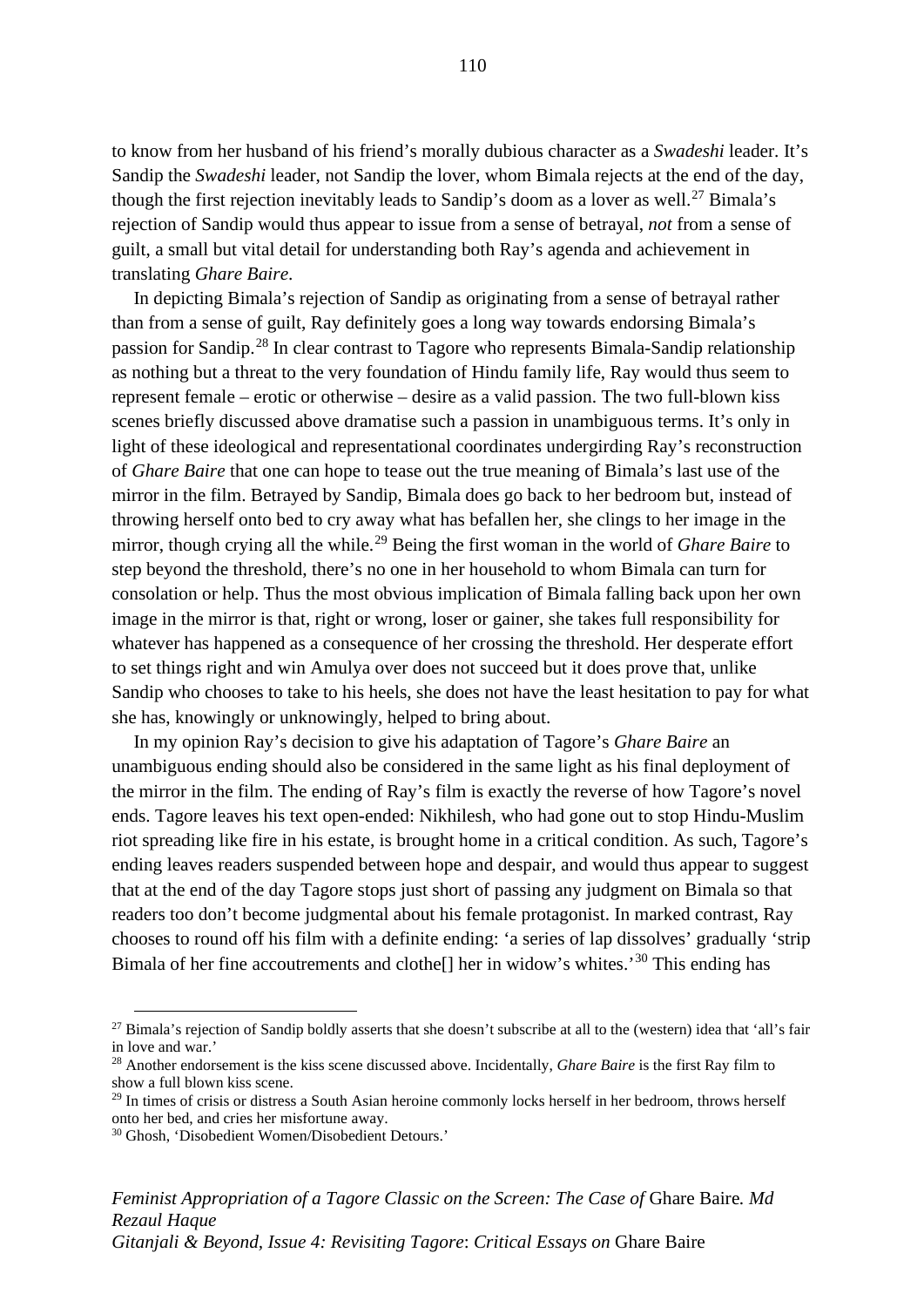commonly been read as upholding a conformist position.<sup>[31](#page-117-0)</sup> These scholars take the last scene's Bimala (dressed) in the traditional white *sari* of a Hindu widow as dramatising Ray's ultimate endorsement of the age-old moral dictum: as you sow, so you reap. They, in other words, read Ray's reading of Tagore's *Ghare Baire* the way Samuel Johnson had famously read Shakespeare in his *Preface to Shakespeare*, that is, as a moralist.<sup>[32](#page-117-1)</sup> But I don't think this is really the case. I would rather argue (as I've done in the preceding paragraph) that in locating Bimala's rejection of Sandip in a sense of betrayal rather than guilt Ray in fact moves away from Tagore's Victorian brand of morality and thus seems to lay the whole burden of responsibility for his female protagonist's impending doom not on her shoulders but on both her lover's and husband's. For Nikhilesh is no less culpable. And that is what Bimala in the white *sari* of a Hindu widow is meant to stress. Throughout the film Ray has brilliantly capitalised on the make-up of Bimala's widowed sister-in-law. Dressed as a widow, the sister-in-law forcefully brings home to viewers the contradictions inherent in Nikhilesh's project of modernising Bimala. If Nikhilesh is so concerned about his wife's emancipation, viewers cannot but ask, why doesn't he do something that will really help his sister-in-law live with dignity in her own eyes as well as society's? He could have organised her remarriage.<sup>[33](#page-117-2)</sup> Or he could have included her as well in his modernising scheme. Thus read, Ray's ending constitutes a powerful critique of all man-initiated projects meant to modernise the Indian woman, whether the initiator is an enlightened liberal landlord or an unscrupulous firebrand revolutionary.

As mentioned at the beginning, this essay has a two-fold aim: it intends to examine how Ray appropriates Tagore's *Ghare Baire* to feminist ends as well as explore why he chooses to do so. I hope I've been able to shed some light on the 'how' part of my objective through a brief discussion of Ray's *Ghare Baire* as a female *bildungsroman*, a close reading of the strategic omissions and appropriations Ray carries out in his film with a view to presenting Bimala in a positive light, and a somewhat detailed analysis of how the film deploys mirror (moments) as a structural device to chart the female protagonist's psychological growth. Moving on to the 'why' part of my objective, I would say there are basically two reasons why Ray chose to read Tagore's novel the way he did. In a 1983 interview for *India Today*, Sumit Mitra had asked Ray about his take on Tagore's *Ghare Baire*. To Mitra's question: '*Ghare Baire* is both a love story and a political novel. How are you treating it?', Ray's straightforward answer was: 'As a love story. Isn't it a love story first?'<sup>[34](#page-117-3)</sup> Ray, however,

<span id="page-117-1"></span><sup>32</sup> Samuel Johnson, *Preface to Shakespeare*, *The Project Gutenberg EBook*, 28 August 2005, 19 April 2017

<span id="page-117-3"></span><sup>34</sup> Sumit Mitra, 'The Satyajit Ray Interview,' *India Today* 2 May 2012, 25 April 2017 [https://www.indiatoday.in/india/photo/satyajit-ray-91st-brithday-367552-2012-05-02.](https://www.indiatoday.in/india/photo/satyajit-ray-91st-brithday-367552-2012-05-02) The original interview titled 'The Genius of Satyajit Ray' was published in the magazine's 15 Feb 1983 issue. The issue I've used reproduces excerpts from the original interview to mark Ray's 91st birth anniversary in 2012.

*Feminist Appropriation of a Tagore Classic on the Screen: The Case of Ghare Baire. Md Rezaul Haque Gitanjali & Beyond, Issue 4: Revisiting Tagore*: *Critical Essays on* Ghare Baire

<span id="page-117-0"></span><sup>&</sup>lt;sup>31</sup> Several listeners at the conference where I presented the first draft of this essat, for example, asked me (during the question-answer session) if such was not the case. See footnote 1.

<span id="page-117-2"></span><sup>&</sup>lt;sup>33</sup> The Hindu Widows' Remarriage Act was passed in 1856, that is, exactly sixty years before *Ghare Baire* was published in book form.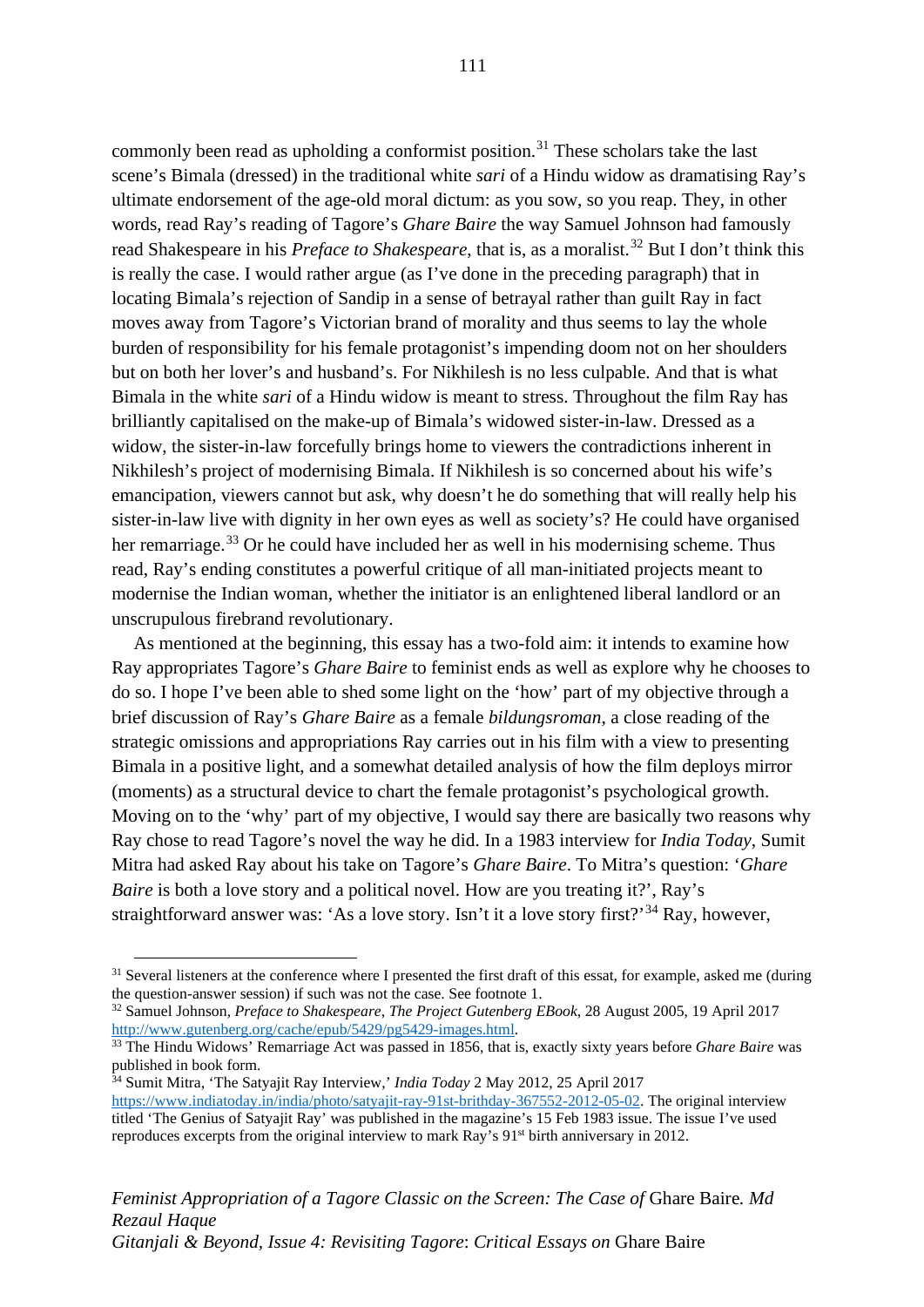added: 'I mean the political allusions and the interpretation of terrorism are all there, but what is more important to the script is the triangle between the characters, and the eventual resolution of the triangle.'[35](#page-118-0) Although from Ray's answer it becomes clear where his preference lay as far as the novel's themes are concerned, one learns almost nothing about the reasons determining this preference. Important light is shed on the issue in Ray's later answers. In one of them Ray identifies both the political culture and the 'censorship laws' prevailing in India at the time as factors that decided for him to downplay the 'political theme' in his cinematic recreation of Tagore's text.<sup>[36](#page-118-1)</sup> As far as representation of politics in Indian cinema was concerned, Ray frankly admitted: 'In India it is not possible to make a Costa-Gavras type of film.'[37](#page-118-2) What the allusion to 'a Costa-Gavras type of film' suggests is that it is futile to look for overt political themes in a Ray film. Then how could Ray engage with such a politically charged agenda as feminism in his reconstruction of *Ghare Baire*? Ray himself has answered the question in more than one interview. He does confront socio-political problems in his films but always as an artist.<sup>[38](#page-118-3)</sup> And there can be no doubt that for Ray the artistic way meant the way Emily Dickinson had advised poets to adopt to tell the truth:

Tell all the truth but tell it slant, Success in circuit lies, Too bright for our infirm delight The truth's superb surprise;

As lightning to the children eased With explanation kind, The truth must dazzle gradually Or every man be blind. $39$ 

In fact, Ray's very decision to choose Tagore's *Ghare Baire* to articulate his thought on the question of modernising the postcolonial Indian woman itself is a clear indication that his method of telling the truth is the slanting one. It is by slanting (that is, by subtly reworking) his source text that Ray is able to inflect it with his kind of feminism. Hence his deployment of the Tagorean love 'triangle' in the film in such a way that the two male protagonists merely serve as props to facilitate Bimala's journey towards attaining a larger and truer sense of the self.

*Feminist Appropriation of a Tagore Classic on the Screen: The Case of Ghare Baire. Md Rezaul Haque Gitanjali & Beyond, Issue 4: Revisiting Tagore*: *Critical Essays on* Ghare Baire

<span id="page-118-0"></span><sup>35</sup> Mitra, 'The Satyajit Ray Interview.'

<span id="page-118-1"></span><sup>&</sup>lt;sup>36</sup> Mitra, 'The Satyajit Ray Interview.' Interestingly, in a much earlier interview Ray had made similar comments. In answering the interviewer's question if censorship in India had 'limited' his work, Ray admitted that it had '[i]n certain areas,' particularly in the areas of 'sex' and 'politics.' See Lindsay Anderson, 'An Interview with Satyajit Ray,' 1969/1970, 2 May 2017 http://raylifeandwork.blogspot.com/2011/01/interviewwith-satyajit-ray.html.<br><sup>37</sup> Mitra, 'The Satyajit Ray Interview.'

<span id="page-118-2"></span>

<span id="page-118-3"></span><sup>38</sup> See, for example, Bert Cardullo, 'Master of Art: An Interview with Satyajit Ray,' Bert Cardullo, *World Directors in Dialogue: Conversations on Cinema* (Plymouth: Scarecrow Press, 2011), ProQuest Ebook Central, 28 August 2018 http://ebookcentral.proquest.com/lib/flinders/detail.action?docID=648615.

<span id="page-118-4"></span><sup>39</sup> Emily Dickinson, 'Tell all the truth but tell it slant,' *Emily Dickinson's Poems: As She Preserved Them*, ed. Christanne Miller (Cambridge, Mass.: The Belknap Press of Harvard UP, 2016) 563-64.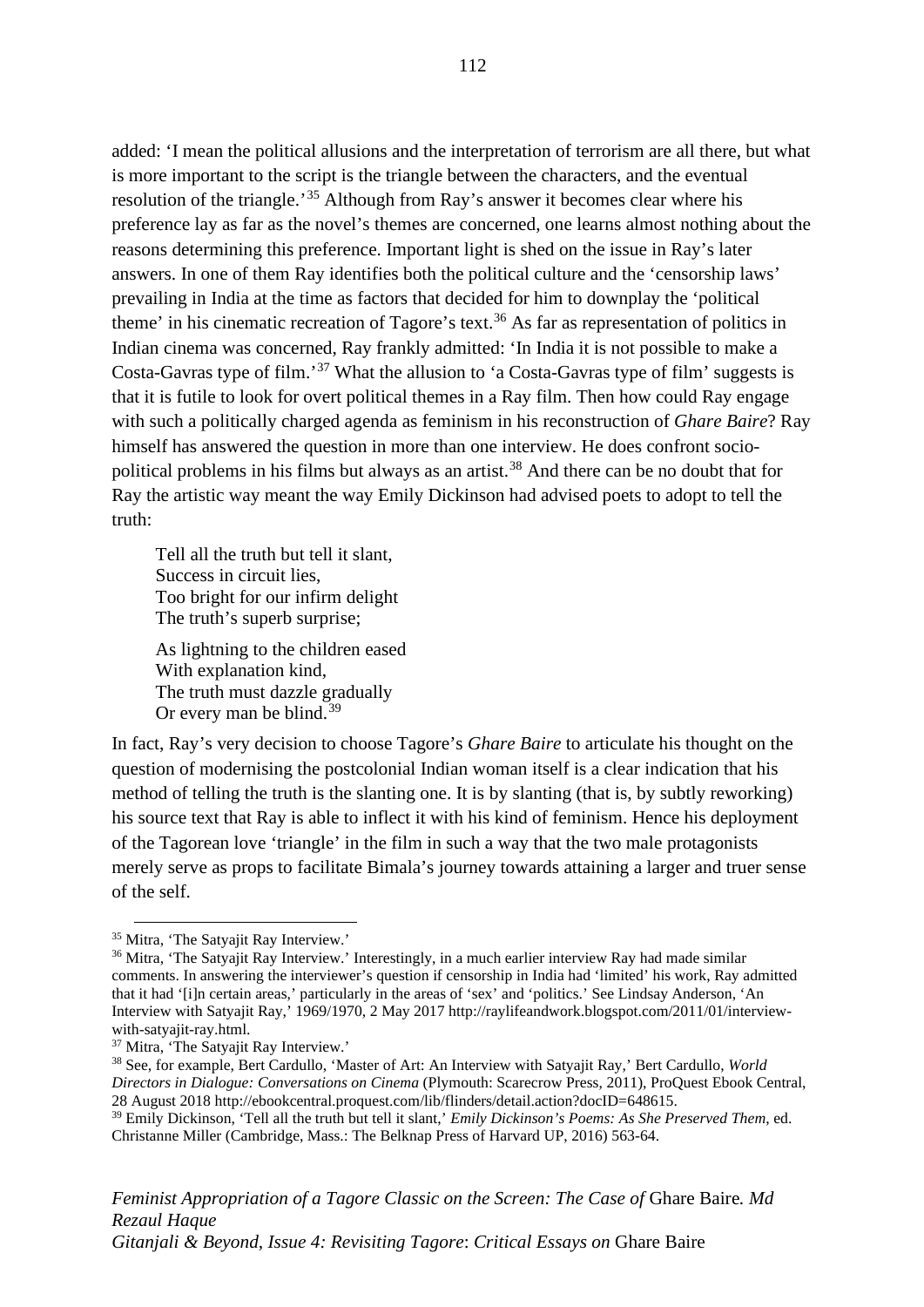Ray's *Ghare Baire* was not his first cinematic adaptation of a Tagore classic. Much earlier Ray had recreated Tagore's *Nastanirh* (The Broken Nest, 1901), a novella, on the silver screen under the title *Charulata*. [40](#page-119-0) As can be inferred from the very title (named after the female protagonist) of the earlier translation, Ray is more openly a feminist in this film than in the latter. This openness has to do with the historical moment when *Charulata* was released. In 1964 with the first Prime Minister Jawaharlal Nehru still in power, India was a much more secular and tolerant geopolitical space than it would come to be after the infamous Emergency of 1975 when most of the civic rights of the Indian citizen were to be curtailed by Indira Gandhi, the first female Prime Minister of India. Hence Ray's cautious move to tell 'all the truth but tell it slant.' His principal objective is to appropriate Tagore's *Ghare Baire* to feminist ends. But Ray being Ray, he sets out to achieve his goal in a roundabout way. Hence his subtle attempt to rework Tagore's novel into a female *bildungsroman*, his omission or appropriation of those episodes that are likely to present Bimala in a negative light, and finally his brilliant use of the mirror (trope) to chart the psychological growth of his female protagonist.

## Works Cited

- Anderson, Lindsay. 'An Interview with Satyajit Ray,' 1969/1970. Web. 2 May 2017 [http://raylifeandwork.blogspot.com/2011/01/interview-with-satyajit-ray.html.](http://raylifeandwork.blogspot.com/2011/01/interview-with-satyajit-ray.html)
- *Apur Sansar* (The World of Apu). Dir. Satyajit Ray. Perf. Soumitra Chatterjee, Sharmila Tagore and Swapan Mukherjee. Satyajit Ray Productions, 1959. Film.
- *Ardhangini Ek Ardhsatya* (Better Half: Half a Truth). Dir. Reema Mukherjee. Perf. Subodh Bhave, Varsha Usgaonkar, Reema Lagoo, Manoj Mitra, Sreelekha Mitra and Subrat Dutt. Satyom Entertainment, 2016. Film.
- Anonymous. 'Aparna Sen's "Ghare Baire" to release later this year,' *Times of India* 6 March 2018, Web. 13 April 2018
- Bassnett, Susan and Harish Trivedi. Eds. *Postcolonial Translation: Theory and Practice*. Oxon: Routledge, 1999. Print.
- *Bicycle Thieves*. Dir. Vittorio De Sica. Perf. Enzo Staiola and Lamberto Maggiorani. Ercole Graziadei, Sergio Bernardi and Count Cicogna, 1948. Film.
- Cardullo, Bert. 'Master of Art: An Interview with Satyajit Ray.' Bert Cardullo, *World Directors in Dialogue: Conversations on Cinema*. Plymouth: Scarecrow Press, 2011. ProQuest Ebook Central. 28 August 2018. Web.

http://ebookcentral.proquest.com/lib/flinders/detail.action?docID=648615.

*Charulata* (The Lonely Wife). Dir. Satyajiy Ray. Perf. Madhabi Mukherjee, Soumitra Chatterjee, Sailen Mukherjee, Syamal Ghoshal and Gitali Roy. RDB & Co, 1964. Film.

<span id="page-119-0"></span><sup>40</sup> Rabindranath Tagore, *Nastanirh* (*The Broken Home: English Translation of Rabindranath Tagore's* Nastanirh), trans. Lopamudra Banerjee (Ontario: FinalDraft Editing and Publishing Services, 2016). *Charulata*  (The Lonely Wife), dir. Satyajiy Ray, perf. Madhabi Mukherjee, Soumitra Chatterjee, Sailen Mukherjee, Syamal Ghoshal and Gitali Roy, RDB & Co, 1964.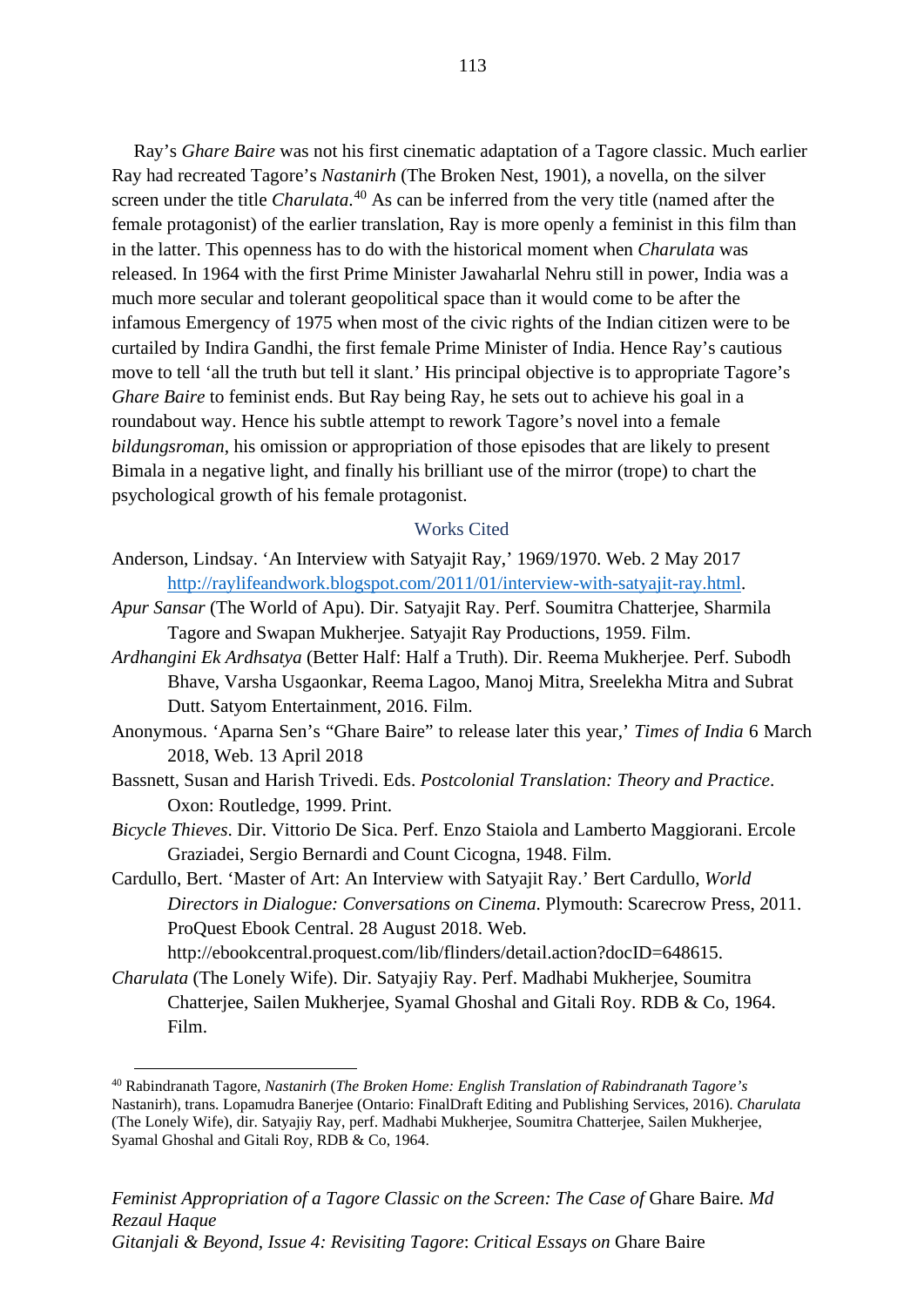- Chatterjee, Partha. *The Nation and Its Fragments: Colonial and Postcolonial Histories*. 1993; rpt. Delhi: Oxford UP, 1994. Print.
- Cooper, Darius. *The Cinema of Satyajit Ray: Between Tradition and Modernity*. Cambridge: Cambridge UP, 2000. Print.
- Dickinson, Emily. 'Tell all the truth but tell it slant.' *Emily Dickinson's Poems: As She Preserved Them*. Ed. Christanne Miller. Cambridge, Mass.: The Belknap Press of Harvard UP, 2016. Print.
- *Ghare Baire*. Dir. Aparna Sen. Perf. Kaushik Sen, Jisshu Sengupta and Tuhina Das. SVF, 2019. Film.
- *Ghare Baire*. Dir. Satyajit Ray. Perf. Soumitra Chatterjee, Swatilekha Chatterjee and Victor Banerjee. National Film Development Corporation of India Ltd., 1984. Film.
- Ghosh, Shohini. 'Disobedient Women/Disobedient Detours,' *Filming Fiction: Tagore, Premchand, and Ray*. Eds. Mohd. Asaduddin and Anuradha Ghosh. Oxford Scholarship Online, 2012. Web. 6 April 2017 [www.oxfordscholarship.com.](http://www.oxfordscholarship.com/)

*Hirak Rajar Deshe*. (Kingdom of Diamonds). Dir, Satyajit Ray. Perf. Soumitra Chatterjee, Utpal Dutta, Tapen Chatterjee and Rabi Ghosh. Govt. of West Bengal, 1980. Film.

- Johnson, Samuel. *Preface to Shakespeare*. *The Project Gutenberg EBook*. Web. 19 April 2017 [http://www.gutenberg.org/cache/epub/5429/pg5429-images.html.](http://www.gutenberg.org/cache/epub/5429/pg5429-images.html)
- Lal, Malashri. *The Law of the Threshold*: *Women Writers in Indian English*. Shimla: Indian Institute of Advanced Study, 1995. Print.
- McFarlane, Brian. *Novel to Film: An Introduction to the Theory of Adaptation*. Oxford: Clarendon Press, 1996. Print.
- Mitra, Sumit. 'The Satyajit Ray Interview,' *India Today* 2012. Web. 25 April 2017 [https://www.indiatoday.in/india/photo/satyajit-ray-91st-brithday-367552-2012-05-02.](https://www.indiatoday.in/india/photo/satyajit-ray-91st-brithday-367552-2012-05-02)
- Mandal, Somdatta. 'Two Masters One Text: Satyajit Ray's Transcreation of *Ghare Baire*,' *Filming Fiction: Tagore, Premchand, and Ray*. Eds. Mohd. Asaduddin and Anuradha Ghosh. Oxford Scholarship Online, 2012. Web. 6 April 2017 www.oxfordscholarship.com.
- *Pather Panchali* (Song of the Little Road). Dir. Satyajiy Ray. Perf. Subir Banerjee, Uma Das Gupta and Runki Banerjee. Government of West Bengal, 1955. Film.
- 'Ray on Ray: *Cineaste* magazine interview with Satyajit Ray.' *SatyajitRay.org*. Web. 19 April 2017 [http://www.satyajitray.org/about\\_ray/ray\\_on\\_ray.htm.](http://www.satyajitray.org/about_ray/ray_on_ray.htm)
- Sarkar, Sumit. *The Swadeshi Movement in Bengal 1903-1908*. New Delhi: People's Publishing House, 1973. Print.
- Sengupta, Jayita. 'Ray's Narrative Vision and Synaesthetic Appreciation of Tagore in *Ghare Baire*.' *Filming Fiction: Tagore, Premchand, and Ray*. Eds. Mohd. Asaduddin and Anuradha Ghosh. Oxford Scholarship Online, 2012. Web. 12 April 2017 [www.oxfordscholarship.com.](http://www.oxfordscholarship.com/)
- Stam, Robert. 'Introduction: The Theory and Practice of Adaptation.' *Literature and Film: A Guide to the Theory and Practice of Film Adaptation*. Ed. Robert Stam and Alessandra Raengo. Oxford: Blackwell Publishing, 2005. 1-52. Print.

*Feminist Appropriation of a Tagore Classic on the Screen: The Case of* Ghare Baire*. Md Rezaul Haque Gitanjali & Beyond, Issue 4: Revisiting Tagore*: *Critical Essays on* Ghare Baire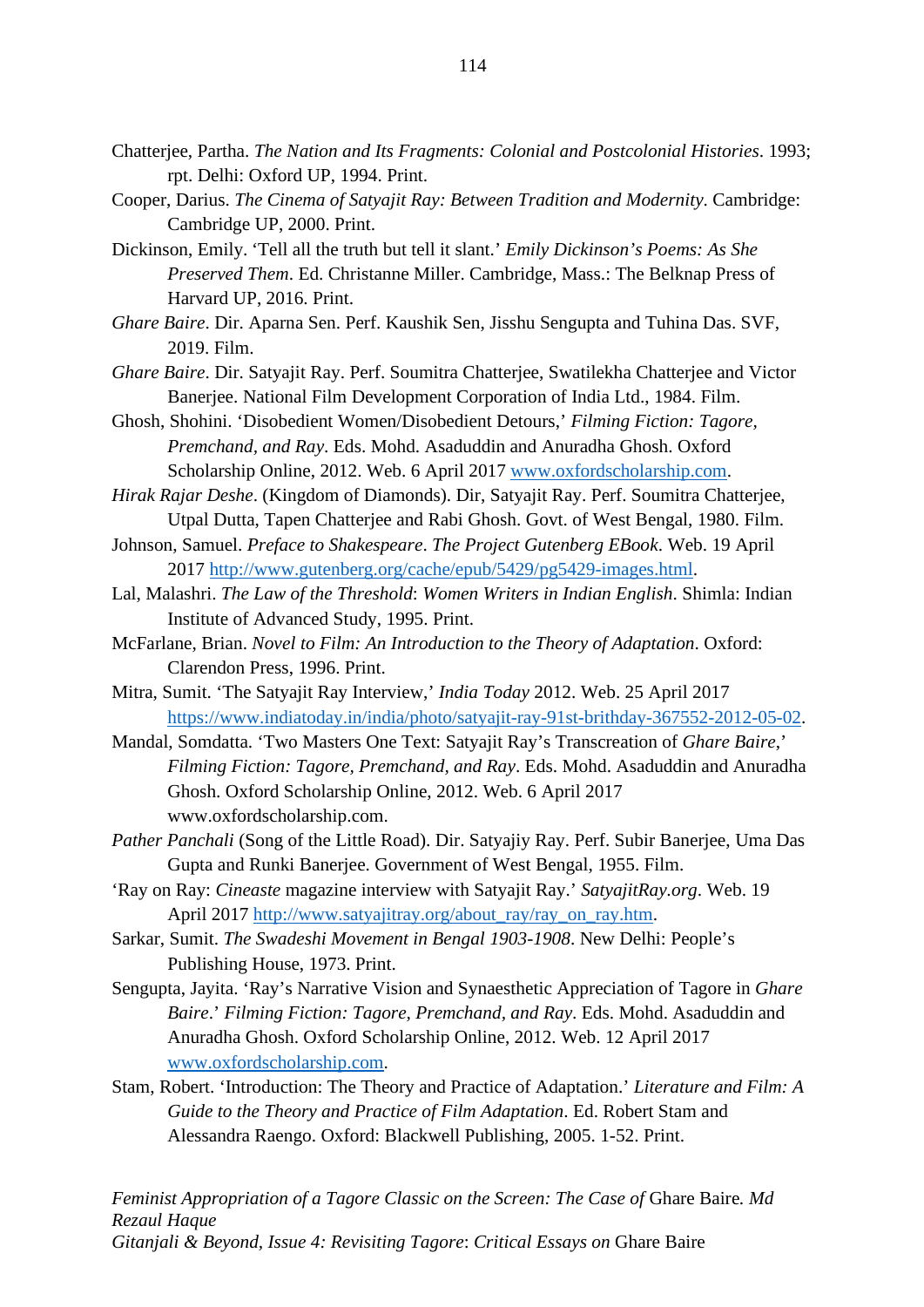- Tagore, Rabindranath. *Ghare Baire* (*The Home and the World*). Trans. Surendranath Tagore. London: McMillan, 1921. Print.
- ---. *Nastanirh* (*The Broken Home: English Translation of Rabindranath Tagore's* Nastanirh). Trans. Lopamudra Banerjee. Ontario: FinalDraft Editing and Publishing Services, 2016. Print.
- Valmiki. *Ramayana* (*The Ramayana of Valmiki*). Trans. Hari Prasad Shastri. London: Shanti Sadan, 1962. Print.
- Wallace, Diana. *The Woman's Historical Novel: British Women Writers*, *1900-2000*. Hampshire and New York: Palgrave Macmillan, 2005. Print.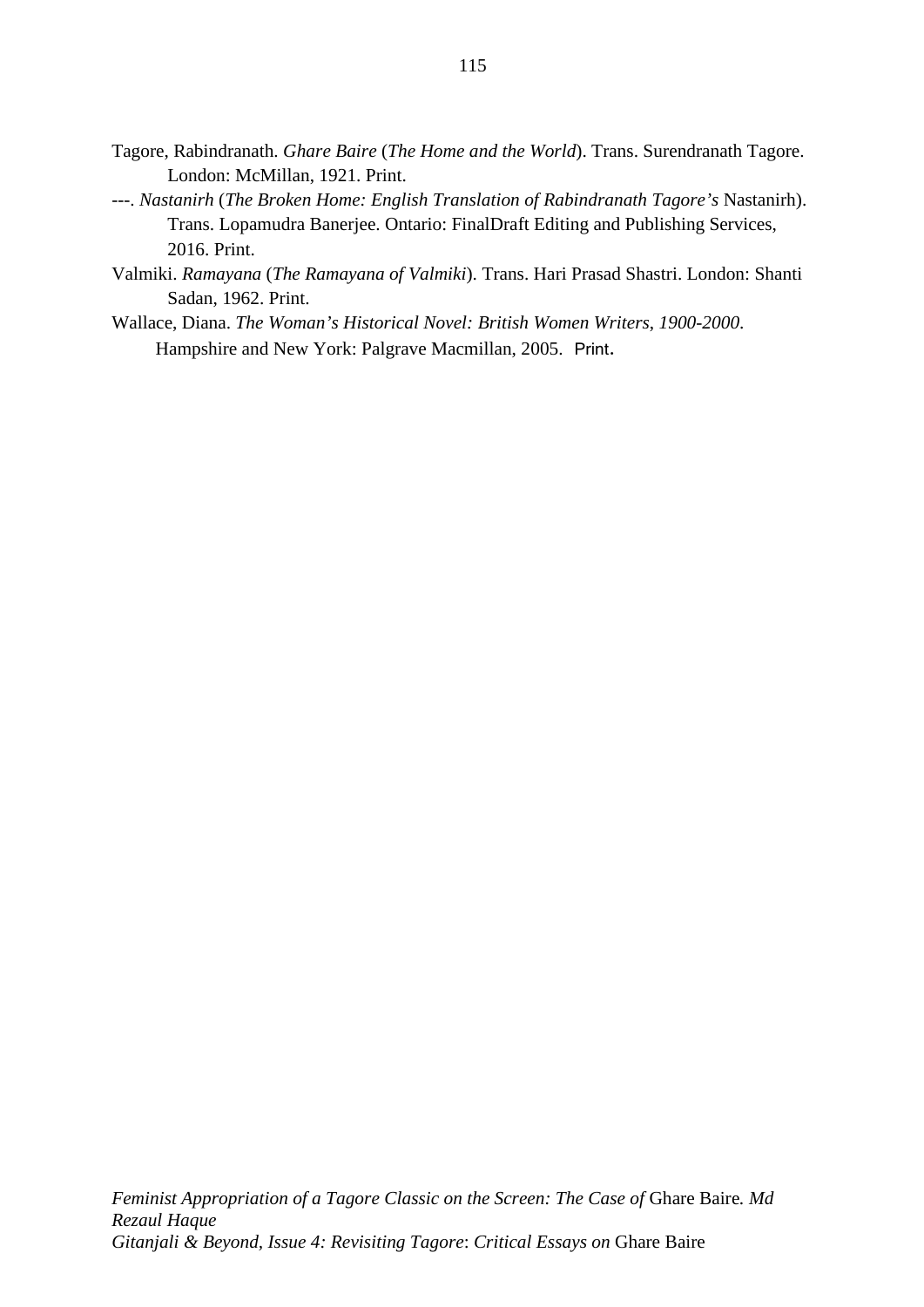## The Home and the World in *Mansfield Park* and *Ghare Baire.*

## Gillian Dooley

## Abstract

Although widely separated by time, language, country and culture, Jane Austen's *Mansfield Park* (1815) and Rabindranath Tagore's *The Home and the World* (1916) share some enduring themes. The concepts of home, or a quiet secluded life in the country, and world, or the busy social life of the city and town, are set into opposition in *Mansfield Park* more markedly than any of Austen's other novels. Without wishing to strain the comparison, one could conceive of Tagore's 'eternal triangle' of Nikhil, Bimala and Sandip as having some equivalence to the triangle in *Mansfield Park* of Fanny, Edmund and Mary Crawford. Nikhil, like Fanny, adheres to a well-defined internal ethical compass, while Sandip and Mary share an amoral, modern approach to the world. The characters of Bimala and Edmund are drawn away from Nikhil and Fanny respectively by the (largely sexual) temptations of the more modern view.

There are, of course, huge problems with schema of this sort, and my interest lies as much with the differences between the novels as the similarities. However, taking this basic scheme as the starting point, I wish to examine how the forms in which the two authors were writing – Austen in comedy, Tagore in tragedy – are reflected in the construction of the respective narratives, and how the two writers use point of view either to reinforce or to undercut the conventions of these forms.

-------------------------------------------------------------

Jane Austen's *Mansfield Park* and Rabindranath Tagore's *The Home and the World*[1](#page-122-0) are both serious, thoughtful novels on enduring human themes, and are at the same time works very much of their own respective times and settings. At the heart of each of these novels, both written within the realist tradition, is a contrast, which becomes a conflict, between the domestic and the worldly or political spheres – the inner and the outer. And this conflict is played out in the sexual dynamics of the principal characters.

It is difficult to establish whether Tagore would have read Austen's novels. Patrick Colm Hogan has written about Tagore's 'corrective revision' of *Mansfield Park* in *Gora*, as well as other intertextual relationships between Austen and Tagore.[2](#page-122-1) However, I have not been able to find a definite causal link, and it is not my intention to assert a direct influence. My interest is in seeing how two authors from different countries and periods, using different formal structures and techniques, writing in different languages and with different intentions, deal with a dramatic situation which in its basic essence is similar.

According to Ulka Anjaria, *The Home and the World* is

<span id="page-122-0"></span><sup>1</sup> As I cannot read *Ghare Baire* in its original language, I am relying in this paper on the translation by Surendranath Tagore, and will refer to the novel by the translated title of *The Home and the World.* <sup>2</sup> Patrick Colm Hogan, '*Gora*, Jane Austen and the Slaves of Indigo', *Rabindranath Tagore: Universality and* 

<span id="page-122-1"></span>*Tradition* ed. Patrick Colm Hogan and Lalita Pandit (Madison: Fairleigh Dickinson University Press, 2003) 178.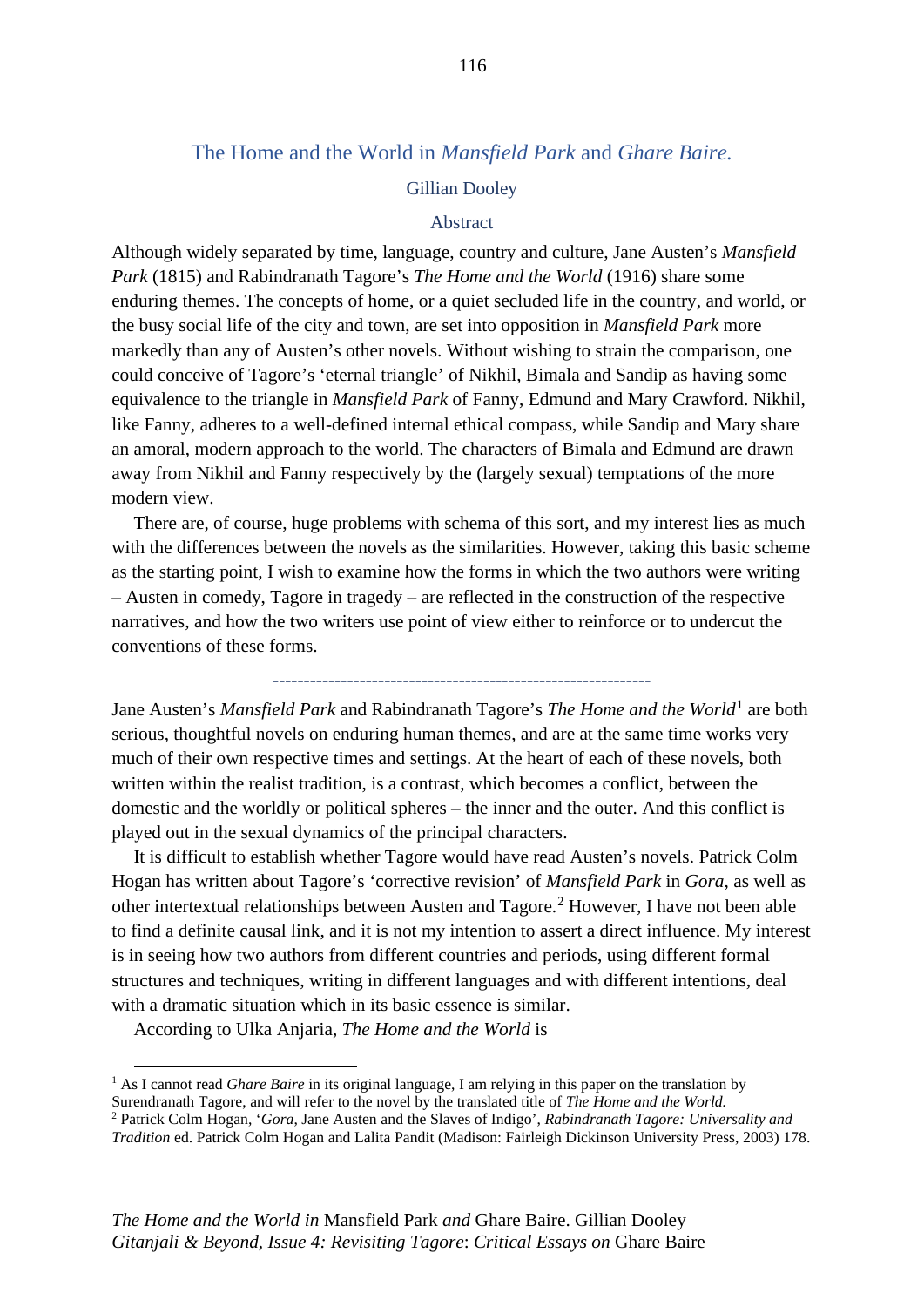constituted by persistent questions around what realism is, how far it can be taken before it becomes something else and negates its own value, and its political and ethical costs*.* It does not offer a clear answer to these questions; its mode of representation is built precisely on the impossibility of resolution.<sup>[3](#page-123-0)</sup>

I would like to explore how far this statement also applies to *Mansfield Park.* The fact that there is a resolution of the most conventional kind – a marriage – at the end of Austen's novel, while Tagore's novel closes with the question of whether Nikhil will die left uncertain, perhaps contradicts this. However, the resolution of *Mansfield Park* is undercut with such irony that its validity is called into question, and, as in Shakespeare's darker comedies, the comedic formula is grafted onto far more troubling narrative material. As John Wiltshire writes, 'this is not a story of ambition fulfilled, nor of the country house culture renewed, but [...] of healing imagined.<sup>'[4](#page-123-1)</sup> And even that imagined healing is only partial.

Anjaria continues, still talking about *The Home and the World*: 'The novel simultaneously makes use of the realist mode and draws attention to its limits, and in doing so actively represents realism as a site of both promise and disillusion.' [5](#page-123-2) I have no reservations about saying that this is also true of *Mansfield Park.* We need to look no further than the beginning of the final chapter:

Let other pens dwell on guilt and misery. I quit such odious subjects as soon as I can, impatient to restore every body, not greatly in fault themselves, to tolerable comfort and to have done with all the rest.<sup>[6](#page-123-3)</sup>

This is one of many such narratorial statements throughout *Mansfield Park* that draw attention to the fictive nature of the work, and the author's sophisticated awareness of the limits of the fictional enterprise, with which she is nevertheless seriously engaged. Margaret Doody writes of Austen,

Assumptions about realism have often got in readers' way, occluding Austen's treatment of angles of vision and the role of assumptions and biases and habits in creating what passes for 'reality'. [...] Craving the authoritative narrator, we think we are walking on a solid surface, but we tread unsteadily on crumbling shale or sliding cliff, as in the disconcerting geology of *Persuasion*. Austen reassures us at one level, for she is attentive to the world outside the self. Yet she profoundly questions the procedures and habits by which characters and readers compose individual and social reality. Her attentiveness and questioning are combined, not separable.<sup>[7](#page-123-4)</sup>

There is nothing much more apt to mislead human beings about the nature of reality and to engender beliefs about the conflict between the inner and the outer realms – the home and the

<span id="page-123-0"></span><sup>3</sup> Ulka Anjaria, *Realism in the Twentieth-Century Indian Novel: Colonial Difference and Literary Form*  (Cambridge: Cambridge University Press, 2102) 16.

<span id="page-123-1"></span><sup>4</sup> John Wiltshire, *The Hidden Jane Austen* (Cambridge: Cambridge University Press, 2014) 121. 5 Anjaria 16.

<span id="page-123-3"></span><span id="page-123-2"></span><sup>6</sup> Jane Austen, *Mansfield Park* ed. R.W. Chapman, 3rd ed. (Oxford: Oxford University Press, 1934) 461. Further references to this work will be included in parentheses in the text preceded by 'MP'.

<span id="page-123-4"></span><sup>7</sup> Margaret Doody, *Jane Austen's Names: Riddles, Persons, Places* (Chicago: Chicago University Press, 2015) 387.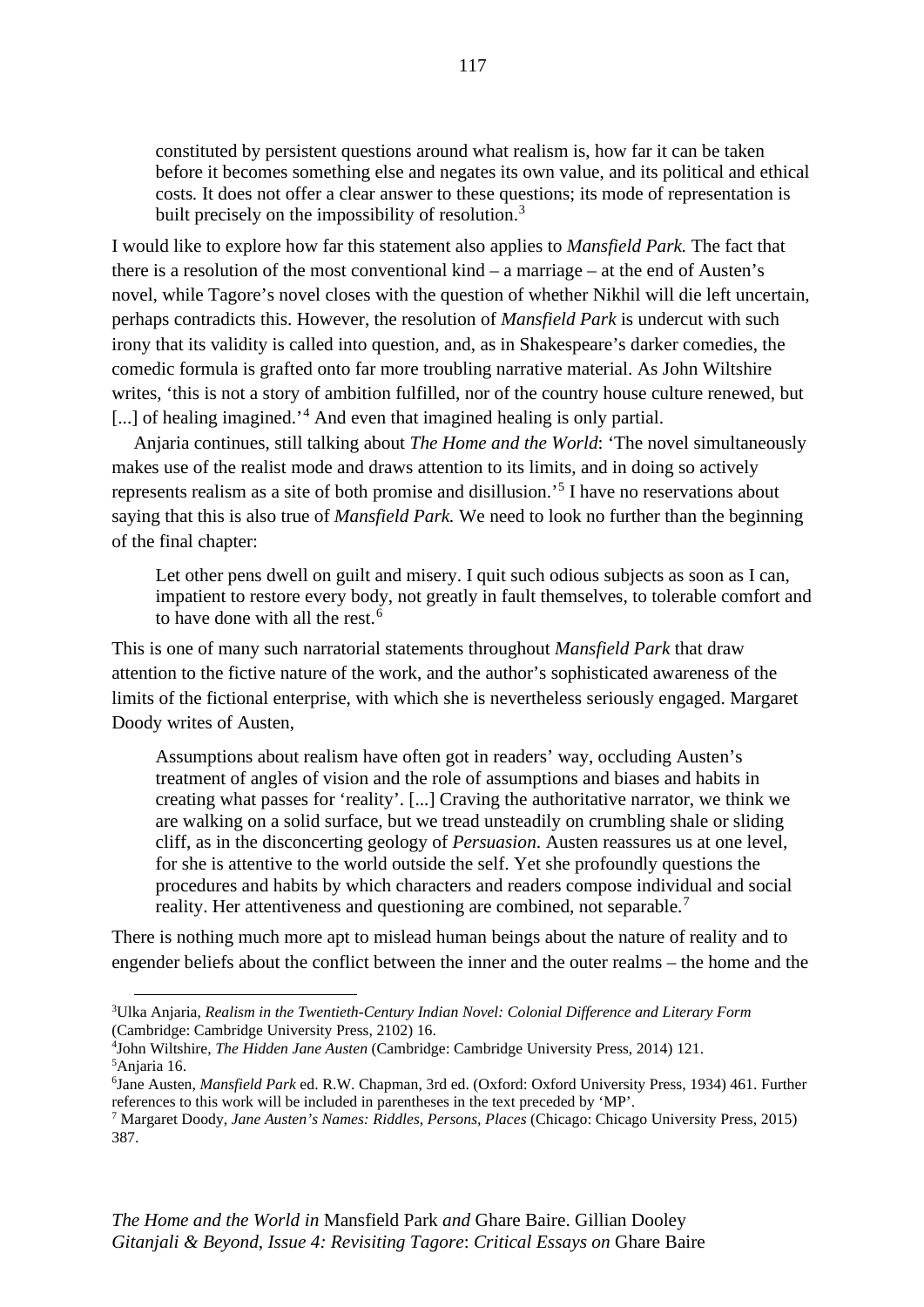world – than sexual love and jealousy. This is not to deny the political aspect of either of these books. However, as Supriya Chaudhuri proposes,

In its treatment of love, *The Home and the World* contributes as much to a history of the emotions as to the political history with which it is more usually associated. [...] [T]he novel undoubtedly places a scandal at the heart of both politics and domestic life. $8$ 

That 'scandal' in Tagore's novel is a private matter, kept within the limits of the household, although its consequences reach beyond the home into the world. In *Mansfield Park*, the scandal is public with consequences (not exclusively negative) that are felt deeply in the domestic sphere. The political aspect is not absent, but it is not explicit as in *The Home and the World.*

While it might perhaps seem more logical to 'map' the love triangle plot of Tagore's novel onto the choice between Henry Crawford and Edmund Bertram as potential husbands for Fanny Price, I believe that the emotional logic of *The Home and the World* corresponds in many more telling ways with another triangle in *Mansfield Park.* It is true that Fanny and Bimala are both brought from their homes at an early age to live in a wealthy household, one as a poor cousin, the other as a 'girl-wife', and they both come to love the older mentor figure, whether cousin or husband, whom they meet there. And Henry Crawford does in some ways seem a similarly amoral and opportunistic figure to Sandip: they share cavalier attitudes to the female sex, for example. But Henry, for all his attractions for her cousins Maria and Julia, has virtually no appeal for Fanny, who is constant in her love for Edmund. I propose, then, that it makes more sense to see Fanny as representing 'home' – in her steady, enduring love of Edmund, in parallel with Nikhil's love of Bimala.

It may seem rather a stretch to equate Bimala, the wife who has been in purdah and is encouraged by her husband to emerge into the world, with Edmund, the son of Sir Thomas Bertram, a young man who has studied at Oxford. However, given the differences in the societies and situations of these novels, I believe that parallels can be drawn. Sandip is attractive to Bimala partly because he is of the world rather than the home; Edmund is drawn to Mary Crawford, the bright, clever, amoral woman of the world, partly because she inhabits a social sphere with which he is unfamiliar.

The parallels I am suggesting are of course only suggestive in a very broad sense. Many of the particulars of these two triads of characters do not match. Not least, of course, is the significant difference inherent in the sex of each character being opposite to that of their proposed counterpart. This is especially true of the mentor-like relationship that Nikhil and Edmund have with Bimala and Fanny respectively, which is also partly a function of their differences in age: Edmund is six years Fanny's senior, and although it is never stated, it is implied that Bimala is somewhat younger than Nikhil. The custom of the household seems to be for brides to be married young, and at one point Bimala is referred to as 'a slip of a girlwife' (21) by her older sister-in-law. Once Edmund is bewitched by Mary, the mentoring

<span id="page-124-0"></span><sup>8</sup> Supriya Chaudhuri, 'Dangerous Liaisons: Desire and Limit in *The Home and the World*,' *Thinking on Thresholds* ed. Subha Mukherji (Anthem Press, 2011) 87-99; 91.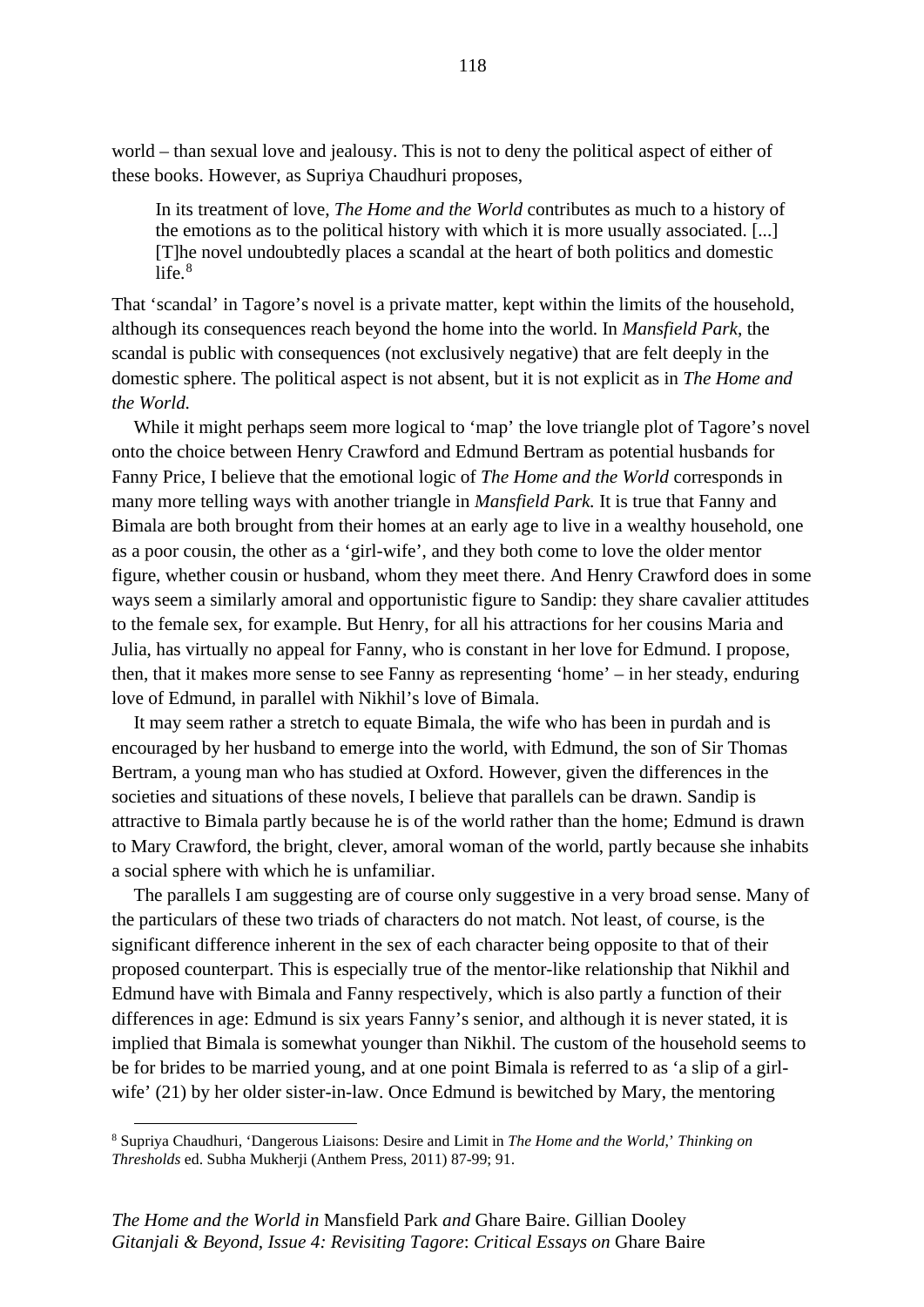aspect of his relationship with Fanny falls away. She can even be seen trying to give Edmund advice, although to little avail.

At one point in *Mansfield Park*, the narrator writes of Fanny, who is beset by jealousy she believes is illicit and must be kept hidden, 'Having regulated her thoughts and comforted her feelings by this happy mixture of reason and weakness, she was able, in due time, to go down and resume her usual employments [...] without any apparent want of spirits' (MP 265). What makes this regulation and comfort necessary is that Fanny has just heard herself described by Edmund as one of 'the two dearest objects I have on earth': confirmation of 'what she had long perceived'; that Mary Crawford was the other. 'It was a stab; – for it told of his own convictions and views. They were decided. He would marry Miss Crawford' (MP 264). It will take 'all [her] heroism of principle' to 'be rational, and to deserve the right of judging of Miss Crawford's character and the privilege of true solicitude for him by a sound intellect and an honest heart' (MP 265). She believes, with justification, that she is condemned to a life of concealing her inner self not only from the world at large, but even from her closest, if not sole, friend. Nevertheless, she finds after all that nothing is 'decided': her 'rationality', though strategic at this stage, is not borne out by the plot's outcome. Fanny's realism has been learned from an early age through bitter experience and reinforced by the way that her guardians Sir Thomas and Mrs Norris have treated her in the years she has spent at Mansfield Park; in other words, by everything that happens in the novel until the very end, when the narrator/novelist dispenses rewards and punishments in a brief, dazzling and implausible conclusion.

Fanny is on one level merely an eighteen-year-old girl in love with her cousin. But there are many ways in which her life, like that of Bimala, is constrained by established patterns of power in her society. She is a poor cousin, removed from her family home as a young girl and brought to live with her relatives, from a mixture of motives, some of which are benevolent, others not. While Bimala's transportation to the house of Nikhilesh as a child bride is a function of her sex, Fanny's fate is more related to her class than her sex: a nephew would have been equally welcome at Mansfield Park. In some ways, it hardly seems too strong to say that the critique of slavery which some critics believe is absent from *Mansfield Park*[9](#page-125-0) is embodied in Fanny, the child brought from a poor environment to fulfill a subservient role in a house of power and privilege, who has limited rights over her own person, who internalises her inferiority and who is punished when she claims the right to her own agency. Edward Said writes that Fanny is, in a sense, 'a kind of indentured servant or, to put the case in extreme terms, [...] a kind of transported commodity,' but that once she has endured her servitude, she 'has the promise of future wealth.' He also describes Sir Thomas as 'her mentor, the man whose estate she inherits.<sup>'[10](#page-125-1)</sup> None of this can be literal. The promise Said refers to is presumably to be understood as implicit in Austen's novelistic vision. Fanny is not Sir Thomas's heir in any substantial sense: her cousin Tom will inherit the estate. Sir Thomas is hardly her mentor: it is Edmund who fulfils that role. She finally prevails only by the most

<span id="page-125-0"></span><sup>&</sup>lt;sup>9</sup> See for example Hogan, 178.

<span id="page-125-1"></span><sup>10</sup> Edward Said, *Culture and Imperialism* (London: Vintage, 1994) 106.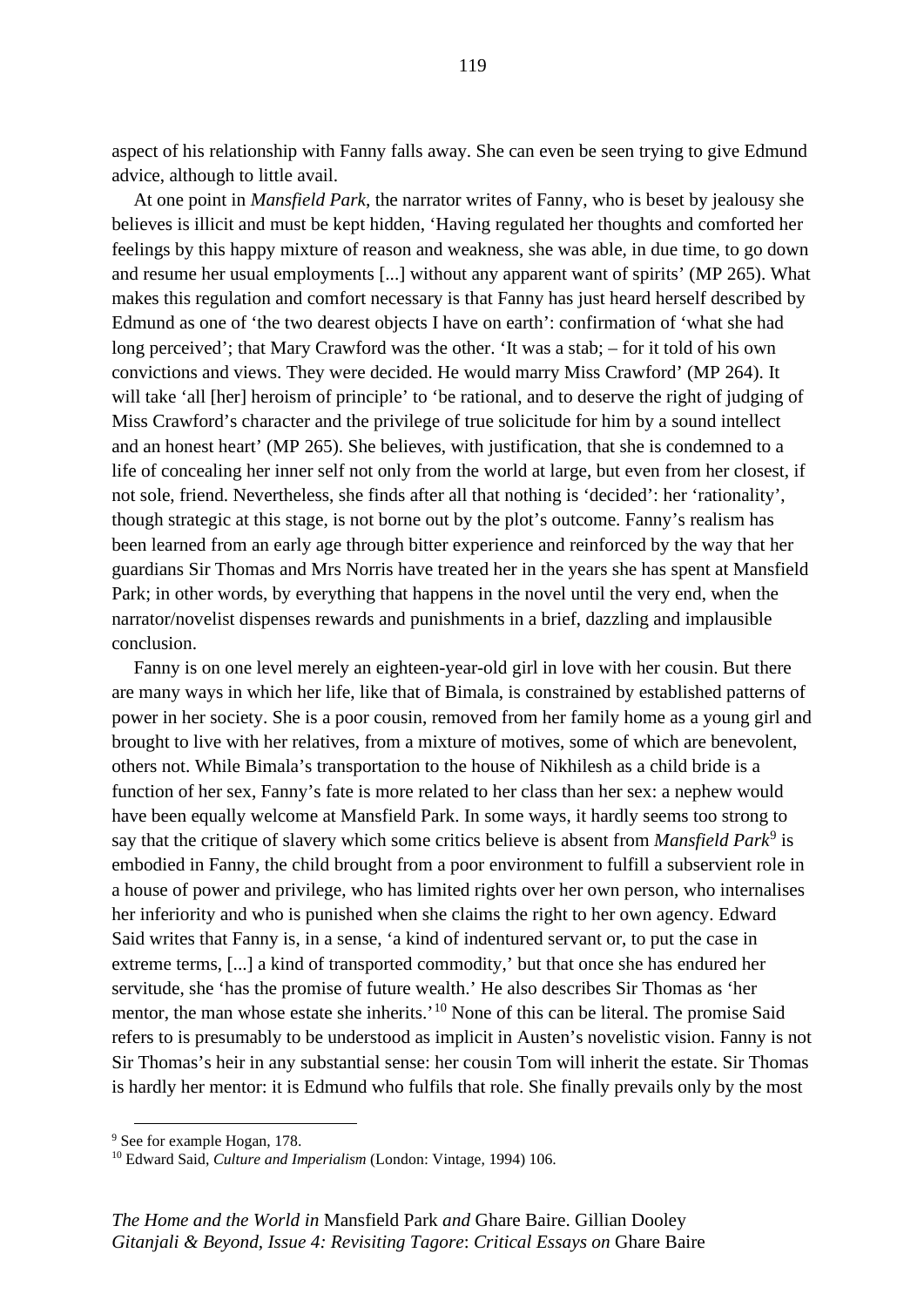determined insistence on her right of refusal, rather than rights to any more positive benefits. The positive benefit that she desires – marriage to Edmund – could be seen as the default ending to the comedy genre, rather than something Fanny actively demands or earns. Said, however, is quite aware of the need to 'read novels attentively' to 'get a far more discriminating and subtle view than the baldly "global" and imperial vision I have described thus far.' [11](#page-126-0) Likewise, I do not want to over-emphasise the slave analogy, and I agree with Wiltshire's caution: 'Fanny Price is not a slave, [...] nor is she a displaced person, refugee or asylum seeker.' [12](#page-126-1) However, it is striking that the word 'slave' appears twice in *Mansfield Park*, once literally and once figuratively.

On the first occasion the word is used, Sir Thomas has returned from Antigua and drawn the Mansfield Park household back towards its more customary inwardness, banishing the Crawfords and other outsiders and putting an end to the home theatricals which had aroused such heightened emotions. Only Fanny thinks this is an improvement. She tells Edmund, 'The evenings do not appear long to me. I love to hear my uncle talk of the West Indies. [...] Did not you hear me ask him about the slave trade last night?' (MP 197-8). But she could not pursue the subject, despite her wish to do so: 'There was such a dead silence! And while my cousins were sitting by without speaking a word, or seeming at all interested in the subject, I did not like – I thought it would appear as if I wanted to set myself off at their expense' (MP 198). When Fanny's subjection within the household extends to her being silenced when bringing up the question of slavery, it seems to me difficult to sustain Hogan's argument that Austen is engaged in making Sir Thomas's implication in imperial project ''natural', unquestionable, obvious, and normal as our ordinary environment and thus, in practice, [...] little open to questioning and reconsideration.<sup>[13](#page-126-2)</sup> Said is of the opinion that the 'dead silence' suggests 'that one world could not be connected with the other since there simply is no common language for both.<sup>'[14](#page-126-3)</sup> My reading, however, is that this shows rather that there is no common language between her and her cousins Maria and Julia. Fanny, tethered as she is to her home in Mansfield Park, is able to expand her view to encompass the broader world in which slaves labour on her uncle's Antigua plantations, while her cousins, caught up in the 'worldly' excitements of the theatricals, and contracting advantageous marriages, have a more limited view.

The second time that slavery is mentioned it is used figuratively, and negatively, of Mary Crawford, in implicit but direct contrast with Fanny. Fanny, having for once exercised her right of refusal and repelled Henry Crawford's proposal, is desperately though passively hoping to escape a private conversation with his sister Mary by sitting with her aunt, Lady Bertram. However,

Miss Crawford was not the slave of opportunity. She was determined to see Fanny alone, and therefore said to her tolerably soon, in a low voice, 'I must speak to you for a

<span id="page-126-0"></span><sup>11</sup> Said, 90-1.

<span id="page-126-1"></span><sup>12</sup>Wiltshire 122.

<span id="page-126-2"></span><sup>13</sup>Hogan 178.

<span id="page-126-3"></span><sup>&</sup>lt;sup>14</sup> Said 115.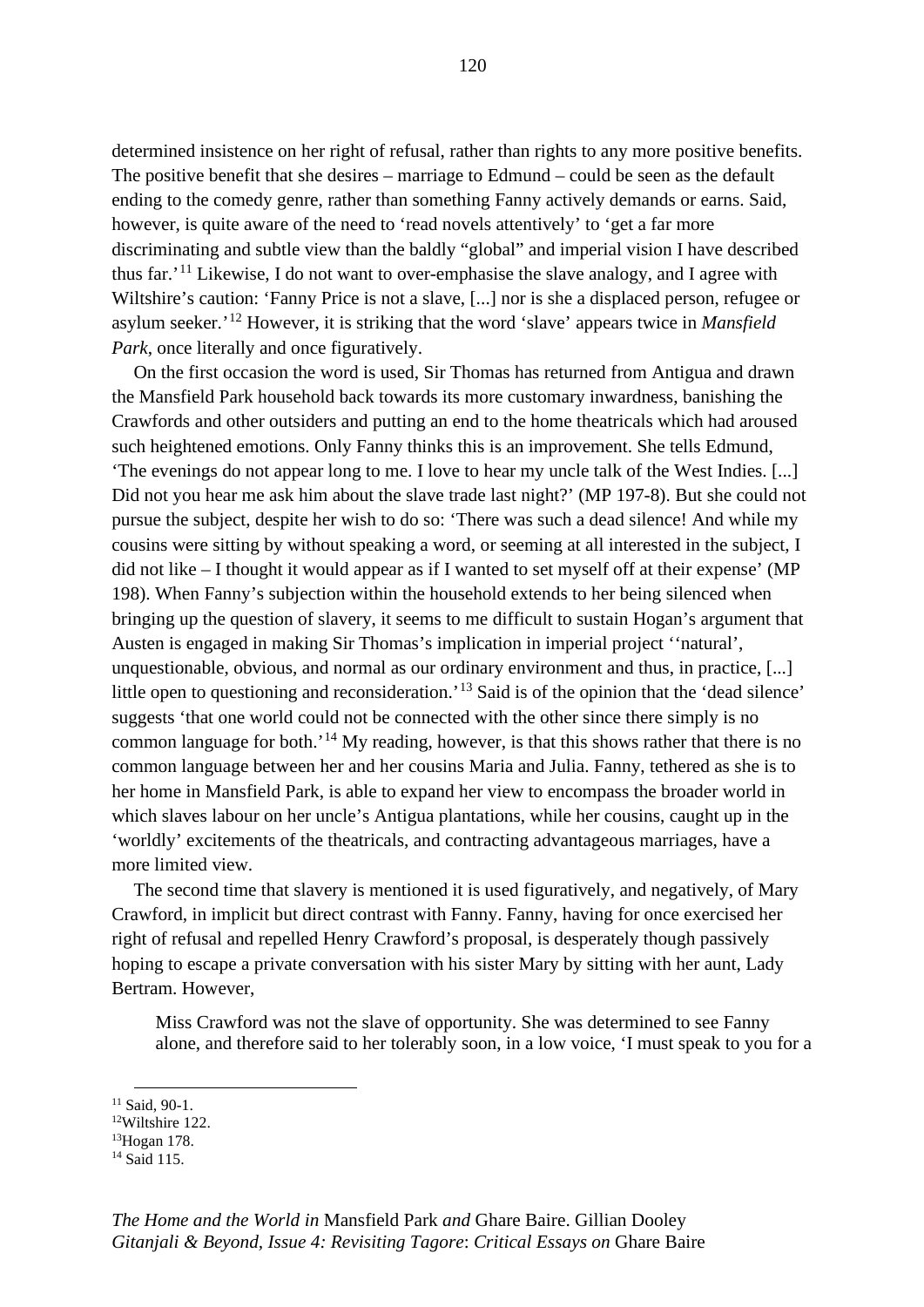few minutes somewhere;' words that Fanny felt all over her, in all her pulses, and all her nerves. Denial was impossible. Her habits of ready submission, on the contrary, made her almost instantly rise and lead the way out of the room. She did it with wretched feelings, but it was inevitable. (MP 357)

Mary is *not* a slave – she dominates Fanny's physical behaviour entirely in this scene. Having concentrated all her resources of opposition on her refusal to marry Henry, Fanny is once more subject to the desires and schemes of others and, although she has recently asserted her right to refuse, she feels that she has no choice but to suppress her inner wish to avoid Mary and behave in accordance with the meek outward face she has cultivated. Fanny, unlike Mary, is constrained not just by opportunity but by her situation in the household, as John Wiltshire points out:

Her apparent passivity is a coping strategy. [...] But when the narrative does enter her consciousness [...] the reader is presented with a selfhood arduously struggling to attain calm and integrity against repeated assaults and incursions. The contrasting modes of her presentation work together, then, to dramatise the consequences of her displacement. By temperament and training self-effacing, she does rarely assert herself: but that – in contrast to her intense inner life – is the point.<sup>[15](#page-127-0)</sup>

The narrator makes a point of showing how Fanny must exercise explicit and sometimes ingenious control over her often turbulent inner self in order to compose her desired exterior: calm, dutiful, helpful, unobtrusive. *Mansfield Park* is, as I have said above, in its most basic form a comedy, while *The Home and the World* is a tragedy. I maintain that this is a matter of emphasis and plot line rather than emotional tenor. Austen always wrote in the comic form, but her novels sometimes come close to tragedy in the same way as Shakespeare's darker comedies do, with the 'happy ending' grafted, with conscious irony, onto grimmer, more realistic material. There are, for example, intimations of tragic or at least thwarted lives among the secondary characters in *Mansfield Park* – Maria Bertram's disgrace, for example, and even the doomed though genuine love between Edmund and Mary.

The plot of *Mansfield Park* is driven by the erotic urges and jealousies of several characters. It is a long and complex novel. *The Home and the World* is shorter and more concentrated on the three main characters. The narrative is related alternately through the first-person points of view of these three main characters: Bimala, her husband Nikhil, and his friend, the revolutionary Sandip. In *Mansfield Park*, on the other hand*,* the narrative is all in the third person but often focalised through various characters, Fanny most of all. This means that it is harder to 'read the minds' of other characters than in *The Home and the World*, where we have access to the three characters' thoughts as the action progresses. In *Mansfield Park* we have a narrator guiding our interpretation of events to some extent, though the multiplicity of critical readings of the novel shows that the apparent authority of the authorial voice is more ambiguous than it seems. Austen's very practice of slipping in and out of the various characters' points of view, while it presents a 'realistic' picture of their thoughts and feelings and encourages the reader to suspend disbelief, at the same time

<span id="page-127-0"></span><sup>15</sup>Wiltshire 101-102.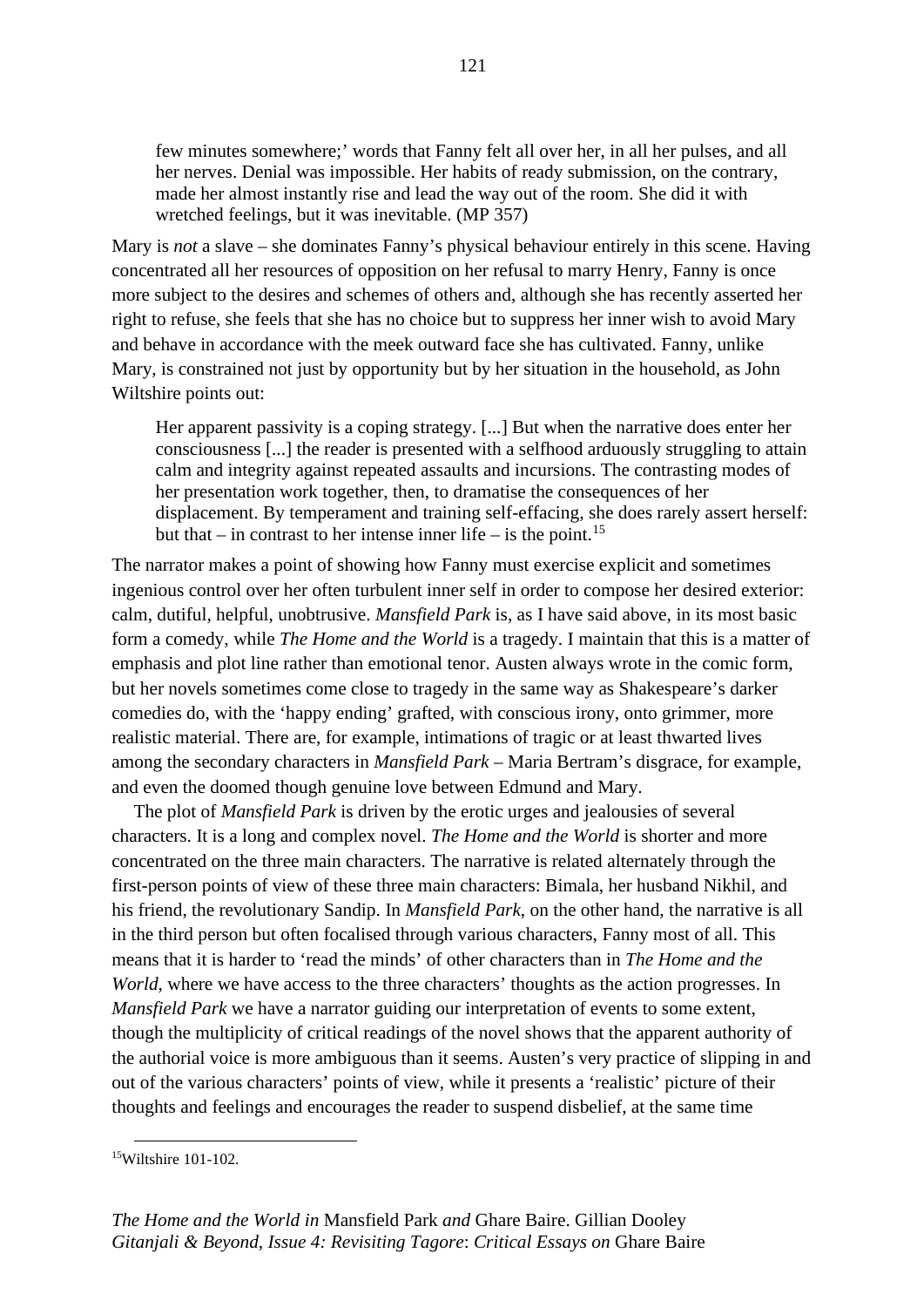presents a practical impossibility and thus emphasises the fictional nature of the narrative, created by a guiding hand of an author who can describe the main character as 'My Fanny'. Tagore's fairly lightly-sketched and perhaps deliberately implausible framing of the parts of narrative as diary entries does little to enhance the realism. On the few occasions when Nikhil and Sandip mention that they are writing their accounts of events, it is a token gesture towards a realist convention which has the opposite effect of drawing attention to the narrative as a fiction.

Said notes Austen's 'curious alternation of outside and inside<sup>, [16](#page-128-0)</sup> in a passage towards the end of the novel where Sir Thomas has become aware of 'some thing [...] wanting *within*' his daughters' moral education (MP 463). He points out that Fanny has come from 'without' Mansfield Park and provides what is needed to supply the deficiency. This is not the only place where Austen talks of the inner and the outer. In one prominent example, Edmund, early in the novel, is asked by Miss Crawford whether Fanny is 'out' or not, referring to the custom of formally presenting young ladies into society. Before they are 'out', young women are supposed to act modestly and not to attend social events outside the family circle – not entirely unlike being in purdah. Edmund replies, but 'will not undertake to answer the question. My cousin is grown up. She has the age and sense of a woman, but the outs and not outs are beyond me' (MP 49). Closing down a frivolous discussion between Mary and his elder brother Tom about awkward situations caused by this kind of ambiguity, he bluntly rejects their notion that properly regulated behaviour is dependent on such social conventions:

such girls are ill brought up. [...] They are always acting upon motives of vanity – and there is no more real modesty in their behaviour *before* they appear in public than afterwards. (MP 50)

Bimala similarly critiques the conventions of her society as they affect her relations with her husband Nikhil:

The element of devotion in woman's love is not like a hackneyed passion quoted from a romantic poem to be piously written down in round hand in a schoolgirl's copy-book.

But my husband would not give me any opportunity for worship. That was his greatness. They are cowards who claim absolute devotion from their wives as their right; that is a humiliation for both.

[...] My husband used to say, that man and wife are equal in love because of their equal claim on each other. I never argued the point with him, but my heart said that devotion never stands in the way of true equality; it only raises the level of the ground of the meeting. Therefore the joy of the higher equality remains permanent; it never slides down to the vulgar level of triviality. $17$ 

<span id="page-128-0"></span><sup>16</sup> Said 109.

<span id="page-128-1"></span><sup>17</sup>Rabindranath Tagore, *The Home and the World* trans. Surendranath Tagore (London: Penguin, 1985) 19-20. Further references to this work will be included in parentheses in the text preceded by 'HW'.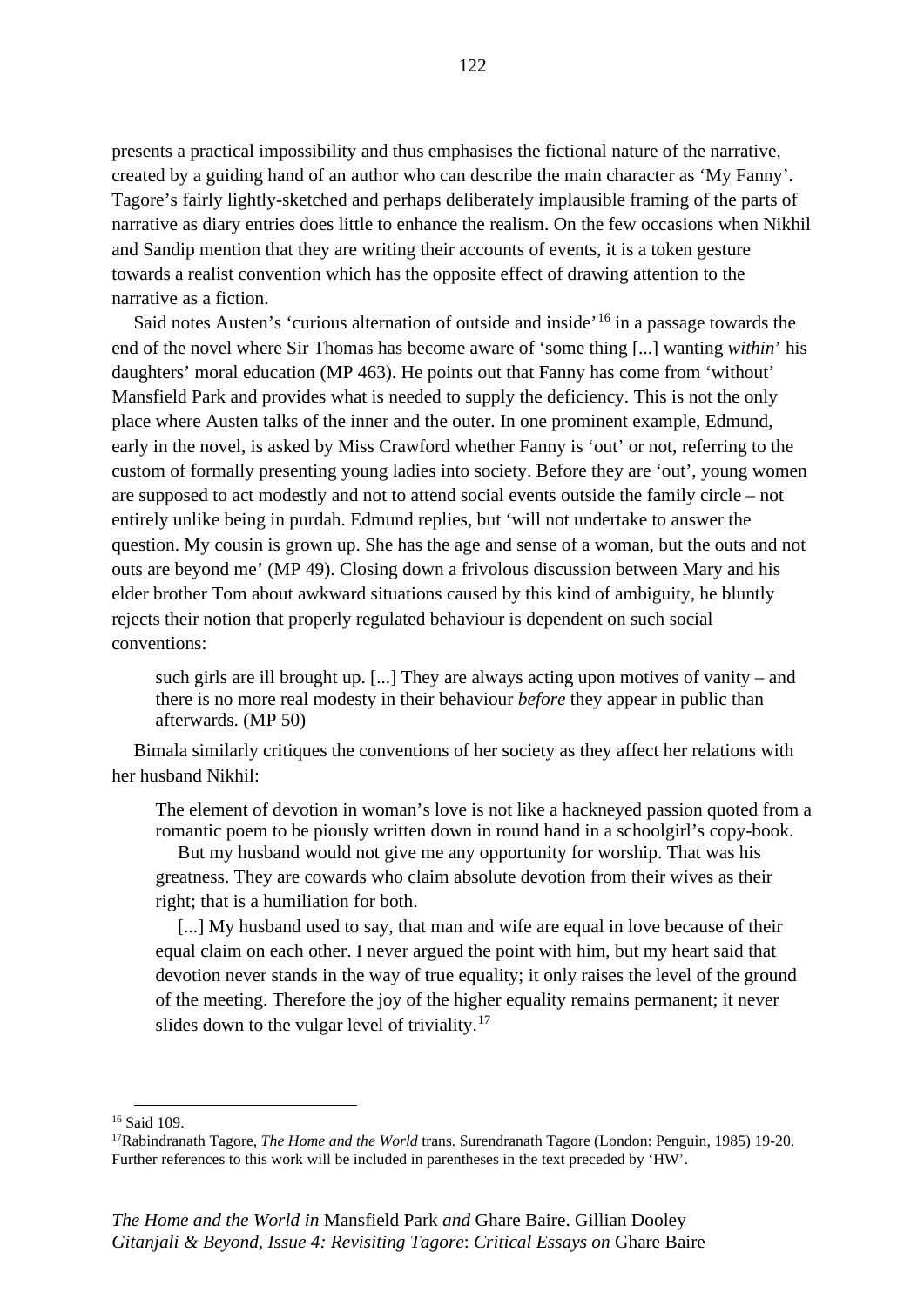Edmund and Bimala, at this early stage in the story, both look beyond 'outer' social conventions to the genuine values they see in Fanny and Nikhil – 'the age and sense of a woman' in Fanny's case, and in Nikhil's case the respect he accords Bimala as his equal, refusing to accept her worship in the 'cowardly' way of other husbands. Nevertheless, despite Bimala's admiration for her husband's wish for her to love him in the modern way, she 'is never able to make her self coincide with her self-image, which is, we realise, in each case a projection on to her of *male* desire', as Chaudhuri writes.[18](#page-129-0)

There is, however, a significant difference in rhetorical position between these two passages. Bimala appears to be writing from a future time:

It comes back to me today how, in the days of our happiness, the fires of envy sprung up all around us. [...] But providence does not allow a run of luck to last forever, unless its debt of honour be fully paid, day by day, through many a long day, and thus made secure. [...] Alas for the boons that slip through unworthy hands! (HW 21)

On a first reading, we can sense the tragic overtones, without yet knowing the details. Reading the novel for a second time, we can better understand the regret with which she is living. Although the first-person accounts of three main characters in *The Home and the World* are given in roughly chronological, albeit overlapping, order, they are not all written from a time beyond the novel as the earlier part of Bimala's account is. The characters in *Mansfield Park*, however, have no retrospective view beyond the novel's close. The narrative is written entirely in the third person, although it is often focalised through one of the characters, and most often through Fanny. It is only during these instances of free indirect style, in dialogue, or in letters, that we have their first-person, 'inner' views.

Both Bimala and Edmund at first criticise those whom they later come to love. Bimala distrusts Sandip: 'what annoyed me most was the way that Sandip Babu used to fleece him on the pretext of *Swadeshi* work' (HW 27). But that was before she had seen him in person:

I had seen Sandip Babu's photograph before. There was something in his features which I did not quite like. [...] The light in his eyes somehow did not shine true. That was why I did not like it when my husband unquestioningly gave in to all his demands. [...] Any number of such reflections come back to me today, but let them be.

When, however, Sandip Babu began to speak that afternoon, and the hearts of the crowd swayed and surged to his words, as though they would break all bounds, I saw him wonderfully transformed. [...]

I was utterly unconscious of myself. [...]

I returned home that evening radiant with a new pride and joy. The storm within me had shifted my whole being from one centre to another. (HW 32)

Similarly, at first there is something about Mary that Edmund thinks is 'not quite right' (MP 63). Edmund can see that Mary does not show proper respect for the uncle with whom she had been living since her mother died when she was a child: Edmund discusses this with Fanny, as is his habit. She is more inclined to accuse Mary of ingratitude, while Edmund

<span id="page-129-0"></span><sup>18</sup> Chaudhuri 94.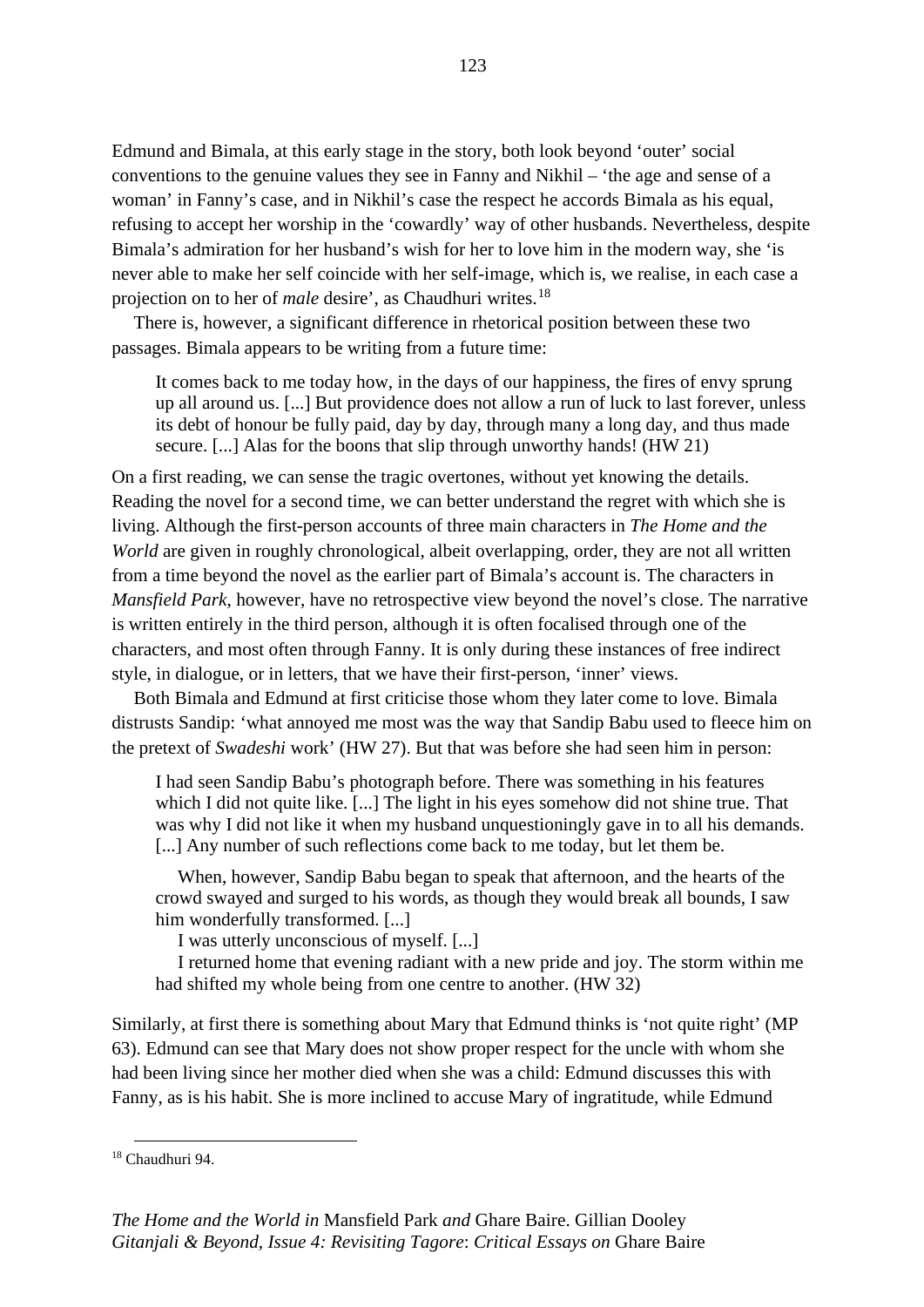prefers to call it impropriety, and excuse her of the graver charge. However, he is satisfied that Fanny agrees with him: 'I am glad you saw it all as I did', he says (MP 64). It is not long, though, before

there began to be some danger of dissimilarity, for he was in a line of admiration of Miss Crawford, which might lead him where Fanny could not follow. [...] The harp arrived, and rather added to her beauty, wit, and good humour, for she played with the greatest obligingness, with an expression and taste which were peculiarly becoming. [...]Without studying the business [...] or knowing what he was about, Edmund was beginning at the end of a week of such intercourse, to be a good deal in love. (MP 64-5)

There is a parallel scene where Fanny is drawn to Henry despite herself, when he is reading Shakespeare. This wonderful scene, however, just shows the strength of Fanny's resistance: although she is attracted temporarily, she is not tempted. As soon as he stops reading, 'the charm was broken' and 'she was shrinking again into herself' (MP 337).

Once the dramatic events of the narrative have passed, both Edmund and Bimala become disenchanted with these objects of their fascination who have come from the outside world to disrupt the inner realm of the home. They both come to understand the worth of the ones who have waited for them passively, refusing to act, even while understanding their own jealous feelings. Edmund's enlightenment is painful but not fatal, and Fanny is his consolation:

Her mind, disposition, opinions, and habits wanted no half concealment, no self deception on the present, no reliance on future improvement. Even in the midst of his late infatuation, he had acknowledged Fanny's mental superiority. (MP 471)

The inner and the outer come together: Edmund no longer needs to hide his misgivings about Mary from himself; Fanny can now show her feelings for Edmund without the need for stringent self-discipline and dissimulation.

Bimala is less fortunate. The last chapter is related by Bimala in the present tense, beginning: 'Come, come! Now is the time to set sail towards that great confluence, where the river of love meets the sea of worship. [...] What was inflammable has been burnt to ashes; what is left is deathless' (199). Following her reconciliation with her husband Nikhil, he is called away almost immediately on an ill-fated quest to quell the trouble Sandip has fomented, only to be brought back on a palanquin, seriously, probably mortally, wounded. Thus this novel has the tragic ending foreshadowed throughout, while in *Mansfield Park* the tragedy, though still inherent in other narrative threads of the novel, is dismissed to the background and Fanny's quiet triumph is in the foreground: 'My Fanny indeed,' writes the narrator, emphasising the fictional nature of the events and her own role as creator of them, 'at this very time, I have the satisfaction of knowing, must have been happy in spite of every thing.' In spite, that is, of the suffering of all those she loves the most – Sir Thomas, Lady Bertram, and all their children, especially Edmund. This is one of several passages which belie interpretations of Fanny as either a righteous prig or an uncomplicated figure of good.

Nikhil and Bimala are a married couple whose marriage is threatened by Bimala's infatuation with Sandip, while Edmund and Fanny are cousins and temperamentally natural allies in the household of Mansfield Park and it is in no sense improper for Edmund to pursue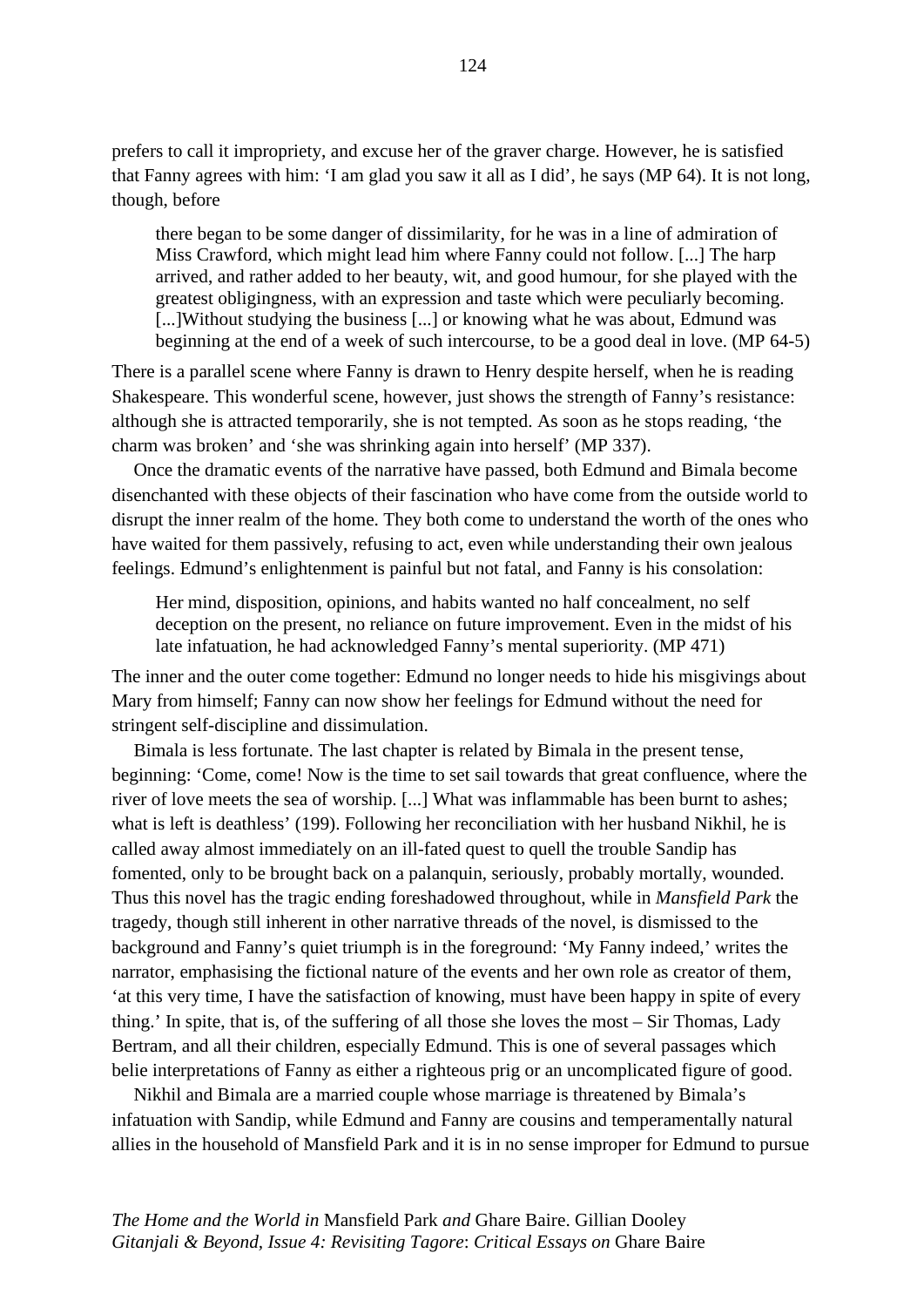another woman. Fanny came to the house at the age of ten and they have grown up together. They will become the married couple destined by the comedy-romantic plot, so only in hindsight, in the most generic sense, does the reader understand the wrongness that Edmund's marriage to Mary, and Henry's to Fanny, would represent. Outwardly they have a close but sedate relationship, with Edmund, the elder by six years, 'directing her reading' and 'forming her mind'. However, Fanny keeps her secret well hidden, and he is not aware that her love for him is more passionate than his brotherly affection for her. Accordingly, he confides in her, not realising the pain he is causing.

Between Nikhil and Bimala there is a domestic love, deep and certainly passionate: Bimala says of him, looking back to the days before Sandip divided them,

I have seen what depth of love there was in your eyes when you gazed at me. I have known the secret sigh of pain you suppressed in your love for me. You loved my body as if it were a flower of paradise. You loved my whole nature as if it had been given you by some rare providence. (HW 20)

Quite apart from the futility of any action they could take, Nikhil and Fanny both see clearly what is happening but feel morally obliged not to act. 'If Bimal is not mine, she is not; and no amount of fuming, or fretting, or arguing will serve to prove that she is. If my heart is breaking – let it break' (HW 65), writes Nikhil. As for Fanny:

It was her intention, as she felt it to be her duty, to try to overcome all that was excessive, all that bordered on selfishness in her affection for Edmund. To call or to fancy it a loss, a disappointment, would be a presumption; for which she had not words strong enough to satisfy her own humility. To think of him as Miss Crawford might be justified in thinking, would in her be insanity. (MP 264)

When she receives an anguished letter from Edmund, confiding in her that he cannot give Mary up, and speculating on the best means 'to try for her', Fanny reacts, in internal monologue, 'There is no good in this delay. [...] Why is not it settled? [...] Fix, commit, condemn yourself' (424).

In both their cases, Fanny and Nikhil are shown directing considerable mental and emotional energy inwards to rein in their heartache, and to try to talk themselves out of their more extreme feelings of jealousy. There are also matching scenes where both these characters find solace in looking out at the night sky. Nikhil, in a rare reference to the rhetorical position of the book, as if it were a diary entry, writes:

I had written thus far, and was about to rise to go off bedwards when, through the window before me, I saw the heavy pall of July cloud suddenly part a little, and a big star shine through it. It seemed to say to me: 'Dreamland ties are made, and dreamland ties are broken, but I am here for ever – the everlasting lamp of the bridal night.'

[...] The unveiled star tells me not to fear. That which is eternal must always be there. (HW 66-7)

Nikhil, thus, is comforted by the star and what it means to him. For Fanny, stargazing is equally romantic but rather more ambiguous. Mary has just been called away to sing with the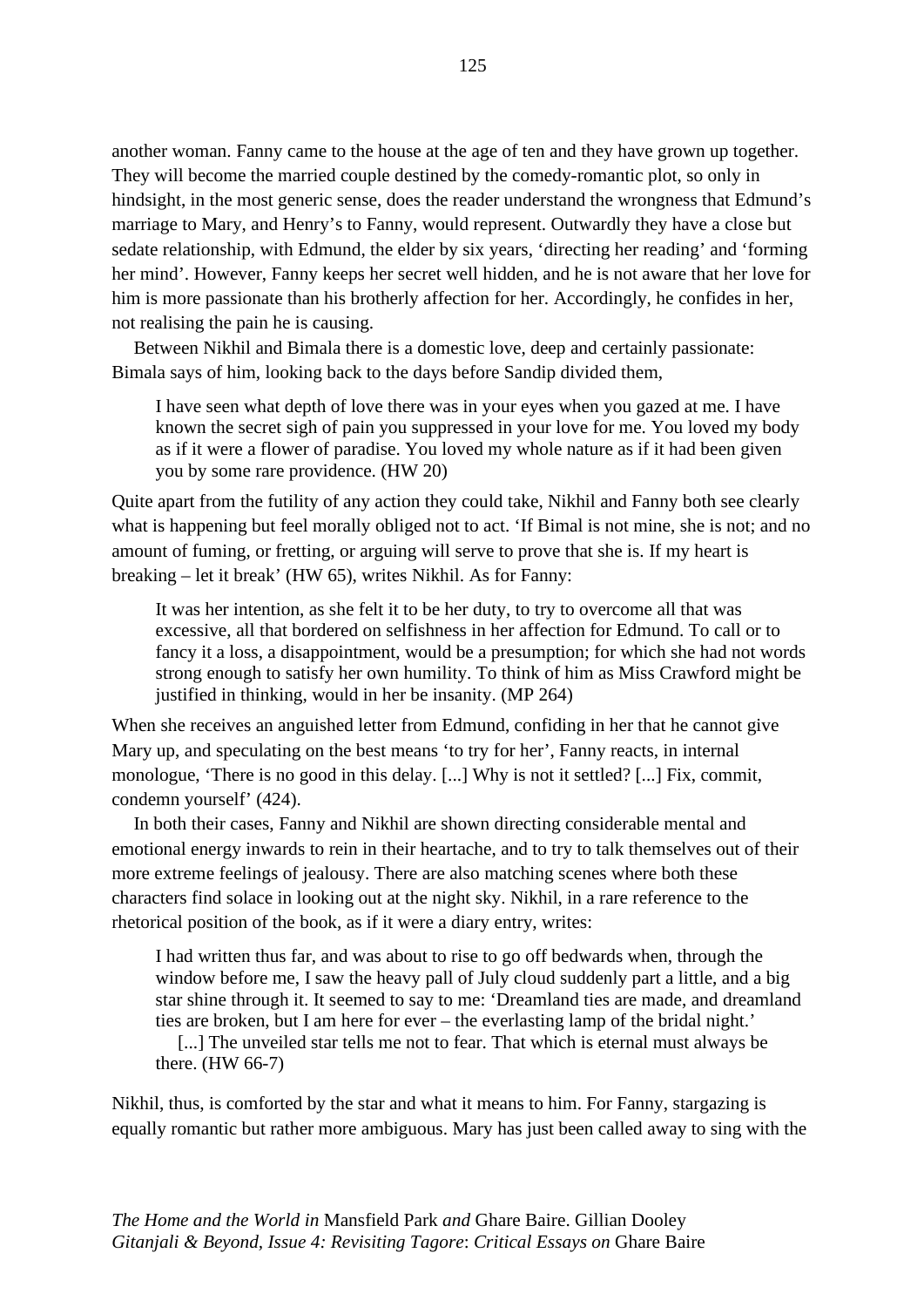other young women, and Fanny and Edmund are standing by the window at Mansfield Park. They look out together to a scene

where all that was solemn and soothing, and lovely, appeared in the brilliancy of an unclouded night, and the contrast of the deep shade of the woods. Fanny spoke her feelings. 'Here's harmony!' said she, 'Here's repose! Here's what may leave all painting and all music behind, and what poetry only can attempt to describe. Here's what may tranquillize every care, and lift the heart to rapture! When I look out on such a night as this, I feel as if there could be neither wickedness nor sorrow in the world. (MP 113)

But after talking for a few minutes about the stars, complimenting Fanny on her enthusiasm and 'taste for nature', and suggesting they go out onto the lawn to see the constellation Cassiopeia, Edmund is lured away into the room to hear the singing, and 'Fanny sighed alone at the window till scolded away by Mrs Norris's threats of catching cold' (MP 113).

These two passages show Nikhil and Fanny both contemplating and drawing moral and spiritual strength from the night sky, seen from inside the house. Although they are looking outwards here, in fact as far outwards as the naked eye can see, the lessons they draw are directed inwards. Fanny fails in the end to find the consolation there that Nikhil does, however temporarily. It is not much later, however, that he finds no solace in nature, and quotes the poet Vidyapati:

It is August, the sky breaks into a passionate rain; Alas, empty is my house. (HW 85)

This verse, melancholy and yearning, is repeated three times in this section of 'Nikhil's Story'. He ruminates on the way he has magnified Bimala's importance in his life, 'that when I lost her, my whole way of life became narrow and confined. [...] That is why I find no gap in my misery, and spread this minute point of my emptiness over all the world' (HW 90).

Their worldly rivals have no patience with the philosophical contemplation of nature**,** any more than Fanny's cousins will participate in a discussion of the slave trade. When Fanny extols the beauties of Mrs Grant's shrubbery to Mary, her response is 'careless' and in quite a different register to Fanny's romantic ejaculations:

It does very well for a place of this sort. One does not think of extent here – and between ourselves, till I came to Mansfield, I had not imagined a country parson ever aspired to a shrubbery or anything of the kind. [...]

I am something like the famous Doge at the court of Lewis XIV.; and may declare that I see no wonder in this shrubbery equal to seeing myself in it. (209-210)

She cannot see the shrubbery in the way Fanny does, in the context of the wider world of nature and botany. She sees it only as a symbol of social status, and her only interest is what it would say about her own situation in society's ranks were she to decide to settle there – which, as Fanny understands only too well, would eventually be the result of her marriage to Edmund. Sandip, more forcefully, would subordinate nature to his own desires: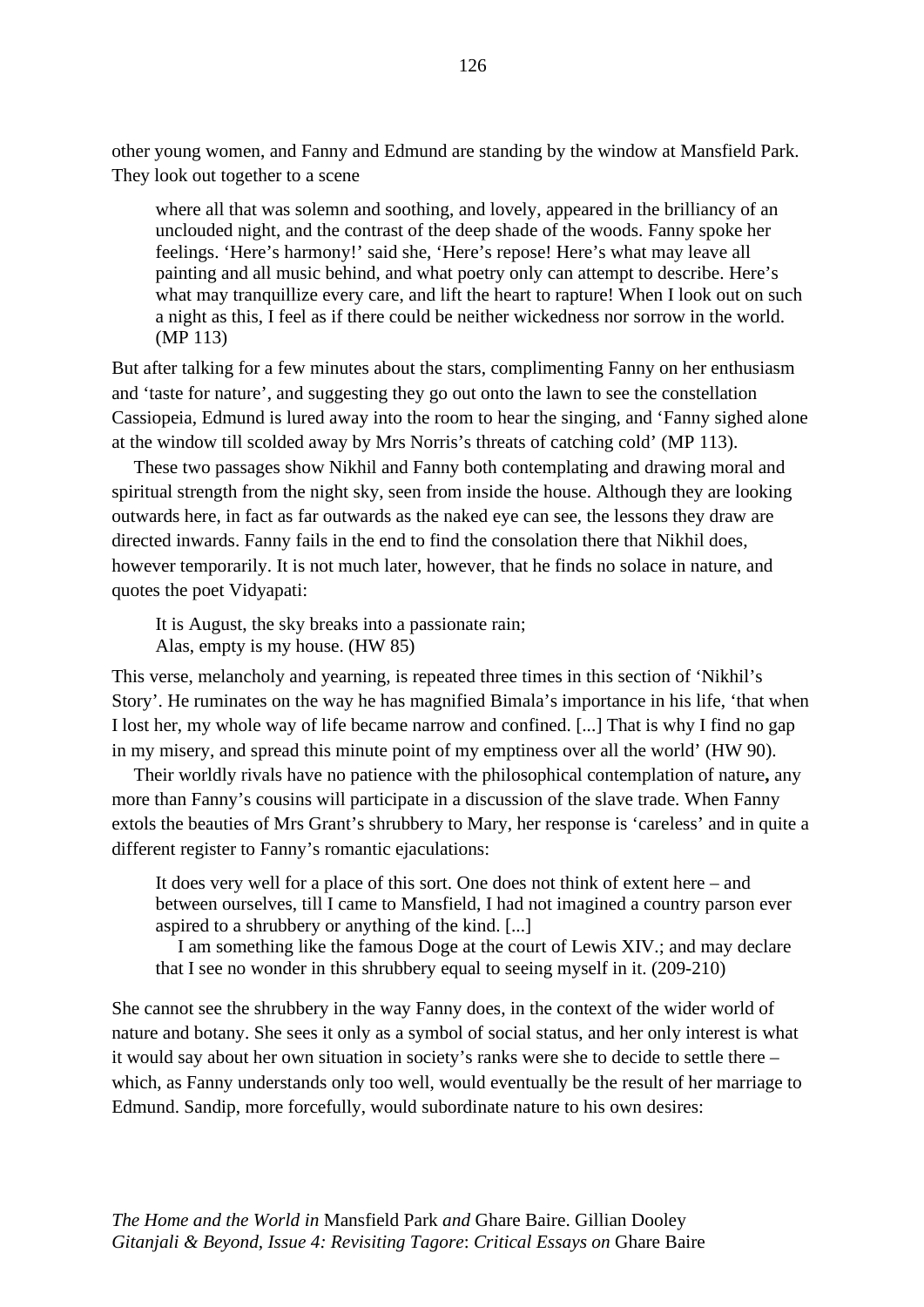Every man has a natural right to possess, and therefore greed is natural. It is not in the wisdom of nature that we should be content to be deprived. What my mind covets, my surroundings must supply. This is the only true understanding between our inner and outer nature in this world. (HW 45)

These pairs, Nikhil and Bimala, and Fanny and Edmund, are, within the scheme of their respective novels, anchored at home. The gender difference does mean that in a more literal sense Fanny and Bimala are more tied to the interior life (although, perhaps significantly, both originate from outside the home) while Nikhil and Edmund have the freedom of movement accorded to men in their societies. But it is Bimala and Edmund who are tempted by outside forces, represented by Sandip and Mary.

Mary Crawford is no caricature: she is a fully realised character and many readers find her more engaging and sympathetic than Fanny. Sandip is more of a stereotypical villain – as Chaudhuri writes, 'a bitter parody of *swadeshi* politics and of the nationalist leader as self-serving charlatan.<sup>'[19](#page-133-0)</sup> He is, however, a complex enough character to be taken by surprise by his feelings for Bimala:

Why am I allowing my life to become entangled with Bimala's? [...]

Not that I have any false shame at Bimala becoming the object of my desire. It is only too clear how she wants me, and so I look on her as quite legitimately mine. [...] But what is teasing me is that I am getting entangled. Am I not born to rule? [...] I can see that poor Bimala is struggling like a snared deer. What a piteous alarm there is in her eyes! How she is torn with straining at her bonds! This sight, of course, should gladden the heart of a true hunter. And so I do rejoice; but, then, I am also touched; and therefore I dally, and standing on the brink I am hesitating to pull the noose fast. (HW 81-2)

The two societies in which these novels are set, though different in many respects, are united in their assumption that it is the privilege of the male to initiate sexual involvement, and so there is not an exact parallel with this situation in *Mansfield Park.* Nevertheless, Mary knows her own sexual power, and finds it 'very vexatious' when she finds that she prefers Edmund to his older brother Tom, Sir Thomas's heir. She realises that 'so far from now meaning to marry the elder, she did not even want to attract him beyond what the simplest claims of conscious beauty required' (MP 114). There is little doubt that she could have elicited a proposal of marriage from Edmund if she wished. Edmund's letter to Fanny in Portsmouth makes it clear that when he met Mary in London 'from the very first she was altered; my first reception was so unlike what I had hoped, that I had almost resolved on leaving London again directly' (MP 421): her manner to him in London discouraged him from proposing despite his intentions. Mary cannot quite make up her mind to take the irrevocable step which would make her a country parson's wife, tied to domestic life within the domain of Mansfield and divided from the fashionable world where she feels she belongs. There is another difference in situation here, however. Sandip fails to seduce Bimala because, despite his beliefs about male entitlement, he is moved by her plight and hesitates to force her to

<span id="page-133-0"></span><sup>19</sup> Chaudhuri 92.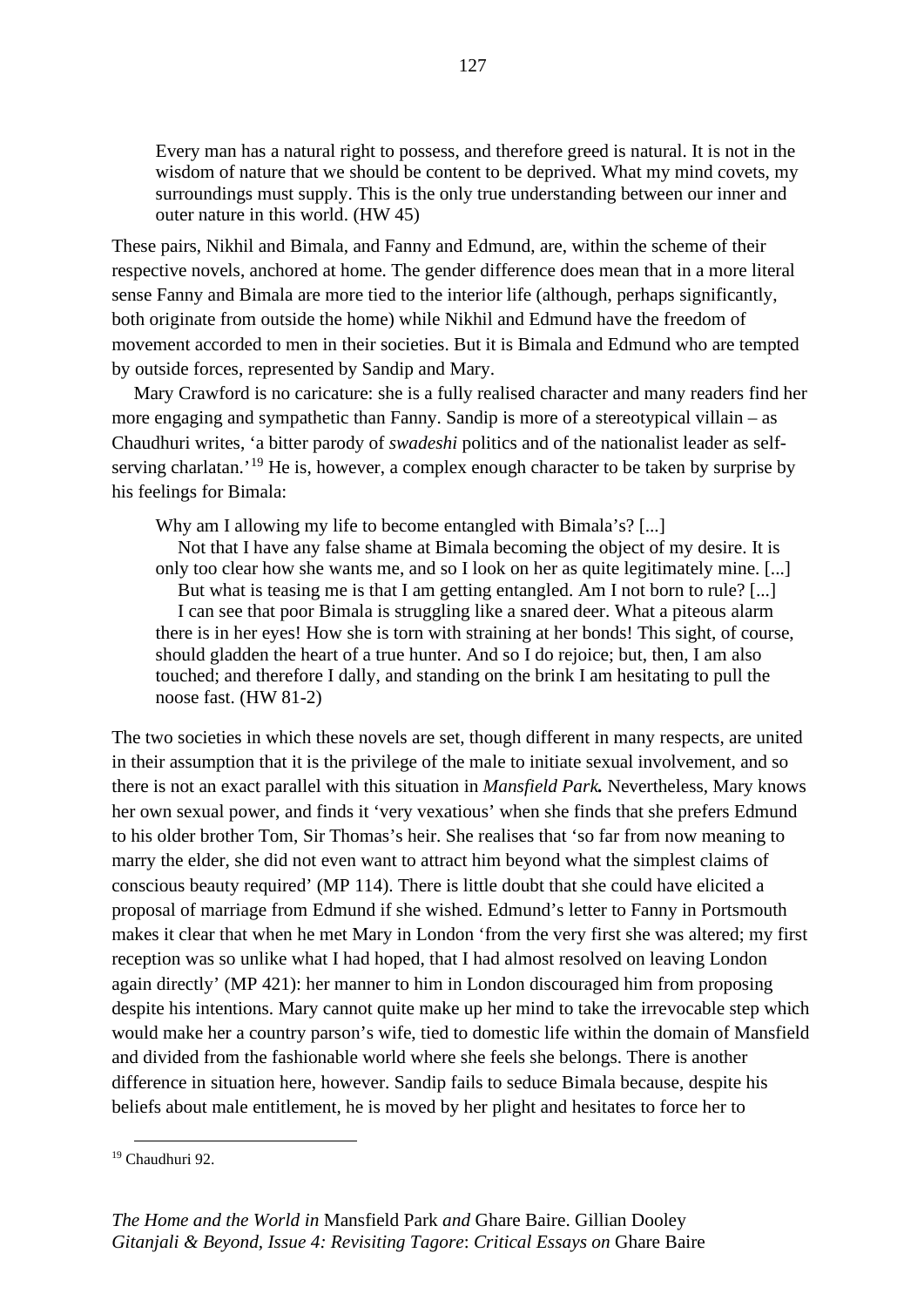sacrifice herself, whereas Mary's reluctance is motivated by her own preference for London life which, as Fanny rather primly believes, 'was very much at war with all respectable attachments' (MP 433). The 'respectable attachment' implicitly referred to is specifically attachment to Edmund.

As Anita Desai writes of *The Home and the World*, 'it would be unfair to read the book merely as a romantic novel, without informing oneself of the historical facts of the period to which it belongs.<sup>'[20](#page-134-0)</sup> There is much more going on in this novel than the personal history of a wife tempted to stray. However, the love triangle in the novel personifies the struggles which were going on in Bengal at the time, and in which Tagore had been involved.

His disillusionment with the [nationalist] cause and his reply to his critics were embodied in the novel *The Home and the World*, which illustrates the battle he had had to fight in his own mind, and the extent to which he had both won and lost. $21$ 

In the novel's dramatisation of inner and outer worlds the personal and the political are not separable. Every decision made by either Sandip or Nikhil on a matter of political or ideological principal has consequences, for good or ill, at a personal level, for themselves, for the other members of the household, and for the people whose lives are disrupted by Sandip's careless and destructive radicalism. Sandip, however, gets away, out of trouble, leaving 'almost at a run' (HW 201) while Nikhil is left to venture into the fray and risk his life trying to prevent 'the violence that is being done to the women' of a neighbouring estate (HW 201). Anjaria writes that Nikhil's 'idealism is presented as the extreme, although far less dangerous, antithesis of Sandip's pragmatism' and 'that the two perspectives they represent cannot be synthesized into a more convincing, realist [...] figure.'[22](#page-134-2) Furthermore, Bimala feels herself split into two people. 'One of these in me can understand that Sandip is trying to delude me; the other is content to be deluded' (HW 149). This irreconcilable split is what leads to the tragic conclusion of the novel, and Tagore's 'aesthetic ambivalence around its two male characters is [...] the most effective form for what it seeks to describe.<sup>'[23](#page-134-3)</sup>

Conflicting world views also cause the dark and dramatic events of *Mansfield Park.*  Edmund is committed to being a genuine and sincere minister of the Anglican church, while Mary is too cynical and worldly to take religion seriously even though she is love with Edmund. Fanny, in turn, believes that she thoroughly disapproves of Henry. The narrator seems to differ:

Could he have been satisfied with the conquest of one amiable woman's affections, could he have found sufficient exultation in overcoming the reluctance, in working himself into the esteem and tenderness of Fanny Price, there would have been every probability of success and felicity for him. His affection had already done something. Her influence over him had already given him some influence over her. Would he have deserved more, there can be no doubt that more would have been obtained, especially when that marriage had taken place, which would have given him the assistance of her

<span id="page-134-0"></span><sup>20</sup> Anita Desai, Introduction to Tagore, 8.

<span id="page-134-1"></span><sup>21</sup> Desai 9.

<span id="page-134-2"></span><sup>22</sup> Anjaria 20.

<span id="page-134-3"></span><sup>23</sup> Angaria 21.

*The Home and the World in* Mansfield Park *and* Ghare Baire. Gillian Dooley *Gitanjali & Beyond, Issue 4: Revisiting Tagore*: *Critical Essays on* Ghare Baire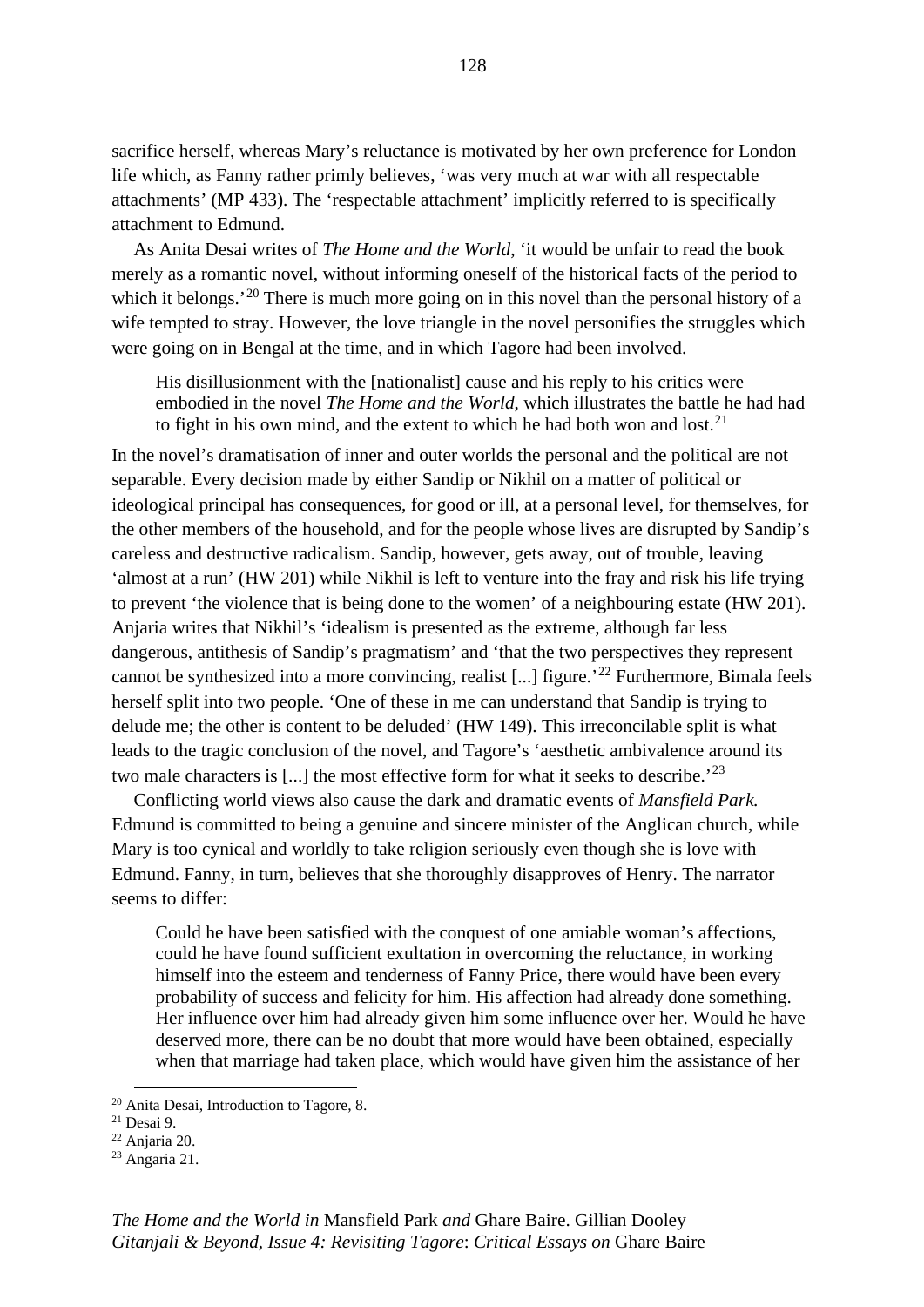conscience in subduing her first inclination, and brought them very often together. Would he have persevered, and uprightly, Fanny must have been his reward, and a reward very voluntarily bestowed, within a reasonable period from Edmund's marrying Mary. (MP 467)

This passage, as much as anything in *Mansfield Park*, illustrates how little justification there is for seeing Fanny as embodying anything like the novel's overall ethic. It is true that there are many 'could he haves' and 'would he haves' – there is a significant gap between the 'real' Henry and the hypothetical character who might have received the 'reward very voluntarily bestowed.' Fanny knows her own mind; she knows that she could never marry Henry. In the same way, she 'knows' – she 'firmly believe[s]' – that Edmund's 'heart is wedded to [Mary] for ever' (MP 424). In another novel, *Pride and Prejudice* for example, or *Emma*, the discrepancy between what the narrator 'knows' to be the case, and what Fanny 'firmly believes', would have been exploited to its full comic potential. In this novel, the dark irony that begins the final chapter returns in the mere paragraph which bestows Edmund's love on Fanny:

I purposely abstain from dates on this occasion, that every one may be at liberty to fix their own, aware that the cure of unconquerable passions, and the transfer of unchanging attachments, must vary much as to time in different people. (MP 470)

Austen's realism here is both grim and comic, and gives Fanny and Edmund the formulaic 'happy ending' only by a sleight of hand that barely conceals the impossibility of that healing resolution, like the realism that causes the fissure in Tagore's novel and leaves it unresolved. Austen's narrator speculates about Edmund's happiness: 'it must have been a delightful happiness!', she writes. 'But there was a happiness elsewhere which no description can reach' (MP 471). Fanny's feelings are cut off even from her authorial view. Indeed, she will allow no one to 'presume to give the feelings of a young woman on receiving the assurance of that affection of which she has scarcely allowed herself to entertain a hope' (MP 471). This denial of access to the inwardness which has been on view throughout the novel is startling: even earlier in the same chapter, we have read that Fanny, 'I have the satisfaction of knowing, must have been happy' (MP 461). It underlines the implausibility both of the realist illusion which appears to allow readers extended exposure to the inner worlds of the characters, and of the resolution which seals off that exposure at the novel's end and projects us back into the 'reality' of our own lives.

## Works Cited

- Anjaria, Ulka. *Realism in the Twentieth-Century Indian Novel: Colonial Difference and Literary Form.* Cambridge: Cambridge University Press, 2102.
- Austen, Jane. *Mansfield Park* ed. R.W. Chapman, 3rd ed. Oxford: Oxford University Press, 1934. 461.
- Chaudhuri, Supriya. 'Dangerous Liaisons: Desire and Limit in *The Home and the World,' Thinking on Thresholds* ed. Subha Mukherji. London: Anthem Press, 2011. 87-99.
- Doody, Margaret. *Jane Austen's Names: Riddles, Persons, Places*. Chicago: Chicago University Press, 2015.

*The Home and the World in* Mansfield Park *and* Ghare Baire. Gillian Dooley *Gitanjali & Beyond, Issue 4: Revisiting Tagore*: *Critical Essays on* Ghare Baire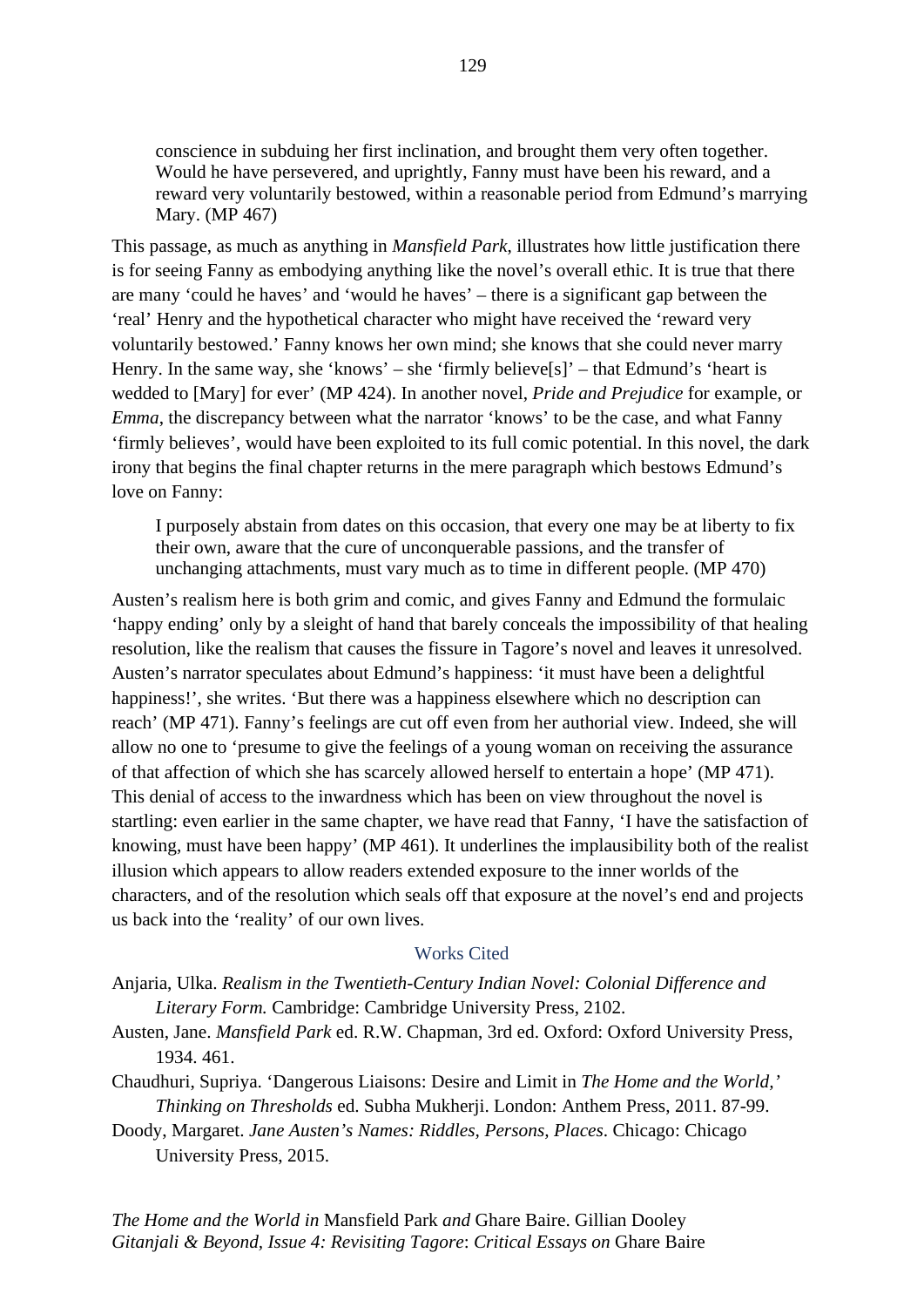Hogan, Patrick Colm. 'Gora, Jane Austen and the Slaves of Indigo'. *Rabindranath Tagore: Universality and Tradition* ed. Patrick Colm Hogan and Lalita Pandit. Madison: Fairleigh Dickinson University Press, 2003. 175-98.

Said, Edward. *Culture and Imperialism.* London: Vintage, 1994.

- Tagore, Rabindranath. *The Home and the World* trans. Surendranath Tagore with an introduction by Anita Desai. London: Penguin, 1985.
- Wiltshire, John. *The Hidden Jane Austen*. Cambridge: Cambridge University Press, 2014.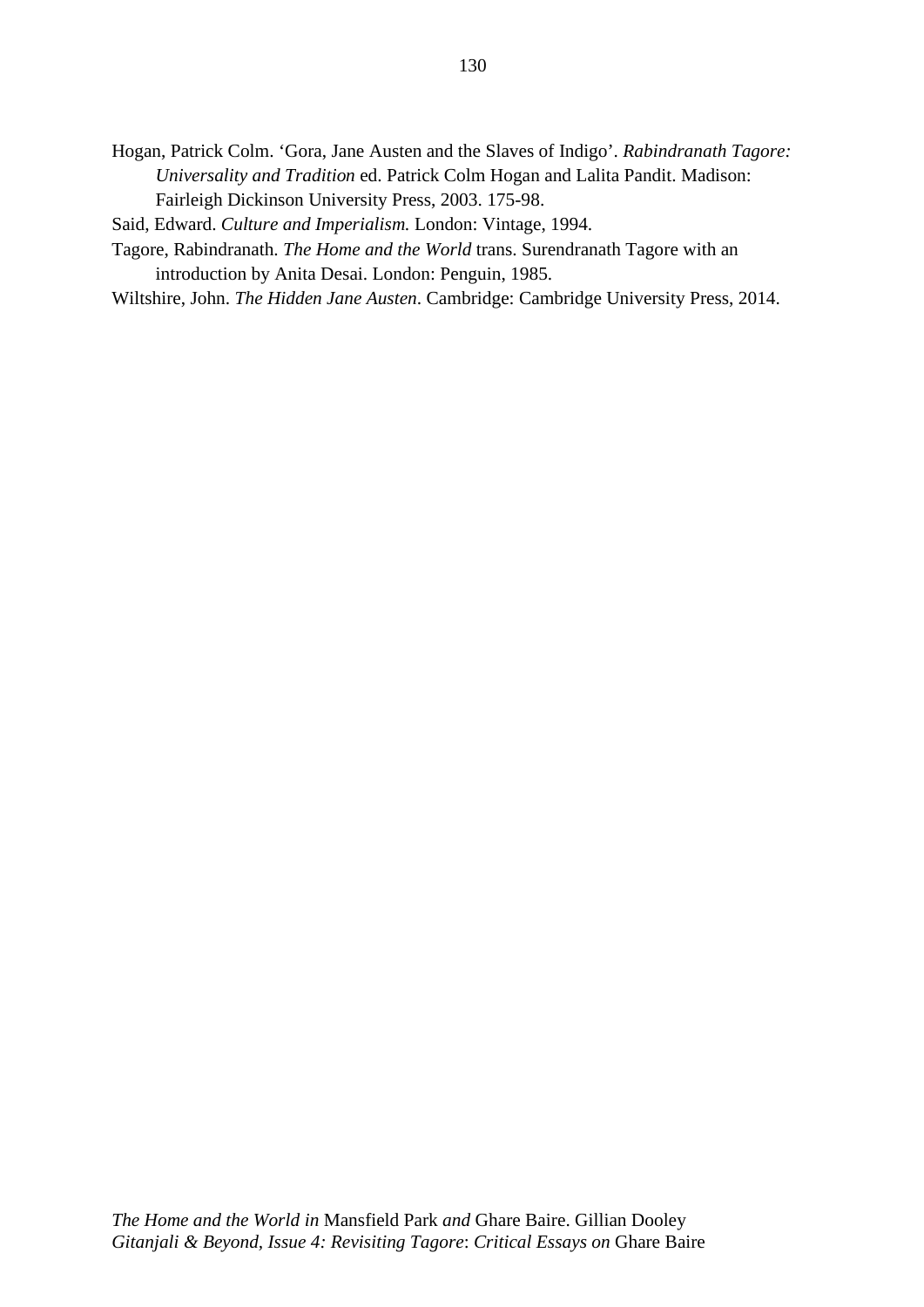## Author Biographies

- **Gillian Dooley** is an Honorary Senior Research Fellow in English literature at Flinders University, and a Visiting Fellow in Music at Southampton University. Her research interests include the works of Iris Murdoch, V.S. Naipaul and J.M. Coetzee, as well as the life and work of Matthew Flinders, and she has published a number of books and essays on these topics. She also has a particular interest in Jane Austen, often with an emphasis on music in her novels and her world. She was co-convenor of the 'Immortal Austen' conference in Adelaide, July 2017 and the SPACLALS conference in Sydney in February 2018. She was the founding editor of the open access electronic journal *Transnational Literature* (2008-2018) and is the co-editor of *Writers in Conversation*.
- **Srinjoyee Dutta** is a PhD Research Scholar at the Centre for English Studies, JNU. She is currently teaching in the capacity of Assistant Professor in the Department of English at Indraprastha College for Women, University of Delhi. She holds a Bachelor's degree in English Literature from Lady Shri Ram College, University of Delhi. She also holds a Master's degree and an MPhil. degree in the same from CES, JNU. Her research interests broadly lie in the field of Gender and Queer Theory; she also finds Poststructuralist and Postmodernist thought engaging. Her thesis deals with twentieth century Affective and Nomadic Philosophy, with particular emphasis on the works of Hélène Cixous. It attempts to bridge the gap between 'Fiction' and 'Philosophy' as compartmentalized categories and delineate its role in understanding the affective/affected Subject.
- **Joyjit Ghosh** is Professor, Department of English, Vidyasagar University, Midnapore, West Bengal, India. While he has published several papers on Tagore, Dr Ghosh is a researcher in the field of D.H. Lawrence studies, and his book *Imaging D.H. Lawrence: His Mind and Art in Letters* was published in 2012. Dr Ghosh has frequently presented at national and international level conferences on various topics, including the translation of poetry. His article entitled 'The Last Poems of D.H. Lawrence: Poetry of the Eternal Present' was published in *Etudes Lawrenciennes*, a French peer-reviewed journal (Issue No. 48) in 2017.
- **Md Rezaul Haque** teaches in the English Department at St. John's University, New York. He received his PhD from Flinders University, Australia, where he also completed an Endeavour Postdoctoral Research Fellowship in 2016. He co-edited *The Shadow of the Precursor* (Newcastle upon Tyne: Cambridge Scholars Publishing, 2012) and has published internationally on Indian English fiction, Rokeya Sakhawat Hossain and Hasan Azizul Huq. Reza is also a poet and Translations Editor for *Transnational Literature* (Australia). His first book of Bangla poetry *Jolo Jane Kolahol* came out in 2020.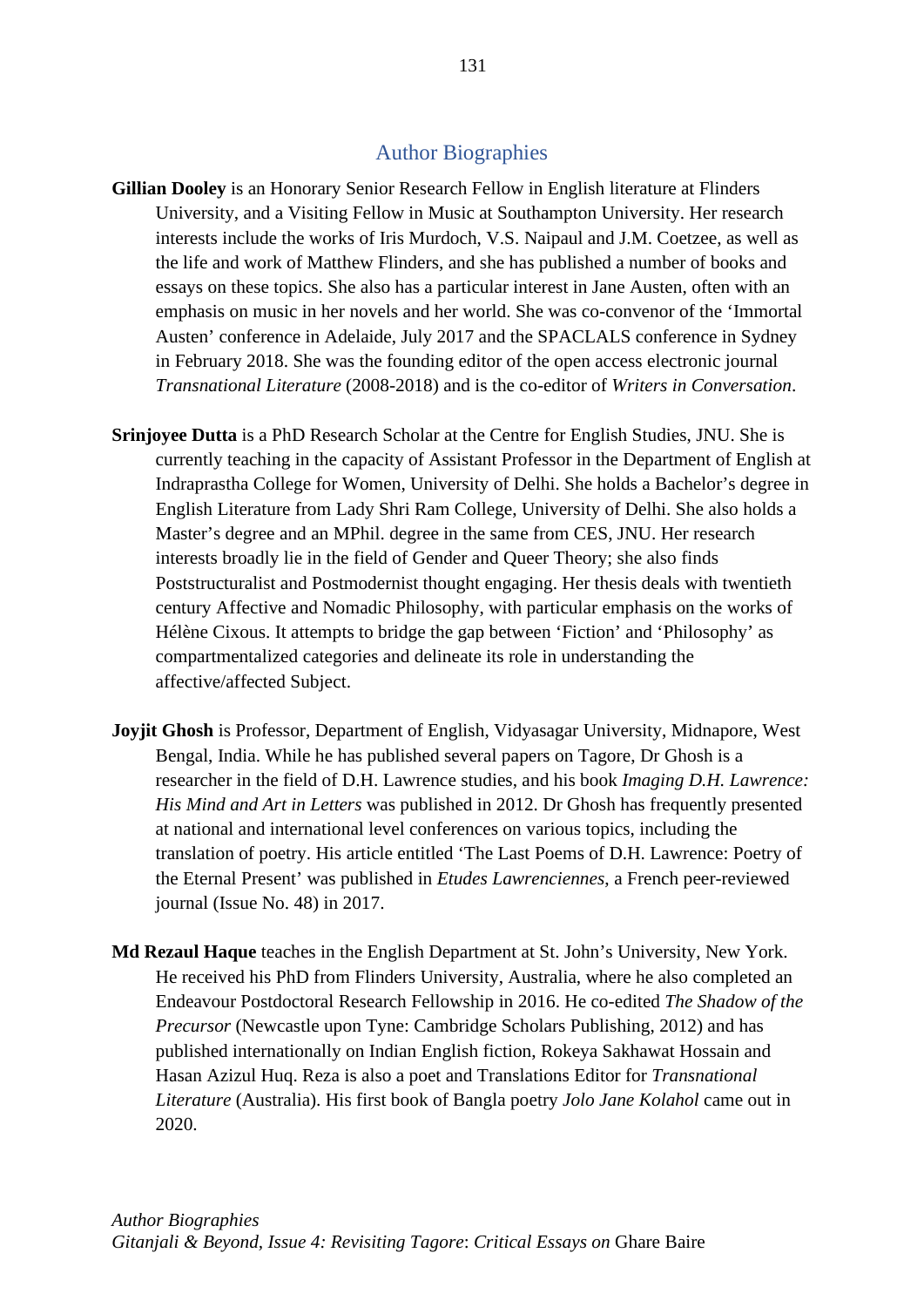- **Debamitra Kar** works as an Assistant Professor in the Department of English in Women's College, Calcutta. She received her PhD in English literature for her work on 'Conflict zone Literature' from the University of Calcutta. She has presented papers at both national and international seminars and has published articles in scholarly journals. Her area of interest includes Conflict Management, Trauma Studies, New Historicism and Performance Theory.
- **Rifat Mahbub** completed her PhD in Women's Studies from the University of York, UK in 2014. Prior to her PhD, she had earned her BA, MA and MRes in English literature from both Bangladesh and the UK. She has worked as assistant professor at the Department of English and Humanities, BRAC University, Bangladesh from 2015 to 2018. With research expertise in both literature and social science, Dr Mahbub has published academic papers on issues related to women's education and transnational migration; immigrant mothers' cultural capital and children's education in diaspora; Pierre Bourdieu and (Popular) Cultural Studies; motherhood and higher education in the UK academe; the representation of home in 1947-Partition literature in East Bengal. Her most recent research interest is in labour migrants' literary production, in particular in East Asian countries such as Singapore and Malaysia, which are key destinations of labour migrants from countries like Bangladesh. Her academic passion lies in exploring different disciplines and skills, allowing her to complete the Cambridge Certificate in Teaching English to Speakers of Other Languages (CELTA) in 2018 from the International House, London. Currently she works as a Project Manager for Research for Social Care at NIHR, UK.
- **Paromita Mukherjee** was awarded PhD in English Literature by the University of Florida (USA) and MA in English Rhetoric and Professional Communication by the New Mexico State University (USA). She earned her BA and MA degrees in English Language and Literature from the University of Calcutta (India). Her doctoral work is on twentieth century British women writers, where she particularly focuses on Elizabeth Bowen and Muriel Spark. Her other interest areas are Gender Studies, Travel Literature, Folklore, and Rabindranath Tagore. She has presented several papers in national and international conferences. Her recent publications include international journal articles and book chapters. She has teaching experience at various universities in USA and India. Currently she is the Assistant Director and Head of Institution at Amity University of English Studies and Research, Amity University, Kolkata, India.
- **Umme Salma** is currently undertaking a PhD in Literary Studies in School of Languages and Cultures, The University of Queensland. Her research topic is 'Representations of Transculturation and Agency in Bangladeshi Diaspora Novels in English'. She earned her BA (Hons) and MA in English language and literature in University of Chittagong, Bangladesh. Salma works as an assistant professor in English in International Islamic University Chittagong, Bangladesh. She has published in